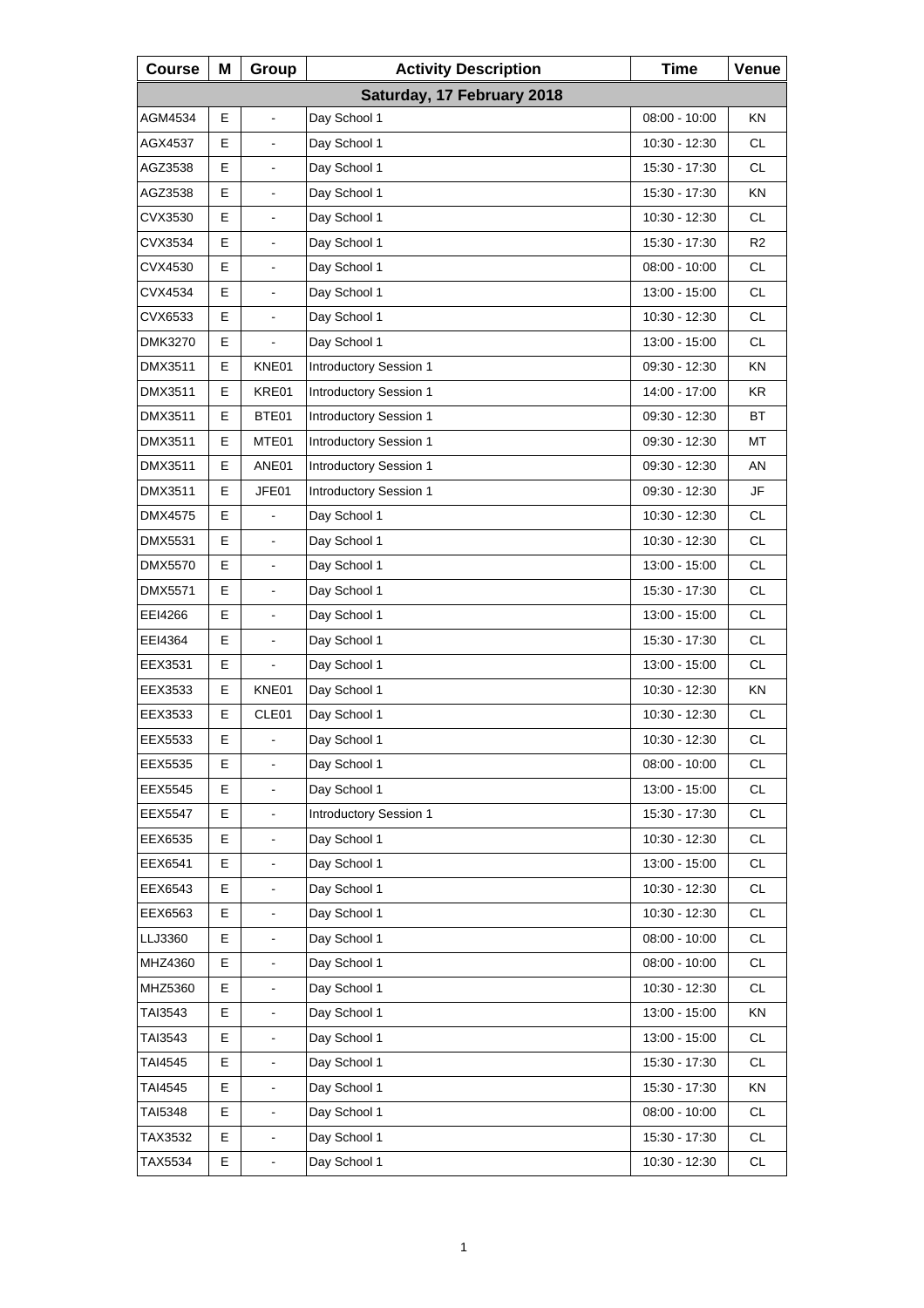| <b>Course</b>  | Μ           | Group                    | <b>Activity Description</b> | <b>Time</b>     | Venue           |
|----------------|-------------|--------------------------|-----------------------------|-----------------|-----------------|
| TAX6563        | E.          |                          | Day School 1                | 13:00 - 15:00   | <b>CL</b>       |
|                |             |                          | Sunday, 18 February 2018    |                 |                 |
| AGI3534        | E           | $\frac{1}{2}$            | Day School 1                | 15:30 - 17:30   | <b>CL</b>       |
| AGI3535        | Е           | $\blacksquare$           | Day School 1                | 08:00 - 10:00   | ΚN              |
| AGI3535        | E           | L.                       | Day School 1                | 08:00 - 10:00   | <b>CL</b>       |
| AGJ4533        | E           | $\blacksquare$           | Day School 1                | 13:00 - 15:00   | <b>KN</b>       |
| AGJ4533        | Е           | $\blacksquare$           | Day School 1                | 13:00 - 15:00   | <b>CL</b>       |
| AGX3531        | E           | L.                       | Day School 1                | 08:00 - 10:00   | <b>KN</b>       |
| AGX3531        | E           | $\blacksquare$           | Day School 1                | $08:00 - 10:00$ | <b>CL</b>       |
| AGX6534        | Е           | $\blacksquare$           | Day School 1                | 10:30 - 12:30   | <b>CL</b>       |
| CVX5533        | E           | $\blacksquare$           | Day School 1                | 13:00 - 15:00   | <b>CL</b>       |
| DMX4573        | E           | $\overline{\phantom{a}}$ | Introductory Session 1      | 09:00 - 11:00   | <b>CL</b>       |
| DMX6570        | Е           | -                        | Day School 1                | 15:30 - 17:30   | <b>CL</b>       |
| EEI3566        | E           | CLE03                    | Day School 1                | 15:30 - 17:30   | <b>CL</b>       |
| EEI3566        | E           | CLE04                    | Day School 1                | 15:30 - 17:30   | <b>CL</b>       |
| EEI6560        | Е           |                          | Day School 1                | 10:30 - 12:30   | <b>CL</b>       |
| EE16567        | E           | $\blacksquare$           | Day School 1                | $08:00 - 10:00$ | <b>CL</b>       |
| EEJ4360        | E           | $\overline{\phantom{a}}$ | Day School 1                | 10:30 - 12:30   | <b>CL</b>       |
| <b>EEM5860</b> | Е           | -                        | Day School 1                | 13:00 - 15:00   | <b>CL</b>       |
| EEX3362        | E           | CLE03                    | Day School 1                | 13:00 - 15:00   | <b>CL</b>       |
| EEX3362        | E           | CLE04                    | Day School 1                | 13:00 - 15:00   | <b>CL</b>       |
| EEX3465        | Е           | CLE <sub>03</sub>        | Day School 1                | $08:00 - 10:00$ | <b>CL</b>       |
| EEX3465        | E           | CLE04                    | Day School 1                | 08:00 - 10:00   | <b>CL</b>       |
| EEX3465        | Е           | CLE <sub>03</sub>        | Day School 2                | 10:30 - 12:30   | <b>CL</b>       |
| EEX3465        | E           | CLE04                    | Day School 2                | $10:30 - 12:30$ | <b>CL</b>       |
| EEX4530        | E           |                          | Day School 1                | 10:30 - 12:30   | <b>CL</b>       |
| EEX4533        | E           | L,                       | Day School 1                | 13:00 - 15:00   | <b>CL</b>       |
| EEZ3361        | E           | $\blacksquare$           | Day School 1                | $08:00 - 10:00$ | CL              |
| MHZ3332        | E           |                          | Day School 1                | 13:00 - 15:00   | RS <sub>1</sub> |
| MHZ3531        | E           | $\blacksquare$           | Day School 1                | 08:00 - 10:00   | RS <sub>1</sub> |
| MHZ3531        | E           | -                        | Day School 2                | 10:30 - 12:30   | RS <sub>1</sub> |
| MHZ4340        | E           | $\overline{\phantom{0}}$ | Day School 1                | 15:30 - 17:30   | R <sub>4</sub>  |
| MHZ5340        | E           | $\blacksquare$           | Day School 1                | 13:00 - 15:00   | <b>CL</b>       |
| MHZ5530        | E           | -                        | Day School 1                | 08:00 - 10:00   | R <sub>1</sub>  |
| MHZ5530        | E           |                          | Day School 2                | 10:30 - 12:30   | R <sub>1</sub>  |
| <b>TAI2F34</b> | $\mathbf S$ | $\blacksquare$           | Day School 1                | 10:30 - 12:30   | KN              |
| TAI2F34        | S           |                          | Day School 1                | 10:30 - 12:30   | CL              |
| TAI3342        | E           |                          | Day School 1                | 10:30 - 12:30   | <b>CL</b>       |
| TAI3342        | E           | $\blacksquare$           | Day School 1                | 10:30 - 12:30   | KN              |
| TAI3536        | Е           | $\overline{\phantom{a}}$ | Day School 1                | 15:30 - 17:30   | KN              |
| TAI3536        | E           |                          | Day School 1                | 15:30 - 17:30   | <b>CL</b>       |
| TAI5339        | E           | $\blacksquare$           | Introductory Session 1      | 10:30 - 12:30   | $\mathsf{CL}$   |
| TAI5563        | E           | $\blacksquare$           | Introductory Session 1      | 10:30 - 12:30   | <b>CL</b>       |
| TAI6869        | E           | $\blacksquare$           | Introductory Session 1      | 10:30 - 12:30   | <b>CL</b>       |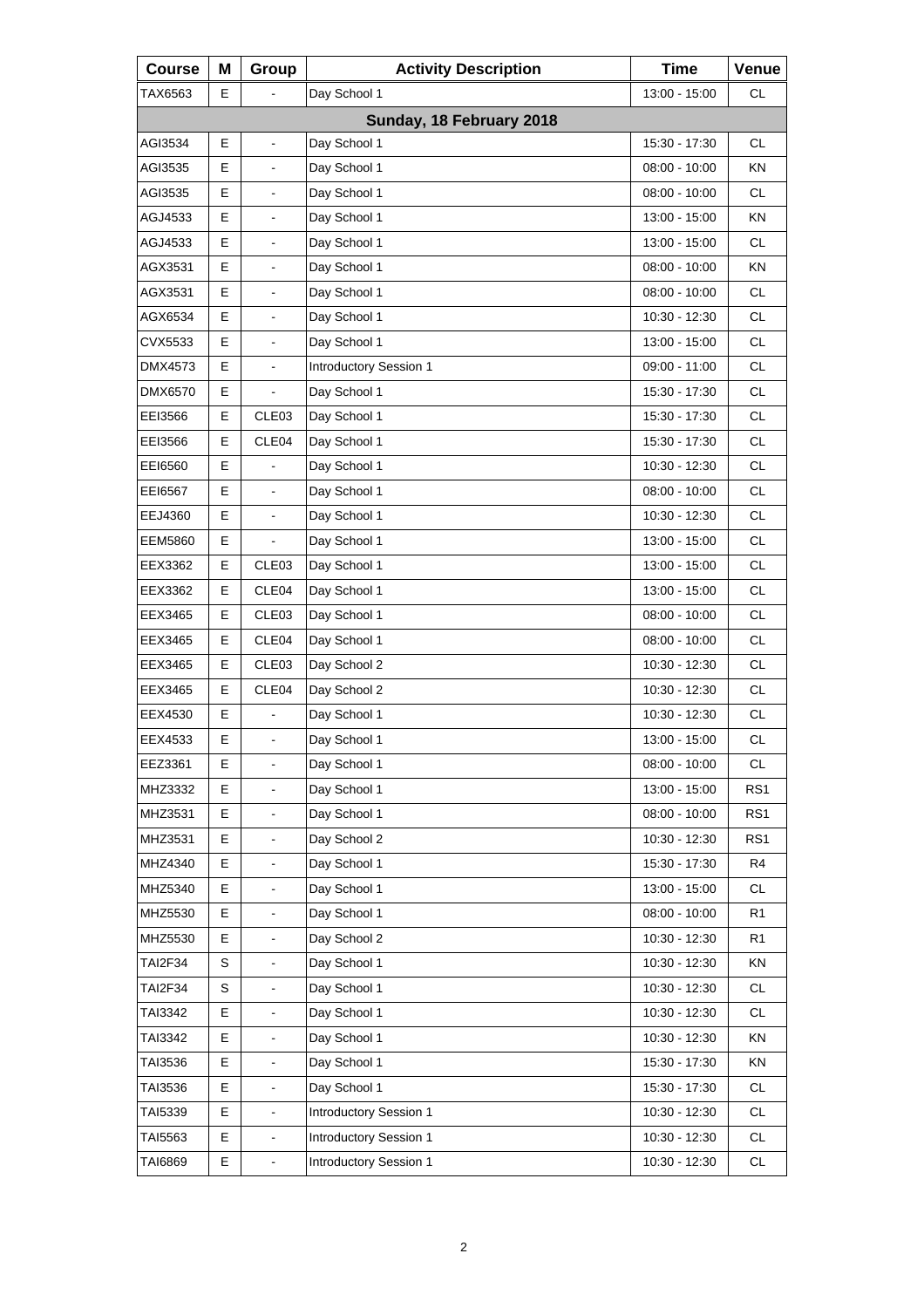| <b>Course</b>  | Μ | Group                    | <b>Activity Description</b>   | <b>Time</b>   | Venue     |
|----------------|---|--------------------------|-------------------------------|---------------|-----------|
| TAJ3346        | Е |                          | Day School 1                  | 08:00 - 10:00 | KN        |
| TAJ3346        | Е | $\overline{\phantom{a}}$ | Day School 1                  | 08:00 - 10:00 | <b>CL</b> |
| TAX5560        | Е | $\blacksquare$           | Day School 1                  | 13:00 - 15:00 | <b>CL</b> |
| TAZ4541        | Е | $\blacksquare$           | Day School 1                  | 13:00 - 15:00 | <b>CL</b> |
| TAZ4541        | Е |                          | Day School 1                  | 13:00 - 15:00 | <b>KN</b> |
| TTX7151        | Е | $\blacksquare$           | Day School 1                  | 08:00 - 10:00 | <b>CL</b> |
| TTY7692        | E | $\blacksquare$           | Introductory Session 1        | 09:00 - 11:00 | <b>CL</b> |
|                |   |                          |                               |               |           |
| CVX3530        | Е | E01                      | Lab 1                         | 09:00 - 16:00 | R4        |
| DMW3001        | Е | CLE01                    | Lab 1                         | 09:00 - 16:00 | <b>CL</b> |
| DMX4573        | Е | CLE <sub>01</sub>        | Lab 1                         | 09:00 - 16:00 | <b>CL</b> |
| EEI3566        | E | CLE01                    | Day School 1                  | 15:30 - 17:30 | <b>CL</b> |
| EEI3566        | Е | CLE <sub>02</sub>        | Day School 1                  | 15:30 - 17:30 | <b>CL</b> |
| EEX3362        | Е | CLE01                    | Day School 1                  | 13:00 - 15:00 | <b>CL</b> |
| EEX3362        | E | CLE <sub>02</sub>        | Day School 1                  | 13:00 - 15:00 | <b>CL</b> |
| EEX3465        | Е | CLE01                    | Day School 1                  | 08:00 - 10:00 | <b>CL</b> |
| EEX3465        | Е | CLE <sub>02</sub>        | Day School 1                  | 08:00 - 10:00 | <b>CL</b> |
| EEX3465        | E | CLE01                    | Day School 2                  | 10:30 - 12:30 | <b>CL</b> |
| EEX3465        | Е | CLE <sub>02</sub>        | Day School 2                  | 10:30 - 12:30 | <b>CL</b> |
| EEX4530        | Е | CLE01                    | Lab 1                         | 09:00 - 16:00 | <b>CL</b> |
| TAI2590        | S | CLS01                    | Lab 1                         | 09:00 - 16:00 | <b>CL</b> |
| TAI3536        | Е | CLE <sub>01</sub>        | Lab 1                         | 11:00 - 16:00 | <b>CL</b> |
| TAI5348        | Е | CLE01                    | Lab 1                         | 09:00 - 16:00 | CL        |
|                |   |                          | Tuesday, 20 February 2018     |               |           |
| AGI3534        | E | $\blacksquare$           | Day School 1                  | 10:30 - 12:30 | <b>KN</b> |
| CVX3530        | Е | E01                      | Lab 1 (Session 2)             | 09:00 - 16:00 | R4        |
| DMX4573        | E | CLE01                    | Lab 1 (Session 2)             | 09:00 - 16:00 | <b>CL</b> |
| <b>DMX5570</b> | Е | CLE01                    | Lab <sub>1</sub>              | 09:00 - 16:00 | CL        |
| EEX3510        | Е | CLE01                    | Introductory Session 1        | 09:30 - 16:30 | <b>CL</b> |
| EEX3510        | Е | CLE <sub>02</sub>        | Introductory Session 1        | 09:30 - 16:30 | <b>CL</b> |
| EEX3510        | Е | CLE03                    | Introductory Session 1        | 09:30 - 16:30 | CL        |
| EEX3510        | Е | CLE04                    | Introductory Session 1        | 09:30 - 16:30 | <b>CL</b> |
| EEX3510        | Е | CLE05                    | <b>Introductory Session 1</b> | 09:30 - 16:30 | <b>CL</b> |
| EEX3510        | Е | CLE06                    | Introductory Session 1        | 09:30 - 16:30 | CL        |
| EEX3510        | Е | CLE07                    | <b>Introductory Session 1</b> | 09:30 - 16:30 | <b>CL</b> |
| EEX3510        | Е | CLE08                    | Introductory Session 1        | 09:30 - 16:30 | <b>CL</b> |
| EEX3510        | Е | CLE09                    | Introductory Session 1        | 09:30 - 16:30 | CL        |
| EEX3510        | Е | CLE <sub>10</sub>        | Introductory Session 1        | 09:30 - 16:30 | <b>CL</b> |
| EEX3531        | Е | CLE01                    | Lab 1                         | 09:00 - 16:00 | <b>CL</b> |
| EEX4350        | Е | CLE01                    | Lab 1                         | 09:00 - 16:00 | CL        |
| EEX4530        | Е | CLE01                    | Lab 1 (Session 2)             | 09:00 - 16:00 | CL        |
| <b>TAI2590</b> | S | CLS <sub>02</sub>        | Lab 1                         | 09:00 - 16:00 | <b>CL</b> |
| TAI3536        | Е | CLE <sub>02</sub>        | Lab 1                         | 11:00 - 16:00 | CL        |
| TAI5348        | Е | CLE <sub>02</sub>        | Lab 1                         | 09:00 - 16:00 | CL        |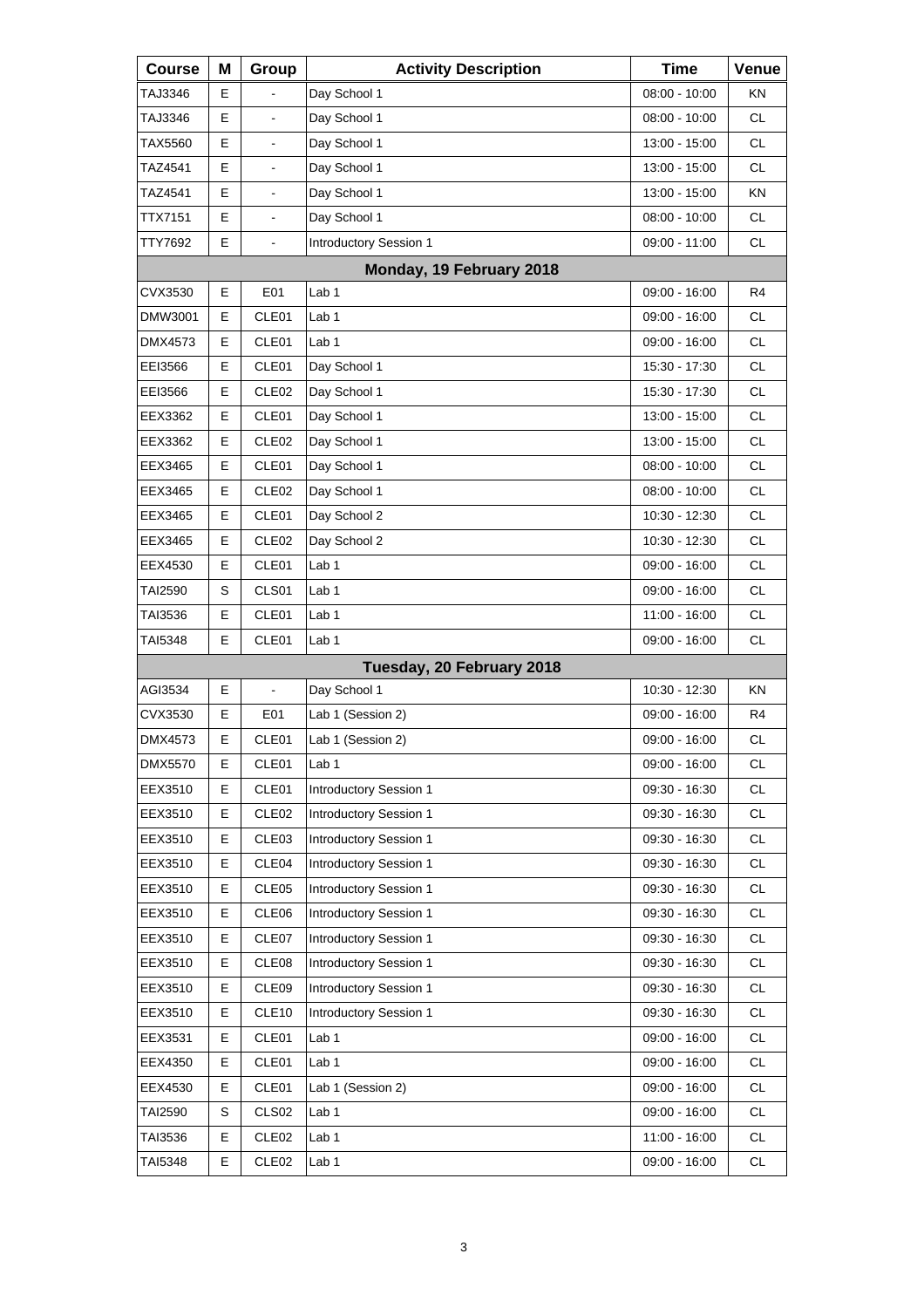| <b>Course</b>  | Μ | Group             | <b>Activity Description</b>   | <b>Time</b>   | Venue     |
|----------------|---|-------------------|-------------------------------|---------------|-----------|
|                |   |                   | Wednesday, 21 February 2018   |               |           |
| DMX4573        | E | CLE01             | Lab 1 (Session 3)             | 09:00 - 16:00 | <b>CL</b> |
| DMX5570        | Е | CLE01             | Lab 1 (Session 2)             | 09:00 - 16:00 | <b>CL</b> |
| <b>DMX6570</b> | Е | CLE01             | Lab 1                         | 09:00 - 16:00 | <b>CL</b> |
| EEX3510        | E | CLE11             | Introductory Session 1        | 09:30 - 16:30 | <b>CL</b> |
| EEX3510        | Е | CLE <sub>12</sub> | Introductory Session 1        | 09:30 - 16:30 | <b>CL</b> |
| EEX3510        | Е | CLE <sub>13</sub> | Introductory Session 1        | 09:30 - 16:30 | <b>CL</b> |
| EEX3510        | E | CLE14             | Introductory Session 1        | 09:30 - 16:30 | <b>CL</b> |
| EEX3510        | Е | CLE <sub>15</sub> | Introductory Session 1        | 09:30 - 16:30 | <b>CL</b> |
| EEX3510        | Е | CLE16             | Introductory Session 1        | 09:30 - 16:30 | <b>CL</b> |
| EEX3510        | E | CLE17             | Introductory Session 1        | 09:30 - 16:30 | <b>CL</b> |
| EEX3510        | Е | CLE <sub>18</sub> | Introductory Session 1        | 09:30 - 16:30 | <b>CL</b> |
| EEX3510        | Е | CLE19             | Introductory Session 1        | 09:30 - 16:30 | <b>CL</b> |
| EEX3510        | E | CLE <sub>20</sub> | Introductory Session 1        | 09:30 - 16:30 | CL        |
| EEX3531        | Е | CLE <sub>02</sub> | Lab 1                         | 09:00 - 16:00 | <b>CL</b> |
| EEX4350        | Е | CLE <sub>02</sub> | Lab 1                         | 09:00 - 16:00 | <b>CL</b> |
| EEX4530        | E | CLE01             | Lab 1 (Session 3)             | 09:00 - 16:00 | CL        |
| EEX6543        | Е | CLE01             | Lab 1                         | 09:00 - 16:00 | <b>CL</b> |
| <b>TAI2590</b> | S | CLS03             | Lab <sub>1</sub>              | 09:00 - 16:00 | <b>CL</b> |
| TAI3536        | E | CLE03             | Lab 1                         | 11:00 - 16:00 | <b>CL</b> |
| TAI5348        | Е | CLE03             | Lab 1                         | 09:00 - 16:00 | <b>CL</b> |
|                |   |                   | Thursday, 22 February 2018    |               |           |
| CVX3533        | Е | KNE01             | Introductory Session 1        | 08:45 - 16:00 | ΚN        |
| CVX3533        | Е | CLE01             | Introductory Session 1        | 08:45 - 16:00 | <b>CL</b> |
| DMX4573        | Е | CLE01             | Lab 1 (Session 4)             | 09:00 - 16:00 | <b>CL</b> |
| DMX5570        | E | CLE01             | Lab 1 (Session 3)             | 09:00 - 16:00 | <b>CL</b> |
| DMX6570        | E | CLE01             | Lab 1 (Session 2)             | 09:00 - 16:00 | <b>CL</b> |
| EEX3510        | Е | CLE21             | Introductory Session 1        | 09:30 - 16:30 | CL        |
| EEX3510        | Е | CLE <sub>22</sub> | Introductory Session 1        | 09:30 - 16:30 | CL.       |
| EEX3510        | Е | CLE <sub>23</sub> | Introductory Session 1        | 09:30 - 16:30 | CL        |
| EEX3510        | Е | CLE24             | Introductory Session 1        | 09:30 - 16:30 | CL        |
| EEX3510        | Е | CLE <sub>25</sub> | Introductory Session 1        | 09:30 - 16:30 | CL        |
| EEX3510        | Е | CLE <sub>26</sub> | Introductory Session 1        | 09:30 - 16:30 | CL        |
| EEX3510        | Е | CLE27             | Introductory Session 1        | 09:30 - 16:30 | CL        |
| EEX3510        | Е | CLE <sub>28</sub> | Introductory Session 1        | 09:30 - 16:30 | CL        |
| EEX3510        | Е | CLE <sub>29</sub> | Introductory Session 1        | 09:30 - 16:30 | CL        |
| EEX3510        | Е | CLE30             | <b>Introductory Session 1</b> | 09:30 - 16:30 | CL        |
| EEX3531        | Е | CLE03             | Lab 1                         | 09:00 - 16:00 | CL        |
| EEX4350        | Е | CLE03             | Lab <sub>1</sub>              | 09:00 - 16:00 | CL        |
| EEX4530        | Е | CLE01             | Lab 1 (Session 4)             | 09:00 - 16:00 | CL        |
| TAI2590        | S | CLS04             | Lab 1                         | 09:00 - 16:00 | CL        |
| TAI3536        | Е | CLE04             | Lab <sub>1</sub>              | 11:00 - 16:00 | CL        |
| TAI5348        | Е | CLE04             | Lab 1                         | 09:00 - 16:00 | CL        |
|                |   |                   | Friday, 23 February 2018      |               |           |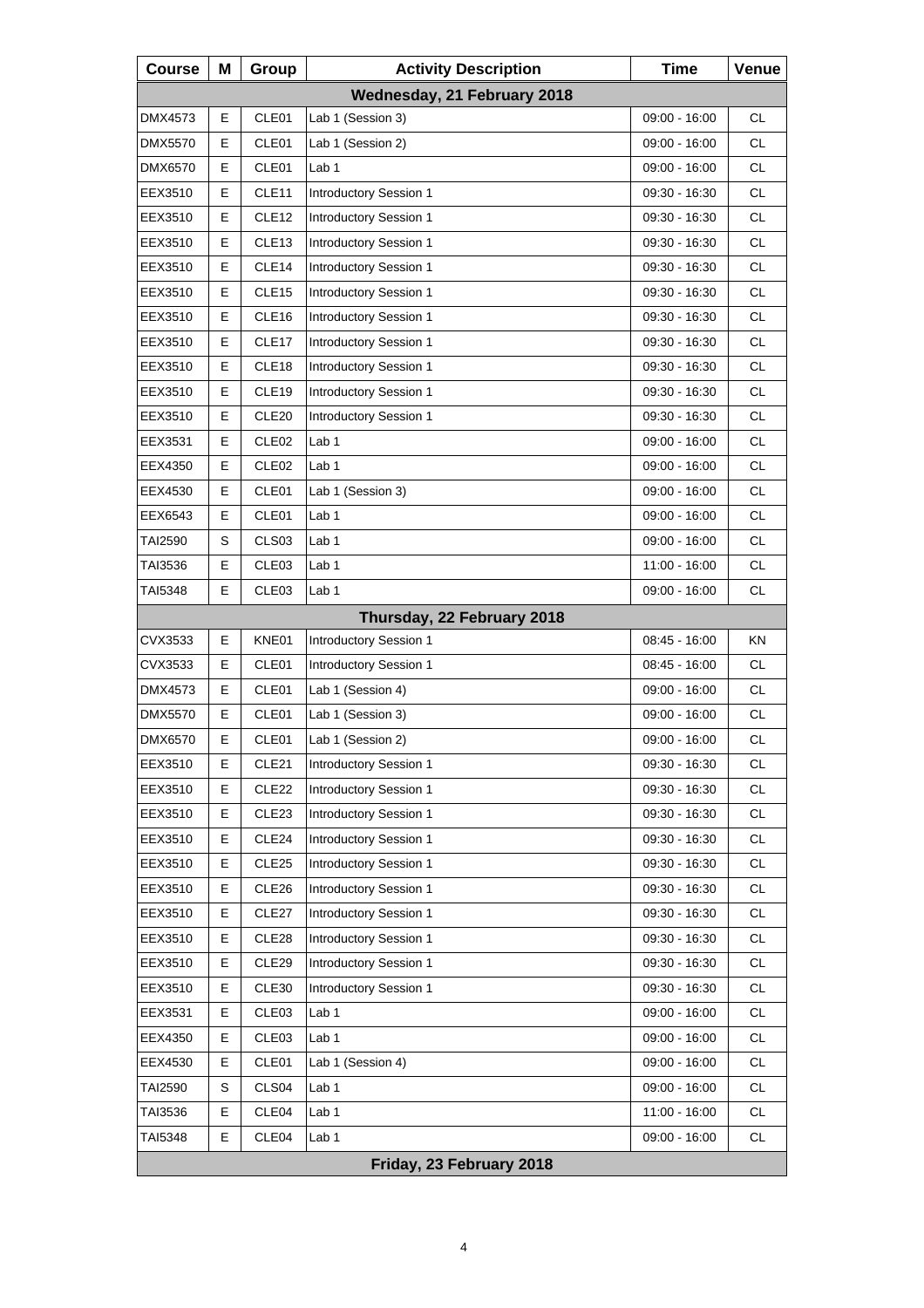| <b>Course</b>  | Μ | Group                    | <b>Activity Description</b>   | <b>Time</b>     | Venue     |
|----------------|---|--------------------------|-------------------------------|-----------------|-----------|
| CVX3533        | Е | KNE02                    | Introductory Session 1        | 08:45 - 16:00   | ΚN        |
| CVX3533        | E | CLE <sub>02</sub>        | Introductory Session 1        | 08:45 - 16:00   | <b>CL</b> |
| <b>DMX3534</b> | E |                          | Day School 1                  | 09:00 - 13:00   | <b>CL</b> |
| DMX3535        | Е | $\blacksquare$           | Day School 1                  | 13:00 - 15:00   | <b>CL</b> |
| DMX4573        | E | CLE01                    | Lab 1 (Session 5)             | 09:00 - 16:00   | <b>CL</b> |
| <b>DMX5570</b> | E | CLE01                    | Lab 1 (Session 4)             | 09:00 - 16:00   | <b>CL</b> |
| <b>DMX6570</b> | Е | CLE01                    | Lab 1 (Session 3)             | 09:00 - 16:00   | <b>CL</b> |
| EEI4364        | E |                          | Lab <sub>1</sub>              | 09:00 - 11:00   | <b>CL</b> |
| EEX3531        | E | CLE04                    | Lab <sub>1</sub>              | 09:00 - 16:00   | <b>CL</b> |
| EEX4350        | Е | CLE04                    | Lab 1                         | 09:00 - 16:00   | <b>CL</b> |
| EEX4530        | E | CLE01                    | Lab 1 (Session 5)             | 09:00 - 16:00   | <b>CL</b> |
| EEX4535        | Е |                          | Lab <sub>1</sub>              | 12:00 - 14:00   | <b>CL</b> |
| EEX4565        | Е | CLE01                    | Lab 1                         | 14:00 - 16:00   | <b>CL</b> |
| EEX6543        | E | CLE <sub>02</sub>        | Lab <sub>1</sub>              | 09:00 - 16:00   | <b>CL</b> |
| TAI2590        | S | CLS <sub>05</sub>        | Lab <sub>1</sub>              | 09:00 - 16:00   | <b>CL</b> |
| TAI3536        | Е | KNE01                    | Lab 1                         | 11:00 - 16:00   | <b>KN</b> |
| TAI3536        | E | CLE <sub>05</sub>        | Lab <sub>1</sub>              | 11:00 - 16:00   | <b>CL</b> |
| TAI5348        | Е | CLE <sub>05</sub>        | Lab 1                         | 09:00 - 16:00   | <b>CL</b> |
|                |   |                          | Saturday, 24 February 2018    |                 |           |
| AGI6238        | E | $\blacksquare$           | Day School 1                  | 15:30 - 17:30   | <b>CL</b> |
| AGI6539        | Е | $\overline{\phantom{a}}$ | Day School 1                  | 13:00 - 15:00   | <b>CL</b> |
| AGM4535        | Е | $\blacksquare$           | Day School 1                  | 10:30 - 12:30   | <b>KN</b> |
| AGM4535        | E |                          | Day School 1                  | 10:30 - 12:30   | <b>CL</b> |
| CVX3533        | Е | $\blacksquare$           | Day School 1                  | 10:30 - 12:30   | <b>CL</b> |
| CVX3533        | Е | $\blacksquare$           | Day School 2                  | 13:00 - 15:00   | <b>CL</b> |
| CVX4535        | E |                          | Day School 1                  | 15:30 - 17:30   | <b>CL</b> |
| CVX4536        | E | L,                       | Day School 1                  | $08:00 - 10:00$ | <b>CL</b> |
| CVX4536        | Е | $\Box$                   | Day School 2                  | 10:30 - 12:30   | CL        |
| DMX3511        | Е | CLE01                    | <b>Introductory Session 1</b> | 09:30 - 12:30   | CL        |
| DMX3511        | E | CLE <sub>02</sub>        | <b>Introductory Session 1</b> | 13:00 - 16:00   | CL        |
| DMX4335        | E |                          | Day School 1                  | 13:00 - 15:00   | CL        |
| DMX4533        | E |                          | Day School 1                  | 10:30 - 12:30   | CL        |
| DMX4543        | E | $\blacksquare$           | Day School 1                  | 13:00 - 15:00   | CL        |
| DMX4572        | E | $\blacksquare$           | Day School 1                  | 15:30 - 17:30   | CL        |
| DMX5532        | E |                          | Day School 1                  | $08:00 - 10:00$ | CL        |
| DMX6571        | E | $\blacksquare$           | Day School 1                  | 13:00 - 15:00   | CL        |
| DMX6573        | E |                          | Day School 1                  | 15:30 - 17:30   | CL        |
| EEI5361        | Е |                          | Day School 1                  | 13:00 - 15:00   | CL        |
| EEX3465        | Е | CLE <sub>03</sub>        | Practical Session (Group) 1   | 09:00 - 12:00   | CL        |
| EEX3465        | Е | CLE04                    | Practical Session (Group) 1   | 13:00 - 16:00   | CL        |
| EEX3510        | Е | BTE01                    | <b>Introductory Session 1</b> | 09:30 - 16:30   | BT        |
| EEX3510        | Е | MTE01                    | <b>Introductory Session 1</b> | 09:29 - 16:29   | МT        |
| EEX3510        | E | JFE01                    | Introductory Session 1        | 09:30 - 16:30   | JF        |
| EEX3510        | Е | KNE01                    | Introductory Session 1        | 09:29 - 16:29   | KN        |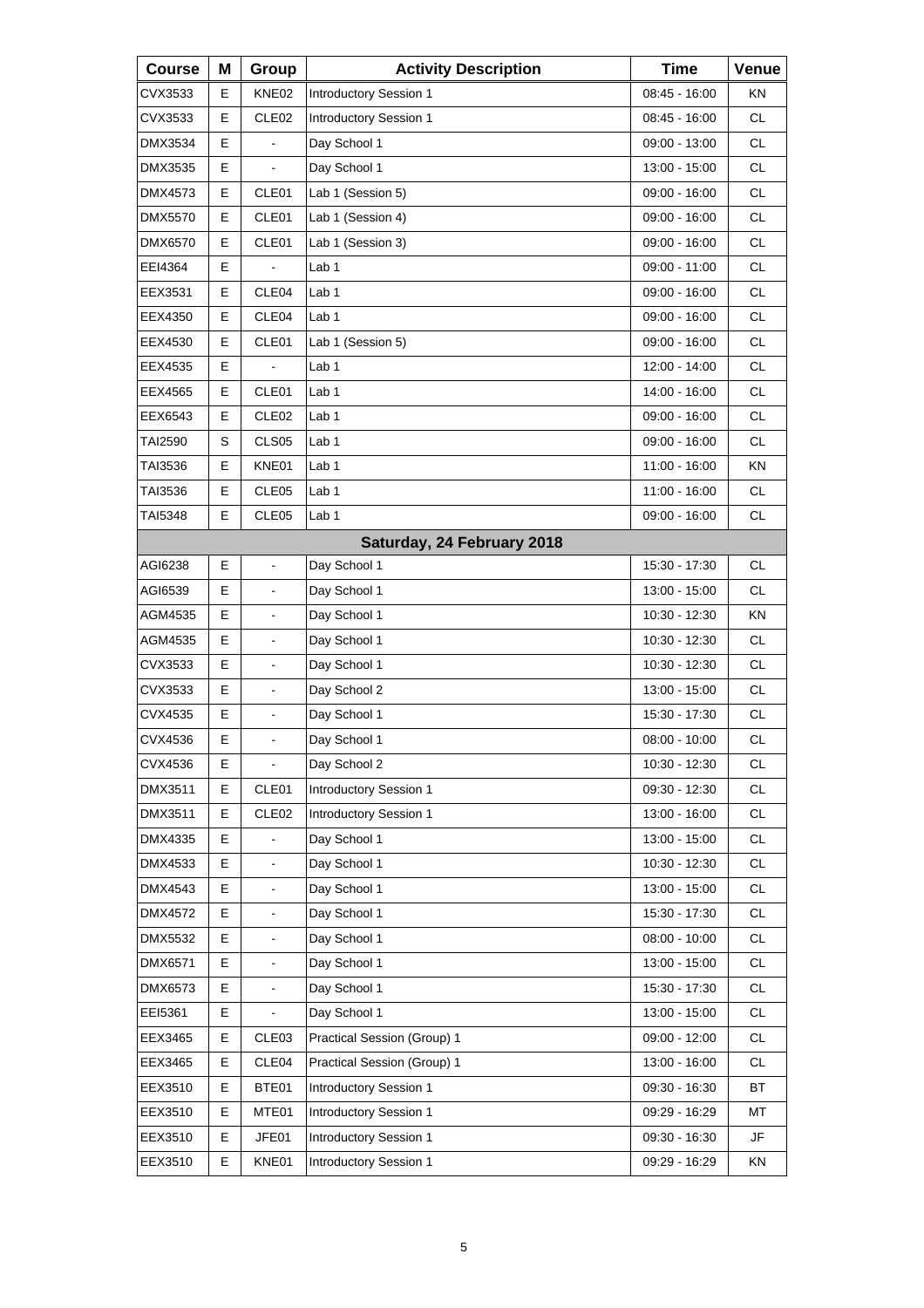| <b>Course</b> | Μ | Group             | <b>Activity Description</b>   | <b>Time</b>     | Venue     |
|---------------|---|-------------------|-------------------------------|-----------------|-----------|
| EEX3510       | Е | AME01             | Introductory Session 1        | 09:30 - 16:30   | AM        |
| EEX3510       | E | ANE01             | <b>Introductory Session 1</b> | 09:30 - 16:30   | AN        |
| EEX3510       | E | AME <sub>02</sub> | <b>Introductory Session 1</b> | 09:30 - 16:30   | AM        |
| EEX3510       | Е | MTE <sub>02</sub> | Introductory Session 1        | 09:29 - 16:29   | МT        |
| EEX3510       | E | BTE02             | <b>Introductory Session 1</b> | 09:30 - 16:30   | <b>BT</b> |
| EEX3510       | E | KNE02             | <b>Introductory Session 1</b> | $09:29 - 16:29$ | ΚN        |
| EEX3510       | Е | JFE02             | Introductory Session 1        | 09:30 - 16:30   | JF        |
| EEX3510       | E | KNE03             | <b>Introductory Session 1</b> | 09:29 - 16:29   | KN        |
| EEX3510       | E | JFE03             | Introductory Session 1        | 09:30 - 16:30   | JF        |
| EEX3510       | Е | MTE03             | Introductory Session 1        | 09:29 - 16:29   | МT        |
| EEX3510       | E | MTE04             | <b>Introductory Session 1</b> | 09:29 - 16:29   | МT        |
| EEX3510       | Е | JFE04             | <b>Introductory Session 1</b> | 09:30 - 16:30   | <b>JF</b> |
| EEX3510       | Е | KNE04             | Introductory Session 1        | 09:29 - 16:29   | ΚN        |
| EEX3510       | E | MTE05             | <b>Introductory Session 1</b> | 09:29 - 16:29   | МT        |
| EEX3510       | Е | KNE05             | Introductory Session 1        | 09:30 - 16:30   | ΚN        |
| EEX3510       | Е | MTE06             | Introductory Session 1        | 09:29 - 16:29   | МT        |
| EEX3510       | E | KNE06             | <b>Introductory Session 1</b> | 09:30 - 16:30   | ΚN        |
| EEX3510       | Е | KNE07             | Introductory Session 1        | 09:30 - 16:30   | ΚN        |
| EEX3510       | Е | MTE07             | Introductory Session 1        | 09:29 - 16:29   | МT        |
| EEX3510       | E | KNE08             | <b>Introductory Session 1</b> | 09:30 - 16:30   | ΚN        |
| EEX3510       | Е | KNE09             | Introductory Session 1        | 09:30 - 16:30   | ΚN        |
| EEX3510       | Е | KNE <sub>10</sub> | Introductory Session 1        | 09:30 - 16:30   | ΚN        |
| EEX3510       | E | KNE11             | Introductory Session 1        | 09:30 - 16:30   | ΚN        |
| EEX3510       | Е | KNE <sub>12</sub> | Introductory Session 1        | 09:30 - 16:30   | ΚN        |
| EEX3510       | Е | KNE13             | Introductory Session 1        | 09:30 - 16:30   | ΚN        |
| EEX3510       | E | KNE14             | Introductory Session 1        | 09:30 - 16:30   | ΚN        |
| EEX3531       | Е | CLE <sub>05</sub> | Lab 1                         | $09:00 - 16:00$ | <b>CL</b> |
| EEX4350       | Е | KNE01             | Lab <sub>1</sub>              | 09:00 - 16:00   | KN        |
| EEX4350       | E | CLE05             | Lab <sub>1</sub>              | 09:00 - 16:00   | CL        |
| EEX4534       | E |                   | Day School 1                  | 10:30 - 12:30   | <b>CL</b> |
| EEX4565       | Е | CLE <sub>02</sub> | Lab 1                         | 14:00 - 16:00   | CL        |
| EEX6351       | E |                   | Day School 1                  | 10:30 - 12:30   | CL        |
| EEX6539       | E | $\blacksquare$    | Day School 1                  | 15:30 - 17:30   | <b>CL</b> |
| MHZ4360       | E | $\blacksquare$    | Day School 2                  | 08:00 - 10:00   | CL        |
| MHZ5360       | E |                   | Day School 2                  | 10:30 - 12:30   | CL        |
| TAI5345       | E | $\blacksquare$    | Day School 1                  | 15:30 - 17:30   | <b>CL</b> |
| TAI5543       | Е |                   | Day School 1                  | 13:00 - 15:00   | CL        |
| TAX3537       | E |                   | Day School 1                  | 10:30 - 12:30   | CL        |
| TAX3537       | E | $\blacksquare$    | Day School 1                  | 10:30 - 12:30   | KN        |
| TAX3537       | Е | $\blacksquare$    | Day School 2                  | 13:00 - 15:00   | KN        |
| TAX3537       | E |                   | Day School 2                  | 13:00 - 15:00   | CL        |
| TAX4542       | E | $\blacksquare$    | Day School 1                  | 08:00 - 10:00   | <b>CL</b> |
| TAX5562       | Е | $\blacksquare$    | Day School 1                  | 10:30 - 12:30   | CL        |
|               |   |                   | Sunday, 25 February 2018      |                 |           |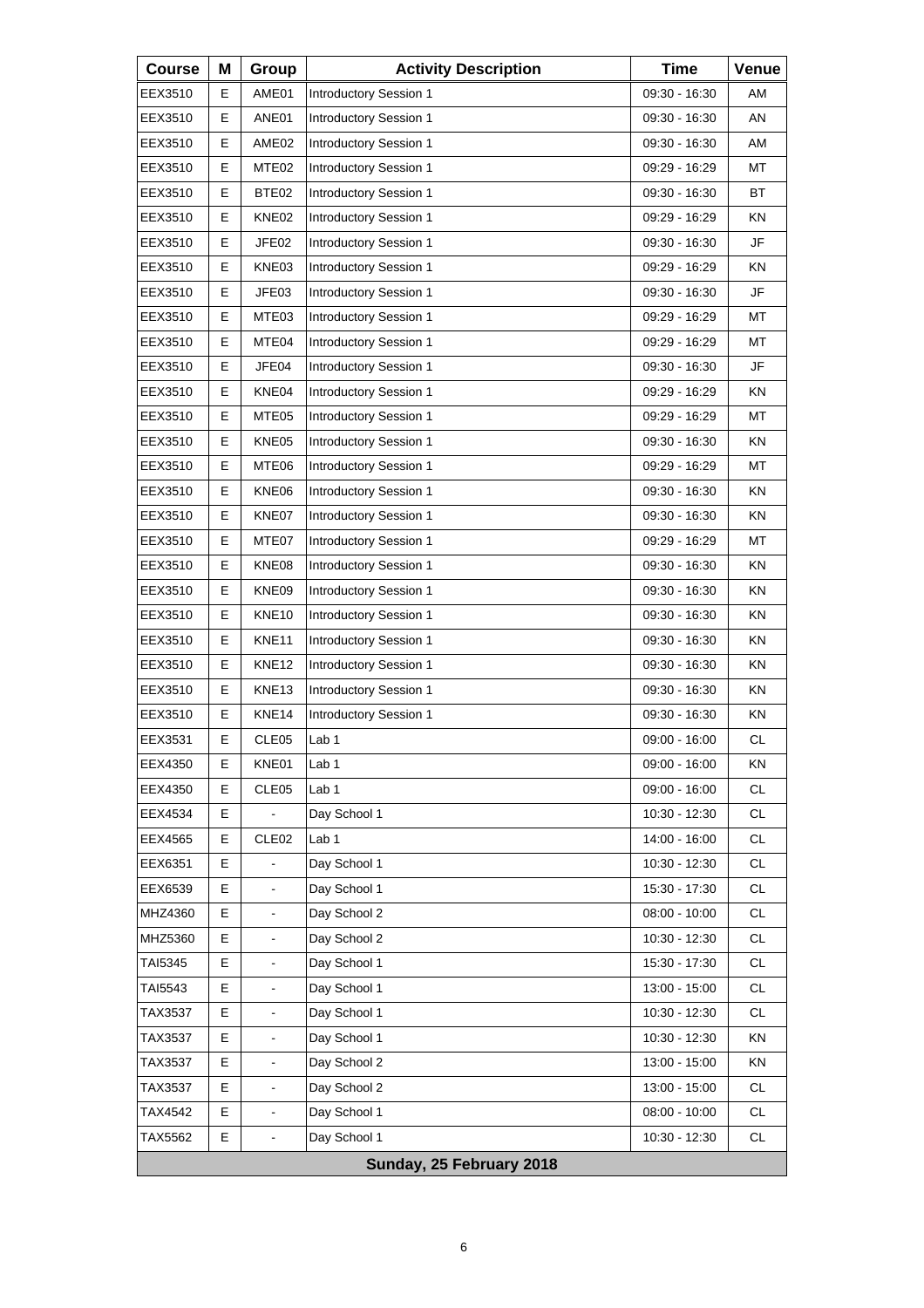| <b>Course</b>  | Μ  | Group                        | <b>Activity Description</b> | <b>Time</b>     | Venue           |
|----------------|----|------------------------------|-----------------------------|-----------------|-----------------|
| AGI4538        | E. |                              | Day School 1                | 10:30 - 12:30   | <b>CL</b>       |
| DMX4342        | E  | $\blacksquare$               | Day School 1                | 13:00 - 15:00   | <b>CL</b>       |
| EEI3368        | E  | $\overline{\phantom{a}}$     | Day School 1                | 15:30 - 17:30   | <b>CL</b>       |
| EEI4364        | Е  | $\blacksquare$               | Lab 1                       | 13:30 - 15:30   | <b>CL</b>       |
| EEI5566        | E  | $\blacksquare$               | Day School 1                | 15:30 - 17:30   | <b>CL</b>       |
| EEI6461        | E  | $\overline{\phantom{a}}$     | Day School 1                | 10:30 - 12:30   | <b>CL</b>       |
| EEI6565        | Е  | $\blacksquare$               | Day School 1                | 13:00 - 15:00   | <b>CL</b>       |
| EEJ4360        | E  |                              | Day School 2                | 10:30 - 12:30   | <b>CL</b>       |
| EEX3363        | E  | CLE03                        | Day School 1                | 13:00 - 15:00   | <b>CL</b>       |
| EEX3363        | Е  | CLE04                        | Day School 1                | 13:00 - 15:00   | <b>CL</b>       |
| EEX4536        | E  | KNE01                        | Day School 1                | 13:00 - 15:00   | KN              |
| EEX4536        | E  |                              | Day School 1                | 13:00 - 15:00   | CL.             |
| EEX6540        | Е  | $\blacksquare$               | Day School 1                | 13:00 - 15:00   | <b>CL</b>       |
| EEZ3562        | E  | CLE03                        | Day School 1                | 10:30 - 12:30   | <b>CL</b>       |
| EEZ3562        | E  | CLE04                        | Day School 1                | 10:30 - 12:30   | <b>CL</b>       |
| MHZ3332        | Е  | $\blacksquare$               | Day School 2                | 13:00 - 15:00   | RS <sub>1</sub> |
| MHZ3531        | E  | $\blacksquare$               | Day School 3                | 08:00 - 10:00   | RS <sub>1</sub> |
| MHZ3531        | E  | $\overline{\phantom{a}}$     | Day School 4                | 10:30 - 12:30   | RS <sub>1</sub> |
| MHZ4340        | E  | $\blacksquare$               | Day School 2                | 15:30 - 17:30   | R4              |
| MHZ5340        | E  | $\overline{a}$               | Day School 2                | 13:00 - 15:00   | <b>CL</b>       |
| MHZ5530        | E  | $\overline{\phantom{a}}$     | Day School 3                | 08:00 - 10:00   | R <sub>1</sub>  |
| MHZ5530        | E  | $\blacksquare$               | Day School 4                | 10:30 - 12:30   | R <sub>1</sub>  |
| TAI3538        | E  | $\overline{a}$               | Day School 1                | 13:00 - 15:00   | <b>KN</b>       |
| TAI3538        | Е  | $\overline{\phantom{a}}$     | Day School 1                | 13:00 - 15:00   | CL.             |
| TAI3540        | E  | $\blacksquare$               | Day School 1                | 10:30 - 12:30   | <b>CL</b>       |
| TAI3540        | E  | $\blacksquare$               | Day School 1                | 10:30 - 12:30   | KN              |
| <b>TAI5359</b> | Е  | L,                           | Day School 1                | $08:00 - 10:00$ | <b>CL</b>       |
| TAI5538        | Е  | $\blacksquare$               | Day School 1                | 13:00 - 15:00   | CL              |
| <b>TAJ4547</b> | E  |                              | Day School 1                | $08:00 - 10:00$ | CL              |
| <b>TAJ4547</b> | E  | $\blacksquare$               | Day School 1                | 08:00 - 10:00   | KN              |
| TAX3534        | E  | $\blacksquare$               | Day School 1                | 10:30 - 12:30   | CL              |
| TAX4534        | Е  |                              | Day School 1                | 08:00 - 10:00   | CL              |
| TAZ4261        | E  | $\blacksquare$               | Day School 1                | 08:00 - 10:00   | CL              |
| TTI7137        | E  | $\qquad \qquad \blacksquare$ | Day School 1                | 08:00 - 10:00   | CL              |
| <b>TTM7136</b> | E  | $\blacksquare$               | Day School 1                | 10:30 - 12:30   | CL              |
| TTX7140        | E  | $\blacksquare$               | Day School 1                | 08:00 - 12:30   | <b>CL</b>       |
|                |    |                              | Monday, 26 February 2018    |                 |                 |
| CVX3533        | Е  | CLE03                        | Introductory Session 1      | 08:45 - 16:00   | CL              |
| CVX3533        | E  | KNE03                        | Introductory Session 1      | 08:45 - 16:00   | KN              |
| CVX4530        | Е  | CLE01                        | Lab <sub>1</sub>            | 09:00 - 16:00   | CL              |
| <b>DMK3589</b> | E  |                              | Day School 1                | 09:00 - 13:00   | CL              |
| <b>DMK5501</b> | E  | $\blacksquare$               | Day School 1                | 09:00 - 13:00   | CL              |
| DMX4533        | Е  | CLE01                        | Lab <sub>1</sub>            | 09:00 - 16:00   | CL              |
| DMX4543        | Е  | CLE01                        | Lab <sub>1</sub>            | 09:00 - 16:00   | CL              |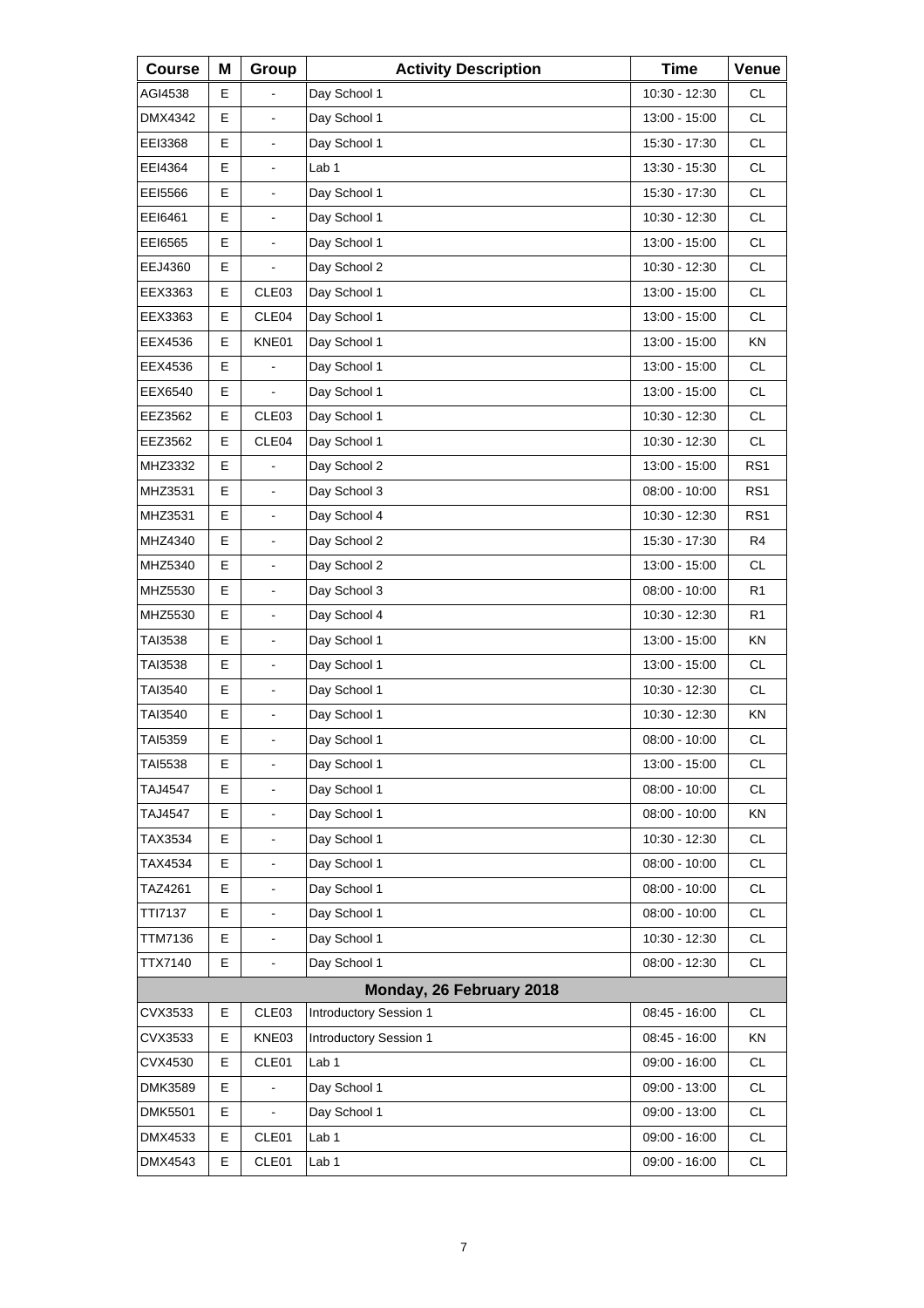| <b>Course</b>  | Μ | Group             | <b>Activity Description</b>   | <b>Time</b>     | <b>Venue</b> |
|----------------|---|-------------------|-------------------------------|-----------------|--------------|
| <b>DMX6570</b> | E | CLE <sub>02</sub> | Lab <sub>1</sub>              | 09:00 - 16:00   | <b>CL</b>    |
| EEX3363        | E | CLE01             | Day School 1                  | 13:00 - 15:00   | <b>CL</b>    |
| EEX3363        | Е | CLE <sub>02</sub> | Day School 1                  | 13:00 - 15:00   | <b>CL</b>    |
| EEX3533        | Е | CLE01             | Introductory Session 1        | 09:00 - 16:00   | <b>CL</b>    |
| EEX3533        | E | CLE <sub>02</sub> | Introductory Session 1        | 09:00 - 16:00   | <b>CL</b>    |
| EEX3533        | Е | CLE03             | Introductory Session 1        | 09:00 - 16:00   | <b>CL</b>    |
| EEX4530        | Е | CLE <sub>02</sub> | Lab <sub>1</sub>              | $09:00 - 16:00$ | <b>CL</b>    |
| EEZ3562        | E | CLE01             | Day School 1                  | 10:30 - 12:30   | <b>CL</b>    |
| EEZ3562        | Е | CLE <sub>02</sub> | Day School 1                  | 10:30 - 12:30   | <b>CL</b>    |
| TAX3534        | E | $\overline{a}$    | Lab <sub>1</sub>              | 09:00 - 16:00   | <b>CL</b>    |
| TAX4534        | E | L,                | Lab 1                         | 09:00 - 16:00   | <b>CL</b>    |
| TTY7692        | E | $\blacksquare$    | Draft Proposal Due 1          | 09:00 - 16:00   | <b>CL</b>    |
|                |   |                   | Tuesday, 27 February 2018     |                 |              |
| CVX3534        | E | CLE01             | Lab 1                         | 09:00 - 16:00   | <b>CL</b>    |
| CVX4530        | Е | CLE01             | Lab 1 (Session 2)             | 09:00 - 16:00   | <b>CL</b>    |
| DMX4533        | Е | CLE01             | Lab 1 (Session 2)             | 09:00 - 16:00   | <b>CL</b>    |
| DMX4543        | E | CLE01             | Lab 1 (Session 2)             | 09:00 - 16:00   | <b>CL</b>    |
| DMX6570        | Е | CLE <sub>02</sub> | Lab 1 (Session 2)             | 09:00 - 16:00   | <b>CL</b>    |
| EEX3465        | Е |                   | <b>Online Discussion 1</b>    | 09:00 - 16:00   | <b>CL</b>    |
| EEX3465        | E | CLE01             | Practical Session (Group) 1   | 09:00 - 12:00   | <b>CL</b>    |
| EEX3465        | Е | CLE <sub>02</sub> | Practical Session (Group) 1   | 13:00 - 16:00   | <b>CL</b>    |
| EEX3510        | Е | CLE01             | Lab <sub>1</sub>              | 09:00 - 16:00   | <b>CL</b>    |
| EEX3510        | E | CLE01             | Tutor Marked Assignment Due 1 | 09:00 - 16:00   | <b>CL</b>    |
| EEX3531        | Е | KNE01             | Lab 1                         | 09:00 - 16:00   | KN           |
| EEX3531        | Е | CLE06             | Lab <sub>1</sub>              | 09:00 - 16:00   | <b>CL</b>    |
| EEX4350        | E | CLE06             | Lab 1                         | 09:00 - 16:00   | CL           |
| EEX4530        | E | CLE <sub>02</sub> | Lab 1 (Session 2)             | 09:00 - 16:00   | <b>CL</b>    |
| TAJ3346        | Е | CLE01             | Lab <sub>1</sub>              | 09:00 - 11:00   | CL           |
| TAJ3346        | Е | CLE <sub>02</sub> | Lab <sub>1</sub>              | 12:00 - 14:00   | CL           |
| TAJ3346        | Е | CLE03             | Lab 1                         | 14:30 - 16:30   | CL           |
| TAX3532        | Е |                   | Lab 1                         | 09:00 - 16:00   | CL           |
|                |   |                   | Wednesday, 28 February 2018   |                 |              |
| CVX3534        | Е | CLE01             | Lab 1 (Session 2)             | 09:00 - 16:00   | CL           |
| CVX4530        | Е | CLE01             | Lab 1 (Session 3)             | 09:00 - 16:00   | CL           |
| DMX6570        | Е | CLE <sub>02</sub> | Lab 1 (Session 3)             | $09:00 - 16:00$ | CL           |
| EEX3362        | Е | CLE01             | Lab <sub>1</sub>              | 09:00 - 12:00   | CL           |
| EEX3362        | Е | CLE <sub>02</sub> | Lab 1                         | 13:00 - 16:00   | CL           |
| EEX3510        | Е | CLE <sub>02</sub> | Lab 1                         | 09:00 - 16:00   | CL           |
| EEX3510        | Е | CLE <sub>02</sub> | Tutor Marked Assignment Due 1 | 09:00 - 16:00   | CL           |
| EEX3531        | Е | KNE02             | Lab <sub>1</sub>              | 09:00 - 16:00   | KN           |
| EEX3531        | Е | CLE07             | Lab 1                         | 09:00 - 16:00   | CL           |
| EEX4350        | Е | CLE07             | Lab <sub>1</sub>              | 09:00 - 16:00   | CL           |
| EEX4530        | Е | CLE <sub>02</sub> | Lab 1 (Session 3)             | 09:00 - 16:00   | CL           |
| EEX5547        | Е |                   | Draft Proposal Due 1          | 09:00 - 16:00   | CL           |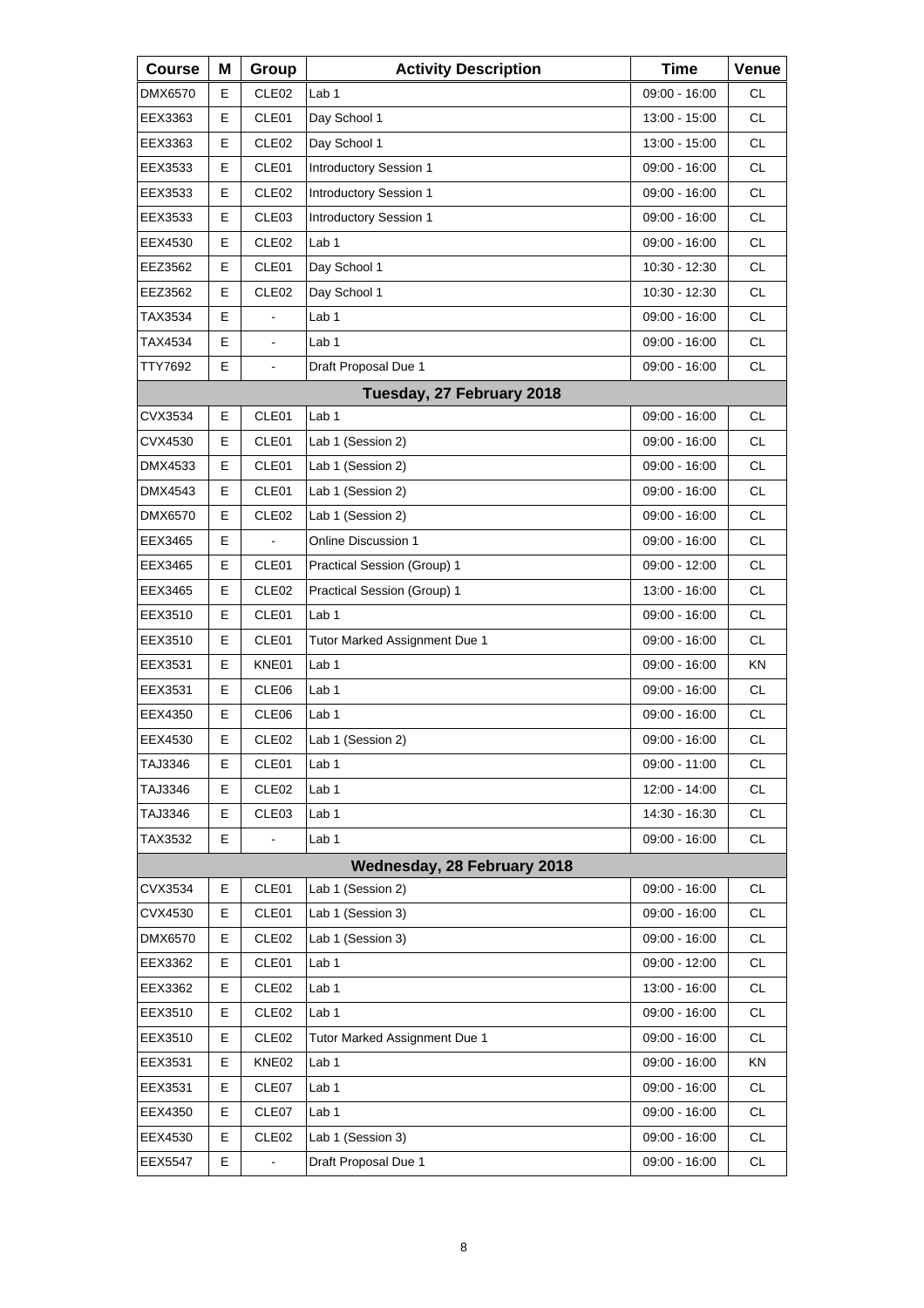| <b>Course</b>  | Μ | Group                    | <b>Activity Description</b>   | <b>Time</b>     | Venue     |
|----------------|---|--------------------------|-------------------------------|-----------------|-----------|
| <b>EEX5547</b> | Е |                          | Lab 1                         | 09:00 - 16:00   | <b>CL</b> |
| EEX6543        | E | CLE03                    | Lab <sub>1</sub>              | 09:00 - 16:00   | <b>CL</b> |
| TAJ3346        | E | KNE01                    | Lab 1                         | 09:00 - 11:00   | KN        |
| TAJ3346        | Е | CLE04                    | Lab 1                         | 09:00 - 11:00   | <b>CL</b> |
| TAJ3346        | Е | CLE05                    | Lab <sub>1</sub>              | 11:30 - 13:30   | <b>CL</b> |
| TAJ3346        | E | CLE06                    | Lab 1                         | 14:00 - 16:00   | <b>CL</b> |
| TAX5562        | Е |                          | Lab 1                         | $09:00 - 16:00$ | <b>CL</b> |
|                |   |                          | Thursday, 01 March 2018       |                 |           |
| CVX4530        | E | CLE01                    | Lab 1 (Session 4)             | 09:00 - 16:00   | <b>CL</b> |
| DMX3533        | Е |                          | Day School 1                  | 10:30 - 12:30   | <b>CL</b> |
| EEX3510        | E | CLE03                    | Lab <sub>1</sub>              | 09:00 - 16:00   | <b>CL</b> |
| EEX3510        | Е | CLE <sub>03</sub>        | Tutor Marked Assignment Due 1 | 09:00 - 16:00   | <b>CL</b> |
| EEX3531        | Е | KNE03                    | Lab 1                         | 09:00 - 16:00   | <b>KN</b> |
| EEX3531        | E | CLE08                    | Lab <sub>1</sub>              | $09:00 - 16:00$ | <b>CL</b> |
| EEX4350        | Е | CLE <sub>08</sub>        | Lab <sub>1</sub>              | 09:00 - 16:00   | <b>CL</b> |
| EEX4530        | Е | CLE <sub>02</sub>        | Lab 1 (Session 4)             | 09:00 - 16:00   | <b>CL</b> |
| TAI3541        | E |                          | Day School 1                  | 13:00 - 15:00   | <b>CL</b> |
| TAI3541        | Е | $\blacksquare$           | Day School 1                  | 13:00 - 15:00   | KN        |
| TAI5346        | Е | $\blacksquare$           | Day School 1                  | 15:30 - 17:30   | <b>CL</b> |
| TAJ5342        | E | $\mathbf{r}$             | Day School 1                  | 08:00 - 10:00   | <b>CL</b> |
| TAX3531        | Е | $\blacksquare$           | Day School 1                  | 10:30 - 12:30   | <b>CL</b> |
| TAX3539        | Е | $\blacksquare$           | Day School 1                  | 08:00 - 10:00   | <b>KN</b> |
| TAX3539        | E | $\mathbf{r}$             | Day School 1                  | $08:00 - 10:00$ | <b>CL</b> |
| TAX4538        | Е | $\blacksquare$           | Day School 1                  | 10:30 - 12:30   | KN        |
| TAX4538        | Е | $\blacksquare$           | Day School 1                  | 10:30 - 12:30   | <b>CL</b> |
| TAX5532        | E | $\overline{\phantom{a}}$ | Day School 1                  | 10:30 - 12:30   | <b>CL</b> |
| TAX6560        | E | $\blacksquare$           | Day School 1                  | 13:00 - 15:00   | <b>CL</b> |
| TAY6A91        | Е | $\blacksquare$           | Workshop 1                    | 09:30 - 12:30   | CL        |
| <b>TAZ5544</b> | E | $\blacksquare$           | Day School 1                  | 13:00 - 15:00   | <b>CL</b> |
|                |   |                          | Friday, 02 March 2018         |                 |           |
| CVX3534        | Е | CLE01                    | Lab 1 (Session 3)             | 09:00 - 16:00   | <b>CL</b> |
| CVX4530        | Е | CLE01                    | Lab 1 (Session 5)             | $09:00 - 16:00$ | CL        |
| DMW3001        | E | MTE01                    | Lab 1                         | 09:00 - 16:00   | MT        |
| EEX3510        | Е | MTE01                    | Lab 1                         | 09:00 - 16:00   | MT        |
| EEX3510        | Е | CLE04                    | Lab <sub>1</sub>              | 09:00 - 16:00   | <b>CL</b> |
| EEX3510        | E | MTE01                    | Tutor Marked Assignment Due 1 | 09:00 - 16:00   | MT        |
| EEX3510        | Е | CLE04                    | Tutor Marked Assignment Due 1 | 09:00 - 16:00   | CL        |
| EEX3531        | Е | KNE04                    | Lab <sub>1</sub>              | 09:00 - 16:00   | KN        |
| EEX3531        | E | CLE09                    | Lab 1                         | 09:00 - 16:00   | <b>CL</b> |
| EEX4350        | Е | CLE09                    | Lab 1                         | 09:00 - 16:00   | CL        |
| EEX4530        | Е | CLE <sub>02</sub>        | Lab 1 (Session 5)             | 09:00 - 16:00   | <b>CL</b> |
| TAX3537        | Е | CLE01                    | Lab 1                         | 09:00 - 16:00   | <b>CL</b> |
|                |   |                          | Saturday, 03 March 2018       |                 |           |
| AGM4534        | E | $\blacksquare$           | Day School 1                  | 08:00 - 10:00   | <b>CL</b> |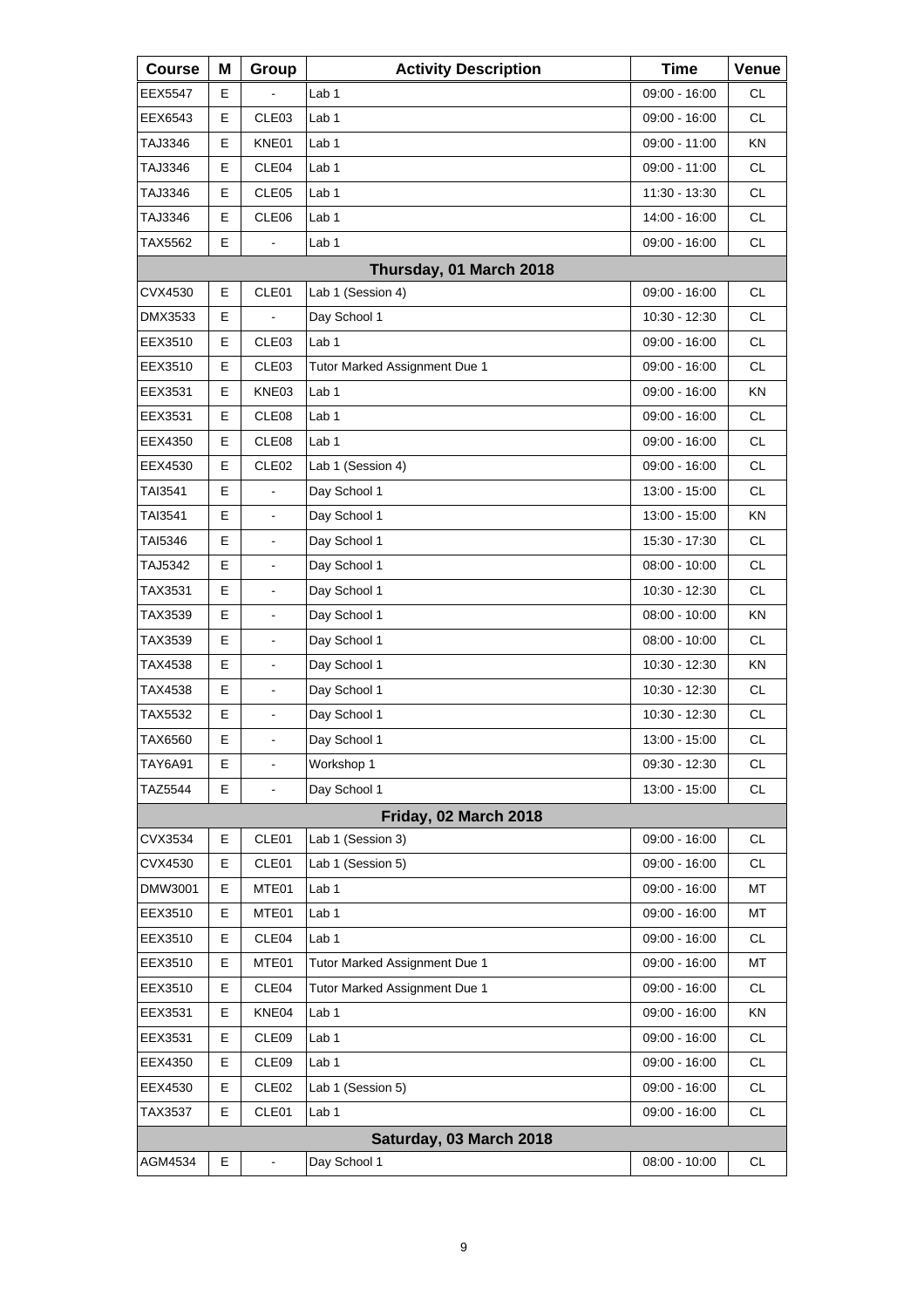| <b>Course</b>  | Μ | Group             | <b>Activity Description</b>   | <b>Time</b>     | Venue     |
|----------------|---|-------------------|-------------------------------|-----------------|-----------|
| AGX4530        | Е |                   | Day School 1                  | 15:30 - 17:30   | <b>CL</b> |
| AGX4532        | E | $\blacksquare$    | Day School 1                  | 10:30 - 12:30   | KN        |
| AGX4532        | E | $\frac{1}{2}$     | Day School 1                  | 10:30 - 12:30   | <b>CL</b> |
| AGX4540        | Е | $\blacksquare$    | Day School 1                  | 13:00 - 15:00   | ΚN        |
| AGX4540        | E | $\overline{a}$    | Day School 1                  | 13:00 - 15:00   | <b>CL</b> |
| CEM7102        | E | $\frac{1}{2}$     | Day School 1                  | 13:00 - 15:00   | <b>CL</b> |
| <b>CEM7102</b> | Е | $\blacksquare$    | Day School 2                  | 15:30 - 17:30   | <b>CL</b> |
| CEX7101        | E | $\overline{a}$    | Day School 1                  | 08:00 - 10:00   | <b>CL</b> |
| CEX7101        | E | $\frac{1}{2}$     | Day School 2                  | 10:30 - 12:30   | <b>CL</b> |
| CVX3531        | Е | $\blacksquare$    | Day School 1                  | 10:30 - 12:30   | KN.       |
| CVX3531        | E | $\overline{a}$    | Day School 2                  | 13:00 - 15:00   | <b>KN</b> |
| CVX3533        | E | $\frac{1}{2}$     | Day School 1                  | 10:30 - 12:30   | KN        |
| CVX3533        | Е | $\blacksquare$    | Day School 2                  | 13:00 - 15:00   | ΚN        |
| CVX4530        | E | CLE01             | Lab 1 (Session 6)             | $09:00 - 16:00$ | <b>CL</b> |
| CVX5531        | E |                   | Day School 1                  | $08:00 - 10:00$ | <b>CL</b> |
| CVX5531        | Е | $\blacksquare$    | Day School 2                  | 10:30 - 12:30   | <b>CL</b> |
| CVX6831        | E | $\overline{a}$    | Day School 1                  | 13:00 - 15:00   | <b>CL</b> |
| DMX3374        | Е | $\frac{1}{2}$     | Day School 1                  | 08:00 - 10:00   | <b>CL</b> |
| DMX3512        | Е | $\blacksquare$    | Day School 1                  | 10:30 - 12:30   | AN        |
| DMX3512        | E | $\blacksquare$    | Day School 1                  | 10:30 - 12:30   | JF        |
| DMX3512        | E | $\frac{1}{2}$     | Day School 1                  | 10:30 - 12:30   | CL.       |
| DMX3512        | Е | $\blacksquare$    | Day School 1                  | 10:30 - 12:30   | <b>KN</b> |
| DMX3512        | E | $\overline{a}$    | Day School 1                  | 10:30 - 12:30   | <b>BT</b> |
| DMX3512        | Е | $\frac{1}{2}$     | Day School 1                  | 10:30 - 12:30   | KR.       |
| DMX3512        | E | $\blacksquare$    | Day School 1                  | 10:30 - 12:30   | MT        |
| DMX4532        | E | $\blacksquare$    | Day School 1                  | 10:30 - 12:30   | <b>CL</b> |
| EEI4266        | E | L,                | Day School 2                  | 10:30 - 12:30   | <b>CL</b> |
| EEI4562        | Е | $\blacksquare$    | Day School 1                  | 13:00 - 15:00   | CL        |
| EEX3350        | Е |                   | Day School 1                  | 08:00 - 10:00   | CL        |
| EEX3350        | E |                   | Day School 1                  | 08:00 - 10:00   | KN        |
| EEX3362        | Е | CLE03             | Lab <sub>1</sub>              | 09:00 - 12:00   | CL        |
| EEX3362        | Е | CLE04             | Lab 1                         | 13:00 - 16:00   | CL        |
| EEX3510        | Е | CLE05             | Lab <sub>1</sub>              | 09:00 - 16:00   | CL        |
| EEX3510        | Е | CLE05             | Tutor Marked Assignment Due 1 | $09:00 - 16:00$ | CL        |
| EEX3517        | E |                   | Day School 1                  | 13:00 - 15:00   | CL        |
| EEX3517        | Е | $\blacksquare$    | Day School 1                  | 13:00 - 15:00   | KN        |
| EEX3531        | Е | KNE05             | Lab <sub>1</sub>              | 09:00 - 16:00   | KN        |
| EEX3531        | Е | CLE <sub>10</sub> | Lab <sub>1</sub>              | 09:00 - 16:00   | CL        |
| EEX3532        | E |                   | Day School 1                  | 08:00 - 10:00   | CL        |
| EEX4350        | Е | KNE02             | Lab <sub>1</sub>              | 09:00 - 16:00   | KN        |
| EEX4350        | Е | CLE <sub>10</sub> | Lab <sub>1</sub>              | 09:00 - 16:00   | CL        |
| EEX4535        | E |                   | Day School 1                  | 15:30 - 17:30   | CL        |
| EEX4552        | Е | $\blacksquare$    | Day School 1                  | 13:00 - 15:00   | CL        |
| EEX4562        | E | $\blacksquare$    | Day School 1                  | 13:00 - 15:00   | CL        |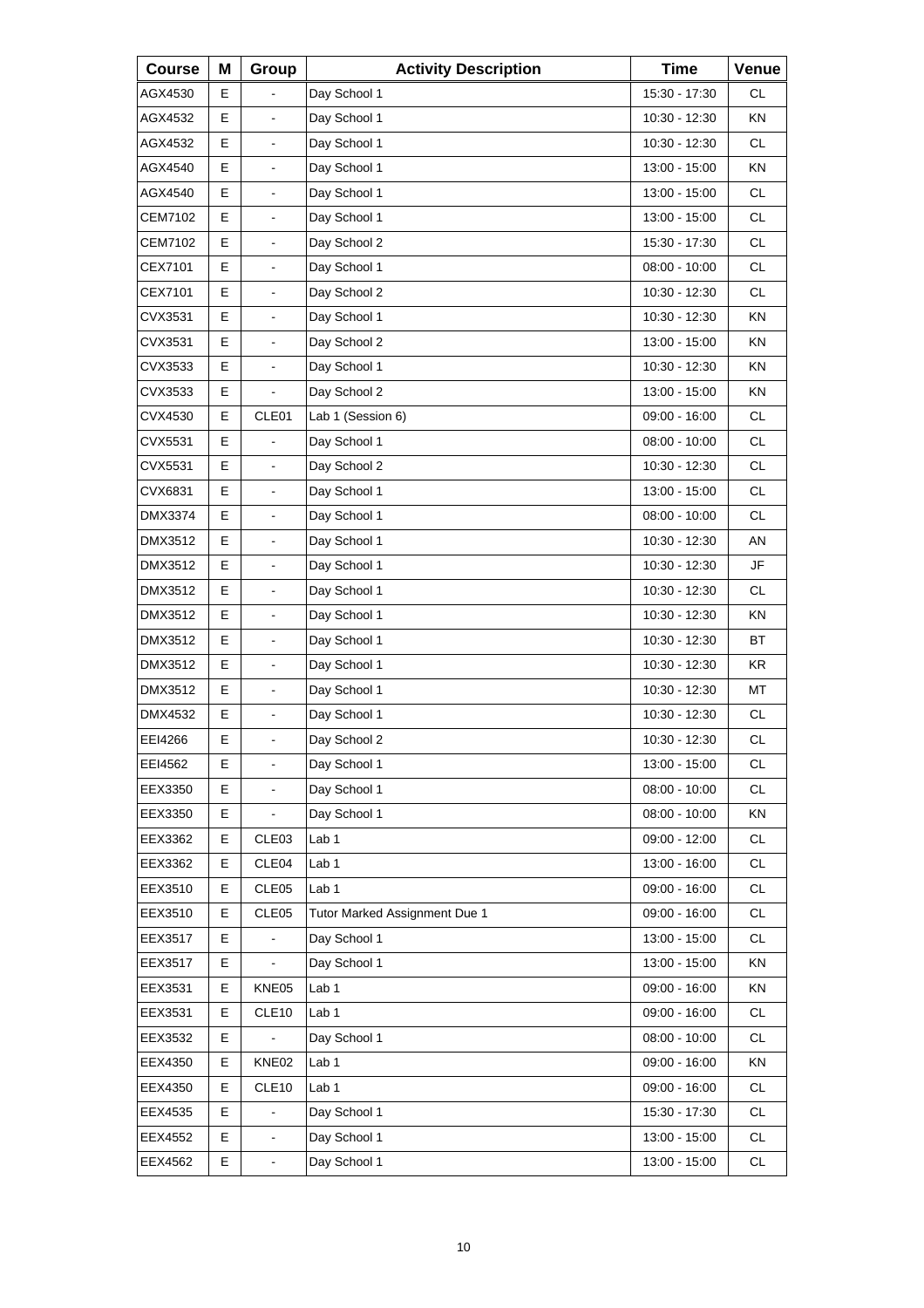| <b>Course</b>  | Μ | Group                    | <b>Activity Description</b> | <b>Time</b>   | Venue     |
|----------------|---|--------------------------|-----------------------------|---------------|-----------|
| EEX4565        | Е |                          | Day School 1                | 15:30 - 17:30 | <b>CL</b> |
| EEX5563        | E | $\overline{a}$           | Day School 1                | 13:00 - 15:00 | <b>CL</b> |
| EEX5832        | E | L.                       | Day School 1                | 15:30 - 17:30 | <b>CL</b> |
| EEX6543        | Е | CLE <sub>04</sub>        | Lab <sub>1</sub>            | 09:00 - 16:00 | <b>CL</b> |
| EEX6832        | E |                          | Day School 1                | 10:30 - 12:30 | <b>CL</b> |
| MHJ5334        | E | $\frac{1}{2}$            | Day School 1                | 15:30 - 17:30 | <b>CL</b> |
| MHZ4360        | Е | $\blacksquare$           | Day School 3                | 08:00 - 10:00 | <b>CL</b> |
| MHZ5360        | E | $\overline{a}$           | Day School 3                | 10:30 - 12:30 | <b>CL</b> |
| TAI6549        | E | $\overline{\phantom{a}}$ | Day School 1                | 15:30 - 17:30 | <b>CL</b> |
| TAX4533        | Е | $\blacksquare$           | Day School 1                | 10:30 - 12:30 | <b>KN</b> |
| TAX4533        | E | $\overline{a}$           | Day School 1                | 10:30 - 12:30 | <b>CL</b> |
| TAX4560        | E | $\overline{\phantom{a}}$ | Day School 1                | 08:00 - 10:00 | <b>CL</b> |
| TAX6335        | Е | $\blacksquare$           | Day School 1                | 13:00 - 15:00 | <b>CL</b> |
| TTY7692        | E | $\overline{a}$           | Proposal Presentation 1     | 09:00 - 16:00 | <b>CL</b> |
|                |   |                          | Sunday, 04 March 2018       |               |           |
| AGI3536        | Е | $\blacksquare$           | Day School 1                | 10:30 - 12:30 | ΚN        |
| AGI3536        | E | $\blacksquare$           | Day School 1                | 10:30 - 12:30 | <b>CL</b> |
| AGX4539        | Е | $\overline{\phantom{a}}$ | Day School 1                | 15:30 - 17:30 | CL.       |
| AGX4539        | Е | $\blacksquare$           | Day School 1                | 15:30 - 17:30 | <b>KN</b> |
| CEM7103        | E | $\overline{a}$           | Day School 1                | 08:00 - 10:00 | <b>CL</b> |
| CEM7103        | E | $\overline{\phantom{a}}$ | Day School 2                | 10:30 - 12:30 | <b>CL</b> |
| CEX7104        | E | $\blacksquare$           | Day School 1                | 13:00 - 15:00 | <b>CL</b> |
| CEX7104        | E | $\overline{a}$           | Day School 2                | 15:30 - 17:30 | <b>CL</b> |
| CVX3532        | Е | $\overline{\phantom{a}}$ | Day School 1                | 15:30 - 17:30 | <b>CL</b> |
| CVX4533        | E | $\blacksquare$           | Day School 1                | 10:30 - 12:30 | <b>CL</b> |
| CVX4533        | E | $\blacksquare$           | Day School 2                | 13:00 - 15:00 | <b>CL</b> |
| CVX6832        | E | L,                       | Day School 1                | 15:30 - 17:30 | <b>CL</b> |
| DMM5836        | Е | $\blacksquare$           | Day School 1                | 10:30 - 12:30 | CL        |
| DMX3572        | E |                          | Day School 1                | 15:30 - 17:30 | CL        |
| DMX4571        | E | $\blacksquare$           | Day School 1                | 13:00 - 15:00 | CL        |
| DMX5572        | E | $\blacksquare$           | Day School 1                | 08:00 - 10:00 | CL        |
| DMX6531        | Е |                          | Day School 1                | 13:00 - 15:00 | CL        |
| EEI3368        | Е | CLE <sub>03</sub>        | Practical Session (Group) 1 | 13:00 - 16:00 | CL        |
| EEI6461        | E |                          | Day School 2                | 08:00 - 10:00 | CL        |
| EEJ4360        | Е |                          | Day School 3                | 10:30 - 12:30 | CL        |
| EEX3465        | Е | CLE <sub>03</sub>        | Practical Session (Group) 2 | 09:00 - 12:00 | CL        |
| EEX5531        | Е |                          | Day School 1                | 13:00 - 15:00 | CL        |
| EEX5536        | Е |                          | Day School 1                | 13:00 - 15:00 | CL        |
| EEX5543        | E | $\blacksquare$           | Day School 1                | 13:00 - 15:00 | CL        |
| EEX6351        | Е |                          | Day School 2                | 10:30 - 12:30 | CL        |
| EEX6535        | Е |                          | Day School 2                | 10:30 - 12:30 | CL        |
| EEX6536        | E | $\blacksquare$           | Day School 1                | 15:30 - 17:30 | CL        |
| EEX6563        | E | $\blacksquare$           | Day School 2                | 10:30 - 12:30 | CL        |
| <b>MEM7117</b> | E | $\overline{\phantom{a}}$ | Day School 1                | 09:00 - 16:00 | CL        |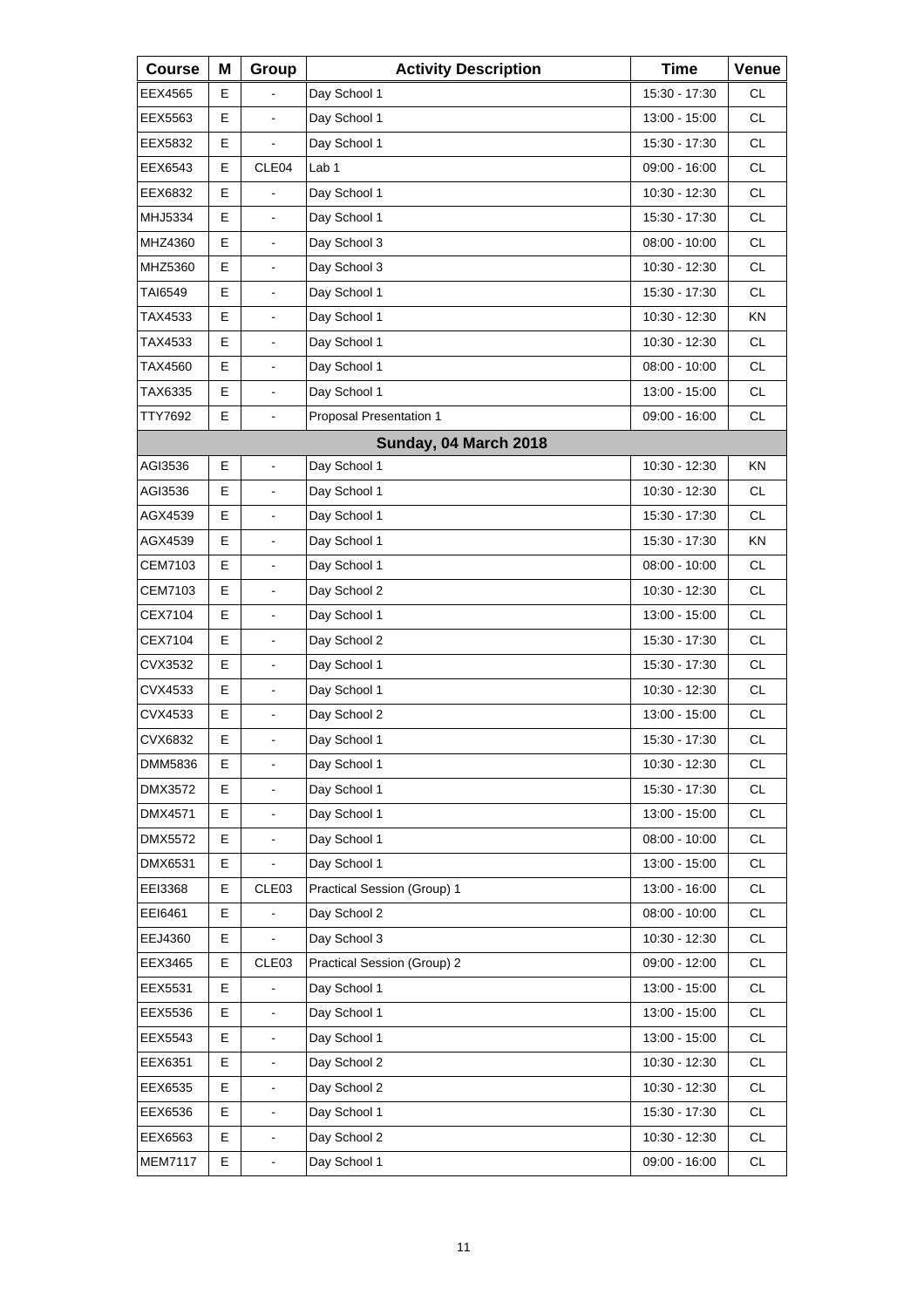| <b>Course</b>  | Μ | Group                    | <b>Activity Description</b>   | <b>Time</b>     | Venue           |
|----------------|---|--------------------------|-------------------------------|-----------------|-----------------|
| <b>MEM7213</b> | Е |                          | Day School 1                  | 09:00 - 16:00   | <b>CL</b>       |
| MHJ5531        | Е | $\blacksquare$           | Day School 1                  | 15:30 - 17:30   | <b>CL</b>       |
| MHJ5533        | E | $\overline{\phantom{a}}$ | Day School 1                  | 08:00 - 10:00   | <b>CL</b>       |
| MHJ5533        | E | $\blacksquare$           | Day School 2                  | 10:30 - 12:30   | <b>CL</b>       |
| MHJ5563        | E |                          | Day School 1                  | $08:00 - 10:00$ | <b>CL</b>       |
| MHJ5563        | E | $\blacksquare$           | Day School 2                  | $08:00 - 10:00$ | <b>CL</b>       |
| MHZ3332        | E | $\blacksquare$           | Day School 3                  | 10:30 - 12:30   | RS <sub>1</sub> |
| MHZ3332        | E |                          | Day School 4                  | 13:00 - 15:00   | RS <sub>1</sub> |
| MHZ3531        | E | $\blacksquare$           | Day School 5                  | $08:00 - 10:00$ | RS <sub>1</sub> |
| MHZ4340        | E | $\blacksquare$           | Day School 3                  | 15:30 - 17:30   | R4              |
| MHZ5340        | E |                          | Day School 3                  | 13:00 - 15:00   | <b>CL</b>       |
| TAI2530        | S | ä,                       | Day School 1                  | 10:30 - 12:30   | <b>KN</b>       |
| <b>TAI2530</b> | S | $\blacksquare$           | Day School 1                  | 10:30 - 12:30   | <b>CL</b>       |
| TAX4532        | E |                          | Day School 1                  | $08:00 - 10:00$ | <b>CL</b>       |
| TAX6561        | E | ä,                       | Day School 1                  | 13:00 - 15:00   | CL.             |
| TAZ4261        | E | $\overline{\phantom{a}}$ | Day School 2                  | $08:00 - 10:00$ | <b>CL</b>       |
|                |   |                          | Monday, 05 March 2018         |                 |                 |
| CVX3533        | E | E01                      | Field Work 1                  | 08:45 - 16:00   | R <sub>4</sub>  |
| CVX6832        | Е |                          | Design Class 1                | 09:00 - 16:00   | <b>CL</b>       |
| DMX3512        | Е | CLE01                    | Lab 1                         | 09:00 - 16:00   | <b>CL</b>       |
| DMX4532        | E | CLE01                    | Lab 1                         | 09:00 - 16:00   | <b>CL</b>       |
| DMX4543        | E | CLE <sub>02</sub>        | Lab 1                         | 09:00 - 16:00   | <b>CL</b>       |
| <b>DMX5570</b> | Е | CLE <sub>02</sub>        | Lab 1                         | 09:00 - 16:00   | <b>CL</b>       |
| EEX3533        | Е | CLE04                    | Introductory Session 1        | 09:00 - 16:00   | CL.             |
| EEX3533        | Е | CLE05                    | Introductory Session 1        | 09:00 - 16:00   | <b>CL</b>       |
| EEX3533        | Е | CLE06                    | Introductory Session 1        | 09:00 - 16:00   | <b>CL</b>       |
| EEX4530        | E | CLE <sub>03</sub>        | Lab <sub>1</sub>              | 09:00 - 16:00   | <b>CL</b>       |
| <b>TAI2F34</b> | S | CLS01                    | Lab <sub>1</sub>              | $09:00 - 16:00$ | CL              |
| TAI4545        | Е | CLE01                    | Workshop 1                    | 09:00 - 12:00   | <b>CL</b>       |
| <b>TAI4545</b> | Е | CLE <sub>02</sub>        | Workshop 1                    | 13:00 - 16:00   | <b>CL</b>       |
| TAX3537        | Е | CLE <sub>02</sub>        | Lab <sub>1</sub>              | 09:00 - 16:00   | CL              |
|                |   |                          | Tuesday, 06 March 2018        |                 |                 |
| AGX4530        | E |                          | Day School 1                  | 10:30 - 12:30   | ΚN              |
| CVX3533        | Е | E01                      | Field Work 1 (Session 2)      | 08:45 - 16:00   | R4              |
| DMX3512        | Е | CLE01                    | Lab 1 (Session 2)             | 09:00 - 16:00   | CL              |
| DMX4532        | Е | CLE01                    | Lab 1 (Session 2)             | 09:00 - 16:00   | <b>CL</b>       |
| DMX4543        | Е | CLE <sub>02</sub>        | Lab 1 (Session 2)             | 09:00 - 16:00   | CL              |
| <b>DMX5570</b> | Е | CLE <sub>02</sub>        | Lab 1 (Session 2)             | 09:00 - 16:00   | CL              |
| EEI3368        | Е | CLE01                    | Practical Session (Group) 1   | 13:00 - 16:00   | <b>CL</b>       |
| EEX3465        | Е | CLE01                    | Practical Session (Group) 2   | 09:00 - 12:00   | CL              |
| EEX3510        | Е | KNE01                    | Lab <sub>1</sub>              | 09:00 - 16:00   | KN              |
| EEX3510        | Е | CLE06                    | Lab 1                         | 09:00 - 16:00   | <b>CL</b>       |
| EEX3510        | Е | KNE01                    | Tutor Marked Assignment Due 1 | 09:00 - 16:00   | KN              |
| EEX3510        | E | CLE06                    | Tutor Marked Assignment Due 1 | 09:00 - 16:00   | CL              |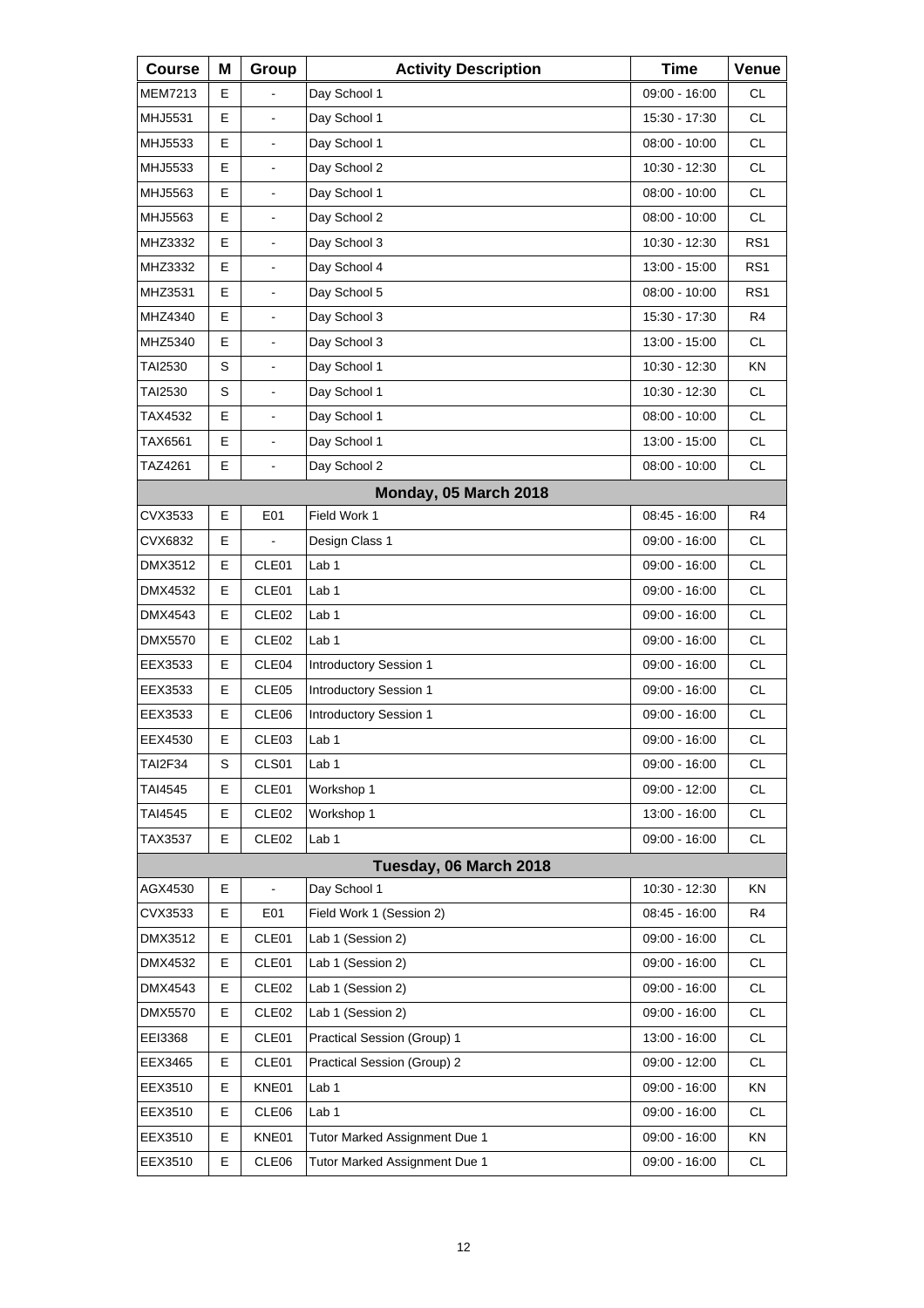| <b>Course</b>  | Μ | Group             | <b>Activity Description</b>   | <b>Time</b>     | Venue     |
|----------------|---|-------------------|-------------------------------|-----------------|-----------|
| EEX3531        | Е | CLE11             | Lab 1                         | 09:00 - 16:00   | СL        |
| EEX3532        | Е | CLE01             | Lab <sub>1</sub>              | 09:00 - 16:00   | <b>CL</b> |
| EEX4350        | E | CLE11             | Lab 1                         | 09:00 - 16:00   | <b>CL</b> |
| EEX4530        | Е | CLE <sub>03</sub> | Lab 1 (Session 2)             | 09:00 - 16:00   | <b>CL</b> |
| EEX4552        | E | CLE01             | Lab <sub>1</sub>              | 09:00 - 16:00   | <b>CL</b> |
| <b>TAI2F34</b> | S | CLS <sub>02</sub> | Lab 1                         | 09:00 - 16:00   | <b>CL</b> |
| TAI4545        | Е | CLE <sub>03</sub> | Workshop 1                    | 09:00 - 12:00   | <b>CL</b> |
| TAI4545        | Е | CLE04             | Workshop 1                    | 13:00 - 16:00   | <b>CL</b> |
| TAX3537        | E | KNE01             | Lab 1                         | 09:00 - 16:00   | KN        |
| TAX3537        | Е | CLE <sub>03</sub> | Lab 1                         | $09:00 - 16:00$ | <b>CL</b> |
| TAZ4541        | E |                   | Tutor Marked Assignment Due 1 | 09:00 - 16:00   | <b>CL</b> |
|                |   |                   | Wednesday, 07 March 2018      |                 |           |
| CVX3533        | Е | E01               | Field Work 1 (Session 3)      | 08:45 - 16:00   | R4        |
| DMX3512        | Е | CLE <sub>02</sub> | Lab <sub>1</sub>              | 09:00 - 16:00   | <b>CL</b> |
| DMX4532        | E | CLE01             | Lab 1 (Session 3)             | 09:00 - 16:00   | <b>CL</b> |
| <b>DMX5570</b> | Е | CLE <sub>02</sub> | Lab 1 (Session 3)             | $09:00 - 16:00$ | <b>CL</b> |
| EEI3368        | Е | CLE <sub>02</sub> | Practical Session (Group) 1   | 13:00 - 16:00   | <b>CL</b> |
| EEX3465        | E | CLE <sub>02</sub> | Practical Session (Group) 2   | 09:00 - 12:00   | <b>CL</b> |
| EEX3510        | Е | KNE02             | Lab 1                         | $09:00 - 16:00$ | ΚN        |
| EEX3510        | E | CLE07             | Lab <sub>1</sub>              | 09:00 - 16:00   | <b>CL</b> |
| EEX3510        | E | KNE02             | Tutor Marked Assignment Due 1 | 09:00 - 16:00   | KN        |
| EEX3510        | Е | CLE07             | Tutor Marked Assignment Due 1 | 09:00 - 16:00   | CL        |
| EEX3531        | E | CLE <sub>12</sub> | Lab <sub>1</sub>              | 09:00 - 16:00   | <b>CL</b> |
| EEX3532        | E | CLE <sub>02</sub> | Lab 1                         | 09:00 - 16:00   | <b>CL</b> |
| EEX3533        | Е | MTE01             | Introductory Session 1        | 09:00 - 16:00   | МT        |
| EEX3533        | E | CLE07             | Introductory Session 1        | 09:00 - 16:00   | <b>CL</b> |
| EEX3533        | E | CLE08             | <b>Introductory Session 1</b> | $09:00 - 16:00$ | CL        |
| EEX3533        | Е | CLE09             | Introductory Session 1        | 09:00 - 16:00   | <b>CL</b> |
| EEX4350        | Е | CLE12             | Lab <sub>1</sub>              | 09:00 - 16:00   | CL        |
| EEX4530        | Е | CLE03             | Lab 1 (Session 3)             | 09:00 - 16:00   | CL        |
| EEX4552        | Е | CLE <sub>02</sub> | Lab 1                         | 09:00 - 16:00   | CL.       |
| EEX6543        | Е | CLE05             | Lab <sub>1</sub>              | 09:00 - 16:00   | CL        |
| MHZ4340        | E |                   | Tutor Marked Assignment Due 1 | $08:00 - 16:00$ | CL        |
| MHZ4360        | Е | $\blacksquare$    | Tutor Marked Assignment Due 1 | 08:00 - 16:00   | CL.       |
| MHZ5340        | E |                   | Tutor Marked Assignment Due 1 | $08:00 - 16:00$ | CL        |
| MHZ5360        | E |                   | Tutor Marked Assignment Due 1 | $08:00 - 16:00$ | CL        |
| MHZ5530        | Е |                   | Tutor Marked Assignment Due 1 | $08:00 - 16:00$ | CL        |
| <b>TAI2F34</b> | S | CLS03             | Lab <sub>1</sub>              | 09:00 - 16:00   | CL        |
| TAI4545        | Е | KNE01             | Workshop 1                    | 09:00 - 12:00   | KN        |
| <b>TAI4545</b> | Е | CLE05             | Workshop 1                    | 09:00 - 12:00   | CL.       |
| TAI4545        | Е | CLE06             | Workshop 1                    | 13:00 - 16:00   | CL        |
| TAX3537        | Е | KNE02             | Lab <sub>1</sub>              | 09:00 - 16:00   | KN        |
| TAX3537        | Е | CLE04             | Lab <sub>1</sub>              | 09:00 - 16:00   | CL        |
|                |   |                   | Thursday, 08 March 2018       |                 |           |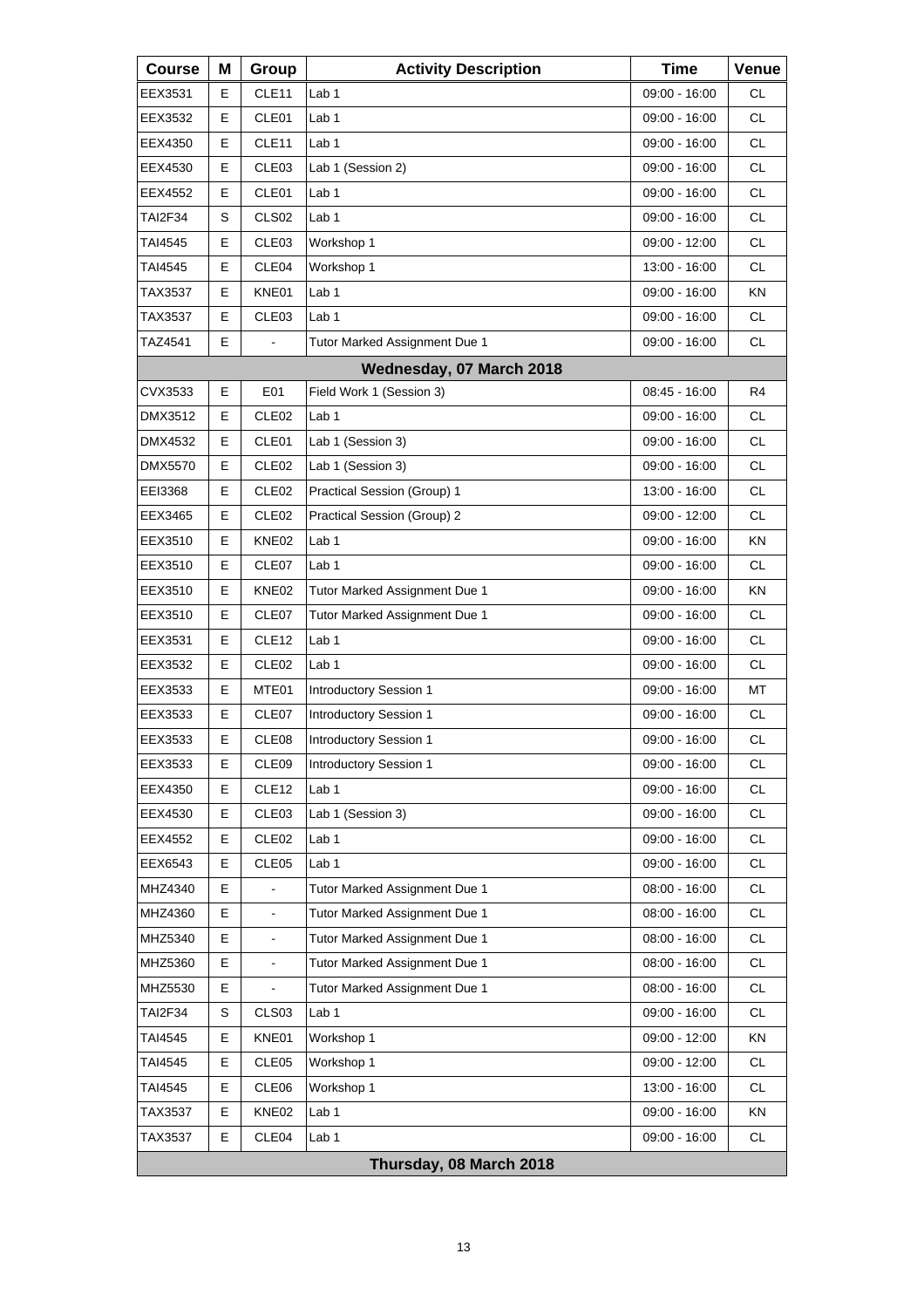| <b>Course</b>  | Μ  | Group                    | <b>Activity Description</b>    | <b>Time</b>     | Venue     |
|----------------|----|--------------------------|--------------------------------|-----------------|-----------|
| CVX3533        | Е  | E01                      | Field Work 1 (Session 4)       | 08:45 - 16:00   | R4        |
| DMX3512        | E  | CLE <sub>02</sub>        | Lab 1 (Session 2)              | 09:00 - 16:00   | <b>CL</b> |
| DMX4543        | E  | CLE03                    | Lab 1                          | 09:00 - 16:00   | <b>CL</b> |
| DMX5570        | Е  | CLE <sub>02</sub>        | Lab 1 (Session 4)              | 09:00 - 16:00   | <b>CL</b> |
| EEX3510        | E  | KNE03                    | Lab <sub>1</sub>               | 09:00 - 16:00   | KN        |
| EEX3510        | E  | CLE08                    | Lab 1                          | 09:00 - 16:00   | <b>CL</b> |
| EEX3510        | Е  | KNE03                    | Tutor Marked Assignment Due 1  | 09:00 - 16:00   | ΚN        |
| EEX3510        | E  | CLE08                    | Tutor Marked Assignment Due 1  | 09:00 - 16:00   | <b>CL</b> |
| EEX3531        | E  | CLE13                    | Lab 1                          | 09:00 - 16:00   | <b>CL</b> |
| EEX3532        | Е  | CLE <sub>03</sub>        | Lab 1                          | 09:00 - 16:00   | <b>CL</b> |
| EEX4350        | E  | CLE13                    | Lab <sub>1</sub>               | 09:00 - 16:00   | <b>CL</b> |
| EEX4530        | Е  | CLE <sub>03</sub>        | Lab 1 (Session 4)              | $09:00 - 16:00$ | <b>CL</b> |
| EEX4552        | Е  | CLE <sub>03</sub>        | Lab 1                          | 09:00 - 16:00   | <b>CL</b> |
| <b>TAI2F34</b> | S  | KNS01                    | Lab <sub>1</sub>               | 09:00 - 16:00   | KN        |
| TAI2F34        | S  | CLS <sub>04</sub>        | Lab 1                          | 09:00 - 16:00   | CL.       |
| TAJ4547        | Е  | CLE01                    | Lab 1                          | 09:00 - 11:00   | <b>CL</b> |
| TAJ4547        | E  | CLE <sub>02</sub>        | Lab <sub>1</sub>               | 11:30 - 13:30   | <b>CL</b> |
| TAJ4547        | Е  | CLE <sub>03</sub>        | Lab 1                          | 14:00 - 16:00   | <b>CL</b> |
| TAX3537        | Е  | CLE05                    | Lab 1                          | 09:00 - 16:00   | <b>CL</b> |
| TAY6A91        | E  | $\overline{a}$           | Progress Presentation 1        | 09:00 - 16:00   | <b>CL</b> |
|                |    |                          | Friday, 09 March 2018          |                 |           |
| AGY6D95        | Е  | $\blacksquare$           | Discussion With Dean & Head 1  | 09:00 - 10:30   | <b>CL</b> |
| AGY6D95        | E  | $\blacksquare$           | Discussion With Head & Staff 1 | 11:00 - 12:30   | <b>CL</b> |
| AGY6D96        | Е  | $\overline{\phantom{a}}$ | Discussion With Dean & Head 1  | 09:00 - 10:30   | <b>CL</b> |
| AGY6D96        | E  | $\blacksquare$           | Discussion With Head & Staff 1 | 11:00 - 12:30   | <b>CL</b> |
| CEY7C14        | E  | $\blacksquare$           | Draft Proposal Due 1           | 09:00 - 16:00   | <b>CL</b> |
| CVY6397        | E  | L,                       | Discussion With Dean & Head 1  | 09:00 - 10:30   | <b>CL</b> |
| CVY6397        | Е  | $\blacksquare$           | Discussion With Head & Staff 1 | 11:00 - 12:30   | CL.       |
| CVY6A96        | Е  |                          | Discussion With Dean & Head 1  | 09:00 - 10:30   | CL        |
| CVY6A96        | E  | $\blacksquare$           | Discussion With Head & Staff 1 | 11:00 - 12:30   | CL        |
| CVY6A98        | Е  |                          | Discussion With Dean & Head 1  | 09:00 - 10:30   | CL        |
| CVY6A98        | E  |                          | Discussion With Head & Staff 1 | 11:00 - 12:30   | CL        |
| CVY6D95        | E  | $\blacksquare$           | Discussion With Dean & Head 1  | 09:00 - 10:30   | CL        |
| CVY6D95        | Е  | $\blacksquare$           | Discussion With Head & Staff 1 | 11:00 - 12:30   | CL        |
| DMX3534        | Е  |                          | Class Room Exercise 1          | 08:00 - 12:30   | CL        |
| DMX4543        | E. | CLE <sub>03</sub>        | Lab 1 (Session 2)              | 09:00 - 16:00   | CL        |
| DMY6397        | E. |                          | Discussion With Dean & Head 1  | 09:00 - 10:30   | CL        |
| DMY6397        | E  |                          | Discussion With Head & Staff 1 | 11:00 - 12:30   | CL        |
| DMY6A74        | E  | $\blacksquare$           | Discussion With Dean & Head 1  | 09:00 - 10:30   | CL        |
| DMY6A74        | E. |                          | Discussion With Head & Staff 1 | 11:00 - 12:30   | CL        |
| DMY6A96        | E  |                          | Discussion With Dean & Head 1  | 09:00 - 10:30   | CL        |
| DMY6A96        | E  | $\blacksquare$           | Discussion With Head & Staff 1 | 11:00 - 12:30   | CL        |
| DMY6A98        | E. | $\blacksquare$           | Discussion With Dean & Head 1  | 09:00 - 10:30   | CL        |
| DMY6A98        | E  | $\blacksquare$           | Discussion With Head & Staff 1 | 11:00 - 12:30   | CL.       |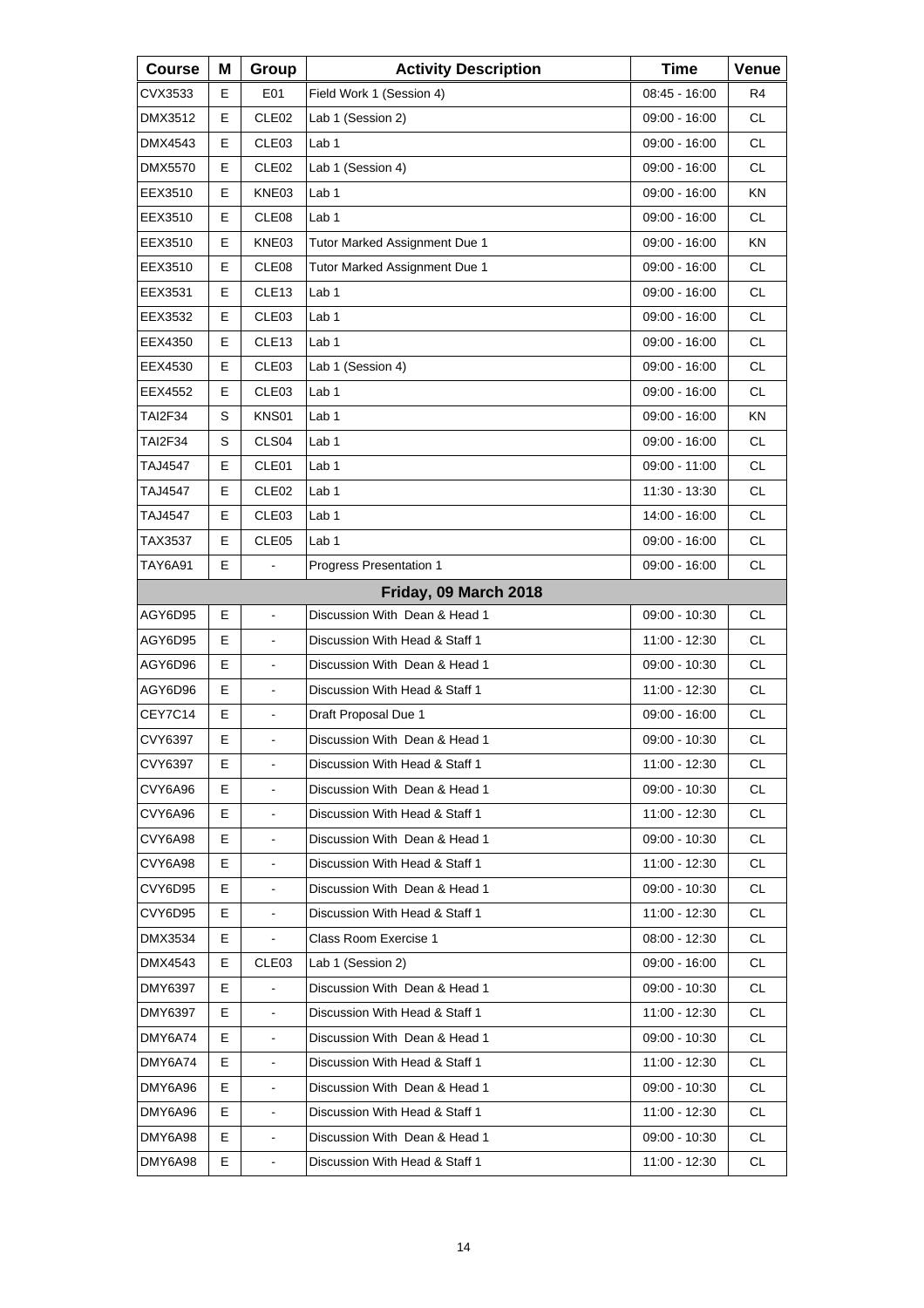| <b>Course</b>  | Μ  | Group             | <b>Activity Description</b>    | <b>Time</b>     | Venue     |
|----------------|----|-------------------|--------------------------------|-----------------|-----------|
| DMY6D73        | Е  |                   | Discussion With Dean & Head 1  | 09:00 - 10:30   | CL        |
| DMY6D73        | E  |                   | Discussion With Head & Staff 1 | 11:00 - 12:30   | <b>CL</b> |
| DMY6D95        | E  | $\blacksquare$    | Discussion With Dean & Head 1  | $09:00 - 10:30$ | <b>CL</b> |
| DMY6D95        | E  |                   | Discussion With Head & Staff 1 | 11:00 - 12:30   | <b>CL</b> |
| EEX3510        | Е  | MTE <sub>02</sub> | Lab <sub>1</sub>               | 09:00 - 16:00   | MT        |
| EEX3510        | Е  | KNE04             | Lab <sub>1</sub>               | 09:00 - 16:00   | <b>KN</b> |
| EEX3510        | E  | CLE09             | Lab 1                          | 09:00 - 16:00   | <b>CL</b> |
| EEX3510        | Е  | MTE <sub>02</sub> | Tutor Marked Assignment Due 1  | 09:00 - 16:00   | MT        |
| EEX3510        | Е  | KNE04             | Tutor Marked Assignment Due 1  | 09:00 - 16:00   | <b>KN</b> |
| EEX3510        | E  | CLE <sub>09</sub> | Tutor Marked Assignment Due 1  | 09:00 - 16:00   | <b>CL</b> |
| EEX3531        | Е  | CLE14             | Lab <sub>1</sub>               | 09:00 - 16:00   | <b>CL</b> |
| EEX3532        | Е  | CLE04             | Lab 1                          | 09:00 - 16:00   | <b>CL</b> |
| EEX3533        | E  | KNE01             | <b>Introductory Session 1</b>  | 09:00 - 16:00   | <b>KN</b> |
| EEX3533        | Е  | MTE <sub>02</sub> | Introductory Session 1         | 09:00 - 16:00   | МT        |
| EEX3533        | E  | KNE02             | <b>Introductory Session 1</b>  | $09:00 - 16:00$ | ΚN        |
| EEX3533        | E  | KNE03             | Introductory Session 1         | 09:00 - 16:00   | <b>KN</b> |
| EEX3533        | Е  | KNE04             | Introductory Session 1         | $09:00 - 16:00$ | ΚN        |
| EEX3533        | Е  | CLE10             | Introductory Session 1         | 09:00 - 16:00   | <b>CL</b> |
| EEX3533        | E  | CLE <sub>11</sub> | <b>Introductory Session 1</b>  | 09:00 - 16:00   | <b>CL</b> |
| EEX3533        | Е  | CLE <sub>12</sub> | Introductory Session 1         | 09:00 - 16:00   | <b>CL</b> |
| EEX4350        | Е  | KNE03             | Lab <sub>1</sub>               | 09:00 - 16:00   | <b>KN</b> |
| EEX4350        | E  | CLE <sub>14</sub> | Lab 1                          | 09:00 - 16:00   | <b>CL</b> |
| EEX4530        | Е  | CLE <sub>03</sub> | Lab 1 (Session 5)              | 09:00 - 16:00   | <b>CL</b> |
| EEX4552        | Е  | CLE04             | Lab 1                          | 09:00 - 16:00   | <b>CL</b> |
| EEX6543        | Е  | CLE06             | Lab 1                          | 09:00 - 16:00   | CL        |
| EEY6397        | Е  |                   | Discussion With Dean & Head 1  | 09:00 - 09:30   | <b>CL</b> |
| EEY6397        | E  | $\blacksquare$    | Discussion With Head & Staff 1 | 10:00 - 14:30   | <b>CL</b> |
| EEY6A89        | Е  | $\blacksquare$    | Discussion With Dean & Head 1  | 09:00 - 10:00   | CL.       |
| EEY6A89        | Е  |                   | Discussion With Head & Staff 1 | 10:00 - 11:00   | CL        |
| EEY6A96        | E  | $\blacksquare$    | Discussion With Dean & Head 1  | $09:00 - 09:30$ | <b>CL</b> |
| EEY6A96        | E  |                   | Discussion With Head & Staff 1 | 10:00 - 14:30   | CL.       |
| EEY6A98        | Е  |                   | Discussion With Dean & Head 1  | 09:00 - 09:30   | <b>CL</b> |
| EEY6A98        | E  | $\blacksquare$    | Discussion With Head & Staff 1 | 10:00 - 14:30   | <b>CL</b> |
| EEY6D95        | Е  |                   | Discussion With Dean & Head 1  | 09:00 - 09:30   | CL.       |
| EEY6D95        | E. |                   | Discussion With Head & Staff 1 | 10:00 - 14:30   | CL        |
| <b>TAI2F34</b> | S  | CLS <sub>05</sub> | Lab 1                          | 09:00 - 16:00   | CL        |
| TAI6869        | E. |                   | Draft Proposal Due 1           | 09:00 - 16:00   | CL        |
| TAJ4547        | E. | KNE01             | Lab 1                          | 12:00 - 14:00   | ΚN        |
| TAJ4547        | Е  | CLE04             | Lab 1                          | 09:00 - 11:00   | CL        |
| TAJ4547        | E. | CLE05             | Lab 1                          | 11:30 - 13:30   | CL        |
| TAJ4547        | E. | CLE06             | Lab 1                          | 14:00 - 16:00   | CL        |
| TAX3537        | E  | CLE <sub>06</sub> | Lab 1                          | 09:00 - 16:00   | CL.       |
| TAY6390        | E  |                   | Discussion With Dean & Head 1  | 09:00 - 10:30   | CL        |
| TAY6390        | Е  |                   | Discussion With Head & Staff 1 | 11:00 - 12:30   | CL.       |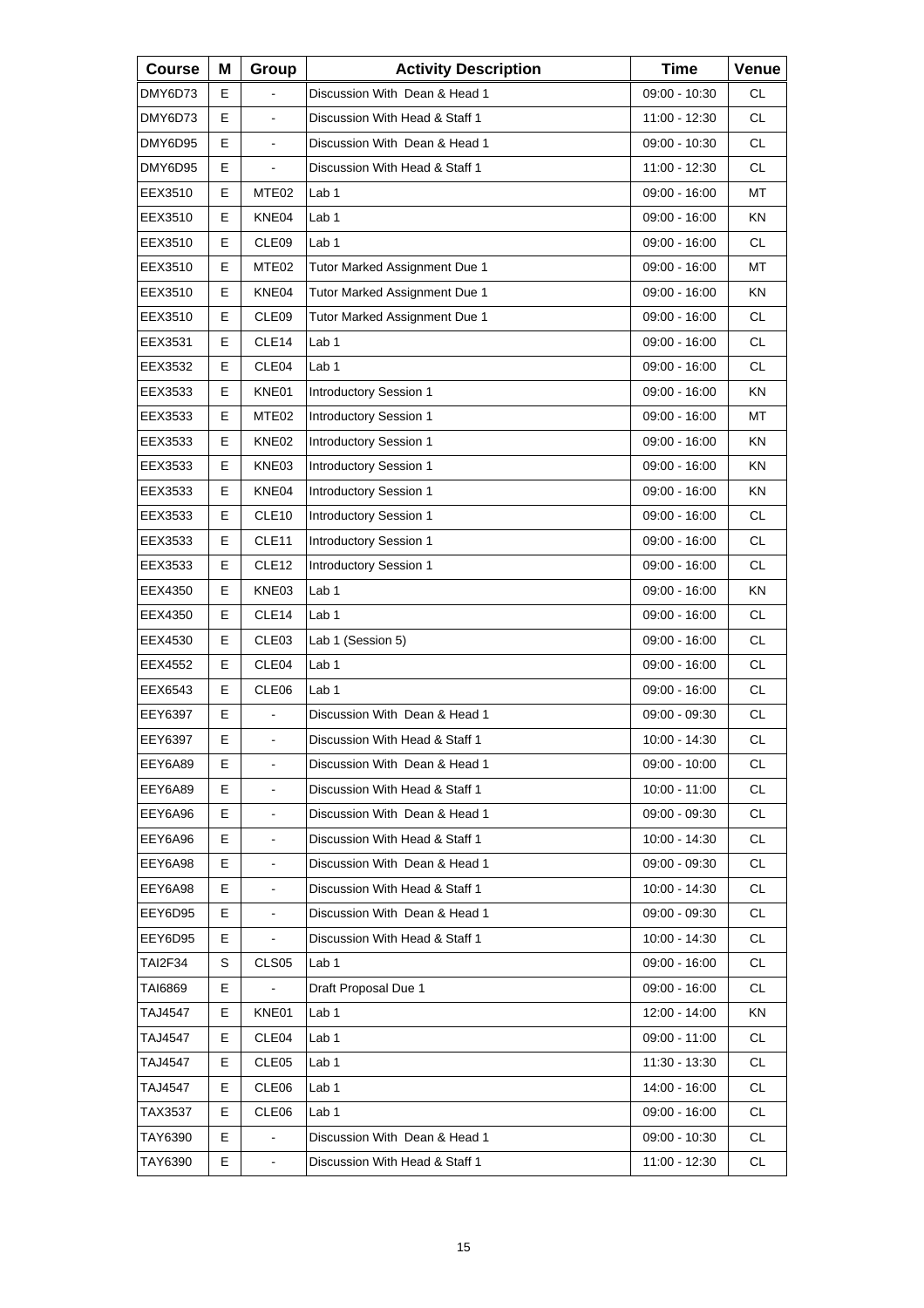| <b>Course</b>  | Μ | Group                    | <b>Activity Description</b>    | <b>Time</b>     | Venue           |
|----------------|---|--------------------------|--------------------------------|-----------------|-----------------|
| TAY6397        | Е |                          | Discussion With Dean & Head 1  | 09:00 - 10:30   | <b>CL</b>       |
| TAY6397        | E | $\blacksquare$           | Discussion With Head & Staff 1 | 11:00 - 12:30   | <b>CL</b>       |
| TAY6A96        | E | L,                       | Discussion With Dean & Head 1  | 09:00 - 10:30   | <b>CL</b>       |
| TAY6A96        | Е | $\blacksquare$           | Discussion With Head & Staff 1 | 11:00 - 12:30   | <b>CL</b>       |
| TAY6D95        | E | $\blacksquare$           | Discussion With Dean & Head 1  | 09:00 - 10:30   | <b>CL</b>       |
| TAY6D95        | E | L,                       | Discussion With Head & Staff 1 | 11:00 - 12:30   | <b>CL</b>       |
|                |   |                          | Saturday, 10 March 2018        |                 |                 |
| AGI5541        | E | ä,                       | Day School 1                   | 15:30 - 17:30   | <b>CL</b>       |
| AGX6535        | E | $\overline{\phantom{a}}$ | Day School 1                   | 10:30 - 12:30   | <b>CL</b>       |
| CEM7106        | Е | $\blacksquare$           | Day School 1                   | 13:00 - 15:00   | <b>CL</b>       |
| CEM7106        | E | $\blacksquare$           | Day School 2                   | 15:30 - 17:30   | <b>CL</b>       |
| CEX7105        | E | $\overline{\phantom{a}}$ | Day School 1                   | 08:00 - 10:00   | <b>CL</b>       |
| CEX7105        | Е | $\blacksquare$           | Day School 2                   | $10:30 - 12:30$ | <b>CL</b>       |
| CVX4531        | E | $\blacksquare$           | Day School 1                   | 08:00 - 10:00   | <b>CL</b>       |
| CVX4531        | E | $\overline{\phantom{a}}$ | Day School 2                   | 10:30 - 12:30   | <b>CL</b>       |
| CVX6530        | Е | $\blacksquare$           | Day School 1                   | 10:30 - 12:30   | <b>CL</b>       |
| CVX6530        | E |                          | Day School 2                   | 13:00 - 15:00   | <b>CL</b>       |
| DMX3511        | Е | E01                      | Day School 1                   | 08:00 - 12:30   | RS <sub>1</sub> |
| DMX3511        | Е | E02                      | Day School 1                   | 13:00 - 17:30   | R4              |
| DMX4530        | E |                          | Day School 1                   | 10:30 - 12:30   | <b>CL</b>       |
| DMX5531        | E | $\overline{\phantom{a}}$ | Day School 2                   | 08:00 - 10:00   | <b>CL</b>       |
| DMX5570        | E | $\blacksquare$           | Day School 2                   | 13:00 - 15:00   | <b>CL</b>       |
| DMX6540        | E | $\blacksquare$           | Case Study 1                   | 10:30 - 17:30   | <b>CL</b>       |
| DMX6540        | Е | $\overline{\phantom{a}}$ | Day School 1                   | $08:00 - 10:00$ | <b>CL</b>       |
| EEI4364        | Е | $\blacksquare$           | Day School 2                   | $08:00 - 10:00$ | <b>CL</b>       |
| EEM3466        | E | CLE03                    | Day School 1                   | 10:30 - 12:30   | <b>CL</b>       |
| EEM3466        | E | CLE04                    | Day School 1                   | 10:30 - 12:30   | <b>CL</b>       |
| <b>EEM5860</b> | Е | $\blacksquare$           | Day School 2                   | 13:00 - 15:00   | CL              |
| EEX3362        | Е | CLE03                    | Day School 2                   | 15:30 - 17:30   | CL              |
| EEX3362        | E | CLE <sub>04</sub>        | Day School 2                   | 15:30 - 17:30   | CL              |
| EEX3363        | Е | CLE03                    | Day School 2                   | 13:00 - 15:00   | CL              |
| EEX3363        | Е | CLE04                    | Day School 2                   | 13:00 - 15:00   | CL              |
| EEX3510        | E | CLE <sub>10</sub>        | Lab 1                          | 09:00 - 16:00   | CL              |
| EEX3510        | Е | CLE <sub>10</sub>        | Tutor Marked Assignment Due 1  | 09:00 - 16:00   | CL              |
| EEX3531        | Е | CLE15                    | Lab <sub>1</sub>               | 09:00 - 16:00   | CL              |
| EEX3532        | E | CLE <sub>05</sub>        | Lab 1                          | 09:00 - 16:00   | CL              |
| EEX3533        | Е | KNE05                    | Introductory Session 1         | 09:00 - 16:00   | KN              |
| EEX3533        | Е | KNE06                    | Introductory Session 1         | 09:00 - 16:00   | KN              |
| EEX3533        | E | KNE07                    | Introductory Session 1         | 09:00 - 16:00   | KN              |
| EEX3533        | Е | KNE08                    | Introductory Session 1         | 09:00 - 16:00   | KN              |
| EEX4350        | Е | KNE04                    | Lab <sub>1</sub>               | 09:00 - 16:00   | KN              |
| EEX4350        | Е | CLE <sub>15</sub>        | Lab 1                          | 09:00 - 16:00   | CL              |
| EEX4467        | Е |                          | Day School 1                   | 15:30 - 17:30   | CL              |
| <b>EEX4547</b> | E | $\blacksquare$           | Day School 1                   | 15:30 - 17:30   | CL              |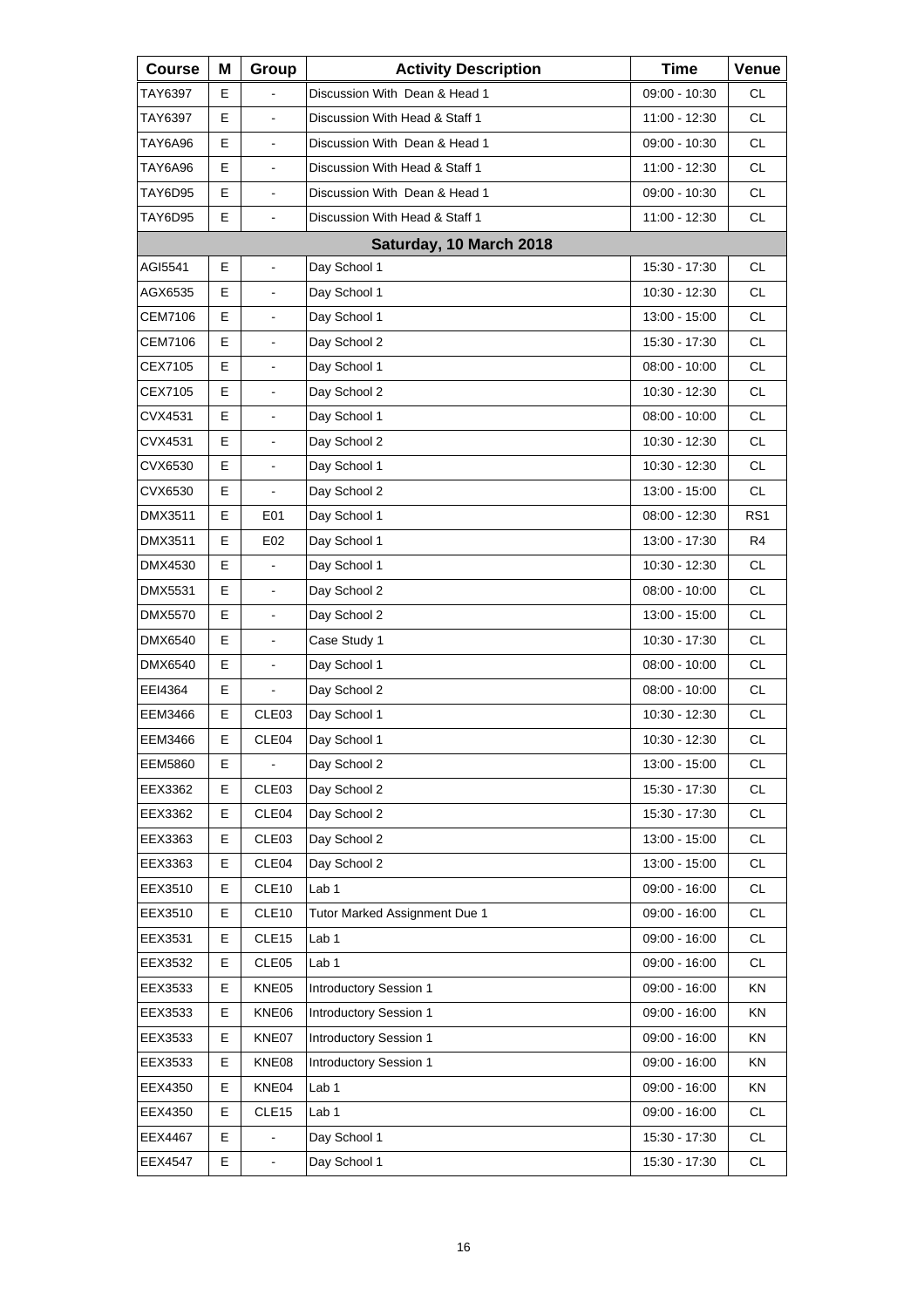| <b>Course</b>  | Μ | Group                    | <b>Activity Description</b>   | <b>Time</b>     | Venue     |
|----------------|---|--------------------------|-------------------------------|-----------------|-----------|
| EEX4552        | Е | CLE05                    | Lab 1                         | 09:00 - 16:00   | <b>CL</b> |
| EEX5534        | Е |                          | Day School 1                  | 13:00 - 15:00   | <b>CL</b> |
| EEX6550        | E | $\overline{\phantom{a}}$ | Day School 1                  | 13:00 - 15:00   | <b>CL</b> |
| EEZ3361        | E | $\blacksquare$           | Day School 2                  | 13:00 - 15:00   | <b>CL</b> |
| MEX7211        | E | $\overline{\phantom{a}}$ | Day School 1                  | 09:00 - 16:00   | <b>CL</b> |
| TAM5540        | E | L,                       | Day School 1                  | 10:30 - 12:30   | <b>CL</b> |
| <b>TAM5861</b> | E | $\blacksquare$           | Day School 1                  | 13:00 - 15:00   | <b>CL</b> |
| TAX3534        | Е | $\blacksquare$           | Tutor Marked Assignment Due 1 | 09:00 - 16:00   | <b>CL</b> |
| TAX5534        | E | L,                       | Day School 2                  | $08:00 - 10:00$ | <b>CL</b> |
| TAX6563        | E | L,                       | Day School 2                  | 10:30 - 12:30   | <b>CL</b> |
|                |   |                          | Sunday, 11 March 2018         |                 |           |
| CEX7107        | E | $\overline{a}$           | Day School 1                  | 08:00 - 10:00   | <b>CL</b> |
| <b>CEX7107</b> | E | $\blacksquare$           | Day School 2                  | 10:30 - 12:30   | <b>CL</b> |
| CEX7108        | E |                          | Day School 1                  | 13:00 - 15:00   | <b>CL</b> |
| CEX7108        | E | ä,                       | Day School 2                  | 15:30 - 17:30   | CL.       |
| DMX6530        | E | $\blacksquare$           | Day School 1                  | 10:30 - 12:30   | <b>CL</b> |
| DMX6536        | E |                          | Day School 1                  | 13:00 - 15:00   | <b>CL</b> |
| EEX6534        | E | ä,                       | Day School 1                  | 13:00 - 15:00   | <b>CL</b> |
| <b>MEX7120</b> | E | $\blacksquare$           | Day School 1                  | 09:00 - 16:00   | <b>CL</b> |
| <b>MEX7214</b> | E |                          | Day School 1                  | 09:00 - 16:00   | <b>CL</b> |
| TAI2F34        | S | ä,                       | Day School 2                  | 13:00 - 15:00   | <b>KN</b> |
| <b>TAI2F34</b> | S | $\blacksquare$           | Day School 2                  | 13:00 - 15:00   | <b>CL</b> |
| TAX6533        | E |                          | Day School 1                  | 10:30 - 12:30   | <b>CL</b> |
| TAX6539        | E | ä,                       | Day School 1                  | 08:00 - 10:00   | CL.       |
| TAZ2535        | S | $\blacksquare$           | Day School 1                  | 10:30 - 12:30   | <b>CL</b> |
| TAZ2535        | S |                          | Day School 1                  | 10:30 - 12:30   | ΚN        |
| TTM7155        | E | ä,                       | Day School 1                  | $08:00 - 10:00$ | <b>CL</b> |
|                |   |                          | Monday, 12 March 2018         |                 |           |
| CVX3533        | Е | E02                      | Field Work 1                  | 08:45 - 16:00   | R4        |
| DMX3512        | E | KNE01                    | Lab 1                         | 09:00 - 16:00   | ΚN        |
| DMX4342        | Е | CLE01                    | Lab 1                         | 09:00 - 16:00   | CL        |
| DMX4543        | E | CLE04                    | Lab 1                         | 09:00 - 16:00   | CL        |
| DMX5570        | Е | CLE <sub>03</sub>        | Lab 1                         | 09:00 - 16:00   | <b>CL</b> |
| <b>EEM3466</b> | Е | CLE01                    | Day School 1                  | 10:30 - 12:30   | CL        |
| <b>EEM3466</b> | E | CLE <sub>02</sub>        | Day School 1                  | 10:30 - 12:30   | CL        |
| EEX3362        | Е | CLE01                    | Day School 2                  | 15:30 - 17:30   | <b>CL</b> |
| EEX3362        | Е | CLE <sub>02</sub>        | Day School 2                  | 15:30 - 17:30   | CL        |
| EEX3363        | E | CLE01                    | Day School 2                  | 13:00 - 15:00   | CL        |
| EEX3363        | Е | CLE <sub>02</sub>        | Day School 2                  | 13:00 - 15:00   | <b>CL</b> |
| EEX3532        | Е | CLE06                    | Lab <sub>1</sub>              | 09:00 - 16:00   | CL        |
| EEX4530        | E | CLE04                    | Lab 1                         | 09:00 - 16:00   | CL        |
| EEX4552        | Е | CLE06                    | Lab 1                         | 09:00 - 16:00   | <b>CL</b> |
| EEX5545        | Е | $\blacksquare$           | Tutor Marked Assignment Due 1 | 09:00 - 16:00   | CL        |
| MEY7621        | E | $\blacksquare$           | Draft Proposal Due 1          | 09:00 - 12:00   | CL        |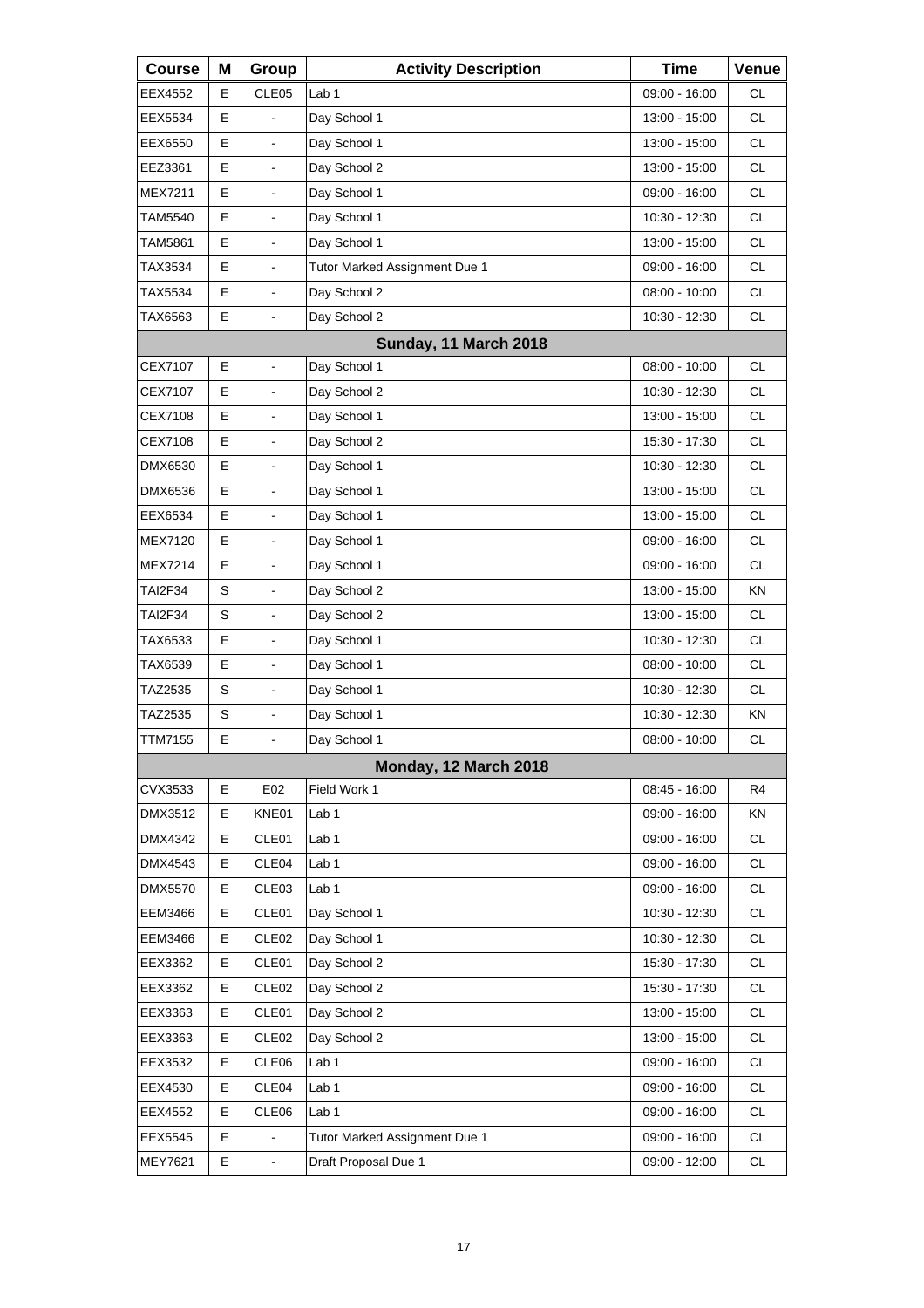| <b>Course</b>  | Μ | Group             | <b>Activity Description</b>   | <b>Time</b>     | Venue     |
|----------------|---|-------------------|-------------------------------|-----------------|-----------|
| TAI2590        | S | CLS01             | Lab <sub>2</sub>              | 09:00 - 16:00   | СL        |
| TAI4545        | E |                   | Tutor Marked Assignment Due 1 | 09:00 - 16:00   | <b>CL</b> |
| TAI5354        | E | CLE01             | Lab 1                         | 09:00 - 11:00   | <b>CL</b> |
| TAI5354        | Е | CLE <sub>02</sub> | Lab 1                         | 11:00 - 13:00   | <b>CL</b> |
| TAI5354        | E | CLE03             | Lab <sub>1</sub>              | 13:30 - 15:30   | <b>CL</b> |
| TAX3537        | E | ä,                | Tutor Marked Assignment Due 1 | 09:00 - 16:00   | <b>CL</b> |
| TAX4533        | Е | CLE01             | Lab <sub>1</sub>              | 09:00 - 16:00   | <b>CL</b> |
|                |   |                   | Tuesday, 13 March 2018        |                 |           |
| AGI3536        | E | ä,                | Lab 1                         | 09:30 - 16:30   | <b>CL</b> |
| CVX3533        | Е | E02               | Field Work 1 (Session 2)      | 08:45 - 16:00   | R4        |
| CVX6530        | E | CLE01             | Lab <sub>1</sub>              | 09:00 - 16:00   | <b>CL</b> |
| DMX3512        | Е | KNE01             | Lab 1 (Session 2)             | 09:00 - 16:00   | KN        |
| DMX4342        | Е | CLE01             | Lab 1 (Session 2)             | $09:00 - 16:00$ | <b>CL</b> |
| DMX4543        | E | CLE04             | Lab 1 (Session 2)             | $09:00 - 16:00$ | <b>CL</b> |
| <b>DMX5570</b> | Е | CLE <sub>03</sub> | Lab 1 (Session 2)             | 09:00 - 16:00   | <b>CL</b> |
| EEX3510        | Е | KNE05             | Lab 1                         | $09:00 - 16:00$ | <b>KN</b> |
| EEX3510        | E | CLE11             | Lab 1                         | $09:00 - 16:00$ | <b>CL</b> |
| EEX3510        | Е | KNE05             | Tutor Marked Assignment Due 1 | 09:00 - 16:00   | KN        |
| EEX3510        | Е | CLE <sub>11</sub> | Tutor Marked Assignment Due 1 | 09:00 - 16:00   | <b>CL</b> |
| EEX3532        | E | CLE07             | Lab <sub>1</sub>              | 09:00 - 16:00   | <b>CL</b> |
| EEX4530        | Е | CLE <sub>04</sub> | Lab 1 (Session 2)             | 09:00 - 16:00   | <b>CL</b> |
| EEX4552        | Е | CLE07             | Lab 1                         | 09:00 - 16:00   | <b>CL</b> |
| EEX5533        | E | CLE01             | Lab 1                         | 09:00 - 16:00   | <b>CL</b> |
| EEX6550        | Е | CLE01             | Lab <sub>1</sub>              | 09:00 - 16:00   | <b>CL</b> |
| TAI2590        | S | CLS <sub>02</sub> | Lab <sub>2</sub>              | 09:00 - 16:00   | <b>CL</b> |
| TAI5354        | E | KNE01             | Lab 1                         | 09:00 - 11:00   | ΚN        |
| <b>TAI5354</b> | Е | KNE02             | Lab 1                         | 11:00 - 13:00   | ΚN        |
| TAI5354        | Е | KNE03             | Lab <sub>1</sub>              | 13:30 - 15:30   | KN        |
| TAI5354        | Е | CLE04             | Lab 1                         | 09:00 - 11:00   | <b>CL</b> |
| TAI5354        | Е | CLE <sub>05</sub> | Lab 1                         | 11:00 - 13:00   | <b>CL</b> |
| TAI5354        | Е | CLE06             | Lab <sub>1</sub>              | 13:30 - 15:30   | CL        |
| TAX4533        | E | CLE <sub>02</sub> | Lab 1                         | $09:00 - 16:00$ | <b>CL</b> |
|                |   |                   | Wednesday, 14 March 2018      |                 |           |
| CVX3533        | Е | E02               | Field Work 1 (Session 3)      | 08:45 - 16:00   | R4        |
| DMX3512        | Е | KNE02             | Lab 1                         | $09:00 - 16:00$ | KN        |
| DMX4342        | Е | CLE01             | Lab 1 (Session 3)             | 09:00 - 16:00   | <b>CL</b> |
| DMX5570        | Е | CLE <sub>03</sub> | Lab 1 (Session 3)             | 09:00 - 16:00   | CL        |
| EEX3510        | Е | KNE06             | Lab <sub>1</sub>              | 09:00 - 16:00   | KN        |
| EEX3510        | Е | CLE <sub>12</sub> | Lab 1                         | 09:00 - 16:00   | <b>CL</b> |
| EEX3510        | Е | KNE06             | Tutor Marked Assignment Due 1 | 09:00 - 16:00   | KN        |
| EEX3510        | Е | CLE12             | Tutor Marked Assignment Due 1 | 09:00 - 16:00   | <b>CL</b> |
| EEX3532        | Е | CLE08             | Lab 1                         | 09:00 - 16:00   | <b>CL</b> |
| EEX4530        | Е | CLE04             | Lab 1 (Session 3)             | 09:00 - 16:00   | CL        |
| EEX4552        | Е | CLE08             | Lab <sub>1</sub>              | 09:00 - 16:00   | <b>CL</b> |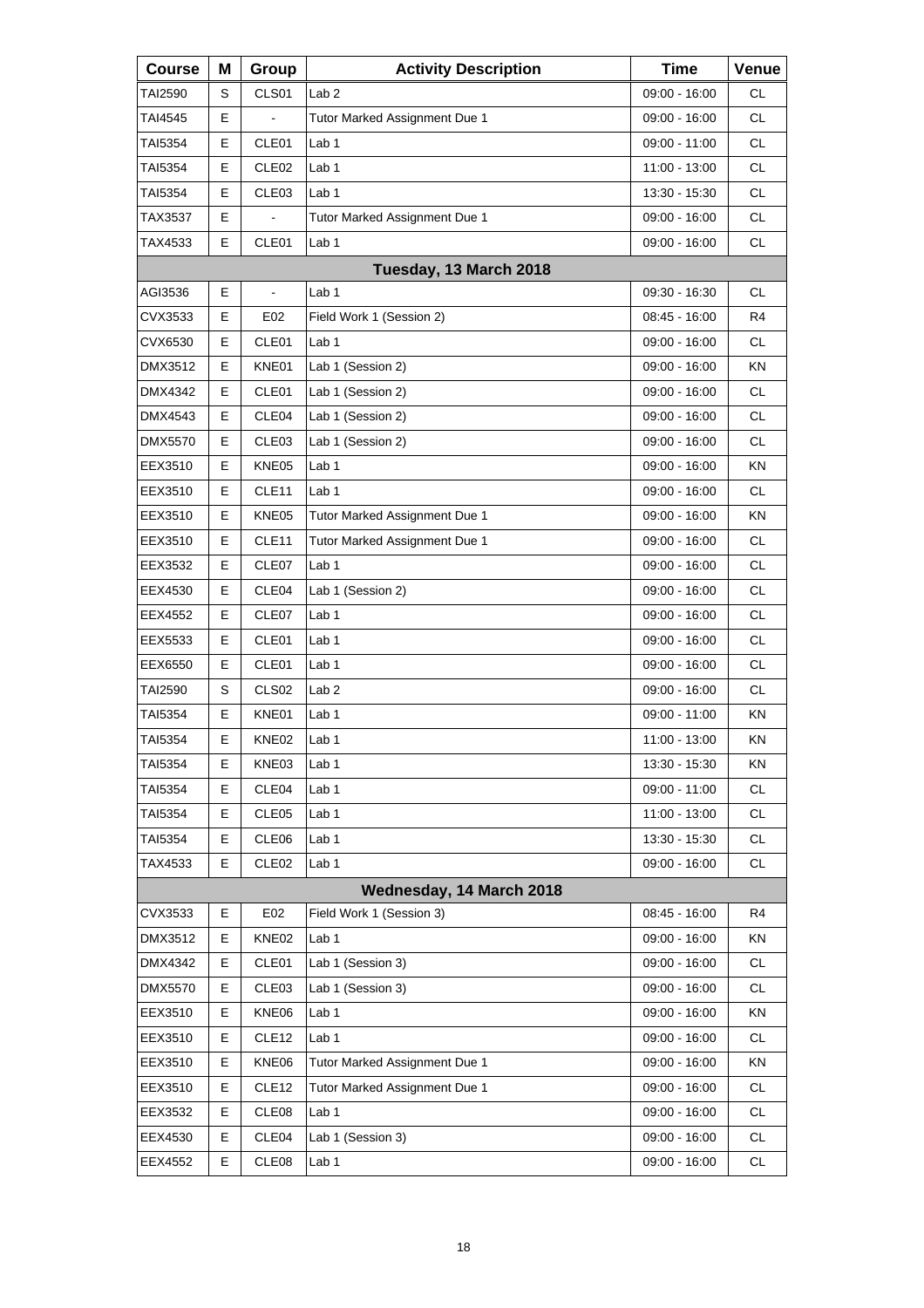| <b>Course</b>  | Μ | Group                    | <b>Activity Description</b>   | <b>Time</b>     | Venue     |
|----------------|---|--------------------------|-------------------------------|-----------------|-----------|
| EEX5533        | Е | CLE01                    | Lab 1 (Session 2)             | 09:00 - 16:00   | <b>CL</b> |
| EEX5545        | Е |                          | Lab 1                         | 09:00 - 16:00   | <b>CL</b> |
| EEX5545        | Е | L,                       | Presentation 1                | 09:00 - 16:00   | <b>CL</b> |
| EEX6543        | Е | CLE07                    | Lab 1                         | 09:00 - 16:00   | <b>CL</b> |
| EEX6550        | Е | CLE <sub>02</sub>        | Lab <sub>1</sub>              | 09:00 - 16:00   | <b>CL</b> |
| MHZ3332        | Е |                          | Tutor Marked Assignment Due 1 | 08:00 - 16:00   | <b>CL</b> |
| <b>TAI2590</b> | S | CLS03                    | Lab <sub>2</sub>              | 09:00 - 16:00   | <b>CL</b> |
| TAI5354        | Е | CLE07                    | Lab 1                         | 09:00 - 11:00   | <b>CL</b> |
| TAI5354        | Е | CLE <sub>08</sub>        | Lab 1                         | 11:00 - 13:00   | <b>CL</b> |
| <b>TAI5354</b> | Е | CLE09                    | Lab 1                         | 13:30 - 15:30   | <b>CL</b> |
| TAX4533        | Е | CLE03                    | Lab 1                         | 09:00 - 16:00   | <b>CL</b> |
|                |   |                          | Thursday, 15 March 2018       |                 |           |
| AGI3534        | E | CLE01                    | Lab <sub>1</sub>              | 09:30 - 16:30   | <b>CL</b> |
| CVX3533        | Е | E02                      | Field Work 1 (Session 4)      | 08:45 - 16:00   | R4        |
| CVX6530        | Е | CLE <sub>02</sub>        | Lab 1                         | 09:00 - 16:00   | CL.       |
| DMW3001        | E | CLE <sub>02</sub>        | Lab 1                         | 09:00 - 16:00   | <b>CL</b> |
| DMX3512        | Е | KNE02                    | Lab 1 (Session 2)             | $09:00 - 16:00$ | ΚN        |
| DMX4543        | Е | CLE <sub>05</sub>        | Lab 1                         | 09:00 - 16:00   | CL.       |
| <b>DMX5570</b> | Е | CLE <sub>03</sub>        | Lab 1 (Session 4)             | 09:00 - 16:00   | <b>CL</b> |
| EEX3510        | Е | KNE07                    | Lab <sub>1</sub>              | 09:00 - 16:00   | ΚN        |
| EEX3510        | Е | CLE <sub>13</sub>        | Lab <sub>1</sub>              | 09:00 - 16:00   | CL.       |
| EEX3510        | Е | KNE07                    | Tutor Marked Assignment Due 1 | 09:00 - 16:00   | KN        |
| EEX3510        | Е | CLE <sub>13</sub>        | Tutor Marked Assignment Due 1 | 09:00 - 16:00   | <b>CL</b> |
| EEX3532        | Е | CLE09                    | Lab 1                         | 09:00 - 16:00   | <b>CL</b> |
| EEX4530        | Е | CLE04                    | Lab 1 (Session 4)             | 09:00 - 16:00   | CL        |
| EEX4552        | Е | CLE09                    | Lab <sub>1</sub>              | 09:00 - 16:00   | <b>CL</b> |
| EEX5533        | E | CLE01                    | Lab 1 (Session 3)             | 09:00 - 16:00   | <b>CL</b> |
| EEX6550        | Е | CLE03                    | Lab <sub>1</sub>              | 09:00 - 16:00   | CL        |
| TAI2590        | S | CLS <sub>04</sub>        | Lab <sub>2</sub>              | 09:00 - 16:00   | <b>CL</b> |
| TAI3540        | Е |                          | Tutor Marked Assignment Due 1 | 09:00 - 16:00   | <b>CL</b> |
| TAI5354        | Е | CLE <sub>10</sub>        | Lab <sub>1</sub>              | 09:00 - 11:00   | CL        |
| TAX4533        | Е | CLE04                    | Lab 1                         | 09:00 - 16:00   | CL        |
| TAX4534        | E |                          | Tutor Marked Assignment Due 1 | 09:00 - 16:00   | <b>CL</b> |
| TAX5532        | Е |                          | Tutor Marked Assignment Due 1 | 09:00 - 16:00   | CL        |
|                |   |                          | Friday, 16 March 2018         |                 |           |
| AGI6539        | E | ä,                       | Lab <sub>1</sub>              | 09:30 - 16:30   | <b>CL</b> |
| CEY7C14        | Е |                          | Presentation 1                | 09:30 - 12:30   | CL        |
| CVY6397        | E |                          | Draft Proposal Due 1          | 09:00 - 16:00   | CL        |
| CVY6A96        | E | $\blacksquare$           | Draft Proposal Due 1          | 09:00 - 16:00   | <b>CL</b> |
| CVY6A98        | Е | $\blacksquare$           | Draft Proposal Due 1          | 09:00 - 16:00   | CL        |
| CVY6D95        | E | $\overline{\phantom{a}}$ | Draft Proposal Due 1          | 09:00 - 16:00   | CL        |
| <b>DMK5501</b> | E | $\blacksquare$           | Tutor Marked Assignment Due 1 | 09:00 - 16:00   | <b>CL</b> |
| DMX3534        | Е |                          | Class Room Exercise 2         | 08:00 - 12:30   | CL        |
| DMX4543        | E | CLE05                    | Lab 1 (Session 2)             | 09:00 - 16:00   | CL        |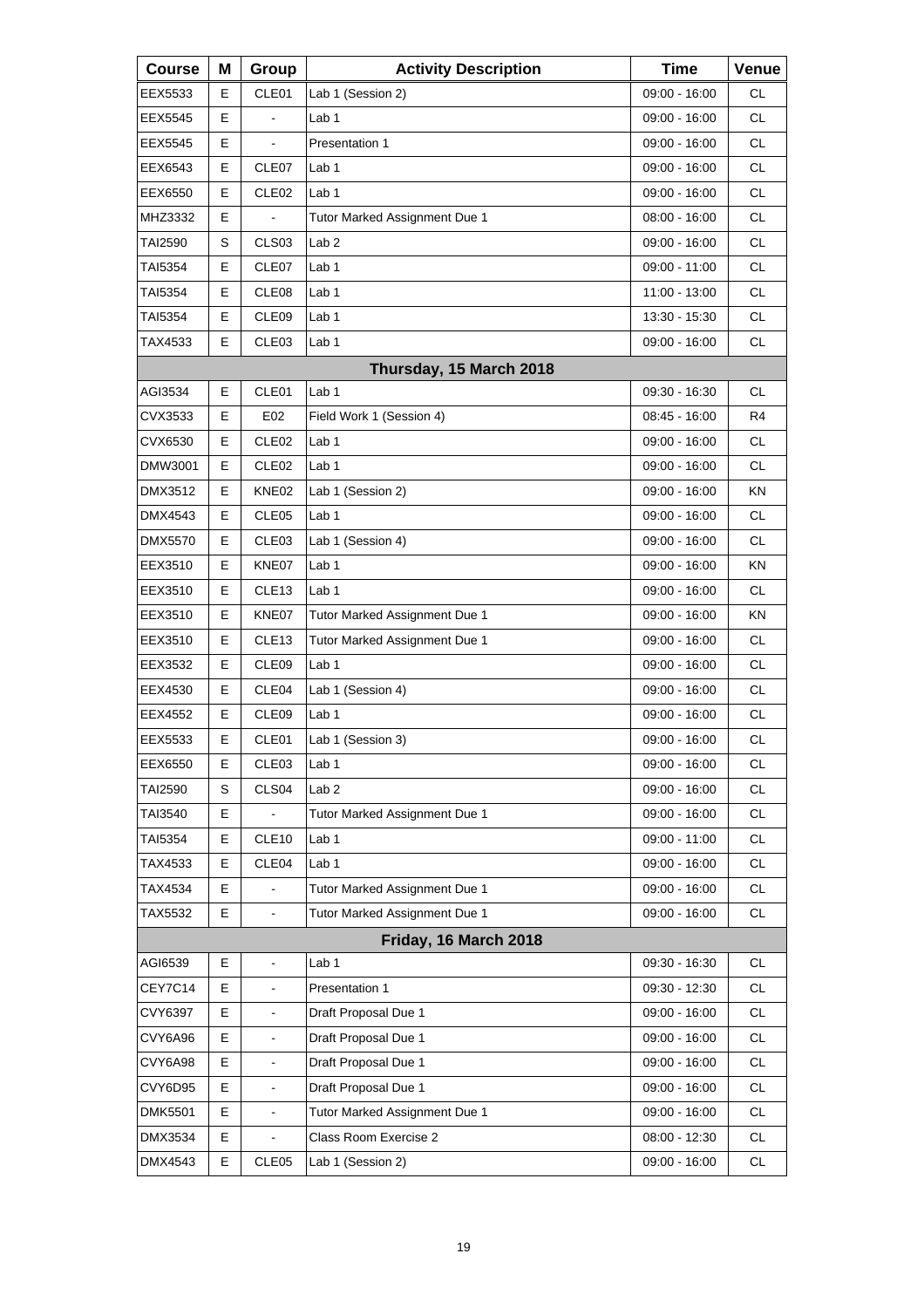| <b>Course</b>  | Μ  | Group                    | <b>Activity Description</b>   | <b>Time</b>     | Venue           |
|----------------|----|--------------------------|-------------------------------|-----------------|-----------------|
| EEI4266        | E. | CLE01                    | Lab 1                         | 09:00 - 11:00   | <b>CL</b>       |
| EEX3510        | E  | KNE08                    | Lab <sub>1</sub>              | 09:00 - 16:00   | KN              |
| EEX3510        | E  | CLE14                    | Lab 1                         | 09:00 - 16:00   | <b>CL</b>       |
| EEX3510        | Е  | KNE08                    | Tutor Marked Assignment Due 1 | 09:00 - 16:00   | ΚN              |
| EEX3510        | E  | CLE14                    | Tutor Marked Assignment Due 1 | 09:00 - 16:00   | <b>CL</b>       |
| EEX3532        | E  | CLE10                    | Lab 1                         | $09:00 - 16:00$ | <b>CL</b>       |
| EEX4530        | Е  | CLE04                    | Lab 1 (Session 5)             | 09:00 - 16:00   | <b>CL</b>       |
| EEX4535        | E  |                          | Lab <sub>2</sub>              | 11:00 - 13:00   | <b>CL</b>       |
| EEX4552        | E  | CLE <sub>10</sub>        | Lab 1                         | 09:00 - 16:00   | <b>CL</b>       |
| EEX4565        | Е  | CLE01                    | Lab <sub>2</sub>              | 14:00 - 16:00   | <b>CL</b>       |
| EEX5533        | E  | CLE01                    | Lab 1 (Session 4)             | 09:00 - 16:00   | <b>CL</b>       |
| EEX5547        | Е  |                          | Progress Report Due 1         | 09:00 - 16:00   | <b>CL</b>       |
| EEX6543        | Е  | CLE <sub>08</sub>        | Lab 1                         | 09:00 - 16:00   | <b>CL</b>       |
| EEX6550        | E  | CLE04                    | Lab <sub>1</sub>              | 09:00 - 16:00   | <b>CL</b>       |
| TAI2590        | S  | CLS <sub>05</sub>        | Lab <sub>2</sub>              | 09:00 - 16:00   | <b>CL</b>       |
| TAI6869        | Е  | $\overline{a}$           | Proposal Presentation 1       | 09:00 - 16:00   | <b>CL</b>       |
| TAX4533        | E  | CLE05                    | Lab <sub>1</sub>              | 09:00 - 16:00   | <b>CL</b>       |
|                |    |                          | Saturday, 17 March 2018       |                 |                 |
| AGJ5540        | Е  | $\blacksquare$           | Day School 1                  | 15:30 - 17:30   | <b>CL</b>       |
| AGX4531        | E  | $\blacksquare$           | Day School 1                  | 10:30 - 12:30   | <b>KN</b>       |
| AGX4531        | Е  | $\overline{\phantom{a}}$ | Day School 1                  | 10:30 - 12:30   | CL.             |
| AGX4531        | E  | $\blacksquare$           | Day School 2                  | 13:00 - 15:00   | <b>KN</b>       |
| AGX4531        | E  | $\blacksquare$           | Day School 2                  | 13:00 - 15:00   | <b>CL</b>       |
| AGX5543        | Е  | $\overline{\phantom{a}}$ | Day School 1                  | 08:00 - 10:00   | <b>CL</b>       |
| CEX7109        | E  | $\blacksquare$           | Day School 1                  | $08:00 - 10:00$ | <b>CL</b>       |
| CEX7109        | E  | $\blacksquare$           | Day School 2                  | 10:30 - 12:30   | <b>CL</b>       |
| CEX7110        | E  | L,                       | Day School 1                  | 13:00 - 15:00   | <b>CL</b>       |
| CEX7110        | Е  | $\blacksquare$           | Day School 2                  | 15:30 - 17:30   | CL              |
| CVX3531        | E  |                          | Day School 1                  | 13:00 - 15:00   | CL              |
| CVX3534        | E  | $\blacksquare$           | Day School 2                  | 13:00 - 15:00   | R <sub>2</sub>  |
| CVX3534        | E  | $\blacksquare$           | Day School 3                  | 15:30 - 17:30   | R <sub>2</sub>  |
| CVX4534        | E  |                          | Day School 2                  | 13:00 - 15:00   | CL              |
| CVX5530        | E  | $\blacksquare$           | Day School 1                  | 13:00 - 15:00   | CL              |
| CVX5530        | E  | $\blacksquare$           | Day School 2                  | 15:30 - 17:30   | CL              |
| CVX6533        | E  |                          | Day School 2                  | 10:30 - 12:30   | <b>CL</b>       |
| DMX3511        | E  | E01                      | Class Room Exercise 1         | 08:00 - 12:30   | RS <sub>1</sub> |
| DMX3511        | E  | E02                      | Class Room Exercise 1         | 13:00 - 17:30   | R4              |
| DMX4543        | E  |                          | Day School 2                  | 10:30 - 12:30   | CL              |
| <b>DMX5577</b> | E  | L,                       | Day School 1                  | 08:00 - 10:00   | CL              |
| EEI3368        | Е  | CLE04                    | Practical Session (Group) 1   | 13:00 - 16:00   | CL              |
| EEI4266        | Е  | CLE <sub>02</sub>        | Lab 1                         | 12:00 - 14:00   | CL              |
| EEI4562        | E  |                          | Day School 2                  | 15:30 - 17:30   | CL              |
| EEI6560        | Е  | $\blacksquare$           | Day School 2                  | 10:30 - 12:30   | CL              |
| EEI6567        | Е  | $\blacksquare$           | Day School 2                  | $08:00 - 10:00$ | CL              |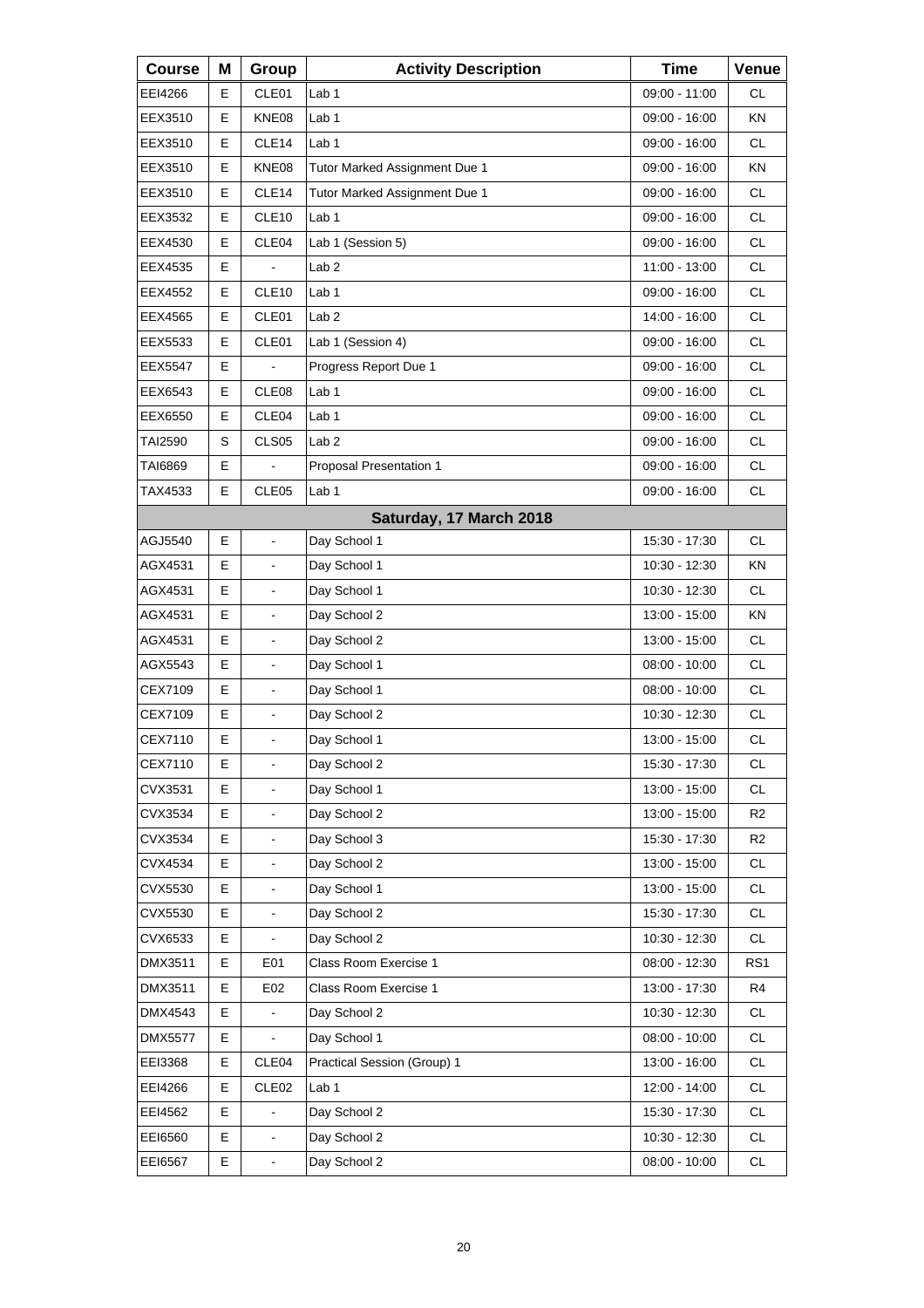| <b>Course</b>  | Μ                     | Group                        | <b>Activity Description</b>   | <b>Time</b>     | Venue     |  |  |  |
|----------------|-----------------------|------------------------------|-------------------------------|-----------------|-----------|--|--|--|
| EEX3465        | Е                     | CLE04                        | Practical Session (Group) 2   | 09:00 - 12:00   | <b>CL</b> |  |  |  |
| EEX3510        | Е                     | BTE01                        | Lab 1                         | 09:00 - 16:00   | ВT        |  |  |  |
| EEX3510        | Е                     | JFE01                        | Lab 1                         | 09:00 - 16:00   | JF        |  |  |  |
| EEX3510        | E                     | CLE <sub>15</sub>            | Lab 1                         | 09:00 - 16:00   | <b>CL</b> |  |  |  |
| EEX3510        | Е                     | JFE01                        | Tutor Marked Assignment Due 1 | 09:00 - 16:00   | JF        |  |  |  |
| EEX3510        | Е                     | ANE01                        | Tutor Marked Assignment Due 1 | 09:00 - 16:00   | AN        |  |  |  |
| EEX3510        | E                     | AME01                        | Tutor Marked Assignment Due 1 | 09:00 - 16:00   | AM        |  |  |  |
| EEX3510        | Е                     | BTE01                        | Tutor Marked Assignment Due 1 | 09:00 - 16:00   | <b>BT</b> |  |  |  |
| EEX3510        | Е                     | CLE <sub>15</sub>            | Tutor Marked Assignment Due 1 | 09:00 - 16:00   | <b>CL</b> |  |  |  |
| EEX3532        | E                     | CLE11                        | Lab 1                         | 09:00 - 16:00   | <b>CL</b> |  |  |  |
| EEX4548        | E                     |                              | Day School 1                  | $08:00 - 10:00$ | <b>CL</b> |  |  |  |
| EEX4562        | E                     |                              | Day School 2                  | 15:30 - 17:30   | CL.       |  |  |  |
| EEX4565        | E                     | CLE <sub>02</sub>            | Lab <sub>2</sub>              | 14:00 - 16:00   | <b>CL</b> |  |  |  |
| EEX5533        | Е                     | CLE01                        | Lab 1 (Session 5)             | 09:00 - 16:00   | <b>CL</b> |  |  |  |
| EEX6550        | E                     | CLE <sub>05</sub>            | Lab 1                         | 09:00 - 16:00   | CL.       |  |  |  |
| <b>MEM7212</b> | E                     | ä,                           | Day School 1                  | 09:00 - 16:00   | <b>CL</b> |  |  |  |
| TAI3540        | E                     | $\blacksquare$               | Day School 2                  | 13:00 - 15:00   | ΚN        |  |  |  |
| TAI3540        | E                     | ä,                           | Day School 2                  | 13:00 - 15:00   | CL.       |  |  |  |
| TAX4542        | E                     | $\overline{\phantom{a}}$     | Tutor Marked Assignment Due 1 | 09:00 - 16:00   | <b>CL</b> |  |  |  |
| TAX5560        | E                     | $\overline{\phantom{a}}$     | Day School 2                  | 10:30 - 12:30   | <b>CL</b> |  |  |  |
| TTX7139        | E                     | $\mathbf{r}$                 | Day School 1                  | 08:00 - 10:00   | CL.       |  |  |  |
|                |                       |                              | Sunday, 18 March 2018         |                 |           |  |  |  |
| AGI6237        | Е                     | $\overline{\phantom{a}}$     | Day School 1                  | 10:30 - 12:30   | KN        |  |  |  |
| AGI6237        | E                     | ä,                           | Day School 1                  | 10:30 - 12:30   | CL.       |  |  |  |
| CEX7111        | E                     | $\blacksquare$               | Day School 1                  | $08:00 - 10:00$ | <b>CL</b> |  |  |  |
| CEX7111        | E                     | $\blacksquare$               | Day School 2                  | 10:30 - 12:30   | CL        |  |  |  |
| CVX5532        | E                     | ä,                           | Day School 1                  | $08:00 - 10:00$ | <b>CL</b> |  |  |  |
| CVX5532        | Е                     | $\overline{\phantom{a}}$     | Day School 2                  | 10:30 - 12:30   | CL        |  |  |  |
| CVX5533        | Е                     |                              | Day School 2                  | 13:00 - 15:00   | CL        |  |  |  |
| DMX6532        | E                     |                              | Day School 1                  | 13:00 - 15:00   | <b>CL</b> |  |  |  |
| DMX6534        | Е                     |                              | Day School 1                  | 10:30 - 12:30   | CL        |  |  |  |
| DMX6535        | Е                     |                              | Day School 1                  | 15:30 - 17:30   | CL        |  |  |  |
| EEX3362        | Е                     | CLE03                        | Lab <sub>2</sub>              | 13:00 - 16:00   | <b>CL</b> |  |  |  |
| EEX3465        | Е                     | CLE03                        | Lab <sub>1</sub>              | 09:00 - 12:00   | CL        |  |  |  |
| <b>EEX5547</b> | E                     |                              | Presentation 1                | 13:00 - 15:00   | CL        |  |  |  |
| MEX7119        | E                     | ä,                           | Day School 1                  | 09:00 - 16:00   | <b>CL</b> |  |  |  |
| MEX7215        | Е                     | $\qquad \qquad \blacksquare$ | Day School 1                  | 09:00 - 16:00   | CL        |  |  |  |
| TAM6540        | E                     |                              | Day School 1                  | 10:30 - 12:30   | CL        |  |  |  |
| TAX6362        | E                     | $\blacksquare$               | Day School 1                  | 13:00 - 15:00   | <b>CL</b> |  |  |  |
| <b>TTM7135</b> | Е                     | $\qquad \qquad \blacksquare$ | Day School 1                  | 08:00 - 10:00   | CL        |  |  |  |
| <b>TTM7135</b> | Е                     |                              | Day School 2                  | 10:30 - 12:30   | CL        |  |  |  |
| <b>TTM7141</b> | E                     | $\overline{\phantom{a}}$     | Day School 1                  | 08:00 - 10:00   | <b>CL</b> |  |  |  |
| <b>TTM7154</b> | Е                     | $\overline{\phantom{a}}$     | Day School 1                  | 13:00 - 15:00   | CL        |  |  |  |
|                | Monday, 19 March 2018 |                              |                               |                 |           |  |  |  |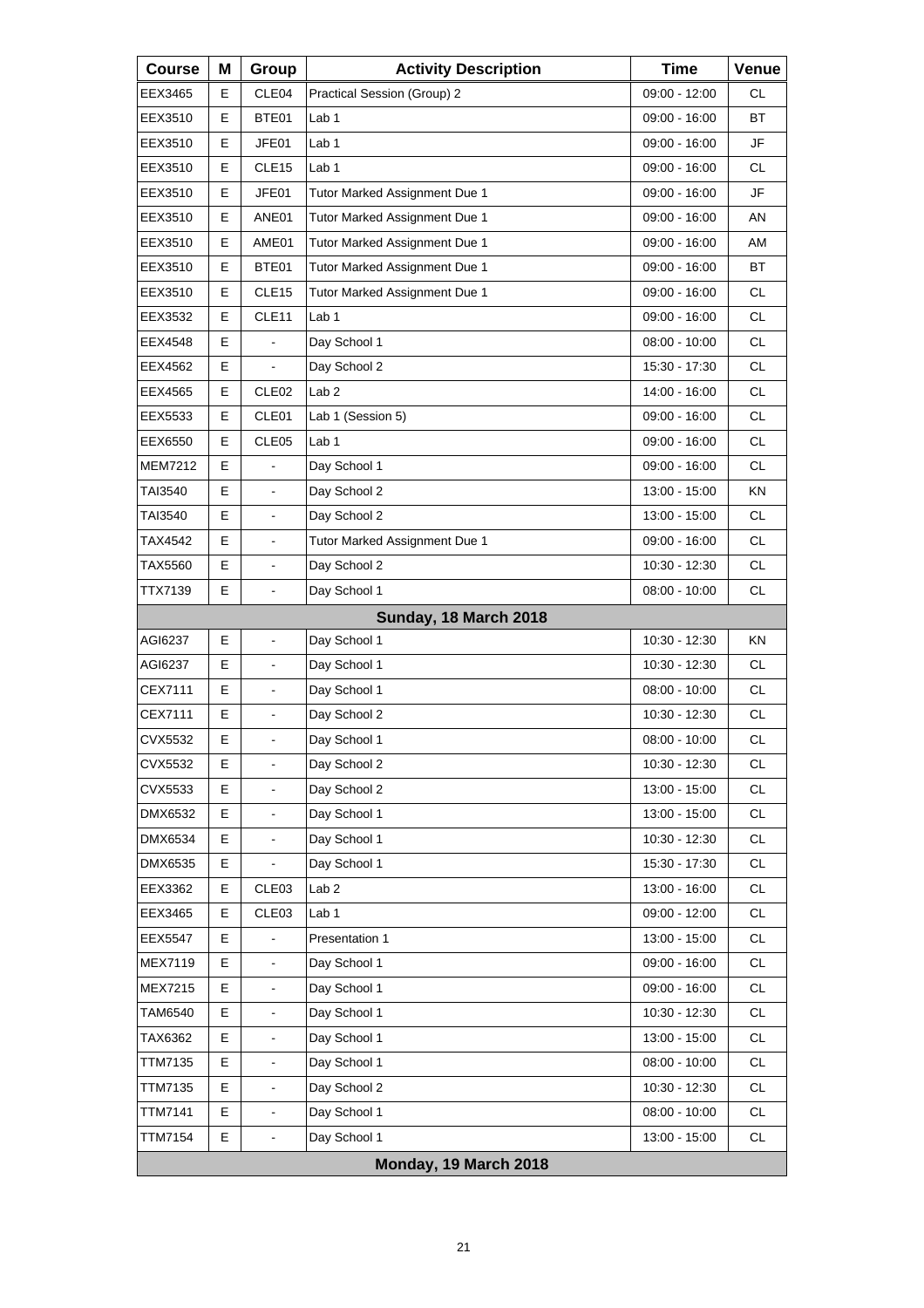| <b>Course</b>  | Μ  | Group             | <b>Activity Description</b>    | <b>Time</b>     | Venue          |
|----------------|----|-------------------|--------------------------------|-----------------|----------------|
| AGX4537        | E. |                   | Lab 1                          | 09:30 - 16:30   | <b>CL</b>      |
| CVX3533        | E  | E03               | Field Work 1                   | 08:45 - 16:00   | R4             |
| DMX3535        | E  | CLE01             | Lab 1                          | $09:00 - 16:00$ | <b>CL</b>      |
| DMX4342        | Е  | CLE <sub>02</sub> | Lab 1                          | 09:00 - 16:00   | <b>CL</b>      |
| DMX5570        | E  | CLE04             | Lab <sub>1</sub>               | 09:00 - 16:00   | <b>CL</b>      |
| <b>DMY6397</b> | E  | $\overline{a}$    | Proposal Presentation 1        | 09:00 - 16:00   | <b>CL</b>      |
| DMY6A74        | Е  | $\blacksquare$    | Proposal Presentation 1        | 09:00 - 16:00   | <b>CL</b>      |
| DMY6A96        | E  |                   | Proposal Presentation 1        | 09:00 - 16:00   | <b>CL</b>      |
| DMY6A98        | E  | CLE01             | Proposal Presentation 1        | 09:00 - 16:00   | <b>CL</b>      |
| DMY6D73        | Е  |                   | Proposal Presentation 1        | 09:00 - 16:00   | <b>CL</b>      |
| DMY6D95        | E  |                   | Proposal Presentation 1        | 09:00 - 16:00   | <b>CL</b>      |
| EEX3532        | E  | CLE <sub>12</sub> | Lab 1                          | $09:00 - 16:00$ | <b>CL</b>      |
| EEX4530        | Е  | CLE <sub>05</sub> | Lab 1                          | 09:00 - 16:00   | <b>CL</b>      |
| EEX5535        | E  |                   | Tutor Marked Assignment Due 1  | 09:00 - 16:00   | <b>CL</b>      |
| TAI3543        | Е  | $\overline{a}$    | Tutor Marked Assignment Due 1  | 09:00 - 16:00   | <b>CL</b>      |
| TAI5359        | Е  | CLE01             | Lab 1                          | 09:00 - 12:00   | <b>CL</b>      |
| TAI5359        | E  | CLE <sub>02</sub> | Lab <sub>1</sub>               | 13:00 - 16:00   | <b>CL</b>      |
| TAX3531        | E  | ä,                | Lab 1                          | 09:00 - 16:00   | CL.            |
| TTY7692        | Е  | $\blacksquare$    | Final Proposal Due 1           | 09:00 - 16:00   | <b>CL</b>      |
|                |    |                   | Tuesday, 20 March 2018         |                 |                |
| CVX3533        | E  | E03               | Field Work 1 (Session 2)       | 08:45 - 16:00   | R <sub>4</sub> |
| DMX3535        | Е  | CLE01             | Lab 1 (Session 2)              | 09:00 - 16:00   | <b>CL</b>      |
| DMX4342        | E  | CLE <sub>02</sub> | Lab 1 (Session 2)              | 09:00 - 16:00   | <b>CL</b>      |
| DMX5570        | Е  | CLE04             | Lab 1 (Session 2)              | 09:00 - 16:00   | <b>CL</b>      |
| DMY6397        | E  | $\blacksquare$    | Proposal Presentation 1        | 09:00 - 16:00   | <b>CL</b>      |
| DMY6A74        | E  | $\blacksquare$    | Proposal Presentation 1        | 09:00 - 16:00   | <b>CL</b>      |
| DMY6A96        | E  | L,                | <b>Proposal Presentation 1</b> | 09:00 - 16:00   | <b>CL</b>      |
| EEX3362        | Е  | CLE01             | Lab <sub>2</sub>               | 13:00 - 16:00   | CL             |
| EEX3465        | Е  | CLE01             | Lab <sub>1</sub>               | 09:00 - 12:00   | <b>CL</b>      |
| EEX3510        | E  | KNE09             | Lab 1                          | 09:00 - 16:00   | KN             |
| EEX3510        | Е  | CLE16             | Lab <sub>1</sub>               | $09:00 - 16:00$ | CL             |
| EEX3510        | Е  | KNE09             | Tutor Marked Assignment Due 1  | 09:00 - 16:00   | KN             |
| EEX3510        | Е  | CLE <sub>16</sub> | Tutor Marked Assignment Due 1  | 09:00 - 16:00   | <b>CL</b>      |
| EEX4530        | Е  | CLE05             | Lab 1 (Session 2)              | 09:00 - 16:00   | CL             |
| EEX4548        | Е  | CLE01             | Lab <sub>1</sub>               | 09:00 - 16:00   | CL             |
| EEX5533        | Е  | CLE <sub>02</sub> | Lab 1                          | 09:00 - 16:00   | <b>CL</b>      |
| EEX6550        | Е  | CLE06             | Lab 1                          | 09:00 - 16:00   | CL             |
| <b>MEM7212</b> | E  |                   | Tutor Marked Assignment Due 1  | 09:00 - 16:00   | CL             |
| MEX7119        | E  | $\frac{1}{2}$     | Tutor Marked Assignment Due 1  | 09:00 - 16:00   | CL             |
| TAI5346        | Е  |                   | Tutor Marked Assignment Due 1  | 09:00 - 16:00   | CL             |
| TAI5359        | Е  | CLE03             | Lab <sub>1</sub>               | 09:00 - 12:00   | CL             |
| TAI5359        | Е  | CLE04             | Lab 1                          | 13:00 - 16:00   | CL             |
| TAX3539        | Е  | CLE01             | Lab 1                          | 09:00 - 16:00   | CL             |
| TAX3539        | E  | KNE01             | Lab 1                          | 09:00 - 16:00   | KN             |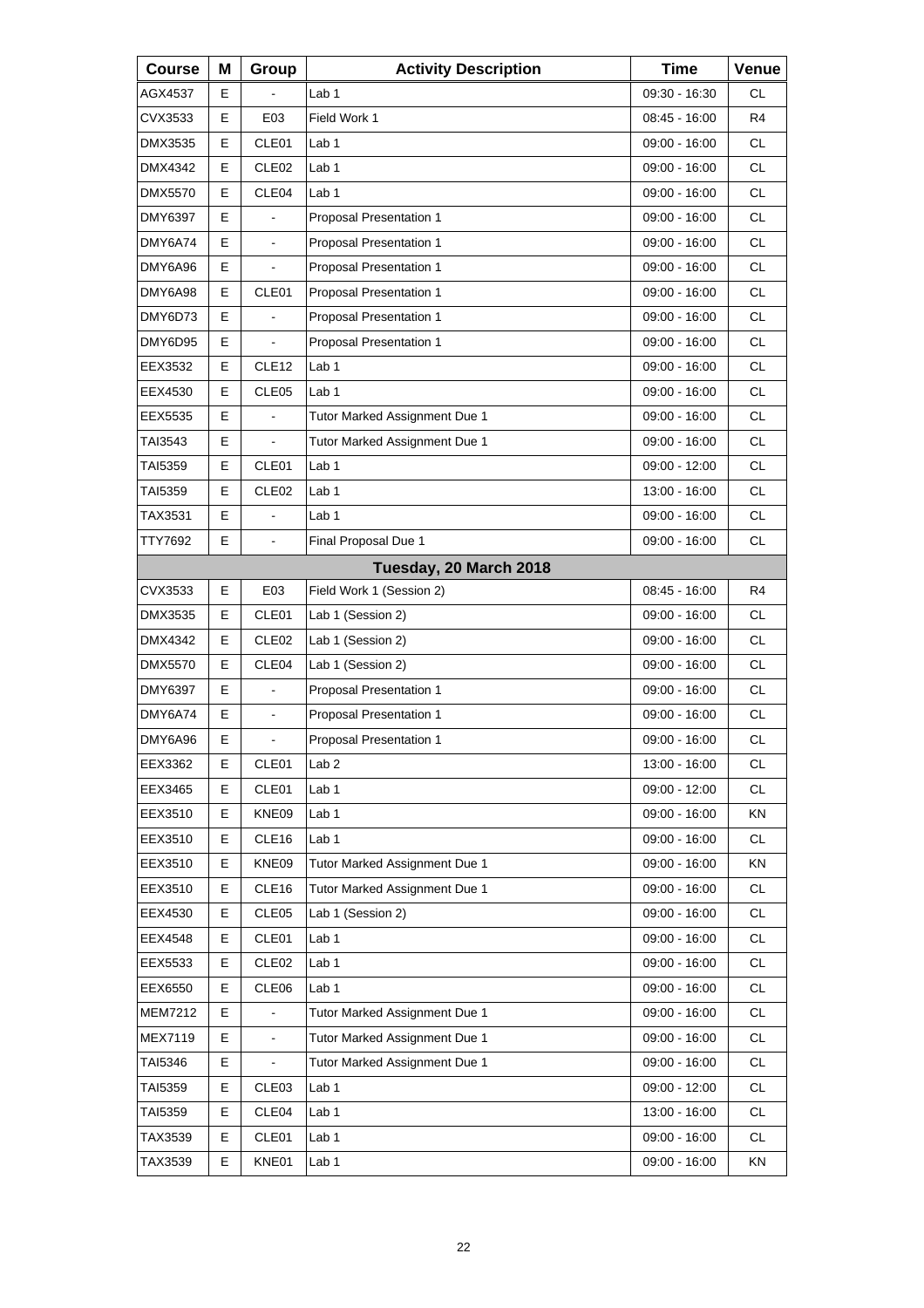| <b>Course</b>  | Μ  | Group             | <b>Activity Description</b>   | <b>Time</b>     | Venue     |
|----------------|----|-------------------|-------------------------------|-----------------|-----------|
|                |    |                   | Wednesday, 21 March 2018      |                 |           |
| CVX3533        | E  | E03               | Field Work 1 (Session 3)      | 08:45 - 16:00   | R4        |
| CVX3533        | Е  | E01               | Field Work Report Due 1       | 09:00 - 15:00   | R4        |
| CVX6533        | Е  | $\overline{a}$    | Lab 1                         | 09:00 - 16:00   | <b>CL</b> |
| DMX3535        | E  | CLE01             | Lab 1 (Session 3)             | 09:00 - 16:00   | <b>CL</b> |
| DMX4342        | Е  | CLE <sub>02</sub> | Lab 1 (Session 3)             | 09:00 - 16:00   | CL.       |
| <b>DMX5570</b> | Е  | CLE04             | Lab 1 (Session 3)             | $09:00 - 16:00$ | <b>CL</b> |
| EEX3362        | E  | CLE <sub>02</sub> | Lab <sub>2</sub>              | 13:00 - 16:00   | <b>CL</b> |
| EEX3465        | Е  | CLE <sub>02</sub> | Lab 1                         | 09:00 - 12:00   | CL.       |
| EEX3510        | Е  | <b>KNE10</b>      | Lab <sub>1</sub>              | 09:00 - 16:00   | KN        |
| EEX3510        | E  | CLE17             | Lab 1                         | 09:00 - 16:00   | <b>CL</b> |
| EEX3510        | Е  | KNE <sub>10</sub> | Tutor Marked Assignment Due 1 | 09:00 - 16:00   | ΚN        |
| EEX3510        | Е  | CLE17             | Tutor Marked Assignment Due 1 | $09:00 - 16:00$ | <b>CL</b> |
| EEX4530        | E  | CLE <sub>05</sub> | Lab 1 (Session 3)             | 09:00 - 16:00   | <b>CL</b> |
| EEX4548        | Е  | CLE <sub>02</sub> | Lab 1                         | 09:00 - 16:00   | <b>CL</b> |
| EEX5533        | Е  | CLE <sub>02</sub> | Lab 1 (Session 2)             | 09:00 - 16:00   | <b>CL</b> |
| EEX6550        | E  | CLE07             | Lab 1                         | 09:00 - 16:00   | <b>CL</b> |
| MHZ4340        | Е  |                   | Tutor Marked Assignment Due 2 | 08:00 - 16:00   | <b>CL</b> |
| MHZ4360        | Е  | $\blacksquare$    | Tutor Marked Assignment Due 2 | 08:00 - 16:00   | <b>CL</b> |
| TAI5359        | E  | CLE <sub>05</sub> | Lab 1                         | 09:00 - 12:00   | <b>CL</b> |
| TAI5359        | Е  | CLE06             | Lab 1                         | 13:00 - 16:00   | CL.       |
| TAX3539        | Е  | KNE02             | Lab <sub>1</sub>              | 09:00 - 16:00   | KN        |
| TAX3539        | E  | CLE <sub>02</sub> | Lab 1                         | 09:00 - 16:00   | CL        |
|                |    |                   | Thursday, 22 March 2018       |                 |           |
| AGI5541        | E  | CLE01             | Lab <sub>1</sub>              | 09:30 - 16:30   | <b>CL</b> |
| AGY6D95        | E  |                   | Proposal Presentation 1       | 09:30 - 16:30   | CL        |
| AGY6D96        | E. |                   | Proposal Presentation 1       | 09:30 - 16:30   | <b>CL</b> |
| CVX3533        | Е  | E03               | Field Work 1 (Session 4)      | 08:45 - 16:00   | R4        |
| CVX6533        | Е  |                   | Lab 1 (Session 2)             | 09:00 - 16:00   | CL.       |
| DMX3511        | Е  | CLE03             | Class Room Exercise 1         | 08:30 - 12:30   | CL        |
| DMX3511        | Е  | CLE04             | Class Room Exercise 1         | 12:30 - 16:30   | CL        |
| DMX5570        | Е  | CLE04             | Lab 1 (Session 4)             | 09:00 - 16:00   | CL        |
| DMX5572        | Е  | CLE01             | Lab 1                         | 09:00 - 16:00   | CL        |
| EEX3510        | Е  | KNE11             | Lab <sub>1</sub>              | 09:00 - 16:00   | KN        |
| EEX3510        | Е  | CLE <sub>18</sub> | Lab 1                         | 09:00 - 16:00   | CL        |
| EEX3510        | Е  | KNE11             | Tutor Marked Assignment Due 1 | 09:00 - 16:00   | KN        |
| EEX3510        | Е  | CLE18             | Tutor Marked Assignment Due 1 | 09:00 - 16:00   | CL        |
| EEX4530        | Е  | CLE05             | Lab 1 (Session 4)             | 09:00 - 16:00   | CL        |
| EEX4548        | Е  | CLE03             | Lab 1                         | 09:00 - 16:00   | CL        |
| EEX5533        | Е  | CLE <sub>02</sub> | Lab 1 (Session 3)             | 09:00 - 16:00   | CL        |
| EEX6550        | Е  | CLE08             | Lab 1                         | 09:00 - 16:00   | <b>CL</b> |
| TAI5359        | Е  | KNE01             | Lab 1                         | 09:00 - 12:00   | KN        |
| TAI5359        | Е  | KNE02             | Lab 1                         | 13:00 - 16:00   | KN        |
| TAX3539        | Е  | CLE03             | Lab 1                         | 09:00 - 16:00   | CL        |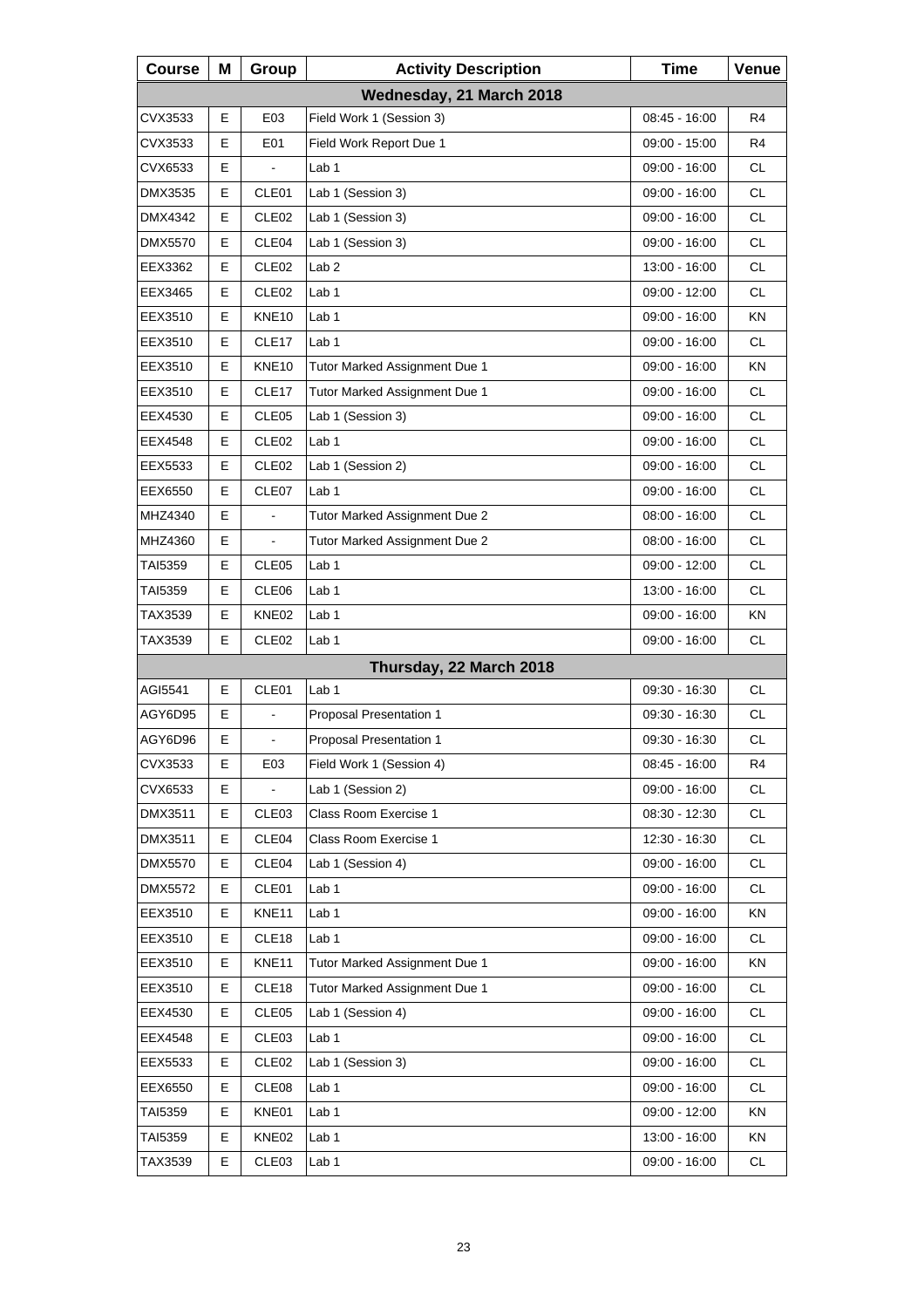| <b>Course</b> | Μ | Group             | <b>Activity Description</b>   | <b>Time</b>     | Venue     |
|---------------|---|-------------------|-------------------------------|-----------------|-----------|
| TAY6390       | E |                   | Draft Proposal Due 1          | 09:00 - 16:00   | СL        |
|               |   |                   | Friday, 23 March 2018         |                 |           |
| AGI5541       | Е | CLE <sub>02</sub> | Lab 1                         | 09:30 - 16:30   | CL.       |
| AGX4539       | E |                   | Lab 1                         | $09:30 - 16:30$ | KN.       |
| CVX6533       | E |                   | Lab 1 (Session 3)             | 09:00 - 16:00   | <b>CL</b> |
| DMX3534       | E | $\blacksquare$    | Day School 2                  | 08:00 - 12:30   | CL.       |
| DMX4573       | E | $\blacksquare$    | Draft Proposal Due 1          | 09:00 - 16:00   | <b>CL</b> |
| DMX5572       | E | CLE01             | Lab 1 (Session 2)             | 09:00 - 16:00   | <b>CL</b> |
| EEI4562       | E | CLE01             | Practical Session (Group) 1   | 12:00 - 14:00   | CL.       |
| EEX3510       | Е | MTE03             | Lab <sub>1</sub>              | 09:00 - 16:00   | МT        |
| EEX3510       | E | KNE <sub>12</sub> | Lab 1                         | 09:00 - 16:00   | KN        |
| EEX3510       | E | CLE19             | Lab 1                         | 09:00 - 16:00   | <b>CL</b> |
| EEX3510       | Е | MTE03             | Tutor Marked Assignment Due 1 | 09:00 - 16:00   | МT        |
| EEX3510       | E | <b>KNE12</b>      | Tutor Marked Assignment Due 1 | 09:00 - 16:00   | KN        |
| EEX3510       | E | CLE19             | Tutor Marked Assignment Due 1 | 09:00 - 16:00   | <b>CL</b> |
| EEX4530       | Е | CLE <sub>05</sub> | Lab 1 (Session 5)             | $09:00 - 16:00$ | <b>CL</b> |
| EEX4548       | Е | CLE04             | Lab <sub>1</sub>              | $09:00 - 16:00$ | <b>CL</b> |
| EEX4562       | E | CLE01             | Practical Session (Group) 1   | 09:00 - 11:00   | <b>CL</b> |
| EEX4562       | Е | CLE <sub>02</sub> | Practical Session (Group) 1   | 12:00 - 14:00   | <b>CL</b> |
| EEX5533       | E | CLE <sub>02</sub> | Lab 1 (Session 4)             | 09:00 - 16:00   | <b>CL</b> |
| EEX6541       | E |                   | Tutor Marked Assignment Due 1 | 09:00 - 16:00   | <b>CL</b> |
| EEX6550       | Е | CLE <sub>09</sub> | Lab <sub>1</sub>              | 09:00 - 16:00   | CL        |
| TAI5359       | Е | KNE03             | Lab 1                         | 09:00 - 12:00   | ΚN        |
| TAI5359       | E | KNE04             | Lab 1                         | 13:00 - 16:00   | <b>KN</b> |
| TAX3539       | Е | CLE04             | Lab 1                         | 09:00 - 16:00   | CL        |
|               |   |                   | Saturday, 24 March 2018       |                 |           |
| AGI6232       | E | $\blacksquare$    | Day School 1                  | 10:30 - 12:30   | <b>CL</b> |
| AGX4539       | Е | $\blacksquare$    | Lab <sub>2</sub>              | 09:30 - 16:30   | ΚN        |
| AGX6536       | Е |                   | Day School 1                  | 13:00 - 15:00   | KN        |
| AGX6536       | E |                   | Day School 1                  | 13:00 - 15:00   | <b>CL</b> |
| AGX6536       | Е | $\blacksquare$    | Day School 2                  | 15:30 - 17:30   | CL        |
| AGX6536       | Е |                   | Day School 2                  | 15:30 - 17:30   | KN        |
| CEX7112       | E |                   | Day School 1                  | 13:00 - 15:00   | <b>CL</b> |
| CEX7112       | Е | $\blacksquare$    | Day School 2                  | 15:30 - 17:30   | <b>CL</b> |
| CEX7113       | Е |                   | Day School 1                  | $08:00 - 10:00$ | <b>CL</b> |
| CEX7113       | E |                   | Day School 2                  | 10:30 - 12:30   | <b>CL</b> |
| CVX6533       | Е |                   | Lab 1 (Session 4)             | 09:00 - 16:00   | <b>CL</b> |
| DMX3511       | Е | RTE01             | Class Room Exercise 2         | 08:00 - 12:30   | <b>RT</b> |
| DMX3511       | Е | ANE01             | Class Room Exercise 2         | $08:00 - 12:30$ | AN        |
| DMX3511       | Е | KNE01             | Class Room Exercise 2         | 08:00 - 12:30   | ΚN        |
| DMX3511       | Е | BTE01             | Class Room Exercise 2         | 08:00 - 12:30   | BT        |
| DMX3511       | Е | KRE01             | Class Room Exercise 2         | 08:00 - 12:30   | KR        |
| DMX3511       | Е | MTE01             | Class Room Exercise 2         | 08:00 - 12:30   | МT        |
| DMX3511       | Е | AME01             | Class Room Exercise 2         | 08:00 - 12:30   | AM        |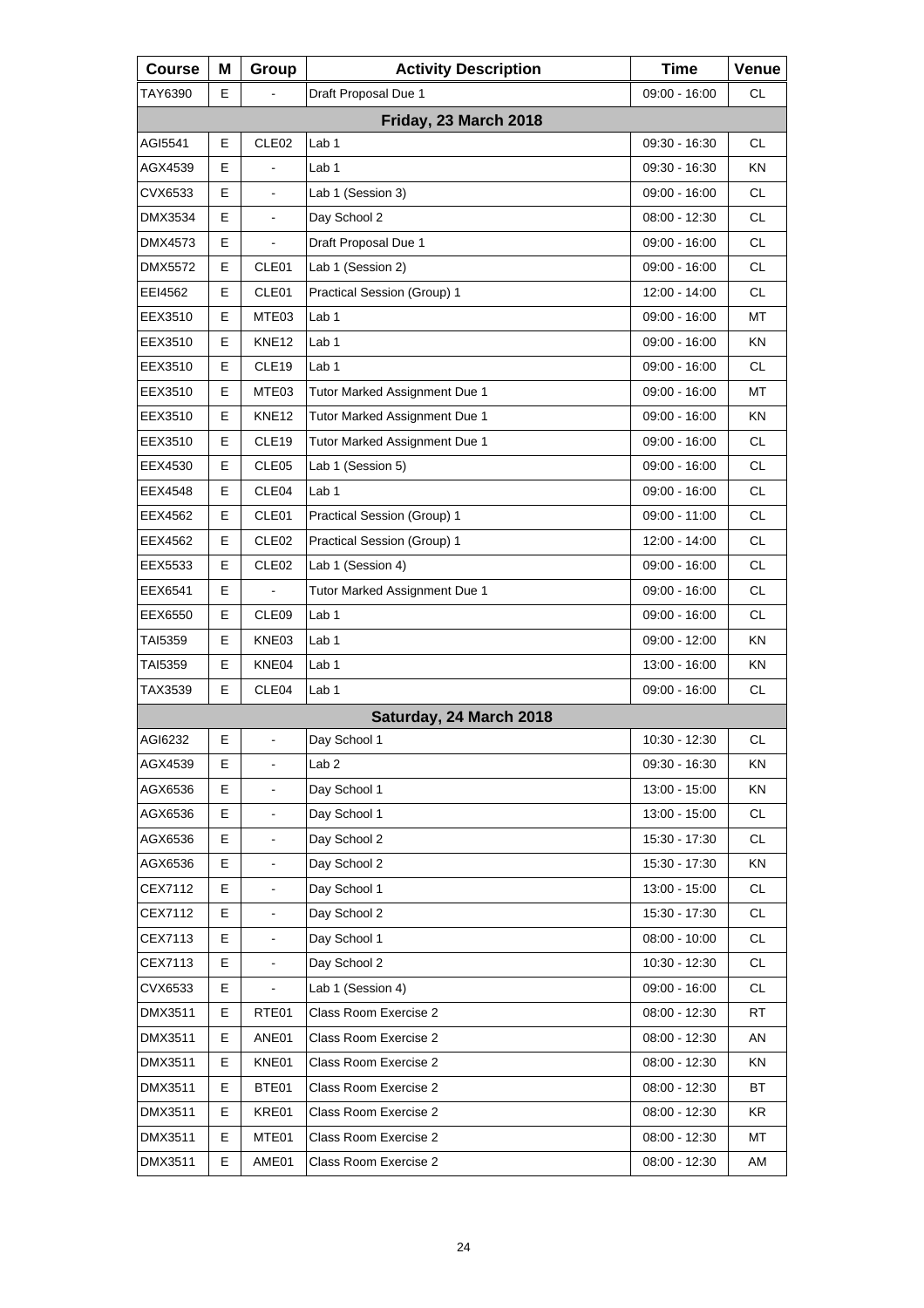| <b>Course</b>  | M | Group                    | <b>Activity Description</b>   | <b>Time</b>     | Venue     |
|----------------|---|--------------------------|-------------------------------|-----------------|-----------|
| DMX3511        | Е | GME01                    | Class Room Exercise 2         | $08:00 - 12:30$ | GM.       |
| DMX3511        | E | JFE01                    | Class Room Exercise 2         | 08:00 - 12:30   | <b>JF</b> |
| DMX3511        | E | MTE02                    | Class Room Exercise 2         | 13:00 - 17:30   | MT        |
| DMX3511        | Е | KNE02                    | Class Room Exercise 2         | 13:00 - 17:30   | ΚN        |
| DMX6573        | E |                          | Day School 2                  | 10:30 - 12:30   | <b>CL</b> |
| EEI3566        | E | CLE03                    | Day School 2                  | 08:00 - 10:00   | <b>CL</b> |
| EEI3566        | Е | CLE04                    | Day School 2                  | 08:00 - 10:00   | <b>CL</b> |
| EEI4562        | E | CLE <sub>02</sub>        | Practical Session (Group) 1   | 13:30 - 15:30   | <b>CL</b> |
| EEI5567        | E |                          | Day School 1                  | 15:30 - 17:30   | <b>CL</b> |
| EEI6560        | Е | $\blacksquare$           | Case Study 1                  | 08:00 - 16:00   | <b>CL</b> |
| EEX3362        | E | CLE01                    | Day School 3                  | 13:00 - 15:00   | <b>CL</b> |
| EEX3362        | E | CLE <sub>02</sub>        | Day School 3                  | 13:00 - 15:00   | <b>CL</b> |
| EEX3362        | Е | CLE <sub>03</sub>        | Day School 3                  | 13:00 - 15:00   | <b>CL</b> |
| EEX3362        | E | CLE04                    | Day School 3                  | 13:00 - 15:00   | <b>CL</b> |
| EEX3465        | E | CLE01                    | Day School 3                  | 15:30 - 17:30   | <b>CL</b> |
| EEX3465        | Е | CLE <sub>02</sub>        | Day School 3                  | 15:30 - 17:30   | <b>CL</b> |
| EEX3465        | E | CLE03                    | Day School 3                  | 15:30 - 17:30   | <b>CL</b> |
| EEX3465        | E | CLE04                    | Day School 3                  | 15:30 - 17:30   | <b>CL</b> |
| EEX3510        | Е | JFE02                    | Lab 1                         | $09:00 - 16:00$ | JF        |
| EEX3510        | E | CLE20                    | Lab <sub>1</sub>              | 09:00 - 16:00   | <b>CL</b> |
| EEX3510        | E | JFE02                    | Tutor Marked Assignment Due 1 | 09:00 - 16:00   | JF        |
| EEX3510        | Е | CLE <sub>20</sub>        | Tutor Marked Assignment Due 1 | 09:00 - 16:00   | <b>CL</b> |
| EEX3532        | E | MTE01                    | Lab <sub>1</sub>              | 09:00 - 16:00   | MT        |
| EEX4467        | E | $\overline{\phantom{0}}$ | Day School 2                  | 15:30 - 17:30   | <b>CL</b> |
| EEX4547        | Е | $\blacksquare$           | Day School 2                  | 15:30 - 17:30   | <b>CL</b> |
| EEX4562        | E | CLE <sub>03</sub>        | Practical Session (Group) 1   | 14:00 - 16:00   | <b>CL</b> |
| EEX5533        | E | CLE <sub>02</sub>        | Lab 1 (Session 5)             | 09:00 - 16:00   | CL        |
| <b>EEX5567</b> | Ε | $\blacksquare$           | Day School 1                  | 15:30 - 17:30   | <b>CL</b> |
| EEX6550        | Е | CLE <sub>10</sub>        | Lab 1                         | $09:00 - 16:00$ | CL        |
| EEZ3361        | Е |                          | Day School 3                  | $08:00 - 10:00$ | CL        |
| EEZ3562        | Е | CLE03                    | Day School 2                  | 10:30 - 12:30   | CL        |
| EEZ3562        | Е | CLE04                    | Day School 2                  | 10:30 - 12:30   | CL        |
| LWJ7101        | E |                          | Day School 1                  | 09:00 - 16:00   | CL        |
| <b>MEX7125</b> | Е | $\overline{\phantom{0}}$ | Day School 1                  | 09:00 - 16:00   | <b>CL</b> |
| TAM4539        | Е |                          | Day School 1                  | $08:00 - 10:00$ | KN        |
| TAM4539        | E |                          | Day School 1                  | 08:00 - 10:00   | CL        |
| TAM4539        | Е | -                        | Day School 2                  | 10:30 - 12:30   | KN        |
| TAM4539        | Е | $\frac{1}{2}$            | Day School 2                  | 10:30 - 12:30   | CL        |
| <b>TAM5540</b> | E |                          | Day School 2                  | 13:00 - 15:00   | CL        |
| TAM5861        | Е | $\overline{\phantom{0}}$ | Day School 2                  | 10:30 - 12:30   | CL        |
|                |   |                          | <b>Sunday, 25 March 2018</b>  |                 |           |
| CVX6533        | E | $\frac{1}{2}$            | Lab Report 1                  | 09:00 - 16:00   | <b>CL</b> |
| DMX5533        | Е | -                        | Day School 1                  | 08:00 - 10:00   | CL        |
| DMX6570        | E | ÷,                       | Day School 2                  | 13:00 - 15:00   | CL        |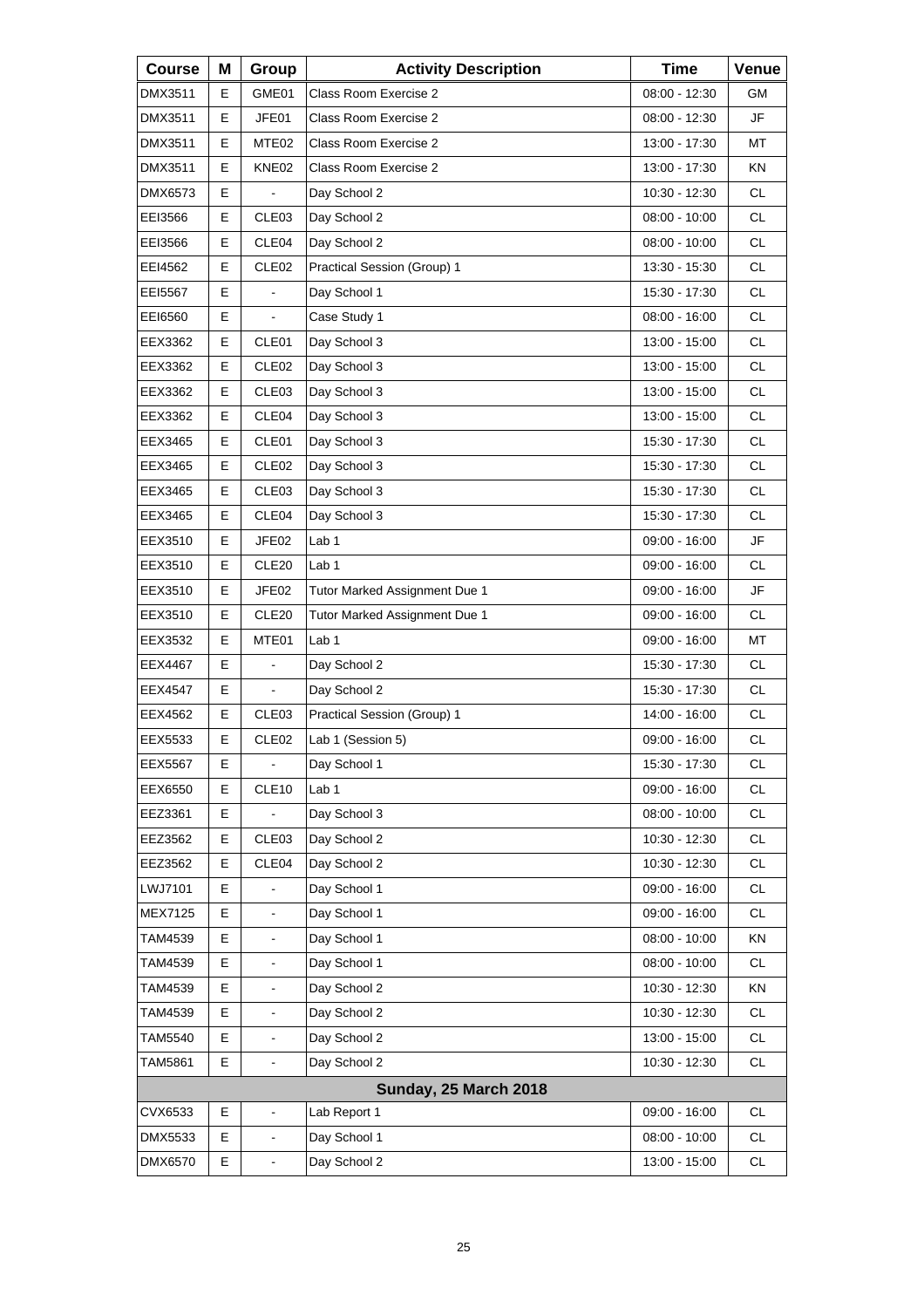| <b>Course</b>  | Μ  | Group                    | <b>Activity Description</b>         | <b>Time</b>     | Venue     |
|----------------|----|--------------------------|-------------------------------------|-----------------|-----------|
| DMX6578        | E  |                          | Day School 1                        | 10:30 - 12:30   | <b>CL</b> |
| EEX3362        | E  | CLE04                    | Lab <sub>2</sub>                    | 13:00 - 16:00   | <b>CL</b> |
| EEX3465        | E  | CLE04                    | Lab <sub>1</sub>                    | 09:00 - 12:00   | <b>CL</b> |
| EEX4350        | E  | KNE01                    | Day School 1                        | 10:30 - 12:30   | <b>KN</b> |
| EEX4350        | E  |                          | Day School 1                        | 10:30 - 12:30   | <b>CL</b> |
| EEX5538        | E  | $\blacksquare$           | Day School 1                        | 10:30 - 12:30   | <b>CL</b> |
| TAX5534        | E  | $\blacksquare$           | Tutor Marked Assignment Due 1       | 09:00 - 16:00   | <b>CL</b> |
| TTI7153        | E  |                          | Day School 1                        | 13:00 - 16:00   | <b>CL</b> |
| TTM7152        | E. | $\blacksquare$           | Day School 1                        | 08:00 - 12:30   | <b>CL</b> |
|                |    |                          | Monday, 26 March 2018               |                 |           |
| AGI3535        | E  | CLE01                    | Lab <sub>1</sub>                    | 09:30 - 16:30   | <b>CL</b> |
| AGX3531        | E  | CLE01                    | Lab 1                               | $09:30 - 16:30$ | <b>CL</b> |
| AGY6D96        | Е  |                          | Proposal Presentation 1 (Session 2) | 09:30 - 16:30   | <b>CL</b> |
| CVX3530        | E  | CLE02                    | Lab <sub>1</sub>                    | $09:00 - 16:00$ | <b>CL</b> |
| CVX3530        | E  | KNE02                    | Lab 1                               | 09:00 - 16:00   | KN        |
| CVX4530        | Е  | CLE <sub>02</sub>        | Lab <sub>1</sub>                    | 09:00 - 16:00   | <b>CL</b> |
| DMX3535        | E  | CLE <sub>02</sub>        | Lab 1                               | $09:00 - 16:00$ | <b>CL</b> |
| DMX4573        | E  | CLE <sub>02</sub>        | Lab 1                               | 09:00 - 16:00   | <b>CL</b> |
| DMX5570        | Е  | CLE <sub>05</sub>        | Lab 1                               | 09:00 - 16:00   | <b>CL</b> |
| EEI3566        | E  | CLE01                    | Day School 2                        | $08:00 - 10:00$ | <b>CL</b> |
| EEI3566        | E  | CLE <sub>02</sub>        | Day School 2                        | $08:00 - 10:00$ | <b>CL</b> |
| EEX4530        | Е  | CLE06                    | Lab <sub>1</sub>                    | 09:00 - 16:00   | <b>CL</b> |
| EEX4548        | E  | CLE05                    | Lab 1                               | 09:00 - 16:00   | <b>CL</b> |
| EEZ3562        | E  | CLE01                    | Day School 2                        | 10:30 - 12:30   | <b>CL</b> |
| EEZ3562        | Е  | CLE <sub>02</sub>        | Day School 2                        | 10:30 - 12:30   | <b>CL</b> |
| TAI2530        | S  |                          | Tutor Marked Assignment Due 1       | 09:00 - 16:00   | <b>CL</b> |
| TAI3342        | E  | L,                       | Tutor Marked Assignment Due 1       | 09:00 - 16:00   | CL        |
| TAI5348        | Е  | $\blacksquare$           | Tutor Marked Assignment Due 1       | $09:00 - 16:00$ | СL        |
| TAI5354        | Е  | CLE01                    | Lab <sub>2</sub>                    | 09:00 - 11:00   | <b>CL</b> |
| <b>TAI5354</b> | Е  | CLE <sub>02</sub>        | Lab <sub>2</sub>                    | 11:00 - 13:00   | CL        |
| TAI5354        | Е  | CLE03                    | Lab <sub>2</sub>                    | 13:30 - 15:30   | CL.       |
| <b>TAI5538</b> | Е  |                          | Tutor Marked Assignment Due 1       | 09:00 - 16:00   | <b>CL</b> |
| TAI5543        | E  | $\overline{\phantom{a}}$ | Tutor Marked Assignment Due 1       | 09:00 - 16:00   | CL        |
| TAI5563        | Е  |                          | Draft Proposal Due 1                | 09:00 - 16:00   | <b>CL</b> |
| TAX3539        | Е  | CLE <sub>05</sub>        | Lab 1                               | 09:00 - 16:00   | <b>CL</b> |
| TAX6533        | E  |                          | Tutor Marked Assignment Due 1       | 09:00 - 16:00   | <b>CL</b> |
| TAX6539        | Е  | $\blacksquare$           | Tutor Marked Assignment Due 1       | 09:00 - 16:00   | CL        |
| TAX6561        | E  |                          | Tutor Marked Assignment Due 1       | 09:00 - 16:00   | <b>CL</b> |
| TAX6563        | E  |                          | Tutor Marked Assignment Due 1       | 09:00 - 16:00   | <b>CL</b> |
| TAZ5544        | Е  | $\overline{\phantom{a}}$ | Tutor Marked Assignment Due 1       | 09:00 - 16:00   | CL        |
| <b>TTM7132</b> | E  | $\blacksquare$           | Tutor Marked Assignment Due 1       | 09:00 - 16:00   | CL        |
|                |    |                          | Tuesday, 27 March 2018              |                 |           |
| AGI4538        | Е  | $\blacksquare$           | Lab <sub>1</sub>                    | 09:30 - 16:30   | CL        |
| CVX3530        | Е  | KNE02                    | Lab 1 (Session 2)                   | 09:00 - 16:00   | KN        |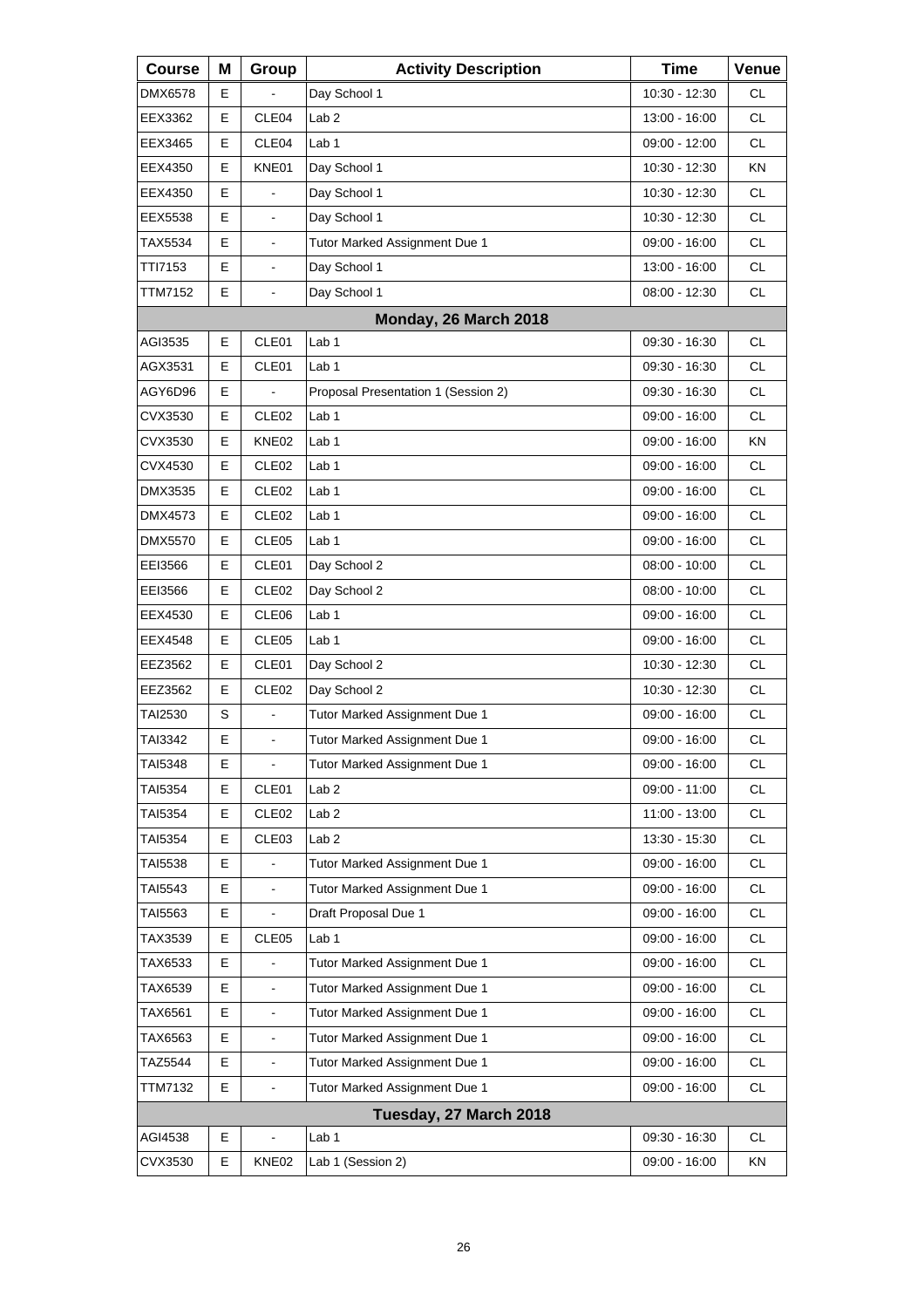| <b>Course</b>  | Μ | Group             | <b>Activity Description</b>   | <b>Time</b>     | Venue     |
|----------------|---|-------------------|-------------------------------|-----------------|-----------|
| CVX3530        | Е | CLE <sub>02</sub> | Lab 1 (Session 2)             | 09:00 - 16:00   | <b>CL</b> |
| CVX4530        | E | CLE <sub>02</sub> | Lab 1 (Session 2)             | 09:00 - 16:00   | <b>CL</b> |
| DMX3535        | E | CLE <sub>02</sub> | Lab 1 (Session 2)             | 09:00 - 16:00   | <b>CL</b> |
| DMX4573        | Е | CLE <sub>02</sub> | Lab 1 (Session 2)             | 09:00 - 16:00   | <b>CL</b> |
| <b>DMX5570</b> | E | CLE05             | Lab 1 (Session 2)             | 09:00 - 16:00   | <b>CL</b> |
| EEX3350        | E | CLE01             | Lab 1                         | 09:00 - 16:00   | <b>CL</b> |
| EEX3510        | Е | CLE <sub>21</sub> | Lab 1                         | 09:00 - 16:00   | <b>CL</b> |
| EEX3510        | E | CLE21             | Tutor Marked Assignment Due 1 | 09:00 - 16:00   | <b>CL</b> |
| EEX4530        | E | CLE06             | Lab 1 (Session 2)             | 09:00 - 16:00   | <b>CL</b> |
| EEX4536        | Е | CLE01             | Lab 1                         | 09:00 - 16:00   | <b>CL</b> |
| EEX4548        | E | CLE06             | Lab <sub>1</sub>              | 09:00 - 16:00   | <b>CL</b> |
| EEX6550        | Е | CLE <sub>11</sub> | Lab 1                         | $09:00 - 16:00$ | <b>CL</b> |
| <b>MEX7211</b> | Е |                   | Tutor Marked Assignment Due 1 | 09:00 - 16:00   | <b>CL</b> |
| TAI5354        | E | CLE04             | Lab <sub>2</sub>              | 09:00 - 11:00   | <b>CL</b> |
| TAI5354        | Е | CLE <sub>05</sub> | Lab <sub>2</sub>              | 11:00 - 13:00   | <b>CL</b> |
| TAI5354        | Е | CLE06             | Lab <sub>2</sub>              | 13:30 - 15:30   | <b>CL</b> |
| TAM5540        | E |                   | Tutor Marked Assignment Due 1 | 09:00 - 16:00   | <b>CL</b> |
| TAX3539        | Е | CLE06             | Lab <sub>1</sub>              | 09:00 - 16:00   | <b>CL</b> |
| TAX6560        | Е | $\blacksquare$    | Tutor Marked Assignment Due 1 | 09:00 - 16:00   | <b>CL</b> |
|                |   |                   | Wednesday, 28 March 2018      |                 |           |
| CVX3530        | E | CLE07             | Lab <sub>1</sub>              | 09:00 - 16:00   | CL.       |
| CVX3533        | Е | E02               | Field Work Report Due 1       | 09:00 - 15:00   | R4        |
| CVX4530        | E | CLE <sub>02</sub> | Lab 1 (Session 3)             | 09:00 - 16:00   | <b>CL</b> |
| CVX6832        | Е |                   | Viva Voce 1 (Session 2)       | 09:00 - 16:00   | <b>CL</b> |
| DMX3535        | Е | CLE <sub>02</sub> | Lab 1 (Session 3)             | 09:00 - 16:00   | <b>CL</b> |
| DMX4573        | E | CLE <sub>02</sub> | Lab 1 (Session 3)             | 09:00 - 16:00   | <b>CL</b> |
| <b>DMX5570</b> | Е | CLE <sub>05</sub> | Lab 1 (Session 3)             | 09:00 - 16:00   | <b>CL</b> |
| EEX3350        | Е | CLE <sub>02</sub> | Lab <sub>1</sub>              | $09:00 - 16:00$ | СL        |
| EEX3510        | Е | KNE13             | Lab 1                         | 09:00 - 16:00   | KN        |
| EEX3510        | Е | CLE <sub>22</sub> | Lab <sub>1</sub>              | 09:00 - 16:00   | <b>CL</b> |
| EEX3510        | Е | KNE13             | Tutor Marked Assignment Due 1 | 09:00 - 16:00   | KN        |
| EEX3510        | Е | CLE <sub>22</sub> | Tutor Marked Assignment Due 1 | 09:00 - 16:00   | CL        |
| EEX4530        | Е | CLE06             | Lab 1 (Session 3)             | 09:00 - 16:00   | <b>CL</b> |
| EEX4536        | Е | CLE <sub>02</sub> | Lab <sub>1</sub>              | 09:00 - 16:00   | CL        |
| EEX4548        | Е | CLE07             | Lab <sub>1</sub>              | 09:00 - 16:00   | CL        |
| EEX6550        | Е | CLE <sub>12</sub> | Lab 1                         | 09:00 - 16:00   | <b>CL</b> |
| MHJ5531        | Е |                   | Tutor Marked Assignment Due 1 | 08:00 - 16:00   | <b>CL</b> |
| MHJ5533        | E | $\blacksquare$    | Tutor Marked Assignment Due 1 | 08:00 - 16:00   | CL        |
| MHJ5563        | E | $\blacksquare$    | Tutor Marked Assignment Due 1 | 08:00 - 16:00   | <b>CL</b> |
| TAI5354        | Е | KNE01             | Lab <sub>2</sub>              | 09:00 - 11:00   | KN        |
| TAI5354        | Е | KNE02             | Lab <sub>2</sub>              | 11:00 - 13:00   | KN        |
| TAI5354        | Е | KNE03             | Lab <sub>2</sub>              | 13:30 - 15:30   | KN        |
| TAI5354        | Е | CLE07             | Lab <sub>2</sub>              | 09:00 - 11:00   | CL        |
| TAI5354        | Е | CLE08             | Lab <sub>2</sub>              | 11:00 - 13:00   | CL        |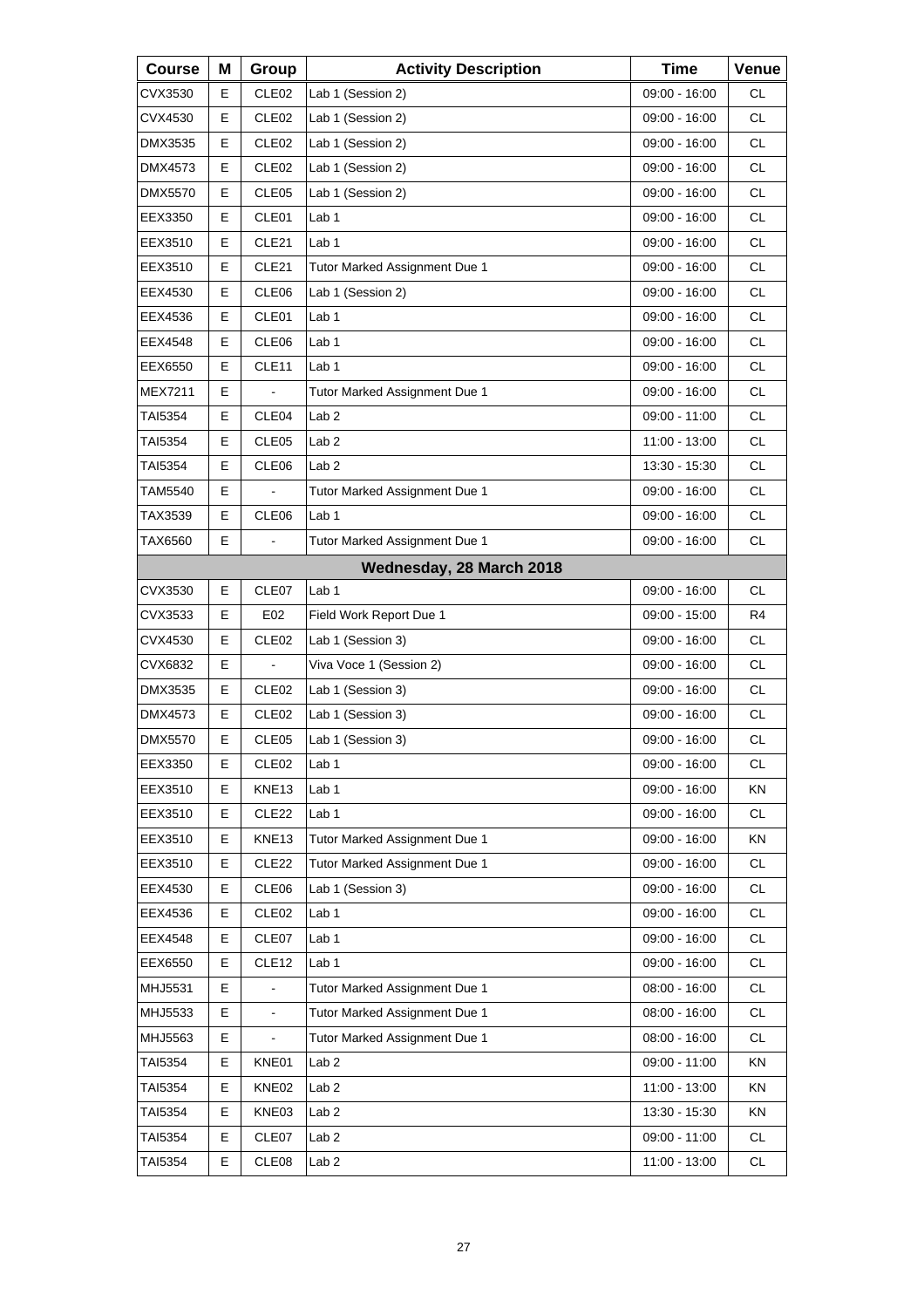| <b>Course</b> | Μ  | Group                    | <b>Activity Description</b>               | <b>Time</b>     | Venue         |
|---------------|----|--------------------------|-------------------------------------------|-----------------|---------------|
| TAI5354       | Е  | CLE09                    | Lab <sub>2</sub>                          | 13:30 - 15:30   | СL            |
| TAX3539       | Е  | CLE07                    | Lab <sub>1</sub>                          | 09:00 - 16:00   | <b>CL</b>     |
|               |    |                          | Thursday, 29 March 2018                   |                 |               |
| AGX4530       | Е  | $\frac{1}{2}$            | Lab 1                                     | 09:30 - 16:30   | CL.           |
| AGX4540       | Е  |                          | Lab <sub>1</sub>                          | 09:30 - 16:30   | <b>CL</b>     |
| CVX3530       | E  | CLE07                    | Lab 1 (Session 2)                         | 09:00 - 16:00   | <b>CL</b>     |
| CVX4530       | Е  | CLE <sub>02</sub>        | Lab 1 (Session 4)                         | 09:00 - 16:00   | <b>CL</b>     |
| CVY6397       | Е  |                          | Finalizing Proposal With The Supervisor 1 | 09:00 - 16:00   | <b>CL</b>     |
| CVY6A96       | E  | $\blacksquare$           | Finalizing Proposal With The Supervisor 1 | 09:00 - 16:00   | <b>CL</b>     |
| CVY6A98       | E  | $\blacksquare$           | Finalizing Proposal With The Supervisor 1 | 09:00 - 16:00   | <b>CL</b>     |
| CVY6D95       | E  |                          | Finalizing Proposal With The Supervisor 1 | 09:00 - 16:00   | <b>CL</b>     |
| DMW3001       | E. | KNE01                    | Lab 1                                     | 09:00 - 16:00   | KN            |
| DMX3511       | Е  | CLE04                    | Class Room Exercise 2                     | 12:30 - 16:30   | <b>CL</b>     |
| DMX4573       | Е  | CLE <sub>02</sub>        | Lab 1 (Session 4)                         | 09:00 - 16:00   | <b>CL</b>     |
| DMX5570       | E  | CLE05                    | Lab 1 (Session 4)                         | 09:00 - 16:00   | <b>CL</b>     |
| EEI4562       | Е  | CLE01                    | Lab <sub>1</sub>                          | 14:00 - 16:00   | <b>CL</b>     |
| EEX3350       | Е  | CLE <sub>03</sub>        | Lab <sub>1</sub>                          | 09:00 - 16:00   | <b>CL</b>     |
| EEX3510       | E  | KNE14                    | Lab <sub>1</sub>                          | 09:00 - 16:00   | KN            |
| EEX3510       | Е  | CLE <sub>23</sub>        | Lab 1                                     | 09:00 - 16:00   | CL            |
| EEX3510       | Е  | KNE14                    | Tutor Marked Assignment Due 1             | 09:00 - 16:00   | KN            |
| EEX3510       | E  | CLE <sub>23</sub>        | Tutor Marked Assignment Due 1             | 09:00 - 16:00   | <b>CL</b>     |
| EEX3532       | Е  | KNE01                    | Lab 1                                     | 09:00 - 16:00   | KN.           |
| EEX4530       | Е  | CLE06                    | Lab 1 (Session 4)                         | 09:00 - 16:00   | <b>CL</b>     |
| EEX4533       | E  |                          | Tutor Marked Assignment Due 1             | 09:00 - 16:00   | <b>CL</b>     |
| EEX4536       | Е  | CLE <sub>03</sub>        | Lab 1                                     | 09:00 - 16:00   | CL            |
| EEX4548       | Е  | CLE08                    | Lab 1                                     | 09:00 - 16:00   | <b>CL</b>     |
| EEX4562       | E  | CLE01                    | Lab 1                                     | 12:00 - 14:00   | $\mathsf{CL}$ |
| EEX6351       | Е  | CLE01                    | Lab <sub>1</sub>                          | 09:00 - 16:00   | <b>CL</b>     |
| EEX6535       | Е  |                          | Tutor Marked Assignment Due 1             | $08:00 - 16:00$ | <b>CL</b>     |
| EEX6539       | E  | $\overline{\phantom{a}}$ | Tutor Marked Assignment Due 1             | $09:00 - 16:00$ | <b>CL</b>     |
| EEX6550       | Е  | CLE <sub>13</sub>        | Lab <sub>1</sub>                          | 09:00 - 16:00   | CL.           |
| EEX6563       | Е  |                          | Tutor Marked Assignment Due 1             | 08:00 - 16:00   | <b>CL</b>     |
| TAI5354       | Е  | CLE10                    | Lab <sub>2</sub>                          | 09:00 - 11:00   | <b>CL</b>     |
| TAX3539       | Е  | CLE08                    | Lab <sub>1</sub>                          | 09:00 - 16:00   | CL.           |
| TAX4542       | Е  | CLE01                    | Lab 1                                     | 09:00 - 16:00   | <b>CL</b>     |
|               |    |                          | Friday, 30 March 2018                     |                 |               |
| CVX4530       | Е  | CLE <sub>02</sub>        | Lab 1 (Session 5)                         | 09:00 - 16:00   | <b>CL</b>     |
| DMX4573       | Е  | CLE <sub>02</sub>        | Lab 1 (Session 5)                         | 09:00 - 16:00   | <b>CL</b>     |
| EEI4266       | E  |                          | Tutor Marked Assignment Due 1             | $08:00 - 16:00$ | <b>CL</b>     |
| EE16565       | Е  | $\overline{\phantom{a}}$ | Tutor Marked Assignment Due 1             | 08:00 - 16:00   | CL            |
| EEX3350       | Е  |                          | Tutor Marked Assignment Due 1             | 09:00 - 16:00   | <b>CL</b>     |
| EEX3510       | Е  | CLE24                    | Lab <sub>1</sub>                          | 09:00 - 16:00   | <b>CL</b>     |
| EEX3510       | Е  | CLE24                    | Tutor Marked Assignment Due 1             | 09:00 - 16:00   | CL.           |
| EEX3532       | Е  | KNE02                    | Lab <sub>1</sub>                          | 09:00 - 16:00   | KN            |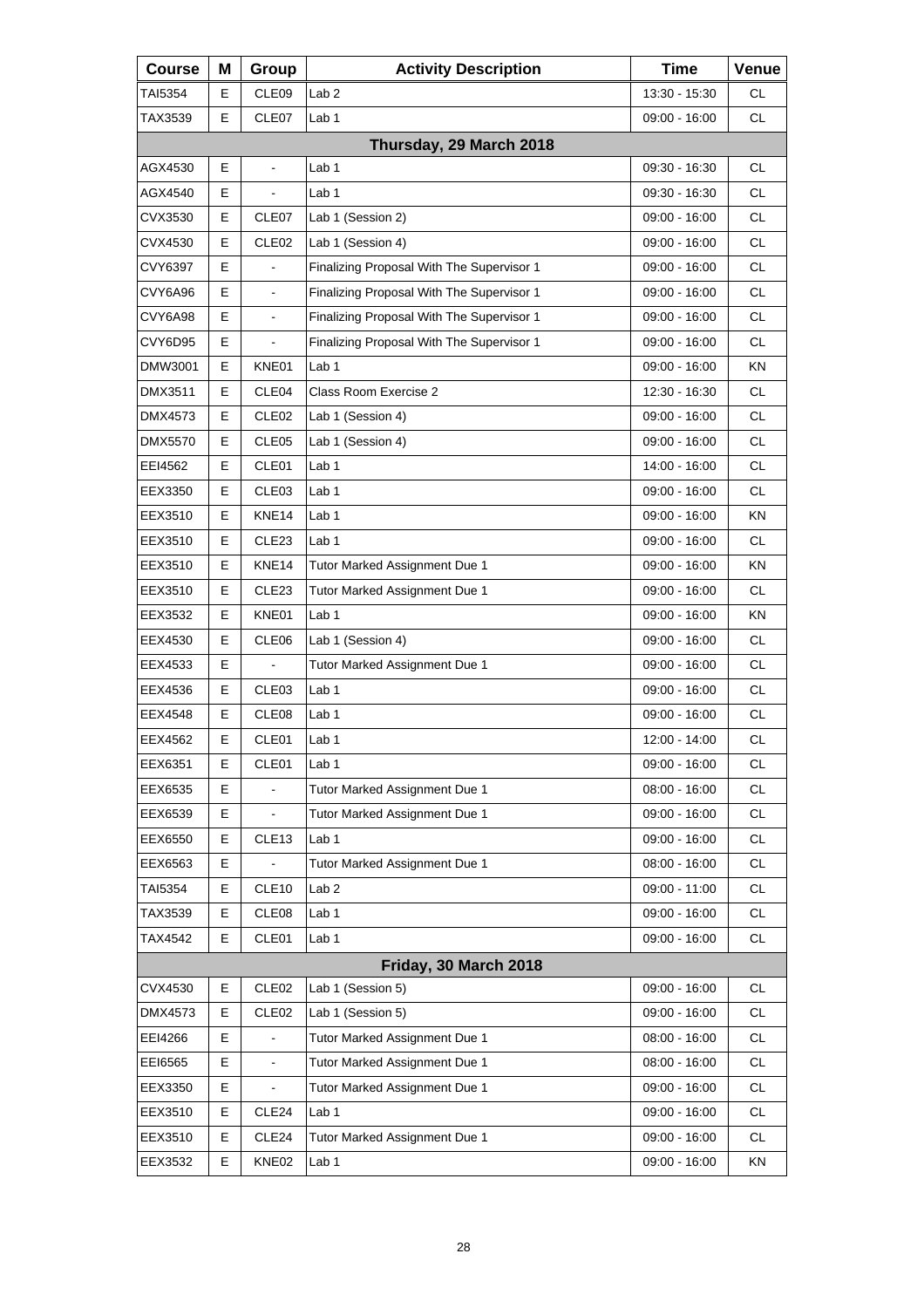| <b>Course</b>  | Μ  | Group                    | <b>Activity Description</b>   | <b>Time</b>     | Venue     |
|----------------|----|--------------------------|-------------------------------|-----------------|-----------|
| EEX3532        | E  |                          | Tutor Marked Assignment Due 1 | 09:00 - 16:00   | СL        |
| EEX4350        | Е  |                          | Tutor Marked Assignment Due 1 | 09:00 - 16:00   | <b>CL</b> |
| EEX4530        | E  | CLE06                    | Lab 1 (Session 5)             | 09:00 - 16:00   | <b>CL</b> |
| EEX4536        | Е  | KNE01                    | Lab <sub>1</sub>              | 09:00 - 16:00   | KN.       |
| EEX4536        | E  | CLE04                    | Lab <sub>1</sub>              | 09:00 - 16:00   | <b>CL</b> |
| EEX4536        | E  |                          | Tutor Marked Assignment Due 1 | 09:00 - 16:00   | <b>CL</b> |
| EEX4548        | E  | CLE <sub>09</sub>        | Lab <sub>1</sub>              | 09:00 - 16:00   | <b>CL</b> |
| EEX4548        | E  |                          | Tutor Marked Assignment Due 1 | 09:00 - 16:00   | <b>CL</b> |
| EEX4552        | E  | $\blacksquare$           | Tutor Marked Assignment Due 1 | 13:00 - 15:00   | <b>CL</b> |
| EEX6540        | E  | $\blacksquare$           | Tutor Marked Assignment Due 1 | 08:00 - 16:00   | <b>CL</b> |
| EEX6550        | E  | CLE14                    | Lab <sub>1</sub>              | 09:00 - 16:00   | <b>CL</b> |
| TAY6390        | E. |                          | Proposal Presentation 1       | 09:00 - 16:00   | <b>CL</b> |
|                |    |                          | Saturday, 31 March 2018       |                 |           |
| AGI5544        | E  |                          | Day School 1                  | 10:30 - 12:30   | CL.       |
| AGI5544        | E  |                          | Day School 1                  | 10:30 - 12:30   | KN        |
| AGM5546        | E  | $\blacksquare$           | Day School 1                  | 13:00 - 15:00   | KN.       |
| AGM5546        | E  |                          | Day School 1                  | 13:00 - 15:00   | <b>CL</b> |
| CVX3531        | E  |                          | Day School 2                  | 15:30 - 17:30   | <b>CL</b> |
| CVX4530        | E  | CLE <sub>02</sub>        | Lab 1 (Session 6)             | 09:00 - 16:00   | <b>CL</b> |
| CVX4532        | E  |                          | Day School 1                  | 10:30 - 12:30   | <b>CL</b> |
| CVX4532        | E  | $\blacksquare$           | Day School 2                  | 13:00 - 15:00   | <b>CL</b> |
| EEI5361        | Е  | $\blacksquare$           | Day School 2                  | 13:00 - 15:00   | <b>CL</b> |
| EE15567        | Е  |                          | Day School 2                  | 15:30 - 17:30   | <b>CL</b> |
| EEI6461        | E  | $\blacksquare$           | Tutor Marked Assignment Due 1 | 08:00 - 16:00   | <b>CL</b> |
| <b>EEM5860</b> | Е  | $\blacksquare$           | Day School 3                  | $08:00 - 10:00$ | CL        |
| <b>EEM5860</b> | E  |                          | Day School 4                  | 10:30 - 12:30   | <b>CL</b> |
| EEX3363        | E  | CLE03                    | Lab 1                         | 09:00 - 16:00   | <b>CL</b> |
| EEX3363        | Е  | CLE04                    | Lab <sub>1</sub>              | 09:00 - 16:00   | <b>CL</b> |
| EEX3510        | Е  | CLE <sub>25</sub>        | Lab <sub>1</sub>              | $09:00 - 16:00$ | CL        |
| EEX3510        | Е  | CLE <sub>25</sub>        | Tutor Marked Assignment Due 1 | 09:00 - 16:00   | CL        |
| EEX3532        | Е  | KNE03                    | Lab 1                         | 09:00 - 16:00   | ΚN        |
| EEX4536        | Е  | KNE02                    | Lab <sub>1</sub>              | 09:00 - 16:00   | KN        |
| EEX4536        | Е  | CLE05                    | Lab 1                         | 09:00 - 16:00   | CL        |
| <b>EEX5567</b> | Е  |                          | Day School 2                  | 15:30 - 17:30   | CL.       |
| EEX6351        | Е  | CLE01                    | Lab 1 (Session 2)             | 09:00 - 16:00   | CL        |
| EEX6550        | Е  | CLE15                    | Lab <sub>1</sub>              | 09:00 - 16:00   | CL        |
| <b>MEM7213</b> | Е  |                          | Case Study 1                  | 13:00 - 16:00   | CL        |
| <b>MEM7213</b> | E  |                          | Day School 2                  | 09:00 - 12:00   | CL        |
| TAX6564        | E  |                          | Day School 1                  | 10:30 - 12:30   | CL        |
| TAX6565        | Е  | $\overline{\phantom{a}}$ | Day School 1                  | 13:00 - 15:00   | CL        |
| <b>TTX7131</b> | E  |                          | Day School 1                  | 08:00 - 10:00   | CL        |
|                |    |                          | Sunday, 01 April 2018         |                 |           |
| AGI5530        | Е  | $\blacksquare$           | Day School 1                  | 10:30 - 12:30   | <b>CL</b> |
| DMX3574        | E  |                          | Day School 1                  | 15:30 - 17:30   | CL        |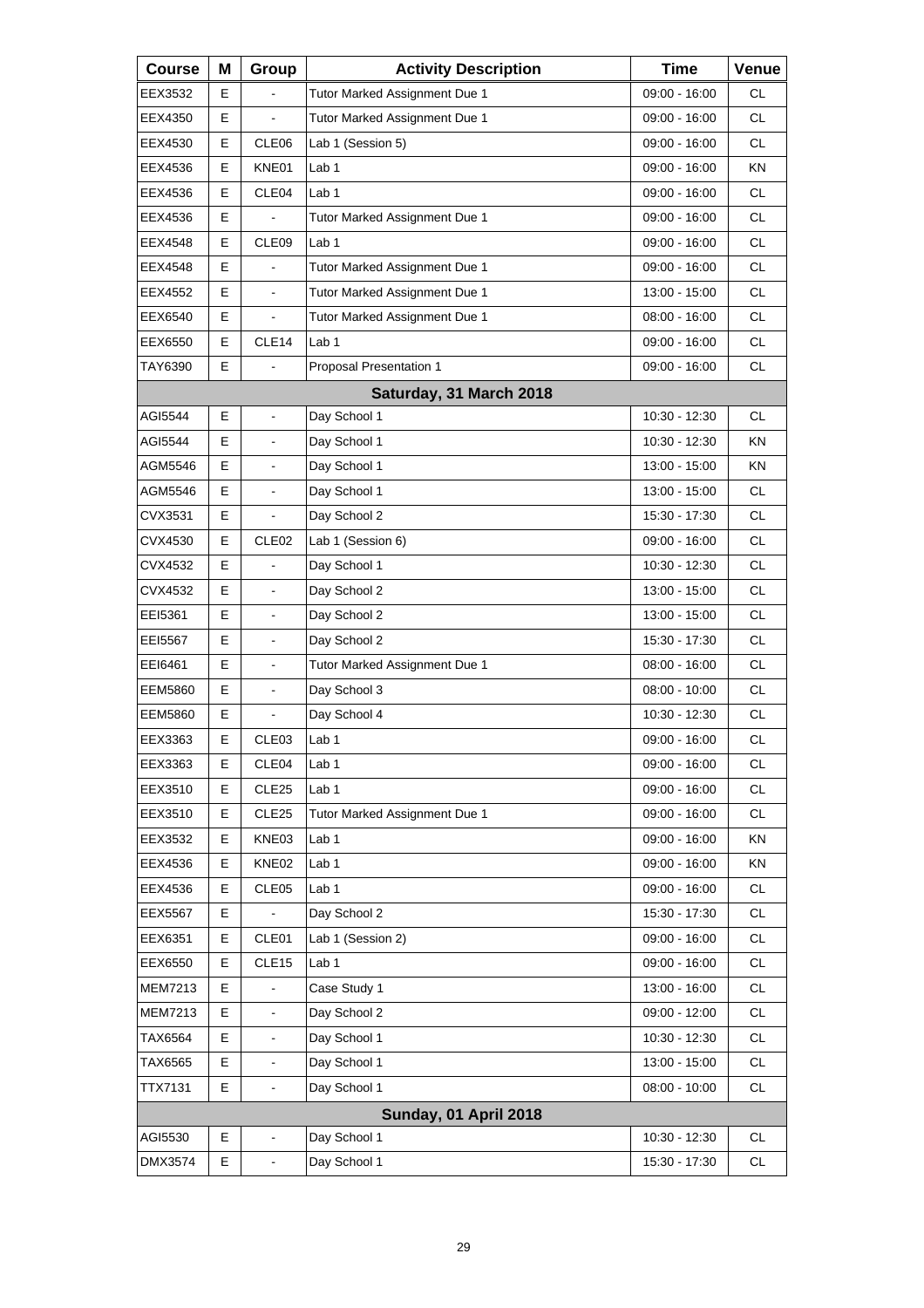| <b>Course</b>  | Μ | Group                    | <b>Activity Description</b>   | <b>Time</b>     | Venue     |
|----------------|---|--------------------------|-------------------------------|-----------------|-----------|
| EEI6567        | Е |                          | Case Study 1                  | 08:00 - 16:00   | <b>CL</b> |
| EEM3466        | Е | CLE03                    | Day School 2                  | 10:30 - 12:30   | <b>CL</b> |
| EEM3466        | Е | CLE04                    | Day School 2                  | 10:30 - 12:30   | <b>CL</b> |
| EEX6550        | E | CLE01                    | Lab <sub>2</sub>              | 09:00 - 16:00   | <b>CL</b> |
| EEZ3562        | Е | CLE01                    | Day School 3                  | 13:00 - 15:00   | <b>CL</b> |
| EEZ3562        | Е | CLE <sub>02</sub>        | Day School 3                  | 13:00 - 15:00   | <b>CL</b> |
| EEZ3562        | E | CLE03                    | Day School 3                  | 13:00 - 15:00   | <b>CL</b> |
| EEZ3562        | Е | CLE04                    | Day School 3                  | 13:00 - 15:00   | <b>CL</b> |
| EEZ3562        | Е | CLE01                    | Day School 4                  | 15:30 - 17:30   | <b>CL</b> |
| EEZ3562        | E | CLE <sub>02</sub>        | Day School 4                  | 15:30 - 17:30   | <b>CL</b> |
| EEZ3562        | Е | CLE03                    | Day School 4                  | 15:30 - 17:30   | <b>CL</b> |
| EEZ3562        | E | CLE04                    | Day School 4                  | 15:30 - 17:30   | CL.       |
| LWJ7101        | E | ä,                       | Day School 2                  | 09:00 - 16:00   | <b>CL</b> |
| <b>MEM7212</b> | E | $\overline{\phantom{a}}$ | Case Study 1                  | 09:00 - 16:00   | <b>CL</b> |
| <b>MEM7216</b> | E | L,                       | Day School 1                  | 09:00 - 16:00   | CL.       |
| <b>MEX7118</b> | E | $\blacksquare$           | Day School 1                  | 09:00 - 16:00   | <b>CL</b> |
| MHJ5334        | E | $\blacksquare$           | Day School 2                  | $08:00 - 10:00$ | <b>CL</b> |
|                |   |                          | Monday, 02 April 2018         |                 |           |
| AGI5541        | E | CLE03                    | Lab <sub>1</sub>              | 09:30 - 16:30   | <b>CL</b> |
| CVX3530        | Е | CLE03                    | Lab <sub>1</sub>              | 09:00 - 16:00   | <b>CL</b> |
| DMX3512        | E | MTE01                    | Lab 1                         | 09:00 - 16:00   | MT        |
| DMX4543        | E | CLE06                    | Lab 1                         | 09:00 - 16:00   | CL        |
| DMX4573        | Е | CLE03                    | Lab 1                         | 09:00 - 16:00   | <b>CL</b> |
| DMX5570        | E | CLE06                    | Lab <sub>1</sub>              | 09:00 - 16:00   | CL.       |
| EEM3466        | E | CLE01                    | Day School 2                  | 10:30 - 12:30   | <b>CL</b> |
| EEM3466        | E | CLE <sub>02</sub>        | Day School 2                  | 10:30 - 12:30   | <b>CL</b> |
| EEX6351        | E | CLE <sub>02</sub>        | Lab 1                         | $09:00 - 16:00$ | <b>CL</b> |
| EEX6550        | Е | CLE <sub>02</sub>        | Lab <sub>2</sub>              | 09:00 - 16:00   | CL        |
| EEY6397        | E |                          | Final Proposal Due 1          | 09:00 - 16:00   | <b>CL</b> |
| EEY6A89        | E | $\mathbf{r}$             | Final Proposal Due 1          | 09:00 - 16:00   | <b>CL</b> |
| EEY6A96        | E |                          | Final Proposal Due 1          | 09:00 - 11:30   | CL        |
| EEY6A98        | E |                          | Final Proposal Due 1          | 09:00 - 16:00   | CL        |
| EEY6D95        | E |                          | Final Proposal Due 1          | 09:00 - 16:00   | <b>CL</b> |
| TAI3543        | Е | CLE01                    | Workshop 1                    | 09:00 - 12:00   | CL        |
| TAI3543        | Е | CLE <sub>02</sub>        | Workshop 1                    | 13:00 - 16:00   | CL        |
| TAI5339        | E |                          | Draft Proposal Due 1          | 09:00 - 16:00   | <b>CL</b> |
| TAJ3346        | Е | $\blacksquare$           | Tutor Marked Assignment Due 1 | 09:00 - 16:00   | CL        |
| TAX3531        | E | $\overline{\phantom{a}}$ | Tutor Marked Assignment Due 1 | 09:00 - 16:00   | CL        |
| TAX3532        | E | $\blacksquare$           | Tutor Marked Assignment Due 1 | 09:00 - 16:00   | <b>CL</b> |
| TAX4533        | Е |                          | Tutor Marked Assignment Due 1 | 09:00 - 16:00   | CL        |
| TAX4542        | Е | CLE <sub>02</sub>        | Lab 1                         | 09:00 - 16:00   | CL        |
| TAX5560        | E |                          | Tutor Marked Assignment Due 1 | 09:00 - 16:00   | <b>CL</b> |
| TAX6362        | Е | $\blacksquare$           | Tutor Marked Assignment Due 1 | 09:00 - 16:00   | <b>CL</b> |
| TAY6397        | E | $\blacksquare$           | Draft Proposal Due 1          | 09:00 - 16:00   | CL        |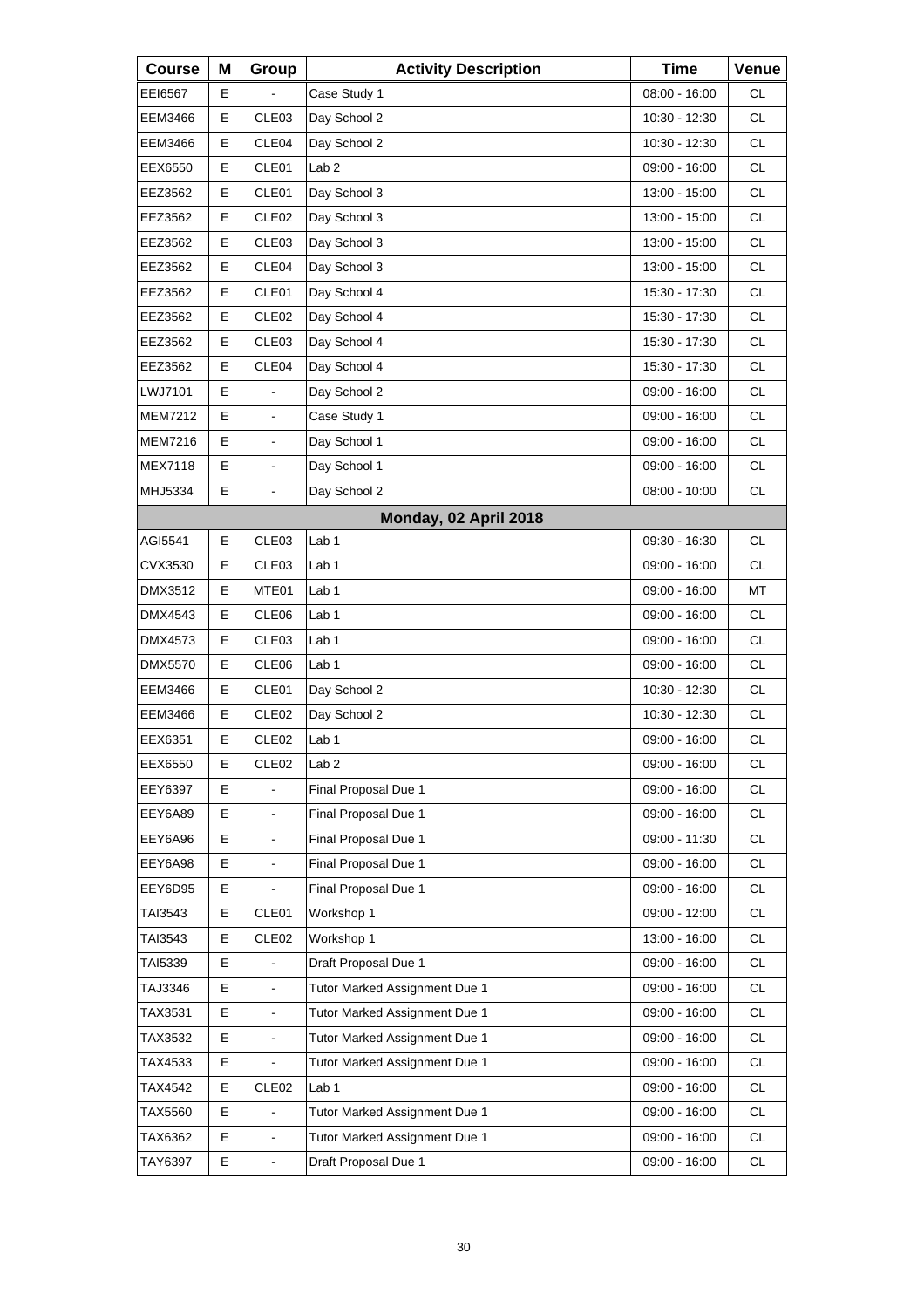| <b>Course</b>  | Μ | Group             | <b>Activity Description</b>   | <b>Time</b>     | Venue     |
|----------------|---|-------------------|-------------------------------|-----------------|-----------|
| TAY6A96        | E |                   | Draft Proposal Due 1          | 09:00 - 16:00   | СL        |
| TAY6D95        | E |                   | Draft Proposal Due 1          | 09:00 - 16:00   | <b>CL</b> |
| TTM7152        | E | $\blacksquare$    | Tutor Marked Assignment Due 1 | 09:00 - 16:00   | <b>CL</b> |
|                |   |                   | Tuesday, 03 April 2018        |                 |           |
| AGI3535        | E | KNE01             | Lab <sub>1</sub>              | 09:30 - 16:30   | KN        |
| AGI6232        | Е |                   | Lab <sub>1</sub>              | 09:30 - 16:30   | CL.       |
| AGX3531        | Е | KNE01             | Lab 1                         | 09:30 - 16:30   | ΚN        |
| CVX3530        | E | CLE03             | Lab 1 (Session 2)             | 09:00 - 16:00   | <b>CL</b> |
| CVX6530        | E | CLE03             | Lab 1                         | 09:00 - 16:00   | <b>CL</b> |
| DMM5836        | Е |                   | Mini Project 1                | 10:30 - 12:30   | <b>CL</b> |
| DMX3512        | E | MTE01             | Lab 1 (Session 2)             | 09:00 - 16:00   | MT        |
| DMX4543        | E | CLE06             | Lab 1 (Session 2)             | 09:00 - 16:00   | <b>CL</b> |
| DMX4573        | Е | CLE <sub>03</sub> | Lab 1 (Session 2)             | 09:00 - 16:00   | <b>CL</b> |
| DMX5570        | E | CLE06             | Lab 1 (Session 2)             | 09:00 - 16:00   | <b>CL</b> |
| EEX3350        | E | CLE04             | Lab 1                         | 09:00 - 16:00   | <b>CL</b> |
| EEX3363        | Е | CLE01             | Lab 1                         | $09:00 - 16:00$ | <b>CL</b> |
| EEX3363        | Е | CLE <sub>02</sub> | Lab <sub>1</sub>              | 09:00 - 16:00   | <b>CL</b> |
| EEX3510        | E | CLE26             | Lab 1                         | 09:00 - 16:00   | <b>CL</b> |
| EEX3510        | Е | CLE <sub>26</sub> | Tutor Marked Assignment Due 1 | 09:00 - 16:00   | <b>CL</b> |
| EEX3531        | Е | CLE01             | Lab <sub>2</sub>              | 09:00 - 16:00   | <b>CL</b> |
| EEX4536        | E | CLE06             | Lab 1                         | 09:00 - 16:00   | <b>CL</b> |
| EEX5533        | Е | CLE <sub>03</sub> | Lab 1                         | 09:00 - 16:00   | <b>CL</b> |
| EEX6351        | Е | CLE <sub>02</sub> | Lab 1 (Session 2)             | 09:00 - 16:00   | <b>CL</b> |
| EEX6550        | E | CLE03             | Lab <sub>2</sub>              | 09:00 - 16:00   | <b>CL</b> |
| <b>MEM7117</b> | Е | $\overline{a}$    | Tutor Marked Assignment Due 1 | 09:00 - 16:00   | <b>CL</b> |
| MEM7213        | E | $\frac{1}{2}$     | Tutor Marked Assignment Due 1 | 09:00 - 16:00   | <b>CL</b> |
| <b>TAI2F34</b> | S | L,                | Tutor Marked Assignment Due 1 | $09:00 - 16:00$ | <b>CL</b> |
| TAI3543        | Е | CLE03             | Workshop 1                    | 09:00 - 12:00   | <b>CL</b> |
| TAI3543        | Е | CLE04             | Workshop 1                    | 13:00 - 16:00   | CL        |
| TAX3539        | E |                   | Tutor Marked Assignment Due 1 | 09:00 - 16:00   | CL        |
| TAX4538        | Е |                   | Tutor Marked Assignment Due 1 | 09:00 - 16:00   | CL        |
| TAX4560        | Е | CLE01             | Lab <sub>1</sub>              | 09:00 - 16:00   | CL        |
| TAX5562        | E |                   | Tutor Marked Assignment Due 1 | 09:00 - 16:00   | CL        |
|                |   |                   | Wednesday, 04 April 2018      |                 |           |
| CVX3533        | Е | E03               | Field Work Report Due 1       | $09:00 - 15:00$ | R4        |
| CVX3534        | Е | CLE <sub>02</sub> | Lab <sub>1</sub>              | 09:00 - 16:00   | CL        |
| DMX3512        | Е | MTE <sub>02</sub> | Lab <sub>1</sub>              | 09:00 - 16:00   | MT        |
| DMX4573        | Е | CLE03             | Lab 1 (Session 3)             | 09:00 - 16:00   | CL        |
| DMX5570        | Е | CLE06             | Lab 1 (Session 3)             | 09:00 - 16:00   | CL        |
| EEX3350        | Е | KNE01             | Lab <sub>1</sub>              | 09:00 - 16:00   | KN        |
| EEX3350        | Е | CLE05             | Lab 1                         | 09:00 - 16:00   | CL        |
| EEX3510        | Е | CLE27             | Lab 1                         | 09:00 - 16:00   | CL        |
| EEX3510        | Е | CLE27             | Tutor Marked Assignment Due 1 | 09:00 - 16:00   | CL        |
| EEX3531        | Е | CLE <sub>02</sub> | Lab <sub>2</sub>              | 09:00 - 16:00   | CL        |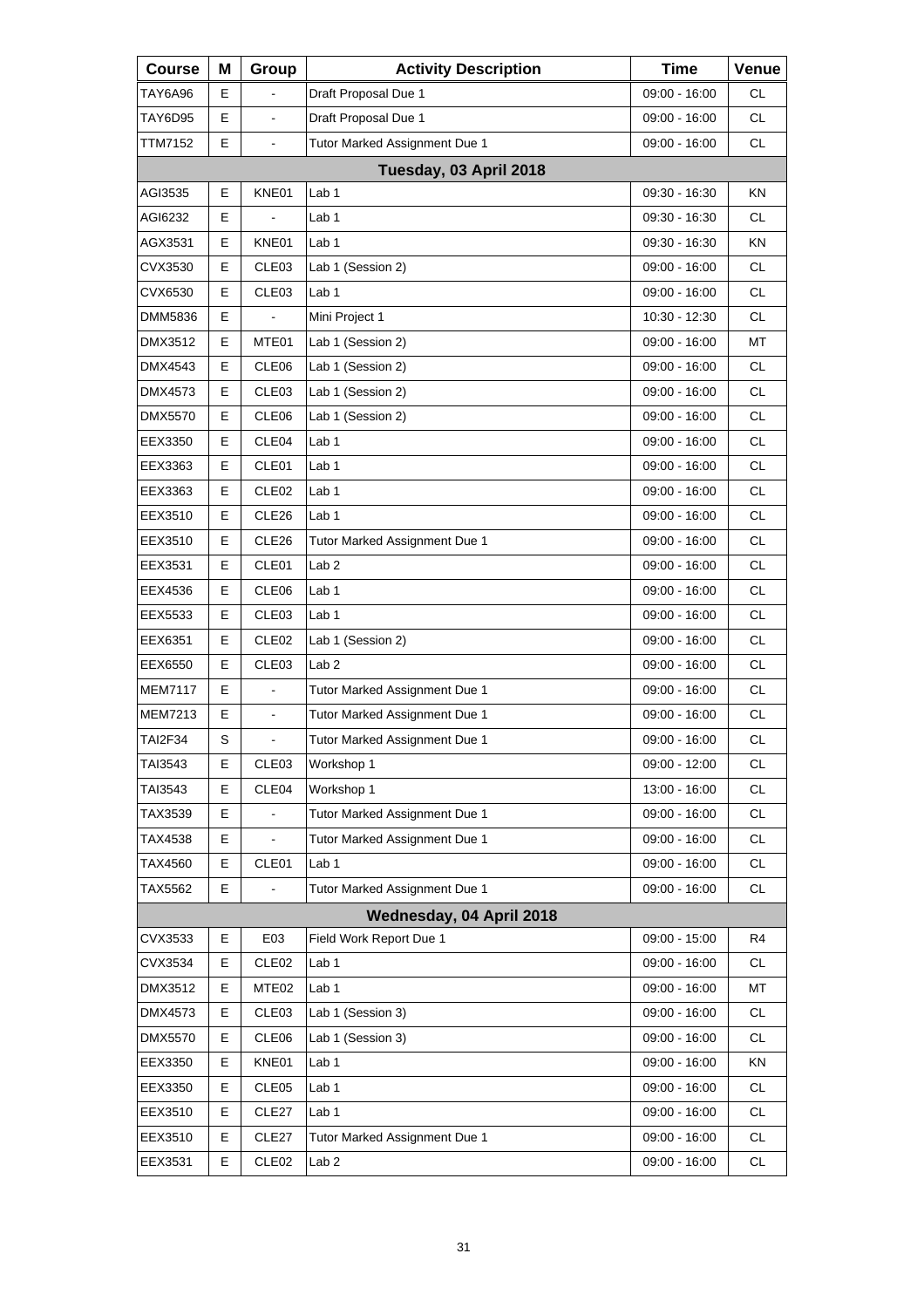| <b>Course</b>  | Μ | Group                    | <b>Activity Description</b>   | <b>Time</b>     | Venue     |
|----------------|---|--------------------------|-------------------------------|-----------------|-----------|
| EEX4536        | Е | CLE07                    | Lab 1                         | 09:00 - 16:00   | <b>CL</b> |
| EEX5533        | E | CLE03                    | Lab 1 (Session 2)             | 09:00 - 16:00   | <b>CL</b> |
| MHJ5334        | E |                          | Tutor Marked Assignment Due 1 | 08:00 - 16:00   | <b>CL</b> |
| TAI3543        | Е | CLE <sub>05</sub>        | Workshop 1                    | 09:00 - 12:00   | <b>CL</b> |
| TAI3543        | E | CLE06                    | Workshop 1                    | 13:00 - 16:00   | <b>CL</b> |
| TAX4560        | E | CLE <sub>02</sub>        | Lab 1                         | 09:00 - 16:00   | <b>CL</b> |
| TAX6560        | Е | $\blacksquare$           | Online Quiz 1                 | 10:00 - 11:00   | <b>CL</b> |
|                |   |                          | Thursday, 05 April 2018       |                 |           |
| AGI3534        | E | KNE01                    | Lab 1                         | 09:30 - 16:30   | KN        |
| AGX6536        | Е | $\blacksquare$           | Lab <sub>1</sub>              | 09:30 - 16:30   | <b>CL</b> |
| CVX3534        | E | CLE <sub>02</sub>        | Lab 1 (Session 2)             | 09:00 - 16:00   | <b>CL</b> |
| CVX6530        | Е | CLE04                    | Lab 1                         | 09:00 - 16:00   | <b>CL</b> |
| DMX3512        | Е | MTE <sub>02</sub>        | Lab 1 (Session 2)             | 09:00 - 16:00   | MT        |
| DMX4543        | E | CLE07                    | Lab <sub>1</sub>              | 09:00 - 16:00   | <b>CL</b> |
| DMX4573        | Е | CLE <sub>03</sub>        | Lab 1 (Session 4)             | 09:00 - 16:00   | <b>CL</b> |
| DMX5570        | Е | CLE <sub>06</sub>        | Lab 1 (Session 4)             | 09:00 - 16:00   | <b>CL</b> |
| EEX3350        | E | KNE02                    | Lab <sub>1</sub>              | 09:00 - 16:00   | KN        |
| EEX3350        | Е | CLE <sub>06</sub>        | Lab <sub>1</sub>              | 09:00 - 16:00   | <b>CL</b> |
| EEX3510        | Е | CLE28                    | Lab 1                         | 09:00 - 16:00   | <b>CL</b> |
| EEX3510        | E | CLE28                    | Tutor Marked Assignment Due 1 | 09:00 - 16:00   | <b>CL</b> |
| EEX3531        | Е | CLE <sub>03</sub>        | Lab <sub>2</sub>              | 09:00 - 16:00   | <b>CL</b> |
| EEX4536        | Е | CLE08                    | Lab <sub>1</sub>              | 09:00 - 16:00   | <b>CL</b> |
| EEX5533        | E | CLE03                    | Lab 1 (Session 3)             | 09:00 - 16:00   | <b>CL</b> |
| EEX6550        | Е | CLE <sub>04</sub>        | Lab <sub>2</sub>              | $09:00 - 16:00$ | <b>CL</b> |
| <b>MEY7621</b> | Е | $\overline{\phantom{a}}$ | Proposal Presentation 1       | 09:00 - 11:30   | <b>CL</b> |
| TAX4532        | E | CLE01                    | Lab <sub>1</sub>              | 09:00 - 16:00   | <b>CL</b> |
|                |   |                          | Friday, 06 April 2018         |                 |           |
| AGI3536        | Е | $\blacksquare$           | Lab <sub>1</sub>              | 09:30 - 16:30   | ΚN        |
| AGX4532        | E |                          | Lab <sub>1</sub>              | 09:30 - 16:30   | <b>CL</b> |
| CVX3534        | E | CLE <sub>02</sub>        | Lab 1 (Session 3)             | $09:00 - 16:00$ | <b>CL</b> |
| DMX3534        | E |                          | Class Room Exercise 3         | $08:00 - 12:30$ | <b>CL</b> |
| DMX3535        | E |                          | Day School 2                  | 13:00 - 15:00   | <b>CL</b> |
| DMX4543        | E | CLE07                    | Lab 1 (Session 2)             | 09:00 - 16:00   | <b>CL</b> |
| DMX4573        | Е | CLE03                    | Lab 1 (Session 5)             | 09:00 - 16:00   | <b>CL</b> |
| EEX3350        | E | MTE01                    | Lab 1                         | $09:00 - 16:00$ | МT        |
| EEX3350        | E | KNE03                    | Lab 1                         | 09:00 - 16:00   | KN        |
| EEX3350        | Е | CLE07                    | Lab 1                         | 09:00 - 16:00   | CL        |
| EEX3510        | E | MTE04                    | Lab <sub>1</sub>              | 09:00 - 16:00   | MT        |
| EEX3510        | E | CLE <sub>29</sub>        | Lab 1                         | 09:00 - 16:00   | <b>CL</b> |
| EEX3510        | Е | MTE04                    | Tutor Marked Assignment Due 1 | 09:00 - 16:00   | MT        |
| EEX3510        | Е | CLE29                    | Tutor Marked Assignment Due 1 | 09:00 - 16:00   | <b>CL</b> |
| EEX3531        | E | CLE <sub>04</sub>        | Lab <sub>2</sub>              | 09:00 - 16:00   | <b>CL</b> |
| EEX3531        | E |                          | Tutor Marked Assignment Due 1 | 09:00 - 16:00   | CL        |
| EEX4530        | E | $\blacksquare$           | Tutor Marked Assignment Due 1 | 09:00 - 16:00   | <b>CL</b> |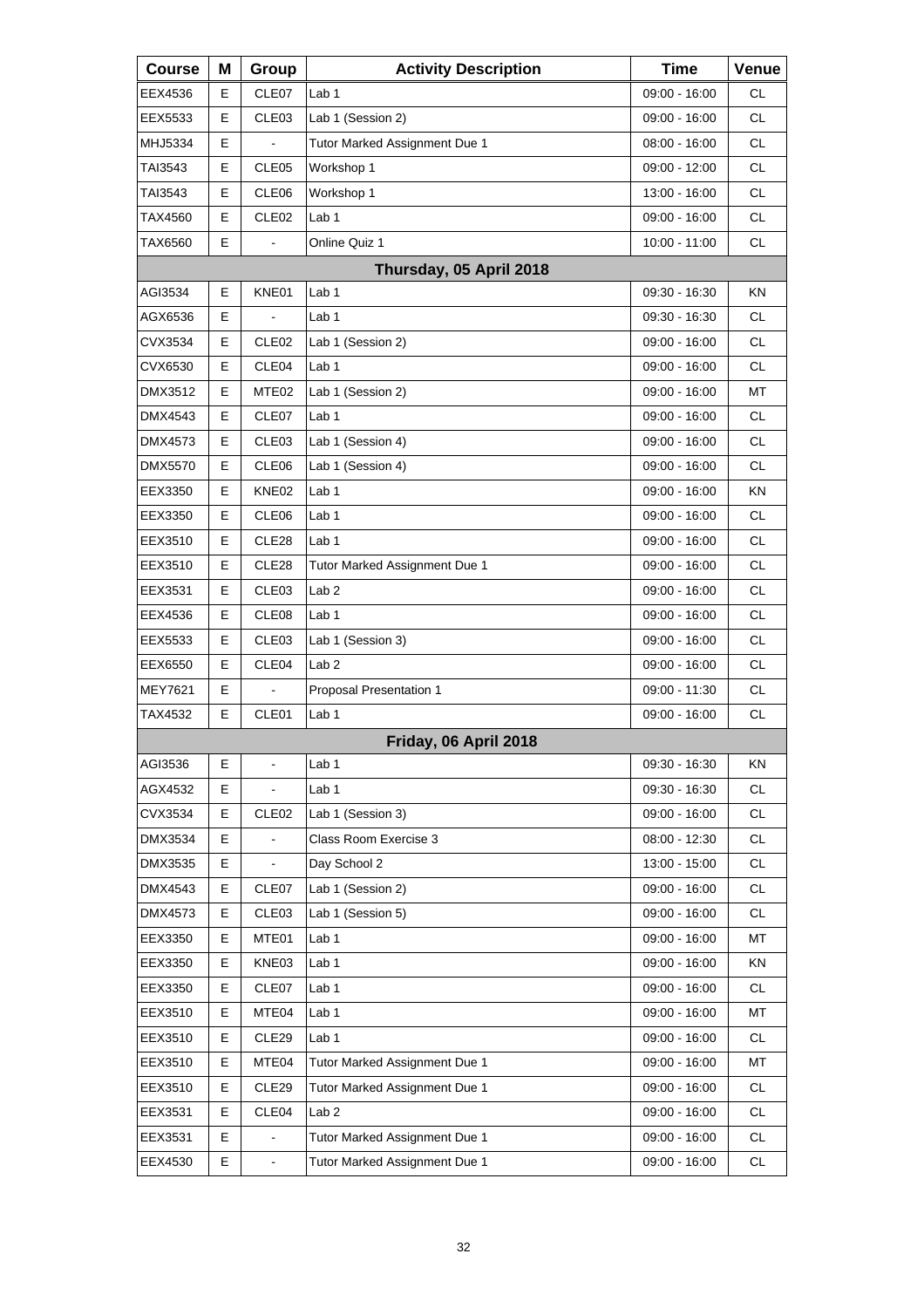| <b>Course</b> | Μ | Group                    | <b>Activity Description</b>   | <b>Time</b>     | Venue     |
|---------------|---|--------------------------|-------------------------------|-----------------|-----------|
| EEX4536       | Е | KNE03                    | Lab 1                         | 09:00 - 16:00   | ΚN        |
| EEX4536       | E | CLE09                    | Lab <sub>1</sub>              | 09:00 - 16:00   | <b>CL</b> |
| EEX5531       | E |                          | Tutor Marked Assignment Due 1 | 09:00 - 16:00   | <b>CL</b> |
| EEX5533       | Е | CLE <sub>03</sub>        | Lab 1 (Session 4)             | 09:00 - 16:00   | <b>CL</b> |
| EEX5534       | E |                          | Tutor Marked Assignment Due 1 | 09:00 - 16:00   | <b>CL</b> |
| EEX5563       | E | $\overline{a}$           | Tutor Marked Assignment Due 1 | 08:00 - 16:00   | <b>CL</b> |
| EEX6351       | Е | CLE <sub>03</sub>        | Lab 1                         | 09:00 - 16:00   | <b>CL</b> |
| EEX6550       | E | CLE05                    | Lab <sub>2</sub>              | 09:00 - 16:00   | <b>CL</b> |
| TAI5563       | E | ä,                       | Proposal Presentation 1       | 09:00 - 16:00   | <b>CL</b> |
| TAI6869       | Е | $\blacksquare$           | Final Proposal Due 1          | 09:00 - 16:00   | <b>CL</b> |
| TAX4532       | E | CLE <sub>02</sub>        | Lab <sub>1</sub>              | 09:00 - 16:00   | <b>CL</b> |
|               |   |                          | Saturday, 07 April 2018       |                 |           |
| AGI6550       | Е | $\blacksquare$           | Day School 1                  | 15:30 - 17:30   | <b>CL</b> |
| AGX5532       | E | $\overline{a}$           | Day School 1                  | 10:30 - 12:30   | <b>CL</b> |
| AGX5532       | E | $\overline{\phantom{a}}$ | Day School 1                  | 10:30 - 12:30   | KN        |
| CVX3532       | Е | $\blacksquare$           | Day School 2                  | 13:00 - 15:00   | <b>CL</b> |
| CVX4530       | E | $\blacksquare$           | Day School 2                  | $08:00 - 10:00$ | <b>CL</b> |
| CVX4538       | E | $\overline{\phantom{a}}$ | Day School 1                  | 10:30 - 12:30   | <b>CL</b> |
| DMK3270       | E | $\blacksquare$           | Day School 2                  | 15:30 - 17:30   | <b>CL</b> |
| DMX3512       | E | $\blacksquare$           | Day School 2                  | 10:30 - 12:30   | KR.       |
| DMX3512       | E | $\overline{\phantom{a}}$ | Day School 2                  | 10:30 - 12:30   | <b>JF</b> |
| DMX3512       | E | $\blacksquare$           | Day School 2                  | 10:30 - 12:30   | AN        |
| DMX3512       | E | $\blacksquare$           | Day School 2                  | 10:30 - 12:30   | <b>CL</b> |
| DMX3512       | Е | $\overline{\phantom{a}}$ | Day School 2                  | 10:30 - 12:30   | KN        |
| DMX3512       | E | $\blacksquare$           | Day School 2                  | 10:30 - 12:30   | <b>BT</b> |
| DMX3512       | E | $\blacksquare$           | Day School 2                  | 10:30 - 12:30   | MT        |
| DMX4335       | E | L,                       | Day School 2                  | $08:00 - 10:00$ | <b>CL</b> |
| DMX5532       | Е | $\blacksquare$           | Day School 2                  | 08:00 - 10:00   | CL        |
| DMX6540       | E |                          | Case Study 2                  | 10:30 - 17:30   | CL        |
| DMX6540       | E | $\blacksquare$           | Day School 2                  | 08:00 - 10:00   | CL        |
| EEI3368       | E | $\blacksquare$           | Day School 2                  | 10:30 - 12:30   | CL        |
| EEI4562       | Е |                          | Tutor Marked Assignment Due 1 | $09:00 - 16:00$ | CL        |
| EEI5361       | E | $\blacksquare$           | Online Quiz 1                 | $10:00 - 11:00$ | CL        |
| EEI5566       | E | $\blacksquare$           | Day School 2                  | 15:30 - 17:30   | CL        |
| EEI6461       | Е |                          | Online Quiz 1                 | 09:00 - 10:00   | CL        |
| EEJ4360       | E | L,                       | Online Quiz 1                 | 11:00 - 12:00   | CL        |
| EEX3350       | Е | MTE <sub>02</sub>        | Lab <sub>1</sub>              | 09:00 - 16:00   | MT        |
| EEX3350       | Е | KNE04                    | Lab 1                         | 09:00 - 16:00   | KN        |
| EEX3350       | Е | CLE08                    | Lab 1                         | 09:00 - 16:00   | CL        |
| EEX3362       | Е | CLE01                    | Day School 4                  | 15:30 - 17:30   | CL        |
| EEX3362       | Е | CLE <sub>02</sub>        | Day School 4                  | 15:30 - 17:30   | CL        |
| EEX3362       | Е | CLE <sub>03</sub>        | Day School 4                  | 15:30 - 17:30   | CL        |
| EEX3362       | Е | CLE04                    | Day School 4                  | 15:30 - 17:30   | CL        |
| EEX3363       | Е | CLE01                    | Day School 3                  | $08:00 - 10:00$ | CL        |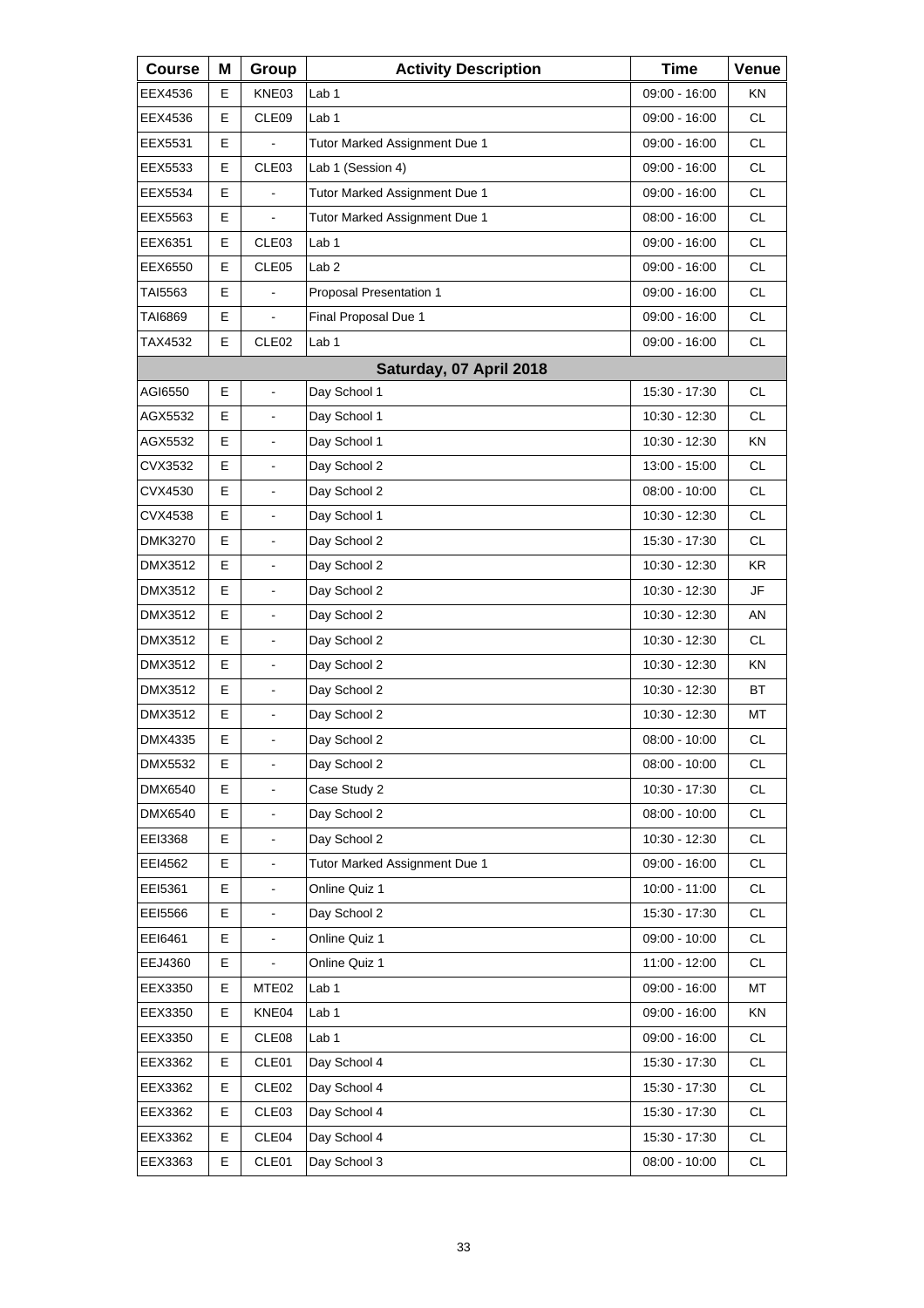| <b>Course</b>  | Μ | Group                    | <b>Activity Description</b>   | <b>Time</b>     | Venue     |
|----------------|---|--------------------------|-------------------------------|-----------------|-----------|
| EEX3363        | Е | CLE <sub>02</sub>        | Day School 3                  | 08:00 - 10:00   | <b>CL</b> |
| EEX3363        | Е | CLE03                    | Day School 3                  | $08:00 - 10:00$ | <b>CL</b> |
| EEX3363        | Е | CLE04                    | Day School 3                  | $08:00 - 10:00$ | <b>CL</b> |
| EEX3465        | E | CLE01                    | Day School 4                  | 13:00 - 15:00   | <b>CL</b> |
| EEX3465        | Е | CLE <sub>02</sub>        | Day School 4                  | 13:00 - 15:00   | <b>CL</b> |
| EEX3465        | Е | CLE <sub>03</sub>        | Day School 4                  | 13:00 - 15:00   | <b>CL</b> |
| EEX3465        | E | CLE04                    | Day School 4                  | 13:00 - 15:00   | <b>CL</b> |
| EEX3510        | Е | BTE02                    | Lab 1                         | $09:00 - 16:00$ | <b>BT</b> |
| EEX3510        | Е | AME02                    | Lab 1                         | 09:00 - 16:00   | AM        |
| EEX3510        | E | JFE03                    | Lab 1                         | 09:00 - 16:00   | JF        |
| EEX3510        | Е | CLE30                    | Lab <sub>1</sub>              | 09:00 - 16:00   | <b>CL</b> |
| EEX3510        | E | AME02                    | Tutor Marked Assignment Due 1 | 09:00 - 16:00   | AM        |
| EEX3510        | E | BTE02                    | Tutor Marked Assignment Due 1 | 09:00 - 16:00   | <b>BT</b> |
| EEX3510        | Е | JFE03                    | Tutor Marked Assignment Due 1 | 09:00 - 16:00   | JF        |
| EEX3510        | E | CLE30                    | Tutor Marked Assignment Due 1 | 09:00 - 16:00   | CL.       |
| EEX3531        | E | CLE05                    | Lab <sub>2</sub>              | 09:00 - 16:00   | CL        |
| EEX4467        | Е |                          | Tutor Marked Assignment Due 1 | 09:00 - 16:00   | <b>CL</b> |
| EEX4536        | E | KNE04                    | Lab <sub>1</sub>              | 09:00 - 16:00   | <b>KN</b> |
| EEX4536        | E | CLE10                    | Lab 1                         | 09:00 - 16:00   | <b>CL</b> |
| EEX4547        | E |                          | Tutor Marked Assignment Due 1 | 09:00 - 16:00   | <b>CL</b> |
| EEX4562        | E |                          | Tutor Marked Assignment Due 1 | 09:00 - 16:00   | CL.       |
| EEX5533        | E | CLE <sub>03</sub>        | Lab 1 (Session 5)             | 09:00 - 16:00   | <b>CL</b> |
| EEX6351        | E | CLE03                    | Lab 1 (Session 2)             | 09:00 - 16:00   | <b>CL</b> |
| EEX6541        | E |                          | Day School 2                  | 10:30 - 12:30   | CL.       |
| EEX6550        | E | CLE06                    | Lab <sub>2</sub>              | 09:00 - 16:00   | <b>CL</b> |
| EEZ3361        | E |                          | Online Quiz 1                 | 14:00 - 15:00   | CL        |
| TAI3536        | E | ä,                       | Day School 2                  | 15:30 - 17:30   | ΚN        |
| TAI3536        | Е | $\overline{\phantom{a}}$ | Day School 2                  | 15:30 - 17:30   | CL        |
| TAI3541        | Е |                          | Day School 2                  | 10:30 - 12:30   | <b>CL</b> |
| TAI3541        | E |                          | Day School 2                  | 10:30 - 12:30   | KN        |
| TAI5346        | Е |                          | Day School 2                  | 13:00 - 15:00   | CL        |
| TAJ3346        | E |                          | Day School 2                  | 08:00 - 10:00   | CL        |
| TAJ3346        | E | $\blacksquare$           | Day School 2                  | 08:00 - 10:00   | KN        |
| TAX4560        | Е |                          | Day School 2                  | $08:00 - 10:00$ | CL        |
| TAZ4261        | E |                          | Online Quiz 1                 | 15:00 - 16:00   | CL        |
| <b>TTM7134</b> | E | $\overline{\phantom{a}}$ | Day School 1                  | 13:00 - 15:00   | <b>CL</b> |
| <b>TTM7138</b> | E |                          | Day School 1                  | 08:00 - 10:00   | CL        |
|                |   |                          | Sunday, 08 April 2018         |                 |           |
| DMX6536        | E | ä,                       | Day School 2                  | 13:00 - 15:00   | <b>CL</b> |
| EEI4562        | Е |                          | Day School 3                  | 15:30 - 17:30   | CL        |
| <b>EEM3466</b> | Е | CLE03                    | Online Quiz 1                 | 13:00 - 14:00   | CL        |
| <b>EEM3466</b> | Е | CLE04                    | Online Quiz 1                 | 14:00 - 15:00   | <b>CL</b> |
| EEX3362        | Е | CLE03                    | Online Quiz 1                 | 11:00 - 12:00   | CL        |
| EEX3362        | E | CLE04                    | Online Quiz 1                 | $10:00 - 11:00$ | CL        |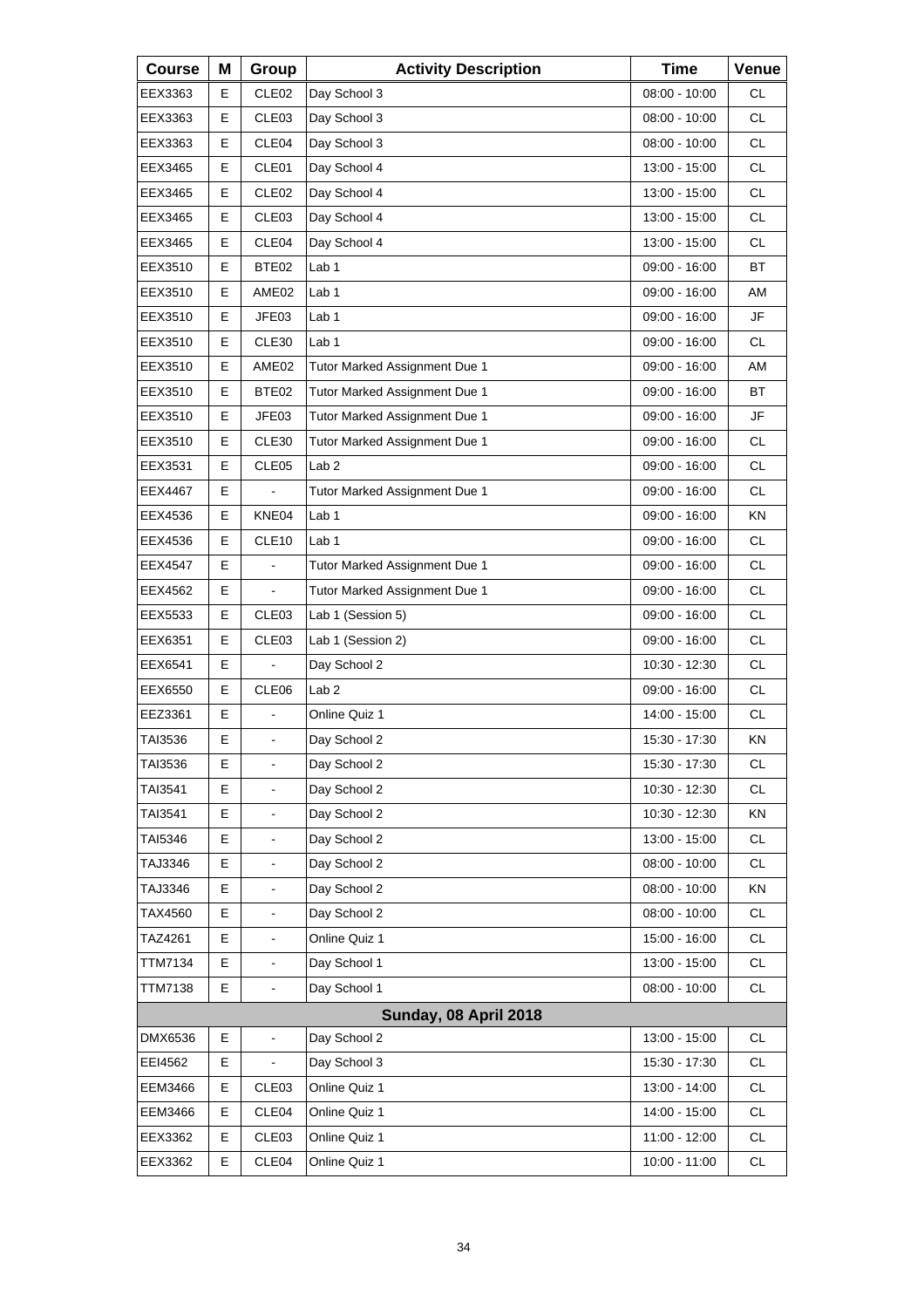| <b>Course</b>  | Μ | Group                    | <b>Activity Description</b>   | <b>Time</b>     | Venue           |
|----------------|---|--------------------------|-------------------------------|-----------------|-----------------|
| EEX4562        | Е |                          | Day School 3                  | 15:30 - 17:30   | <b>CL</b>       |
| EEX5543        | Е |                          | Presentation 1                | 09:00 - 14:00   | <b>CL</b>       |
| EEZ3562        | Е | CLE <sub>03</sub>        | Online Quiz 1                 | 11:00 - 12:00   | <b>CL</b>       |
| EEZ3562        | E | CLE04                    | Online Quiz 1                 | 12:00 - 13:00   | <b>CL</b>       |
| MHZ3531        | E |                          | Day School 6                  | 13:00 - 15:00   | RS <sub>1</sub> |
| MHZ3531        | E | L,                       | Day School 7                  | 15:30 - 17:30   | RS1             |
| MHZ4530        | E | $\blacksquare$           | Day School 1                  | 13:00 - 15:00   | R <sub>2</sub>  |
| MHZ4530        | E |                          | Day School 2                  | 15:30 - 17:30   | R <sub>2</sub>  |
| MHZ5530        | E | L,                       | Day School 5                  | 08:00 - 10:00   | R <sub>1</sub>  |
| MHZ5530        | E | $\frac{1}{2}$            | Day School 6                  | 10:30 - 12:30   | R <sub>1</sub>  |
| TAM6540        | E |                          | Day School 2                  | $08:00 - 10:00$ | <b>CL</b>       |
| TAZ2535        | S | ä,                       | Day School 2                  | 10:30 - 12:30   | CL.             |
| TAZ2535        | S | $\frac{1}{2}$            | Day School 2                  | 10:30 - 12:30   | <b>KN</b>       |
| TTM7132        | E | $\blacksquare$           | Presentation 1                | $08:00 - 10:00$ | <b>CL</b>       |
| TTM7133        | E | ä,                       | Day School 1                  | 13:00 - 15:00   | CL.             |
| TTY7191        | E | L,                       | Day School 1                  | 10:30 - 12:30   | <b>CL</b>       |
|                |   |                          | Monday, 09 April 2018         |                 |                 |
| AGX5532        | E | ÷,                       | Lab 1                         | 09:30 - 16:30   | <b>CL</b>       |
| CVX5532        | Е | CLE01                    | Lab 1                         | 09:00 - 16:00   | <b>CL</b>       |
| DMX3574        | Е | CLE01                    | Lab 1                         | 09:00 - 16:00   | <b>CL</b>       |
| DMX4533        | E | CLE <sub>02</sub>        | Lab 1                         | 09:00 - 16:00   | <b>CL</b>       |
| <b>DMX4543</b> | E | CLE08                    | Lab 1                         | 09:00 - 16:00   | <b>CL</b>       |
| EEM3466        | Е | CLE01                    | Online Quiz 1                 | 14:00 - 15:00   | <b>CL</b>       |
| EEM3466        | E | CLE <sub>02</sub>        | Online Quiz 1                 | 13:00 - 14:00   | CL.             |
| EEX3362        | E | CLE01                    | Online Quiz 1                 | 09:00 - 10:00   | <b>CL</b>       |
| EEX3362        | E | CLE <sub>02</sub>        | Online Quiz 1                 | 10:00 - 11:00   | <b>CL</b>       |
| EEX5535        | E |                          | Lab Report 1                  | 09:00 - 16:00   | <b>CL</b>       |
| EEX5832        | Е | $\blacksquare$           | Tutor Marked Assignment Due 1 | 09:00 - 16:00   | CL              |
| EEX6534        | Е |                          | Tutor Marked Assignment Due 1 | 09:00 - 16:00   | <b>CL</b>       |
| EEX6543        | E | $\blacksquare$           | Tutor Marked Assignment Due 1 | $09:00 - 16:00$ | <b>CL</b>       |
| EEX6832        | Е |                          | Tutor Marked Assignment Due 1 | 09:00 - 16:00   | CL              |
| EEZ3562        | Е | CLE01                    | Online Quiz 1                 | 11:00 - 12:00   | CL              |
| EEZ3562        | Е | CLE <sub>02</sub>        | Online Quiz 1                 | 12:00 - 13:00   | <b>CL</b>       |
| TAI3540        | Е |                          | Tutor Marked Assignment Due 2 | 09:00 - 16:00   | CL              |
| TAM5861        | E | $\overline{\phantom{a}}$ | Tutor Marked Assignment Due 1 | 09:00 - 16:00   | CL              |
| TAX3537        | E | $\blacksquare$           | Tutor Marked Assignment Due 2 | 09:00 - 16:00   | <b>CL</b>       |
|                |   |                          | Tuesday, 10 April 2018        |                 |                 |
| CVX5532        | Е | CLE01                    | Lab 1 (Session 2)             | 09:00 - 16:00   | CL              |
| DMX3574        | Е | CLE01                    | Lab 1 (Session 2)             | 09:00 - 16:00   | <b>CL</b>       |
| DMX4533        | Е | CLE <sub>02</sub>        | Lab 1 (Session 2)             | 09:00 - 16:00   | CL              |
| DMX4543        | Е | CLE08                    | Lab 1 (Session 2)             | 09:00 - 16:00   | CL              |
| DMX5572        | Е | CLE <sub>02</sub>        | Lab 1                         | 09:00 - 16:00   | <b>CL</b>       |
| EEX3350        | Е | CLE09                    | Lab <sub>1</sub>              | 09:00 - 16:00   | CL              |
| EEX6550        | E | CLE07                    | Lab <sub>2</sub>              | 09:00 - 16:00   | CL              |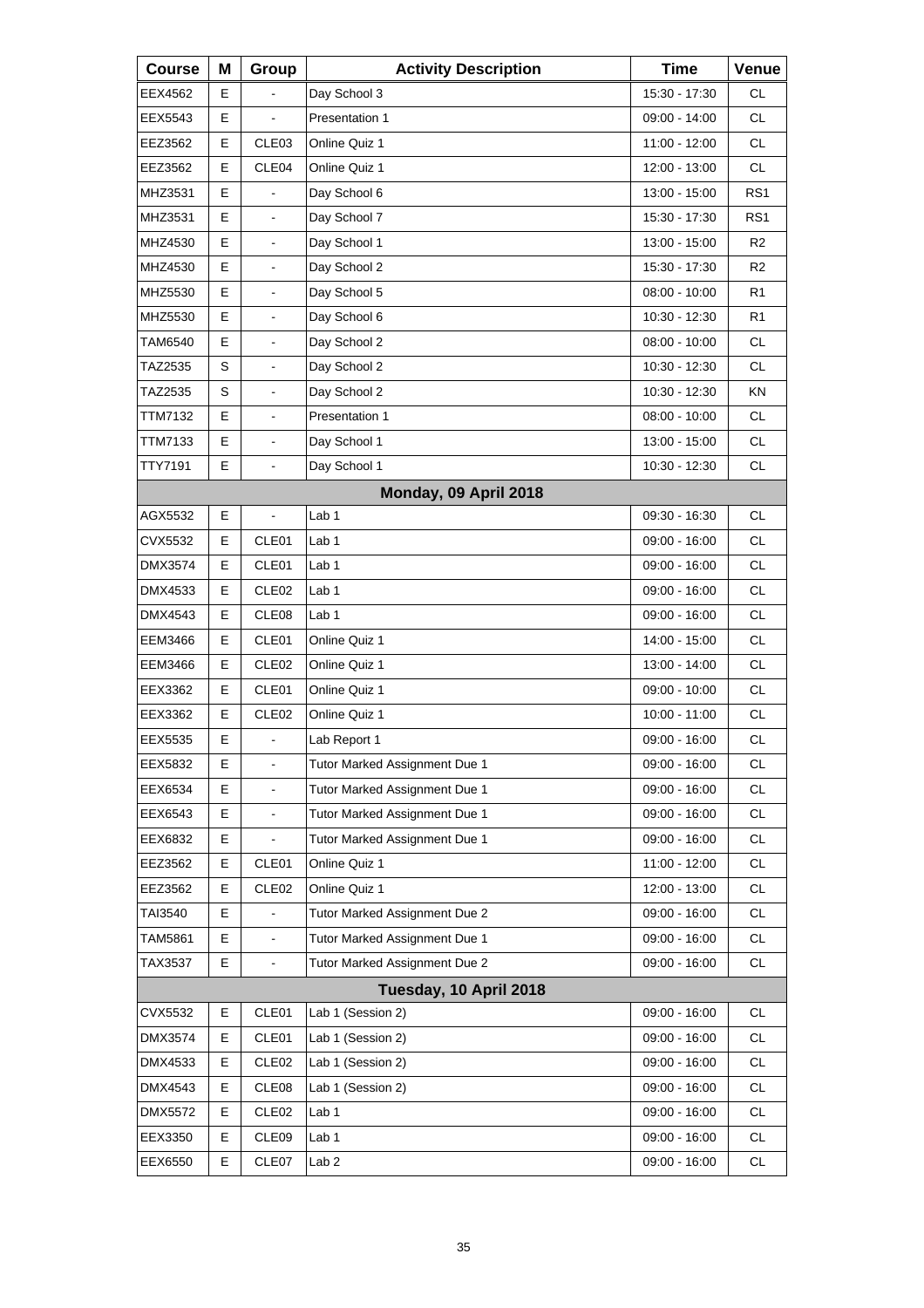| <b>Course</b>  | Μ | Group             | <b>Activity Description</b>   | <b>Time</b>     | Venue     |
|----------------|---|-------------------|-------------------------------|-----------------|-----------|
| <b>MEX7214</b> | E |                   | Tutor Marked Assignment Due 1 | 09:00 - 16:00   | СL        |
|                |   |                   | Wednesday, 11 April 2018      |                 |           |
| DMX3574        | Е | CLE01             | Lab 1 (Session 3)             | 09:00 - 16:00   | <b>CL</b> |
| DMX5572        | Е | CLE <sub>02</sub> | Lab 1 (Session 2)             | 09:00 - 16:00   | <b>CL</b> |
| EEX3350        | E | KNE05             | Lab <sub>1</sub>              | 09:00 - 16:00   | KN        |
| EEX3350        | E | CLE <sub>10</sub> | Lab <sub>1</sub>              | 09:00 - 16:00   | CL.       |
|                |   |                   | Monday, 16 April 2018         |                 |           |
| DMX4573        | E | CLE04             | Lab <sub>1</sub>              | 09:00 - 16:00   | <b>CL</b> |
| <b>DMX4575</b> | E | CLE01             | Lab <sub>1</sub>              | 09:00 - 16:00   | <b>CL</b> |
| EEM3466        | E |                   | Tutor Marked Assignment Due 1 | 09:00 - 16:00   | <b>CL</b> |
| EEX5535        | E |                   | Lab <sub>1</sub>              | 09:00 - 16:00   | <b>CL</b> |
| EEX5535        | E |                   | Presentation 1                | 09:00 - 16:00   | <b>CL</b> |
| EEX6351        | Е | CLE <sub>04</sub> | Lab <sub>1</sub>              | 09:00 - 16:00   | <b>CL</b> |
| TAI3538        | E |                   | Tutor Marked Assignment Due 1 | $09:00 - 16:00$ | <b>CL</b> |
| <b>TAI5345</b> | E | $\frac{1}{2}$     | Tutor Marked Assignment Due 1 | 09:00 - 16:00   | <b>CL</b> |
| TAJ5342        | Е | $\blacksquare$    | Tutor Marked Assignment Due 1 | 09:00 - 16:00   | <b>CL</b> |
| TAZ2535        | S |                   | Tutor Marked Assignment Due 1 | $09:00 - 16:00$ | <b>CL</b> |
| TTI7153        | E | $\frac{1}{2}$     | Tutor Marked Assignment Due 1 | 09:00 - 16:00   | <b>CL</b> |
| TTM7138        | E | $\blacksquare$    | Tutor Marked Assignment Due 1 | 09:00 - 16:00   | <b>CL</b> |
| TTM7155        | E | $\blacksquare$    | Tutor Marked Assignment Due 1 | 09:00 - 16:00   | <b>CL</b> |
|                |   |                   | Tuesday, 17 April 2018        |                 |           |
| DMW3001        | Е | CLE03             | Lab <sub>1</sub>              | 09:00 - 16:00   | CL        |
| DMX3572        | E | CLE01             | Lab <sub>1</sub>              | 09:00 - 16:00   | <b>CL</b> |
| DMX4573        | E | CLE04             | Lab 1 (Session 2)             | 09:00 - 16:00   | <b>CL</b> |
| <b>DMX4575</b> | Е | CLE01             | Lab 1 (Session 2)             | 09:00 - 16:00   | CL        |
| EEX3350        | E | CLE <sub>11</sub> | Lab 1                         | 09:00 - 16:00   | <b>CL</b> |
| EEX3531        | E | KNE01             | Lab <sub>2</sub>              | 09:00 - 16:00   | KN        |
| EEX3531        | Е | CLE06             | Lab <sub>2</sub>              | 09:00 - 16:00   | <b>CL</b> |
| EEX4536        | Е | CLE11             | Lab 1                         | $09:00 - 16:00$ | <b>CL</b> |
| EEX5533        | Е | CLE04             | Lab 1                         | 09:00 - 16:00   | CL        |
| EEX5538        | Е |                   | Tutor Marked Assignment Due 1 | 09:00 - 16:00   | <b>CL</b> |
| EEX6351        | Е | CLE04             | Lab 1 (Session 2)             | 09:00 - 16:00   | <b>CL</b> |
| EEX6550        | Е | CLE08             | Lab <sub>2</sub>              | 09:00 - 16:00   | <b>CL</b> |
| <b>MEX7215</b> | Е |                   | Tutor Marked Assignment Due 1 | 09:00 - 16:00   | <b>CL</b> |
| TAI5359        | Е | KNE01             | Lab <sub>2</sub>              | 09:00 - 12:00   | KN        |
| TAI5359        | Е | CLE01             | Lab <sub>2</sub>              | 09:00 - 12:00   | <b>CL</b> |
| TAI5359        | Е | CLE <sub>02</sub> | Lab <sub>2</sub>              | 13:00 - 16:00   | <b>CL</b> |
| TAI5359        | Е | KNE02             | Lab <sub>2</sub>              | 13:00 - 16:00   | KN        |
|                |   |                   | Wednesday, 18 April 2018      |                 |           |
| CVX3534        | Е | CLE03             | Lab <sub>1</sub>              | 09:00 - 16:00   | <b>CL</b> |
| DMX3572        | Е | CLE01             | Lab 1 (Session 2)             | 09:00 - 16:00   | <b>CL</b> |
| DMX4573        | Е | CLE04             | Lab 1 (Session 3)             | 09:00 - 16:00   | <b>CL</b> |
| DMX4575        | Е | CLE01             | Lab 1 (Session 3)             | 09:00 - 16:00   | CL.       |
| EEI5361        | Е |                   | Tutor Marked Assignment Due 1 | $08:00 - 16:00$ | CL        |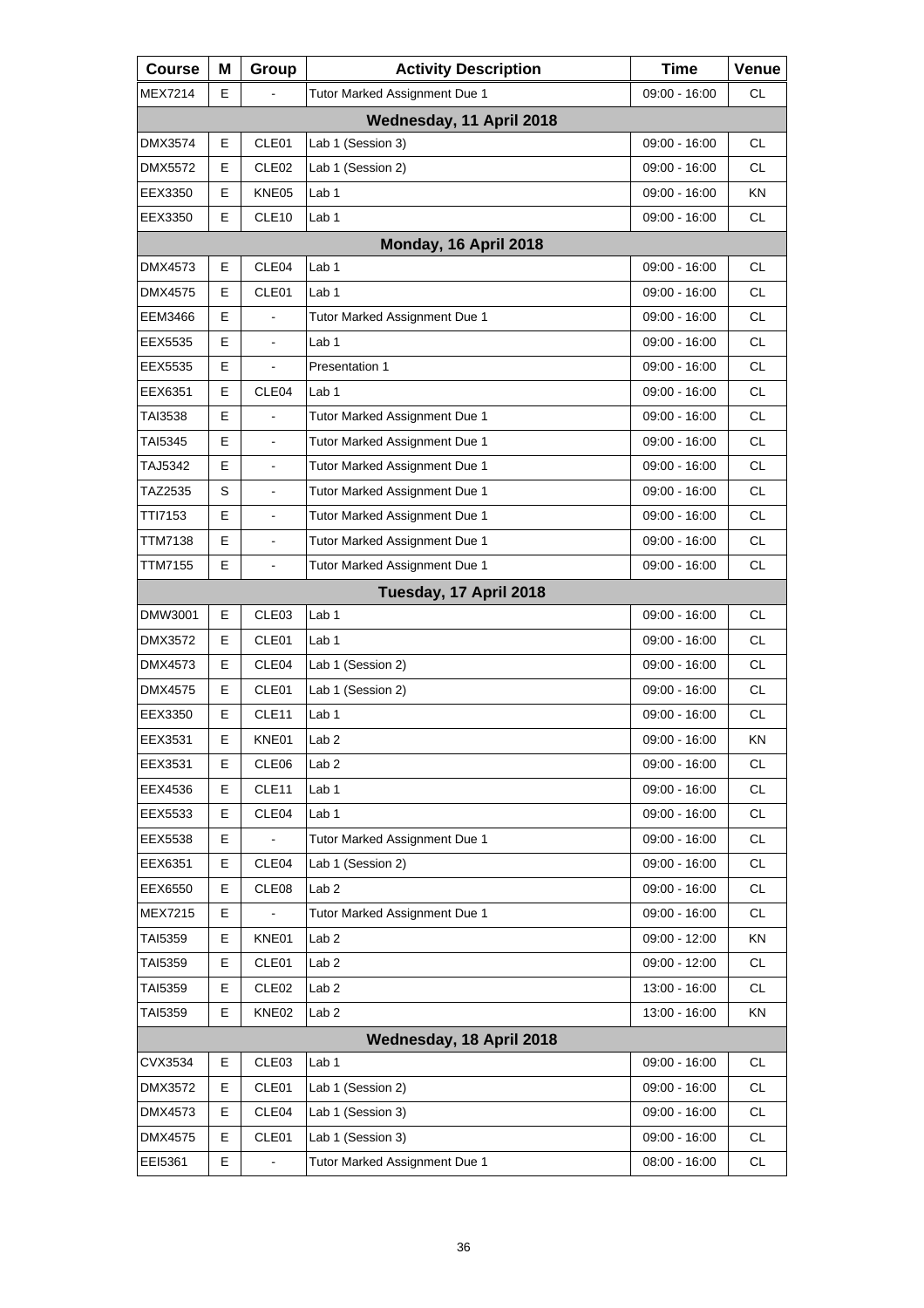| <b>Course</b>  | Μ | Group                    | <b>Activity Description</b>   | <b>Time</b>     | Venue     |
|----------------|---|--------------------------|-------------------------------|-----------------|-----------|
| EEX3350        | Е | CLE <sub>12</sub>        | Lab 1                         | 09:00 - 16:00   | <b>CL</b> |
| EEX3517        | Е | KNE01                    | Lab <sub>1</sub>              | 09:00 - 12:00   | ΚN        |
| EEX3517        | Е | CLE <sub>01</sub>        | Lab 1                         | 09:00 - 12:00   | <b>CL</b> |
| EEX3517        | Е | CLE <sub>02</sub>        | Lab 1                         | 13:00 - 16:00   | <b>CL</b> |
| EEX3517        | Е | KNE02                    | Lab 1                         | 13:00 - 16:00   | ΚN        |
| EEX3531        | Е | KNE02                    | Lab <sub>2</sub>              | 09:00 - 16:00   | KN        |
| EEX3531        | Е | CLE07                    | Lab <sub>2</sub>              | 09:00 - 16:00   | <b>CL</b> |
| EEX4536        | Е | CLE <sub>12</sub>        | Lab 1                         | 09:00 - 16:00   | <b>CL</b> |
| EEX4552        | Е | CLE <sub>01</sub>        | Lab <sub>2</sub>              | 09:00 - 16:00   | <b>CL</b> |
| EEX5533        | Е | CLE04                    | Lab 1 (Session 2)             | 09:00 - 16:00   | <b>CL</b> |
| EEX6351        | Е | CLE05                    | Lab 1                         | 09:00 - 16:00   | <b>CL</b> |
| EEX6550        | E | CLE <sub>09</sub>        | Lab <sub>2</sub>              | 09:00 - 16:00   | CL.       |
| MHZ3531        | E | ä,                       | Tutor Marked Assignment Due 1 | 08:00 - 16:00   | <b>CL</b> |
| MHZ5530        | Е | $\overline{\phantom{a}}$ | Tutor Marked Assignment Due 2 | $08:00 - 16:00$ | <b>CL</b> |
| TAI5339        | E |                          | Proposal Presentation 1       | 09:00 - 16:00   | CL.       |
| <b>TAI5359</b> | Е | KNE03                    | Lab <sub>2</sub>              | 09:00 - 12:00   | KN        |
| TAI5359        | Е | CLE03                    | Lab <sub>2</sub>              | 09:00 - 12:00   | <b>CL</b> |
| TAI5359        | Е | CLE04                    | Lab <sub>2</sub>              | 13:00 - 16:00   | CL.       |
| TAI5359        | E | KNE04                    | Lab <sub>2</sub>              | 13:00 - 16:00   | KN        |
| TAY6A96        | Е |                          | Proposal Presentation 1       | 09:00 - 16:00   | CL        |
|                |   |                          | Thursday, 19 April 2018       |                 |           |
| AGI5544        | E | $\blacksquare$           | Lab <sub>1</sub>              | 09:30 - 16:30   | <b>CL</b> |
| AGX4540        | Е |                          | Lab 1                         | 09:30 - 16:30   | ΚN        |
| CVX3534        | Е | CLE <sub>03</sub>        | Lab 1 (Session 2)             | 09:00 - 16:00   | CL.       |
| <b>DMX3572</b> | E | CLE01                    | Lab 1 (Session 3)             | 09:00 - 16:00   | <b>CL</b> |
| DMX4573        | Е | CLE04                    | Lab 1 (Session 4)             | 09:00 - 16:00   | <b>CL</b> |
| DMX4575        | E | CLE01                    | Lab 1 (Session 4)             | 09:00 - 16:00   | <b>CL</b> |
| EEX3350        | Е | CLE <sub>13</sub>        | Lab <sub>1</sub>              | 09:00 - 16:00   | CL        |
| EEX3517        | Е | CLE03                    | Lab <sub>1</sub>              | 09:00 - 12:00   | <b>CL</b> |
| EEX3517        | Е | KNE03                    | Lab 1                         | 09:00 - 12:00   | ΚN        |
| EEX3517        | Е | CLE04                    | Lab <sub>1</sub>              | 13:00 - 16:00   | CL        |
| EEX3517        | Е | KNE04                    | Lab 1                         | 13:00 - 16:00   | KN        |
| EEX3531        | Е | KNE03                    | Lab <sub>2</sub>              | 09:00 - 16:00   | ΚN        |
| EEX3531        | Е | CLE08                    | Lab <sub>2</sub>              | 09:00 - 16:00   | CL        |
| EEX4536        | Е | CLE <sub>13</sub>        | Lab 1                         | 09:00 - 16:00   | CL        |
| EEX4552        | Е | CLE01                    | Lab <sub>3</sub>              | 09:00 - 16:00   | <b>CL</b> |
| EEX5533        | Е | CLE04                    | Lab 1 (Session 3)             | 09:00 - 16:00   | CL        |
| EEX5533        | Е |                          | Tutor Marked Assignment Due 1 | 09:00 - 16:00   | CL        |
| EEX5543        | Е |                          | Tutor Marked Assignment Due 1 | 09:00 - 16:00   | <b>CL</b> |
| EEX6351        | Е | CLE <sub>05</sub>        | Lab 1 (Session 2)             | 09:00 - 16:00   | CL        |
| EEX6550        | Е | CLE10                    | Lab <sub>2</sub>              | 09:00 - 16:00   | CL        |
| TAI5339        | Е |                          | Proposal Presentation 1       | 09:00 - 16:00   | <b>CL</b> |
| TAI5359        | Е | CLE05                    | Lab <sub>2</sub>              | 09:00 - 12:00   | CL        |
| TAI5359        | Е | CLE06                    | Lab <sub>2</sub>              | 13:00 - 16:00   | CL        |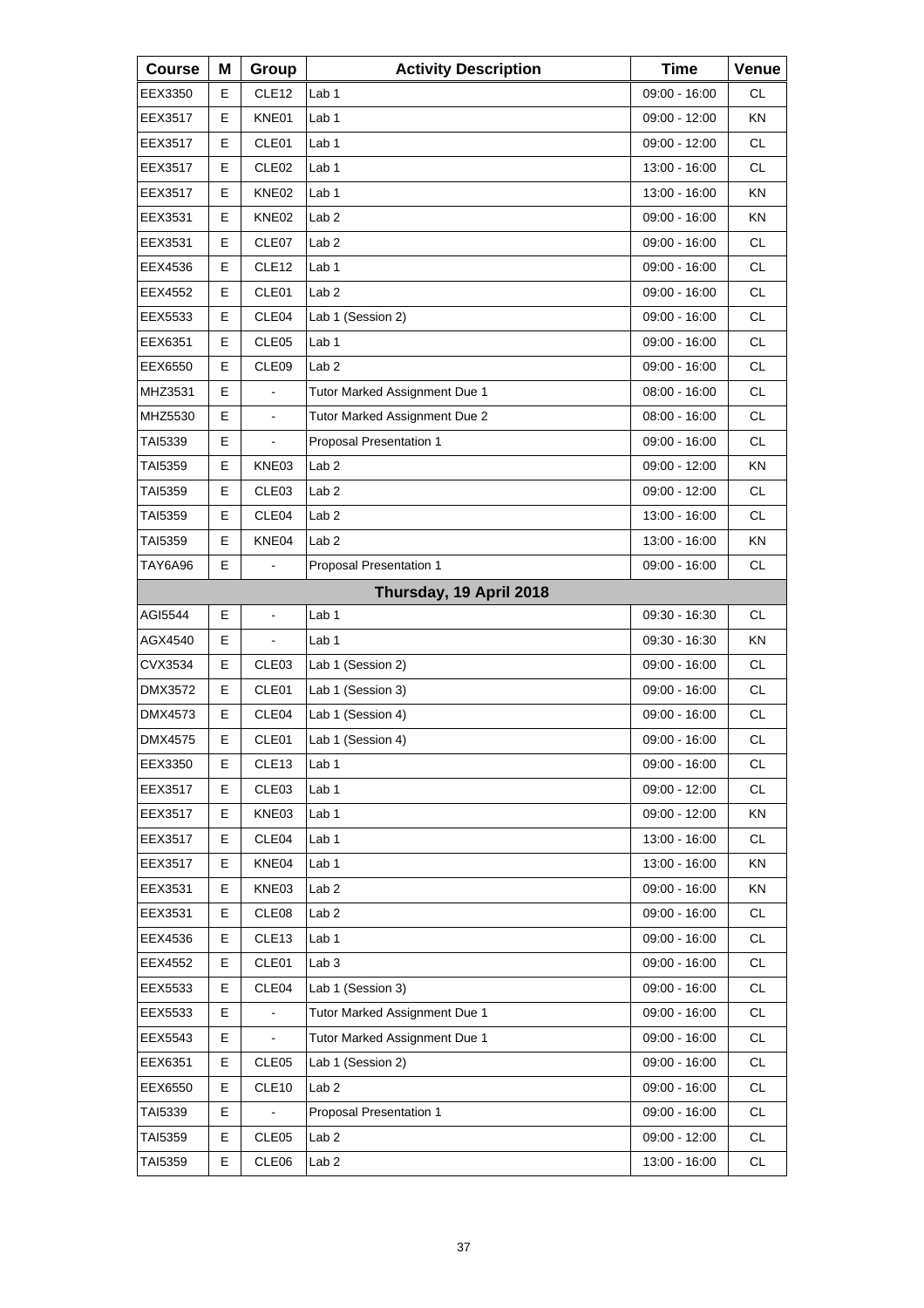| <b>Course</b> | M  | Group                        | <b>Activity Description</b>   | <b>Time</b>     | Venue         |
|---------------|----|------------------------------|-------------------------------|-----------------|---------------|
| TAI5359       | E  |                              | Tutor Marked Assignment Due 1 | 09:00 - 16:00   | CL            |
|               |    |                              | Friday, 20 April 2018         |                 |               |
| AGX4531       | E  | CLE01                        | Lab <sub>1</sub>              | 09:30 - 16:30   | <b>CL</b>     |
| CVX3534       | Е  | CLE <sub>03</sub>            | Lab 1 (Session 3)             | 09:00 - 16:00   | <b>CL</b>     |
| CVX4530       | E  |                              | Tutor Marked Assignment Due 1 | 09:00 - 16:00   | <b>CL</b>     |
| CVX6831       | E. | $\blacksquare$               | Tutor Marked Assignment Due 1 | $09:00 - 16:00$ | <b>CL</b>     |
| DMX3534       | Е  | $\blacksquare$               | Day School 3                  | 08:00 - 12:30   | <b>CL</b>     |
| DMX4573       | E  | CLE04                        | Lab 1 (Session 5)             | 09:00 - 16:00   | <b>CL</b>     |
| DMX4575       | E. | CLE01                        | Lab 1 (Session 5)             | 09:00 - 16:00   | <b>CL</b>     |
| DMX6531       | E  | $\overline{a}$               | Day School 2                  | 13:00 - 15:00   | <b>CL</b>     |
| DMX6532       | E  |                              | Day School 2                  | 10:30 - 12:30   | <b>CL</b>     |
| EEX3350       | E  | CLE14                        | Lab 1                         | 09:00 - 16:00   | <b>CL</b>     |
| EEX3510       | Е  | MTE05                        | Lab <sub>1</sub>              | 09:00 - 16:00   | MT            |
| EEX3510       | E  | MTE05                        | Tutor Marked Assignment Due 1 | 09:00 - 16:00   | MT            |
| EEX3517       | E  | CLE05                        | Lab 1                         | 09:00 - 12:00   | <b>CL</b>     |
| EEX3517       | Е  | KNE05                        | Lab 1                         | 09:00 - 12:00   | KN.           |
| EEX3517       | Е  | CLE06                        | Lab <sub>1</sub>              | 13:00 - 16:00   | <b>CL</b>     |
| EEX3517       | E  | KNE06                        | Lab 1                         | 13:00 - 16:00   | KN            |
| EEX3531       | Е  | KNE04                        | Lab <sub>2</sub>              | 09:00 - 16:00   | KN.           |
| EEX3531       | Е  | CLE09                        | Lab <sub>2</sub>              | 09:00 - 16:00   | <b>CL</b>     |
| EEX4536       | E  | KNE05                        | Lab 1                         | 09:00 - 16:00   | <b>KN</b>     |
| EEX4536       | Е  | CLE14                        | Lab 1                         | 09:00 - 16:00   | <b>CL</b>     |
| EEX4552       | E  | CLE <sub>02</sub>            | Lab <sub>2</sub>              | 09:00 - 16:00   | <b>CL</b>     |
| EEX5533       | E  | CLE04                        | Lab 1 (Session 4)             | 09:00 - 16:00   | <b>CL</b>     |
| EEX5536       | Е  |                              | Tutor Marked Assignment Due 1 | 09:00 - 16:00   | <b>CL</b>     |
| EEX6351       | E  | CLE06                        | Lab <sub>1</sub>              | 09:00 - 16:00   | <b>CL</b>     |
| EEX6351       | E  | ÷.                           | Tutor Marked Assignment Due 1 | 09:00 - 16:00   | CL            |
| EEX6550       | Е  | CLE11                        | Lab 2                         | 09:00 - 16:00   | <b>CL</b>     |
| EEX6550       | Е  |                              | Tutor Marked Assignment Due 1 | 09:00 - 16:00   | <b>CL</b>     |
| TAY6397       | E  | ÷,                           | Proposal Presentation 1       | $09:00 - 16:00$ | $\mathsf{CL}$ |
| TAY6D95       | Е  | $\frac{1}{2}$                | Proposal Presentation 1       | $09:00 - 16:00$ | CL            |
|               |    |                              | Saturday, 21 April 2018       |                 |               |
| AGX5543       | E  | $\overline{\phantom{0}}$     | Day School 1                  | 08:00 - 10:00   | KN            |
| AGZ3538       | Е  | $\frac{1}{2}$                | Day School 2                  | 15:30 - 17:30   | CL            |
| AGZ3538       | Е  | $\overline{\phantom{0}}$     | Day School 2                  | 15:30 - 17:30   | KN            |
| CVX3530       | E  |                              | Day School 2                  | 10:30 - 12:30   | <b>CL</b>     |
| CVX4530       | Е  | CLE03                        | Lab <sub>1</sub>              | 09:00 - 16:00   | CL            |
| CVX4530       | Е  | CLE01                        | Viva Voce 1                   | 09:00 - 16:00   | <b>CL</b>     |
| CVX4535       | E  |                              | Day School 2                  | 15:30 - 17:30   | CL            |
| CVX5533       | Е  | $\overline{\phantom{0}}$     | Day School 3                  | 10:30 - 12:30   | CL            |
| CVX6831       | Е  | $\blacksquare$               | Day School 2                  | 13:00 - 15:00   | <b>CL</b>     |
| DMX3533       | E  |                              | Day School 2                  | 10:30 - 12:30   | <b>CL</b>     |
| DMX3573       | Е  | $\qquad \qquad \blacksquare$ | Day School 1                  | 13:00 - 15:00   | CL            |
| DMX4533       | E  | ÷,                           | Day School 2                  | 10:30 - 12:30   | <b>CL</b>     |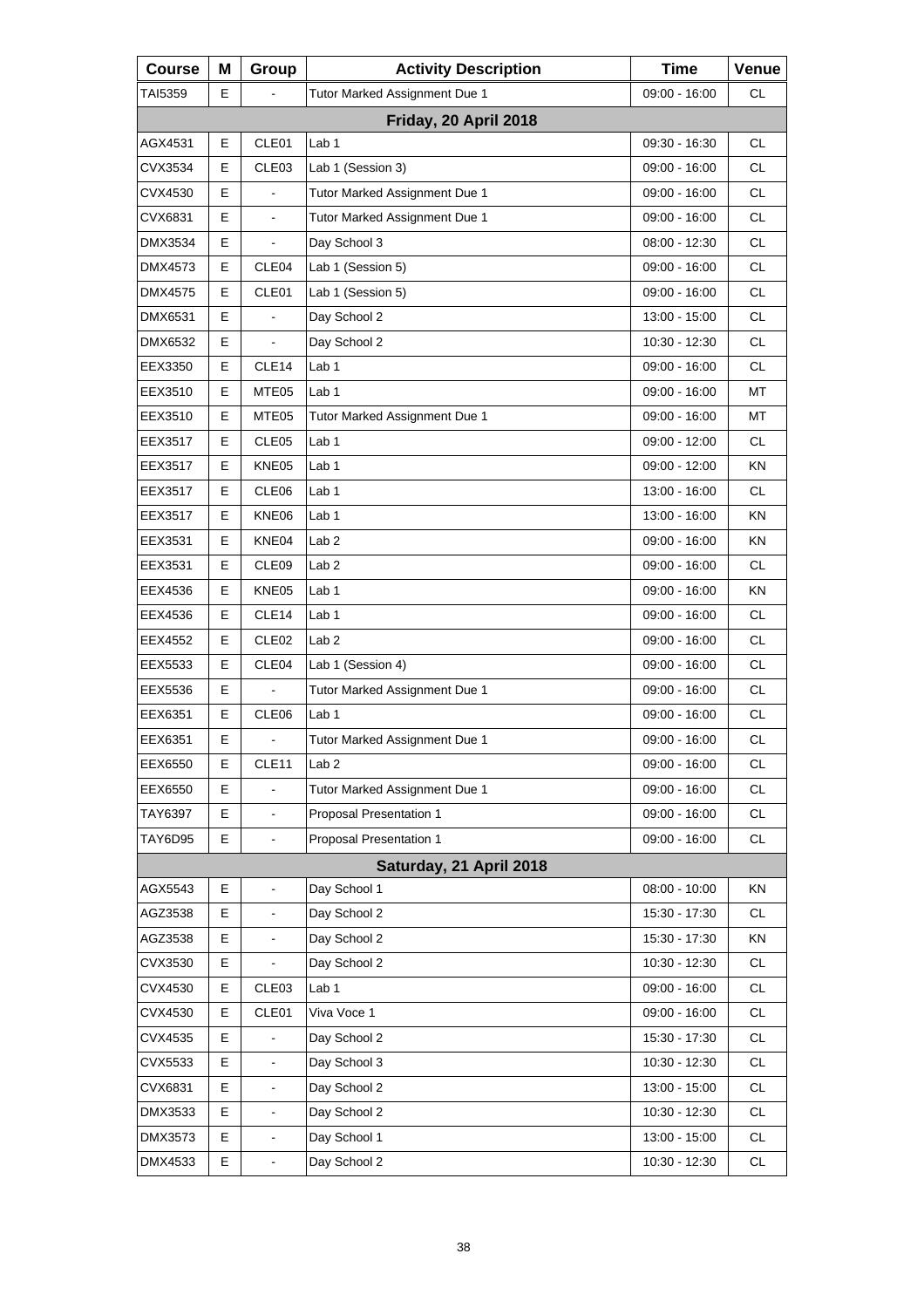| <b>Course</b>  | Μ | Group                    | <b>Activity Description</b>   | <b>Time</b>     | Venue     |
|----------------|---|--------------------------|-------------------------------|-----------------|-----------|
| DMX5533        | E |                          | Day School 2                  | 13:00 - 15:00   | СL        |
| <b>DMX6578</b> | E |                          | Day School 2                  | 13:00 - 15:00   | <b>CL</b> |
| EEI5361        | E | $\blacksquare$           | Day School 3                  | $08:00 - 10:00$ | <b>CL</b> |
| EEI5566        | Е | $\blacksquare$           | Tutor Marked Assignment Due 1 | 08:00 - 16:00   | <b>CL</b> |
| EEX3350        | Е | MTE03                    | Lab <sub>1</sub>              | 09:00 - 16:00   | MT        |
| EEX3350        | E | CLE <sub>15</sub>        | Lab <sub>1</sub>              | 09:00 - 16:00   | <b>CL</b> |
| EEX3362        | Е | CLE <sub>03</sub>        | Lab <sub>3</sub>              | 13:00 - 16:00   | <b>CL</b> |
| EEX3465        | Е | CLE <sub>03</sub>        | Practical Session (Group) 3   | 09:00 - 12:00   | <b>CL</b> |
| EEX3510        | E | JFE04                    | Lab 1                         | 09:00 - 16:00   | JF        |
| EEX3510        | Е | MTE06                    | Lab 1                         | 09:00 - 16:00   | МT        |
| EEX3510        | Е | JFE04                    | Tutor Marked Assignment Due 1 | 09:00 - 16:00   | JF        |
| EEX3510        | E | MTE06                    | Tutor Marked Assignment Due 1 | $09:00 - 16:00$ | MT        |
| EEX3531        | Е | KNE05                    | Lab <sub>2</sub>              | 09:00 - 16:00   | ΚN        |
| EEX3531        | E | CLE <sub>10</sub>        | Lab <sub>2</sub>              | 09:00 - 16:00   | <b>CL</b> |
| EEX4535        | E |                          | Tutor Marked Assignment Due 1 | 08:00 - 16:00   | <b>CL</b> |
| EEX4536        | Е | KNE06                    | Lab <sub>1</sub>              | 09:00 - 16:00   | ΚN        |
| EEX4536        | Е | CLE <sub>15</sub>        | Lab <sub>1</sub>              | 09:00 - 16:00   | <b>CL</b> |
| EEX4552        | E | CLE <sub>02</sub>        | Lab <sub>3</sub>              | 09:00 - 16:00   | <b>CL</b> |
| EEX4565        | Е |                          | Tutor Marked Assignment Due 1 | 08:00 - 16:00   | <b>CL</b> |
| EEX5533        | E | CLE04                    | Lab 1 (Session 5)             | 09:00 - 16:00   | <b>CL</b> |
| EEX5563        | E |                          | Day School 2                  | 13:00 - 15:00   | <b>CL</b> |
| EEX6351        | Е | CLE06                    | Lab 1 (Session 2)             | 09:00 - 16:00   | <b>CL</b> |
| EEX6550        | E | CLE <sub>12</sub>        | Lab <sub>2</sub>              | 09:00 - 16:00   | <b>CL</b> |
| LLJ3360        | E |                          | Day School 2                  | $08:00 - 10:00$ | <b>CL</b> |
| <b>MEX7211</b> | Е | $\blacksquare$           | Case Study 1                  | 09:00 - 16:00   | СL        |
| <b>MEX7211</b> | E | $\blacksquare$           | Day School 2                  | 09:00 - 16:00   | <b>CL</b> |
| MHJ5334        | E | $\blacksquare$           | Day School 3                  | $08:00 - 10:00$ | <b>CL</b> |
| TAX5532        | Е | $\blacksquare$           | Day School 2                  | 10:30 - 12:30   | <b>CL</b> |
| TAX6564        | Е |                          | Day School 2                  | 13:00 - 15:00   | CL        |
| TAX6565        | E |                          | Day School 2                  | 10:30 - 12:30   | CL        |
|                |   |                          | Sunday, 22 April 2018         |                 |           |
| CVX4530        | Е | CLE03                    | Lab 1 (Session 2)             | 09:00 - 16:00   | <b>CL</b> |
| CVX4530        | Е | CLE01                    | Viva Voce 1 (Session 2)       | $09:00 - 16:00$ | CL        |
| CVX6530        | Е |                          | Day School 3                  | 10:30 - 12:30   | CL.       |
| CVX6530        | Е |                          | Day School 4                  | 13:00 - 15:00   | CL        |
| CVX6832        | E |                          | Day School 2                  | 15:30 - 17:30   | CL        |
| DMX4530        | Е | $\overline{\phantom{a}}$ | Day School 2                  | 10:30 - 12:30   | CL        |
| DMX6530        | E |                          | Day School 2                  | 10:30 - 12:30   | CL        |
| DMX6535        | E |                          | Day School 2                  | 15:30 - 17:30   | CL        |
| DMX6571        | Е | $\overline{\phantom{a}}$ | Day School 2                  | 13:00 - 15:00   | CL        |
| EEI5567        | Е |                          | Tutor Marked Assignment Due 1 | 08:00 - 16:00   | CL        |
| EEJ4360        | E |                          | Presentation 1                | 13:00 - 16:00   | CL        |
| EEX3362        | Е | CLE04                    | Lab <sub>3</sub>              | 13:00 - 16:00   | CL.       |
| EEX3465        | Е | CLE04                    | Practical Session (Group) 3   | 09:00 - 12:00   | CL        |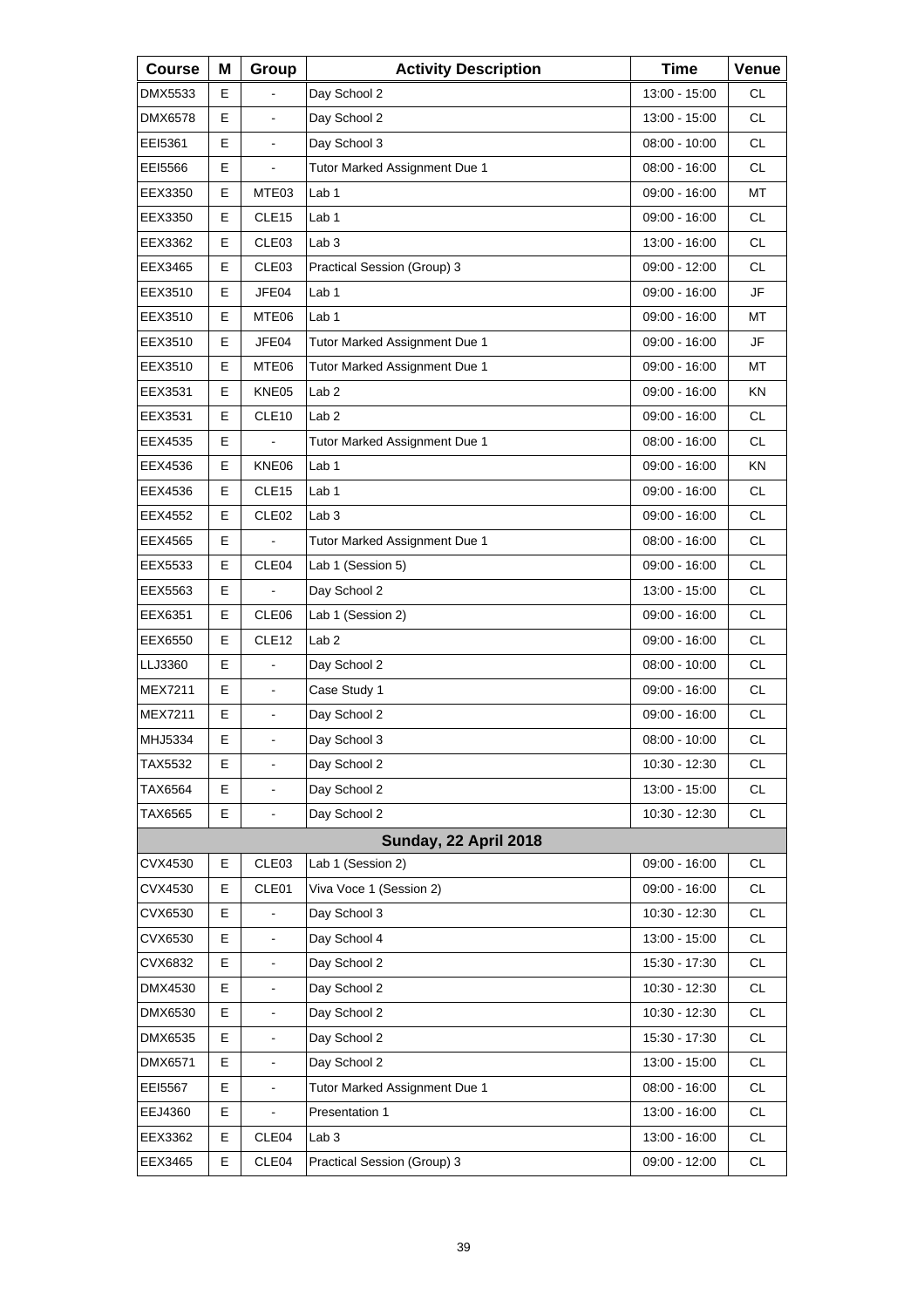| <b>Course</b>  | Μ | Group                    | <b>Activity Description</b>   | <b>Time</b>     | Venue           |
|----------------|---|--------------------------|-------------------------------|-----------------|-----------------|
| EEX5545        | Е |                          | Day School 2                  | 15:30 - 17:30   | CL.             |
| <b>EEX5567</b> | E |                          | Tutor Marked Assignment Due 1 | 09:00 - 16:00   | <b>CL</b>       |
| LWJ7101        | E | $\blacksquare$           | Day School 3                  | 09:00 - 16:00   | <b>CL</b>       |
| <b>MEX7214</b> | Е | $\blacksquare$           | Case Study 1                  | 13:00 - 16:00   | <b>CL</b>       |
| <b>MEX7214</b> | E |                          | Day School 2                  | 09:00 - 12:00   | <b>CL</b>       |
| MHZ3531        | E | $\overline{\phantom{a}}$ | Day School 8                  | 13:00 - 15:00   | RS <sub>1</sub> |
| MHZ3531        | Е | $\blacksquare$           | Day School 9                  | 15:30 - 17:30   | RS <sub>1</sub> |
| MHZ4530        | E |                          | Day School 3                  | 13:00 - 15:00   | R <sub>2</sub>  |
| MHZ4530        | E | $\overline{\phantom{a}}$ | Day School 4                  | 15:30 - 17:30   | R <sub>2</sub>  |
| TAI2530        | S | $\blacksquare$           | Day School 2                  | $08:00 - 10:00$ | KN.             |
| TAI2530        | S |                          | Day School 2                  | 08:00 - 10:00   | <b>CL</b>       |
| TAX6561        | Е | $\overline{\phantom{a}}$ | Day School 2                  | 10:30 - 12:30   | CL.             |
| TAZ4541        | Е | $\blacksquare$           | Day School 2                  | 13:00 - 15:00   | <b>CL</b>       |
| TAZ4541        | E |                          | Day School 2                  | 13:00 - 15:00   | <b>KN</b>       |
| TTM7141        | E | $\overline{\phantom{a}}$ | Day School 2                  | 08:00 - 10:00   | CL.             |
| TTX7151        | Е | $\blacksquare$           | Day School 2                  | $08:00 - 10:00$ | <b>CL</b>       |
|                |   |                          | Monday, 23 April 2018         |                 |                 |
| AGX4531        | E | CLE <sub>02</sub>        | Lab <sub>1</sub>              | 09:30 - 16:30   | CL.             |
| CVX4530        | Е | CLE <sub>03</sub>        | Lab 1 (Session 3)             | 09:00 - 16:00   | <b>CL</b>       |
| CVX4530        | E | CLE01                    | Viva Voce 1 (Session 3)       | 09:00 - 16:00   | <b>CL</b>       |
| CVX6832        | Е |                          | Design Class 2                | 09:00 - 16:00   | <b>CL</b>       |
| <b>DMK3589</b> | Е | $\blacksquare$           | Day School 2                  | 13:00 - 16:00   | <b>CL</b>       |
| <b>DMK5501</b> | E |                          | Day School 2                  | 09:00 - 12:30   | <b>CL</b>       |
| DMX3572        | Е | CLE <sub>02</sub>        | Lab <sub>1</sub>              | 09:00 - 16:00   | <b>CL</b>       |
| DMX4576        | Е | $\blacksquare$           | Lab <sub>1</sub>              | 09:00 - 16:00   | <b>CL</b>       |
| EEI3566        | E |                          | Tutor Marked Assignment Due 1 | 09:00 - 16:00   | <b>CL</b>       |
| EEI4562        | E | CLE <sub>02</sub>        | Lab <sub>1</sub>              | 14:00 - 16:00   | <b>CL</b>       |
| EEX3363        | Е | $\blacksquare$           | Tutor Marked Assignment Due 1 | 09:00 - 16:00   | CL              |
| EEX4552        | Е | CLE03                    | Lab <sub>2</sub>              | 09:00 - 16:00   | <b>CL</b>       |
| <b>TAI2590</b> | S | CLS01                    | Lab <sub>3</sub>              | 09:00 - 16:00   | <b>CL</b>       |
| TAI3536        | Е |                          | Tutor Marked Assignment Due 1 | 09:00 - 16:00   | CL              |
| TAI3541        | E |                          | Tutor Marked Assignment Due 1 | 09:00 - 16:00   | CL              |
| TAI5346        | E | $\blacksquare$           | Tutor Marked Assignment Due 2 | 09:00 - 16:00   | <b>CL</b>       |
| TAI5563        | Е | $\blacksquare$           | Final Proposal Due 1          | 09:00 - 16:00   | CL              |
| TAM4539        | E |                          | Tutor Marked Assignment Due 1 | $09:00 - 16:00$ | CL              |
| TAX4532        | E | $\blacksquare$           | Tutor Marked Assignment Due 1 | 09:00 - 16:00   | <b>CL</b>       |
| TAX4560        | E | $\blacksquare$           | Tutor Marked Assignment Due 1 | 09:00 - 16:00   | CL              |
| TAX6335        | E |                          | Tutor Marked Assignment Due 1 | 09:00 - 16:00   | CL              |
| TAX6565        | E | $\blacksquare$           | Tutor Marked Assignment Due 1 | 09:00 - 16:00   | <b>CL</b>       |
| TTM7134        | E | $\blacksquare$           | Tutor Marked Assignment Due 1 | 09:00 - 16:00   | CL              |
| TTM7135        | E | $\mathbf{r}$             | Tutor Marked Assignment Due 1 | 09:00 - 16:00   | CL              |
| TTM7136        | E | $\blacksquare$           | Tutor Marked Assignment Due 1 | 09:00 - 16:00   | <b>CL</b>       |
| TTM7141        | E | $\blacksquare$           | Tutor Marked Assignment Due 1 | 09:00 - 16:00   | CL              |
| TTX7131        | E | $\mathbf{r}$             | Tutor Marked Assignment Due 1 | 09:00 - 16:00   | CL              |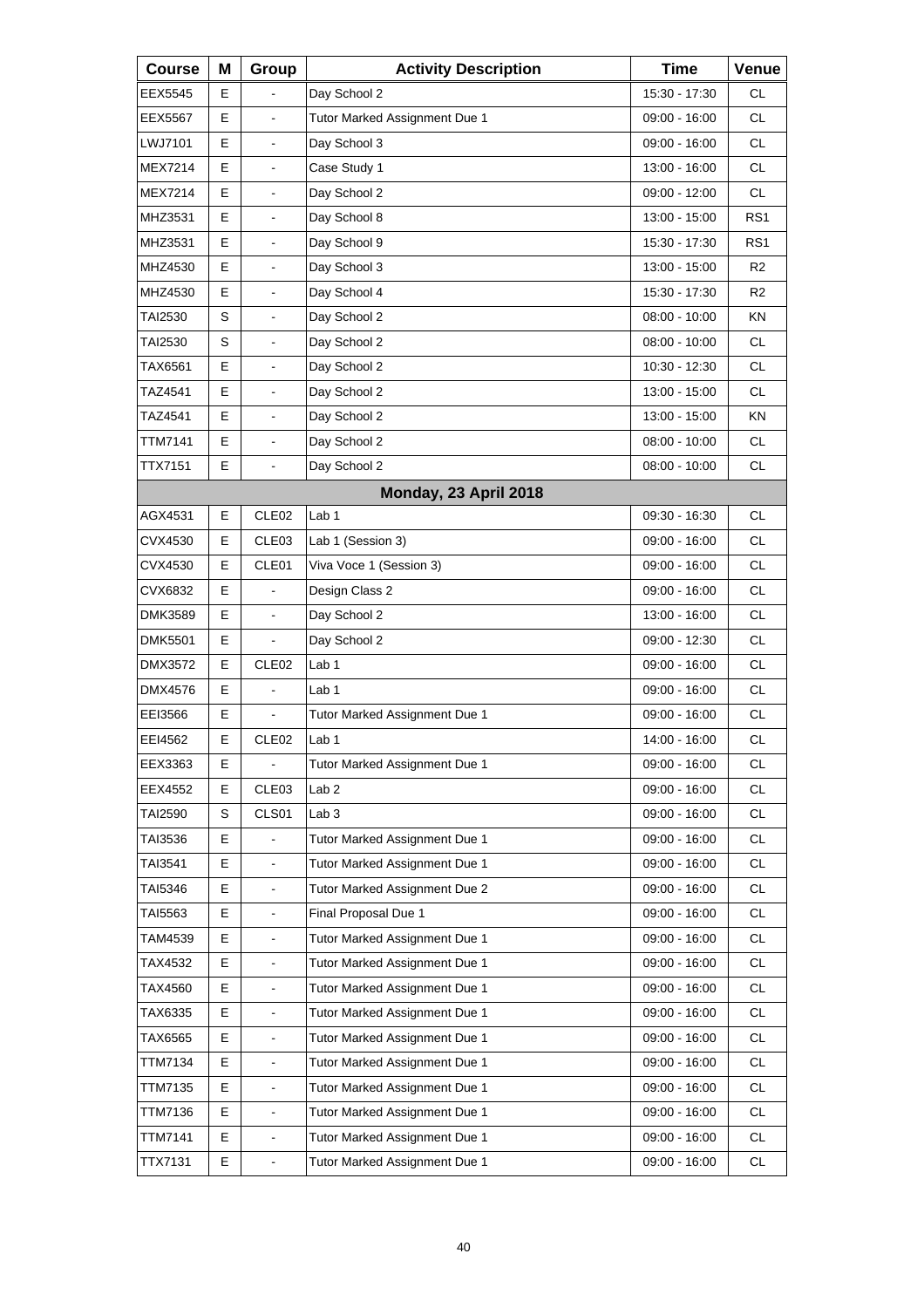| <b>Course</b>  | Μ | Group                    | <b>Activity Description</b>   | <b>Time</b>     | Venue     |
|----------------|---|--------------------------|-------------------------------|-----------------|-----------|
| TTX7140        | Е |                          | Tutor Marked Assignment Due 1 | 09:00 - 16:00   | CL        |
|                |   |                          | Tuesday, 24 April 2018        |                 |           |
| AGI5530        | Е | $\Box$                   | Lab <sub>1</sub>              | $09:30 - 16:30$ | <b>CL</b> |
| CVX3530        | E | KNE03                    | Lab <sub>1</sub>              | 09:00 - 16:00   | KN        |
| CVX3530        | Е | CLE04                    | Lab <sub>1</sub>              | 09:00 - 16:00   | <b>CL</b> |
| CVX4530        | Е | CLE <sub>03</sub>        | Lab 1 (Session 4)             | 09:00 - 16:00   | <b>CL</b> |
| CVX4530        | E | CLE01                    | Viva Voce 1 (Session 4)       | 09:00 - 16:00   | <b>CL</b> |
| DMX3572        | Е | CLE <sub>02</sub>        | Lab 1 (Session 2)             | 09:00 - 16:00   | <b>CL</b> |
| DMX4576        | Е |                          | Lab 1 (Session 2)             | 09:00 - 16:00   | <b>CL</b> |
| EEX3350        | E | CLE <sub>16</sub>        | Lab 1                         | 09:00 - 16:00   | <b>CL</b> |
| EEX3362        | Е | CLE01                    | Lab <sub>3</sub>              | 13:00 - 16:00   | <b>CL</b> |
| EEX3465        | Е | CLE01                    | Practical Session (Group) 3   | 09:00 - 12:00   | <b>CL</b> |
| EEX3517        | E | KNE01                    | Lab 2                         | 09:00 - 16:00   | <b>KN</b> |
| EEX3517        | Е | CLE01                    | Lab <sub>2</sub>              | 09:00 - 16:00   | <b>CL</b> |
| EEX3531        | Е | CLE11                    | Lab <sub>2</sub>              | 09:00 - 16:00   | <b>CL</b> |
| EEX4552        | E | CLE <sub>03</sub>        | Lab <sub>3</sub>              | 09:00 - 16:00   | <b>CL</b> |
| EEX6351        | Е | CLE07                    | Lab <sub>1</sub>              | 09:00 - 16:00   | <b>CL</b> |
| EEX6550        | Е | CLE <sub>13</sub>        | Lab <sub>2</sub>              | 09:00 - 16:00   | <b>CL</b> |
| <b>TAI2590</b> | S | CLS <sub>02</sub>        | Lab <sub>3</sub>              | 09:00 - 16:00   | <b>CL</b> |
| TAM5540        | Е |                          | Tutor Marked Assignment Due 2 | 09:00 - 16:00   | <b>CL</b> |
| <b>TAY6A91</b> | E | $\blacksquare$           | Workshop 2                    | 09:30 - 12:30   | <b>CL</b> |
|                |   |                          | Wednesday, 25 April 2018      |                 |           |
| CVX3530        | E | KNE03                    | Lab 1 (Session 2)             | 09:00 - 16:00   | ΚN        |
| CVX3530        | Е | CLE04                    | Lab 1 (Session 2)             | 09:00 - 16:00   | <b>CL</b> |
| CVX4530        | E | CLE <sub>03</sub>        | Lab 1 (Session 5)             | 09:00 - 16:00   | <b>CL</b> |
| CVX4530        | Е | CLE01                    | Viva Voce 1 (Session 5)       | 09:00 - 16:00   | <b>CL</b> |
| DMX3533        | E | CLE01                    | Lab 1                         | 09:00 - 16:00   | <b>CL</b> |
| DMX3572        | Е | CLE <sub>02</sub>        | Lab 1 (Session 3)             | $09:00 - 16:00$ | <b>CL</b> |
| DMX4576        | Е |                          | Lab 1 (Session 3)             | 09:00 - 16:00   | CL        |
| EEX3350        | Е | CLE17                    | Lab <sub>1</sub>              | 09:00 - 16:00   | CL        |
| EEX3362        | Е | CLE <sub>02</sub>        | Lab <sub>3</sub>              | 13:00 - 16:00   | <b>CL</b> |
| EEX3465        | Е | CLE <sub>02</sub>        | Practical Session (Group) 3   | 09:00 - 12:00   | CL        |
| EEX3531        | Е | CLE12                    | Lab <sub>2</sub>              | 09:00 - 16:00   | CL        |
| EEX4552        | Е | CLE04                    | Lab 2                         | 09:00 - 16:00   | <b>CL</b> |
| EEX6351        | Е | CLE07                    | Lab 1 (Session 2)             | 09:00 - 16:00   | CL        |
| EEX6550        | Е | CLE14                    | Lab <sub>2</sub>              | 09:00 - 16:00   | CL        |
| MHZ4530        | Е |                          | Tutor Marked Assignment Due 1 | $08:00 - 16:00$ | CL.       |
| TAI2590        | S | CLS <sub>03</sub>        | Lab <sub>3</sub>              | 09:00 - 16:00   | CL        |
| TAM6540        | Е | $\overline{\phantom{a}}$ | Tutor Marked Assignment Due 1 | 09:00 - 16:00   | CL        |
| TAX6564        | Е | $\overline{\phantom{0}}$ | Tutor Marked Assignment Due 1 | 09:00 - 16:00   | <b>CL</b> |
|                |   |                          | Thursday, 26 April 2018       |                 |           |
| AGX5543        | Е | $\blacksquare$           | Lab 1                         | 09:30 - 16:30   | <b>CL</b> |
| CVX3530        | Е | MTE02                    | Lab 1                         | 09:00 - 16:00   | MT        |
| CVX3530        | Е | KNE04                    | Lab 1                         | 09:00 - 16:00   | KN        |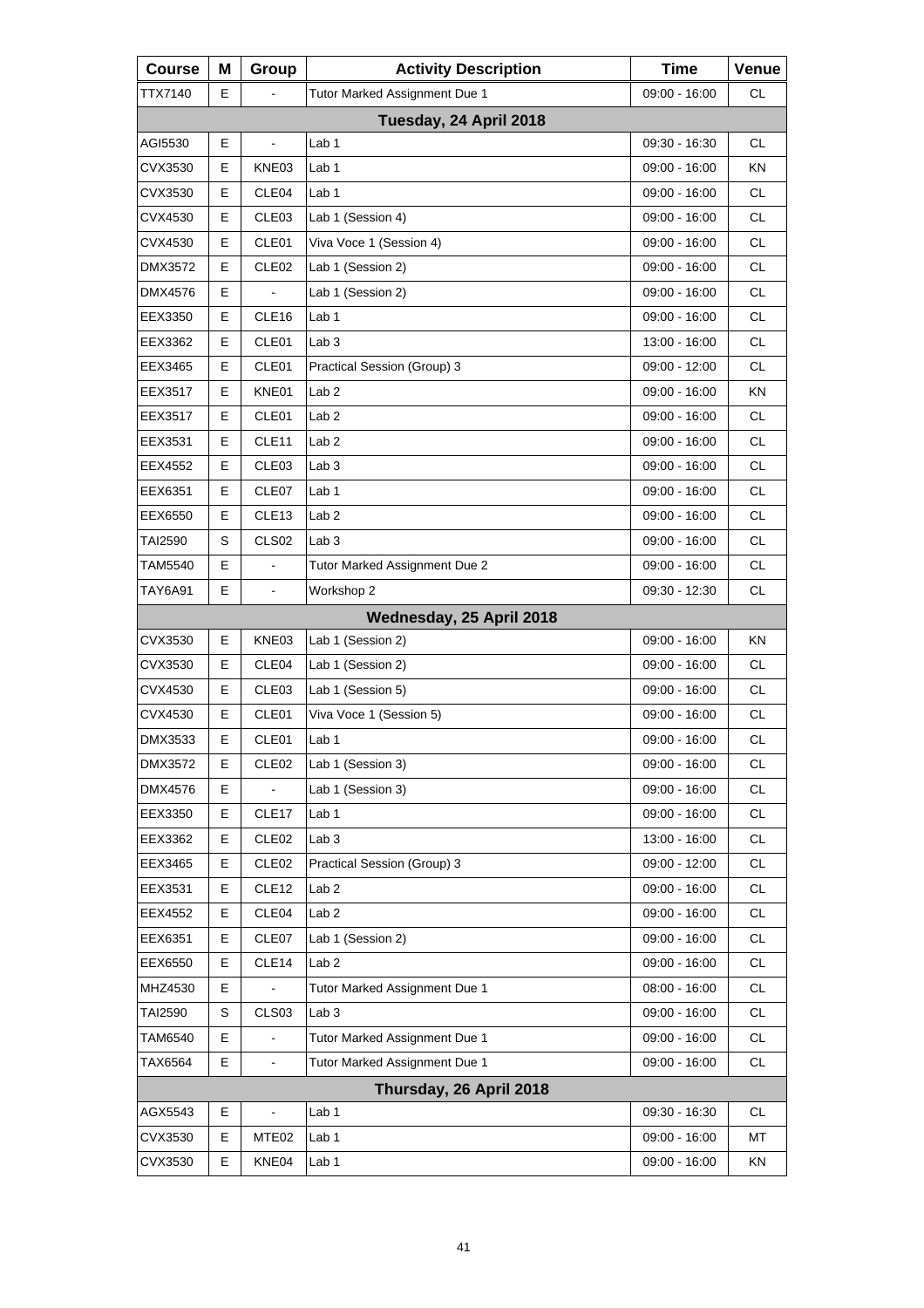| <b>Course</b>  | Μ | Group             | <b>Activity Description</b>   | <b>Time</b>     | Venue           |
|----------------|---|-------------------|-------------------------------|-----------------|-----------------|
| CVX3530        | Е | CLE <sub>05</sub> | Lab 1                         | 09:00 - 16:00   | <b>CL</b>       |
| CVX4530        | Е | CLE <sub>03</sub> | Lab 1 (Session 6)             | 09:00 - 16:00   | <b>CL</b>       |
| DMX3533        | Е | CLE01             | Lab 1 (Session 2)             | 09:00 - 16:00   | <b>CL</b>       |
| <b>DMX4576</b> | E | ä,                | Lab 1 (Session 4)             | 09:00 - 16:00   | <b>CL</b>       |
| <b>DMX5577</b> | Е |                   | Design Class 1                | 09:00 - 16:00   | <b>CL</b>       |
| EEX3350        | Е | CLE <sub>18</sub> | Lab 1                         | 09:00 - 16:00   | <b>CL</b>       |
| EEX3531        | Е | CLE <sub>13</sub> | Lab <sub>2</sub>              | 09:00 - 16:00   | <b>CL</b>       |
| EEX4552        | Е | CLE04             | Lab <sub>3</sub>              | 09:00 - 16:00   | <b>CL</b>       |
| EEX6550        | Е | CLE <sub>15</sub> | Lab <sub>2</sub>              | 09:00 - 16:00   | <b>CL</b>       |
| <b>TAI2590</b> | S | CLS04             | Lab <sub>3</sub>              | 09:00 - 16:00   | <b>CL</b>       |
| TTX7151        | Е |                   | Tutor Marked Assignment Due 1 | 09:00 - 16:00   | <b>CL</b>       |
|                |   |                   | Friday, 27 April 2018         |                 |                 |
| AGX6535        | Е | $\frac{1}{2}$     | Lab <sub>1</sub>              | 09:30 - 16:30   | <b>CL</b>       |
| CVX3530        | Е | MTE <sub>02</sub> | Lab 1 (Session 2)             | $09:00 - 16:00$ | МT              |
| CVX3530        | Е | KNE04             | Lab 1 (Session 2)             | 09:00 - 16:00   | ΚN              |
| CVX3530        | E | CLE05             | Lab 1 (Session 2)             | 09:00 - 16:00   | <b>CL</b>       |
| DMX3511        | Е | E01               | Tutor Marked Assignment Due 1 | 09:00 - 16:00   | RS <sub>1</sub> |
| DMX3533        | Е | CLE01             | Lab 1 (Session 3)             | 09:00 - 16:00   | CL.             |
| <b>DMX4576</b> | E |                   | Lab 1 (Session 5)             | 09:00 - 16:00   | CL              |
| <b>DMX5577</b> | Е |                   | Design Class 1 (Session 2)    | 09:00 - 16:00   | <b>CL</b>       |
| EEX3350        | Е | CLE <sub>19</sub> | Lab <sub>1</sub>              | 09:00 - 16:00   | CL.             |
| EEX3510        | Е | MTE07             | Lab 1                         | 09:00 - 16:00   | МT              |
| EEX3510        | Е | MTE07             | Tutor Marked Assignment Due 1 | 09:00 - 16:00   | МT              |
| EEX3517        | Е | KNE02             | Lab <sub>2</sub>              | 09:00 - 16:00   | KN              |
| EEX3517        | Е | CLE <sub>02</sub> | Lab <sub>2</sub>              | 09:00 - 16:00   | <b>CL</b>       |
| EEX3531        | Е | CLE14             | Lab <sub>2</sub>              | 09:00 - 16:00   | CL              |
| EEX4534        | E | $\blacksquare$    | Tutor Marked Assignment Due 1 | 09:00 - 16:00   | <b>CL</b>       |
| EEX6550        | Е | CLE01             | Lab <sub>3</sub>              | 09:00 - 16:00   | CL              |
| <b>TAI2590</b> | S | CLS <sub>05</sub> | Lab <sub>3</sub>              | $09:00 - 16:00$ | <b>CL</b>       |
|                |   |                   | Saturday, 28 April 2018       |                 |                 |
| <b>DMK3270</b> | Е | $\blacksquare$    | Day School 3                  | 13:00 - 15:00   | <b>CL</b>       |
| DMX4342        | E |                   | Day School 2                  | 10:30 - 12:30   | CL              |
| DMX4572        | E |                   | Day School 2                  | 08:00 - 10:00   | <b>CL</b>       |
| DMX5570        | E |                   | Day School 3                  | $08:00 - 10:00$ | CL              |
| DMX6534        | E |                   | Day School 2                  | 10:30 - 12:30   | CL              |
| EEI4266        | E | ä,                | Day School 3                  | 13:00 - 15:00   | <b>CL</b>       |
| EEI4364        | Е |                   | Tutor Marked Assignment Due 1 | $08:00 - 16:00$ | CL              |
| EEX3350        | Е | CLE <sub>20</sub> | Lab <sub>1</sub>              | 09:00 - 16:00   | CL              |
| EEX3362        | Е | CLE03             | Lab 4                         | 13:00 - 16:00   | <b>CL</b>       |
| EEX3465        | Е | CLE03             | Lab <sub>2</sub>              | 09:00 - 12:00   | <b>CL</b>       |
| EEX3510        | Е |                   | Day School 1                  | 10:30 - 12:30   | R <sub>2</sub>  |
| EEX3531        | Е | CLE15             | Lab <sub>2</sub>              | 09:00 - 16:00   | <b>CL</b>       |
| EEX4535        | Е | $\blacksquare$    | Day School 2                  | 15:30 - 17:30   | <b>CL</b>       |
| EEX4565        | E | $\blacksquare$    | Day School 2                  | 15:30 - 17:30   | CL              |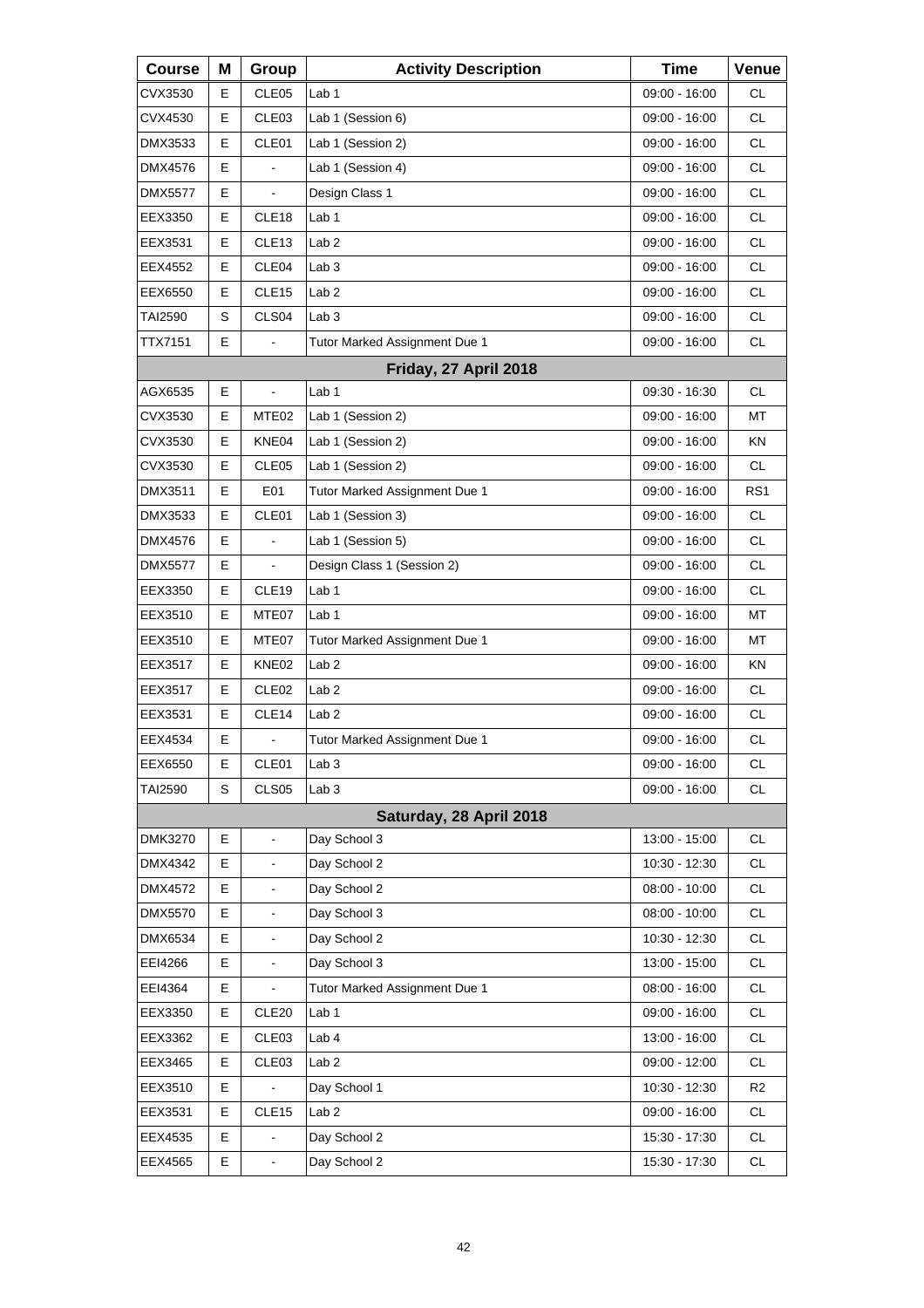| <b>Course</b>  | Μ  | Group                        | <b>Activity Description</b>   | <b>Time</b>     | Venue     |
|----------------|----|------------------------------|-------------------------------|-----------------|-----------|
| EEX6536        | E  |                              | Tutor Marked Assignment Due 1 | $09:00 - 16:00$ | СL        |
|                |    |                              | Wednesday, 02 May 2018        |                 |           |
| DMX3572        | Е  | $\blacksquare$               | Tutor Marked Assignment Due 1 | 09:00 - 16:00   | <b>CL</b> |
| DMX3574        | E  | $\blacksquare$               | Tutor Marked Assignment Due 1 | 09:00 - 16:00   | <b>CL</b> |
| DMX4571        | E  |                              | Tutor Marked Assignment Due 1 | 09:00 - 16:00   | <b>CL</b> |
|                |    |                              | Thursday, 03 May 2018         |                 |           |
| AGI3534        | Е  | L.                           | CA-Test 1                     | 12:00 - 13:15   | RC        |
| AGI5541        | E  |                              | CA-Test 1                     | 12:00 - 13:15   | <b>RC</b> |
| AGI6550        | E  | $\blacksquare$               | CA-Test 1                     | 12:00 - 13:15   | <b>RC</b> |
| AGM4534        | E  | $\blacksquare$               | CA-Test 1                     | 15:45 - 17:00   | <b>RC</b> |
| AGX6536        | E  |                              | CA-Test 1                     | 09:00 - 10:15   | <b>RC</b> |
| CVX3530        | E  | $\frac{1}{2}$                | CA-Test 1                     | 12:00 - 13:15   | <b>RC</b> |
| CVX4536        | E  | $\blacksquare$               | CA-Test 1                     | 15:45 - 17:00   | <b>RC</b> |
| CVX5532        | E  |                              | CA-Test 1                     | 12:00 - 13:15   | <b>RC</b> |
| CVX6533        | E  | $\frac{1}{2}$                | CA-Test 1                     | 12:00 - 13:15   | <b>RC</b> |
| DMX3533        | E  | $\blacksquare$               | CA-Test 1                     | 14:15 - 15:30   | <b>RC</b> |
| DMX4530        | E  |                              | CA-Test 1                     | 14:15 - 15:30   | <b>RC</b> |
| <b>DMX6534</b> | E  | $\frac{1}{2}$                | CA-Test 1                     | 14:15 - 15:30   | <b>RC</b> |
| EEX3363        | Е  | $\blacksquare$               | CA-Test 1                     | 15:45 - 17:00   | <b>RC</b> |
| EEX3465        | E  |                              | CA-Test 1                     | 09:00 - 10:15   | <b>RC</b> |
| EEX4533        | E  | $\frac{1}{2}$                | CA-Test 1                     | 14:15 - 15:30   | <b>RC</b> |
| EEX4548        | Е  | $\blacksquare$               | CA-Test 1                     | $09:00 - 10:15$ | <b>RC</b> |
| EEX5533        | E  |                              | CA-Test 1                     | 14:15 - 15:30   | <b>RC</b> |
| EEX5545        | E  | $\frac{1}{2}$                | CA-Test 1                     | 09:00 - 10:15   | <b>RC</b> |
| EEX5563        | Е  | $\blacksquare$               | CA-Test 1                     | 15:45 - 17:00   | <b>RC</b> |
| EEX6563        | E  |                              | CA-Test 1                     | 10:30 - 11:45   | <b>RC</b> |
| MHZ4340        | E  | $\blacksquare$               | CA-Test 1                     | 10:30 - 11:45   | <b>RC</b> |
| MHZ4360        | E. | $\blacksquare$               | CA-Test 1                     | 10:30 - 11:45   | RC        |
| <b>TAI2530</b> | S  |                              | CA-Test 1                     | $09:00 - 10:15$ | RC        |
| TAI3342        | Е  |                              | CA-Test 1                     | 14:15 - 15:30   | <b>RC</b> |
| TAI3538        | Е  | $\overline{\phantom{a}}$     | CA-Test 1                     | 15:45 - 17:00   | RC        |
| TAI3541        | Е  |                              | CA-Test 1                     | 09:00 - 10:15   | RC        |
| <b>TAI5346</b> | Е  |                              | CA-Test 1                     | 15:45 - 17:00   | <b>RC</b> |
| TAX3537        | Е  | $\overline{\phantom{a}}$     | CA-Test 1                     | 12:00 - 13:15   | RC        |
| TAX4533        | Е  |                              | CA-Test 1                     | 10:30 - 11:45   | RC        |
| TAX5534        | Е  |                              | CA-Test 1                     | 14:15 - 15:30   | RC        |
| TAX5560        | E. | -                            | CA-Test 1                     | 12:00 - 13:15   | RC        |
| TAX6362        | Е  |                              | CA-Test 1                     | 10:30 - 11:45   | RC        |
| TAX6533        | Е  | $\blacksquare$               | CA-Test 1                     | 09:00 - 10:15   | RC        |
| <b>TTI7137</b> | E. | $\qquad \qquad \blacksquare$ | CA-Test 1                     | $09:00 - 10:15$ | CL        |
| <b>TTM7132</b> | Е  |                              | CA-Test 1                     | 12:00 - 13:15   | <b>CL</b> |
| <b>TTM7133</b> | Е  | $\blacksquare$               | CA-Test 1                     | 15:45 - 17:00   | <b>CL</b> |
| <b>TTM7152</b> | Е  | $\blacksquare$               | CA-Test 1                     | 10:30 - 11:45   | <b>CL</b> |
| <b>TTM7154</b> | Е  |                              | CA-Test 1                     | 14:15 - 15:30   | <b>CL</b> |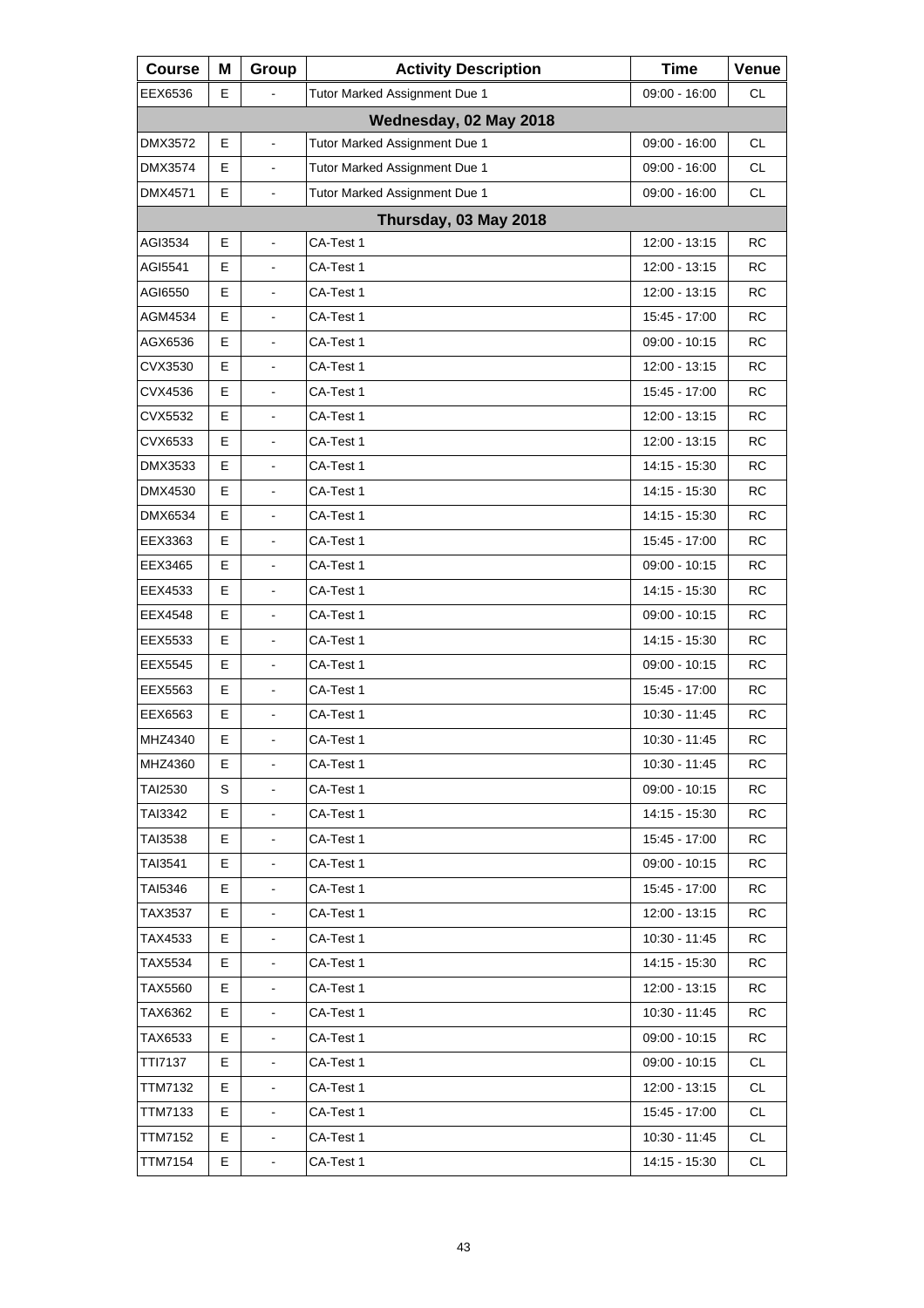| <b>Course</b>  | Μ | Group          | <b>Activity Description</b> | <b>Time</b>     | Venue     |
|----------------|---|----------------|-----------------------------|-----------------|-----------|
|                |   |                | <b>Friday, 04 May 2018</b>  |                 |           |
| AGJ5540        | E | $\blacksquare$ | CA-Test 1                   | 15:45 - 17:00   | <b>RC</b> |
| AGX6534        | Е | $\overline{a}$ | CA-Test 1                   | 12:00 - 13:15   | RC        |
| AGZ3538        | Е | $\blacksquare$ | CA-Test 1                   | 09:00 - 10:15   | <b>RC</b> |
| CVX4538        | E |                | CA-Test 1                   | 15:45 - 17:00   | <b>RC</b> |
| <b>DMK3270</b> | Е | ä,             | CA-Test 1                   | 09:00 - 10:15   | RC        |
| <b>DMX3573</b> | E | $\blacksquare$ | CA-Test 1                   | $10:30 - 11:45$ | <b>RC</b> |
| <b>DMX4571</b> | E |                | CA-Test 1                   | 10:30 - 11:45   | <b>RC</b> |
| DMX5532        | Е | ä,             | CA-Test 1                   | 15:45 - 17:00   | RC        |
| <b>DMX5571</b> | Е | $\blacksquare$ | CA-Test 1                   | 10:30 - 11:45   | <b>RC</b> |
| DMX6532        | E |                | CA-Test 1                   | 15:45 - 17:00   | <b>RC</b> |
| DMX6540        | Е |                | CA-Test 1                   | 12:00 - 13:15   | <b>RC</b> |
| EEI5361        | Е | $\blacksquare$ | CA-Test 1                   | 12:00 - 13:15   | <b>RC</b> |
| EEX6543        | E |                | CA-Test 1                   | $09:00 - 10:15$ | <b>RC</b> |
| EEZ3562        | Е |                | CA-Test 1                   | 12:00 - 13:15   | <b>RC</b> |
| TAI3536        | Е | $\blacksquare$ | CA-Test 1                   | 14:15 - 15:30   | <b>RC</b> |
| TAI5345        | E |                | CA-Test 1                   | 10:30 - 11:45   | <b>RC</b> |
| TAJ5342        | Е |                | CA-Test (OBT) 1             | 09:00 - 10:15   | <b>RC</b> |
| TAX3532        | Е | $\blacksquare$ | CA-Test 1                   | 15:45 - 17:00   | <b>RC</b> |
| TAX5562        | E | $\blacksquare$ | CA-Test 1                   | 15:45 - 17:00   | <b>RC</b> |
| TAX6560        | Е |                | CA-Test 1                   | 12:00 - 13:15   | RC        |
|                |   |                | Saturday, 05 May 2018       |                 |           |
| AGI3535        | E | $\overline{a}$ | CA-Test 1                   | $09:00 - 10:15$ | <b>RC</b> |
| AGM4535        | Е |                | CA-Test 1                   | 15:45 - 17:00   | RC        |
| AGX3531        | Е | $\blacksquare$ | CA-Test 1                   | 09:00 - 10:15   | <b>RC</b> |
| AGX4532        | E |                | CA-Test 1                   | 12:00 - 13:15   | <b>RC</b> |
| AGX5543        | E |                | CA-Test 1                   | 09:00 - 10:15   | <b>RC</b> |
| CVX3531        | Е | $\blacksquare$ | CA-Test 1                   | 12:00 - 13:15   | <b>RC</b> |
| CVX4535        | Е |                | CA-Test 1                   | $09:00 - 10:15$ | <b>RC</b> |
| CVX5533        | Е |                | CA-Test 1                   | 12:00 - 13:15   | <b>RC</b> |
| CVX6832        | Е | $\blacksquare$ | CA-Test 1                   | 12:00 - 13:15   | <b>RC</b> |
| DMX4533        | Е |                | CA-Test 1                   | 10:30 - 11:45   | <b>RC</b> |
| <b>DMX5531</b> | Е |                | CA-Test 1                   | 15:45 - 17:00   | <b>RC</b> |
| EEX3350        | Е | $\blacksquare$ | CA-Test 1                   | 09:00 - 10:15   | <b>RC</b> |
| EEX3362        | Е |                | CA-Test 1                   | 10:30 - 11:45   | <b>RC</b> |
| EEX4350        | Е |                | CA-Test 1                   | 09:00 - 10:15   | <b>RC</b> |
| EEX6351        | Е | $\blacksquare$ | CA-Test 1                   | 09:00 - 10:15   | <b>RC</b> |
| TAI3543        | Е |                | CA-Test 1                   | $09:00 - 10:15$ | <b>RC</b> |
| TAM4539        | Е |                | CA-Test 1                   | 12:00 - 13:15   | <b>RC</b> |
| TAX3539        | Е | $\blacksquare$ | CA-Test 1                   | 10:30 - 11:45   | <b>RC</b> |
| TAX4532        | Е |                | CA-Test 1                   | 15:45 - 17:00   | <b>RC</b> |
| TAX4534        | Е |                | CA-Test 1                   | 15:45 - 17:00   | <b>RC</b> |
| TAX4538        | Е | ÷,             | CA-Test 1                   | 10:30 - 11:45   | <b>RC</b> |
| TAX4560        | Е | $\blacksquare$ | CA-Test 1                   | 14:15 - 15:30   | <b>RC</b> |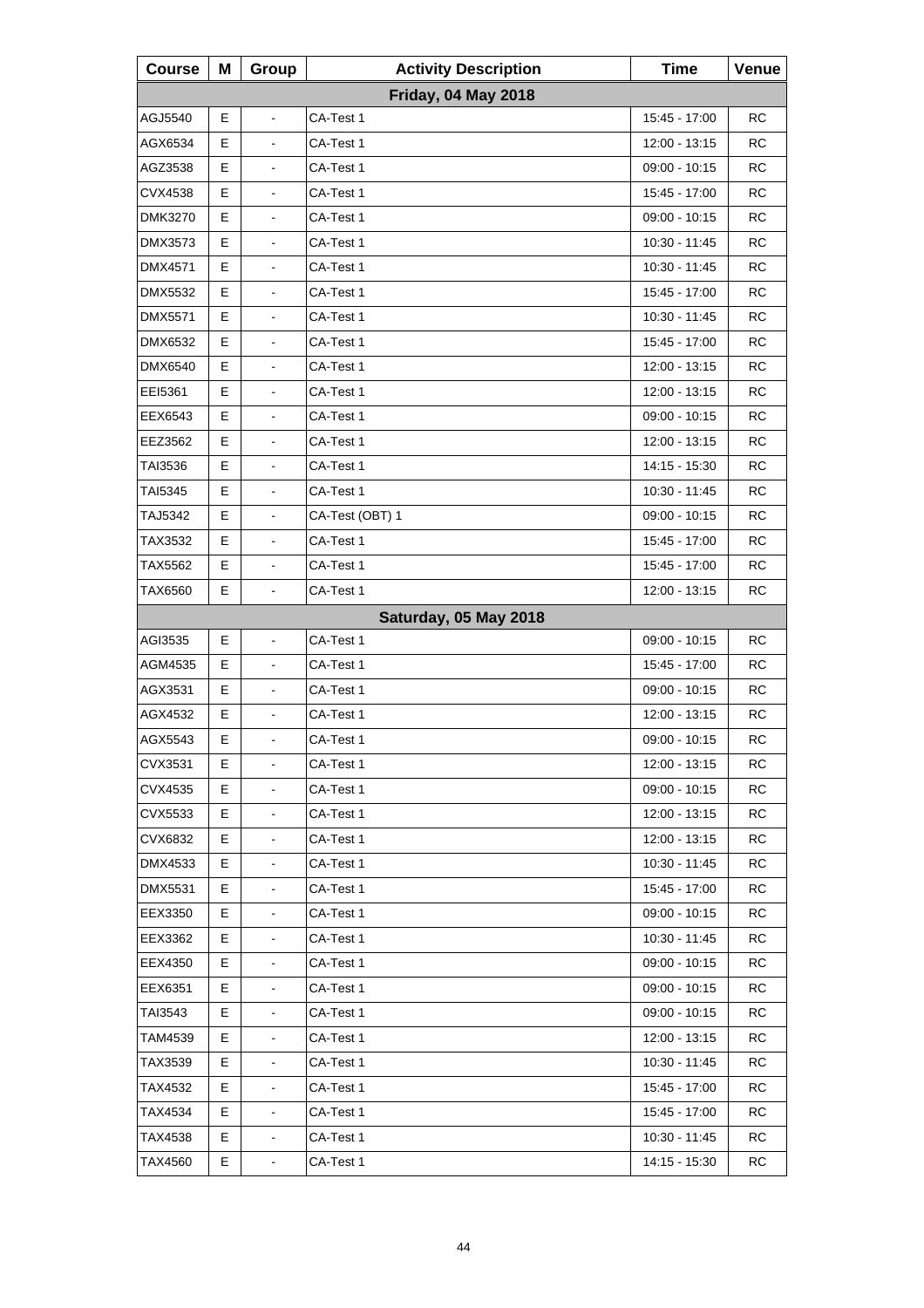| <b>Course</b>  | Μ | Group                        | <b>Activity Description</b> | <b>Time</b>     | Venue           |
|----------------|---|------------------------------|-----------------------------|-----------------|-----------------|
| TAX5532        | Е |                              | CA-Test 1                   | $09:00 - 10:15$ | <b>RC</b>       |
| TAX6335        | Е |                              | CA-Test 1                   | 12:00 - 13:15   | <b>RC</b>       |
| TAX6539        | E | $\blacksquare$               | CA-Test 1                   | 15:45 - 17:00   | <b>RC</b>       |
| TAX6563        | Е | $\blacksquare$               | CA-Test 1                   | 14:15 - 15:30   | <b>RC</b>       |
| TAX6564        | E |                              | CA-Test 1                   | 10:30 - 11:45   | <b>RC</b>       |
| <b>TTM7134</b> | E | $\blacksquare$               | CA-Test 1                   | 12:00 - 13:15   | <b>CL</b>       |
| TTM7135        | Е | $\blacksquare$               | CA-Test 1                   | 15:45 - 17:00   | <b>CL</b>       |
| TTM7138        | E |                              | Day School 2                | 08:00 - 10:00   | <b>CL</b>       |
| <b>TTM7155</b> | E | $\blacksquare$               | CA-Test 1                   | 12:00 - 13:15   | <b>CL</b>       |
| <b>TTX7131</b> | Е | $\blacksquare$               | CA-Test 1                   | $09:00 - 10:15$ | <b>CL</b>       |
| <b>TTX7151</b> | Е |                              | CA-Test 1                   | 10:30 - 11:45   | <b>CL</b>       |
|                |   |                              | <b>Monday, 07 May 2018</b>  |                 |                 |
| CVX4531        | Е | ä,                           | CA-Test 1                   | $10:30 - 11:45$ | RC              |
| CVX6831        | E |                              | CA-Test 1                   | 10:30 - 11:45   | RC              |
| <b>DMX4575</b> | E | $\overline{\phantom{a}}$     | CA-Test 1                   | 12:00 - 13:15   | <b>RC</b>       |
| DMX6535        | Е | $\blacksquare$               | CA-Test 1                   | 14:15 - 15:30   | <b>RC</b>       |
| DMX6578        | E |                              | CA-Test 1                   | 10:30 - 11:45   | <b>RC</b>       |
| EEI6567        | E | $\overline{\phantom{a}}$     | CA-Test 1                   | 14:15 - 15:30   | <b>RC</b>       |
| EEX3532        | Е | $\blacksquare$               | CA-Test 1                   | 12:00 - 13:15   | <b>RC</b>       |
| EEX6541        | Е |                              | CA-Test 1                   | 09:00 - 10:15   | <b>RC</b>       |
| MHZ3531        | E | $\overline{\phantom{a}}$     | CA-Test 1                   | 09:00 - 10:15   | RS <sub>8</sub> |
| MHZ4530        | Е | $\blacksquare$               | CA-Test 1                   | 15:45 - 17:00   | RC              |
|                |   |                              | Tuesday, 08 May 2018        |                 |                 |
| AGI3536        | Е | $\blacksquare$               | CA-Test 1                   | 09:00 - 10:15   | <b>RC</b>       |
| AGI5544        | Е | $\blacksquare$               | CA-Test 1                   | $09:00 - 10:15$ | RC              |
| AGI6238        | E |                              | CA-Test 1                   | 15:45 - 17:00   | <b>RC</b>       |
| AGX4539        | E | L,                           | CA-Test 1                   | 15:45 - 17:00   | <b>RC</b>       |
| AGX6535        | Е | $\blacksquare$               | CA-Test 1                   | 12:00 - 13:15   | <b>RC</b>       |
| CVX5531        | Е |                              | CA-Test 1                   | 09:00 - 10:15   | <b>RC</b>       |
| DMM5836        | E |                              | CA-Test 1                   | 10:30 - 11:45   | <b>RC</b>       |
| DMX3512        | Е | $\blacksquare$               | CA-Test 1                   | $09:00 - 10:15$ | RS <sub>8</sub> |
| DMX4543        | Е |                              | CA-Test 1                   | 12:00 - 13:15   | <b>RC</b>       |
| <b>DMX6570</b> | E |                              | CA-Test 1                   | 09:00 - 10:15   | <b>RC</b>       |
| DMX6573        | Е | $\overline{\phantom{a}}$     | CA-Test 1                   | 12:00 - 13:15   | RC              |
| <b>EEM3466</b> | Е |                              | CA-Test 1                   | 14:15 - 15:30   | <b>RC</b>       |
| EEX4530        | E |                              | CA-Test 1                   | 15:45 - 17:00   | <b>RC</b>       |
| EEX4552        | Е | $\qquad \qquad \blacksquare$ | CA-Test 1                   | 09:00 - 10:15   | <b>RC</b>       |
| EEX5832        | Е |                              | CA-Test 1                   | 09:00 - 10:15   | <b>RC</b>       |
| EEX6534        | E |                              | CA-Test 1                   | 15:45 - 17:00   | <b>RC</b>       |
| LLJ3360        | Е | $\qquad \qquad \blacksquare$ | CA-Test (OBT) 1             | 14:15 - 15:30   | <b>RC</b>       |
| MHJ5334        | Е |                              | CA-Test 1                   | 14:15 - 15:30   | <b>RC</b>       |
|                |   |                              | Wednesday, 09 May 2018      |                 |                 |
| CVX3532        | Е | $\qquad \qquad \blacksquare$ | CA-Test 1                   | 14:15 - 15:30   | RC              |
| CVX4532        | Е |                              | CA-Test 1                   | 10:30 - 11:45   | <b>RC</b>       |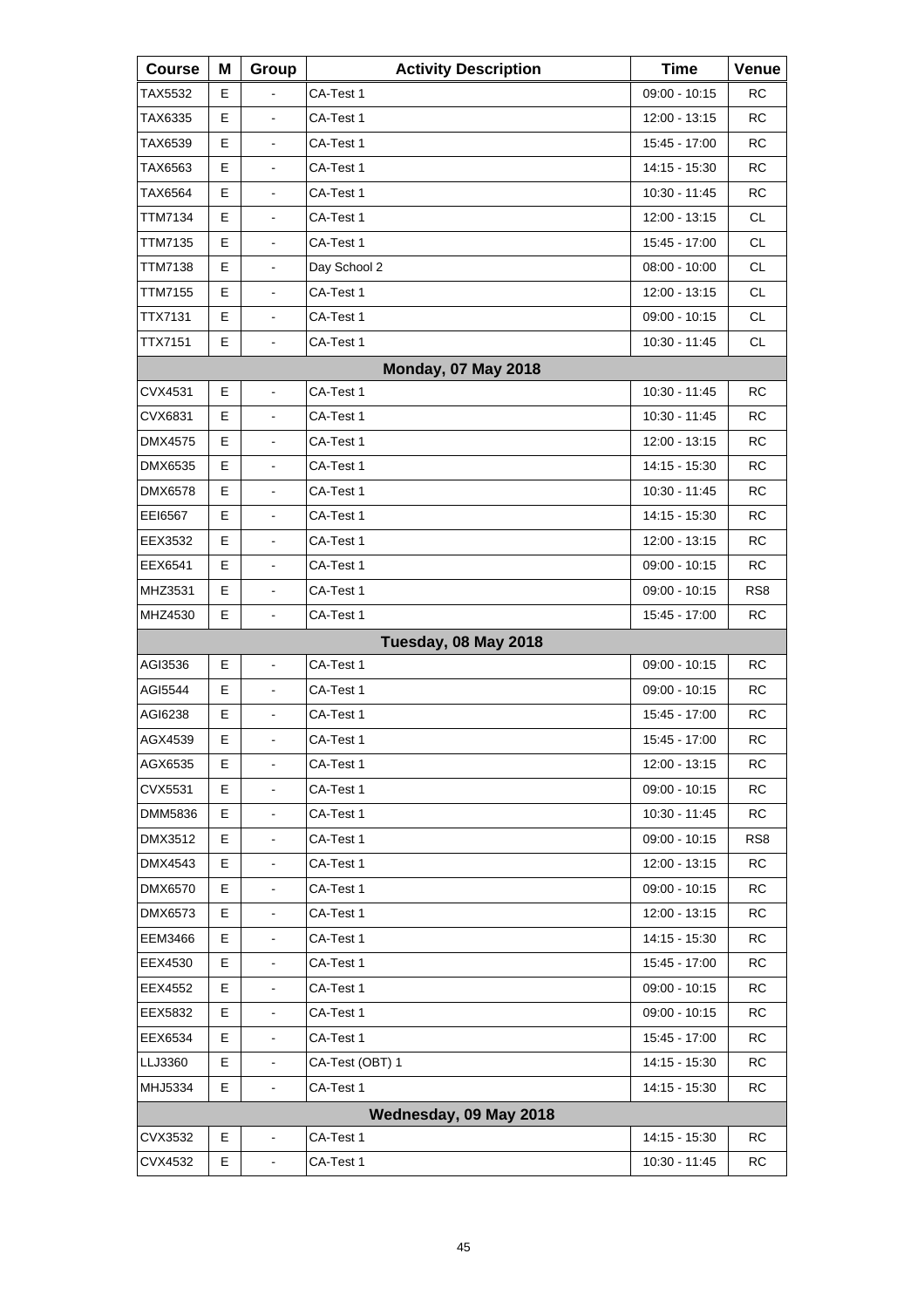| <b>Course</b>  | Μ | Group                        | <b>Activity Description</b> | <b>Time</b>   | Venue           |
|----------------|---|------------------------------|-----------------------------|---------------|-----------------|
| <b>DMX3374</b> | Е |                              | CA-Test 1                   | 10:30 - 11:45 | <b>RC</b>       |
| DMX3572        | E | L.                           | CA-Test 1                   | 15:45 - 17:00 | <b>RC</b>       |
| DMX3574        | E | L,                           | CA-Test 1                   | 12:00 - 13:15 | <b>RC</b>       |
| DMX4342        | Е | $\blacksquare$               | CA-Test 1                   | 12:00 - 13:15 | <b>RC</b>       |
| DMX5570        | E | $\blacksquare$               | CA-Test 1                   | 15:45 - 17:00 | <b>RC</b>       |
| DMX5572        | E | L,                           | CA-Test 1                   | 14:15 - 15:30 | <b>RC</b>       |
| DMX6530        | Е | $\blacksquare$               | CA-Test 1                   | 09:00 - 10:15 | <b>RC</b>       |
| EEI4562        | E | $\blacksquare$               | CA-Test 1                   | 12:00 - 13:15 | <b>RC</b>       |
| EEX3510        | E | L,                           | CA-Test 1                   | 09:00 - 10:15 | RS <sub>8</sub> |
| EEX3531        | Е | $\blacksquare$               | CA-Test 1                   | 10:30 - 11:45 | <b>RC</b>       |
| EEX4562        | E | $\blacksquare$               | CA-Test 1                   | 12:00 - 13:15 | <b>RC</b>       |
| EEX5543        | E | $\blacksquare$               | CA-Test 1                   | 15:45 - 17:00 | <b>RC</b>       |
| EEX6550        | Е | $\blacksquare$               | CA-Test 1                   | 10:30 - 11:45 | <b>RC</b>       |
| TAI5359        | E | $\blacksquare$               | CA-Test 1                   | 09:00 - 10:15 | <b>CL</b>       |
| TAI5359        | Е | $\blacksquare$               | CA-Test 1                   | 10:30 - 11:45 | <b>CL</b>       |
| <b>TAI5359</b> | Е | $\blacksquare$               | CA-Test 1                   | 12:00 - 13:15 | <b>CL</b>       |
| TAM5540        | E | $\blacksquare$               | CA-Test 1                   | 15:45 - 17:00 | <b>RC</b>       |
| TAM5861        | Е | $\blacksquare$               | CA-Test 1                   | 15:45 - 17:00 | <b>RC</b>       |
| TAZ4541        | Е | $\blacksquare$               | CA-Test 1                   | 14:15 - 15:30 | <b>RC</b>       |
| TAZ5544        | E | $\blacksquare$               | CA-Test 1                   | 14:15 - 15:30 | <b>RC</b>       |
| TTM7136        | E | L,                           | CA-Test 1                   | 09:00 - 10:15 | <b>CL</b>       |
| TTM7138        | E | $\blacksquare$               | CA-Test 1                   | 12:00 - 13:15 | <b>CL</b>       |
|                |   |                              | Thursday, 10 May 2018       |               |                 |
| AGI6237        | E | $\overline{\phantom{a}}$     | CA-Test 1                   | 09:00 - 10:15 | <b>RC</b>       |
| AGX4530        | Е | $\blacksquare$               | CA-Test 1                   | 12:00 - 13:15 | <b>RC</b>       |
| AGX5532        | E | $\blacksquare$               | CA-Test 1                   | 12:00 - 13:15 | <b>RC</b>       |
| CVX3533        | E | $\blacksquare$               | CA-Test 1                   | 14:15 - 15:30 | <b>RC</b>       |
| CVX5530        | Е | $\blacksquare$               | CA-Test 1                   | 14:15 - 15:30 | <b>RC</b>       |
| CVX6530        | Ε |                              | CA-Test 1                   | 09:00 - 10:15 | <b>RC</b>       |
| DMX4335        | Е | $\blacksquare$               | CA-Test 1                   | 10:30 - 11:45 | <b>RC</b>       |
| DMX5533        | Е | $\qquad \qquad \blacksquare$ | CA-Test 1                   | 15:45 - 17:00 | <b>RC</b>       |
| DMX6536        | Ε | -                            | CA-Test 1                   | 14:15 - 15:30 | <b>RC</b>       |
| DMX6571        | Е | $\blacksquare$               | CA-Test 1                   | 15:45 - 17:00 | <b>RC</b>       |
| EEI6565        | Е | $\qquad \qquad \blacksquare$ | CA-Test 1                   | 09:00 - 10:15 | <b>RC</b>       |
| EEX4535        | Ε | -                            | CA-Test 1                   | 09:00 - 10:15 | <b>RC</b>       |
| EEX4565        | Е | $\blacksquare$               | CA-Test 1                   | 09:00 - 10:15 | <b>RC</b>       |
| EEX6535        | Е | $\overline{\phantom{a}}$     | CA-Test 1                   | 09:00 - 10:15 | <b>RC</b>       |
| TAI5359        | Ε | -                            | CA-Test 1                   | 09:00 - 10:15 | <b>CL</b>       |
| TAI5359        | Ε | $\blacksquare$               | CA-Test 1                   | 10:30 - 11:45 | <b>CL</b>       |
| TAI5359        | Е | $\overline{\phantom{0}}$     | CA-Test 1                   | 12:00 - 13:15 | CL              |
|                |   |                              | <b>Friday, 11 May 2018</b>  |               |                 |
| AGI6232        | Е | $\blacksquare$               | CA-Test 1                   | 14:15 - 15:30 | <b>RC</b>       |
| AGI6539        | Е | $\overline{\phantom{a}}$     | CA-Test 1                   | 09:00 - 10:15 | <b>RC</b>       |
| AGJ4533        | Е | $\blacksquare$               | CA-Test 1                   | 12:00 - 13:15 | <b>RC</b>       |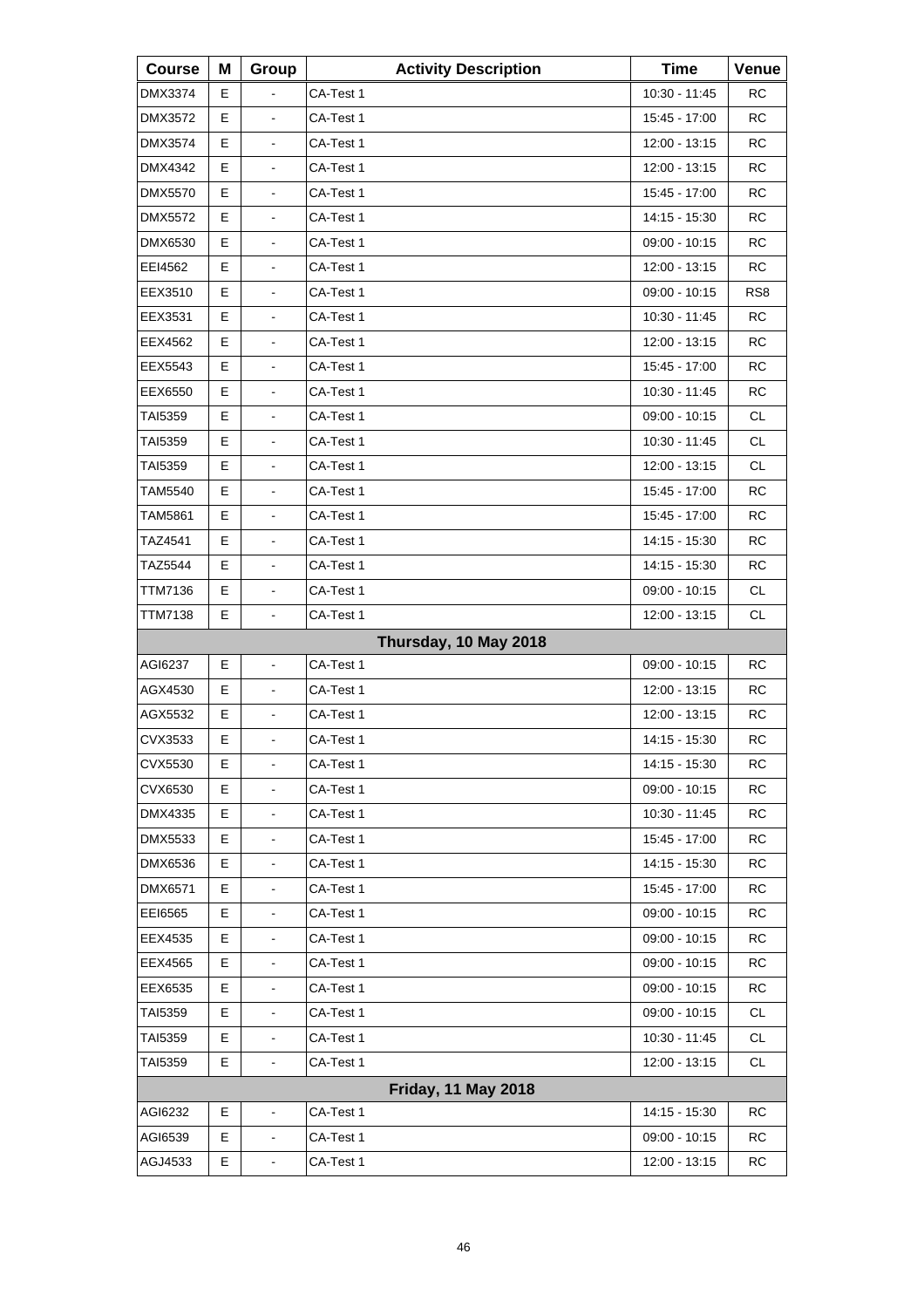| <b>Course</b>  | Μ | Group                        | <b>Activity Description</b>   | <b>Time</b>     | Venue           |
|----------------|---|------------------------------|-------------------------------|-----------------|-----------------|
| AGX4537        | Е |                              | CA-Test 1                     | 15:45 - 17:00   | <b>RC</b>       |
| AGX4540        | E | $\blacksquare$               | CA-Test 1                     | 09:00 - 10:15   | <b>RC</b>       |
| CVX4534        | E | $\frac{1}{2}$                | CA-Test 1                     | 15:45 - 17:00   | <b>RC</b>       |
| DMX3535        | Е | $\blacksquare$               | CA-Test 1                     | 14:15 - 15:30   | <b>RC</b>       |
| DMX4532        | E | $\blacksquare$               | CA-Test 1                     | 14:15 - 15:30   | <b>RC</b>       |
| DMX4572        | E | $\frac{1}{2}$                | CA-Test 1                     | 09:00 - 10:15   | <b>RC</b>       |
| DMX4576        | Е | $\blacksquare$               | CA-Test 1                     | 10:30 - 11:45   | <b>RC</b>       |
| DMX6531        | E | $\blacksquare$               | CA-Test 1                     | 14:15 - 15:30   | <b>RC</b>       |
| <b>EEM5860</b> | E | L,                           | CA-Test 1                     | 12:00 - 13:15   | <b>RC</b>       |
| EEX5534        | Е | $\blacksquare$               | CA-Test 1                     | 10:30 - 11:45   | <b>RC</b>       |
| EEX6540        | E | $\blacksquare$               | CA-Test 1                     | 14:15 - 15:30   | <b>RC</b>       |
| MHZ3332        | Е | $\frac{1}{2}$                | CA-Test 1                     | 09:00 - 10:15   | RS <sub>8</sub> |
| MHZ5340        | Е | $\blacksquare$               | CA-Test 1                     | 14:15 - 15:30   | <b>RC</b>       |
| MHZ5360        | E | $\mathbf{r}$                 | CA-Test 1                     | 14:15 - 15:30   | <b>RC</b>       |
|                |   |                              | Saturday, 12 May 2018         |                 |                 |
| AGI4538        | Е | $\blacksquare$               | CA-Test 1                     | 15:45 - 17:00   | RC              |
| AGI5530        | E |                              | CA-Test 1                     | 15:45 - 17:00   | <b>RC</b>       |
| AGM5546        | Е | $\frac{1}{2}$                | CA-Test 1                     | 09:00 - 10:15   | <b>RC</b>       |
| AGX4531        | Е | $\blacksquare$               | CA-Test 1                     | 12:00 - 13:15   | <b>RC</b>       |
| CVX3534        | E | $\blacksquare$               | CA-Test 1                     | 09:00 - 10:15   | <b>RC</b>       |
| CVX4530        | Е | $\overline{\phantom{a}}$     | CA-Test 1                     | 09:00 - 10:15   | <b>RC</b>       |
| CVX4533        | Е | $\blacksquare$               | CA-Test 1                     | 15:45 - 17:00   | <b>RC</b>       |
| <b>DMX5577</b> | E | $\blacksquare$               | CA-Test 1                     | 15:45 - 17:00   | <b>RC</b>       |
| EEI4266        | Е | $\overline{\phantom{a}}$     | CA-Test 1                     | 12:00 - 13:15   | <b>RC</b>       |
| EEI5566        | Е | $\blacksquare$               | CA-Test 1                     | 12:00 - 13:15   | <b>RC</b>       |
| <b>EEI5567</b> | E | $\blacksquare$               | CA-Test 1                     | 10:30 - 11:45   | <b>RC</b>       |
| EEI6560        | Е | L,                           | CA-Test 1                     | 10:30 - 11:45   | <b>RC</b>       |
| EEX3533        | Е | $\blacksquare$               | CA-Test 1                     | $09:00 - 10:15$ | <b>RC</b>       |
| EEX4467        | Е |                              | CA-Test 1                     | 10:30 - 11:45   | <b>RC</b>       |
| <b>EEX4547</b> | E | $\blacksquare$               | CA-Test 1                     | 10:30 - 11:45   | <b>RC</b>       |
| <b>EEX5567</b> | Е | $\qquad \qquad \blacksquare$ | CA-Test 1                     | 10:30 - 11:45   | <b>RC</b>       |
| <b>MEM7216</b> | E | $\blacksquare$               | Tutor Marked Assignment Due 1 | 09:00 - 16:00   | <b>CL</b>       |
| MEX7125        | E | $\frac{1}{2}$                | Tutor Marked Assignment Due 1 | 09:00 - 16:00   | <b>CL</b>       |
| <b>TAI2F34</b> | S | $\frac{1}{2}$                | CA-Test 1                     | 09:00 - 10:15   | <b>RC</b>       |
| TAI3540        | Е | $\overline{\phantom{a}}$     | CA-Test 1                     | 15:45 - 17:00   | <b>RC</b>       |
| TAI4545        | E | $\blacksquare$               | CA-Test 1                     | 10:30 - 11:45   | <b>RC</b>       |
| TAI5538        | Е | $\blacksquare$               | CA-Test 1                     | 15:45 - 17:00   | <b>RC</b>       |
| TAI5543        | Е |                              | CA-Test 1                     | 12:00 - 13:15   | <b>RC</b>       |
| TAI6549        | E | $\blacksquare$               | CA-Test 1                     | 10:30 - 11:45   | <b>RC</b>       |
| <b>TAM6540</b> | Е | $\blacksquare$               | CA-Test 1                     | 14:15 - 15:30   | <b>RC</b>       |
| TAX3531        | E |                              | CA-Test 1                     | 10:30 - 11:45   | <b>RC</b>       |
| TAX3534        | E | $\blacksquare$               | CA-Test 1                     | 12:00 - 13:15   | <b>RC</b>       |
| TAX4542        | Е | $\blacksquare$               | CA-Test 1                     | 14:15 - 15:30   | <b>RC</b>       |
| TAX6561        | Е | $\blacksquare$               | CA-Test 1                     | 12:00 - 13:15   | <b>RC</b>       |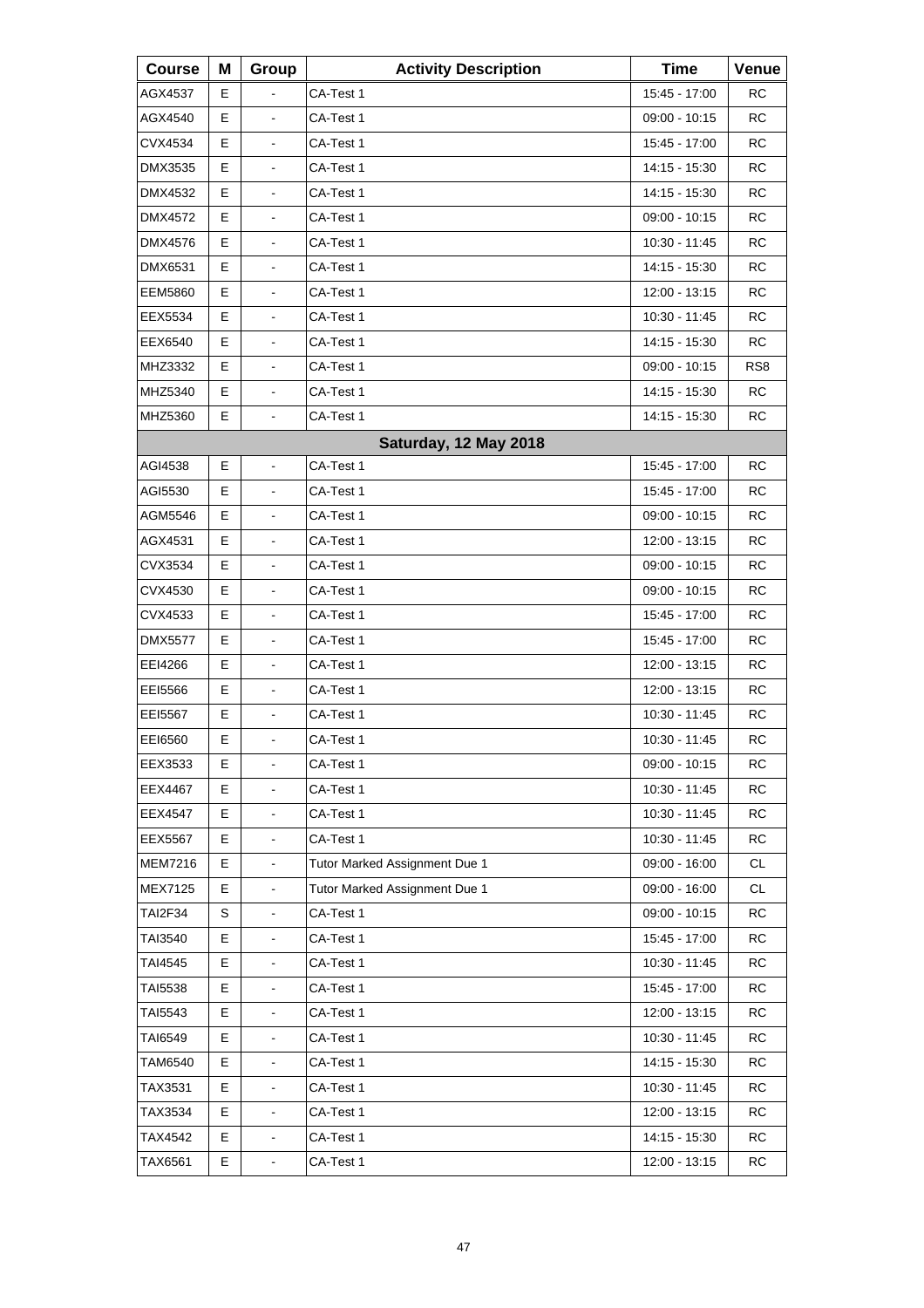| <b>Course</b>  | Μ | Group                    | <b>Activity Description</b>    | <b>Time</b>     | Venue     |
|----------------|---|--------------------------|--------------------------------|-----------------|-----------|
| TAX6565        | Е |                          | CA-Test 1                      | 09:00 - 10:15   | <b>RC</b> |
| TAZ2535        | S |                          | CA-Test 1                      | 14:15 - 15:30   | <b>RC</b> |
| TAZ4261        | E | ä,                       | CA-Test 1                      | 09:00 - 10:15   | <b>RC</b> |
| TTM7141        | Е | $\blacksquare$           | CA-Test 1                      | 12:00 - 13:15   | <b>CL</b> |
| TTX7140        | E | $\blacksquare$           | CA-Test 1                      | 09:00 - 10:15   | <b>CL</b> |
| TTY7191        | E | L,                       | CA-Test 1                      | 15:45 - 17:00   | <b>CL</b> |
|                |   |                          | <b>Sunday, 13 May 2018</b>     |                 |           |
| CVX3531        | E |                          | Day School 3                   | 15:30 - 17:30   | <b>CL</b> |
| EEX3362        | E | CLE04                    | Lab 4                          | 13:00 - 16:00   | <b>CL</b> |
| EEX3465        | Е | CLE04                    | Lab <sub>2</sub>               | 09:00 - 12:00   | <b>CL</b> |
| LWJ7101        | E |                          | Day School 4                   | 09:00 - 16:00   | <b>CL</b> |
| TAX4532        | E | $\overline{\phantom{a}}$ | Day School 2                   | 13:00 - 15:00   | <b>CL</b> |
| TTM7136        | E | $\blacksquare$           | Day School 2                   | $10:30 - 12:30$ | <b>CL</b> |
|                |   |                          | <b>Monday, 14 May 2018</b>     |                 |           |
| CVX3530        | E | CLE <sub>06</sub>        | Lab <sub>1</sub>               | 09:00 - 16:00   | <b>CL</b> |
| CVX5532        | Е | CLE <sub>02</sub>        | Lab 1                          | 09:00 - 16:00   | <b>CL</b> |
| DMW3001        | E | CLE04                    | Lab <sub>1</sub>               | 09:00 - 16:00   | <b>CL</b> |
| DMX3512        | Е | ANE01                    | Lab <sub>1</sub>               | 09:00 - 16:00   | AN        |
| DMX3572        | Е | CLE03                    | Lab 1                          | 09:00 - 16:00   | <b>CL</b> |
| DMX4532        | E | CLE <sub>02</sub>        | Lab <sub>1</sub>               | 09:00 - 16:00   | <b>CL</b> |
| EEX3517        | Е | KNE03                    | Lab <sub>2</sub>               | 09:00 - 16:00   | KN        |
| EEX3517        | Е | CLE03                    | Lab <sub>2</sub>               | 09:00 - 16:00   | <b>CL</b> |
| TAI2590        | S | CLS01                    | Lab <sub>4</sub>               | 09:00 - 16:00   | <b>CL</b> |
| TAI5339        | Е |                          | Final Proposal Due 1           | 09:00 - 16:00   | <b>CL</b> |
| <b>TAI5354</b> | Е | CLE01                    | Lab <sub>3</sub>               | 09:00 - 11:00   | <b>CL</b> |
| TAI5354        | E | CLE <sub>02</sub>        | Lab <sub>3</sub>               | 11:00 - 13:00   | <b>CL</b> |
| <b>TAI5354</b> | Е | CLE <sub>03</sub>        | Lab <sub>3</sub>               | 13:30 - 15:30   | <b>CL</b> |
| TAI6869        | Е | $\blacksquare$           | <b>Progress Presentation 1</b> | $09:00 - 16:00$ | CL        |
| <b>TAJ4547</b> | Е |                          | Tutor Marked Assignment Due 1  | 09:00 - 16:00   | <b>CL</b> |
| TAJ5342        | E | $\blacksquare$           | Tutor Marked Assignment Due 2  | 09:00 - 16:00   | CL        |
| TAY6390        | E | $\frac{1}{2}$            | Final Proposal Due 1           | 09:00 - 16:00   | CL        |
| TAY6397        | E | $\blacksquare$           | Final Proposal Due 1           | 09:00 - 16:00   | <b>CL</b> |
| TAY6D95        | E | $\blacksquare$           | Final Proposal Due 1           | 09:00 - 16:00   | <b>CL</b> |
|                |   |                          | <b>Tuesday, 15 May 2018</b>    |                 |           |
| CVX3530        | Е | CLE06                    | Lab 1 (Session 2)              | 09:00 - 16:00   | <b>CL</b> |
| CVX5532        | Е | CLE02                    | Lab 1 (Session 2)              | 09:00 - 16:00   | <b>CL</b> |
| DMX3512        | Е | ANE01                    | Lab 1 (Session 2)              | 09:00 - 16:00   | AN        |
| DMX3572        | Е | CLE03                    | Lab 1 (Session 2)              | 09:00 - 16:00   | <b>CL</b> |
| DMX4532        | Е | CLE <sub>02</sub>        | Lab 1 (Session 2)              | 09:00 - 16:00   | <b>CL</b> |
| DMX6571        | Ε | CLE01                    | Lab <sub>1</sub>               | 09:00 - 16:00   | CL        |
| EEX3362        | Е | CLE01                    | Lab 4                          | 13:00 - 16:00   | <b>CL</b> |
| EEX3465        | Е | CLE01                    | Lab <sub>2</sub>               | 09:00 - 12:00   | <b>CL</b> |
| EEX5533        | Е | CLE05                    | Lab <sub>1</sub>               | 09:00 - 16:00   | CL        |
| EEX6351        | Е | CLE08                    | Lab <sub>1</sub>               | 09:00 - 16:00   | CL        |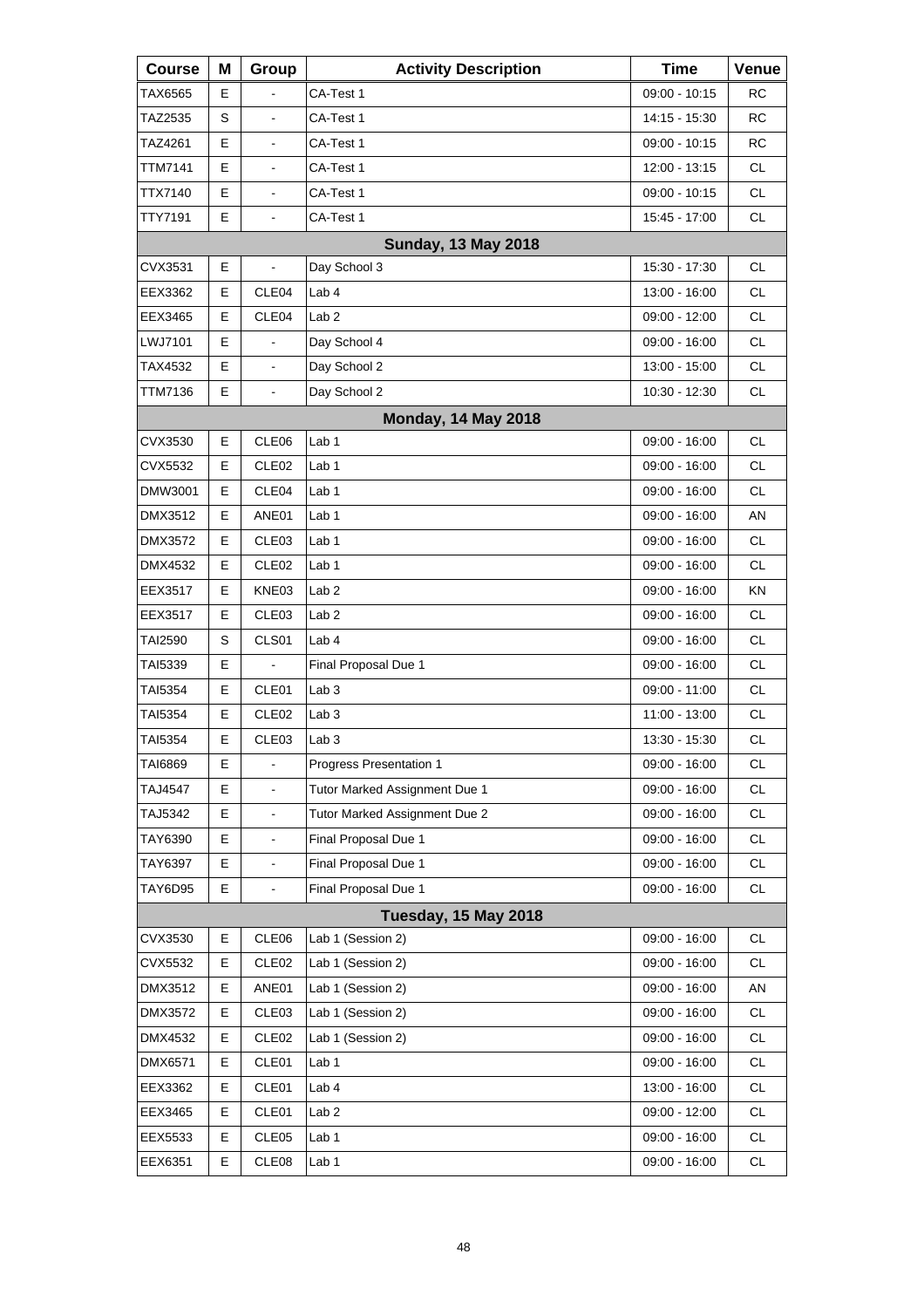| <b>Course</b>  | Μ  | Group                    | <b>Activity Description</b>   | <b>Time</b>     | Venue     |
|----------------|----|--------------------------|-------------------------------|-----------------|-----------|
| EEX6550        | Е  | CLE <sub>02</sub>        | Lab <sub>3</sub>              | 09:00 - 16:00   | <b>CL</b> |
| <b>MEM7117</b> | Е  |                          | Case Study 1                  | 09:00 - 16:00   | <b>CL</b> |
| MEX7215        | E. | $\blacksquare$           | Case Study 1                  | 09:00 - 16:00   | <b>CL</b> |
| <b>MEX7215</b> | E  | $\blacksquare$           | Day School 2                  | 09:00 - 16:00   | <b>CL</b> |
| TAI2590        | S  | CLS <sub>02</sub>        | Lab 4                         | 09:00 - 16:00   | <b>CL</b> |
| TAI5354        | Е  | KNE01                    | Lab <sub>3</sub>              | 09:00 - 11:00   | ΚN        |
| TAI5354        | Е  | KNE02                    | Lab <sub>3</sub>              | 11:00 - 13:00   | KN        |
| TAI5354        | Е  | KNE03                    | Lab <sub>3</sub>              | 13:30 - 15:30   | ΚN        |
| TAI5354        | Е  | CLE04                    | Lab <sub>3</sub>              | 09:00 - 11:00   | <b>CL</b> |
| TAI5354        | Е  | CLE05                    | Lab <sub>3</sub>              | 11:00 - 13:00   | CL        |
| TAI5354        | Е  | CLE06                    | Lab <sub>3</sub>              | 13:30 - 15:30   | <b>CL</b> |
|                |    |                          | Wednesday, 16 May 2018        |                 |           |
| CVX3534        | E  | CLE04                    | Lab <sub>1</sub>              | $09:00 - 16:00$ | <b>CL</b> |
| DMX3572        | Е  | CLE <sub>03</sub>        | Lab 1 (Session 3)             | 09:00 - 16:00   | <b>CL</b> |
| <b>DMX4532</b> | Е  | CLE <sub>02</sub>        | Lab 1 (Session 3)             | 09:00 - 16:00   | CL.       |
| DMX6571        | Е  | CLE01                    | Lab 1 (Session 2)             | 09:00 - 16:00   | <b>CL</b> |
| EEX3362        | Е  | CLE <sub>02</sub>        | Lab <sub>4</sub>              | 13:00 - 16:00   | <b>CL</b> |
| EEX3465        | Е  | CLE <sub>02</sub>        | Lab <sub>2</sub>              | 09:00 - 12:00   | CL.       |
| EEX4552        | Е  | CLE05                    | Lab <sub>2</sub>              | 09:00 - 16:00   | CL        |
| EEX5533        | Е  | CLE <sub>05</sub>        | Lab 1 (Session 2)             | 09:00 - 16:00   | <b>CL</b> |
| EEX6351        | Е  | CLE <sub>08</sub>        | Lab 1 (Session 2)             | 09:00 - 16:00   | CL.       |
| EEX6550        | E  | CLE03                    | Lab <sub>3</sub>              | 09:00 - 16:00   | CL        |
| <b>MEM7212</b> | Е  |                          | Tutor Marked Assignment Due 2 | 09:00 - 16:00   | <b>CL</b> |
| <b>MEX7118</b> | Е  | $\blacksquare$           | Case Study 1                  | 09:00 - 16:00   | <b>CL</b> |
| <b>MEX7211</b> | Е  | $\blacksquare$           | Tutor Marked Assignment Due 2 | 09:00 - 16:00   | CL        |
| TAI2590        | S  | CLS <sub>03</sub>        | Lab 4                         | 09:00 - 16:00   | CL        |
| <b>TAI5354</b> | Е  | CLE07                    | Lab <sub>3</sub>              | 09:00 - 11:00   | <b>CL</b> |
| TAI5354        | Е  | CLE08                    | Lab <sub>3</sub>              | 11:00 - 13:00   | CL        |
| TAI5354        | Е  | CLE09                    | Lab <sub>3</sub>              | 13:30 - 15:30   | <b>CL</b> |
|                |    |                          | Thursday, 17 May 2018         |                 |           |
| AGI6238        | Е  |                          | Lab 1                         | 09:30 - 16:30   | <b>CL</b> |
| CVX3532        | Е  | CLE <sub>02</sub>        | Lab <sub>1</sub>              | $09:00 - 16:00$ | CL        |
| CVX3534        | Е  | CLE <sub>04</sub>        | Lab 1 (Session 2)             | $09:00 - 16:00$ | <b>CL</b> |
| CVX6832        | E  |                          | Viva Voce 2 (Session 2)       | 09:00 - 16:00   | <b>CL</b> |
| CVY6397        | E  | $\overline{\phantom{a}}$ | Progress Report Due 1         | 09:00 - 16:00   | CL        |
| CVY6A96        | E  | $\overline{\phantom{a}}$ | Progress Report Due 1         | 09:00 - 16:00   | <b>CL</b> |
| CVY6A98        | Е  | $\blacksquare$           | Progress Report Due 1         | 09:00 - 16:00   | CL        |
| CVY6D95        | E  |                          | Progress Report Due 1         | 09:00 - 16:00   | CL        |
| DMX3512        | Е  | JFE01                    | Lab <sub>1</sub>              | 09:00 - 16:00   | JF        |
| DMX4543        | Е  | CLE09                    | Lab 1                         | 09:00 - 16:00   | CL        |
| DMX6571        | Е  | CLE01                    | Lab 1 (Session 3)             | 09:00 - 16:00   | CL        |
| EEX3517        | Е  | CLE04                    | Lab <sub>2</sub>              | 09:00 - 16:00   | <b>CL</b> |
| EEX3517        | Е  | KNE04                    | Lab <sub>2</sub>              | 09:00 - 16:00   | KN        |
| EEX3532        | E  | CLE01                    | Lab <sub>2</sub>              | 09:00 - 16:00   | CL        |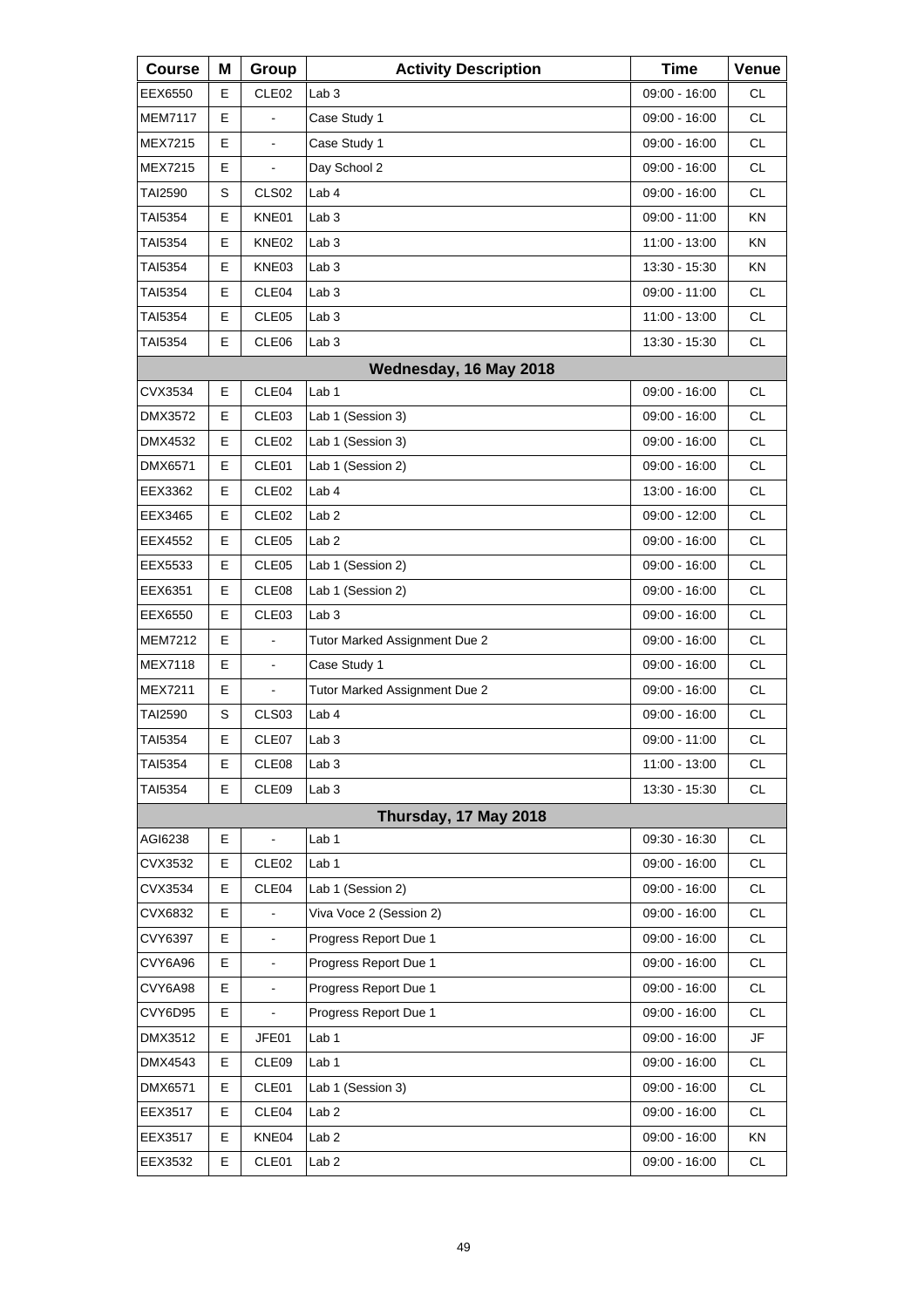| <b>Course</b>  | Μ  | Group                    | <b>Activity Description</b>   | <b>Time</b>     | Venue     |
|----------------|----|--------------------------|-------------------------------|-----------------|-----------|
| EEX4548        | Е  | CLE01                    | Lab <sub>2</sub>              | 09:00 - 16:00   | СL        |
| EEX4552        | Е  | CLE05                    | Lab <sub>3</sub>              | 09:00 - 16:00   | <b>CL</b> |
| EEX5533        | E  | CLE05                    | Lab 1 (Session 3)             | $09:00 - 16:00$ | <b>CL</b> |
| EEX6543        | Е  | CLE01                    | Lab <sub>2</sub>              | 09:00 - 16:00   | <b>CL</b> |
| EEX6550        | E  | CLE04                    | Lab <sub>3</sub>              | 09:00 - 16:00   | <b>CL</b> |
| LWJ7101        | E  |                          | Tutor Marked Assignment Due 1 | 09:00 - 12:00   | <b>CL</b> |
| MEX7118        | E  | $\blacksquare$           | Tutor Marked Assignment Due 1 | 09:00 - 16:00   | <b>CL</b> |
| TAI2590        | S  | CLS04                    | Lab <sub>4</sub>              | $09:00 - 16:00$ | <b>CL</b> |
| TAI5354        | E. | CLE <sub>10</sub>        | Lab <sub>3</sub>              | 09:00 - 11:00   | <b>CL</b> |
|                |    |                          | <b>Friday, 18 May 2018</b>    |                 |           |
| AGY6D95        | E  |                          | Progress Report Due 1         | 09:30 - 16:30   | <b>CL</b> |
| AGY6D96        | E  |                          | Progress Report Due 1         | $09:30 - 16:30$ | <b>CL</b> |
| CVX3532        | Е  | CLE <sub>02</sub>        | Lab 1 (Session 2)             | 09:00 - 16:00   | <b>CL</b> |
| CVX3534        | E  | CLE04                    | Lab 1 (Session 3)             | $09:00 - 16:00$ | <b>CL</b> |
| <b>DMK5501</b> | E  |                          | Tutor Marked Assignment Due 2 | 09:00 - 16:00   | <b>CL</b> |
| DMX3512        | Е  | JFE01                    | Lab 1 (Session 2)             | $09:00 - 16:00$ | JF        |
| DMX3534        | E  |                          | Tutor Marked Assignment Due 1 | $09:00 - 16:00$ | <b>CL</b> |
| DMX4543        | E  | CLE09                    | Lab 1 (Session 2)             | 09:00 - 16:00   | <b>CL</b> |
| DMY6397        | Е  |                          | Progress Report Due 1         | 09:00 - 16:00   | <b>CL</b> |
| DMY6A74        | E  |                          | Progress Report Due 1         | 09:00 - 16:00   | <b>CL</b> |
| DMY6A96        | E  | $\blacksquare$           | Progress Report Due 1         | 09:00 - 16:00   | <b>CL</b> |
| DMY6A98        | Е  | $\blacksquare$           | Progress Report Due 1         | 09:00 - 16:00   | <b>CL</b> |
| DMY6D95        | E  |                          | Progress Report Due 1         | 09:00 - 16:00   | <b>CL</b> |
| EEI4266        | E  | CLE01                    | Lab <sub>2</sub>              | 09:00 - 11:00   | <b>CL</b> |
| EEI4266        | Е  | CLE <sub>02</sub>        | Lab <sub>2</sub>              | 14:00 - 16:00   | CL        |
| <b>EEM5860</b> | E  |                          | Tutor Marked Assignment Due 1 | $08:00 - 16:00$ | <b>CL</b> |
| EEX3517        | E  | CLE05                    | Lab <sub>2</sub>              | 09:00 - 16:00   | <b>CL</b> |
| EEX3517        | Е  | KNE05                    | Lab <sub>2</sub>              | 09:00 - 16:00   | ΚN        |
| EEX3532        | Е  | CLE <sub>02</sub>        | Lab <sub>2</sub>              | $09:00 - 16:00$ | <b>CL</b> |
| EEX4548        | Е  | CLE <sub>02</sub>        | Lab <sub>2</sub>              | 09:00 - 16:00   | CL        |
| EEX5533        | Е  | CLE <sub>05</sub>        | Lab 1 (Session 4)             | 09:00 - 16:00   | CL.       |
| EEX6550        | Е  | CLE05                    | Lab <sub>3</sub>              | $09:00 - 16:00$ | <b>CL</b> |
| EEY6397        | E  |                          | Progress Report Due 1         | 09:00 - 16:00   | CL        |
| EEY6A96        | E  | $\blacksquare$           | Progress Report Due 1         | 09:00 - 16:00   | CL.       |
| EEY6A98        | E  |                          | Progress Report Due 1         | 09:00 - 16:00   | <b>CL</b> |
| EEY6D95        | E  |                          | Progress Report Due 1         | 09:00 - 16:00   | CL        |
| <b>MEX7120</b> | Е  |                          | Tutor Marked Assignment Due 1 | 09:00 - 16:00   | CL        |
| <b>TAI2590</b> | S  | CLS <sub>05</sub>        | Lab 4                         | 09:00 - 16:00   | <b>CL</b> |
| TAI5563        | E  |                          | Workshop 1                    | 09:00 - 12:00   | <b>CL</b> |
|                |    |                          | Saturday, 19 May 2018         |                 |           |
| AGX4539        | Е  |                          | Day School 2                  | 13:00 - 15:00   | KN        |
| AGX4539        | E  |                          | Day School 2                  | 13:00 - 15:00   | <b>CL</b> |
| AGX4539        | E  | $\overline{\phantom{a}}$ | Day School 3                  | 15:30 - 17:30   | ΚN        |
| AGX4539        | E  |                          | Day School 3                  | 15:30 - 17:30   | <b>CL</b> |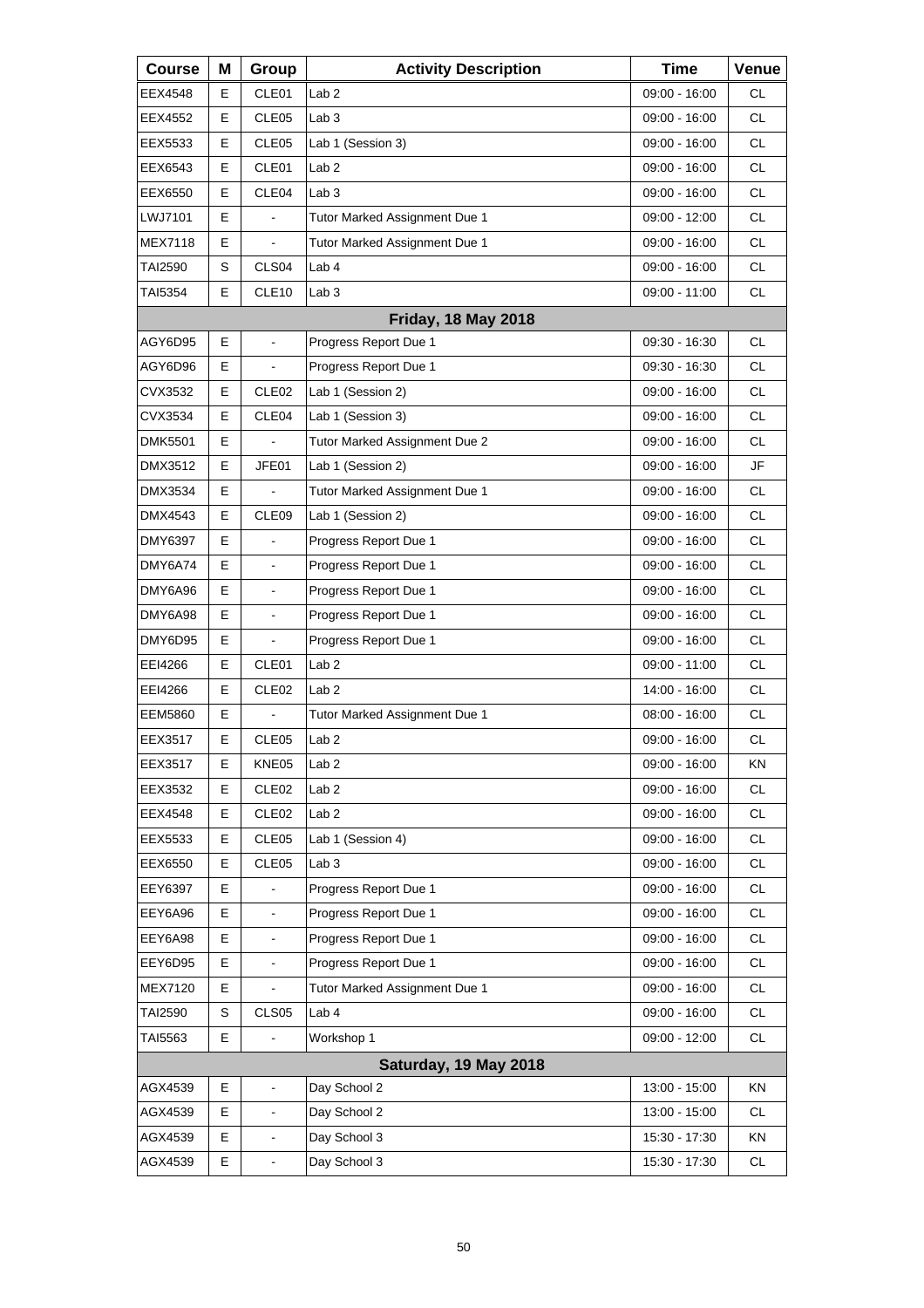| <b>Course</b>  | Μ | Group             | <b>Activity Description</b> | <b>Time</b>     | Venue          |
|----------------|---|-------------------|-----------------------------|-----------------|----------------|
| AGZ3538        | Е |                   | Day School 3                | 10:30 - 12:30   | ΚN             |
| AGZ3538        | E | $\blacksquare$    | Day School 3                | 10:30 - 12:30   | <b>CL</b>      |
| CVX3533        | E | $\frac{1}{2}$     | Day School 3                | 10:30 - 12:30   | KN             |
| CVX3533        | Е | $\blacksquare$    | Day School 4                | 13:00 - 15:00   | ΚN             |
| CVX3534        | E | $\blacksquare$    | Day School 4                | 10:30 - 12:30   | R2             |
| CVX3534        | E | $\frac{1}{2}$     | Day School 5                | 13:00 - 15:00   | R <sub>2</sub> |
| CVX4534        | Е | $\blacksquare$    | Day School 3                | 10:30 - 12:30   | <b>CL</b>      |
| CVX6533        | E | $\blacksquare$    | Day School 3                | 13:00 - 15:00   | <b>CL</b>      |
| DMK3270        | E | $\frac{1}{2}$     | Day School 4                | 15:00 - 17:30   | <b>CL</b>      |
| DMX4575        | Е | $\blacksquare$    | Day School 2                | 08:00 - 10:00   | <b>CL</b>      |
| EEI4562        | E | $\blacksquare$    | Day School 4                | 15:30 - 17:30   | <b>CL</b>      |
| EEI5566        | Е |                   | Day School 3                | $08:00 - 10:00$ | <b>CL</b>      |
| EEI5566        | Е | CLE01             | Lab 1                       | 10:30 - 12:30   | <b>CL</b>      |
| <b>EEI5567</b> | E |                   | Day School 3                | 13:00 - 15:00   | <b>CL</b>      |
| EEX3362        | Е | CLE01             | Day School 5                | 10:30 - 12:30   | <b>CL</b>      |
| EEX3362        | Е | CLE <sub>02</sub> | Day School 5                | 10:30 - 12:30   | <b>CL</b>      |
| EEX3362        | E | CLE03             | Day School 5                | 10:30 - 12:30   | <b>CL</b>      |
| EEX3362        | Е | CLE04             | Day School 5                | 10:30 - 12:30   | <b>CL</b>      |
| EEX3363        | Е | CLE01             | Day School 4                | 08:00 - 10:00   | <b>CL</b>      |
| EEX3363        | E | CLE <sub>02</sub> | Day School 4                | 08:00 - 10:00   | <b>CL</b>      |
| EEX3363        | Е | CLE <sub>03</sub> | Day School 4                | 08:00 - 10:00   | <b>CL</b>      |
| EEX3363        | Е | CLE04             | Day School 4                | 08:00 - 10:00   | <b>CL</b>      |
| EEX3510        | E |                   | Day School 2                | 10:30 - 12:30   | R <sub>2</sub> |
| EEX3517        | Е | KNE06             | Lab <sub>2</sub>            | $09:00 - 16:00$ | KN             |
| EEX3517        | Е | CLE06             | Lab <sub>2</sub>            | 09:00 - 16:00   | <b>CL</b>      |
| EEX3532        | E | CLE03             | Lab <sub>2</sub>            | 09:00 - 16:00   | <b>CL</b>      |
| EEX4350        | E | KNE01             | Lab 1 (Session 2)           | 09:00 - 16:00   | KN             |
| EEX4533        | Е | $\blacksquare$    | Day School 2                | 15:00 - 17:30   | CL             |
| EEX4535        | Е |                   | Day School 3                | 13:00 - 15:00   | CL             |
| EEX4548        | Е | CLE <sub>03</sub> | Lab <sub>2</sub>            | 09:00 - 16:00   | CL             |
| EEX4562        | E |                   | Day School 4                | 15:30 - 17:30   | CL             |
| EEX4565        | Е |                   | Day School 3                | 13:00 - 15:00   | CL             |
| EEX5533        | Е | CLE <sub>05</sub> | Lab 1 (Session 5)           | 09:00 - 16:00   | CL             |
| EEX5538        | E |                   | Day School 2                | 13:00 - 15:00   | CL             |
| <b>EEX5547</b> | E |                   | Day School 1                | 13:00 - 15:00   | CL             |
| <b>EEX5567</b> | E | $\blacksquare$    | Day School 3                | 13:00 - 15:00   | CL             |
| EEX5832        | Е |                   | Day School 2                | 15:30 - 17:30   | CL             |
| EEX6351        | Е |                   | Day School 3                | 10:30 - 12:30   | CL             |
| EEX6543        | Е | CLE01             | Lab 2 (Session 2)           | 09:00 - 16:00   | CL             |
| EEX6550        | Е |                   | Day School 2                | 13:00 - 15:00   | CL             |
| EEX6550        | Е | CLE06             | Lab <sub>3</sub>            | 09:00 - 16:00   | CL             |
| EEX6832        | E |                   | Day School 2                | 10:30 - 12:30   | CL             |
| <b>MEM7216</b> | E | $\blacksquare$    | Case Study 1                | 13:00 - 16:00   | CL             |
| MEM7216        | E | $\blacksquare$    | Day School 2                | 09:00 - 16:00   | CL             |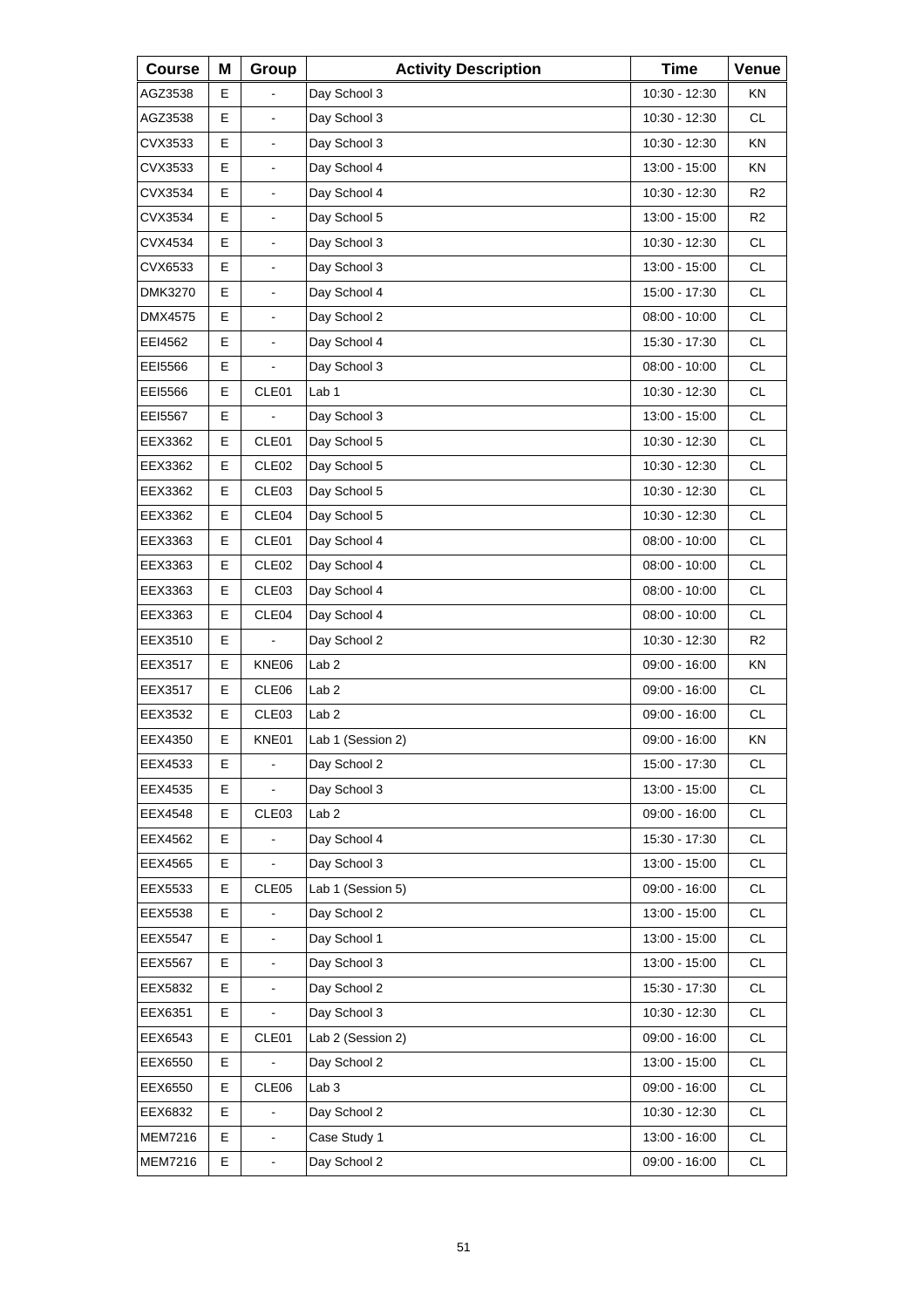| <b>Course</b>  | Μ | Group                    | <b>Activity Description</b> | <b>Time</b>     | Venue     |
|----------------|---|--------------------------|-----------------------------|-----------------|-----------|
| TAI3342        | Е |                          | Day School 2                | 13:00 - 15:00   | <b>KN</b> |
| TAI3342        | Е | $\blacksquare$           | Day School 2                | 13:00 - 15:00   | <b>CL</b> |
| TAM5540        | Е | $\blacksquare$           | Day School 3                | 10:30 - 12:30   | <b>CL</b> |
| TAM5861        | E | $\blacksquare$           | Day School 3                | 13:00 - 15:00   | <b>CL</b> |
| TAX3532        | Е | $\overline{\phantom{a}}$ | Day School 2                | 15:30 - 17:30   | <b>CL</b> |
| TAX5534        | Е | $\blacksquare$           | Day School 3                | $08:00 - 10:00$ | <b>CL</b> |
| TAX6563        | E | $\blacksquare$           | Day School 3                | 10:30 - 12:30   | <b>CL</b> |
| TTX7139        | Е | $\blacksquare$           | Day School 2                | 08:00 - 10:00   | <b>CL</b> |
|                |   |                          | <b>Sunday, 20 May 2018</b>  |                 |           |
| CVX6530        | E | $\blacksquare$           | Day School 5                | 10:30 - 12:30   | <b>CL</b> |
| CVX6530        | Е |                          | Day School 6                | 13:00 - 15:00   | <b>CL</b> |
| CVX6832        | Е |                          | Day School 3                | 15:00 - 17:30   | <b>CL</b> |
| EEI3566        | Е | CLE <sub>03</sub>        | Practical Session (Group) 1 | 13:00 - 16:00   | <b>CL</b> |
| EEX3465        | Е | CLE03                    | Practical Session (Group) 4 | 09:00 - 12:00   | <b>CL</b> |
| EEX5536        | Е |                          | Day School 2                | 13:00 - 15:00   | <b>CL</b> |
| EEX6539        | E | $\blacksquare$           | Day School 2                | 13:00 - 15:00   | <b>CL</b> |
| EEX6543        | Е | $\overline{\phantom{a}}$ | Day School 2                | 15:30 - 17:30   | <b>CL</b> |
| <b>MEM7212</b> | Е | $\mathbf{r}$             | Day School 2                | 09:00 - 16:00   | <b>CL</b> |
| MEX7119        | E | $\blacksquare$           | Case Study 1                | 13:00 - 16:00   | <b>CL</b> |
| MEX7119        | Е |                          | Day School 2                | 09:00 - 12:00   | <b>CL</b> |
| TAI2530        | S | $\mathbf{r}$             | Day School 3                | 10:30 - 12:30   | <b>KN</b> |
| TAI2530        | S | $\blacksquare$           | Day School 3                | 10:30 - 12:30   | <b>CL</b> |
| TAM6540        | Е | $\overline{\phantom{a}}$ | Day School 3                | 10:30 - 12:30   | <b>CL</b> |
| TAX6362        | Е | $\mathbf{r}$             | Day School 2                | 13:00 - 15:00   | <b>CL</b> |
| TTM7135        | E | $\blacksquare$           | Day School 3                | $08:00 - 10:00$ | <b>CL</b> |
| <b>TTM7135</b> | E |                          | Day School 4                | 10:30 - 12:30   | CL        |
| TTM7141        | E | $\blacksquare$           | Day School 3                | 08:00 - 10:00   | <b>CL</b> |
|                |   |                          | <b>Monday, 21 May 2018</b>  |                 |           |
| AGX6534        | Е | $\blacksquare$           | Lab 1                       | 09:30 - 16:30   | <b>CL</b> |
| CVX4530        | Е | CLE04                    | Lab <sub>1</sub>            | $09:00 - 16:00$ | <b>CL</b> |
| CVX4530        | Е | CLE <sub>02</sub>        | Viva Voce 1                 | 09:00 - 16:00   | CL        |
| CVX6832        | Е |                          | Design Class 3              | 09:00 - 16:00   | <b>CL</b> |
| DMX4335        | Е | CLE01                    | Lab 1                       | 09:00 - 16:00   | <b>CL</b> |
| DMX4543        | Е | CLE <sub>10</sub>        | Lab 1                       | 09:00 - 16:00   | CL        |
| DMX4573        | Е | CLE <sub>05</sub>        | Lab 1                       | 09:00 - 16:00   | CL        |
| <b>DMX5572</b> | Е | CLE <sub>03</sub>        | Lab 1                       | 09:00 - 16:00   | <b>CL</b> |
| EEX4530        | Е | CLE07                    | Lab 1                       | 09:00 - 16:00   | CL        |
| EEX4548        | Е | CLE04                    | Lab <sub>2</sub>            | 09:00 - 16:00   | CL        |
| EEX5535        | Е |                          | Lab Report 2                | 09:00 - 16:00   | <b>CL</b> |
| TAJ3346        | Е | CLE01                    | Lab <sub>2</sub>            | 09:00 - 11:00   | CL        |
| TAJ3346        | Е | CLE <sub>02</sub>        | Lab <sub>2</sub>            | 12:00 - 14:00   | CL        |
| TAJ3346        | Е | CLE <sub>03</sub>        | Lab <sub>2</sub>            | 14:30 - 16:30   | <b>CL</b> |
| TAX3532        | Е | $\Box$                   | Lab <sub>2</sub>            | 09:00 - 16:00   | CL        |
| TAY6A96        | Е | $\blacksquare$           | Final Proposal Due 1        | 09:00 - 16:00   | CL        |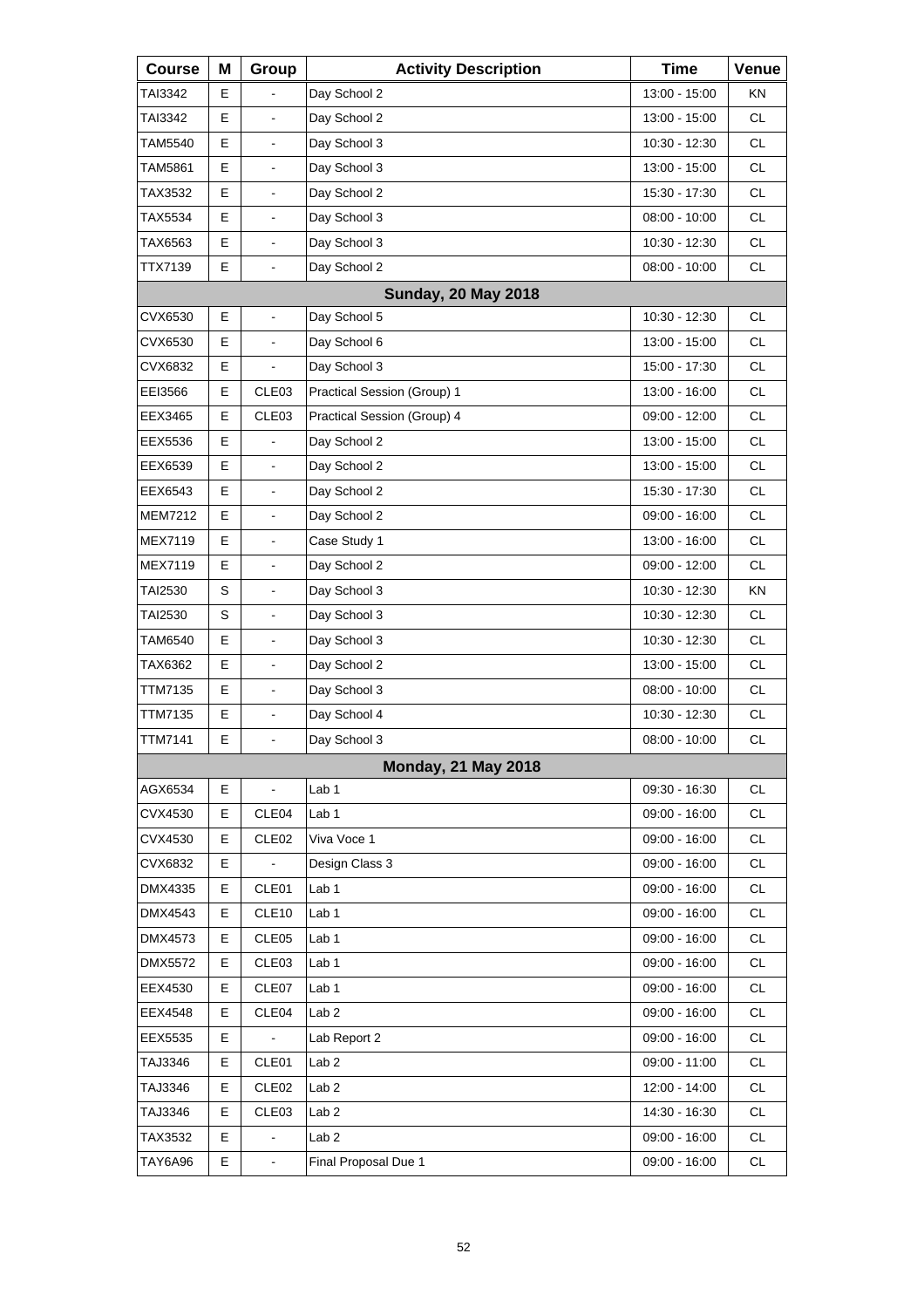| <b>Course</b>  | Μ | Group             | <b>Activity Description</b>         | <b>Time</b>     | Venue     |
|----------------|---|-------------------|-------------------------------------|-----------------|-----------|
| TTI7137        | Е |                   | Tutor Marked Assignment Due 1       | 09:00 - 16:00   | СL        |
| TTM7133        | E | $\overline{a}$    | Tutor Marked Assignment Due 1       | 09:00 - 16:00   | <b>CL</b> |
| TTM7154        | E | $\blacksquare$    | Tutor Marked Assignment Due 1       | 09:00 - 16:00   | <b>CL</b> |
|                |   |                   | <b>Tuesday, 22 May 2018</b>         |                 |           |
| AGX4530        | E |                   | Lab <sub>2</sub>                    | 09:30 - 16:30   | <b>CL</b> |
| CVX3532        | Е | CLE01             | Lab 1                               | 09:00 - 16:00   | <b>CL</b> |
| CVX4530        | Е | CLE04             | Lab 1 (Session 2)                   | 09:00 - 16:00   | <b>CL</b> |
| CVX4530        | E | CLE <sub>02</sub> | Viva Voce 1 (Session 2)             | 09:00 - 16:00   | <b>CL</b> |
| CVX4535        | Е | CLE01             | Factory / Field Visit 1             | 09:00 - 16:00   | <b>CL</b> |
| DMX4335        | Е | CLE01             | Lab 1 (Session 2)                   | 09:00 - 16:00   | <b>CL</b> |
| DMX4543        | E | CLE10             | Lab 1 (Session 2)                   | 09:00 - 16:00   | <b>CL</b> |
| DMX4573        | Е | CLE05             | Lab 1 (Session 2)                   | 09:00 - 16:00   | <b>CL</b> |
| <b>DMX5572</b> | Е | CLE <sub>03</sub> | Lab 1 (Session 2)                   | 09:00 - 16:00   | <b>CL</b> |
| EEI3566        | E | CLE01             | Practical Session (Group) 1         | 13:00 - 16:00   | <b>CL</b> |
| EEX3465        | Е | CLE01             | Practical Session (Group) 4         | 09:00 - 12:00   | <b>CL</b> |
| EEX3510        | Е | KNE14             | Lab <sub>2</sub>                    | 09:00 - 16:00   | ΚN        |
| EEX3510        | E | <b>CLE30</b>      | Lab <sub>2</sub>                    | 09:00 - 16:00   | <b>CL</b> |
| EEX3510        | Е | KNE14             | Tutor Marked Assignment Due 2       | 09:00 - 16:00   | KN        |
| EEX3510        | Е | CLE30             | Tutor Marked Assignment Due 2       | 09:00 - 16:00   | CL        |
| EEX3532        | E | KNE01             | Lab <sub>2</sub>                    | 09:00 - 16:00   | KN        |
| EEX3532        | Е | CLE04             | Lab <sub>2</sub>                    | 09:00 - 16:00   | <b>CL</b> |
| EEX4530        | Е | CLE07             | Lab 1 (Session 2)                   | 09:00 - 16:00   | <b>CL</b> |
| EEX4548        | E | CLE05             | Lab <sub>2</sub>                    | 09:00 - 16:00   | <b>CL</b> |
| EEX6550        | Е | CLE07             | Lab <sub>3</sub>                    | 09:00 - 16:00   | <b>CL</b> |
| TAJ3346        | Е | CLE04             | Lab <sub>2</sub>                    | 09:00 - 11:00   | CL        |
| TAJ3346        | E | CLE05             | Lab <sub>2</sub>                    | 11:30 - 13:30   | <b>CL</b> |
| TAJ3346        | Е | CLE06             | Lab <sub>2</sub>                    | 14:00 - 16:00   | <b>CL</b> |
|                |   |                   | Wednesday, 23 May 2018              |                 |           |
| CVX3532        | Е | CLE01             | Lab 1 (Session 2)                   | 09:00 - 16:00   | <b>CL</b> |
| CVX4530        | Е | CLE04             | Lab 1 (Session 3)                   | 09:00 - 16:00   | <b>CL</b> |
| CVX4530        | Е | CLE <sub>02</sub> | Viva Voce 1 (Session 3)             | $09:00 - 16:00$ | CL        |
| CVX4534        | Е |                   | Factory / Field Visit 1             | 09:00 - 16:00   | <b>CL</b> |
| CVX4535        | Е | CLE01             | Factory / Field Visit 1 (Session 2) | 09:00 - 16:00   | <b>CL</b> |
| DMX4335        | Е | CLE01             | Lab 1 (Session 3)                   | 09:00 - 16:00   | CL        |
| DMX4573        | Е | CLE05             | Lab 1 (Session 3)                   | 09:00 - 16:00   | <b>CL</b> |
| EEI3566        | Е | CLE <sub>02</sub> | Practical Session (Group) 1         | 13:00 - 16:00   | <b>CL</b> |
| EEI4562        | Е |                   | Tutor Marked Assignment Due 2       | 09:00 - 16:00   | CL        |
| EEX3465        | Е | CLE <sub>02</sub> | Practical Session (Group) 4         | 09:00 - 12:00   | <b>CL</b> |
| EEX3510        | Е | KNE13             | Lab <sub>2</sub>                    | 09:00 - 16:00   | KN        |
| EEX3510        | Е | CLE <sub>29</sub> | Lab <sub>2</sub>                    | 09:00 - 16:00   | CL        |
| EEX3510        | Е | KNE13             | Tutor Marked Assignment Due 2       | 09:00 - 16:00   | <b>KN</b> |
| EEX3510        | Е | CLE29             | Tutor Marked Assignment Due 2       | 09:00 - 16:00   | <b>CL</b> |
| EEX3532        | Е | KNE02             | Lab <sub>2</sub>                    | 09:00 - 16:00   | ΚN        |
| EEX3532        | Е | CLE05             | Lab <sub>2</sub>                    | 09:00 - 16:00   | <b>CL</b> |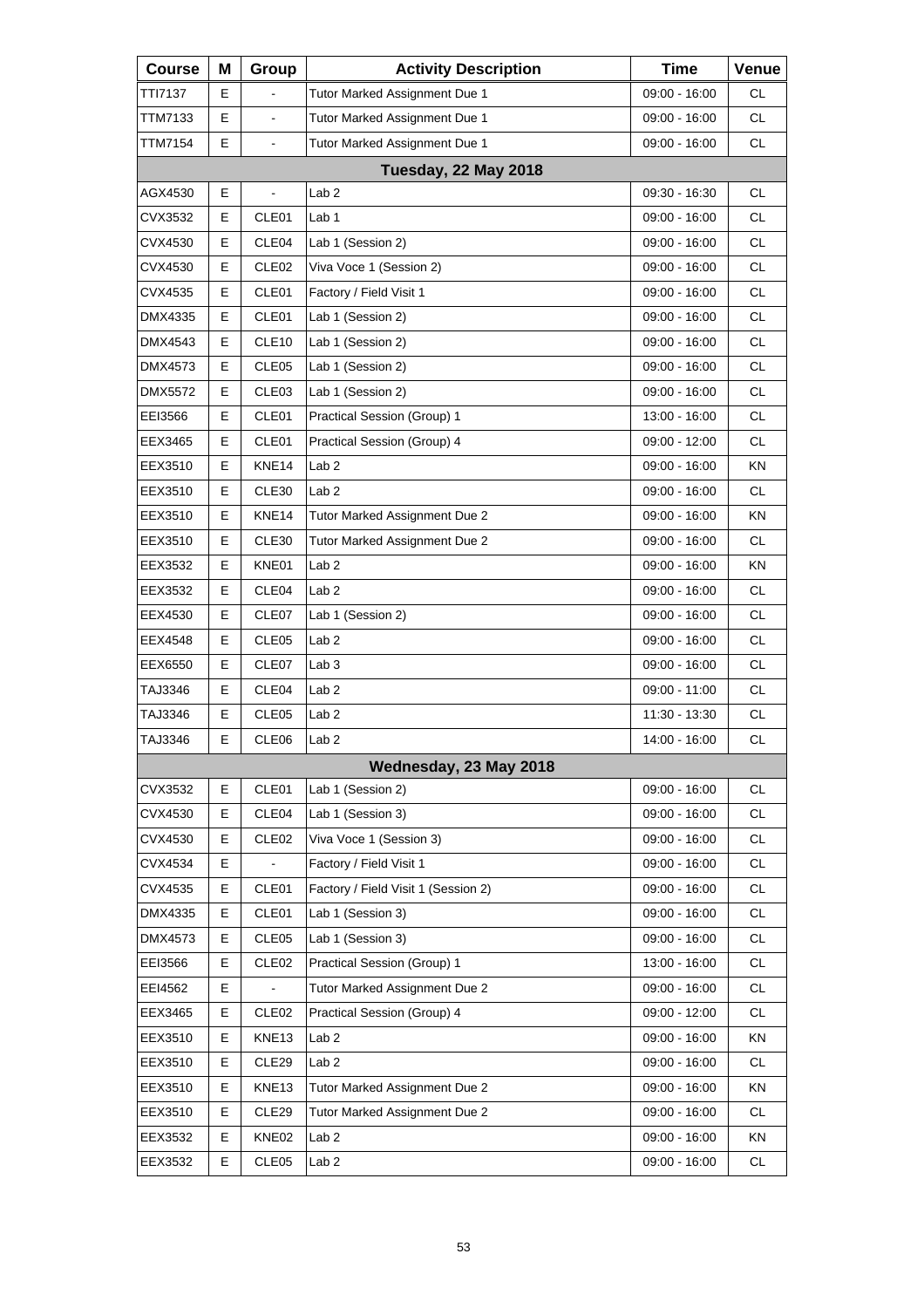| <b>Course</b>  | Μ | Group             | <b>Activity Description</b>         | <b>Time</b>     | Venue     |
|----------------|---|-------------------|-------------------------------------|-----------------|-----------|
| EEX3533        | Е | CLE01             | Lab <sub>1</sub>                    | 09:00 - 16:00   | СL        |
| EEX3533        | Е | CLE01             | Tutor Marked Assignment Due 1       | 09:00 - 16:00   | <b>CL</b> |
| EEX4530        | Е | CLE07             | Lab 1 (Session 3)                   | 09:00 - 16:00   | <b>CL</b> |
| EEX4533        | Е | CLE01             | Lab <sub>1</sub>                    | 09:00 - 16:00   | <b>CL</b> |
| EEX4548        | Е | CLE <sub>06</sub> | Lab <sub>2</sub>                    | 09:00 - 16:00   | <b>CL</b> |
| EEX4562        | E |                   | Tutor Marked Assignment Due 2       | 09:00 - 16:00   | <b>CL</b> |
| <b>EEX5547</b> | Е | $\blacksquare$    | Lab <sub>2</sub>                    | 09:00 - 16:00   | <b>CL</b> |
| EEX6543        | Е | CLE <sub>02</sub> | Lab <sub>2</sub>                    | 09:00 - 16:00   | <b>CL</b> |
| EEX6543        | Е | CLE <sub>02</sub> | Lab 2 (Session 2)                   | 09:00 - 16:00   | <b>CL</b> |
| EEX6550        | Е | CLE <sub>08</sub> | Lab <sub>3</sub>                    | 09:00 - 16:00   | <b>CL</b> |
| TAI3536        | Е | CLE01             | Lab <sub>2</sub>                    | 09:00 - 16:00   | <b>CL</b> |
| <b>TAI5359</b> | E | CLE01             | Lab <sub>3</sub>                    | 09:00 - 12:00   | <b>CL</b> |
| TAI5359        | Е | CLE <sub>02</sub> | Lab <sub>3</sub>                    | 13:00 - 16:00   | <b>CL</b> |
| TAX5532        | Е |                   | Tutor Marked Assignment Due 2       | 09:00 - 16:00   | <b>CL</b> |
|                |   |                   | Thursday, 24 May 2018               |                 |           |
| AGJ5540        | Е | $\blacksquare$    | Lab <sub>1</sub>                    | 09:30 - 16:30   | CL        |
| CVX3532        | E | CLE04             | Lab <sub>1</sub>                    | 09:00 - 16:00   | <b>CL</b> |
| CVX4530        | E | CLE04             | Lab 1 (Session 4)                   | 09:00 - 16:00   | <b>CL</b> |
| CVX4530        | Е | CLE <sub>02</sub> | Viva Voce 1 (Session 4)             | 09:00 - 16:00   | <b>CL</b> |
| CVY6A96        | E |                   | Progress Presentation 1             | 09:00 - 16:00   | <b>CL</b> |
| CVY6A98        | E | $\blacksquare$    | Progress Presentation 1             | 09:00 - 16:00   | <b>CL</b> |
| CVY6D95        | Е | $\blacksquare$    | Progress Presentation 1 (Session 2) | 09:00 - 16:00   | <b>CL</b> |
| DMX4543        | E | CLE <sub>11</sub> | Lab <sub>1</sub>                    | 09:00 - 16:00   | <b>CL</b> |
| DMX4573        | E | CLE <sub>05</sub> | Lab 1 (Session 4)                   | 09:00 - 16:00   | <b>CL</b> |
| EEX3510        | Е | KNE <sub>12</sub> | Lab <sub>2</sub>                    | 09:00 - 16:00   | ΚN        |
| EEX3510        | Е | CLE <sub>28</sub> | Lab <sub>2</sub>                    | 09:00 - 16:00   | <b>CL</b> |
| EEX3510        | E | <b>KNE12</b>      | Tutor Marked Assignment Due 2       | $09:00 - 16:00$ | <b>KN</b> |
| EEX3510        | Е | CLE28             | Tutor Marked Assignment Due 2       | 09:00 - 16:00   | <b>CL</b> |
| EEX3532        | Е | KNE03             | Lab <sub>2</sub>                    | 09:00 - 16:00   | KN        |
| EEX3532        | Е | CLE06             | Lab <sub>2</sub>                    | 09:00 - 16:00   | CL        |
| EEX3533        | Е | CLE01             | Lab 1 (Session 2)                   | 09:00 - 16:00   | CL.       |
| EEX4530        | Е | CLE07             | Lab 1 (Session 4)                   | 09:00 - 16:00   | CL        |
| EEX4533        | Е | CLE01             | Lab 1 (Session 2)                   | 09:00 - 16:00   | CL        |
| EEX4548        | Е | CLE07             | Lab <sub>2</sub>                    | 09:00 - 16:00   | CL.       |
| EEX6550        | Е | CLE09             | Lab <sub>3</sub>                    | 09:00 - 16:00   | CL        |
| MEM7213        | E |                   | Tutor Marked Assignment Due 2       | 09:00 - 16:00   | CL        |
| TAI3536        | Е | CLE <sub>02</sub> | Lab <sub>2</sub>                    | 09:00 - 16:00   | CL.       |
| TAI5359        | Е | KNE01             | Lab <sub>3</sub>                    | 09:00 - 12:00   | KN        |
| TAI5359        | Е | KNE02             | Lab <sub>3</sub>                    | 13:00 - 16:00   | KN        |
| TAI5359        | Ε | CLE03             | Lab <sub>3</sub>                    | 09:00 - 12:00   | CL.       |
| TAI5359        | Е | CLE04             | Lab <sub>3</sub>                    | 13:00 - 16:00   | CL        |
|                |   |                   | <b>Friday, 25 May 2018</b>          |                 |           |
| AGI3534        | Е | CLE01             | Lab <sub>2</sub>                    | 09:30 - 16:30   | <b>CL</b> |
| CVX3532        | Е | CLE04             | Lab 1 (Session 2)                   | 09:00 - 16:00   | CL.       |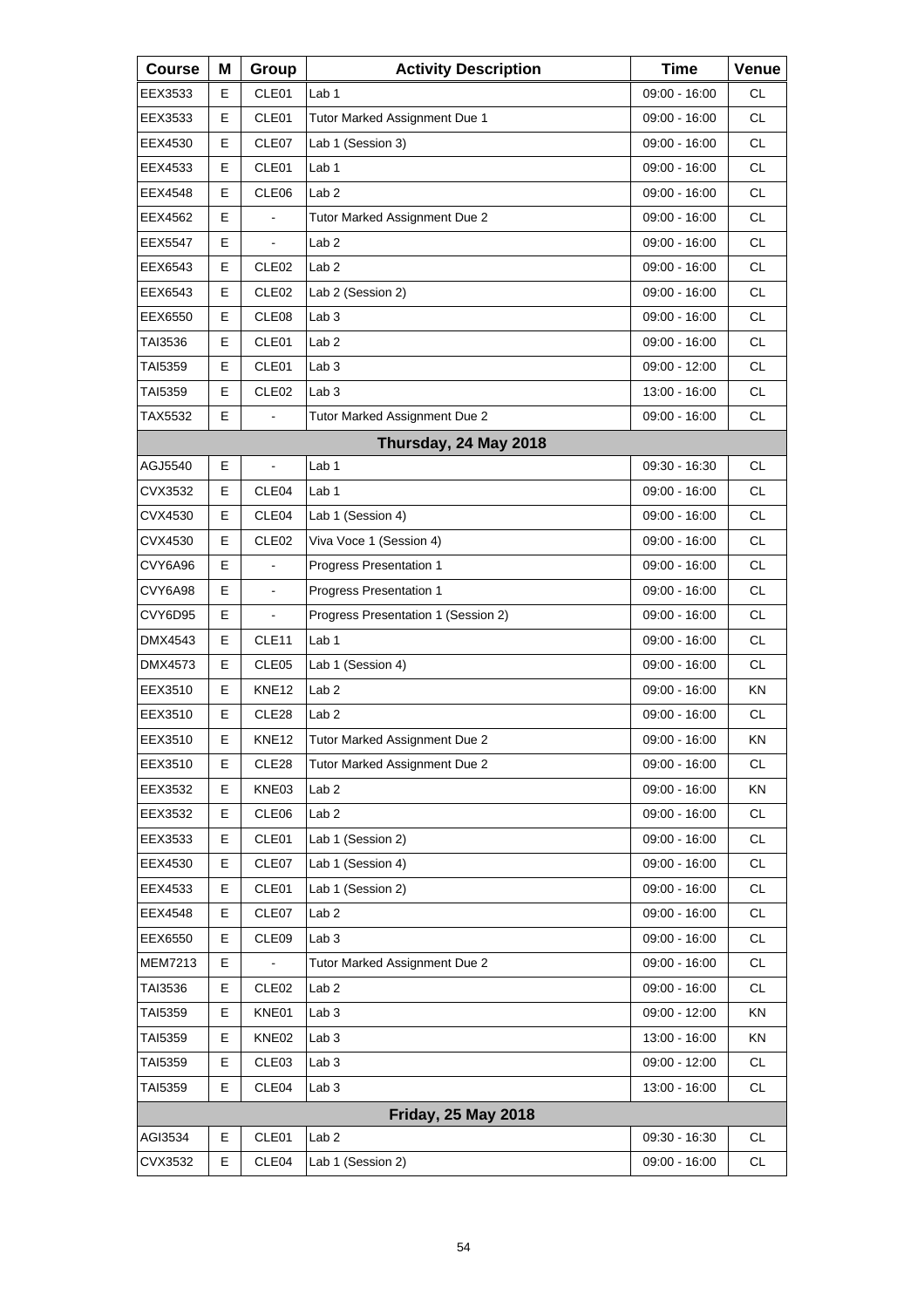| <b>Course</b>  | Μ | Group                    | <b>Activity Description</b>         | <b>Time</b>     | Venue     |
|----------------|---|--------------------------|-------------------------------------|-----------------|-----------|
| CVX4530        | Е | CLE04                    | Lab 1 (Session 5)                   | 09:00 - 16:00   | <b>CL</b> |
| CVX4530        | E | CLE <sub>02</sub>        | Viva Voce 1 (Session 5)             | 09:00 - 16:00   | <b>CL</b> |
| CVY6A96        | E | ÷.                       | Progress Presentation 1 (Session 2) | $09:00 - 16:00$ | <b>CL</b> |
| CVY6A98        | Е | $\blacksquare$           | Progress Presentation 1 (Session 2) | 09:00 - 16:00   | <b>CL</b> |
| CVY6D95        | E | $\blacksquare$           | Progress Presentation 1 (Session 2) | 09:00 - 16:00   | <b>CL</b> |
| DMK3270        | E | L,                       | Tutor Marked Assignment Due 1       | $09:00 - 16:00$ | <b>CL</b> |
| <b>DMK3589</b> | Е | $\blacksquare$           | Tutor Marked Assignment Due 1       | 09:00 - 16:00   | <b>CL</b> |
| DMM5836        | E | $\blacksquare$           | Tutor Marked Assignment Due 1       | 09:00 - 16:00   | <b>CL</b> |
| DMX3374        | E | $\blacksquare$           | Tutor Marked Assignment Due 1       | 09:00 - 16:00   | <b>CL</b> |
| DMX3512        | Е | $\blacksquare$           | Tutor Marked Assignment Due 1       | 09:00 - 16:00   | <b>CL</b> |
| DMX3533        | E | $\overline{a}$           | Tutor Marked Assignment Due 1       | 09:00 - 16:00   | <b>CL</b> |
| DMX3534        | E | ä,                       | Class Room Exercise 4               | 08:00 - 12:30   | <b>CL</b> |
| DMX3535        | Е | $\blacksquare$           | Tutor Marked Assignment Due 1       | 09:00 - 16:00   | <b>CL</b> |
| DMX3573        | E | $\blacksquare$           | Tutor Marked Assignment Due 1       | 09:00 - 16:00   | <b>CL</b> |
| DMX4335        | E | $\overline{\phantom{a}}$ | Tutor Marked Assignment Due 1       | $09:00 - 16:00$ | <b>CL</b> |
| DMX4342        | Е | $\blacksquare$           | Tutor Marked Assignment Due 1       | 09:00 - 16:00   | <b>CL</b> |
| DMX4530        | E | $\overline{a}$           | Lab <sub>1</sub>                    | 09:00 - 16:00   | <b>CL</b> |
| DMX4530        | E | $\overline{\phantom{a}}$ | Tutor Marked Assignment Due 1       | 09:00 - 16:00   | <b>CL</b> |
| DMX4532        | Е | $\blacksquare$           | Tutor Marked Assignment Due 1       | 09:00 - 16:00   | <b>CL</b> |
| DMX4533        | E |                          | Tutor Marked Assignment Due 1       | 09:00 - 16:00   | <b>CL</b> |
| DMX4543        | Е | CLE <sub>11</sub>        | Lab 1 (Session 2)                   | 09:00 - 16:00   | <b>CL</b> |
| DMX4543        | Е | $\blacksquare$           | Tutor Marked Assignment Due 1       | 09:00 - 16:00   | <b>CL</b> |
| DMX4572        | E |                          | Tutor Marked Assignment Due 1       | 09:00 - 16:00   | <b>CL</b> |
| DMX4573        | Е | CLE <sub>05</sub>        | Lab 1 (Session 5)                   | 09:00 - 16:00   | <b>CL</b> |
| DMX4575        | E | $\blacksquare$           | Tutor Marked Assignment Due 1       | 09:00 - 16:00   | <b>CL</b> |
| DMX4576        | E | $\blacksquare$           | Tutor Marked Assignment Due 1       | 09:00 - 16:00   | <b>CL</b> |
| DMX4835        | E | L,                       | Tutor Marked Assignment Due 1       | 09:00 - 16:00   | <b>CL</b> |
| <b>DMX5531</b> | Е | $\blacksquare$           | Tutor Marked Assignment Due 1       | $09:00 - 16:00$ | CL        |
| DMX5532        | E | $\blacksquare$           | Tutor Marked Assignment Due 1       | $09:00 - 16:00$ | <b>CL</b> |
| DMX5533        | E | L,                       | Tutor Marked Assignment Due 1       | 09:00 - 16:00   | <b>CL</b> |
| DMX5570        | E | $\blacksquare$           | Tutor Marked Assignment Due 1       | 09:00 - 16:00   | CL        |
| DMX5571        | E | $\overline{\phantom{a}}$ | Tutor Marked Assignment Due 1       | 09:00 - 16:00   | CL        |
| DMX5572        | E | L,                       | Tutor Marked Assignment Due 1       | 09:00 - 16:00   | <b>CL</b> |
| <b>DMX5577</b> | E | $\blacksquare$           | Tutor Marked Assignment Due 1       | 09:00 - 16:00   | CL        |
| DMX6530        | E | $\blacksquare$           | Tutor Marked Assignment Due 1       | 09:00 - 16:00   | CL        |
| DMX6531        | E | L,                       | Tutor Marked Assignment Due 1       | 09:00 - 16:00   | <b>CL</b> |
| DMX6532        | E | $\blacksquare$           | Tutor Marked Assignment Due 1       | 09:00 - 16:00   | CL        |
| DMX6534        | E | $\mathbf{r}$             | Tutor Marked Assignment Due 1       | 09:00 - 16:00   | CL        |
| DMX6535        | E | L,                       | Tutor Marked Assignment Due 1       | 09:00 - 16:00   | <b>CL</b> |
| DMX6536        | E | $\blacksquare$           | Tutor Marked Assignment Due 1       | 09:00 - 16:00   | CL        |
| DMX6540        | E | $\overline{\phantom{a}}$ | Tutor Marked Assignment Due 1       | 09:00 - 16:00   | CL        |
| DMX6570        | E | $\blacksquare$           | Tutor Marked Assignment Due 1       | 09:00 - 16:00   | <b>CL</b> |
| DMX6571        | E | $\blacksquare$           | Tutor Marked Assignment Due 1       | 09:00 - 16:00   | CL        |
| DMX6573        | E | $\blacksquare$           | Tutor Marked Assignment Due 1       | 09:00 - 16:00   | CL        |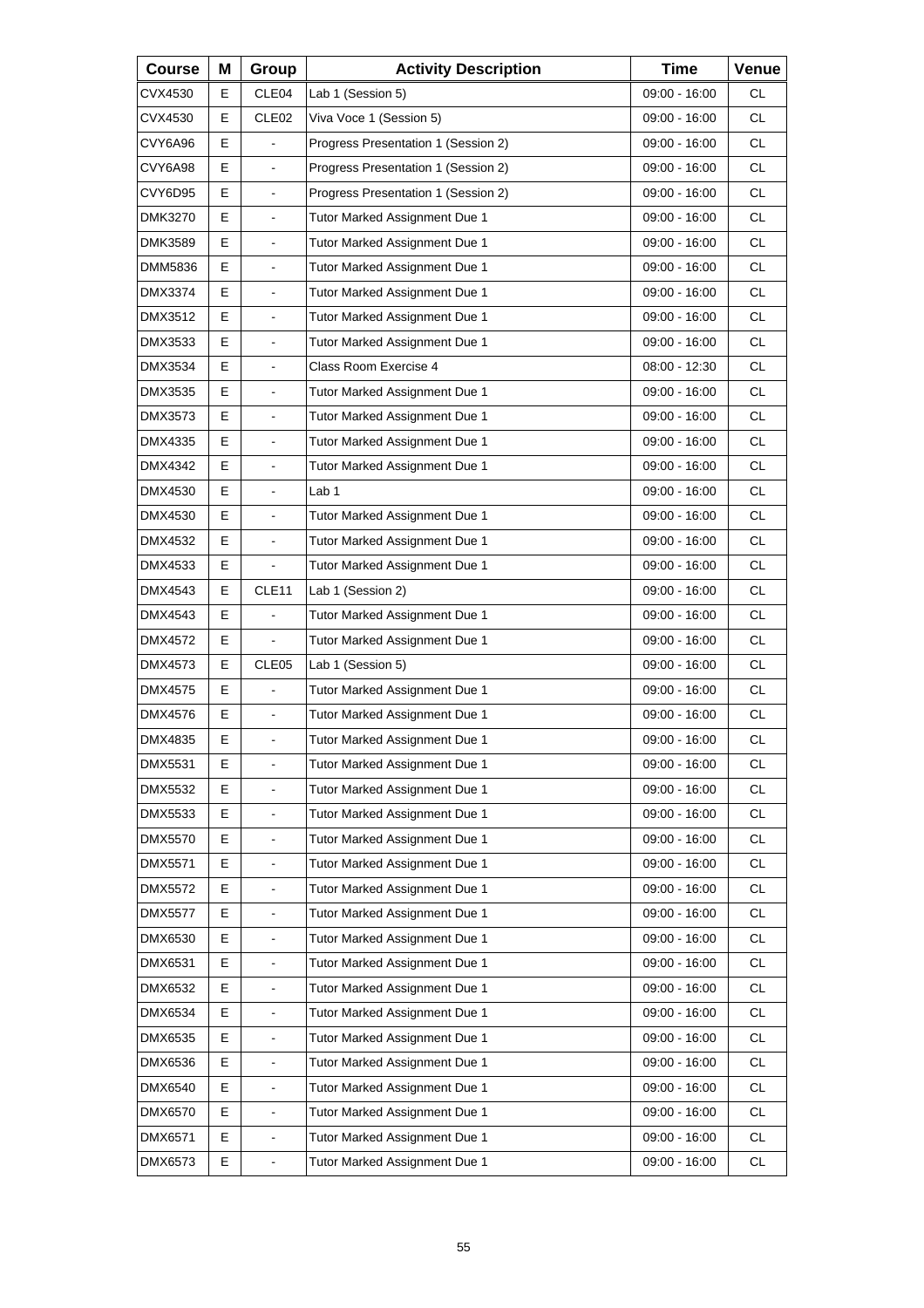| <b>Course</b>  | Μ | Group             | <b>Activity Description</b>   | <b>Time</b>     | Venue     |
|----------------|---|-------------------|-------------------------------|-----------------|-----------|
| DMX6578        | Е |                   | Tutor Marked Assignment Due 1 | 09:00 - 16:00   | <b>CL</b> |
| DMY6D73        | E |                   | Progress Report Due 1         | 09:00 - 11:30   | <b>CL</b> |
| EEI5361        | E | ä,                | Tutor Marked Assignment Due 2 | 08:00 - 16:00   | <b>CL</b> |
| EEX3510        | Е | MTE07             | Lab <sub>2</sub>              | 09:00 - 16:00   | MT        |
| EEX3510        | E | KNE11             | Lab <sub>2</sub>              | 09:00 - 16:00   | KN        |
| EEX3510        | E | CLE27             | Lab <sub>2</sub>              | 09:00 - 16:00   | <b>CL</b> |
| EEX3510        | Е | MTE07             | Tutor Marked Assignment Due 2 | 09:00 - 16:00   | МT        |
| EEX3510        | E | KNE11             | Tutor Marked Assignment Due 2 | $09:00 - 16:00$ | KN        |
| EEX3510        | E | CLE27             | Tutor Marked Assignment Due 2 | 09:00 - 16:00   | <b>CL</b> |
| EEX3532        | Е | CLE07             | Lab <sub>2</sub>              | 09:00 - 16:00   | <b>CL</b> |
| EEX3533        | E | CLE01             | Lab 1 (Session 3)             | 09:00 - 16:00   | <b>CL</b> |
| EEX4530        | E | CLE07             | Lab 1 (Session 5)             | 09:00 - 16:00   | <b>CL</b> |
| EEX4533        | Е | CLE01             | Lab 1 (Session 3)             | $09:00 - 16:00$ | <b>CL</b> |
| EEX4536        | E |                   | Tutor Marked Assignment Due 2 | 09:00 - 16:00   | <b>CL</b> |
| EEX4548        | Е | CLE08             | Lab <sub>2</sub>              | 09:00 - 16:00   | <b>CL</b> |
| EEX6536        | Е | CLE01             | Lab 1                         | $09:00 - 16:00$ | <b>CL</b> |
| EEX6543        | E | CLE03             | Lab <sub>2</sub>              | 09:00 - 16:00   | <b>CL</b> |
| EEX6550        | Е | CLE <sub>10</sub> | Lab <sub>3</sub>              | 09:00 - 16:00   | <b>CL</b> |
| TAI3536        | Е | CLE03             | Lab <sub>2</sub>              | 09:00 - 16:00   | <b>CL</b> |
| TAI5359        | E | KNE03             | Lab <sub>3</sub>              | 09:00 - 12:00   | <b>KN</b> |
| TAI5359        | Е | KNE04             | Lab <sub>3</sub>              | 13:00 - 16:00   | KN        |
| <b>TAI5359</b> | Е | CLE05             | Lab <sub>3</sub>              | 09:00 - 12:00   | <b>CL</b> |
| TAI5359        | E | CLE06             | Lab <sub>3</sub>              | 13:00 - 16:00   | <b>CL</b> |
| TAY6A91        | Е |                   | Progress Presentation 2       | $09:00 - 16:00$ | <b>CL</b> |
|                |   |                   | Saturday, 26 May 2018         |                 |           |
| AGI6238        | E | $\overline{a}$    | Day School 2                  | 15:30 - 17:30   | <b>CL</b> |
| AGM5546        | Е | L,                | Day School 2                  | 10:30 - 12:30   | ΚN        |
| AGM5546        | Е | $\blacksquare$    | Day School 2                  | 10:30 - 12:30   | <b>CL</b> |
| AGX5543        | E |                   | Day School 2                  | 08:00 - 10:00   | <b>CL</b> |
| CVX3533        | E |                   | Day School 3                  | 10:30 - 12:30   | <b>CL</b> |
| CVX3533        | Е |                   | Day School 4                  | 13:00 - 15:00   | CL        |
| CVX4530        | Е | CLE04             | Lab 1 (Session 6)             | 09:00 - 16:00   | CL        |
| DMX3511        | Е | ANE01             | Class Room Exercise 3         | $08:00 - 12:30$ | AN        |
| DMX3511        | Е | AME01             | Class Room Exercise 3         | 08:00 - 12:30   | AM        |
| DMX3511        | Е | GME01             | Class Room Exercise 3         | 08:00 - 12:30   | GM        |
| DMX3511        | Е | BTE01             | Class Room Exercise 3         | 08:00 - 12:30   | ВT        |
| DMX3511        | Е | JFE01             | Class Room Exercise 3         | 08:00 - 12:30   | JF        |
| DMX3511        | Е | RTE01             | Class Room Exercise 3         | 08:00 - 12:30   | RT        |
| DMX3511        | Е | KNE01             | Class Room Exercise 3         | 08:00 - 12:30   | ΚN        |
| DMX3511        | Е | MTE01             | Class Room Exercise 3         | 08:00 - 12:30   | MT        |
| DMX3511        | Е | KRE01             | Class Room Exercise 3         | 08:00 - 12:30   | KR        |
| DMX3511        | Е | KNE02             | Class Room Exercise 3         | 13:00 - 17:30   | KN        |
| DMX3511        | Е | MTE <sub>02</sub> | Class Room Exercise 3         | 13:00 - 17:30   | МT        |
| DMX4530        | E |                   | Lab 1 (Session 2)             | 09:00 - 16:00   | <b>CL</b> |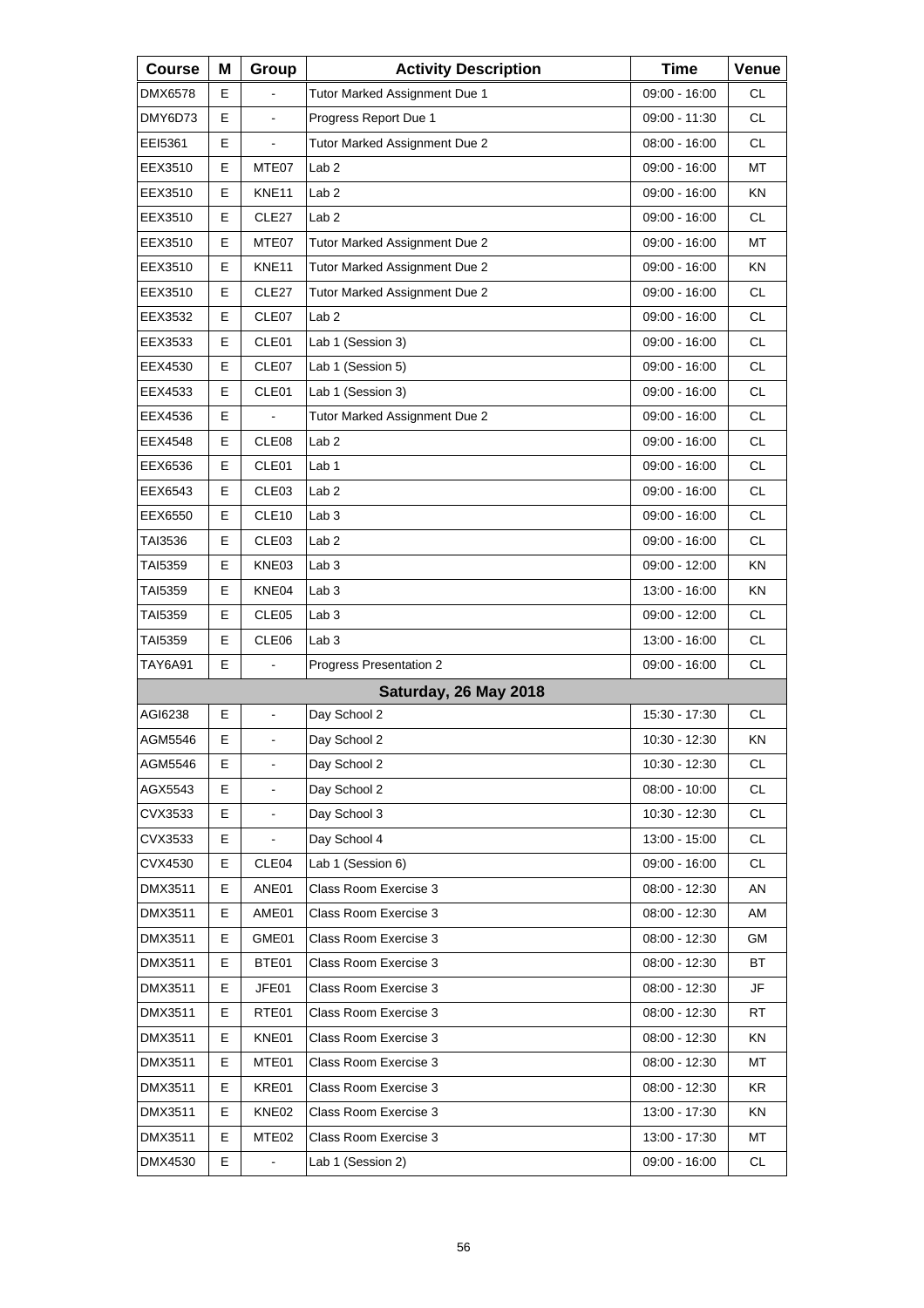| <b>Course</b>  | Μ  | Group             | <b>Activity Description</b>   | <b>Time</b>     | Venue     |
|----------------|----|-------------------|-------------------------------|-----------------|-----------|
| DMX5570        | E. |                   | Day School 4                  | 13:00 - 15:00   | <b>CL</b> |
| EEI3566        | E  | CLE04             | Practical Session (Group) 1   | 09:00 - 12:00   | <b>CL</b> |
| EE16560        | Е  |                   | Day School 3                  | $08:00 - 10:00$ | <b>CL</b> |
| <b>EEM5860</b> | Е  | $\blacksquare$    | Day School 5                  | $08:00 - 10:00$ | <b>CL</b> |
| <b>EEM5860</b> | E  |                   | Day School 6                  | 10:30 - 12:30   | <b>CL</b> |
| EEX3510        | Е  | MTE06             | Lab <sub>2</sub>              | 09:00 - 16:00   | МT        |
| EEX3510        | Е  | KNE <sub>10</sub> | Lab <sub>2</sub>              | 09:00 - 16:00   | ΚN        |
| EEX3510        | E  | CLE <sub>26</sub> | Lab <sub>2</sub>              | 09:00 - 16:00   | <b>CL</b> |
| EEX3510        | Е  | MTE06             | Tutor Marked Assignment Due 2 | 09:00 - 16:00   | МT        |
| EEX3510        | Е  | KNE <sub>10</sub> | Tutor Marked Assignment Due 2 | 09:00 - 16:00   | ΚN        |
| EEX3510        | E  | CLE26             | Tutor Marked Assignment Due 2 | 09:00 - 16:00   | <b>CL</b> |
| EEX3532        | Е  | CLE08             | Lab <sub>2</sub>              | 09:00 - 16:00   | <b>CL</b> |
| EEX4350        | Е  | KNE02             | Lab 1 (Session 2)             | 09:00 - 16:00   | ΚN        |
| EEX4533        | E  | CLE01             | Lab 1 (Session 4)             | 09:00 - 16:00   | <b>CL</b> |
| EEX4536        | Е  | KNE01             | Day School 2                  | 15:30 - 17:30   | KN        |
| EEX4536        | Е  |                   | Day School 2                  | 15:30 - 17:30   | <b>CL</b> |
| EEX4548        | E  | CLE09             | Lab <sub>2</sub>              | 09:00 - 16:00   | <b>CL</b> |
| EEX4562        | Е  | CLE <sub>02</sub> | Practical Session (Group) 2   | 14:00 - 16:00   | <b>CL</b> |
| EEX5535        | Е  |                   | Lab 2                         | 09:00 - 16:00   | <b>CL</b> |
| EEX5535        | E  | $\overline{a}$    | Presentation 2                | 09:00 - 16:00   | <b>CL</b> |
| EEX6535        | Е  | $\blacksquare$    | Day School 3                  | 10:30 - 12:30   | <b>CL</b> |
| EEX6536        | Е  | CLE01             | Lab 1 (Session 2)             | 09:00 - 16:00   | <b>CL</b> |
| EEX6543        | E  | CLE03             | Lab 2 (Session 2)             | 09:00 - 16:00   | <b>CL</b> |
| EEX6550        | Е  | CLE11             | Lab <sub>3</sub>              | 09:00 - 16:00   | <b>CL</b> |
| EEX6563        | Е  |                   | Day School 3                  | 10:30 - 12:30   | <b>CL</b> |
| MEM7117        | E  |                   | Day School 2                  | 09:00 - 16:00   | <b>CL</b> |
| <b>MEM7212</b> | Е  | $\blacksquare$    | Case Study 2                  | 09:00 - 16:00   | CL        |
| MHJ5334        | Е  | $\blacksquare$    | Day School 4                  | 10:30 - 12:30   | <b>CL</b> |
| MHJ5531        | Е  |                   | Day School 2                  | 08:00 - 10:00   | CL        |
| TAI3538        | Е  | $\blacksquare$    | Day School 2                  | 08:00 - 10:00   | CL        |
| TAI3538        | Е  |                   | Day School 2                  | 08:00 - 10:00   | KN        |
| TAI3543        | Е  |                   | Day School 2                  | 10:30 - 12:30   | CL        |
| TAI3543        | Е  | $\blacksquare$    | Day School 2                  | 10:30 - 12:30   | KN        |
| TAI4545        | Е  |                   | Day School 2                  | 15:30 - 17:30   | KN        |
| TAI4545        | Е  |                   | Day School 2                  | 15:30 - 17:30   | CL        |
| TAI5543        | Е  | $\blacksquare$    | Day School 2                  | 13:00 - 15:00   | CL        |
| TAX3534        | Е  | $\blacksquare$    | Day School 2                  | 15:30 - 17:30   | CL        |
| TAX4534        | Е  |                   | Day School 2                  | 13:00 - 15:00   | CL        |
| TTX7131        | Е  | $\blacksquare$    | Day School 2                  | 08:00 - 10:00   | CL        |
|                |    |                   | <b>Sunday, 27 May 2018</b>    |                 |           |
| AGI6539        | Е  |                   | Day School 2                  | 10:30 - 12:30   | CL        |
| CVX5531        | Е  | $\blacksquare$    | Day School 3                  | 10:30 - 12:30   | CL        |
| DMX4530        | Е  |                   | Lab 1 (Session 3)             | 09:00 - 16:00   | CL.       |
| EEI3368        | Е  | CLE03             | Practical Session (Group) 2   | 13:00 - 16:00   | CL        |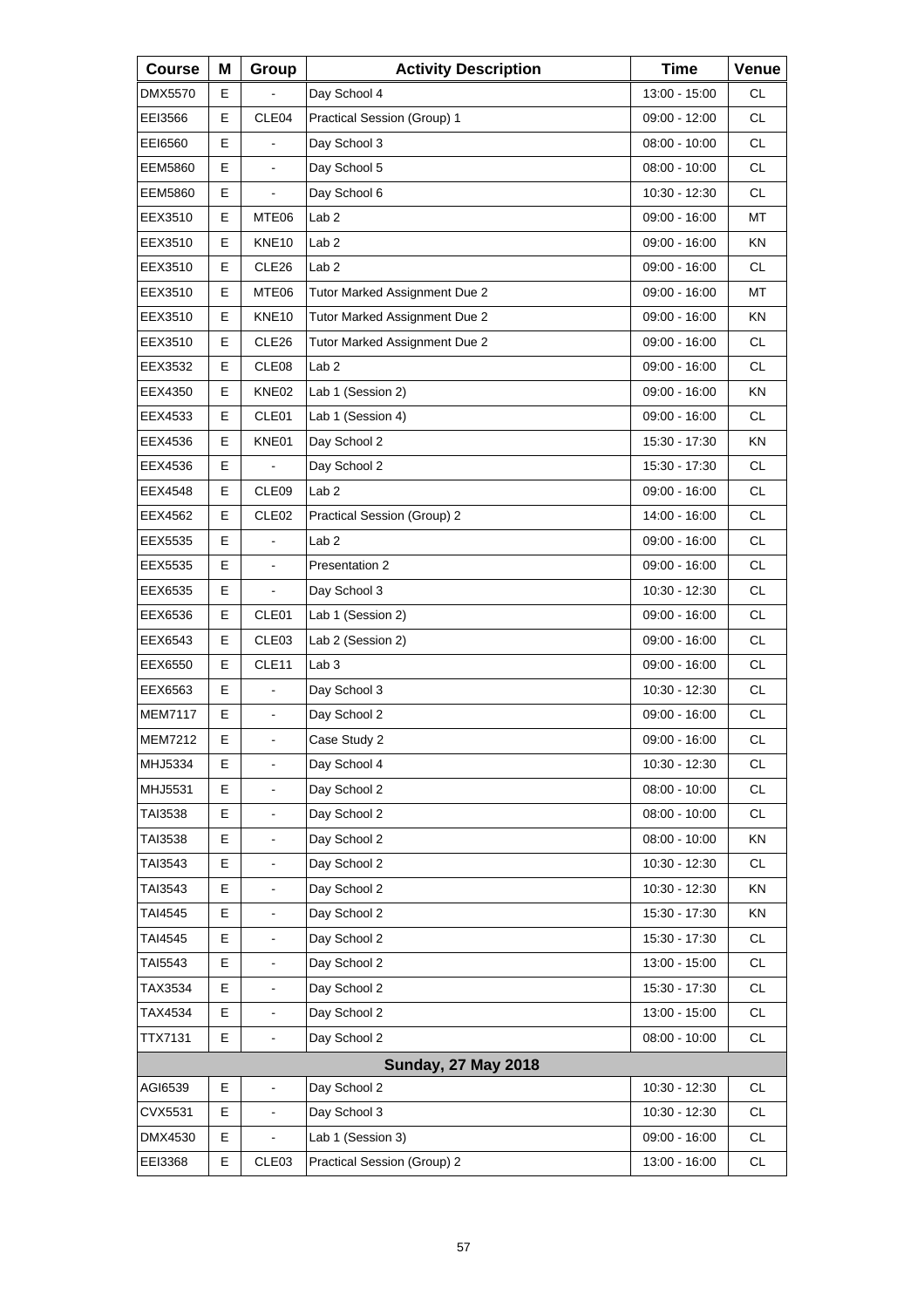| <b>Course</b>  | Μ | Group                    | <b>Activity Description</b>    | <b>Time</b>     | Venue     |
|----------------|---|--------------------------|--------------------------------|-----------------|-----------|
| EEX3465        | Е | CLE03                    | Practical Session (Group) 5    | 09:00 - 12:00   | <b>CL</b> |
| EEX4552        | Е |                          | Day School 2                   | 10:30 - 12:30   | <b>CL</b> |
| EEX4552        | Е | L,                       | Tutor Marked Assignment Due 2  | 10:30 - 12:30   | <b>CL</b> |
| EEX5535        | E | $\blacksquare$           | Day School 2                   | 10:30 - 12:30   | <b>CL</b> |
| <b>MEX7118</b> | E | ä,                       | Day School 2                   | 09:00 - 16:00   | <b>CL</b> |
| MEX7211        | Е | $\blacksquare$           | Day School 3                   | $09:00 - 16:00$ | <b>CL</b> |
| TAX6561        | E | $\blacksquare$           | Day School 3                   | $08:00 - 10:00$ | CL.       |
| TTY7692        | Е | $\blacksquare$           | Progress Presentation 1        | 09:00 - 16:00   | CL        |
|                |   |                          | <b>Monday, 28 May 2018</b>     |                 |           |
| AGI6238        | Е | $\overline{\phantom{a}}$ | Lab <sub>2</sub>               | 09:30 - 16:30   | <b>CL</b> |
| CVX3532        | Е | CLE05                    | Lab <sub>1</sub>               | 09:00 - 16:00   | <b>CL</b> |
| CVX6533        | Е | ä,                       | Factory / Field Visit 1        | 09:00 - 16:00   | <b>CL</b> |
| DMK3589        | E | L,                       | Day School 3                   | 13:00 - 16:00   | <b>CL</b> |
| <b>DMK5501</b> | Е | $\blacksquare$           | Day School 3                   | 09:00 - 12:30   | <b>CL</b> |
| DMX4530        | Е |                          | Lab 1 (Session 4)              | 09:00 - 16:00   | <b>CL</b> |
| EEX3533        | E | CLE <sub>02</sub>        | Lab 1                          | $09:00 - 16:00$ | <b>CL</b> |
| EEX3533        | Е | CLE <sub>02</sub>        | Tutor Marked Assignment Due 1  | 09:00 - 16:00   | <b>CL</b> |
| EEX4530        | Е | CLE <sub>08</sub>        | Lab <sub>1</sub>               | 09:00 - 16:00   | <b>CL</b> |
| EEX4562        | E | CLE <sub>03</sub>        | Practical Session (Group) 2    | 09:00 - 11:00   | <b>CL</b> |
| EEX5545        | Е |                          | Tutor Marked Assignment Due 2  | 09:00 - 16:00   | <b>CL</b> |
| EEX6536        | Е | CLE <sub>02</sub>        | Lab <sub>1</sub>               | 09:00 - 16:00   | <b>CL</b> |
| EEX6541        | E |                          | Tutor Marked Assignment Due 2  | 09:00 - 16:00   | <b>CL</b> |
| EEY6397        | Е | $\blacksquare$           | <b>Progress Presentation 1</b> | 09:00 - 16:00   | <b>CL</b> |
| EEY6A89        | Е | $\blacksquare$           | Progress Report Due 1          | 09:00 - 16:00   | <b>CL</b> |
| EEY6A98        | E | $\blacksquare$           | Progress Presentation 1        | 09:00 - 16:00   | <b>CL</b> |
| EEY6D95        | Е |                          | Progress Presentation 1        | 09:00 - 16:00   | CL        |
| TAI3536        | E | CLE04                    | Lab 2                          | 09:00 - 16:00   | <b>CL</b> |
| TAI6549        | Е | $\blacksquare$           | Tutor Marked Assignment Due 1  | 09:00 - 16:00   | CL        |
| TTY7191        | E | $\overline{\phantom{0}}$ | Tutor Marked Assignment Due 1  | 09:00 - 16:00   | <b>CL</b> |
|                |   |                          | Tuesday, 29 May 2018           |                 |           |
| AGX4531        | Е | CLE01                    | Lab <sub>2</sub>               | 09:30 - 16:30   | CL        |
| CVX3532        | Е | CLE05                    | Lab 1 (Session 2)              | 09:00 - 16:00   | <b>CL</b> |
| EEI3368        | Е | CLE01                    | Practical Session (Group) 2    | 13:00 - 16:00   | <b>CL</b> |
| EEX3465        | Е | CLE01                    | Practical Session (Group) 5    | 09:00 - 12:00   | CL        |
| EEX3510        | Е | KNE09                    | Lab <sub>2</sub>               | 09:00 - 16:00   | KN        |
| EEX3510        | Е | CLE <sub>25</sub>        | Lab <sub>2</sub>               | 09:00 - 16:00   | <b>CL</b> |
| EEX3510        | Ε | KNE09                    | Tutor Marked Assignment Due 2  | 09:00 - 16:00   | KN        |
| EEX3510        | Е | CLE <sub>25</sub>        | Tutor Marked Assignment Due 2  | 09:00 - 16:00   | <b>CL</b> |
| EEX3532        | Е | CLE09                    | Lab <sub>2</sub>               | 09:00 - 16:00   | <b>CL</b> |
| EEX3533        | Е | CLE <sub>02</sub>        | Lab 1 (Session 2)              | 09:00 - 16:00   | CL        |
| EEX4530        | Е | CLE08                    | Lab 1 (Session 2)              | 09:00 - 16:00   | <b>CL</b> |
| EEX4533        | Е | CLE <sub>02</sub>        | Lab 1                          | 09:00 - 16:00   | <b>CL</b> |
| EEX6536        | Ε | CLE <sub>02</sub>        | Lab 1 (Session 2)              | 09:00 - 16:00   | CL        |
| TAI5563        | Е |                          | Progress Presentation 1        | 09:00 - 16:00   | CL.       |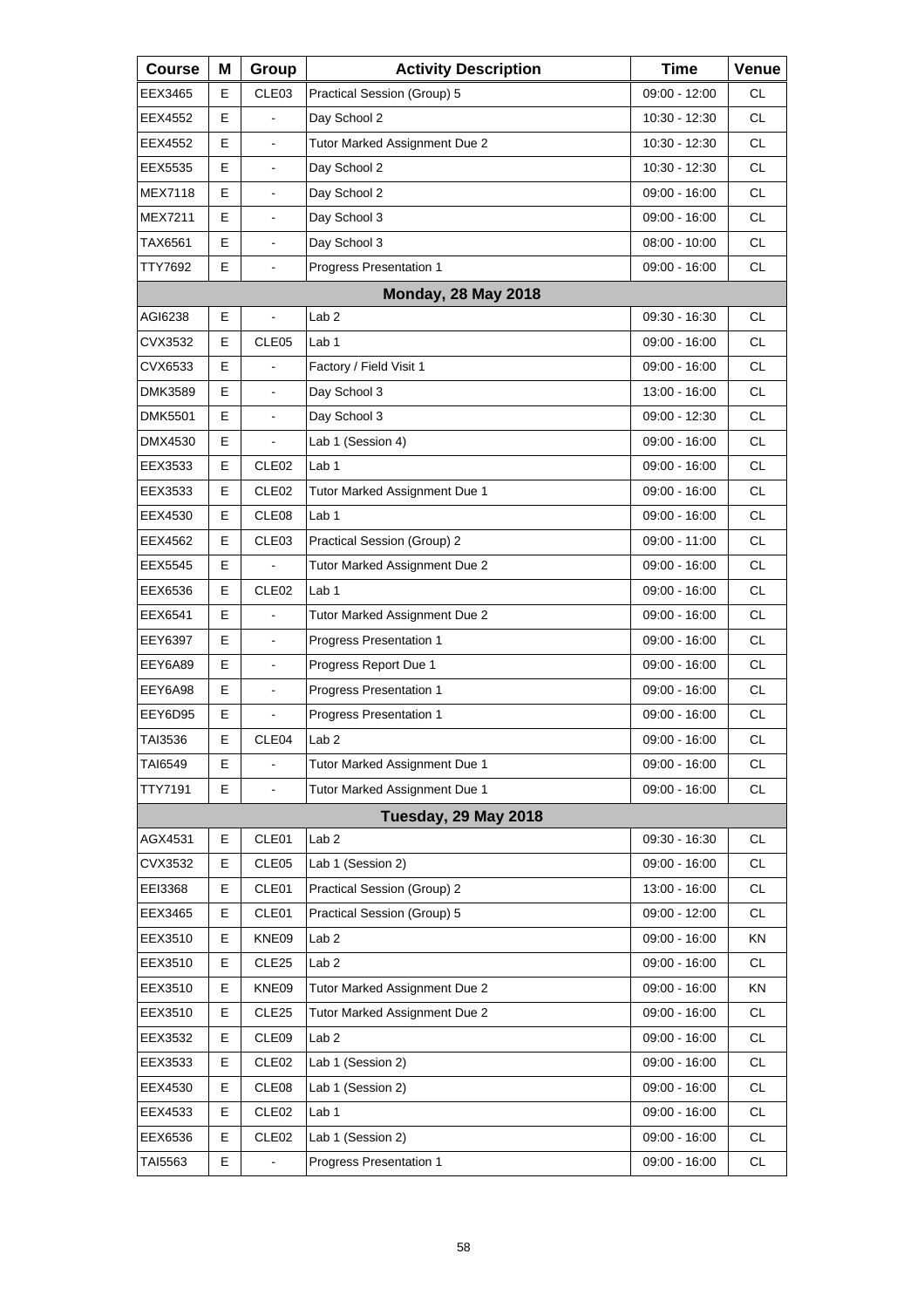| <b>Course</b>  | Μ  | Group                    | <b>Activity Description</b>   | <b>Time</b>   | Venue     |
|----------------|----|--------------------------|-------------------------------|---------------|-----------|
| TAX3531        | Е  |                          | Day School 2                  | 13:00 - 15:00 | <b>CL</b> |
| TAX3539        | Е  | $\overline{\phantom{a}}$ | Day School 2                  | 08:00 - 10:00 | ΚN        |
| TAX3539        | Е  | $\blacksquare$           | Day School 2                  | 08:00 - 10:00 | <b>CL</b> |
| TAX4538        | E  | $\blacksquare$           | Day School 2                  | 10:30 - 12:30 | <b>KN</b> |
| TAX4538        | Е  |                          | Day School 2                  | 10:30 - 12:30 | <b>CL</b> |
| TAX4542        | Е  | $\blacksquare$           | Day School 2                  | 15:30 - 17:30 | <b>CL</b> |
| TAX5562        | E  | $\blacksquare$           | Day School 2                  | 13:00 - 15:00 | <b>CL</b> |
|                |    |                          | Wednesday, 30 May 2018        |               |           |
| CVX3534        | Е  | CLE <sub>05</sub>        | Lab <sub>1</sub>              | 09:00 - 16:00 | <b>CL</b> |
| CVX6530        | Е  | CLE <sub>05</sub>        | Lab 1                         | 09:00 - 16:00 | <b>CL</b> |
| DMX3574        | Е  | CLE <sub>02</sub>        | Lab 1                         | 09:00 - 16:00 | <b>CL</b> |
| DMX6570        | Е  | CLE <sub>03</sub>        | Lab 1                         | 09:00 - 16:00 | <b>CL</b> |
| EEI3368        | Е  | CLE <sub>02</sub>        | Practical Session (Group) 2   | 13:00 - 16:00 | <b>CL</b> |
| EEX3465        | Е  | CLE <sub>02</sub>        | Practical Session (Group) 5   | 09:00 - 12:00 | <b>CL</b> |
| EEX3510        | Е  | KNE08                    | Lab <sub>2</sub>              | 09:00 - 16:00 | <b>KN</b> |
| EEX3510        | Е  | CLE24                    | Lab <sub>2</sub>              | 09:00 - 16:00 | <b>CL</b> |
| EEX3510        | Е  | KNE08                    | Tutor Marked Assignment Due 2 | 09:00 - 16:00 | KN        |
| EEX3510        | Е  | CLE <sub>24</sub>        | Tutor Marked Assignment Due 2 | 09:00 - 16:00 | <b>CL</b> |
| EEX3532        | Е  | CLE <sub>10</sub>        | Lab <sub>2</sub>              | 09:00 - 16:00 | <b>CL</b> |
| EEX3533        | Е  | CLE <sub>02</sub>        | Lab 1 (Session 3)             | 09:00 - 16:00 | <b>CL</b> |
| EEX4530        | Е  | CLE <sub>08</sub>        | Lab 1 (Session 3)             | 09:00 - 16:00 | <b>CL</b> |
| EEX4533        | Е  | CLE <sub>02</sub>        | Lab 1 (Session 2)             | 09:00 - 16:00 | <b>CL</b> |
| EEX5545        | Е  |                          | Lab <sub>2</sub>              | 09:00 - 16:00 | <b>CL</b> |
| <b>EEX5545</b> | Е  |                          | Presentation 2                | 09:00 - 16:00 | <b>CL</b> |
| EEX6536        | E  | CLE <sub>03</sub>        | Lab <sub>1</sub>              | 09:00 - 16:00 | <b>CL</b> |
| MEX7214        | Е  |                          | Tutor Marked Assignment Due 2 | 09:00 - 16:00 | CL        |
| TAI3536        | E  | KNE01                    | Lab <sub>2</sub>              | 09:00 - 16:00 | ΚN        |
| TAI3536        | Е  | CLE05                    | Lab <sub>2</sub>              | 09:00 - 16:00 | CL        |
| TAI5354        | Е  | CLE01                    | Lab 4                         | 09:00 - 11:00 | CL.       |
| TAI5354        | Е  | CLE <sub>02</sub>        | Lab 4                         | 11:00 - 13:00 | <b>CL</b> |
| TAI5354        | E  | CLE03                    | Lab 4                         | 13:30 - 15:30 | CL        |
| TAZ2535        | S  |                          | Tutor Marked Assignment Due 2 | 09:00 - 16:00 | CL.       |
| TAZ4541        | E  | $\mathbf{r}$             | Tutor Marked Assignment Due 2 | 09:00 - 16:00 | <b>CL</b> |
| TTY7692        | E  |                          | Progress Report Due 1         | 09:00 - 16:00 | CL        |
|                |    |                          | Thursday, 31 May 2018         |               |           |
| AGJ4533        | E  | $\mathbf{r}$             | Tutor Marked Assignment Due 1 | 09:30 - 16:30 | <b>CL</b> |
| AGM4534        | Е  | $\blacksquare$           | Tutor Marked Assignment Due 1 | 09:30 - 16:30 | <b>CL</b> |
| AGM4535        | Е  | $\blacksquare$           | Tutor Marked Assignment Due 1 | 09:30 - 16:30 | CL.       |
| AGM5546        | E  |                          | Tutor Marked Assignment Due 1 | 09:30 - 16:30 | <b>CL</b> |
| AGX4531        | E  | CLE <sub>02</sub>        | Lab <sub>2</sub>              | 09:30 - 16:30 | <b>CL</b> |
| AGY6D95        | E  |                          | Presentation 1                | 09:30 - 16:30 | CL        |
| AGY6D96        | E  | $\mathbf{r}$             | Presentation 1                | 09:30 - 16:30 | <b>CL</b> |
| AGZ3538        | Е  |                          | Tutor Marked Assignment Due 1 | 09:30 - 16:30 | <b>CL</b> |
| CVX3534        | E. | CLE05                    | Lab 1 (Session 2)             | 09:00 - 16:00 | CL.       |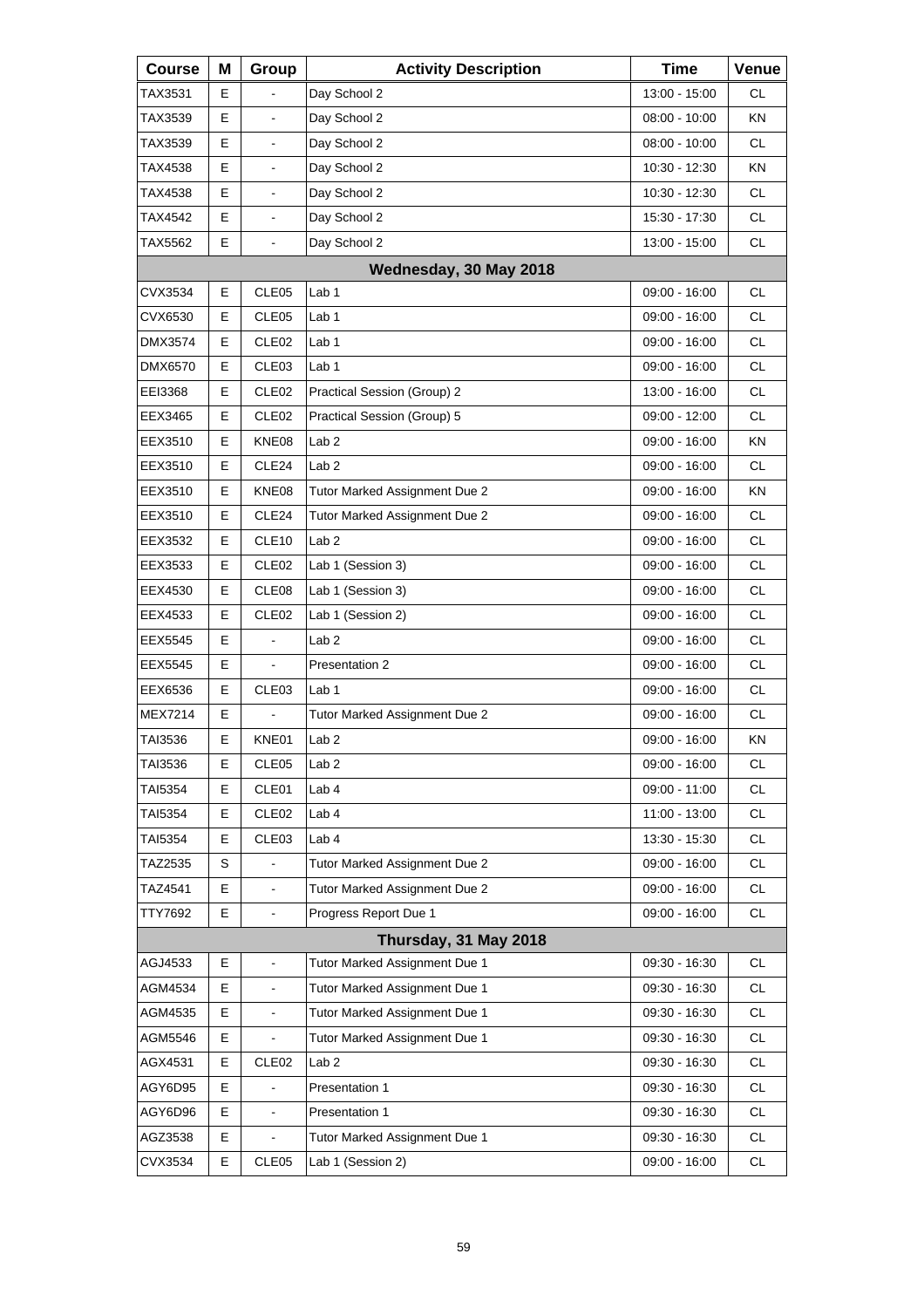| <b>Course</b>  | Μ | Group                    | <b>Activity Description</b>   | <b>Time</b>     | Venue     |
|----------------|---|--------------------------|-------------------------------|-----------------|-----------|
| CVX4534        | Е |                          | Lab 1                         | 09:00 - 16:00   | СL        |
| DMW3001        | E | BTE01                    | Lab <sub>1</sub>              | 09:00 - 16:00   | <b>BT</b> |
| DMX3511        | E |                          | Class Room Exercise 3         | 12:30 - 16:30   | <b>CL</b> |
| DMX3574        | Е | CLE <sub>02</sub>        | Lab 1 (Session 2)             | 09:00 - 16:00   | <b>CL</b> |
| DMX4543        | E | CLE <sub>12</sub>        | Lab <sub>1</sub>              | 09:00 - 16:00   | <b>CL</b> |
| DMX6570        | E | CLE03                    | Lab 1 (Session 2)             | 09:00 - 16:00   | <b>CL</b> |
| EEX3510        | Е | KNE07                    | Lab <sub>2</sub>              | 09:00 - 16:00   | ΚN        |
| EEX3510        | Е | CLE <sub>23</sub>        | Lab <sub>2</sub>              | 09:00 - 16:00   | <b>CL</b> |
| EEX3510        | E | KNE07                    | Tutor Marked Assignment Due 2 | 09:00 - 16:00   | <b>KN</b> |
| EEX3510        | Е | CLE <sub>23</sub>        | Tutor Marked Assignment Due 2 | 09:00 - 16:00   | <b>CL</b> |
| EEX3532        | Е | CLE11                    | Lab <sub>2</sub>              | 09:00 - 16:00   | <b>CL</b> |
| EEX3533        | E | KNE01                    | Lab 1                         | 09:00 - 16:00   | KN        |
| EEX3533        | Е | CLE <sub>03</sub>        | Lab 1                         | 09:00 - 16:00   | CL        |
| EEX3533        | Е | KNE01                    | Tutor Marked Assignment Due 1 | 09:00 - 16:00   | KN        |
| EEX3533        | E | CLE03                    | Tutor Marked Assignment Due 1 | 09:00 - 16:00   | <b>CL</b> |
| EEX4350        | Е | KNE03                    | Lab 1 (Session 2)             | 09:00 - 16:00   | ΚN        |
| EEX4530        | Е | CLE08                    | Lab 1 (Session 4)             | 09:00 - 16:00   | <b>CL</b> |
| EEX6536        | E | CLE03                    | Lab 1 (Session 2)             | 09:00 - 16:00   | <b>CL</b> |
| EEX6543        | Е | CLE04                    | Lab <sub>2</sub>              | $09:00 - 16:00$ | CL        |
| TAI5354        | Е | KNE01                    | Lab 4                         | 09:00 - 11:00   | KN        |
| TAI5354        | E | KNE02                    | Lab 4                         | 11:00 - 13:00   | KN        |
| TAI5354        | Е | KNE03                    | Lab 4                         | 13:30 - 15:30   | ΚN        |
| TAI5354        | Е | CLE04                    | Lab 4                         | 09:00 - 11:00   | <b>CL</b> |
| TAI5354        | E | CLE05                    | Lab 4                         | 11:00 - 13:00   | <b>CL</b> |
| TAI5354        | Е | CLE06                    | Lab 4                         | 13:30 - 15:30   | CL        |
|                |   |                          | Friday, 01 June 2018          |                 |           |
| <b>CEM7102</b> | E | $\blacksquare$           | Tutor Marked Assignment Due 1 | 09:00 - 16:00   | CL        |
| CEM7103        | Е | $\blacksquare$           | Tutor Marked Assignment Due 1 | 09:00 - 16:00   | <b>CL</b> |
| <b>CEM7106</b> | E | $\blacksquare$           | Tutor Marked Assignment Due 1 | 09:00 - 16:00   | CL        |
| CEX7101        | E |                          | Tutor Marked Assignment Due 1 | 09:00 - 16:00   | CL        |
| CEX7104        | Е | $\blacksquare$           | Tutor Marked Assignment Due 1 | 09:00 - 16:00   | CL.       |
| CEX7105        | E | $\blacksquare$           | Tutor Marked Assignment Due 1 | 09:00 - 16:00   | CL        |
| CEX7107        | E |                          | Tutor Marked Assignment Due 1 | 09:00 - 16:00   | CL        |
| CEX7108        | Е | $\blacksquare$           | Tutor Marked Assignment Due 1 | 09:00 - 16:00   | CL.       |
| CEX7109        | Е | $\blacksquare$           | Tutor Marked Assignment Due 1 | 09:00 - 16:00   | CL        |
| CEX7110        | E |                          | Tutor Marked Assignment Due 1 | 09:00 - 16:00   | CL        |
| CEX7111        | Е | $\overline{\phantom{a}}$ | Tutor Marked Assignment Due 1 | 09:00 - 16:00   | CL        |
| CEX7112        | Е | $\blacksquare$           | Tutor Marked Assignment Due 1 | 09:00 - 16:00   | CL        |
| CEX7113        | Е |                          | Tutor Marked Assignment Due 1 | 09:00 - 16:00   | CL        |
| CVX3534        | Е | CLE05                    | Lab 1 (Session 3)             | 09:00 - 16:00   | CL        |
| CVX4534        | Е |                          | Lab 1 (Session 2)             | 09:00 - 16:00   | CL        |
| CVX6530        | Е | CLE06                    | Lab 1                         | 09:00 - 16:00   | CL        |
| DMX3574        | Е | CLE <sub>02</sub>        | Lab 1 (Session 3)             | 09:00 - 16:00   | <b>CL</b> |
| DMX4543        | Е | CLE <sub>12</sub>        | Lab 1 (Session 2)             | 09:00 - 16:00   | CL        |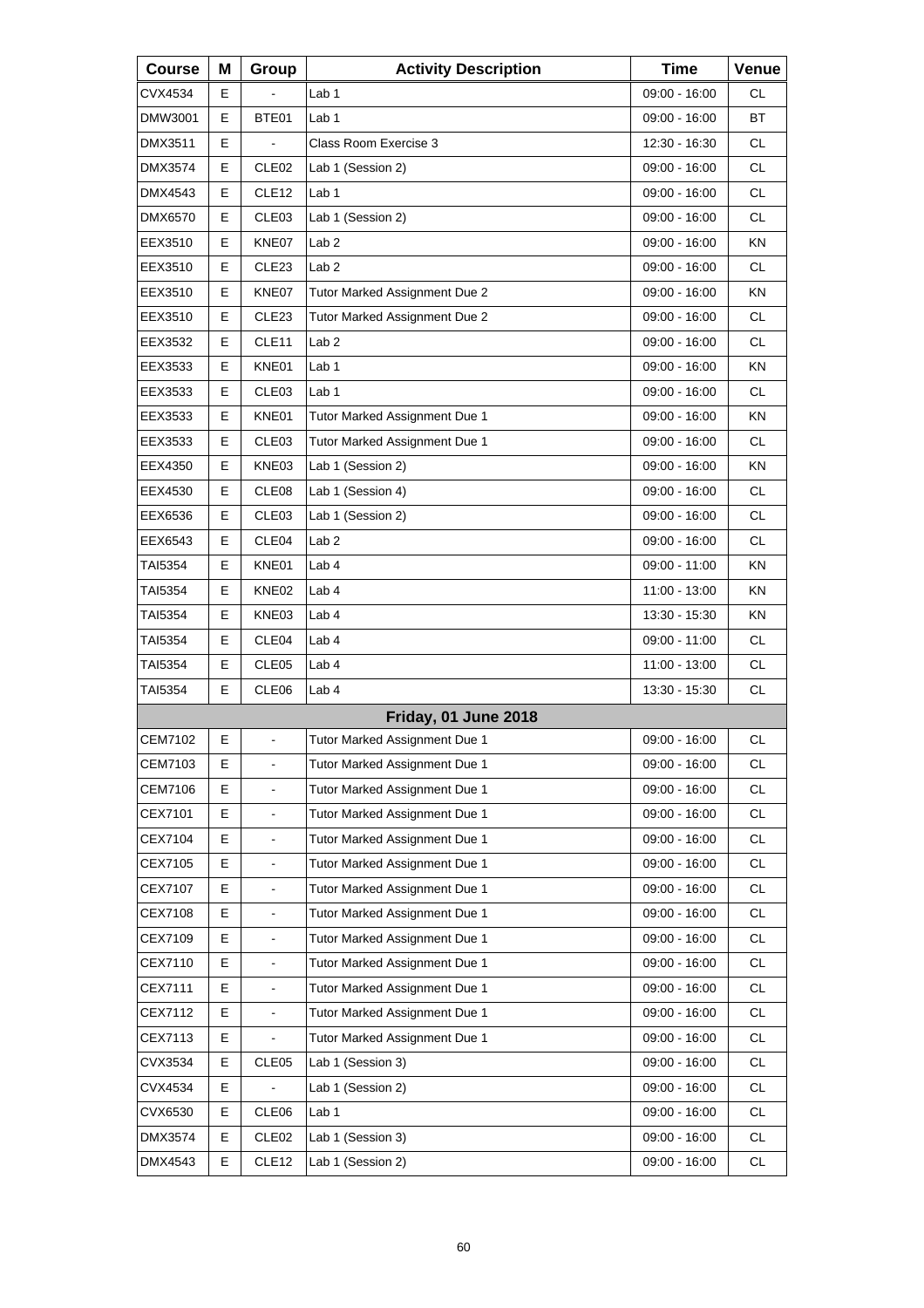| <b>Course</b>  | Μ | Group                    | <b>Activity Description</b>   | <b>Time</b>     | Venue     |
|----------------|---|--------------------------|-------------------------------|-----------------|-----------|
| DMX6570        | Е | CLE03                    | Lab 1 (Session 3)             | 09:00 - 16:00   | <b>CL</b> |
| EEI5361        | Е |                          | Mini Project 1                | 08:00 - 16:00   | <b>CL</b> |
| EEX3510        | Е | KNE06                    | Lab <sub>2</sub>              | 09:00 - 16:00   | ΚN        |
| EEX3510        | Е | CLE22                    | Lab <sub>2</sub>              | 09:00 - 16:00   | <b>CL</b> |
| EEX3510        | Е | KNE06                    | Tutor Marked Assignment Due 2 | 09:00 - 16:00   | ΚN        |
| EEX3510        | Е | CLE <sub>22</sub>        | Tutor Marked Assignment Due 2 | 09:00 - 16:00   | <b>CL</b> |
| EEX3517        | Е | ä,                       | Online Quiz 1                 | $10:00 - 11:00$ | <b>CL</b> |
| EEX3532        | Е | MTE01                    | Lab <sub>2</sub>              | 09:00 - 16:00   | MT        |
| EEX3532        | Е | CLE <sub>12</sub>        | Lab <sub>2</sub>              | 09:00 - 16:00   | <b>CL</b> |
| EEX3533        | Е | KNE01                    | Lab 1 (Session 2)             | 09:00 - 16:00   | <b>KN</b> |
| EEX3533        | Е | CLE <sub>03</sub>        | Lab 1 (Session 2)             | 09:00 - 16:00   | <b>CL</b> |
| EEX4350        | E | KNE04                    | Lab 1 (Session 2)             | 09:00 - 16:00   | <b>KN</b> |
| EEX4530        | E | CLE08                    | Lab 1 (Session 5)             | 09:00 - 16:00   | <b>CL</b> |
| EEX4533        | Е | CLE <sub>02</sub>        | Lab 1 (Session 3)             | $09:00 - 16:00$ | <b>CL</b> |
| EEX5547        | E |                          | Progress Report Due 2         | 09:00 - 16:00   | CL.       |
| EEX6543        | E | CLE04                    | Lab 2 (Session 2)             | 09:00 - 16:00   | <b>CL</b> |
| EEX6550        | Е | CLE <sub>12</sub>        | Lab <sub>3</sub>              | 09:00 - 16:00   | <b>CL</b> |
| TAI5354        | Е | CLE07                    | Lab 4                         | 09:00 - 11:00   | CL.       |
| TAI5354        | Е | CLE08                    | Lab 4                         | 11:00 - 13:00   | <b>CL</b> |
| TAI5354        | Е | CLE09                    | Lab 4                         | 13:30 - 15:30   | <b>CL</b> |
|                |   |                          | Saturday, 02 June 2018        |                 |           |
| AGJ4533        | E | $\overline{\phantom{a}}$ | Day School 2                  | 10:30 - 12:30   | ΚN        |
| AGJ4533        | Е |                          | Day School 2                  | 10:30 - 12:30   | CL        |
| AGJ5540        | E | ä,                       | Day School 2                  | 13:00 - 15:00   | CL.       |
| AGJ5540        | E | $\blacksquare$           | Day School 3                  | 15:30 - 17:30   | <b>CL</b> |
| AGX5543        | E |                          | Day School 2                  | $08:00 - 10:00$ | ΚN        |
| CVX4533        | E | ä,                       | Day School 3                  | 15:00 - 17:30   | <b>CL</b> |
| DMX3512        | Е | $\overline{\phantom{a}}$ | Day School 3                  | 10:30 - 12:30   | AN        |
| DMX3512        | Е |                          | Day School 3                  | 10:30 - 12:30   | <b>CL</b> |
| DMX3512        | E |                          | Day School 3                  | 10:30 - 12:30   | ΚN        |
| DMX3512        | E |                          | Day School 3                  | 10:30 - 12:30   | KR        |
| DMX3512        | E |                          | Day School 3                  | 10:30 - 12:30   | BT        |
| DMX3512        | E |                          | Day School 3                  | 10:30 - 12:30   | МT        |
| DMX3512        | Е |                          | Day School 3                  | 10:30 - 12:30   | JF        |
| DMX3534        | E |                          | Day School 4                  | 13:00 - 15:00   | CL        |
| DMX3535        | E |                          | Day School 3                  | 08:00 - 10:00   | <b>CL</b> |
| <b>DMX5531</b> | Е |                          | Day School 3                  | 08:00 - 10:00   | CL        |
| EEI3368        | Е | CLE04                    | Practical Session (Group) 2   | 13:00 - 16:00   | CL        |
| EEX3465        | Е | CLE04                    | Practical Session (Group) 4   | 09:00 - 12:00   | <b>CL</b> |
| EEX3510        | Е | ANE01                    | Lab <sub>2</sub>              | 09:00 - 16:00   | AN        |
| EEX3510        | Е | AME02                    | Lab <sub>2</sub>              | 09:00 - 16:00   | AM        |
| EEX3510        | Е | BTE02                    | Lab <sub>2</sub>              | 09:00 - 16:00   | ВT        |
| EEX3510        | Е | JFE04                    | Lab <sub>2</sub>              | 09:00 - 16:00   | JF        |
| EEX3510        | Е | CLE21                    | Lab <sub>2</sub>              | 09:00 - 16:00   | CL        |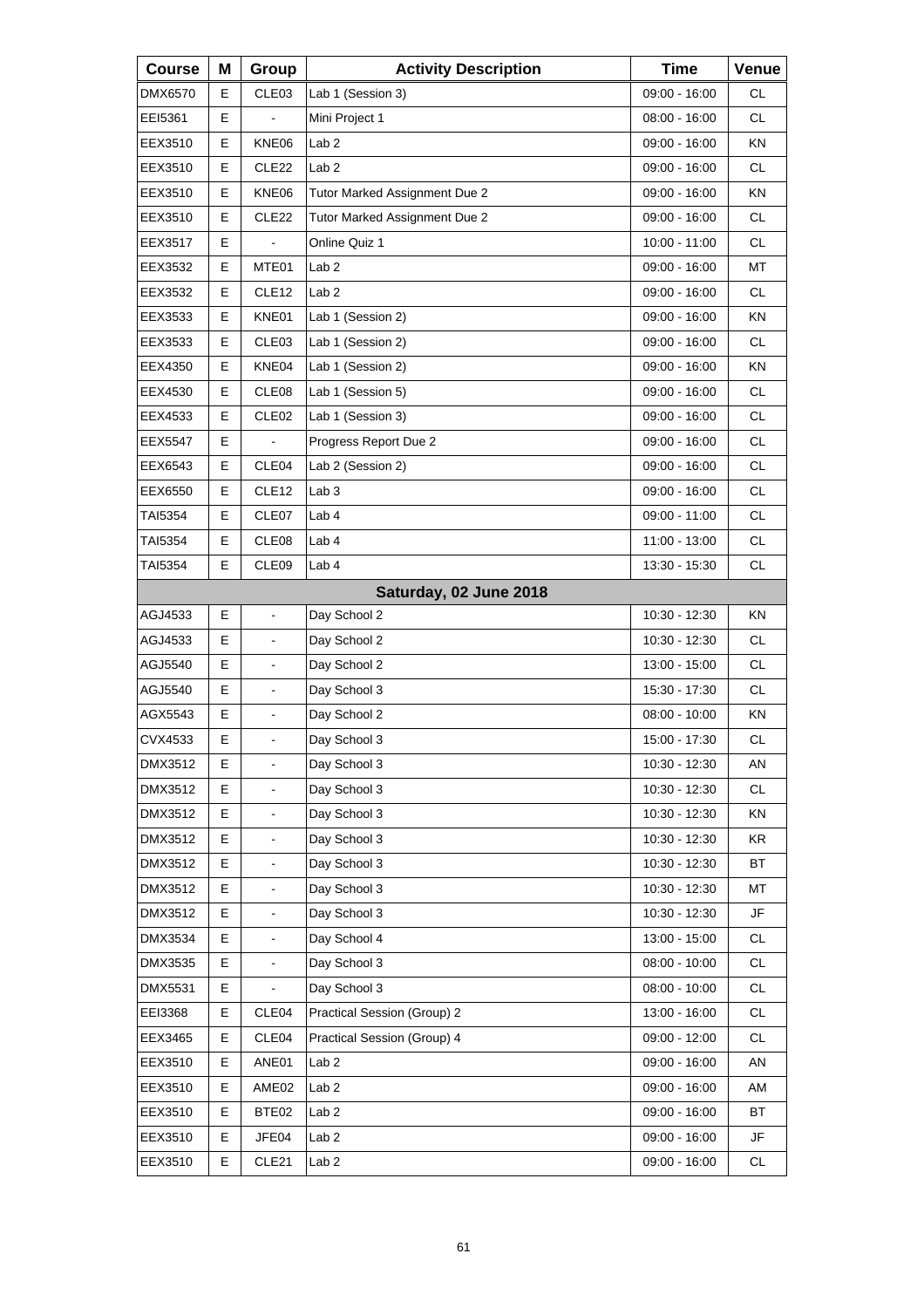| <b>Course</b>  | Μ | Group                    | <b>Activity Description</b>   | <b>Time</b>     | Venue     |
|----------------|---|--------------------------|-------------------------------|-----------------|-----------|
| EEX3510        | Е | ANE01                    | Tutor Marked Assignment Due 2 | 09:00 - 16:00   | AN        |
| EEX3510        | Е | AME <sub>02</sub>        | Tutor Marked Assignment Due 2 | 09:00 - 16:00   | AM        |
| EEX3510        | Е | BTE02                    | Tutor Marked Assignment Due 2 | 09:00 - 16:00   | <b>BT</b> |
| EEX3510        | E | JFE04                    | Tutor Marked Assignment Due 2 | 09:00 - 16:00   | JF        |
| EEX3510        | Е | CLE21                    | Tutor Marked Assignment Due 2 | 09:00 - 16:00   | <b>CL</b> |
| EEX3517        | E |                          | Day School 2                  | 13:00 - 15:00   | KN        |
| EEX3517        | E | $\blacksquare$           | Day School 2                  | 13:00 - 15:00   | <b>CL</b> |
| EEX3533        | Е | KNE01                    | Lab 1 (Session 3)             | 09:00 - 16:00   | KN        |
| EEX3533        | Е | CLE <sub>03</sub>        | Lab 1 (Session 3)             | 09:00 - 16:00   | <b>CL</b> |
| EEX4533        | E | CLE <sub>02</sub>        | Lab 1 (Session 4)             | 09:00 - 16:00   | <b>CL</b> |
| EEX4548        | E |                          | Day School 2                  | $08:00 - 10:00$ | <b>CL</b> |
| EEX5534        | E |                          | Day School 2                  | 10:30 - 12:30   | CL.       |
| EEX6550        | E | CLE <sub>13</sub>        | Lab <sub>3</sub>              | 09:00 - 16:00   | <b>CL</b> |
| EEZ3361        | E |                          | Day School 4                  | 15:30 - 17:30   | <b>CL</b> |
| TAI3536        | E | ä,                       | Day School 3                  | 08:00 - 10:00   | CL.       |
| TAI3536        | E | $\overline{\phantom{a}}$ | Day School 3                  | $08:00 - 10:00$ | <b>KN</b> |
| TAX4533        | Е | $\overline{\phantom{a}}$ | Day School 2                  | 15:30 - 17:30   | <b>CL</b> |
| TAX4533        | E | ä,                       | Day School 2                  | 15:30 - 17:30   | <b>KN</b> |
| TAX4560        | E | $\blacksquare$           | Day School 3                  | 13:00 - 15:00   | <b>CL</b> |
| TAX5534        | E | $\overline{\phantom{a}}$ | Day School 4                  | 10:30 - 12:30   | <b>CL</b> |
| TAX6335        | E |                          | Day School 2                  | 13:00 - 15:00   | <b>CL</b> |
|                |   |                          | <b>Sunday, 03 June 2018</b>   |                 |           |
| CVX4538        | Е | $\overline{\phantom{a}}$ | Day School 2                  | 10:30 - 12:30   | <b>CL</b> |
| CVX4538        | E | ä,                       | Day School 3                  | 13:00 - 15:00   | <b>CL</b> |
| DMM5836        | E | $\blacksquare$           | Day School 2                  | 10:30 - 12:30   | <b>CL</b> |
| DMX5571        | E |                          | Day School 2                  | 13:00 - 15:00   | CL        |
| DMX5572        | E | ä,                       | Day School 2                  | $08:00 - 10:00$ | <b>CL</b> |
| EEX3465        | Е | CLE04                    | Practical Session (Group) 5   | 09:00 - 12:00   | CL        |
| MHZ3332        | E |                          | Day School 5                  | 13:00 - 15:00   | RS1       |
| MHZ3332        | E |                          | Day School 6                  | 15:30 - 17:30   | RS1       |
| TAI2F34        | S |                          | Day School 3                  | 10:30 - 12:30   | ΚN        |
| <b>TAI2F34</b> | S |                          | Day School 3                  | 10:30 - 12:30   | CL        |
| TAI5538        | E |                          | Day School 2                  | 13:00 - 15:00   | <b>CL</b> |
| TTM7152        | E |                          | Day School 2                  | 08:00 - 12:30   | CL        |
| <b>TTM7155</b> | E | $\overline{\phantom{a}}$ | Day School 2                  | $08:00 - 10:00$ | CL        |
|                |   |                          | Monday, 04 June 2018          |                 |           |
| AGY6D96        | Е | $\blacksquare$           | Presentation 1 (Session 2)    | 09:30 - 16:30   | <b>CL</b> |
| CVX3533        | Е | E01                      | Field Work 1 (Session 5)      | 08:45 - 16:00   | R4        |
| CVX4538        | Е |                          | Mini Project 1                | 09:00 - 16:00   | <b>CL</b> |
| CVX5531        | Е | CLE03                    | Lab <sub>1</sub>              | 09:00 - 16:00   | CL        |
| DMX3572        | E | CLE04                    | Lab <sub>1</sub>              | 09:00 - 16:00   | CL        |
| DMX4572        | E |                          | Case Study 1                  | 09:00 - 16:00   | <b>CL</b> |
| <b>DMY6397</b> | E | $\blacksquare$           | Progress Presentation 1       | 09:00 - 16:00   | CL        |
| DMY6A96        | E | $\blacksquare$           | Progress Presentation 1       | 09:00 - 16:00   | CL        |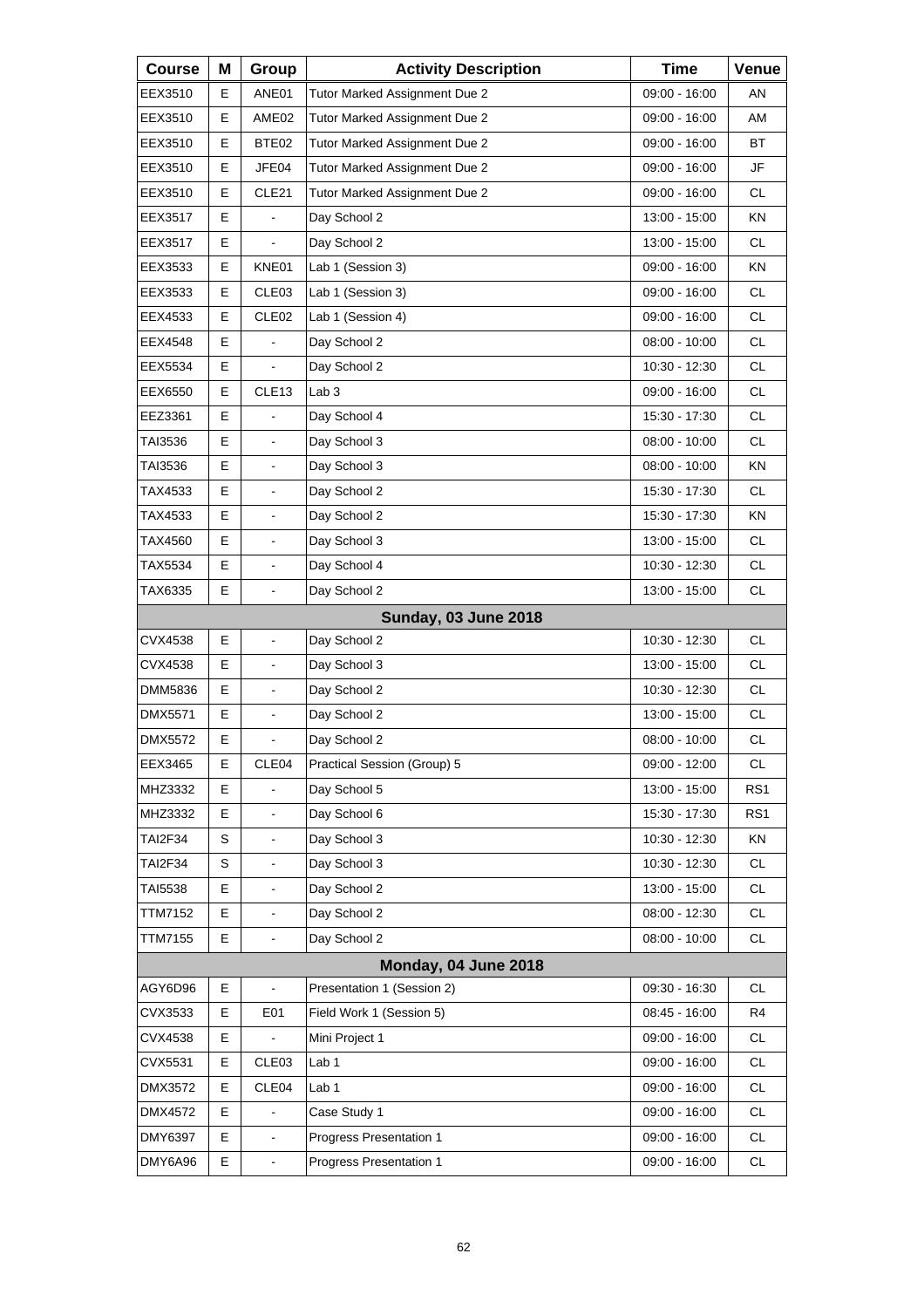| <b>Course</b> | Μ | Group             | <b>Activity Description</b>    | <b>Time</b>     | Venue     |
|---------------|---|-------------------|--------------------------------|-----------------|-----------|
| DMY6A98       | E |                   | Progress Presentation 1        | 09:00 - 16:00   | СL        |
| DMY6D73       | E |                   | Progress Presentation 1        | 09:00 - 16:00   | <b>CL</b> |
| DMY6D95       | E |                   | Progress Presentation 1        | 09:00 - 16:00   | <b>CL</b> |
| EEX3533       | Е | CLE <sub>04</sub> | Lab 1                          | 09:00 - 16:00   | <b>CL</b> |
| EEX3533       | E | CLE04             | Tutor Marked Assignment Due 1  | 09:00 - 16:00   | <b>CL</b> |
| EEX4533       | E |                   | Tutor Marked Assignment Due 2  | 09:00 - 16:00   | <b>CL</b> |
| EEX4548       | Е | CLE01             | Lab 3                          | 09:00 - 16:00   | <b>CL</b> |
| EEX4552       | E | CLE06             | Lab <sub>2</sub>               | 09:00 - 16:00   | <b>CL</b> |
| EEX5534       | E |                   | Tutor Marked Assignment Due 2  | 09:00 - 16:00   | <b>CL</b> |
| EEX5547       | E | $\blacksquare$    | Presentation 2                 | 13:00 - 15:00   | <b>CL</b> |
| EEX6535       | E |                   | Tutor Marked Assignment Due 2  | 09:00 - 16:00   | <b>CL</b> |
| EEX6536       | E | CLE04             | Lab 1                          | $09:00 - 16:00$ | <b>CL</b> |
| EEX6563       | Е |                   | Tutor Marked Assignment Due 2  | 09:00 - 16:00   | <b>CL</b> |
| TAI2590       | S | CLS01             | Lab <sub>5</sub>               | 09:00 - 16:00   | <b>CL</b> |
| TAI5354       | E | CLE10             | Lab 4                          | 09:00 - 11:00   | <b>CL</b> |
| TTM7132       | Е | ÷.                | Tutor Marked Assignment Due 2  | 09:00 - 16:00   | <b>CL</b> |
| TTX7139       | E | $\overline{a}$    | Tutor Marked Assignment Due 1  | 09:00 - 16:00   | <b>CL</b> |
|               |   |                   | Tuesday, 05 June 2018          |                 |           |
| CVX3533       | Е | E01               | Field Work 1 (Session 6)       | 08:45 - 16:00   | R4        |
| CVX4538       | Е |                   | Mini Project 1 (Session 2)     | 09:00 - 16:00   | <b>CL</b> |
| CVX5531       | E | CLE04             | Lab 1                          | 09:00 - 16:00   | <b>CL</b> |
| DMX3512       | Е | BTE01             | Lab 1                          | 09:00 - 16:00   | <b>BT</b> |
| DMX3572       | E | CLE04             | Lab 1 (Session 2)              | 09:00 - 16:00   | <b>CL</b> |
| DMX4572       | E | $\overline{a}$    | Case Study 1 (Session 2)       | 09:00 - 16:00   | <b>CL</b> |
| DMY6397       | Е | $\blacksquare$    | Progress Presentation 1        | 09:00 - 16:00   | CL        |
| DMY6A96       | E | $\blacksquare$    | <b>Progress Presentation 1</b> | 09:00 - 16:00   | <b>CL</b> |
| DMY6A98       | E | $\blacksquare$    | <b>Progress Presentation 1</b> | $09:00 - 16:00$ | <b>CL</b> |
| DMY6D73       | Е | $\blacksquare$    | Progress Presentation 1        | 09:00 - 16:00   | <b>CL</b> |
| DMY6D95       | Е |                   | Progress Presentation 1        | $09:00 - 16:00$ | <b>CL</b> |
| EEX3510       | Е | KNE05             | Lab <sub>2</sub>               | 09:00 - 16:00   | KN        |
| EEX3510       | Е | CLE <sub>20</sub> | Lab <sub>2</sub>               | 09:00 - 16:00   | <b>CL</b> |
| EEX3510       | Е | KNE05             | Tutor Marked Assignment Due 2  | 09:00 - 16:00   | KN        |
| EEX3510       | Е | CLE <sub>20</sub> | Tutor Marked Assignment Due 2  | 09:00 - 16:00   | CL        |
| EEX3517       | Ε | KNE01             | Lab 3                          | 09:00 - 16:00   | KN        |
| EEX3517       | Е | CLE01             | Lab <sub>3</sub>               | 09:00 - 16:00   | CL        |
| EEX3533       | Е | CLE04             | Lab 1 (Session 2)              | 09:00 - 16:00   | CL        |
| EEX4533       | Е | CLE03             | Lab 1                          | 09:00 - 16:00   | CL        |
| EEX4536       | Е | CLE01             | Lab <sub>2</sub>               | 09:00 - 16:00   | CL        |
| EEX4548       | Е | CLE01             | Lab 3 (Session 2)              | 09:00 - 16:00   | CL        |
| EEX4552       | Е | CLE <sub>06</sub> | Lab <sub>3</sub>               | 09:00 - 16:00   | CL        |
| EEX5534       | Е | CLE01             | Lab 1                          | 09:00 - 16:00   | CL        |
| EEX5538       | Е |                   | Tutor Marked Assignment Due 2  | 09:00 - 16:00   | CL        |
| EEX6536       | Е | CLE04             | Lab 1 (Session 2)              | 09:00 - 16:00   | <b>CL</b> |
| EEX6543       | Е | CLE <sub>05</sub> | Lab <sub>2</sub>               | 09:00 - 16:00   | CL        |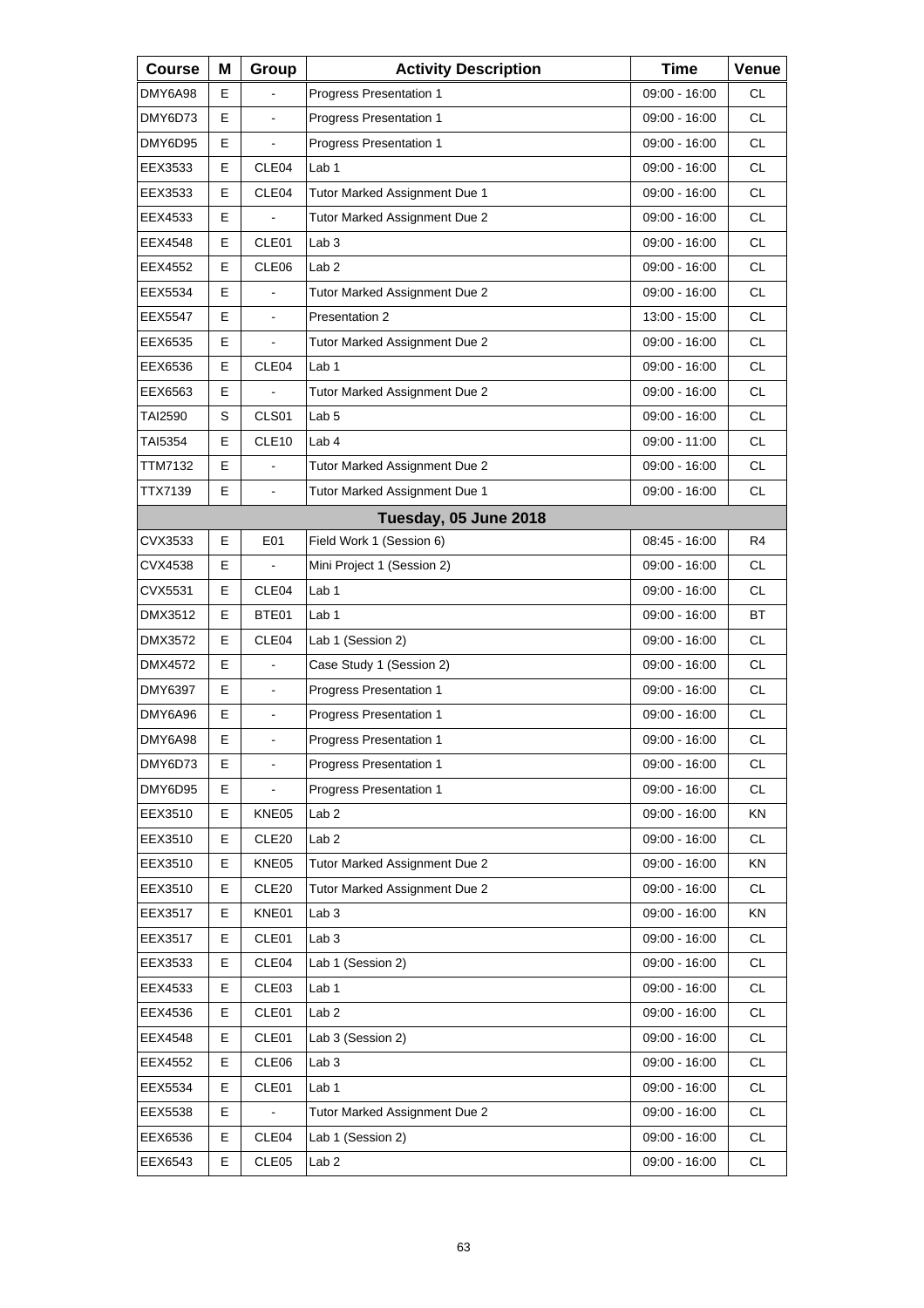| <b>Course</b>  | Μ | Group                    | <b>Activity Description</b>   | <b>Time</b>     | Venue          |
|----------------|---|--------------------------|-------------------------------|-----------------|----------------|
| EEX6550        | Е | CLE <sub>14</sub>        | Lab <sub>3</sub>              | 09:00 - 16:00   | СL             |
| TAI2590        | S | CLS <sub>02</sub>        | Lab <sub>5</sub>              | 09:00 - 16:00   | <b>CL</b>      |
| TAI5354        | E | CLE01                    | Lab <sub>5</sub>              | 09:00 - 11:00   | <b>CL</b>      |
| TAI5354        | Е | CLE <sub>02</sub>        | Lab <sub>5</sub>              | 11:00 - 13:00   | <b>CL</b>      |
| TAI5354        | E | CLE03                    | Lab <sub>5</sub>              | 13:30 - 15:30   | <b>CL</b>      |
| TAM6540        | E | ä,                       | Tutor Marked Assignment Due 2 | 09:00 - 16:00   | <b>CL</b>      |
| TAX5534        | Е | $\blacksquare$           | Tutor Marked Assignment Due 2 | 09:00 - 16:00   | <b>CL</b>      |
|                |   |                          | Wednesday, 06 June 2018       |                 |                |
| CVX3533        | E | E01                      | Field Work 1 (Session 7)      | 08:45 - 16:00   | R4             |
| CVX4538        | Е |                          | Mini Project 1 (Session 3)    | 09:00 - 16:00   | <b>CL</b>      |
| CVX5531        | E | CLE05                    | Lab <sub>1</sub>              | 09:00 - 16:00   | <b>CL</b>      |
| DMX3512        | Е | BTE01                    | Lab 1 (Session 2)             | 09:00 - 16:00   | <b>BT</b>      |
| DMX3572        | Е | CLE <sub>04</sub>        | Lab 1 (Session 3)             | 09:00 - 16:00   | <b>CL</b>      |
| DMX4532        | E |                          | Day School 2                  | 10:30 - 12:30   | <b>CL</b>      |
| EEX3510        | Е | KNE04                    | Lab <sub>2</sub>              | 09:00 - 16:00   | KN             |
| EEX3510        | Е | CLE <sub>19</sub>        | Lab <sub>2</sub>              | 09:00 - 16:00   | <b>CL</b>      |
| EEX3510        | E | KNE04                    | Tutor Marked Assignment Due 2 | 09:00 - 16:00   | KN             |
| EEX3510        | Е | CLE <sub>19</sub>        | Tutor Marked Assignment Due 2 | 09:00 - 16:00   | <b>CL</b>      |
| EEX3517        | Е | CLE <sub>02</sub>        | Lab <sub>3</sub>              | 09:00 - 16:00   | <b>CL</b>      |
| EEX3517        | E | KNE02                    | Lab <sub>3</sub>              | 09:00 - 16:00   | KN             |
| EEX3533        | Е | CLE <sub>04</sub>        | Lab 1 (Session 3)             | 09:00 - 16:00   | <b>CL</b>      |
| EEX4533        | Е | CLE <sub>03</sub>        | Lab 1 (Session 2)             | 09:00 - 16:00   | <b>CL</b>      |
| EEX4534        | E |                          | Tutor Marked Assignment Due 2 | 09:00 - 16:00   | <b>CL</b>      |
| EEX4548        | Е | CLE01                    | Lab 3 (Session 3)             | 09:00 - 16:00   | <b>CL</b>      |
| EEX4552        | Е | CLE07                    | Lab <sub>2</sub>              | 09:00 - 16:00   | <b>CL</b>      |
| EEX5534        | E | CLE01                    | Lab 1 (Session 2)             | 09:00 - 16:00   | <b>CL</b>      |
| <b>EEX5547</b> | Е | ä,                       | Lab <sub>3</sub>              | $09:00 - 16:00$ | <b>CL</b>      |
| EEX6543        | Е | CLE05                    | Lab 2 (Session 2)             | 09:00 - 16:00   | CL.            |
| EEX6550        | Е | CLE15                    | Lab <sub>3</sub>              | 09:00 - 16:00   | <b>CL</b>      |
| <b>MEM7216</b> | E |                          | Tutor Marked Assignment Due 2 | $09:00 - 16:00$ | <b>CL</b>      |
| <b>MEX7118</b> | E | $\blacksquare$           | Tutor Marked Assignment Due 2 | 09:00 - 16:00   | CL             |
| MEX7215        | E | $\blacksquare$           | Tutor Marked Assignment Due 2 | 09:00 - 16:00   | <b>CL</b>      |
| MHJ5531        | E | $\overline{\phantom{a}}$ | Tutor Marked Assignment Due 2 | $08:00 - 16:00$ | <b>CL</b>      |
| <b>TAI2590</b> | S | CLS03                    | Lab <sub>5</sub>              | 09:00 - 16:00   | CL             |
| TAI5354        | Е | CLE04                    | Lab <sub>5</sub>              | 09:00 - 11:00   | <b>CL</b>      |
| TAI5354        | Е | CLE <sub>05</sub>        | Lab <sub>5</sub>              | 11:00 - 13:00   | <b>CL</b>      |
| TAI5354        | Е | CLE06                    | Lab <sub>5</sub>              | 13:30 - 15:30   | CL             |
|                |   |                          | Thursday, 07 June 2018        |                 |                |
| CVX3533        | E | E01                      | Field Work 1 (Session 8)      | 08:45 - 16:00   | R <sub>4</sub> |
| CVX5531        | Е | CLE07                    | Lab <sub>1</sub>              | 09:00 - 16:00   | CL             |
| DMX3573        | Е |                          | Mini Project 1                | 09:00 - 14:00   | <b>CL</b>      |
| DMX4543        | E | CLE <sub>13</sub>        | Lab 1                         | 09:00 - 16:00   | <b>CL</b>      |
| DMY6A74        | E |                          | Progress Presentation 1       | 09:00 - 16:00   | CL             |
| DMY6D73        | E | $\blacksquare$           | Progress Presentation 2       | 09:00 - 16:00   | CL.            |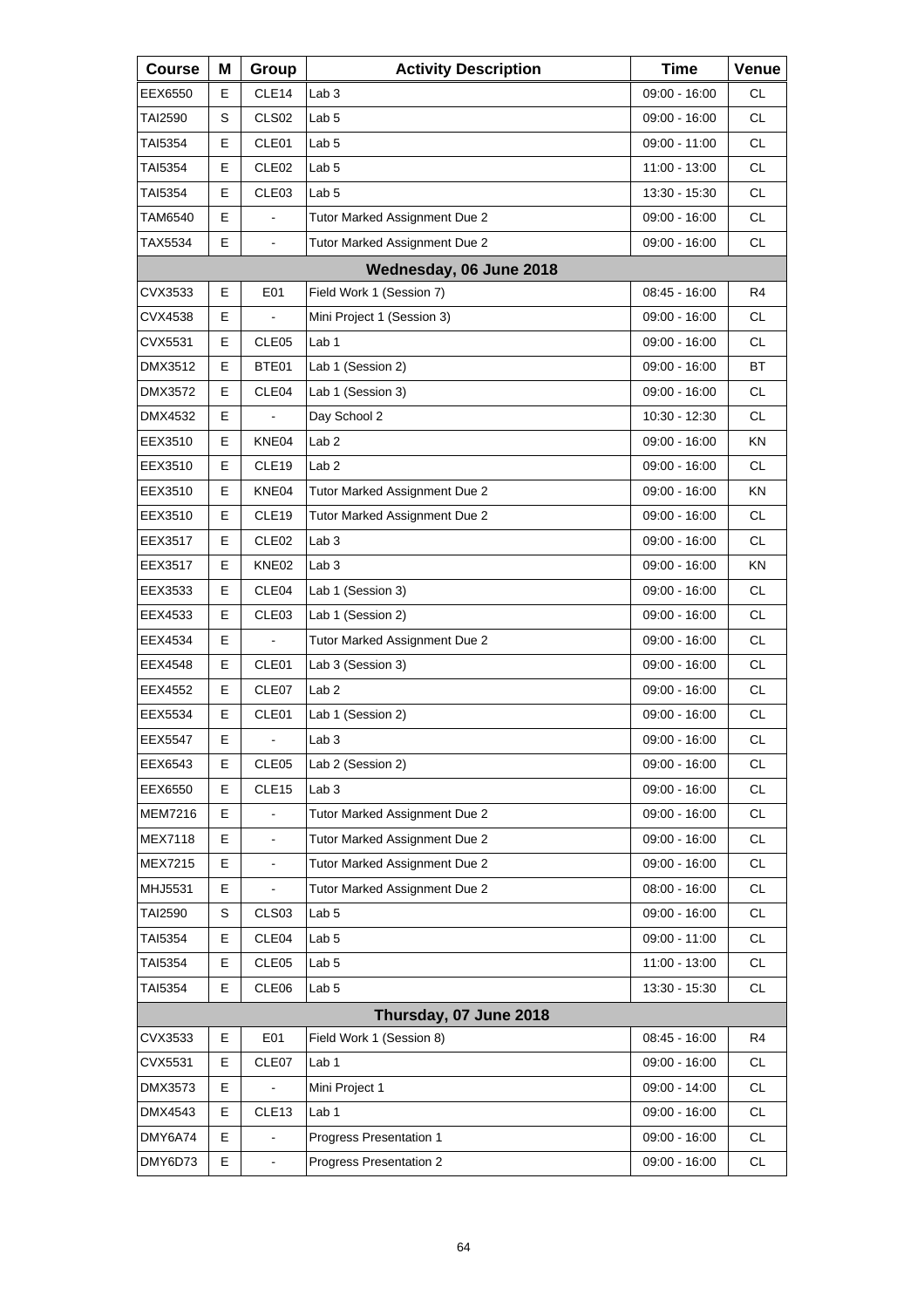| <b>Course</b>  | Μ | Group                    | <b>Activity Description</b>   | <b>Time</b>     | Venue     |
|----------------|---|--------------------------|-------------------------------|-----------------|-----------|
| EEX3510        | Е | KNE03                    | Lab <sub>2</sub>              | 09:00 - 16:00   | ΚN        |
| EEX3510        | E | CLE18                    | Lab <sub>2</sub>              | 09:00 - 16:00   | <b>CL</b> |
| EEX3510        | E | KNE03                    | Tutor Marked Assignment Due 2 | 09:00 - 16:00   | KN        |
| EEX3510        | Е | CLE <sub>18</sub>        | Tutor Marked Assignment Due 2 | 09:00 - 16:00   | <b>CL</b> |
| EEX3517        | E | KNE03                    | Lab <sub>3</sub>              | 09:00 - 16:00   | KN        |
| EEX3517        | E | CLE <sub>03</sub>        | Lab <sub>3</sub>              | 09:00 - 16:00   | <b>CL</b> |
| EEX3533        | Е | CLE <sub>05</sub>        | Lab 1                         | 09:00 - 16:00   | <b>CL</b> |
| EEX3533        | E | CLE05                    | Tutor Marked Assignment Due 1 | 09:00 - 16:00   | <b>CL</b> |
| EEX4533        | E | CLE <sub>03</sub>        | Lab 1 (Session 3)             | 09:00 - 16:00   | <b>CL</b> |
| EEX4536        | Е | CLE <sub>02</sub>        | Lab <sub>2</sub>              | 09:00 - 16:00   | <b>CL</b> |
| EEX4548        | E | CLE <sub>02</sub>        | Lab <sub>3</sub>              | 09:00 - 16:00   | <b>CL</b> |
| EEX4552        | Е | CLE07                    | Lab <sub>3</sub>              | $09:00 - 16:00$ | <b>CL</b> |
| EEX5534        | Е | CLE01                    | Lab 1 (Session 3)             | 09:00 - 16:00   | <b>CL</b> |
| EEX6543        | E | CLE06                    | Lab <sub>2</sub>              | 09:00 - 16:00   | <b>CL</b> |
| <b>TAI2590</b> | S | CLS <sub>04</sub>        | Lab <sub>5</sub>              | $09:00 - 16:00$ | <b>CL</b> |
| TAI5354        | Е | CLE07                    | Lab <sub>5</sub>              | 09:00 - 11:00   | <b>CL</b> |
| TAI5354        | E | CLE08                    | Lab <sub>5</sub>              | 11:00 - 13:00   | <b>CL</b> |
| TAI5354        | Е | CLE09                    | Lab <sub>5</sub>              | 13:30 - 15:30   | <b>CL</b> |
|                |   |                          | Friday, 08 June 2018          |                 |           |
| CVX5531        | E | CLE08                    | Lab <sub>1</sub>              | 09:00 - 16:00   | <b>CL</b> |
| DMX4543        | Е | CLE <sub>13</sub>        | Lab 1 (Session 2)             | 09:00 - 16:00   | <b>CL</b> |
| DMY6A74        | Е | ä,                       | Progress Presentation 1       | 09:00 - 16:00   | <b>CL</b> |
| EEI3566        | E | CLE01                    | Online Quiz 1                 | 13:00 - 14:00   | <b>CL</b> |
| EEI3566        | Е | CLE <sub>02</sub>        | Online Quiz 1                 | 14:00 - 15:00   | <b>CL</b> |
| EEI4364        | Е | $\overline{\phantom{a}}$ | Lab <sub>2</sub>              | 09:00 - 11:00   | <b>CL</b> |
| EEI4562        | E | CLE01                    | Practical Session (Group) 2   | 14:00 - 16:00   | <b>CL</b> |
| EEI5566        | Е | L,                       | Tutor Marked Assignment Due 2 | 08:00 - 16:00   | <b>CL</b> |
| EEX3363        | Е | CLE01                    | Online Quiz 1                 | 09:00 - 10:00   | CL        |
| EEX3363        | Е | CLE <sub>02</sub>        | Online Quiz 1                 | 10:00 - 11:00   | CL        |
| EEX3465        | Е | CLE01                    | Online Quiz 1                 | 11:00 - 12:00   | <b>CL</b> |
| EEX3465        | Е | CLE <sub>02</sub>        | Online Quiz 1                 | 12:00 - 13:00   | CL        |
| EEX3510        | Е | KNE02                    | Lab <sub>2</sub>              | 09:00 - 16:00   | KN        |
| EEX3510        | Е | CLE <sub>17</sub>        | Lab <sub>2</sub>              | 09:00 - 16:00   | <b>CL</b> |
| EEX3510        | Е | KNE02                    | Tutor Marked Assignment Due 2 | 09:00 - 16:00   | KN        |
| EEX3510        | Е | CLE17                    | Tutor Marked Assignment Due 2 | 09:00 - 16:00   | <b>CL</b> |
| EEX3517        | Е | KNE04                    | Lab <sub>3</sub>              | 09:00 - 16:00   | KN        |
| EEX3533        | Е | CLE05                    | Lab 1 (Session 2)             | 09:00 - 16:00   | CL        |
| EEX4533        | Е | CLE03                    | Lab 1 (Session 4)             | 09:00 - 16:00   | CL        |
| EEX4536        | Е | KNE01                    | Lab <sub>2</sub>              | 09:00 - 16:00   | KN        |
| EEX4548        | Е | CLE <sub>02</sub>        | Lab 3 (Session 2)             | 09:00 - 16:00   | CL        |
| EEX4552        | Е | CLE08                    | Lab <sub>2</sub>              | 09:00 - 16:00   | CL        |
| EEX4562        | Е | CLE01                    | Practical Session (Group) 2   | 12:00 - 14:00   | CL        |
| EEX5534        | E | CLE <sub>02</sub>        | Lab <sub>1</sub>              | 09:00 - 16:00   | CL        |
| EEX5832        | E |                          | Tutor Marked Assignment Due 2 | 09:00 - 16:00   | CL        |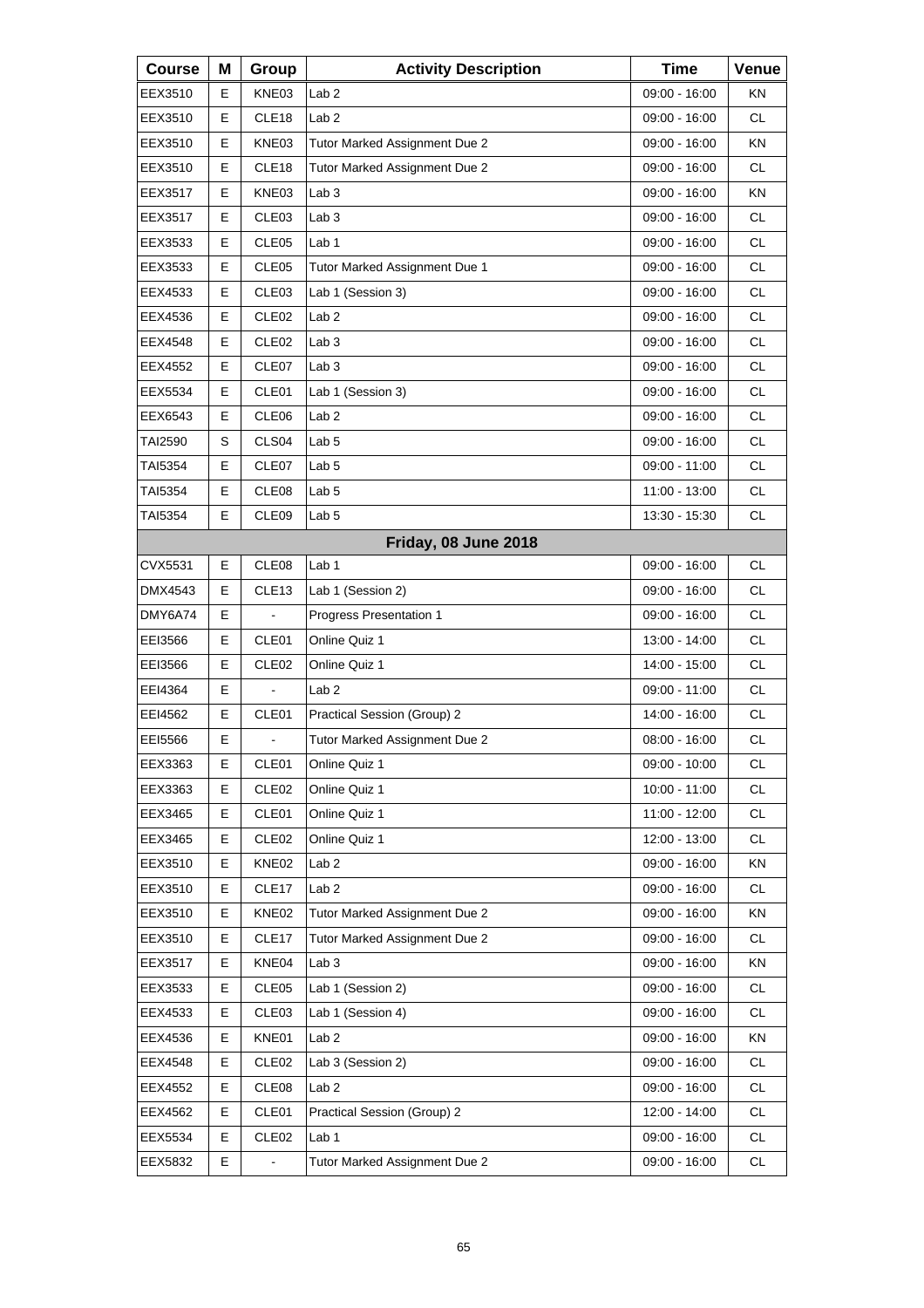| <b>Course</b>  | Μ | Group                    | <b>Activity Description</b>   | <b>Time</b>     | Venue     |
|----------------|---|--------------------------|-------------------------------|-----------------|-----------|
| EEX6539        | E |                          | Tutor Marked Assignment Due 2 | 09:00 - 16:00   | СL        |
| EEX6543        | E | CLE06                    | Lab 2 (Session 2)             | 09:00 - 16:00   | <b>CL</b> |
| EEX6543        | E |                          | Tutor Marked Assignment Due 2 | 09:00 - 16:00   | <b>CL</b> |
| EEZ3361        | E | $\blacksquare$           | Tutor Marked Assignment Due 1 | 09:00 - 16:00   | <b>CL</b> |
| LWJ7101        | E |                          | Tutor Marked Assignment Due 2 | 09:00 - 12:00   | <b>CL</b> |
| TAI2590        | S | CLS05                    | Lab <sub>5</sub>              | 09:00 - 16:00   | <b>CL</b> |
| TAI5354        | Е | KNE01                    | Lab <sub>5</sub>              | 09:00 - 11:00   | ΚN        |
| TAI5354        | Е | KNE02                    | Lab <sub>5</sub>              | 11:00 - 13:00   | KN        |
| TAI5354        | E | KNE03                    | Lab <sub>5</sub>              | 13:30 - 15:30   | KN        |
| TAI5354        | E | CLE10                    | Lab <sub>5</sub>              | 09:00 - 11:00   | <b>CL</b> |
|                |   |                          | Saturday, 09 June 2018        |                 |           |
| AGI3535        | E | $\overline{a}$           | Day School 2                  | 08:00 - 10:00   | KN        |
| AGI3535        | Е | $\blacksquare$           | Day School 2                  | $08:00 - 10:00$ | <b>CL</b> |
| AGI5544        | E |                          | Day School 2                  | 13:00 - 15:00   | KN        |
| AGI5544        | E | $\overline{\phantom{a}}$ | Day School 2                  | 13:00 - 15:00   | <b>CL</b> |
| AGX3531        | Е | $\blacksquare$           | Day School 2                  | $08:00 - 10:00$ | ΚN        |
| AGX3531        | E |                          | Day School 2                  | $08:00 - 10:00$ | <b>CL</b> |
| AGX4532        | E | $\blacksquare$           | Day School 2                  | 10:30 - 12:30   | <b>CL</b> |
| AGX4532        | Е | $\blacksquare$           | Day School 2                  | 10:30 - 12:30   | ΚN        |
| CVX4530        | E |                          | Day School 3                  | 13:00 - 15:00   | <b>CL</b> |
| CVX4536        | E | $\blacksquare$           | Day School 3                  | $08:00 - 10:00$ | <b>CL</b> |
| CVX4536        | Е | $\blacksquare$           | Day School 4                  | 10:30 - 12:30   | <b>CL</b> |
| DMK3270        | E |                          | Day School 5                  | 13:00 - 15:00   | <b>CL</b> |
| <b>DMX5532</b> | E | $\blacksquare$           | Day School 3                  | $08:00 - 10:00$ | <b>CL</b> |
| DMX6540        | Е | $\blacksquare$           | Case Study 3                  | 10:30 - 17:30   | <b>CL</b> |
| EEI3566        | E | CLE <sub>03</sub>        | Online Quiz 1                 | 14:00 - 15:00   | <b>CL</b> |
| EEI3566        | E | CLE04                    | Online Quiz 1                 | 15:00 - 16:00   | <b>CL</b> |
| EEI4266        | Е | $\blacksquare$           | Day School 4                  | 13:00 - 15:00   | <b>CL</b> |
| EEX3363        | Е | CLE03                    | Online Quiz 1                 | 10:00 - 11:00   | CL        |
| EEX3363        | Е | CLE04                    | Online Quiz 1                 | 11:00 - 12:00   | CL        |
| EEX3465        | Е | CLE03                    | Online Quiz 1                 | 12:00 - 13:00   | <b>CL</b> |
| EEX3465        | Е | CLE04                    | Online Quiz 1                 | 13:00 - 14:00   | CL        |
| EEX3510        | Е | AME01                    | Lab <sub>2</sub>              | 09:00 - 16:00   | AM        |
| EEX3510        | Е | KNE01                    | Lab 2                         | 09:00 - 16:00   | KN        |
| EEX3510        | Е | BTE01                    | Lab <sub>2</sub>              | 09:00 - 16:00   | ВT        |
| EEX3510        | Е | JFE03                    | Lab <sub>2</sub>              | 09:00 - 16:00   | JF        |
| EEX3510        | Е | CLE16                    | Lab <sub>2</sub>              | 09:00 - 16:00   | CL.       |
| EEX3510        | Е | BTE01                    | Tutor Marked Assignment Due 2 | 09:00 - 16:00   | BT        |
| EEX3510        | Е | KNE01                    | Tutor Marked Assignment Due 2 | 09:00 - 16:00   | KN        |
| EEX3510        | Е | AME01                    | Tutor Marked Assignment Due 2 | 09:00 - 16:00   | AM        |
| EEX3510        | Е | JFE03                    | Tutor Marked Assignment Due 2 | 09:00 - 16:00   | JF        |
| EEX3510        | Е | CLE16                    | Tutor Marked Assignment Due 2 | 09:00 - 16:00   | CL        |
| EEX3517        | Е | KNE05                    | Lab <sub>3</sub>              | 09:00 - 16:00   | KN        |
| EEX3533        | Е | CLE05                    | Lab 1 (Session 3)             | 09:00 - 16:00   | CL        |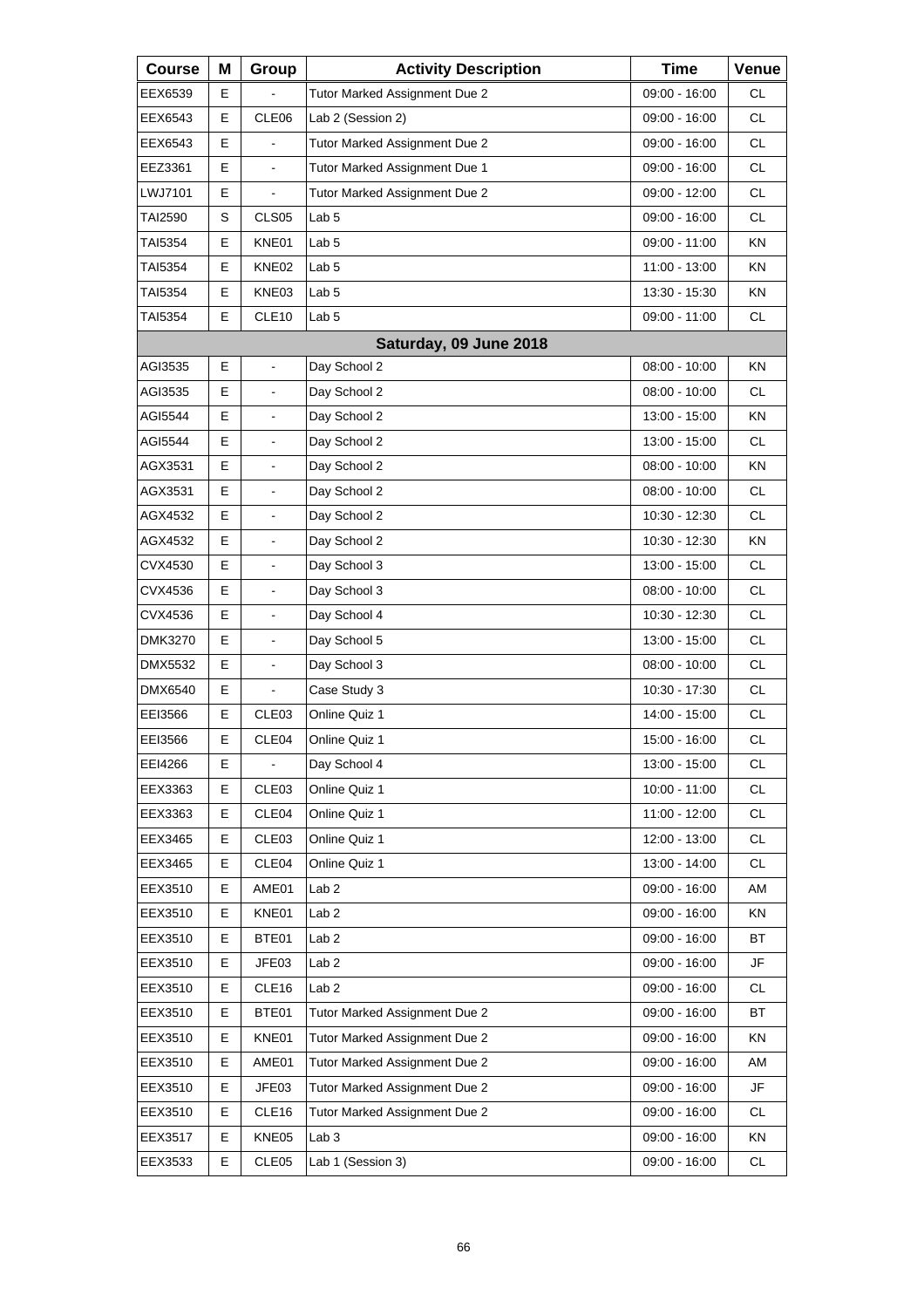| <b>Course</b>  | Μ  | Group                    | <b>Activity Description</b>   | <b>Time</b>     | Venue     |
|----------------|----|--------------------------|-------------------------------|-----------------|-----------|
| EEX4467        | E. |                          | Day School 3                  | 15:30 - 17:30   | <b>CL</b> |
| EEX4535        | E  |                          | Tutor Marked Assignment Due 2 | 08:00 - 16:00   | <b>CL</b> |
| EEX4536        | E  | KNE01                    | Lab 2 (Session 2)             | $09:00 - 16:00$ | KN        |
| EEX4536        | Е  | CLE <sub>03</sub>        | Lab <sub>2</sub>              | 09:00 - 16:00   | <b>CL</b> |
| EEX4547        | E  |                          | Day School 3                  | 15:30 - 17:30   | <b>CL</b> |
| EEX4548        | E  | CLE <sub>02</sub>        | Lab 3 (Session 3)             | 09:00 - 16:00   | <b>CL</b> |
| EEX4552        | Е  | CLE <sub>08</sub>        | Lab <sub>3</sub>              | 09:00 - 16:00   | <b>CL</b> |
| EEX4565        | E  |                          | Tutor Marked Assignment Due 2 | 08:00 - 16:00   | <b>CL</b> |
| EEX5534        | E  | CLE <sub>02</sub>        | Lab 1 (Session 2)             | 09:00 - 16:00   | <b>CL</b> |
| EEX6541        | Е  | CLE01                    | Day School 3                  | 09:30 - 12:00   | <b>CL</b> |
| <b>MEM7117</b> | E  |                          | Tutor Marked Assignment Due 2 | 09:00 - 16:00   | <b>CL</b> |
| MEM7213        | E  | $\overline{\phantom{a}}$ | Day School 3                  | 09:00 - 16:00   | <b>CL</b> |
| MHZ4360        | Е  | $\blacksquare$           | Day School 4                  | 10:30 - 12:30   | <b>CL</b> |
| MHZ5360        | E  | $\blacksquare$           | Day School 4                  | $08:00 - 10:00$ | <b>CL</b> |
| TAI3541        | Е  | $\overline{\phantom{a}}$ | Day School 3                  | 10:30 - 12:30   | CL.       |
| TAI3541        | Е  | $\blacksquare$           | Day School 3                  | 10:30 - 12:30   | KN.       |
| TAI3541        | E  | $\overline{a}$           | Day School 4                  | 13:00 - 15:00   | <b>KN</b> |
| TAI3541        | Е  | $\overline{\phantom{a}}$ | Day School 4                  | 13:00 - 15:00   | CL.       |
| TAI5345        | Е  | $\blacksquare$           | Day School 2                  | 10:30 - 12:30   | <b>CL</b> |
| TAJ4547        | E  | $\blacksquare$           | Day School 2                  | 08:00 - 10:00   | <b>KN</b> |
| TAJ4547        | E  | $\overline{\phantom{a}}$ | Day School 2                  | $08:00 - 10:00$ | CL.       |
| TTM7138        | E  | $\blacksquare$           | Day School 3                  | $08:00 - 10:00$ | <b>CL</b> |
|                |    |                          | <b>Sunday, 10 June 2018</b>   |                 |           |
| AGI3534        | E  | $\frac{1}{2}$            | Day School 2                  | 15:30 - 17:30   | CL.       |
| AGI3536        | E  | $\blacksquare$           | Day School 2                  | 10:30 - 12:30   | ΚN        |
| AGI3536        | E  | $\blacksquare$           | Day School 2                  | 10:30 - 12:30   | <b>CL</b> |
| AGX4540        | E  | L,                       | Day School 2                  | $08:00 - 10:00$ | KN        |
| AGX4540        | Е  | $\blacksquare$           | Day School 2                  | $08:00 - 10:00$ | CL        |
| CVX5530        | Е  |                          | Day School 3                  | 13:00 - 15:00   | CL        |
| DMX6570        | E  | $\blacksquare$           | Day School 3                  | 15:30 - 17:30   | CL        |
| EEI4364        | Е  |                          | Lab <sub>2</sub>              | 12:00 - 14:00   | CL        |
| EEI4562        | Е  | CLE <sub>02</sub>        | Practical Session (Group) 2   | 14:00 - 16:00   | CL        |
| EEX3465        | Е  | CLE01                    | Day School 5                  | 13:00 - 15:00   | CL        |
| EEX3465        | Е  | CLE <sub>02</sub>        | Day School 5                  | 13:00 - 15:00   | CL        |
| EEX3465        | Е  | CLE03                    | Day School 5                  | 13:00 - 15:00   | CL        |
| EEX3465        | Е  | CLE <sub>04</sub>        | Day School 5                  | 13:00 - 15:00   | CL        |
| EEX3465        | Е  | CLE03                    | Lab <sub>3</sub>              | 09:00 - 12:00   | CL        |
| EEX5563        | Е  |                          | Day School 3                  | 13:00 - 15:00   | CL        |
| EEX6536        | E  | $\blacksquare$           | Day School 2                  | 13:00 - 15:00   | CL        |
| EEZ3361        | Е  |                          | Day School 5                  | $08:00 - 10:00$ | CL        |
| <b>MEX7125</b> | Е  |                          | Case Study 1                  | 13:00 - 16:00   | CL        |
| <b>MEX7125</b> | E  | $\blacksquare$           | Day School 2                  | 09:00 - 12:00   | CL        |
| MEX7215        | E  | $\blacksquare$           | Case Study 2                  | 13:00 - 16:00   | CL        |
| MEX7215        | E  | $\blacksquare$           | Day School 3                  | 09:00 - 16:00   | CL        |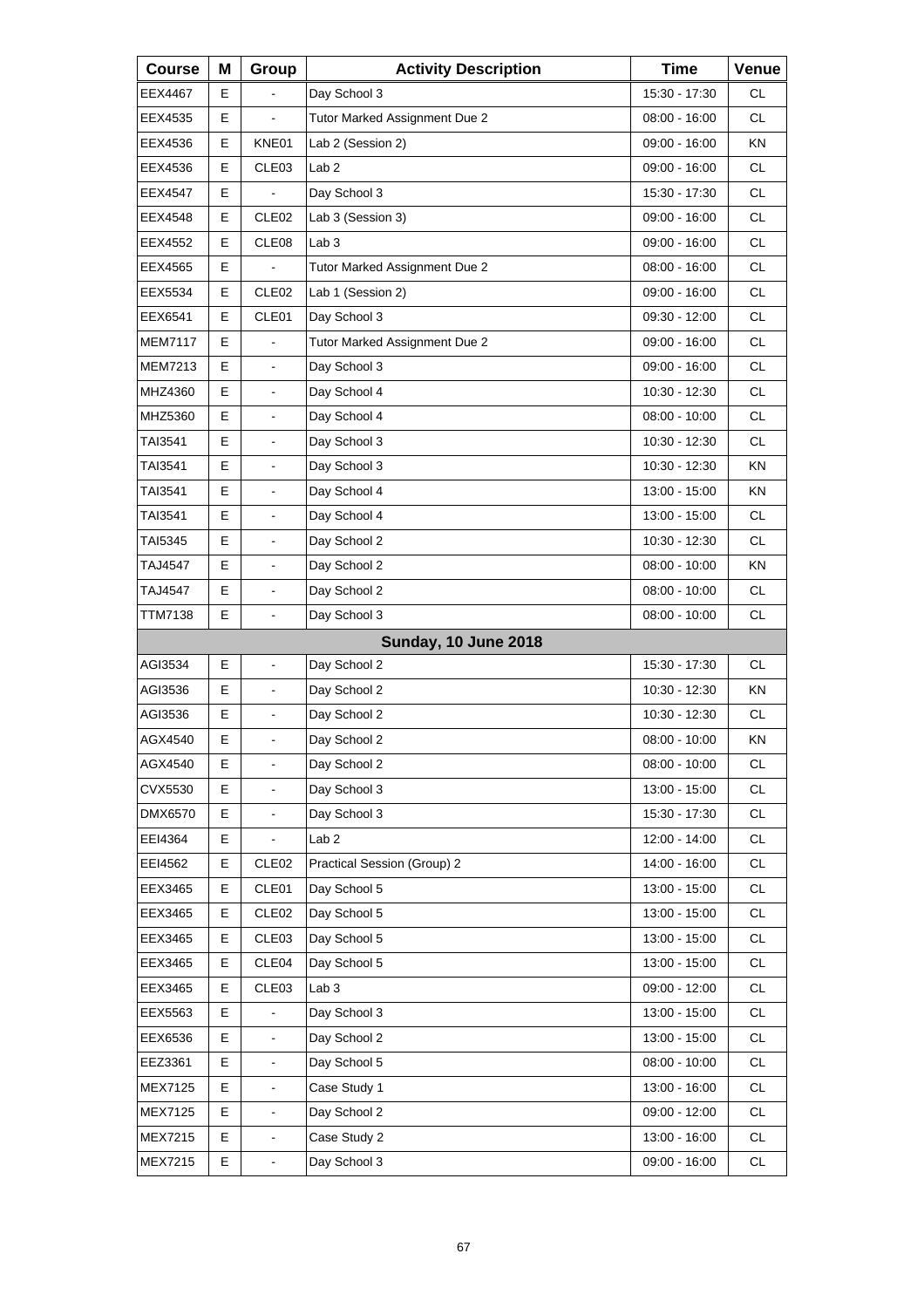| <b>Course</b>  | Μ | Group                    | <b>Activity Description</b>   | <b>Time</b>     | Venue           |
|----------------|---|--------------------------|-------------------------------|-----------------|-----------------|
| MHJ5334        | Е |                          | Day School 5                  | 15:30 - 17:30   | <b>CL</b>       |
| MHJ5533        | E | $\overline{a}$           | Day School 3                  | 08:00 - 10:00   | <b>CL</b>       |
| MHJ5533        | E | $\overline{\phantom{a}}$ | Day School 4                  | 10:30 - 12:30   | <b>CL</b>       |
| MHJ5563        | Е | $\blacksquare$           | Day School 3                  | $08:00 - 10:00$ | <b>CL</b>       |
| MHJ5563        | E | $\blacksquare$           | Day School 4                  | 10:30 - 12:30   | <b>CL</b>       |
| MHZ3332        | E | $\overline{\phantom{a}}$ | Day School 7                  | 13:00 - 15:00   | RS <sub>1</sub> |
| MHZ3531        | Е | $\blacksquare$           | Day School 10                 | $08:00 - 10:00$ | RS1             |
| MHZ3531        | E | $\blacksquare$           | Day School 11                 | 10:30 - 12:30   | RS <sub>1</sub> |
| MHZ4340        | E | $\overline{\phantom{a}}$ | Day School 4                  | 15:30 - 17:30   | R <sub>4</sub>  |
| MHZ5340        | Е | $\blacksquare$           | Day School 4                  | 13:00 - 15:00   | <b>CL</b>       |
| TAI3540        | E | $\overline{a}$           | Day School 3                  | 10:30 - 12:30   | <b>CL</b>       |
| TAI3540        | Е | $\overline{\phantom{a}}$ | Day School 3                  | 10:30 - 12:30   | KN              |
| TAX5560        | Е | $\blacksquare$           | Day School 3                  | 13:00 - 15:00   | <b>CL</b>       |
| TAX6362        | E | $\blacksquare$           | Tutor Marked Assignment Due 2 | $09:00 - 16:00$ | <b>CL</b>       |
|                |   |                          | <b>Monday, 11 June 2018</b>   |                 |                 |
| AGX4532        | Е | $\blacksquare$           | Lab <sub>2</sub>              | 09:30 - 16:30   | <b>CL</b>       |
| CVX3533        | E | E02                      | Field Work 1 (Session 5)      | 08:45 - 16:00   | R <sub>4</sub>  |
| CVX5531        | Е | CLE09                    | Lab <sub>1</sub>              | 09:00 - 16:00   | CL.             |
| DMX3535        | Е | CLE <sub>03</sub>        | Lab 1                         | 09:00 - 16:00   | <b>CL</b>       |
| DMX4543        | E | CLE14                    | Lab <sub>1</sub>              | 09:00 - 16:00   | <b>CL</b>       |
| DMX5570        | Е | CLE07                    | Lab 1                         | 09:00 - 16:00   | <b>CL</b>       |
| EEX3517        | Е | CLE04                    | Lab <sub>3</sub>              | 09:00 - 16:00   | <b>CL</b>       |
| EEX3533        | E | CLE06                    | Lab <sub>1</sub>              | 09:00 - 16:00   | <b>CL</b>       |
| EEX3533        | Е | CLE06                    | Tutor Marked Assignment Due 1 | 09:00 - 16:00   | <b>CL</b>       |
| EEX4530        | Е | CLE09                    | Lab 1                         | 09:00 - 16:00   | <b>CL</b>       |
| EEX4548        | E | CLE <sub>03</sub>        | Lab <sub>3</sub>              | 09:00 - 16:00   | <b>CL</b>       |
| EEX4552        | E | CLE09                    | Lab <sub>2</sub>              | $09:00 - 16:00$ | <b>CL</b>       |
| EEZ3562        | Е | $\blacksquare$           | Tutor Marked Assignment Due 1 | 09:00 - 16:00   | CL.             |
| TAI2530        | S |                          | Tutor Marked Assignment Due 2 | 09:00 - 16:00   | <b>CL</b>       |
| TAI3342        | Е | $\blacksquare$           | Tutor Marked Assignment Due 2 | 09:00 - 16:00   | CL              |
| TAI3538        | Е | $\blacksquare$           | Tutor Marked Assignment Due 2 | 09:00 - 16:00   | CL              |
| TAI5359        | Е | CLE01                    | Lab 4                         | 09:00 - 12:00   | CL              |
| TAI5359        | Е | CLE <sub>02</sub>        | Lab 4                         | 13:00 - 16:00   | CL              |
| TAX4560        | Е | CLE01                    | Lab <sub>2</sub>              | 09:00 - 16:00   | CL              |
|                |   |                          | Tuesday, 12 June 2018         |                 |                 |
| AGX4540        | E | $\frac{1}{2}$            | Lab <sub>2</sub>              | 09:30 - 16:30   | <b>CL</b>       |
| CVX3533        | Е | E02                      | Field Work 1 (Session 6)      | 08:45 - 16:00   | R4              |
| CVX4535        | Е | CLE01                    | Viva Voce 1                   | 09:00 - 16:00   | CL              |
| CVX5531        | Е | CLE06                    | Lab <sub>1</sub>              | 09:00 - 16:00   | CL              |
| CVX6530        | Ε | CLE07                    | Lab <sub>1</sub>              | 09:00 - 16:00   | CL              |
| DMW3001        | Е | CLE05                    | Lab <sub>1</sub>              | 09:00 - 16:00   | CL              |
| DMX3535        | Е | CLE03                    | Lab 1 (Session 2)             | 09:00 - 16:00   | CL              |
| DMX4543        | Е | CLE14                    | Lab 1 (Session 2)             | 09:00 - 16:00   | CL              |
| <b>DMX5570</b> | Е | CLE07                    | Lab 1 (Session 2)             | 09:00 - 16:00   | CL              |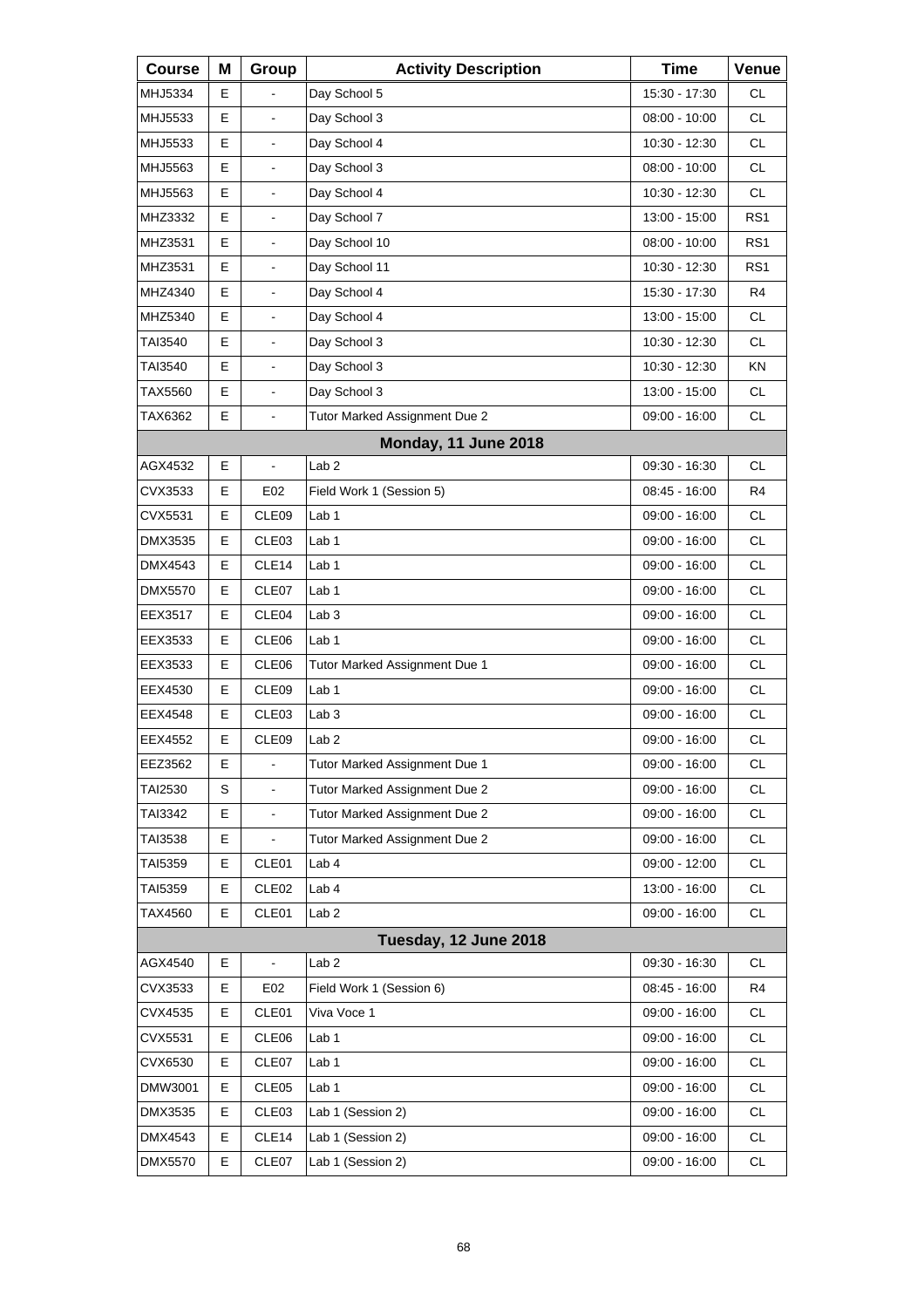| <b>Course</b>  | Μ | Group             | <b>Activity Description</b>   | <b>Time</b>     | Venue     |
|----------------|---|-------------------|-------------------------------|-----------------|-----------|
| EEX3510        | Е | CLE <sub>15</sub> | Lab <sub>2</sub>              | 09:00 - 16:00   | <b>CL</b> |
| EEX3510        | Е | CLE <sub>15</sub> | Tutor Marked Assignment Due 2 | 09:00 - 16:00   | <b>CL</b> |
| EEX3517        | E | CLE <sub>05</sub> | Lab <sub>3</sub>              | 09:00 - 16:00   | <b>CL</b> |
| EEX3533        | Е | KNE02             | Lab 1                         | 09:00 - 16:00   | ΚN        |
| EEX3533        | Е | CLE06             | Lab 1 (Session 2)             | 09:00 - 16:00   | <b>CL</b> |
| EEX3533        | E | KNE02             | Tutor Marked Assignment Due 1 | 09:00 - 16:00   | KN        |
| EEX4530        | Е | CLE <sub>09</sub> | Lab 1 (Session 2)             | 09:00 - 16:00   | <b>CL</b> |
| EEX4533        | Е | CLE04             | Lab <sub>1</sub>              | 09:00 - 16:00   | <b>CL</b> |
| EEX4536        | E | CLE04             | Lab <sub>2</sub>              | 09:00 - 16:00   | <b>CL</b> |
| EEX4548        | Е | CLE <sub>03</sub> | Lab 3 (Session 2)             | 09:00 - 16:00   | <b>CL</b> |
| EEX4552        | Е | CLE09             | Lab <sub>3</sub>              | 09:00 - 16:00   | <b>CL</b> |
| EEX5534        | Е | CLE <sub>02</sub> | Lab 1 (Session 3)             | $09:00 - 16:00$ | <b>CL</b> |
| EEX6543        | Е | CLE07             | Lab 2 (Session 2)             | 09:00 - 16:00   | <b>CL</b> |
| <b>MEY7621</b> | Е |                   | Progress Report Due 1         | 09:00 - 12:00   | <b>CL</b> |
| TAI5359        | Е | KNE01             | Lab <sub>4</sub>              | 09:00 - 12:00   | KN        |
| TAI5359        | Е | KNE02             | Lab 4                         | 13:00 - 16:00   | ΚN        |
| TAI5359        | Е | CLE03             | Lab <sub>4</sub>              | 09:00 - 12:00   | <b>CL</b> |
| TAI5359        | Е | CLE04             | Lab 4                         | 13:00 - 16:00   | <b>CL</b> |
| TAM5540        | Е | $\blacksquare$    | Tutor Marked Assignment Due 3 | 09:00 - 16:00   | <b>CL</b> |
| TAX4560        | E | CLE <sub>02</sub> | Lab <sub>2</sub>              | 09:00 - 16:00   | <b>CL</b> |
|                |   |                   | Wednesday, 13 June 2018       |                 |           |
| CVX3533        | Е | E02               | Field Work 1 (Session 7)      | 08:45 - 16:00   | R4        |
| CVX4535        | Е | CLE01             | Viva Voce 1 (Session 2)       | 09:00 - 16:00   | <b>CL</b> |
| CVX5531        | Е | CLE <sub>11</sub> | Lab 1                         | 09:00 - 16:00   | <b>CL</b> |
| CVX6832        | Е | $\blacksquare$    | Viva Voce 3 (Session 2)       | 09:00 - 16:00   | <b>CL</b> |
| DMX3535        | Е | CLE03             | Lab 1 (Session 3)             | 09:00 - 16:00   | <b>CL</b> |
| DMX4543        | E | CLE <sub>15</sub> | Lab <sub>1</sub>              | 09:00 - 16:00   | <b>CL</b> |
| <b>DMX5570</b> | Е | CLE07             | Lab 1 (Session 3)             | 09:00 - 16:00   | CL.       |
| <b>DMX5577</b> | Е |                   | Design Class 1 (Session 3)    | 09:00 - 16:00   | <b>CL</b> |
| EEX3510        | Е | CLE <sub>14</sub> | Lab <sub>2</sub>              | $09:00 - 16:00$ | CL        |
| EEX3510        | Е | CLE14             | Tutor Marked Assignment Due 2 | 09:00 - 16:00   | CL        |
| EEX3517        | Е | CLE06             | Lab <sub>3</sub>              | 09:00 - 16:00   | CL        |
| EEX3533        | Е | KNE02             | Lab 1 (Session 2)             | 09:00 - 16:00   | KN        |
| EEX3533        | Е | CLE06             | Lab 1 (Session 3)             | 09:00 - 16:00   | CL        |
| EEX3533        | Е | CLE07             | Tutor Marked Assignment Due 1 | 09:00 - 16:00   | CL        |
| EEX4530        | Е | CLE <sub>09</sub> | Lab 1 (Session 3)             | 09:00 - 16:00   | CL        |
| EEX4533        | Е | CLE04             | Lab 1 (Session 2)             | 09:00 - 16:00   | CL        |
| EEX4548        | Е | CLE <sub>03</sub> | Lab 3 (Session 3)             | 09:00 - 16:00   | CL        |
| EEX4552        | Е | CLE <sub>10</sub> | Lab <sub>2</sub>              | 09:00 - 16:00   | CL        |
| EEX5534        | Е | CLE03             | Lab <sub>1</sub>              | 09:00 - 16:00   | CL        |
| EEX6543        | Е | CLE07             | Lab <sub>2</sub>              | 09:00 - 16:00   | CL        |
| MEX7119        | E |                   | Tutor Marked Assignment Due 2 | 09:00 - 16:00   | CL        |
| MHZ3332        | Е |                   | Tutor Marked Assignment Due 2 | $08:00 - 16:00$ | CL        |
| TAI5359        | Е | KNE03             | Lab 4                         | 09:00 - 12:00   | KN        |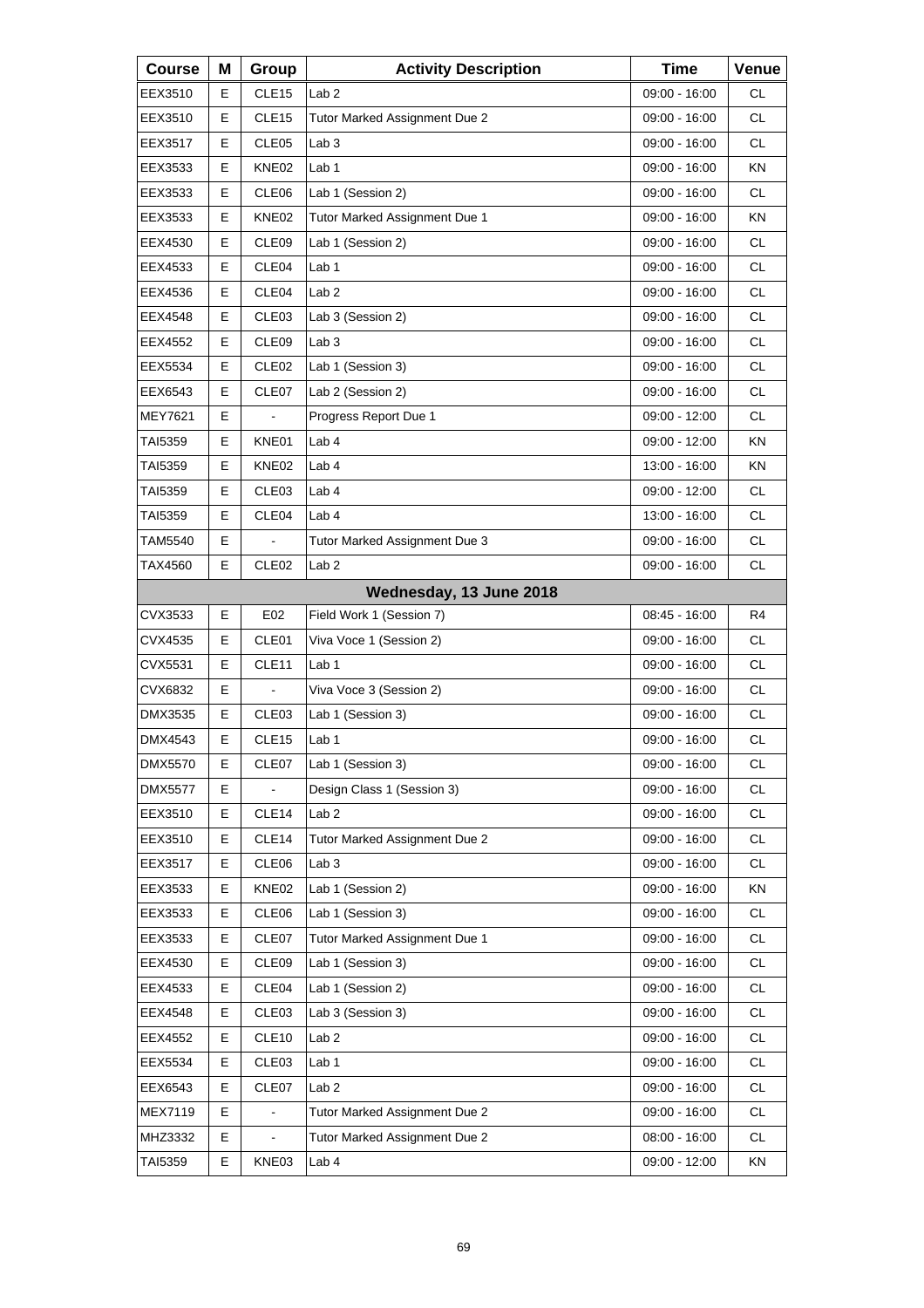| <b>Course</b>  | Μ | Group             | <b>Activity Description</b>   | <b>Time</b>     | Venue     |
|----------------|---|-------------------|-------------------------------|-----------------|-----------|
| TAI5359        | Е | KNE04             | Lab 4                         | 13:00 - 16:00   | ΚN        |
| TAI5359        | Е | CLE05             | Lab <sub>4</sub>              | 09:00 - 12:00   | <b>CL</b> |
| TAI5359        | E | CLE06             | Lab 4                         | 13:00 - 16:00   | <b>CL</b> |
| TAI6549        | Е | $\blacksquare$    | Field Work 1                  | 09:00 - 16:00   | <b>CL</b> |
| TAY6A96        | E | $\blacksquare$    | Progress Presentation 1       | 09:00 - 16:00   | <b>CL</b> |
|                |   |                   | Thursday, 14 June 2018        |                 |           |
| AGI3536        | Е | $\blacksquare$    | Lab <sub>2</sub>              | 09:30 - 16:30   | CL        |
| AGX4530        | E |                   | Tutor Marked Assignment Due 1 | 09:30 - 16:30   | <b>CL</b> |
| CVX3533        | E | E02               | Field Work 1 (Session 8)      | 08:45 - 16:00   | R4        |
| CVX4535        | Е | CLE01             | Viva Voce 1 (Session 3)       | 09:00 - 16:00   | <b>CL</b> |
| CVX5531        | E | CLE <sub>12</sub> | Lab <sub>1</sub>              | 09:00 - 16:00   | <b>CL</b> |
| CVX6530        | Е | CLE <sub>08</sub> | Lab 1                         | 09:00 - 16:00   | <b>CL</b> |
| DMX4543        | Е | CLE <sub>15</sub> | Lab 1 (Session 2)             | 09:00 - 16:00   | <b>CL</b> |
| <b>DMX5570</b> | E | CLE07             | Lab 1 (Session 4)             | 09:00 - 16:00   | <b>CL</b> |
| <b>DMX5577</b> | Е |                   | Design Class 1 (Session 4)    | 09:00 - 16:00   | <b>CL</b> |
| EEX3510        | Е | CLE <sub>13</sub> | Lab <sub>2</sub>              | 09:00 - 16:00   | <b>CL</b> |
| EEX3510        | Е | CLE <sub>13</sub> | Tutor Marked Assignment Due 2 | 09:00 - 16:00   | <b>CL</b> |
| EEX3533        | Е | KNE02             | Lab 1 (Session 3)             | 09:00 - 16:00   | KN        |
| EEX3533        | Е | CLE07             | Lab 1                         | 09:00 - 16:00   | <b>CL</b> |
| EEX4530        | Е | CLE09             | Lab 1 (Session 4)             | 09:00 - 16:00   | <b>CL</b> |
| EEX4533        | Е | CLE04             | Lab 1 (Session 3)             | 09:00 - 16:00   | <b>CL</b> |
| EEX4536        | Е | CLE04             | Lab 2 (Session 2)             | 09:00 - 16:00   | <b>CL</b> |
| EEX4536        | Е | CLE <sub>05</sub> | Lab <sub>2</sub>              | 09:00 - 16:00   | <b>CL</b> |
| EEX4548        | Е | CLE04             | Lab <sub>3</sub>              | 09:00 - 16:00   | <b>CL</b> |
| EEX4552        | Е | CLE <sub>10</sub> | Lab <sub>3</sub>              | 09:00 - 16:00   | <b>CL</b> |
| EEX5534        | Е | CLE <sub>03</sub> | Lab 1 (Session 2)             | 09:00 - 16:00   | <b>CL</b> |
| EEX6543        | Е | CLE08             | Lab 2                         | $09:00 - 16:00$ | <b>CL</b> |
| EEX6832        | Е | $\blacksquare$    | Tutor Marked Assignment Due 2 | 09:00 - 16:00   | <b>CL</b> |
|                |   |                   | <b>Friday, 15 June 2018</b>   |                 |           |
| EEI5567        | Е | $\blacksquare$    | Tutor Marked Assignment Due 2 | $08:00 - 16:00$ | <b>CL</b> |
| EEX3510        | Е | CLE <sub>12</sub> | Lab <sub>2</sub>              | 09:00 - 16:00   | CL        |
| EEX3510        | Е | CLE12             | Tutor Marked Assignment Due 2 | 09:00 - 16:00   | CL        |
| EEX3517        | Е | KNE06             | Lab <sub>3</sub>              | $09:00 - 16:00$ | KN        |
| EEX3533        | Е | CLE07             | Lab 1 (Session 2)             | 09:00 - 16:00   | CL        |
| EEX4530        | Е | CLE09             | Lab 1 (Session 5)             | 09:00 - 16:00   | CL        |
| EEX4533        | Е | CLE <sub>04</sub> | Lab 1 (Session 4)             | 09:00 - 16:00   | CL        |
| EEX4548        | Е | CLE04             | Lab 3 (Session 2)             | 09:00 - 16:00   | CL        |
| EEX4548        | Е |                   | Tutor Marked Assignment Due 2 | 09:00 - 16:00   | CL        |
| EEX5533        | Е | L,                | Tutor Marked Assignment Due 2 | 09:00 - 16:00   | CL        |
| EEX5534        | Е | CLE03             | Lab 1 (Session 3)             | 09:00 - 16:00   | CL        |
| <b>EEX5567</b> | Е |                   | Tutor Marked Assignment Due 2 | 09:00 - 16:00   | CL        |
| EEX6351        | Е | CLE09             | Lab 1                         | 09:00 - 16:00   | CL        |
| EEX6534        | Е |                   | Tutor Marked Assignment Due 2 | 09:00 - 16:00   | CL        |
| EEX6543        | Е | CLE08             | Lab 2 (Session 2)             | 09:00 - 16:00   | CL.       |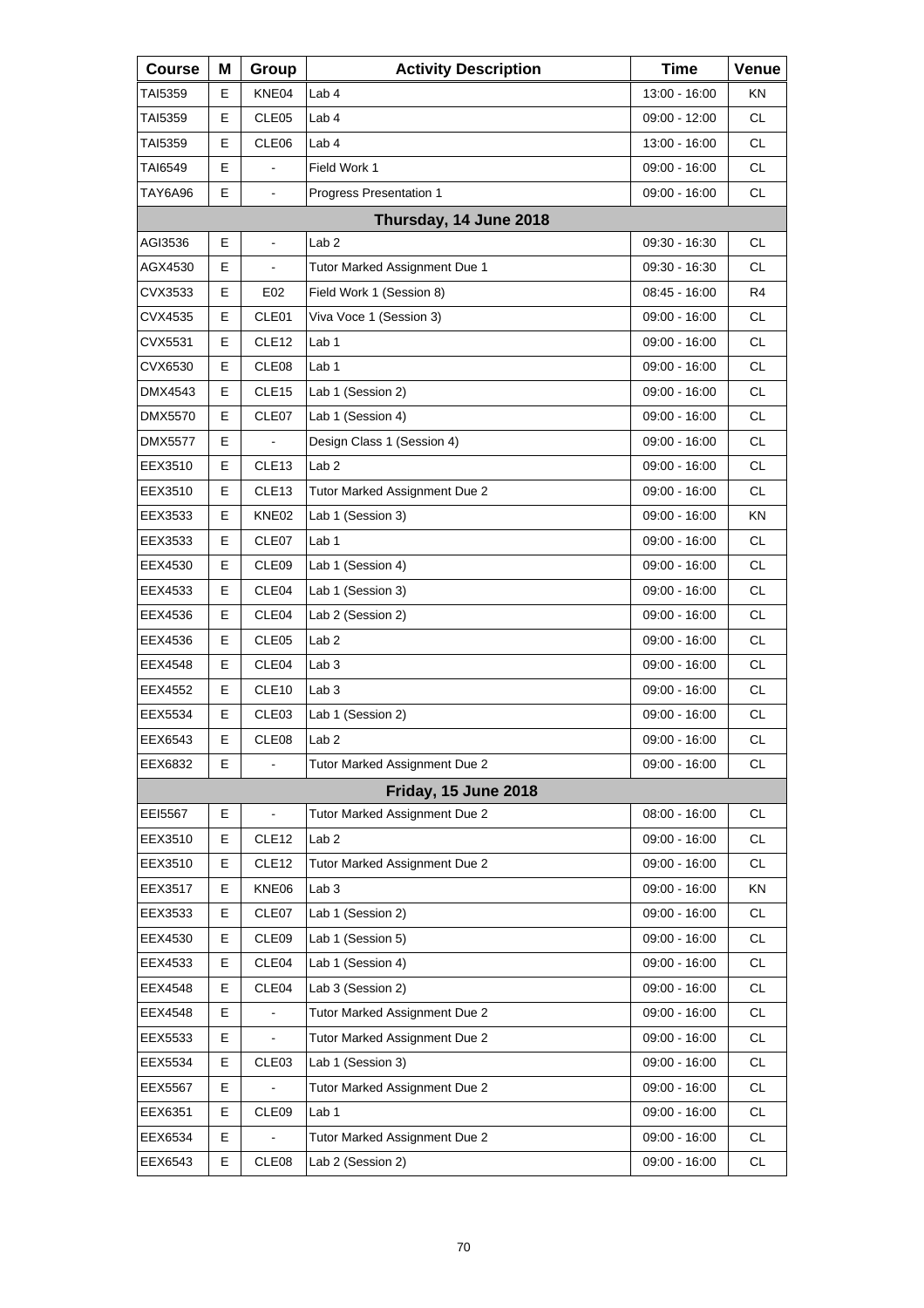| <b>Course</b>          | Μ | Group                    | <b>Activity Description</b>   | <b>Time</b>     | Venue     |  |  |
|------------------------|---|--------------------------|-------------------------------|-----------------|-----------|--|--|
| TAX4534                | Е |                          | Tutor Marked Assignment Due 2 | $09:00 - 16:00$ | CL        |  |  |
| TAX5562                | E | $\overline{a}$           | Tutor Marked Assignment Due 2 | 09:00 - 16:00   | CL.       |  |  |
| Saturday, 16 June 2018 |   |                          |                               |                 |           |  |  |
| AGX4537                | Е | $\blacksquare$           | Day School 2                  | 10:30 - 12:30   | CL.       |  |  |
| CEM7102                | E |                          | Day School 3                  | 13:00 - 15:00   | <b>CL</b> |  |  |
| CEM7102                | E |                          | Day School 4                  | 15:30 - 17:30   | <b>CL</b> |  |  |
| CEX7101                | E | $\blacksquare$           | Day School 3                  | $08:00 - 10:00$ | <b>CL</b> |  |  |
| CEX7101                | E | L.                       | Day School 4                  | 10:30 - 12:30   | <b>CL</b> |  |  |
| CVX4531                | E | $\blacksquare$           | Day School 3                  | 13:00 - 15:00   | <b>CL</b> |  |  |
| CVX4535                | E | $\blacksquare$           | Day School 3                  | 10:30 - 12:30   | <b>CL</b> |  |  |
| DMX3374                | E | L.                       | Day School 2                  | 13:00 - 15:00   | <b>CL</b> |  |  |
| DMX3572                | Е | $\blacksquare$           | Day School 2                  | 09:30 - 11:30   | <b>CL</b> |  |  |
| DMX3573                | E | $\blacksquare$           | Day School 2                  | 15:30 - 17:30   | <b>CL</b> |  |  |
| DMX3574                | E | L.                       | Day School 2                  | $08:00 - 10:00$ | <b>CL</b> |  |  |
| DMX4342                | Е | $\blacksquare$           | Day School 3                  | $08:00 - 10:00$ | <b>CL</b> |  |  |
| DMX5570                | E | $\blacksquare$           | Day School 5                  | 13:00 - 15:00   | <b>CL</b> |  |  |
| DMX5577                | E | L.                       | Day School 2                  | $10:00 - 12:30$ | <b>CL</b> |  |  |
| EEI4562                | Е | $\blacksquare$           | Tutor Marked Assignment Due 3 | 09:00 - 16:00   | <b>CL</b> |  |  |
| EEI6565                | E | $\blacksquare$           | Day School 2                  | 10:30 - 12:30   | <b>CL</b> |  |  |
| EEI6567                | E |                          | Day School 3                  | $08:00 - 10:00$ | <b>CL</b> |  |  |
| EEX3362                | Е | CLE <sub>03</sub>        | Lab <sub>5</sub>              | 13:00 - 16:00   | <b>CL</b> |  |  |
| EEX3465                | E | CLE03                    | Practical Session (Group) 6   | 09:00 - 12:00   | <b>CL</b> |  |  |
| EEX3510                | E | MTE05                    | Lab <sub>2</sub>              | 09:00 - 16:00   | MT        |  |  |
| EEX3510                | Е | CLE11                    | Lab <sub>2</sub>              | 09:00 - 16:00   | <b>CL</b> |  |  |
| EEX3510                | E | MTE05                    | Tutor Marked Assignment Due 2 | 09:00 - 16:00   | MT        |  |  |
| EEX3510                | E | CLE11                    | Tutor Marked Assignment Due 2 | 09:00 - 16:00   | CL.       |  |  |
| EEX3531                | E | $\blacksquare$           | Day School 2                  | $10:30 - 12:30$ | <b>CL</b> |  |  |
| EEX3533                | Е | CLE07                    | Lab 1 (Session 3)             | 09:00 - 16:00   | CL        |  |  |
| EEX4536                | Е | KNE02                    | Lab <sub>2</sub>              | 09:00 - 16:00   | ΚN        |  |  |
| EEX4536                | Е | CLE05                    | Lab 2 (Session 2)             | 09:00 - 16:00   | CL        |  |  |
| EEX4548                | E | CLE04                    | Lab 3 (Session 3)             | 09:00 - 16:00   | CL        |  |  |
| EEX4562                | Е |                          | Tutor Marked Assignment Due 3 | 09:00 - 16:00   | <b>CL</b> |  |  |
| <b>EEX5547</b>         | Е | $\blacksquare$           | Day School 2                  | 13:00 - 15:00   | CL        |  |  |
| EEX6351                | Е | CLE09                    | Lab 1 (Session 2)             | 09:00 - 16:00   | CL        |  |  |
| EEX6540                | Е |                          | Day School 2                  | 10:30 - 12:30   | <b>CL</b> |  |  |
| MHZ4360                | Е | $\blacksquare$           | Day School 5                  | 08:00 - 10:00   | CL        |  |  |
| MHZ5360                | E |                          | Day School 5                  | 10:30 - 12:30   | CL        |  |  |
| TAX5532                | E | $\blacksquare$           | Day School 3                  | 10:30 - 12:30   | <b>CL</b> |  |  |
| TAX6560                | Е | $\blacksquare$           | Day School 2                  | 13:00 - 15:00   | CL        |  |  |
|                        |   |                          | <b>Sunday, 17 June 2018</b>   |                 |           |  |  |
| AGI4538                | Е | $\frac{1}{2}$            | Day School 2                  | 10:30 - 12:30   | <b>CL</b> |  |  |
| AGX6536                | Е | $\overline{\phantom{a}}$ | Day School 3                  | 13:00 - 15:00   | CL        |  |  |
| AGX6536                | E |                          | Day School 3                  | 13:00 - 15:00   | KN        |  |  |
| AGX6536                | E | $\blacksquare$           | Day School 4                  | 15:30 - 17:30   | ΚN        |  |  |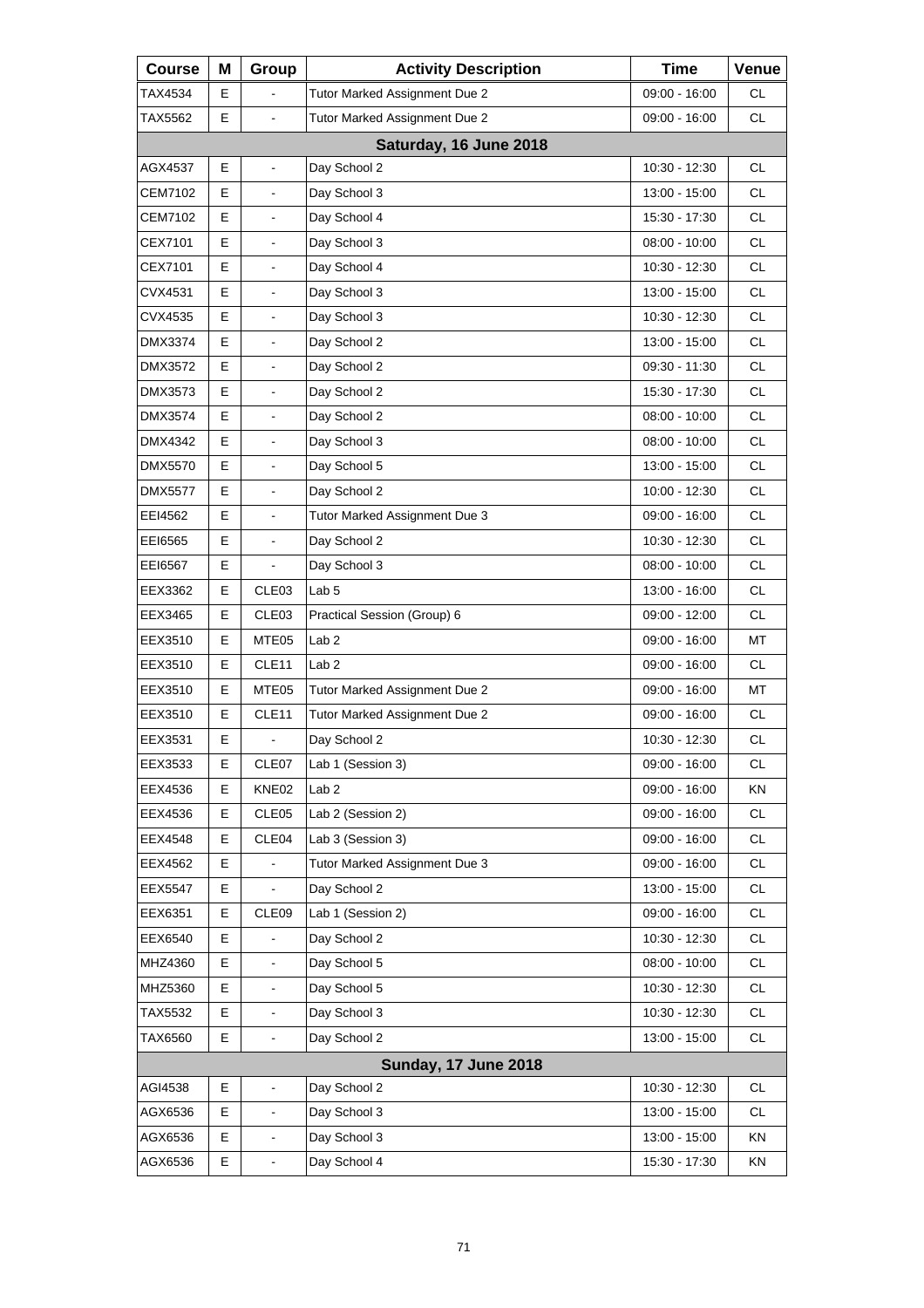| <b>Course</b>  | Μ | Group                    | <b>Activity Description</b>        | <b>Time</b>     | Venue           |
|----------------|---|--------------------------|------------------------------------|-----------------|-----------------|
| AGX6536        | Е |                          | Day School 4                       | 15:30 - 17:30   | <b>CL</b>       |
| CEM7103        | E | $\overline{a}$           | Day School 3                       | 08:00 - 10:00   | <b>CL</b>       |
| CEM7103        | E | $\frac{1}{2}$            | Day School 4                       | 10:30 - 12:30   | <b>CL</b>       |
| CEX7104        | Е | $\blacksquare$           | Day School 3                       | 13:00 - 17:30   | <b>CL</b>       |
| CEX7104        | E | $\overline{a}$           | Day School 4                       | 13:00 - 17:30   | <b>CL</b>       |
| EEJ4360        | E | $\overline{a}$           | Day School 4                       | 10:30 - 12:30   | <b>CL</b>       |
| EEX3362        | Е | CLE04                    | Lab <sub>5</sub>                   | 13:00 - 16:00   | <b>CL</b>       |
| EEX3465        | E | CLE04                    | Practical Session (Group) 6        | 09:00 - 12:00   | <b>CL</b>       |
| EEX4562        | E | CLE <sub>02</sub>        | Practical Session (Group) 3        | 14:15 - 16:15   | <b>CL</b>       |
| <b>MEM7212</b> | Е |                          | Tutor Marked Assignment Due 3      | 09:00 - 16:00   | <b>CL</b>       |
| <b>MEM7213</b> | E | $\blacksquare$           | Day School 4                       | 09:00 - 16:00   | <b>CL</b>       |
| <b>MEM7216</b> | E | $\frac{1}{2}$            | Case Study 2                       | 13:00 - 16:00   | <b>CL</b>       |
| <b>MEM7216</b> | Е | $\blacksquare$           | Day School 3                       | 09:00 - 12:00   | <b>CL</b>       |
| MEX7120        | E | $\overline{a}$           | Case Study 1                       | 13:00 - 16:00   | <b>CL</b>       |
| MEX7120        | E | $\frac{1}{2}$            | Day School 2                       | 09:00 - 12:00   | <b>CL</b>       |
| <b>MEX7214</b> | Е | $\blacksquare$           | Tutor Marked Assignment Due 3      | $09:00 - 16:00$ | <b>CL</b>       |
| MHZ3332        | E | $\overline{a}$           | Day School 8                       | 13:00 - 15:00   | RS <sub>1</sub> |
| MHZ3531        | E | $\overline{\phantom{a}}$ | Day School 12                      | 08:00 - 10:00   | RS <sub>1</sub> |
| MHZ3531        | Е | $\blacksquare$           | Day School 13                      | 10:30 - 12:30   | RS <sub>1</sub> |
| MHZ4340        | E | $\overline{a}$           | Day School 5                       | 15:30 - 17:30   | R4              |
| MHZ5340        | Е | $\overline{\phantom{a}}$ | Day School 5                       | 13:00 - 15:00   | CL.             |
| TAX3537        | Е | $\blacksquare$           | Day School 3                       | 10:30 - 12:30   | <b>CL</b>       |
| TAX3537        | E | $\overline{a}$           | Day School 3                       | 10:30 - 12:30   | <b>KN</b>       |
| TAX3537        | Е | $\overline{\phantom{a}}$ | Day School 4                       | 13:00 - 15:00   | KN              |
| TAX3537        | E | $\blacksquare$           | Day School 4                       | 13:00 - 15:00   | <b>CL</b>       |
| TAX4542        | E | $\blacksquare$           | Day School 3                       | 15:30 - 17:30   | <b>CL</b>       |
| TAX5562        | E | L,                       | Day School 3                       | 13:00 - 15:00   | <b>CL</b>       |
| TAX6533        | Е | $\blacksquare$           | Day School 2                       | 10:30 - 12:30   | CL              |
| TAX6539        | E |                          | Day School 2                       | 08:00 - 10:00   | CL              |
| TAZ4261        | E | $\blacksquare$           | Day School 3                       | $08:00 - 10:00$ | CL              |
| <b>TTM7141</b> | E | $\frac{1}{2}$            | Day School 4                       | 08:00 - 10:00   | CL              |
| <b>TTX7151</b> | E | $\overline{\phantom{a}}$ | Day School 3                       | $08:00 - 10:00$ | CL              |
|                |   |                          | Monday, 18 June 2018               |                 |                 |
| CVX4530        | Е | CLE05                    | Lab 1                              | 09:00 - 16:00   | CL              |
| CVX4530        | Е | CLE03                    | Viva Voce 1                        | 09:00 - 16:00   | CL              |
| CVX4535        | Е | CLE <sub>02</sub>        | Factory / Field Visit 1            | 09:00 - 16:00   | CL              |
| CVX6533        | Е |                          | Factory / Field Visit Report Due 1 | 09:00 - 16:00   | CL              |
| DMX3512        | Е | CLE03                    | Lab <sub>1</sub>                   | 09:00 - 16:00   | CL              |
| DMX4571        | E |                          | Lab 1                              | 09:00 - 16:00   | CL              |
| <b>DMX5570</b> | Е | CLE08                    | Lab <sub>1</sub>                   | 09:00 - 16:00   | CL              |
| EEX3362        | Е | CLE01                    | Lab <sub>5</sub>                   | 13:00 - 16:00   | CL              |
| EEX3363        | E |                          | Tutor Marked Assignment Due 2      | 09:00 - 16:00   | CL              |
| EEX3465        | Е |                          | <b>Online Discussion 2</b>         | 09:00 - 16:00   | CL              |
| EEX3465        | Е | CLE01                    | Practical Session (Group) 6        | 09:00 - 12:00   | CL              |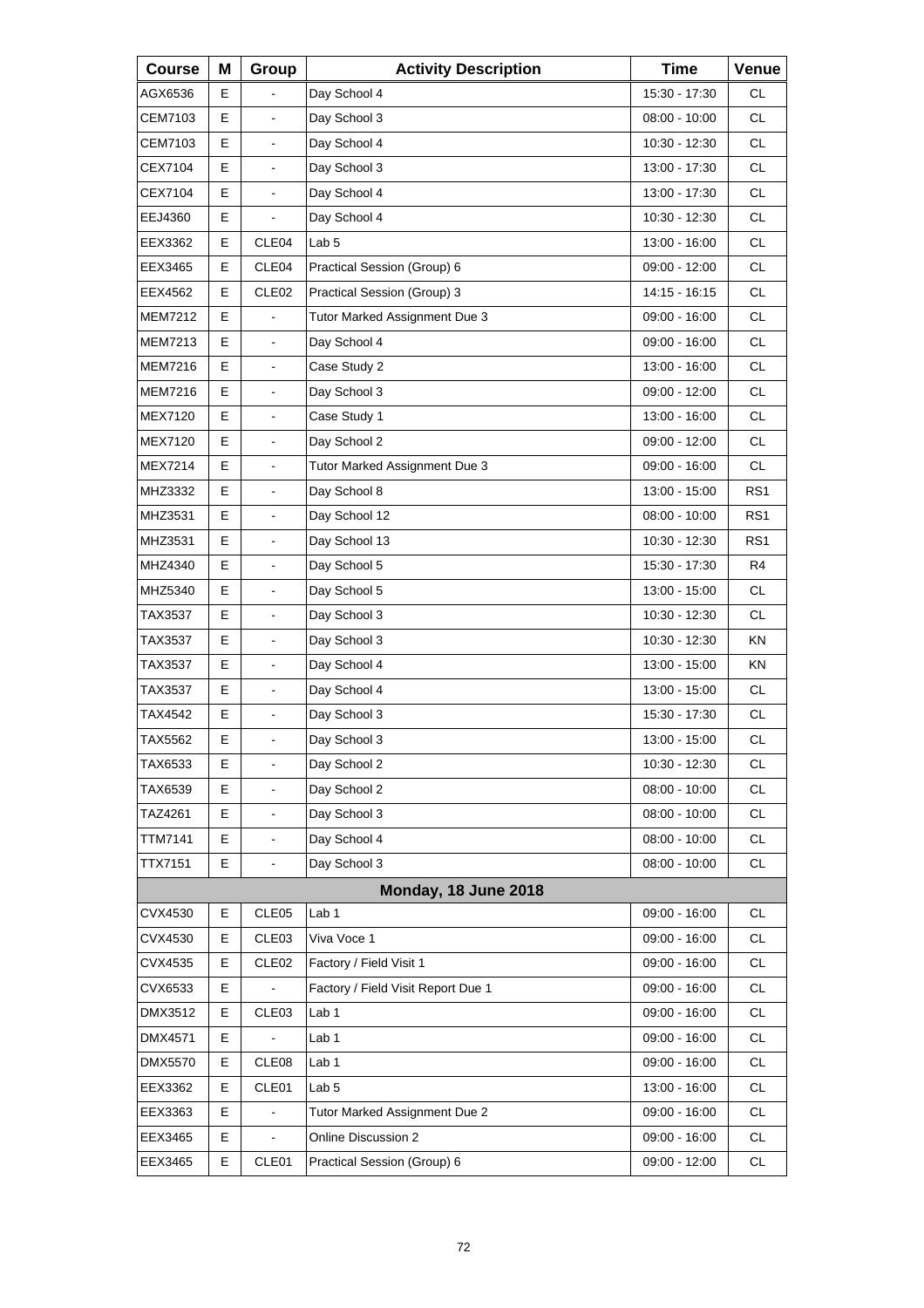| <b>Course</b>  | Μ | Group                    | <b>Activity Description</b>         | <b>Time</b>     | Venue     |
|----------------|---|--------------------------|-------------------------------------|-----------------|-----------|
| EEX3517        | Е |                          | Tutor Marked Assignment Due 1       | 09:00 - 16:00   | СL        |
| EEX3533        | E | CLE08                    | Lab <sub>1</sub>                    | 09:00 - 16:00   | <b>CL</b> |
| EEX3533        | E | CLE08                    | Tutor Marked Assignment Due 1       | 09:00 - 16:00   | <b>CL</b> |
| EEX4548        | Е | CLE <sub>05</sub>        | Lab <sub>3</sub>                    | 09:00 - 16:00   | <b>CL</b> |
| EEX4562        | E | CLE <sub>03</sub>        | Practical Session (Group) 3         | 09:00 - 11:00   | <b>CL</b> |
| EEX5535        | E | $\blacksquare$           | Tutor Marked Assignment Due 2       | 09:00 - 16:00   | <b>CL</b> |
| EEX5536        | Е | $\blacksquare$           | Tutor Marked Assignment Due 2       | 09:00 - 16:00   | <b>CL</b> |
| EEX6351        | E | CLE <sub>10</sub>        | Lab <sub>1</sub>                    | 09:00 - 16:00   | <b>CL</b> |
| <b>TAI2F34</b> | S | $\overline{\phantom{a}}$ | Tutor Marked Assignment Due 2       | 09:00 - 16:00   | <b>CL</b> |
| TAI3543        | Е | $\blacksquare$           | Tutor Marked Assignment Due 2       | 09:00 - 16:00   | <b>CL</b> |
| TAI4545        | E |                          | Tutor Marked Assignment Due 2       | 09:00 - 16:00   | <b>CL</b> |
| <b>TAI5538</b> | E |                          | Tutor Marked Assignment Due 2       | $09:00 - 16:00$ | <b>CL</b> |
| TAJ4547        | Е | CLE01                    | Lab <sub>2</sub>                    | 09:00 - 11:00   | <b>CL</b> |
| TAJ4547        | Е | CLE <sub>02</sub>        | Lab <sub>2</sub>                    | 11:30 - 13:30   | <b>CL</b> |
| <b>TAJ4547</b> | E | CLE03                    | Lab <sub>2</sub>                    | 14:00 - 16:00   | <b>CL</b> |
| TAX3534        | Е |                          | Tutor Marked Assignment Due 2       | 09:00 - 16:00   | <b>CL</b> |
| TAX3537        | E | CLE01                    | Lab <sub>2</sub>                    | 09:00 - 16:00   | <b>CL</b> |
| TAX4538        | E |                          | Tutor Marked Assignment Due 2       | 09:00 - 16:00   | <b>CL</b> |
| TAX4560        | E | $\blacksquare$           | Tutor Marked Assignment Due 2       | 09:00 - 16:00   | <b>CL</b> |
| TTM7132        | E | $\blacksquare$           | Case Study 1                        | 09:00 - 16:00   | <b>CL</b> |
|                |   |                          | Tuesday, 19 June 2018               |                 |           |
| AGI3534        | Е | $\blacksquare$           | Day School 2                        | 10:30 - 12:30   | ΚN        |
| AGX5532        | Е |                          | Lab <sub>2</sub>                    | 09:30 - 16:30   | <b>CL</b> |
| CVX4530        | E | CLE05                    | Lab 1 (Session 2)                   | $09:00 - 16:00$ | <b>CL</b> |
| CVX4530        | Е | CLE <sub>03</sub>        | Viva Voce 1 (Session 2)             | 09:00 - 16:00   | CL        |
| CVX4535        | Е | CLE <sub>02</sub>        | Factory / Field Visit 1 (Session 2) | 09:00 - 16:00   | <b>CL</b> |
| CVX5531        | E | CLE <sub>13</sub>        | Lab 1                               | 09:00 - 16:00   | <b>CL</b> |
| DMX3512        | Е | CLE03                    | Lab 1 (Session 2)                   | 09:00 - 16:00   | <b>CL</b> |
| DMX4571        | Е |                          | Lab 1 (Session 2)                   | 09:00 - 16:00   | CL        |
| DMX5570        | Е | CLE08                    | Lab 1 (Session 2)                   | 09:00 - 16:00   | CL        |
| EEX3350        | Е | CLE01                    | Lab 1 (Session 2)                   | 09:00 - 16:00   | CL.       |
| EEX3362        | Е | CLE <sub>02</sub>        | Lab <sub>5</sub>                    | 13:00 - 16:00   | CL        |
| EEX3465        | Е | CLE <sub>02</sub>        | Practical Session (Group) 6         | 09:00 - 12:00   | CL        |
| EEX3510        | Е | CLE <sub>10</sub>        | Lab <sub>2</sub>                    | 09:00 - 16:00   | <b>CL</b> |
| EEX3510        | Е | CLE <sub>10</sub>        | Tutor Marked Assignment Due 2       | 09:00 - 16:00   | CL        |
| EEX3533        | Е | KNE03                    | Lab <sub>1</sub>                    | 09:00 - 16:00   | KN        |
| EEX3533        | Е | CLE08                    | Lab 1 (Session 2)                   | 09:00 - 16:00   | <b>CL</b> |
| EEX3533        | Е | KNE03                    | Tutor Marked Assignment Due 1       | 09:00 - 16:00   | KN        |
| EEX4536        | Е | KNE02                    | Lab 2 (Session 2)                   | 09:00 - 16:00   | KN        |
| EEX4536        | Е | CLE06                    | Lab <sub>2</sub>                    | 09:00 - 16:00   | <b>CL</b> |
| EEX4548        | Е | CLE <sub>05</sub>        | Lab 3 (Session 2)                   | 09:00 - 16:00   | CL        |
| EEX5533        | Е | CLE06                    | Lab <sub>1</sub>                    | 09:00 - 16:00   | CL        |
| EEX5534        | Е | CLE04                    | Lab <sub>1</sub>                    | 09:00 - 16:00   | <b>CL</b> |
| EEX6351        | Е | CLE <sub>10</sub>        | Lab 1 (Session 2)                   | 09:00 - 16:00   | CL.       |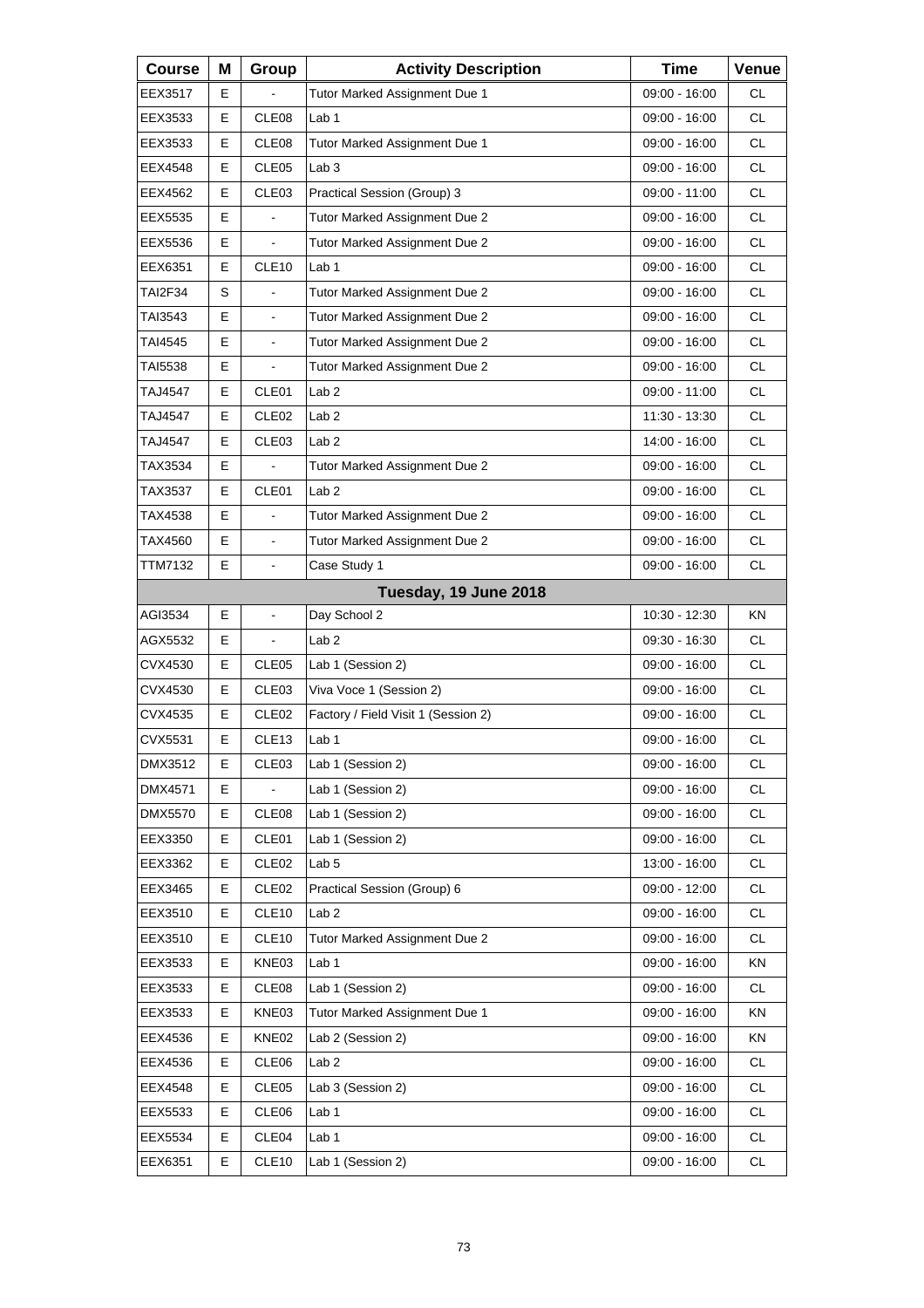| <b>Course</b>  | Μ | Group             | <b>Activity Description</b>         | <b>Time</b>     | Venue     |
|----------------|---|-------------------|-------------------------------------|-----------------|-----------|
| MEY7621        | Е |                   | Progress Presentation 1             | 09:00 - 12:00   | <b>CL</b> |
| TAI3536        | E |                   | Tutor Marked Assignment Due 2       | 09:00 - 16:00   | <b>CL</b> |
| TAJ4547        | E | KNE01             | Lab 2                               | 12:00 - 14:00   | KN        |
| TAJ4547        | Е | CLE <sub>04</sub> | Lab <sub>2</sub>                    | 09:00 - 11:00   | <b>CL</b> |
| <b>TAJ4547</b> | E | CLE05             | Lab <sub>2</sub>                    | 11:30 - 13:30   | <b>CL</b> |
| TAJ4547        | E | CLE06             | Lab <sub>2</sub>                    | 14:00 - 16:00   | <b>CL</b> |
| TAM5861        | Е |                   | Tutor Marked Assignment Due 2       | 09:00 - 16:00   | <b>CL</b> |
| TAX3537        | E | CLE <sub>02</sub> | Lab <sub>2</sub>                    | 09:00 - 16:00   | <b>CL</b> |
| TAX3539        | E | ä,                | Tutor Marked Assignment Due 2       | 09:00 - 16:00   | <b>CL</b> |
| TAX4533        | Е | $\blacksquare$    | Tutor Marked Assignment Due 2       | 09:00 - 16:00   | <b>CL</b> |
|                |   |                   | Wednesday, 20 June 2018             |                 |           |
| CVX3531        | E | CLE01             | Design Class 1                      | 09:00 - 16:00   | CL.       |
| CVX3533        | Е | E01               | Field Work Report Due 1 (Session 2) | 09:00 - 15:00   | R4        |
| CVX4530        | E | CLE05             | Lab 1 (Session 3)                   | 09:00 - 16:00   | <b>CL</b> |
| CVX4530        | Е | CLE <sub>03</sub> | Viva Voce 1 (Session 3)             | 09:00 - 16:00   | <b>CL</b> |
| CVX5531        | Е | CLE <sub>10</sub> | Lab 1                               | 09:00 - 16:00   | <b>CL</b> |
| DMX4571        | E |                   | Lab 1 (Session 3)                   | 09:00 - 16:00   | <b>CL</b> |
| DMX5570        | Е | CLE <sub>08</sub> | Lab 1 (Session 3)                   | 09:00 - 16:00   | <b>CL</b> |
| EEX3350        | Е | CLE <sub>02</sub> | Lab 1 (Session 2)                   | 09:00 - 16:00   | <b>CL</b> |
| EEX3510        | E | CLE09             | Lab <sub>2</sub>                    | 09:00 - 16:00   | <b>CL</b> |
| EEX3510        | Е | CLE09             | Tutor Marked Assignment Due 2       | 09:00 - 16:00   | CL.       |
| EEX3533        | Е | KNE03             | Lab 1 (Session 2)                   | 09:00 - 16:00   | <b>KN</b> |
| EEX3533        | E | CLE08             | Lab 1 (Session 3)                   | 09:00 - 16:00   | <b>CL</b> |
| EEX4533        | Е | CLE <sub>05</sub> | Lab 1                               | 09:00 - 16:00   | <b>CL</b> |
| EEX4536        | Е | CLE06             | Lab 2 (Session 2)                   | 09:00 - 16:00   | <b>CL</b> |
| EEX4548        | E | CLE <sub>05</sub> | Lab 3 (Session 3)                   | 09:00 - 16:00   | <b>CL</b> |
| EEX5533        | Е | CLE06             | Lab 1 (Session 2)                   | 09:00 - 16:00   | <b>CL</b> |
| EEX5534        | Е | CLE04             | Lab 1 (Session 2)                   | 09:00 - 16:00   | CL.       |
| MHZ3531        | E |                   | Tutor Marked Assignment Due 2       | 08:00 - 16:00   | CL        |
| MHZ5340        | E | $\frac{1}{2}$     | Tutor Marked Assignment Due 2       | 08:00 - 16:00   | CL        |
| MHZ5360        | Е |                   | Tutor Marked Assignment Due 2       | 08:00 - 16:00   | CL        |
| TAX3537        | Е | CLE03             | Lab <sub>2</sub>                    | 09:00 - 16:00   | CL        |
| TAX6560        | E |                   | Online Quiz 2                       | 10:00 - 11:00   | CL        |
| TAX6563        | E | $\blacksquare$    | Tutor Marked Assignment Due 2       | 09:00 - 16:00   | CL        |
| TAY6390        | E | $\mathbf{r}$      | Workshop 1                          | 09:00 - 12:00   | CL        |
|                |   |                   | Thursday, 21 June 2018              |                 |           |
| AGI3535        | Е | CLE01             | Lab <sub>2</sub>                    | 09:30 - 16:30   | CL        |
| AGX3531        | Е | CLE01             | Lab <sub>2</sub>                    | 09:30 - 16:30   | CL        |
| CVX3531        | Е | CLE01             | Design Class 1 (Session 2)          | 09:00 - 16:00   | CL        |
| CVX3532        | Е | CLE03             | Lab <sub>1</sub>                    | 09:00 - 16:00   | CL        |
| CVX4530        | Е | CLE05             | Lab 1 (Session 4)                   | 09:00 - 16:00   | CL        |
| CVX4530        | Е | CLE03             | Viva Voce 1 (Session 4)             | 09:00 - 16:00   | CL        |
| CVX5530        | Е |                   | Survey Camp 1                       | $07:00 - 18:00$ | KN        |
| DMX3512        | Е | CLE04             | Lab <sub>1</sub>                    | 09:00 - 16:00   | CL.       |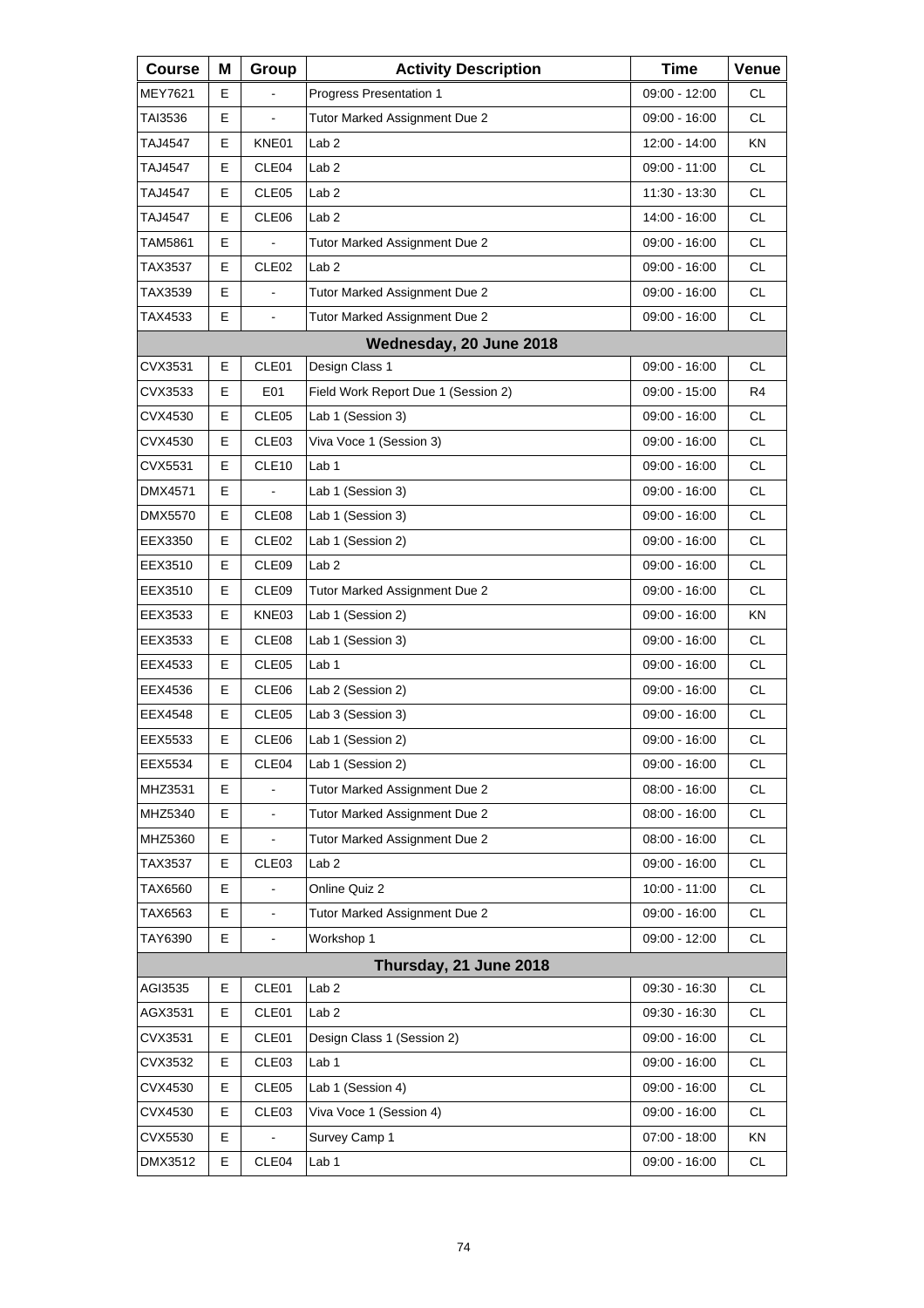| <b>Course</b>  | Μ | Group             | <b>Activity Description</b>   | <b>Time</b>     | Venue     |
|----------------|---|-------------------|-------------------------------|-----------------|-----------|
| DMX4342        | Е | CLE <sub>03</sub> | Lab 1                         | 09:00 - 16:00   | СL        |
| <b>DMX5570</b> | Е | CLE <sub>08</sub> | Lab 1 (Session 4)             | 09:00 - 16:00   | <b>CL</b> |
| EEX3350        | Е | CLE <sub>03</sub> | Lab 1 (Session 2)             | 09:00 - 16:00   | <b>CL</b> |
| EEX3510        | Е | CLE <sub>08</sub> | Lab <sub>2</sub>              | 09:00 - 16:00   | СL        |
| EEX3510        | Е | CLE <sub>08</sub> | Tutor Marked Assignment Due 2 | 09:00 - 16:00   | <b>CL</b> |
| EEX3533        | Е | KNE03             | Lab 1 (Session 3)             | 09:00 - 16:00   | ΚN        |
| EEX3533        | Е | KNE04             | Lab 1                         | 09:00 - 16:00   | ΚN        |
| EEX3533        | Е | KNE04             | Tutor Marked Assignment Due 1 | 09:00 - 16:00   | KN        |
| EEX4533        | Е | CLE <sub>05</sub> | Lab 1 (Session 2)             | 09:00 - 16:00   | <b>CL</b> |
| EEX4536        | Е | CLE07             | Lab <sub>2</sub>              | 09:00 - 16:00   | СL        |
| EEX4548        | Е | CLE <sub>06</sub> | Lab <sub>3</sub>              | 09:00 - 16:00   | <b>CL</b> |
| EEX5533        | E | CLE06             | Lab 1 (Session 3)             | 09:00 - 16:00   | <b>CL</b> |
| EEX5534        | Е | CLE04             | Lab 1 (Session 3)             | 09:00 - 16:00   | СL        |
| TAI5354        | Е |                   | Tutor Marked Assignment Due 1 | 09:00 - 16:00   | <b>CL</b> |
| TAX3537        | E | CLE04             | Lab <sub>2</sub>              | 09:00 - 16:00   | <b>CL</b> |
|                |   |                   | Friday, 22 June 2018          |                 |           |
| AGI3536        | E |                   | Lab <sub>2</sub>              | $09:30 - 16:30$ | KN        |
| CVX3532        | Е | CLE <sub>03</sub> | Lab 1 (Session 2)             | 09:00 - 16:00   | <b>CL</b> |
| CVX4530        | Е | CLE <sub>05</sub> | Lab 1 (Session 5)             | 09:00 - 16:00   | CL        |
| CVX4530        | Е | CLE <sub>03</sub> | Viva Voce 1 (Session 5)       | 09:00 - 16:00   | <b>CL</b> |
| CVX5530        | E |                   | Survey Camp 1 (Session 2)     | $07:00 - 18:00$ | KN        |
| DMX3512        | Е | CLE <sub>04</sub> | Lab 1 (Session 2)             | 09:00 - 16:00   | CL        |
| DMX3534        | Е |                   | Tutor Marked Assignment Due 2 | 09:00 - 16:00   | <b>CL</b> |
| <b>DMX4342</b> | Е | CLE <sub>03</sub> | Lab 1 (Session 2)             | 09:00 - 16:00   | <b>CL</b> |
| EEI4562        | Ε | CLE01             | Lab <sub>2</sub>              | 14:00 - 16:00   | CL        |
| EEX3350        | Е | CLE04             | Lab 1 (Session 2)             | 09:00 - 16:00   | <b>CL</b> |
| EEX3510        | E | MTE04             | Lab 2                         | 09:00 - 16:00   | MT        |
| EEX3510        | Е | CLE07             | Lab <sub>2</sub>              | 09:00 - 16:00   | CL.       |
| EEX3510        | Е | MTE04             | Tutor Marked Assignment Due 2 | 09:00 - 16:00   | MT        |
| EEX3510        | Е | CLE07             | Tutor Marked Assignment Due 2 | 09:00 - 16:00   | CL        |
| EEX3531        | Е |                   | Tutor Marked Assignment Due 2 | 09:00 - 16:00   | CL.       |
| EEX3533        | Е | KNE04             | Lab 1 (Session 2)             | 09:00 - 16:00   | KN        |
| EEX4533        | Е | CLE05             | Lab 1 (Session 3)             | $09:00 - 16:00$ | CL        |
| EEX4536        | Е | KNE03             | Lab <sub>2</sub>              | 09:00 - 16:00   | KN        |
| EEX4536        | Е | CLE07             | Lab 2 (Session 2)             | 09:00 - 16:00   | CL        |
| EEX4548        | Е | CLE06             | Lab 3 (Session 2)             | 09:00 - 16:00   | CL        |
| EEX4562        | Е | CLE01             | Lab <sub>2</sub>              | 12:00 - 14:00   | CL        |
| EEX5533        | Е | CLE06             | Lab 1 (Session 4)             | 09:00 - 16:00   | CL        |
| EEX5534        | Е | CLE05             | Lab <sub>1</sub>              | 09:00 - 16:00   | CL        |
| EEX5547        | Е |                   | Progress Report Due 3         | 09:00 - 16:00   | CL        |
| EEX6351        | Е | CLE <sub>11</sub> | Lab <sub>1</sub>              | 09:00 - 16:00   | CL        |
| EEX6351        | E |                   | Tutor Marked Assignment Due 2 | 09:00 - 16:00   | CL        |
| EEX6550        | Е |                   | Tutor Marked Assignment Due 2 | 09:00 - 16:00   | CL.       |
| TAI5348        | Е | CLE01             | Lab <sub>2</sub>              | 09:00 - 16:00   | CL        |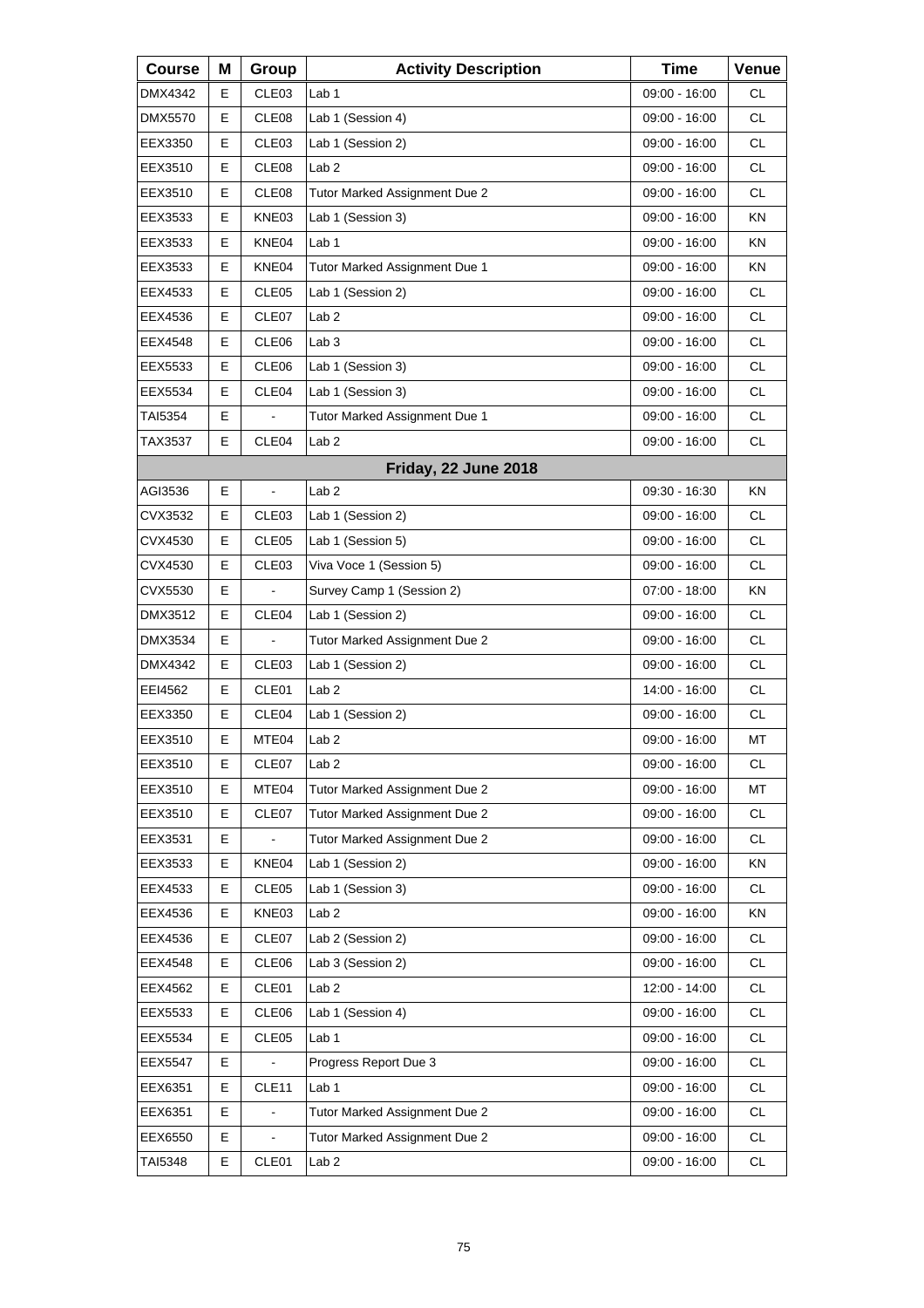| <b>Course</b>  | Μ | Group                        | <b>Activity Description</b>   | <b>Time</b>     | Venue     |
|----------------|---|------------------------------|-------------------------------|-----------------|-----------|
| TAJ3346        | Е | KNE01                        | Lab <sub>2</sub>              | 09:00 - 11:00   | ΚN        |
| TAX3537        | Е | CLE <sub>05</sub>            | Lab <sub>2</sub>              | 09:00 - 16:00   | <b>CL</b> |
|                |   |                              | Saturday, 23 June 2018        |                 |           |
| AGM4535        | Е | ä,                           | Day School 2                  | 10:30 - 12:30   | СL        |
| AGM4535        | E |                              | Day School 2                  | 10:30 - 12:30   | KN        |
| <b>CEM7106</b> | E | $\blacksquare$               | Day School 3                  | 13:00 - 15:00   | <b>CL</b> |
| CEM7106        | E | $\blacksquare$               | Day School 4                  | 15:30 - 17:30   | <b>CL</b> |
| CEX7105        | E |                              | Day School 3                  | $08:00 - 10:00$ | <b>CL</b> |
| CEX7105        | E |                              | Day School 4                  | 10:30 - 12:30   | <b>CL</b> |
| CVX4530        | Е | CLE <sub>05</sub>            | Lab 1 (Session 6)             | 09:00 - 16:00   | <b>CL</b> |
| CVX5530        | E |                              | Survey Camp 1 (Session 3)     | $07:00 - 18:00$ | KN        |
| DMX3535        | E |                              | Day School 4                  | $08:00 - 10:00$ | <b>CL</b> |
| DMX4342        | Е | CLE <sub>03</sub>            | Lab 1 (Session 3)             | 09:00 - 16:00   | <b>CL</b> |
| EEI4562        | E | CLE <sub>02</sub>            | Lab <sub>2</sub>              | 14:00 - 16:00   | <b>CL</b> |
| EEJ4360        | E | $\overline{a}$               | Tutor Marked Assignment Due 1 | 08:00 - 16:00   | <b>CL</b> |
| EEX3350        | Е | $\blacksquare$               | Day School 2                  | 10:30 - 12:30   | <b>CL</b> |
| EEX3350        | Е |                              | Day School 2                  | 10:30 - 12:30   | KN        |
| EEX3350        | E | CLE <sub>05</sub>            | Lab 1 (Session 2)             | 09:00 - 16:00   | <b>CL</b> |
| EEX3363        | Е | CLE <sub>03</sub>            | Lab <sub>2</sub>              | 09:00 - 11:30   | <b>CL</b> |
| EEX3510        | E | CLE06                        | Lab <sub>2</sub>              | 09:00 - 16:00   | <b>CL</b> |
| EEX3510        | E | CLE06                        | Tutor Marked Assignment Due 2 | 09:00 - 16:00   | <b>CL</b> |
| EEX3532        | Е |                              | Day School 2                  | $08:00 - 10:00$ | <b>CL</b> |
| EEX3533        | Е | KNE04                        | Lab 1 (Session 3)             | 09:00 - 16:00   | KN        |
| EEX4533        | E | CLE05                        | Lab 1 (Session 4)             | 09:00 - 16:00   | <b>CL</b> |
| EEX4536        | Е | KNE03                        | Lab 2 (Session 2)             | 09:00 - 16:00   | ΚN        |
| EEX4548        | E | CLE06                        | Lab 3 (Session 3)             | 09:00 - 16:00   | <b>CL</b> |
| EEX5533        | E | CLE06                        | Lab 1 (Session 5)             | $09:00 - 16:00$ | CL        |
| EEX5534        | Е | CLE05                        | Lab 1 (Session 2)             | 09:00 - 16:00   | <b>CL</b> |
| EEX6351        | Е | CLE11                        | Lab 1 (Session 2)             | 09:00 - 16:00   | CL        |
| EEX6534        | E |                              | Day School 2                  | 10:30 - 12:30   | CL        |
| MHZ4360        | Е | $\blacksquare$               | Day School 6                  | 08:00 - 10:00   | <b>CL</b> |
| MHZ5360        | E |                              | Day School 6                  | 10:30 - 12:30   | CL        |
| TAX4532        | E |                              | Tutor Marked Assignment Due 2 | 09:00 - 16:00   | CL        |
| TAX4560        | Е | $\blacksquare$               | Day School 4                  | 10:30 - 12:30   | <b>CL</b> |
| TAX6561        | Е |                              | Tutor Marked Assignment Due 2 | 09:00 - 16:00   | CL        |
| TAX6564        | E |                              | Day School 3                  | 13:00 - 15:00   | CL        |
| TAX6565        | Е | $\overline{\phantom{a}}$     | Day School 3                  | 10:30 - 12:30   | CL        |
|                |   |                              | <b>Sunday, 24 June 2018</b>   |                 |           |
| AGI6237        | Е | $\blacksquare$               | Day School 2                  | 10:30 - 12:30   | KN        |
| AGI6237        | Е |                              | Day School 2                  | 10:30 - 12:30   | CL.       |
| AGX4530        | Е |                              | Day School 2                  | 15:30 - 17:30   | CL        |
| CEX7107        | Е |                              | Day School 3                  | 08:00 - 10:00   | CL        |
| CEX7107        | Е | $\qquad \qquad \blacksquare$ | Day School 4                  | 10:30 - 12:30   | CL.       |
| CEX7108        | E | $\blacksquare$               | Day School 3                  | 13:00 - 15:00   | CL        |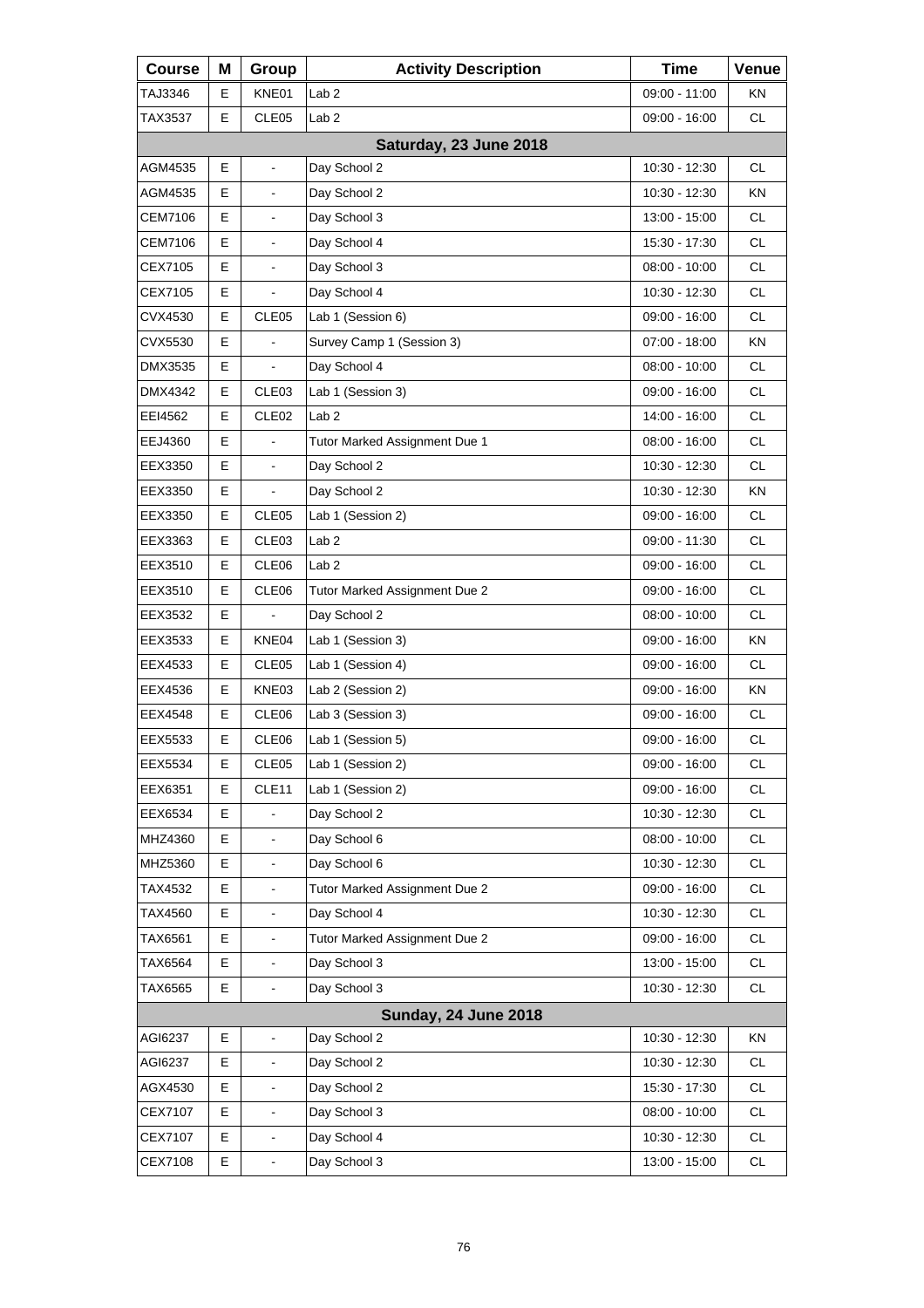| <b>Course</b>  | Μ | Group                    | <b>Activity Description</b>        | <b>Time</b>     | Venue           |
|----------------|---|--------------------------|------------------------------------|-----------------|-----------------|
| CEX7108        | Е |                          | Day School 4                       | 15:30 - 17:30   | <b>CL</b>       |
| CVX5530        | E |                          | Survey Camp 1 (Session 4)          | 07:00 - 18:00   | <b>KN</b>       |
| <b>DMX6535</b> | E | ä,                       | Day School 3                       | 15:30 - 17:30   | <b>CL</b>       |
| EEI4266        | Е | CLE <sub>02</sub>        | Lab <sub>3</sub>                   | 09:00 - 11:00   | <b>CL</b>       |
| EEI4562        | E | CLE01                    | Practical Session (Group) 3        | 11:00 - 13:00   | <b>CL</b>       |
| EE15566        | E |                          | Day School 4                       | 15:30 - 17:30   | <b>CL</b>       |
| EEI5566        | Е | CLE01                    | Lab <sub>2</sub>                   | 13:00 - 15:30   | <b>CL</b>       |
| EEX3363        | E | CLE03                    | Lab 2 (Session 2)                  | $09:00 - 16:00$ | <b>CL</b>       |
| EEX5545        | E | $\overline{a}$           | Day School 3                       | 15:30 - 17:30   | <b>CL</b>       |
| EEZ3361        | Е | $\blacksquare$           | Day School 6                       | $08:00 - 10:00$ | <b>CL</b>       |
| <b>MEM7212</b> | E | $\overline{a}$           | Day School 3                       | 09:00 - 16:00   | <b>CL</b>       |
| MHJ5334        | E | $\overline{\phantom{a}}$ | Day School 6                       | 15:30 - 17:30   | CL.             |
| MHZ3332        | Е | $\blacksquare$           | Day School 9                       | 13:00 - 15:00   | RS <sub>1</sub> |
| MHZ3531        | E | $\overline{a}$           | Day School 14                      | $08:00 - 10:00$ | RS <sub>1</sub> |
| MHZ3531        | E | $\overline{\phantom{a}}$ | Day School 15                      | 10:30 - 12:30   | RS <sub>1</sub> |
| MHZ4340        | Е | $\blacksquare$           | Day School 6                       | 15:30 - 17:30   | R4              |
| MHZ5340        | E | $\overline{a}$           | Day School 6                       | 13:00 - 15:00   | <b>CL</b>       |
| TAZ4541        | Е | $\overline{\phantom{a}}$ | Day School 3                       | 10:30 - 12:30   | CL.             |
| TAZ4541        | Е | $\blacksquare$           | Day School 3                       | 10:30 - 12:30   | <b>KN</b>       |
| TTM7132        | E | $\blacksquare$           | Presentation 2                     | 08:00 - 10:00   | <b>CL</b>       |
| TTM7134        | E | $\overline{\phantom{a}}$ | Day School 2                       | 13:00 - 15:00   | <b>CL</b>       |
| TTY7191        | E | $\blacksquare$           | Day School 2                       | 10:30 - 12:30   | <b>CL</b>       |
|                |   |                          | <b>Monday, 25 June 2018</b>        |                 |                 |
| AGI4538        | E | $\overline{\phantom{a}}$ | Lab <sub>2</sub>                   | 09:30 - 16:30   | CL.             |
| AGJ5540        | Е | $\blacksquare$           | Tutor Marked Assignment Due 1      | 09:30 - 16:30   | <b>CL</b>       |
| CVX3532        | E | CLE06                    | Lab <sub>1</sub>                   | 09:00 - 16:00   | <b>CL</b>       |
| <b>CVX4534</b> | E | ä,                       | Factory / Field Visit Report Due 1 | $09:00 - 16:00$ | <b>CL</b>       |
| CVX5530        | Е | $\blacksquare$           | Survey Camp 1 (Session 5)          | 07:00 - 18:00   | KN              |
| <b>DMK3589</b> | Е | CLE01                    | Day School 4                       | 13:00 - 16:00   | CL              |
| <b>DMK5501</b> | E |                          | Day School 4                       | 09:00 - 12:30   | CL              |
| DMW3001        | Е | CLE06                    | Lab <sub>1</sub>                   | 09:00 - 16:00   | CL              |
| DMX3512        | Е | CLE05                    | Lab 1                              | 09:00 - 16:00   | CL              |
| DMX4543        | E | CLE16                    | Lab 1                              | 09:00 - 16:00   | CL              |
| EEX3363        | Е | CLE01                    | Lab <sub>2</sub>                   | 09:00 - 11:30   | CL              |
| EEX3465        | Е | CLE01                    | Lab <sub>3</sub>                   | 13:00 - 16:00   | CL              |
| EEX3465        | Е |                          | Mini Project 1                     | 09:00 - 16:00   | CL              |
| EEX4548        | Е | CLE07                    | Lab <sub>3</sub>                   | 09:00 - 16:00   | CL              |
| EEX6351        | Е | CLE <sub>12</sub>        | Lab <sub>1</sub>                   | 09:00 - 16:00   | CL              |
| TAI3541        | Е |                          | Tutor Marked Assignment Due 2      | 09:00 - 16:00   | CL              |
| TAI5348        | Е | CLE <sub>02</sub>        | Lab <sub>2</sub>                   | 09:00 - 16:00   | CL              |
| TAI6869        | Е |                          | Progress Presentation 2            | 09:00 - 16:00   | CL              |
| TAX3537        | Е | CLE06                    | Lab <sub>2</sub>                   | 09:00 - 16:00   | CL              |
| TAX4542        | Е |                          | Tutor Marked Assignment Due 2      | 09:00 - 16:00   | CL              |
| TAX5560        | Е | $\blacksquare$           | Tutor Marked Assignment Due 2      | 09:00 - 16:00   | CL              |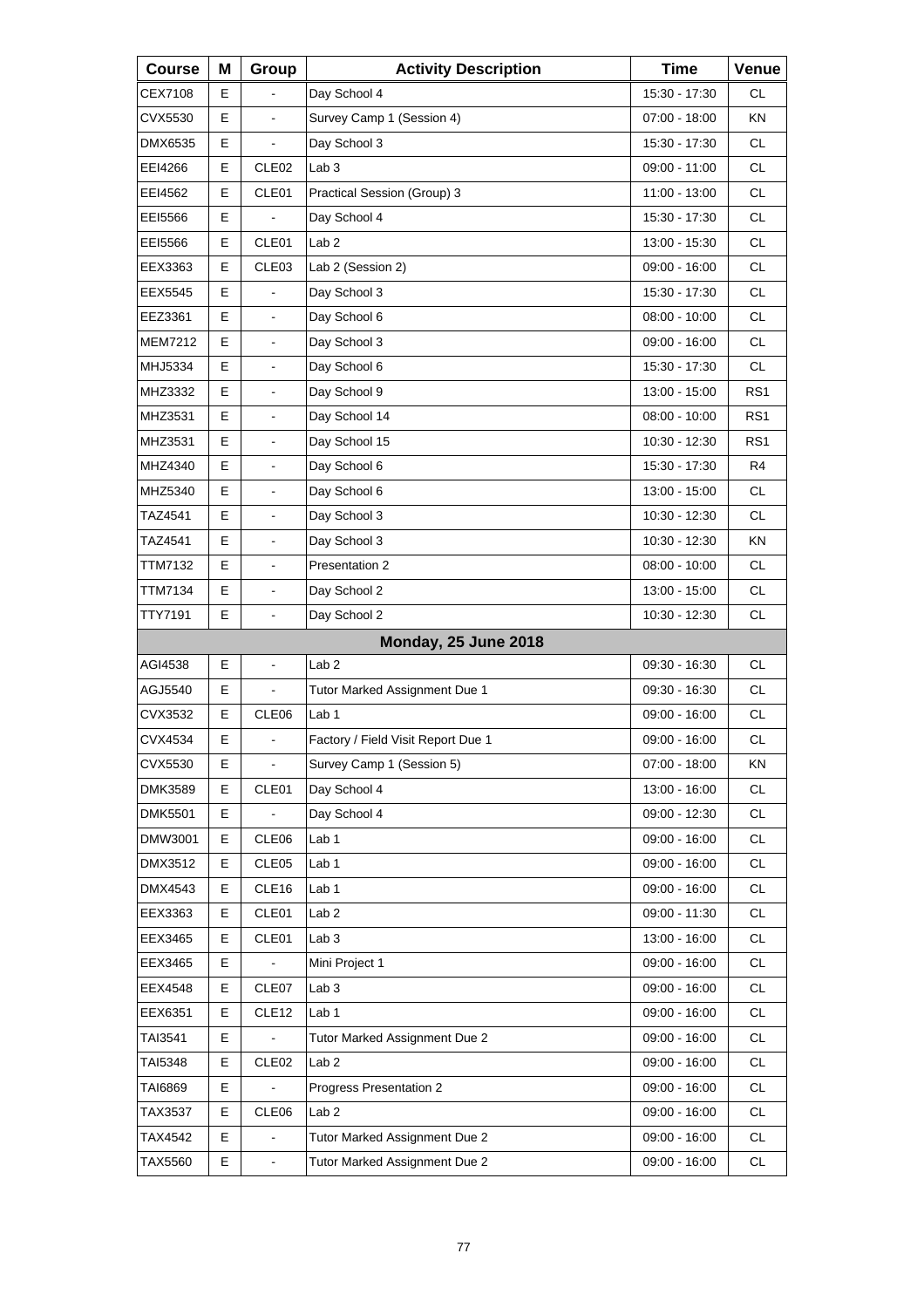| <b>Course</b>         | Μ  | Group                    | <b>Activity Description</b>         | <b>Time</b>     | Venue     |  |  |
|-----------------------|----|--------------------------|-------------------------------------|-----------------|-----------|--|--|
| Tuesday, 26 June 2018 |    |                          |                                     |                 |           |  |  |
| AGI3534               | E  | KNE01                    | Lab <sub>2</sub>                    | 09:30 - 16:30   | ΚN        |  |  |
| AGX4530               | Е  |                          | Day School 2                        | 10:30 - 12:30   | ΚN        |  |  |
| CVX3531               | Е  | MTE01                    | Design Class 1                      | 09:00 - 16:00   | MT        |  |  |
| CVX3532               | E  | CLE06                    | Lab 1 (Session 2)                   | 09:00 - 16:00   | <b>CL</b> |  |  |
| CVX5530               | Е  |                          | Survey Camp 1 (Session 6)           | $07:00 - 18:00$ | ΚN        |  |  |
| DMX3512               | Е  | CLE <sub>05</sub>        | Lab 1 (Session 2)                   | 09:00 - 16:00   | <b>CL</b> |  |  |
| DMX4543               | E  | CLE16                    | Lab 1 (Session 2)                   | 09:00 - 16:00   | <b>CL</b> |  |  |
| DMX4835               | Е  |                          | Day School 2                        | 08:00 - 12:00   | CL.       |  |  |
| EEX3350               | Е  | CLE06                    | Lab 1 (Session 2)                   | 09:00 - 16:00   | <b>CL</b> |  |  |
| EEX3363               | E  | CLE01                    | Lab 2 (Session 2)                   | 09:00 - 16:00   | <b>CL</b> |  |  |
| EEX3510               | Е  | CLE <sub>05</sub>        | Lab <sub>2</sub>                    | 09:00 - 16:00   | <b>CL</b> |  |  |
| EEX3510               | Е  | CLE <sub>05</sub>        | Tutor Marked Assignment Due 2       | 09:00 - 16:00   | <b>CL</b> |  |  |
| EEX4536               | E  | KNE04                    | Lab <sub>2</sub>                    | 09:00 - 16:00   | KN        |  |  |
| EEX4536               | Е  | CLE08                    | Lab 2 (Session 2)                   | 09:00 - 16:00   | <b>CL</b> |  |  |
| EEX4536               | Е  | CLE08                    | Lab <sub>2</sub>                    | 09:00 - 16:00   | <b>CL</b> |  |  |
| EEX4548               | E  | CLE07                    | Lab 3 (Session 2)                   | 09:00 - 16:00   | <b>CL</b> |  |  |
| EEX5533               | Е  | CLE07                    | Lab 1                               | 09:00 - 16:00   | <b>CL</b> |  |  |
| EEX5534               | Е  | CLE05                    | Lab 1 (Session 3)                   | 09:00 - 16:00   | <b>CL</b> |  |  |
| EEX6351               | E  | CLE <sub>12</sub>        | Lab 1 (Session 2)                   | 09:00 - 16:00   | <b>CL</b> |  |  |
| TAI5348               | Е  | CLE03                    | Lab <sub>2</sub>                    | 09:00 - 16:00   | <b>CL</b> |  |  |
| TAI5543               | Е  | $\blacksquare$           | Tutor Marked Assignment Due 2       | 09:00 - 16:00   | <b>CL</b> |  |  |
| TAX3531               | E  | $\blacksquare$           | Tutor Marked Assignment Due 2       | 09:00 - 16:00   | <b>CL</b> |  |  |
| TAY6390               | Е  |                          | Progress Presentation 1             | 09:00 - 16:00   | <b>CL</b> |  |  |
| TAY6397               | Е  | $\blacksquare$           | Progress Presentation 1             | 09:00 - 16:00   | <b>CL</b> |  |  |
| TAY6A98               | E  | $\blacksquare$           | Progress Presentation 1             | 09:00 - 16:00   | CL        |  |  |
| TAY6D95               | E. |                          | <b>Progress Presentation 1</b>      | 09:00 - 16:00   | <b>CL</b> |  |  |
| <b>TTM7136</b>        | Е  | $\blacksquare$           | Tutor Marked Assignment Due 2       | 09:00 - 16:00   | <b>CL</b> |  |  |
|                       |    |                          | Wednesday, 27 June 2018             |                 |           |  |  |
| CVX3531               | Е  | MTE01                    | Design Class 1 (Session 2)          | 09:00 - 16:00   | МT        |  |  |
| CVX5530               | Е  |                          | Survey Camp 1 (Session 7)           | 07:00 - 18:00   | KN        |  |  |
| EEX3510               | Е  | CLE04                    | Lab 2                               | 09:00 - 16:00   | CL.       |  |  |
| EEX3510               | Е  | CLE04                    | Tutor Marked Assignment Due 2       | $09:00 - 16:00$ | CL        |  |  |
| EEX4533               | E  | CLE06                    | Lab <sub>1</sub>                    | 09:00 - 16:00   | CL        |  |  |
| EEX4536               | Е  | KNE04                    | Lab 2 (Session 2)                   | 09:00 - 16:00   | KN        |  |  |
| EEX4548               | Е  | CLE07                    | Lab 3 (Session 3)                   | 09:00 - 16:00   | CL        |  |  |
| EEX5533               | Е  | CLE07                    | Lab 1 (Session 2)                   | 09:00 - 16:00   | CL        |  |  |
| <b>MEM7213</b>        | E  |                          | Tutor Marked Assignment Due 3       | 09:00 - 16:00   | CL.       |  |  |
| MHJ5533               | E  |                          | Tutor Marked Assignment Due 2       | 08:00 - 16:00   | CL        |  |  |
| MHJ5563               | Е  | $\blacksquare$           | Tutor Marked Assignment Due 2       | $08:00 - 16:00$ | CL        |  |  |
|                       |    |                          | Thursday, 28 June 2018              |                 |           |  |  |
| AGX4537               | Е  | $\overline{\phantom{a}}$ | Lab <sub>2</sub>                    | 09:30 - 16:30   | <b>CL</b> |  |  |
| CVX3533               | Е  | E02                      | Field Work Report Due 1 (Session 2) | 09:00 - 15:00   | R4        |  |  |
| CVX5530               | Е  | $\blacksquare$           | Survey Camp 1 (Session 8)           | 07:00 - 18:00   | ΚN        |  |  |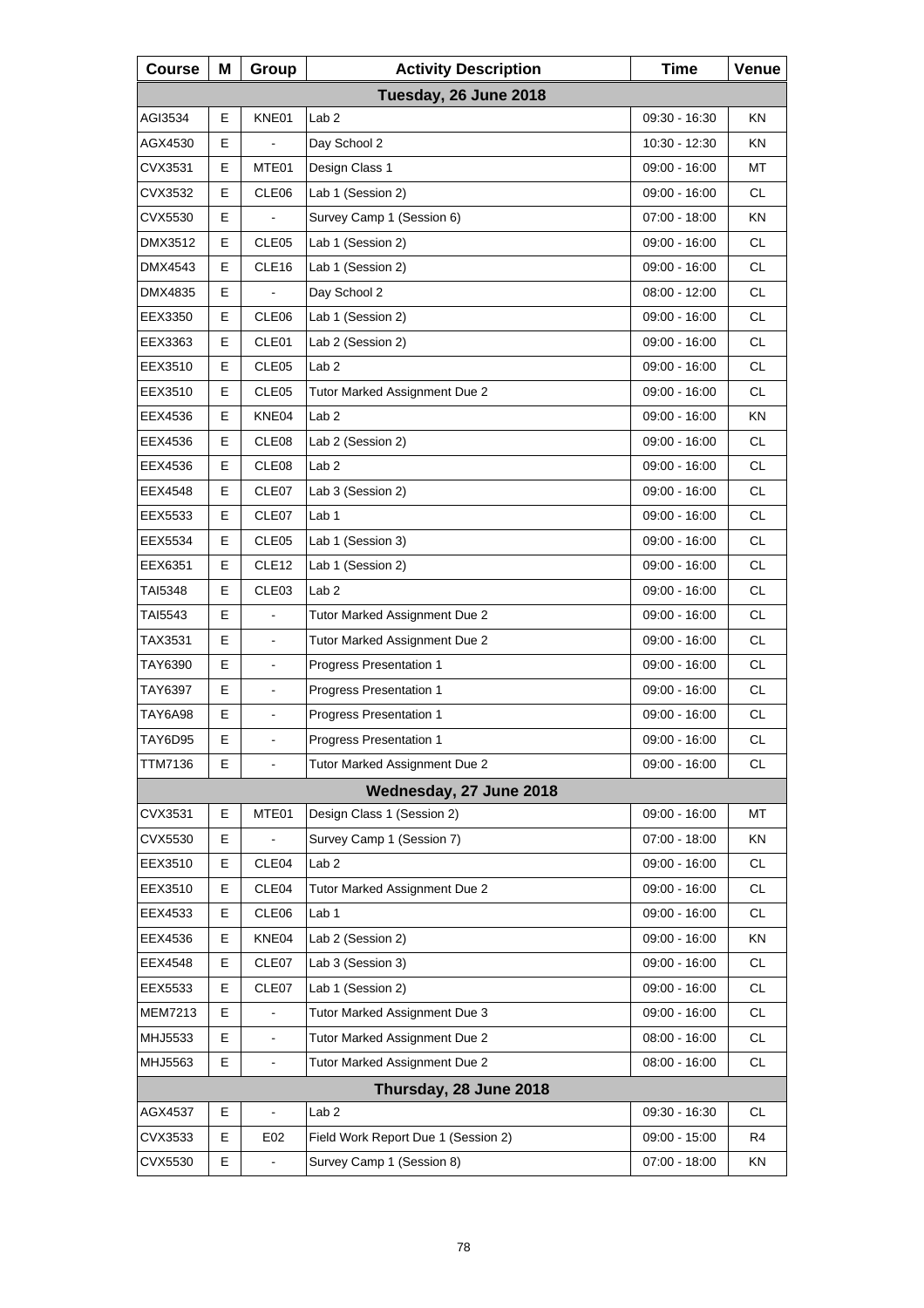| <b>Course</b>  | Μ | Group             | <b>Activity Description</b>   | <b>Time</b>     | Venue     |
|----------------|---|-------------------|-------------------------------|-----------------|-----------|
| DMX4543        | Е | CLE17             | Lab 1                         | 09:00 - 16:00   | СL        |
| EEI4266        | Е | CLE01             | Lab <sub>3</sub>              | 12:00 - 14:00   | <b>CL</b> |
| EEI4562        | E | CLE <sub>02</sub> | Practical Session (Group) 3   | 12:00 - 14:00   | <b>CL</b> |
| EEX3350        | Е | CLE07             | Lab 1 (Session 2)             | 09:00 - 16:00   | <b>CL</b> |
| EEX3363        | E | CLE <sub>02</sub> | Lab <sub>2</sub>              | 09:00 - 11:30   | <b>CL</b> |
| EEX3465        | E | CLE <sub>02</sub> | Lab <sub>3</sub>              | 13:00 - 16:00   | <b>CL</b> |
| EEX3510        | Е | CLE <sub>03</sub> | Lab <sub>2</sub>              | 09:00 - 16:00   | <b>CL</b> |
| EEX3510        | E | CLE03             | Tutor Marked Assignment Due 2 | 09:00 - 16:00   | <b>CL</b> |
| EEX3533        | E | KNE05             | Lab 1                         | 09:00 - 16:00   | KN        |
| EEX3533        | Е | KNE05             | Tutor Marked Assignment Due 1 | 09:00 - 16:00   | ΚN        |
| EEX4533        | E | CLE06             | Lab 1 (Session 2)             | 09:00 - 16:00   | <b>CL</b> |
| EEX4536        | E | KNE05             | Lab <sub>2</sub>              | 09:00 - 16:00   | KN        |
| EEX4536        | Е | CLE09             | Lab 2 (Session 2)             | 09:00 - 16:00   | <b>CL</b> |
| EEX4536        | E | CLE09             | Lab <sub>2</sub>              | $09:00 - 16:00$ | <b>CL</b> |
| EEX4548        | E | CLE08             | Lab <sub>3</sub>              | $09:00 - 16:00$ | <b>CL</b> |
| EEX4562        | Е | CLE01             | Practical Session (Group) 3   | 14:00 - 16:00   | <b>CL</b> |
| EEX5533        | Е | CLE07             | Lab 1 (Session 3)             | 09:00 - 16:00   | <b>CL</b> |
| EEX5534        | E | CLE06             | Lab 1                         | 09:00 - 16:00   | <b>CL</b> |
| TAI5339        | Е |                   | Progress Presentation 1       | $09:00 - 16:00$ | <b>CL</b> |
| TAI5348        | E | CLE04             | Lab <sub>2</sub>              | 09:00 - 16:00   | <b>CL</b> |
| TAI5348        | E |                   | Tutor Marked Assignment Due 2 | 09:00 - 16:00   | <b>CL</b> |
| TAX4542        | Е | CLE01             | Lab <sub>2</sub>              | $09:00 - 16:00$ | CL        |
| TAX6539        | E |                   | Tutor Marked Assignment Due 2 | 09:00 - 16:00   | <b>CL</b> |
| TAX6560        | E | $\blacksquare$    | Tutor Marked Assignment Due 2 | 09:00 - 16:00   | <b>CL</b> |
|                |   |                   | Friday, 29 June 2018          |                 |           |
| AGI3535        | E | KNE01             | Lab <sub>2</sub>              | 09:30 - 16:30   | KN        |
| AGI5544        | E | $\blacksquare$    | Lab <sub>2</sub>              | $09:30 - 16:30$ | CL        |
| AGX3531        | Е | KNE01             | Lab 2                         | 09:30 - 16:30   | ΚN        |
| CVX5530        | Е |                   | Survey Camp 1 (Session 9)     | 07:00 - 18:00   | KN        |
| <b>DMK5501</b> | E |                   | Tutor Marked Assignment Due 3 | 09:00 - 16:00   | CL        |
| DMX3534        | Е |                   | Class Room Exercise 5         | 08:00 - 12:30   | <b>CL</b> |
| DMX4543        | Е | CLE <sub>17</sub> | Lab 1 (Session 2)             | 09:00 - 16:00   | CL        |
| EEX3350        | Е | CLE08             | Lab 1 (Session 2)             | 09:00 - 16:00   | CL        |
| EEX3363        | Е | CLE <sub>02</sub> | Lab 2 (Session 2)             | 09:00 - 16:00   | <b>CL</b> |
| EEX3510        | Е | CLE <sub>02</sub> | Lab <sub>2</sub>              | 09:00 - 16:00   | CL        |
| EEX3510        | Е | MTE03             | Lab <sub>2</sub>              | 09:00 - 16:00   | MT        |
| EEX3510        | Е | CLE <sub>02</sub> | Tutor Marked Assignment Due 2 | 09:00 - 16:00   | <b>CL</b> |
| EEX3510        | Е | MTE03             | Tutor Marked Assignment Due 2 | 09:00 - 16:00   | MT        |
| EEX3533        | Е | MTE01             | Lab <sub>1</sub>              | 09:00 - 16:00   | MT        |
| EEX3533        | Е | KNE05             | Lab 1 (Session 2)             | 09:00 - 16:00   | KN        |
| EEX3533        | Е | MTE01             | Tutor Marked Assignment Due 1 | 09:00 - 16:00   | MT        |
| EEX4533        | Е | CLE06             | Lab 1 (Session 3)             | 09:00 - 16:00   | CL        |
| EEX4536        | Е | KNE05             | Lab 2 (Session 2)             | 09:00 - 16:00   | KN        |
| EEX4548        | Е | CLE08             | Lab 3 (Session 2)             | 09:00 - 16:00   | CL        |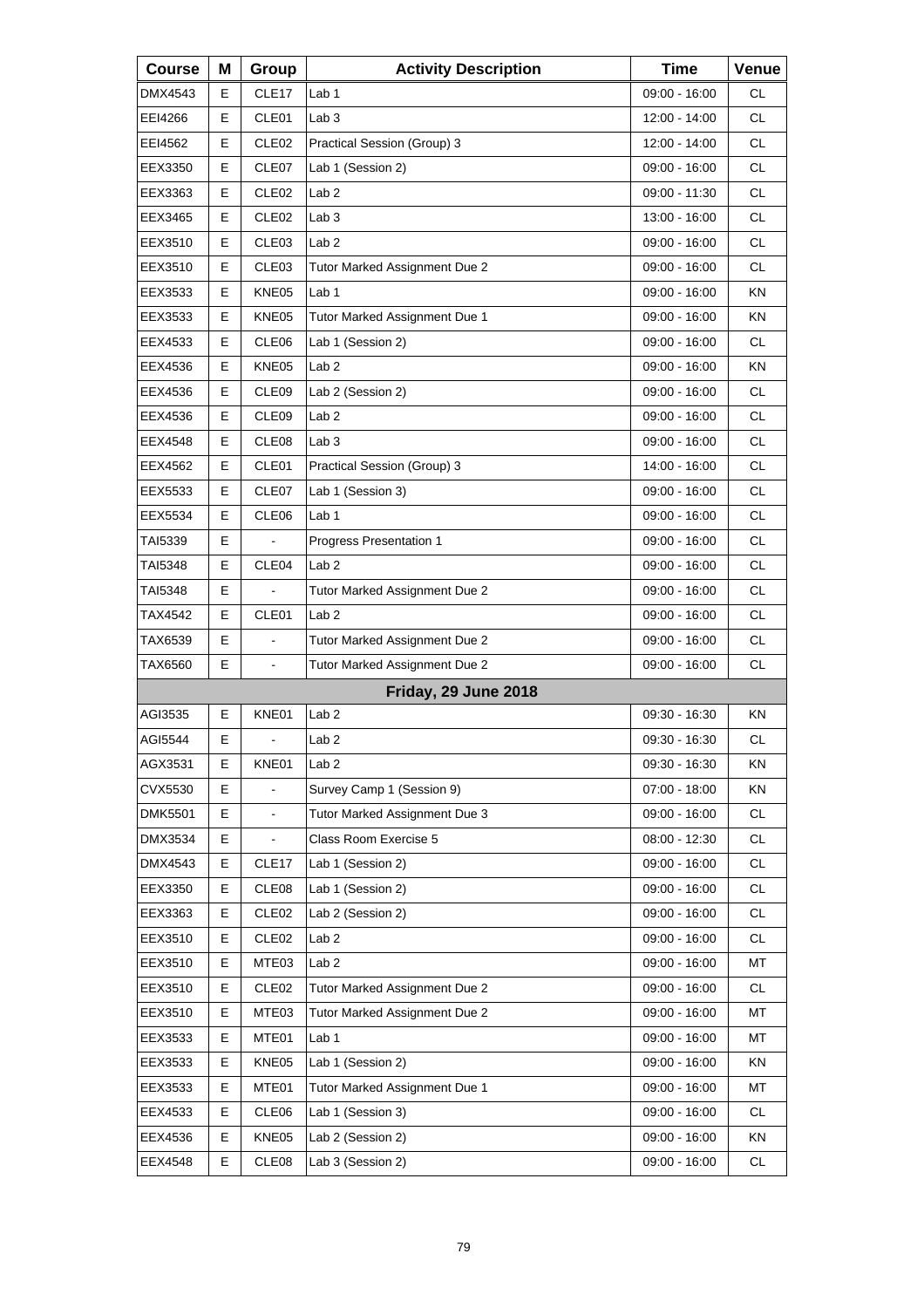| <b>Course</b>  | Μ | Group                    | <b>Activity Description</b>   | <b>Time</b>     | Venue           |
|----------------|---|--------------------------|-------------------------------|-----------------|-----------------|
| EEX5533        | Е | CLE07                    | Lab 1 (Session 4)             | 09:00 - 16:00   | СL              |
| EEX5534        | Е | CLE06                    | Lab 1 (Session 2)             | 09:00 - 16:00   | <b>CL</b>       |
| EEX6351        | E | CLE <sub>13</sub>        | Lab <sub>1</sub>              | 09:00 - 16:00   | <b>CL</b>       |
| MEX7125        | Е |                          | Tutor Marked Assignment Due 2 | 09:00 - 16:00   | <b>CL</b>       |
| TAI5339        | Е |                          | Progress Presentation 1       | 09:00 - 16:00   | <b>CL</b>       |
| TAI5348        | E | CLE05                    | Lab <sub>2</sub>              | $09:00 - 16:00$ | <b>CL</b>       |
| TAX4542        | E | CLE <sub>02</sub>        | Lab <sub>2</sub>              | 09:00 - 16:00   | <b>CL</b>       |
|                |   |                          | Saturday, 30 June 2018        |                 |                 |
| AGI5541        | Е | $\blacksquare$           | Day School 2                  | 15:30 - 17:30   | <b>CL</b>       |
| AGM4534        | Е | $\blacksquare$           | Day School 2                  | 08:00 - 10:00   | <b>CL</b>       |
| AGX6535        | E |                          | Day School 2                  | 10:30 - 12:30   | <b>CL</b>       |
| CEX7109        | E |                          | Day School 3                  | $08:00 - 10:00$ | <b>CL</b>       |
| CEX7109        | Е | $\blacksquare$           | Day School 4                  | 10:30 - 12:30   | <b>CL</b>       |
| CEX7110        | E |                          | Day School 3                  | 13:00 - 15:00   | <b>CL</b>       |
| CEX7110        | E |                          | Day School 4                  | 15:30 - 17:30   | <b>CL</b>       |
| CVX3534        | Е | $\blacksquare$           | Day School 6                  | 13:00 - 15:00   | R2              |
| CVX5530        | Е |                          | Survey Camp 1 (Session 10)    | 07:00 - 18:00   | KN              |
| DMX3511        | E | E01                      | Day School 2                  | 08:00 - 12:30   | RS <sub>1</sub> |
| DMX3511        | Е | E02                      | Day School 2                  | 13:00 - 17:30   | R4              |
| DMX4533        | E |                          | Day School 3                  | 10:30 - 12:30   | <b>CL</b>       |
| <b>DMX4572</b> | E | $\blacksquare$           | Day School 3                  | $08:00 - 10:00$ | <b>CL</b>       |
| EEI6565        | Е | $\blacksquare$           | Tutor Marked Assignment Due 2 | 08:00 - 16:00   | <b>CL</b>       |
| EEX3350        | Е | CLE <sub>09</sub>        | Lab 1 (Session 2)             | 09:00 - 16:00   | <b>CL</b>       |
| EEX3363        | E | CLE04                    | Lab <sub>2</sub>              | 09:00 - 11:30   | <b>CL</b>       |
| EEX3465        | Е | CLE <sub>04</sub>        | Lab <sub>3</sub>              | 13:00 - 16:00   | CL              |
| EEX3533        | Е | MTE01                    | Lab 1 (Session 2)             | 09:00 - 16:00   | MT              |
| EEX3533        | E | KNE05                    | Lab 1 (Session 3)             | 09:00 - 16:00   | KN              |
| EEX4467        | Ε | $\blacksquare$           | Tutor Marked Assignment Due 2 | 09:00 - 16:00   | <b>CL</b>       |
| EEX4533        | Е | CLE06                    | Lab 1 (Session 4)             | 09:00 - 16:00   | <b>CL</b>       |
| EEX4534        | Е |                          | Day School 2                  | 10:30 - 12:30   | <b>CL</b>       |
| EEX4536        | Е | CLE10                    | Lab 2 (Session 2)             | 09:00 - 16:00   | <b>CL</b>       |
| <b>EEX4547</b> | Е |                          | Tutor Marked Assignment Due 2 | 09:00 - 16:00   | <b>CL</b>       |
| EEX4548        | Е | CLE08                    | Lab 3 (Session 3)             | 09:00 - 16:00   | <b>CL</b>       |
| EEX5533        | Е | CLE07                    | Lab 1 (Session 5)             | 09:00 - 16:00   | <b>CL</b>       |
| EEX5534        | Е | CLE06                    | Lab 1 (Session 3)             | 09:00 - 16:00   | <b>CL</b>       |
| EEX6351        | Е | CLE <sub>13</sub>        | Lab 1 (Session 2)             | 09:00 - 16:00   | <b>CL</b>       |
| MHJ5334        | Е |                          | Day School 7                  | $08:00 - 10:00$ | CL              |
| MHZ4360        | Е |                          | Day School 7                  | 08:00 - 10:00   | <b>CL</b>       |
| MHZ5360        | E |                          | Day School 7                  | 10:30 - 12:30   | <b>CL</b>       |
| TAM4539        | Е | $\overline{\phantom{a}}$ | Day School 3                  | 10:30 - 12:30   | <b>CL</b>       |
| TAM4539        | Е |                          | Day School 3                  | 10:30 - 12:30   | KN              |
| TAM4539        | E |                          | Day School 4                  | 13:00 - 15:00   | KN              |
| TAM4539        | Е | $\blacksquare$           | Day School 4                  | 13:00 - 15:00   | CL              |
|                |   |                          | <b>Sunday, 01 July 2018</b>   |                 |                 |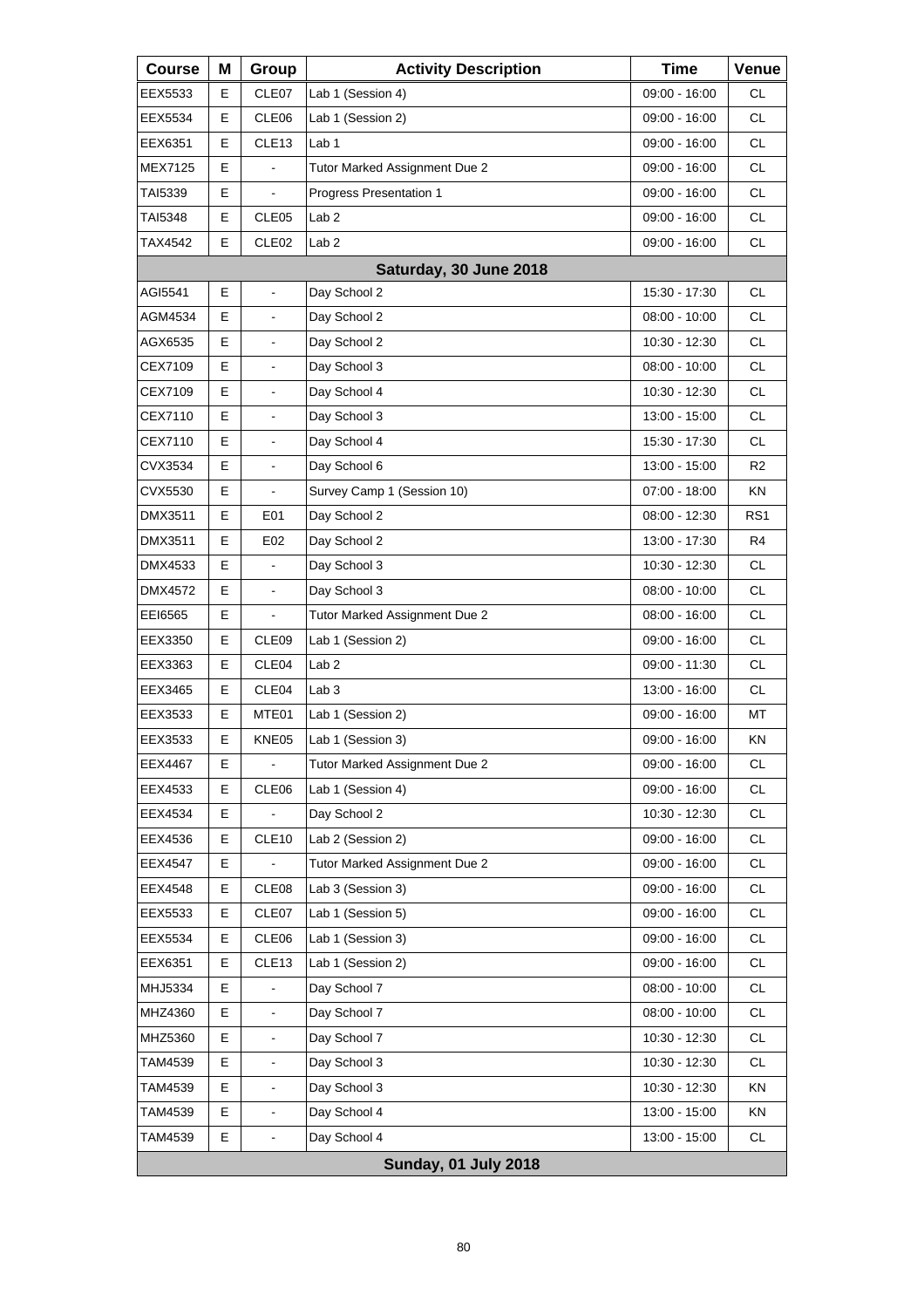| <b>Course</b>  | Μ  | Group                    | <b>Activity Description</b>   | <b>Time</b>     | Venue           |
|----------------|----|--------------------------|-------------------------------|-----------------|-----------------|
| AGI5530        | E. |                          | Day School 2                  | 10:30 - 12:30   | <b>CL</b>       |
| CEX7111        | E  | $\overline{a}$           | Day School 3                  | 08:00 - 12:30   | <b>CL</b>       |
| CEX7111        | E  | $\overline{\phantom{a}}$ | Day School 4                  | 08:00 - 12:30   | <b>CL</b>       |
| CVX3530        | Е  | $\blacksquare$           | Day School 3                  | 10:30 - 12:30   | <b>CL</b>       |
| CVX6832        | E  |                          | Day School 4                  | 13:00 - 15:00   | <b>CL</b>       |
| EEI4562        | E  | CLE01                    | Lab <sub>3</sub>              | 14:00 - 16:00   | <b>CL</b>       |
| EEJ4360        | Е  |                          | Class Room Exercise 1         | 10:30 - 12:30   | <b>CL</b>       |
| EEJ4360        | E  |                          | Day School 5                  | 10:30 - 12:30   | <b>CL</b>       |
| EEX3363        | E  | CLE04                    | Lab 2 (Session 2)             | 09:00 - 16:00   | <b>CL</b>       |
| EEX3533        | Е  | MTE01                    | Lab 1 (Session 3)             | 09:00 - 16:00   | MT              |
| <b>EEX5547</b> | E  |                          | Presentation 3                | 13:00 - 15:00   | <b>CL</b>       |
| EEX5563        | Е  | CLE <sub>01</sub>        | Lab 1                         | 09:00 - 12:00   | <b>CL</b>       |
| EEX6351        | Е  | CLE01                    | Day School 4                  | 10:30 - 12:30   | <b>CL</b>       |
| MHZ3332        | E  |                          | Day School 10                 | 13:00 - 15:00   | RS <sub>1</sub> |
| MHZ3531        | E  | $\overline{\phantom{a}}$ | Day School 16                 | 08:00 - 10:00   | RS <sub>1</sub> |
| MHZ3531        | Е  | $\blacksquare$           | Day School 17                 | 10:30 - 12:30   | RS <sub>1</sub> |
| MHZ4340        | E  | $\overline{a}$           | Day School 7                  | 15:30 - 17:30   | R4              |
| MHZ5340        | Е  | $\overline{\phantom{a}}$ | Day School 7                  | 13:00 - 15:00   | CL.             |
| TAI2F34        | S  | $\blacksquare$           | Day School 4                  | 10:30 - 12:30   | <b>KN</b>       |
| TAI2F34        | S  | $\blacksquare$           | Day School 4                  | 10:30 - 12:30   | <b>CL</b>       |
| TAX5560        | Е  | $\overline{\phantom{a}}$ | Day School 4                  | 13:00 - 15:00   | <b>CL</b>       |
| TAZ5544        | E  | $\blacksquare$           | Day School 2                  | $08:00 - 10:00$ | <b>CL</b>       |
| TTM7154        | E  | $\blacksquare$           | Day School 2                  | 13:00 - 15:00   | <b>CL</b>       |
|                |    |                          | Monday, 02 July 2018          |                 |                 |
| AGX4540        | Е  | $\blacksquare$           | Lab <sub>2</sub>              | 09:30 - 16:30   | ΚN              |
| CVX3532        | E  | CLE07                    | Lab <sub>1</sub>              | 09:00 - 16:00   | <b>CL</b>       |
| CVX4533        | E  | ä,                       | Lab 1                         | $09:00 - 16:00$ | <b>CL</b>       |
| CVX6832        | Е  | $\blacksquare$           | Design Class 4                | 09:00 - 16:00   | CL              |
| DMX3512        | Е  | CLE06                    | Lab <sub>1</sub>              | 09:00 - 16:00   | CL              |
| DMX4571        | E  |                          | Lab <sub>1</sub>              | 09:00 - 16:00   | <b>CL</b>       |
| DMX5570        | Е  | CLE09                    | Lab 1                         | $09:00 - 16:00$ | CL              |
| EEX3533        | Е  | CLE09                    | Lab <sub>1</sub>              | 09:00 - 16:00   | CL              |
| EEX3533        | E  | CLE <sub>09</sub>        | Tutor Marked Assignment Due 1 | 09:00 - 16:00   | <b>CL</b>       |
| EEX4548        | Е  | CLE09                    | Lab <sub>3</sub>              | 09:00 - 16:00   | CL              |
| EEX5536        | Е  | CLE01                    | Lab 1                         | 09:00 - 16:00   | CL              |
| EEX6351        | Е  | CLE <sub>14</sub>        | Lab 1                         | 09:00 - 16:00   | CL              |
| TAI3543        | Е  | CLE01                    | Workshop 2                    | 09:00 - 12:00   | CL              |
| TAI3543        | Е  | CLE <sub>02</sub>        | Workshop 2                    | 13:00 - 16:00   | CL              |
| TAJ3346        | E  |                          | Tutor Marked Assignment Due 2 | 09:00 - 16:00   | CL              |
| TAX3532        | Е  |                          | Tutor Marked Assignment Due 2 | 09:00 - 16:00   | CL              |
| TAX4533        | Е  | CLE01                    | Lab <sub>2</sub>              | 09:00 - 16:00   | CL              |
| TAZ4261        | E  |                          | Tutor Marked Assignment Due 1 | 09:00 - 16:00   | CL              |
| <b>TTM7134</b> | Е  | $\blacksquare$           | Tutor Marked Assignment Due 2 | 09:00 - 16:00   | CL              |
| <b>TTX7131</b> | Е  | $\blacksquare$           | Tutor Marked Assignment Due 2 | 09:00 - 16:00   | CL              |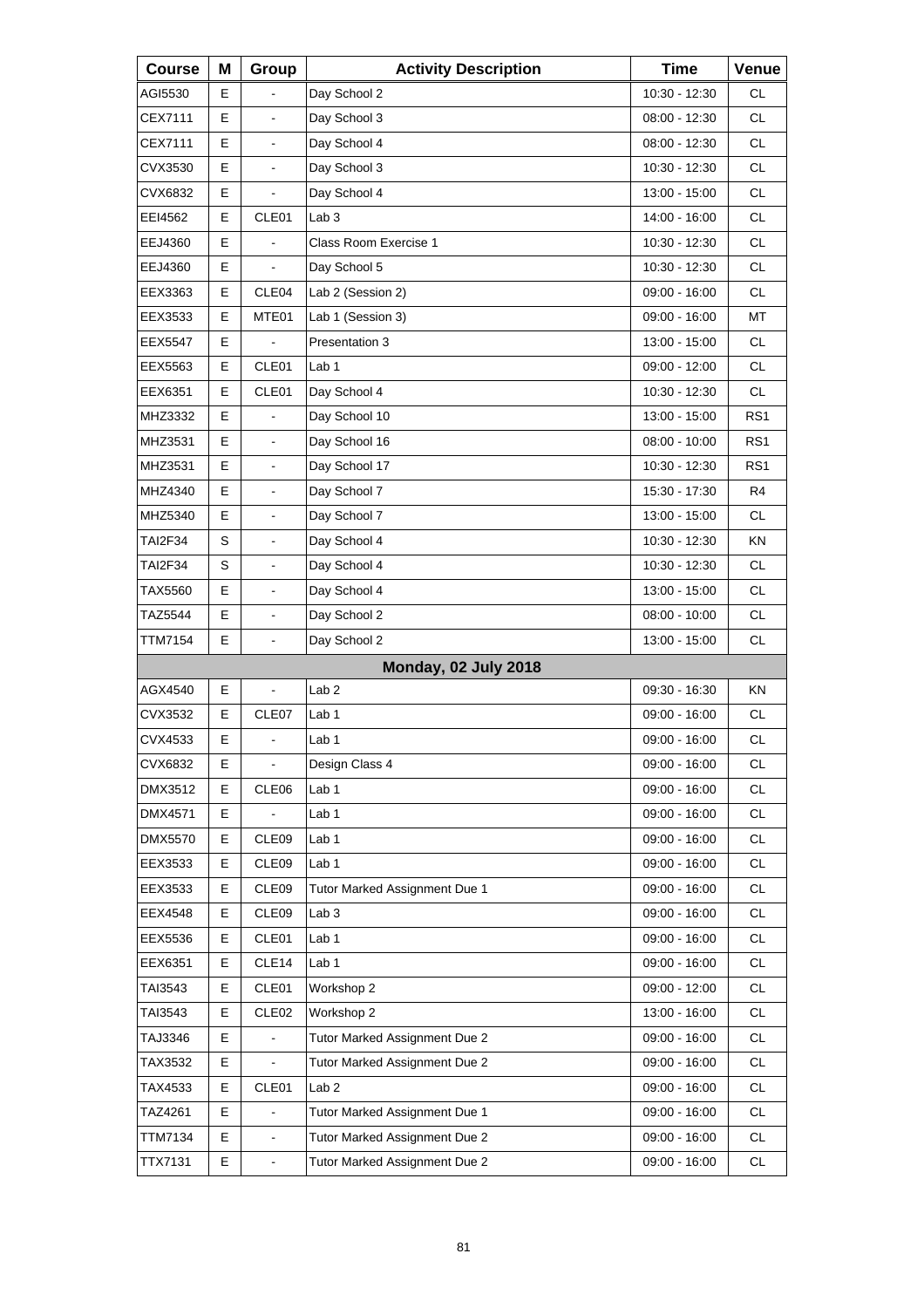| <b>Course</b>  | Μ | Group             | <b>Activity Description</b>   | <b>Time</b>     | Venue     |
|----------------|---|-------------------|-------------------------------|-----------------|-----------|
| TTX7139        | Е |                   | Case Study 1                  | 09:00 - 16:00   | СL        |
|                |   |                   | Tuesday, 03 July 2018         |                 |           |
| CVX3532        | E | CLE07             | Lab 1 (Session 2)             | 09:00 - 16:00   | CL        |
| CVX3533        | Е | E03               | Field Work 1 (Session 5)      | 08:45 - 16:00   | R4        |
| CVX4533        | E |                   | Lab 1 (Session 2)             | 09:00 - 16:00   | <b>CL</b> |
| CVX6530        | E | CLE09             | Lab 1                         | 09:00 - 16:00   | <b>CL</b> |
| DMX3512        | Е | CLE <sub>06</sub> | Lab 1 (Session 2)             | 09:00 - 16:00   | <b>CL</b> |
| <b>DMX4571</b> | E |                   | Lab 1 (Session 2)             | 09:00 - 16:00   | <b>CL</b> |
| <b>DMX5570</b> | E | CLE <sub>09</sub> | Lab 1 (Session 2)             | 09:00 - 16:00   | <b>CL</b> |
| EEX3350        | Е | KNE01             | Lab 1 (Session 2)             | 09:00 - 16:00   | ΚN        |
| EEX3350        | E | CLE <sub>10</sub> | Lab 1 (Session 2)             | 09:00 - 16:00   | <b>CL</b> |
| EEX3510        | Е | CLE01             | Lab <sub>2</sub>              | 09:00 - 16:00   | <b>CL</b> |
| EEX3510        | Е | CLE01             | Tutor Marked Assignment Due 2 | 09:00 - 16:00   | <b>CL</b> |
| EEX3533        | E | KNE06             | Lab <sub>1</sub>              | 09:00 - 16:00   | KN        |
| EEX3533        | Е | CLE <sub>09</sub> | Lab 1 (Session 2)             | 09:00 - 16:00   | <b>CL</b> |
| EEX3533        | Е | KNE06             | Tutor Marked Assignment Due 1 | $09:00 - 16:00$ | KN.       |
| EEX4536        | E | CLE <sub>10</sub> | Lab <sub>2</sub>              | 09:00 - 16:00   | <b>CL</b> |
| EEX4548        | Е | CLE <sub>09</sub> | Lab 3 (Session 2)             | 09:00 - 16:00   | <b>CL</b> |
| EEX5531        | Е |                   | Tutor Marked Assignment Due 2 | 09:00 - 16:00   | <b>CL</b> |
| EEX5534        | E | CLE07             | Lab <sub>1</sub>              | 09:00 - 16:00   | <b>CL</b> |
| EEX5536        | Е | CLE01             | Lab 1 (Session 2)             | 09:00 - 16:00   | <b>CL</b> |
| EEX6351        | Е | CLE <sub>14</sub> | Lab 1 (Session 2)             | 09:00 - 16:00   | <b>CL</b> |
| TAI3543        | Е | CLE03             | Workshop 2                    | 09:00 - 12:00   | <b>CL</b> |
| TAI3543        | Е | CLE <sub>04</sub> | Workshop 2                    | 13:00 - 16:00   | <b>CL</b> |
| TAX4533        | Е | CLE <sub>02</sub> | Lab <sub>2</sub>              | 09:00 - 16:00   | <b>CL</b> |
| TAX6533        | E |                   | Tutor Marked Assignment Due 2 | 09:00 - 16:00   | <b>CL</b> |
|                |   |                   | Wednesday, 04 July 2018       |                 |           |
| CVX3533        | Е | E03               | Field Work 1 (Session 6)      | 08:45 - 16:00   | R4        |
| CVX5531        | Е | CLE14             | Lab 1                         | 09:00 - 16:00   | <b>CL</b> |
| DMX4335        | Е | CLE <sub>02</sub> | Lab <sub>1</sub>              | 09:00 - 16:00   | <b>CL</b> |
| DMX4571        | Е |                   | Lab 1 (Session 3)             | 09:00 - 16:00   | CL        |
| DMX5570        | Е | CLE09             | Lab 1 (Session 3)             | 09:00 - 16:00   | <b>CL</b> |
| EEX3350        | Е | KNE02             | Lab 1 (Session 2)             | 09:00 - 16:00   | KN        |
| EEX3350        | Е | CLE <sub>11</sub> | Lab 1 (Session 2)             | 09:00 - 16:00   | CL        |
| EEX3533        | Е | KNE06             | Lab 1 (Session 2)             | 09:00 - 16:00   | KN        |
| EEX3533        | Е | CLE <sub>09</sub> | Lab 1 (Session 3)             | 09:00 - 16:00   | <b>CL</b> |
| EEX4533        | Е | CLE07             | Lab <sub>1</sub>              | 09:00 - 16:00   | CL        |
| EEX4536        | Е | CLE <sub>11</sub> | Lab 2 (Session 2)             | 09:00 - 16:00   | <b>CL</b> |
| EEX4548        | Е | CLE09             | Lab 3 (Session 3)             | 09:00 - 16:00   | <b>CL</b> |
| EEX5534        | Е | CLE07             | Lab 1 (Session 2)             | 09:00 - 16:00   | CL        |
| EEX5536        | Е | CLE <sub>02</sub> | Lab <sub>1</sub>              | 09:00 - 16:00   | <b>CL</b> |
| EEX5547        | E | $\blacksquare$    | Lab 4                         | 09:00 - 16:00   | <b>CL</b> |
| MHZ4340        | E | $\blacksquare$    | Tutor Marked Assignment Due 3 | 08:00 - 16:00   | CL        |
| MHZ4360        | E | $\blacksquare$    | Tutor Marked Assignment Due 3 | $08:00 - 16:00$ | <b>CL</b> |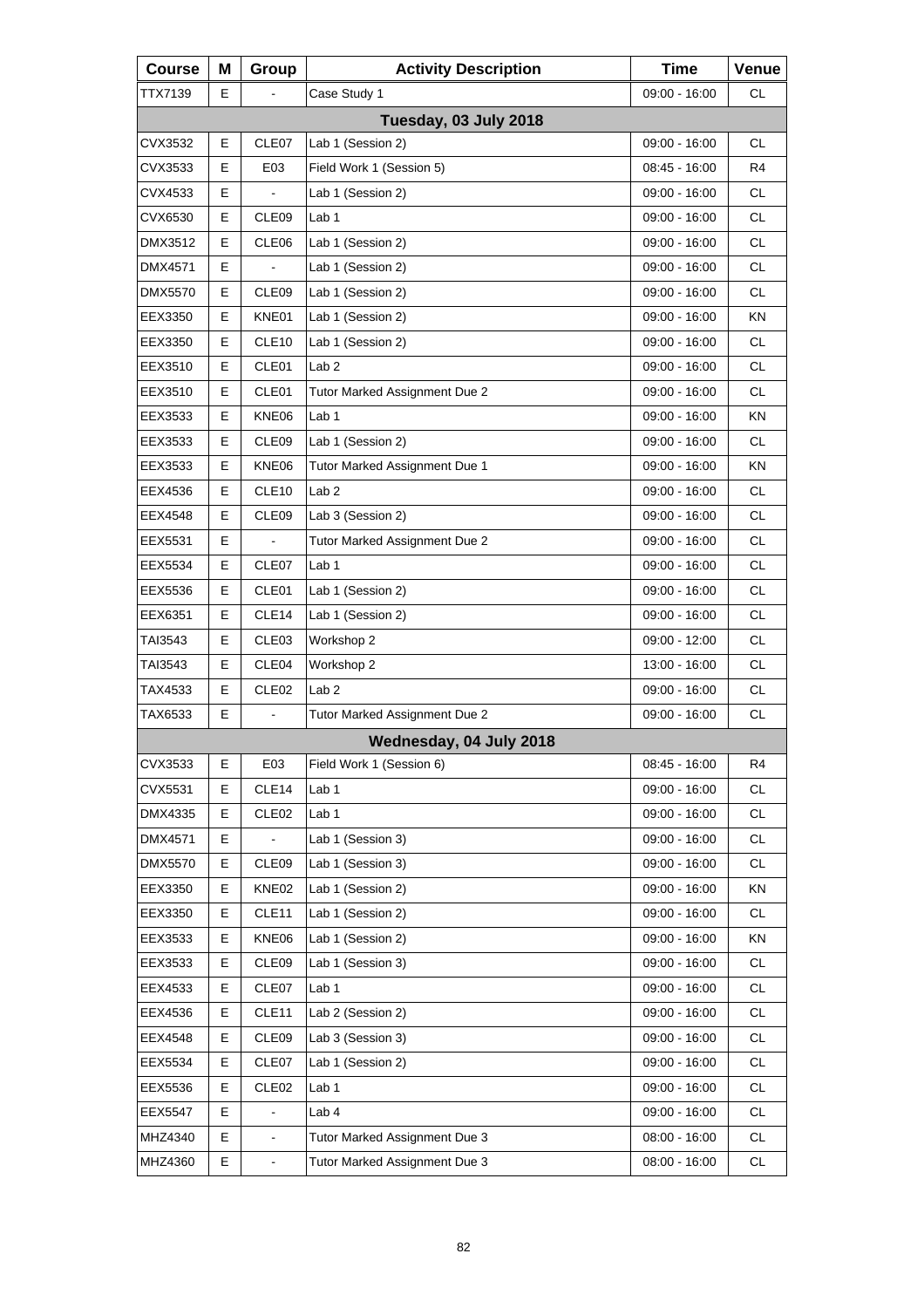| <b>Course</b>  | Μ | Group             | <b>Activity Description</b>   | <b>Time</b>     | Venue     |
|----------------|---|-------------------|-------------------------------|-----------------|-----------|
| MHZ5340        | Е |                   | Tutor Marked Assignment Due 3 | 08:00 - 16:00   | СL        |
| MHZ5360        | Е |                   | Tutor Marked Assignment Due 3 | 08:00 - 16:00   | <b>CL</b> |
| TAI3543        | Е | CLE05             | Workshop 2                    | 09:00 - 12:00   | <b>CL</b> |
| TAI3543        | Е | CLE06             | Workshop 2                    | 13:00 - 16:00   | CL        |
| TAX4533        | Е | CLE <sub>03</sub> | Lab <sub>2</sub>              | 09:00 - 16:00   | <b>CL</b> |
|                |   |                   | Thursday, 05 July 2018        |                 |           |
| AGI6550        | Е | $\blacksquare$    | Lab <sub>1</sub>              | 09:30 - 16:30   | СL        |
| CVX3533        | Е | E03               | Field Work 1 (Session 7)      | 08:45 - 16:00   | R4        |
| CVX5531        | Е | CLE <sub>15</sub> | Lab 1                         | 09:00 - 16:00   | <b>CL</b> |
| DMX3512        | Е | CLE07             | Lab 1                         | 09:00 - 16:00   | CL        |
| DMX4335        | Е | CLE <sub>02</sub> | Lab 1 (Session 2)             | 09:00 - 16:00   | <b>CL</b> |
| <b>DMX5570</b> | E | CLE <sub>09</sub> | Lab 1 (Session 4)             | 09:00 - 16:00   | <b>CL</b> |
| EEX3350        | Е | KNE03             | Lab 1 (Session 2)             | 09:00 - 16:00   | ΚN        |
| EEX3350        | Е | CLE <sub>12</sub> | Lab 1 (Session 2)             | 09:00 - 16:00   | <b>CL</b> |
| EEX3533        | E | KNE06             | Lab 1 (Session 3)             | 09:00 - 16:00   | KN        |
| EEX3533        | Е | CLE <sub>10</sub> | Lab 1                         | 09:00 - 16:00   | CL        |
| EEX3533        | Е | CLE <sub>10</sub> | Tutor Marked Assignment Due 1 | 09:00 - 16:00   | <b>CL</b> |
| EEX4533        | Е | CLE07             | Lab 1 (Session 2)             | 09:00 - 16:00   | <b>CL</b> |
| EEX4536        | Е | CLE <sub>11</sub> | Lab <sub>2</sub>              | 09:00 - 16:00   | CL        |
| EEX5534        | Е | CLE07             | Lab 1 (Session 3)             | 09:00 - 16:00   | <b>CL</b> |
| EEX5536        | Е | CLE <sub>02</sub> | Lab 1 (Session 2)             | 09:00 - 16:00   | <b>CL</b> |
| TAI5563        | Е |                   | Progress Presentation 2       | 09:00 - 16:00   | CL        |
| TAX4533        | Е | CLE04             | Lab <sub>2</sub>              | 09:00 - 16:00   | <b>CL</b> |
|                |   |                   | Friday, 06 July 2018          |                 |           |
| AGI5530        | Е | $\blacksquare$    | Lab <sub>2</sub>              | 09:30 - 16:30   | СL        |
| CVX3533        | Е | E03               | Field Work 1 (Session 8)      | 08:45 - 16:00   | R4        |
| CVX4530        | E | $\blacksquare$    | Tutor Marked Assignment Due 2 | 09:00 - 16:00   | <b>CL</b> |
| CVX5531        | Е | CLE16             | Lab 1                         | $09:00 - 16:00$ | <b>CL</b> |
| CVX6831        | Е |                   | Tutor Marked Assignment Due 2 | 09:00 - 16:00   | <b>CL</b> |
| DMX3512        | Е | CLE07             | Lab 1 (Session 2)             | 09:00 - 16:00   | <b>CL</b> |
| DMX4335        | Е | CLE <sub>02</sub> | Lab 1 (Session 3)             | 09:00 - 16:00   | CL.       |
| DMX5570        | Е |                   | Tutor Marked Assignment Due 2 | 09:00 - 16:00   | <b>CL</b> |
| EEI4562        | Е | CLE <sub>02</sub> | Lab <sub>3</sub>              | 12:00 - 14:00   | <b>CL</b> |
| EEX3350        | Е | MTE01             | Lab 1 (Session 2)             | 09:00 - 16:00   | МT        |
| EEX3350        | Е | CLE <sub>13</sub> | Lab 1 (Session 2)             | $09:00 - 16:00$ | <b>CL</b> |
| EEX3532        | Е |                   | Tutor Marked Assignment Due 2 | 09:00 - 16:00   | <b>CL</b> |
| EEX3533        | Е | KNE07             | Lab 1                         | 09:00 - 16:00   | KN        |
| EEX3533        | Е | CLE <sub>10</sub> | Lab 1 (Session 2)             | 09:00 - 16:00   | <b>CL</b> |
| EEX3533        | Е | KNE07             | Tutor Marked Assignment Due 1 | 09:00 - 16:00   | KN        |
| EEX4530        | Е |                   | Tutor Marked Assignment Due 2 | 09:00 - 16:00   | CL.       |
| EEX4533        | Е | CLE07             | Lab 1 (Session 3)             | 09:00 - 16:00   | <b>CL</b> |
| EEX4536        | Е | KNE06             | Lab <sub>2</sub>              | 09:00 - 16:00   | KN        |
| EEX4536        | Е | CLE <sub>12</sub> | Lab 2 (Session 2)             | 09:00 - 16:00   | CL        |
| EEX4562        | Е | CLE <sub>02</sub> | Lab <sub>3</sub>              | 14:00 - 16:00   | <b>CL</b> |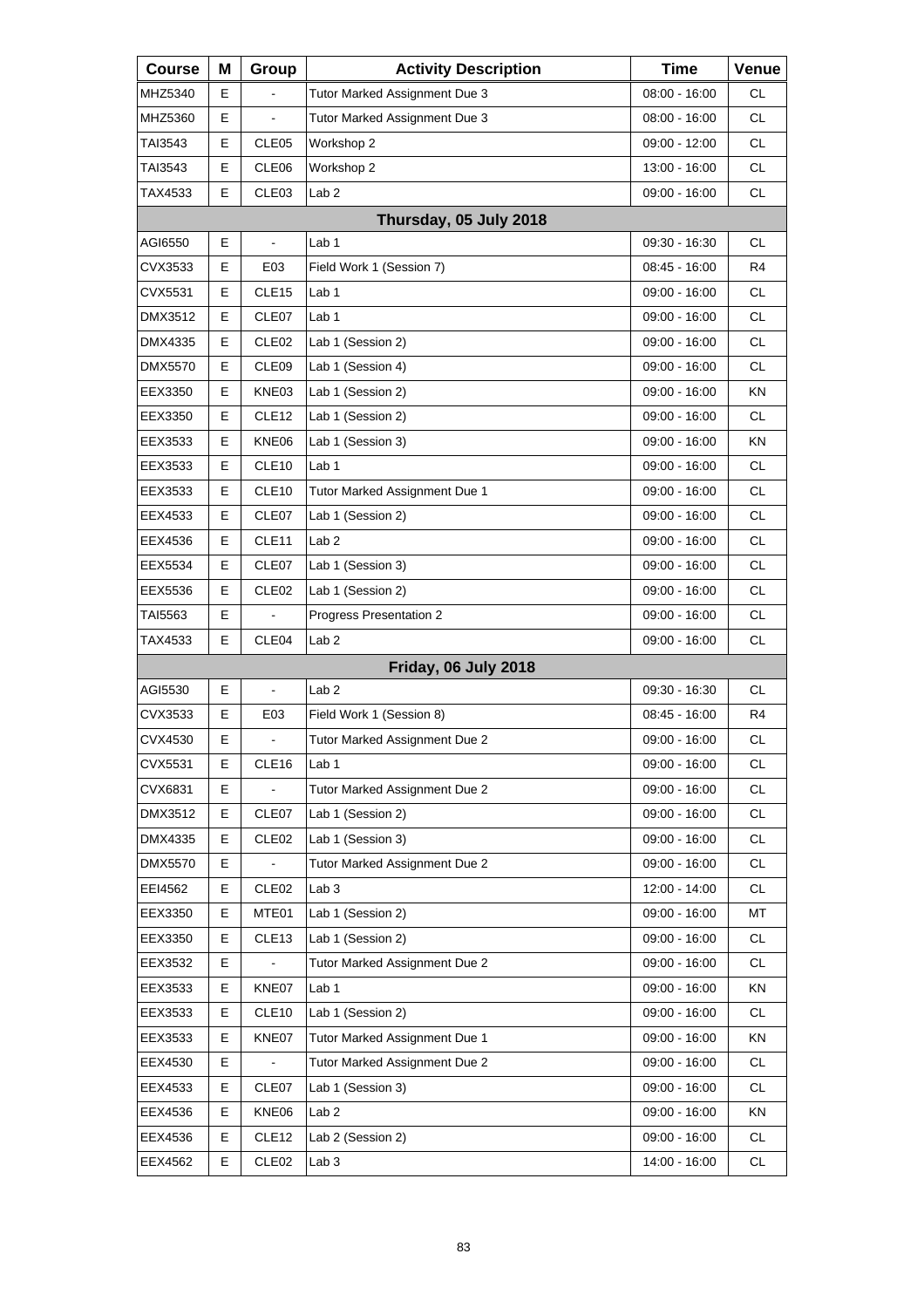| <b>Course</b>  | Μ | Group                    | <b>Activity Description</b>   | <b>Time</b>     | Venue           |
|----------------|---|--------------------------|-------------------------------|-----------------|-----------------|
| TAX4533        | Е | CLE05                    | Lab <sub>2</sub>              | 09:00 - 16:00   | <b>CL</b>       |
|                |   |                          | Saturday, 07 July 2018        |                 |                 |
| AGI6550        | E | $\overline{\phantom{a}}$ | Day School 2                  | 15:30 - 17:30   | <b>CL</b>       |
| AGM4534        | E | $\blacksquare$           | Day School 2                  | 08:00 - 10:00   | KN              |
| AGX5532        | Е |                          | Day School 2                  | 10:30 - 12:30   | ΚN              |
| AGX5532        | Е | L,                       | Day School 2                  | 10:30 - 12:30   | <b>CL</b>       |
| CVX3531        | E | $\blacksquare$           | Day School 3                  | 10:30 - 12:30   | <b>KN</b>       |
| CVX6530        | Е |                          | Day School 7                  | 10:30 - 12:30   | <b>CL</b>       |
| CVX6530        | Е |                          | Day School 8                  | 13:00 - 15:00   | <b>CL</b>       |
| DMX3511        | E | E01                      | Presentation 1                | 08:00 - 17:30   | RS <sub>1</sub> |
| DMX5533        | Е |                          | Day School 3                  | 10:30 - 12:30   | <b>CL</b>       |
| DMX6571        | E | L,                       | Day School 3                  | 10:30 - 12:30   | CL.             |
| <b>DMX6578</b> | E | $\overline{\phantom{a}}$ | Day School 3                  | 13:00 - 15:00   | <b>CL</b>       |
| EEI3368        | Е | CLE03                    | Practical Session (Group) 3   | 13:00 - 16:00   | <b>CL</b>       |
| EEI4364        | E |                          | Day School 3                  | 10:30 - 12:30   | CL.             |
| EEI4562        | E | $\overline{\phantom{a}}$ | Day School 5                  | $08:00 - 10:00$ | <b>CL</b>       |
| EEI6461        | Е |                          | Day School 3                  | 15:30 - 17:30   | <b>CL</b>       |
| EE16560        | E | ä,                       | Case Study 2                  | 08:00 - 16:00   | CL.             |
| EEI6567        | Е | $\overline{\phantom{a}}$ | Day School 4                  | 13:00 - 15:00   | <b>CL</b>       |
| EEX3350        | Е | MTE <sub>02</sub>        | Lab 1 (Session 2)             | 09:00 - 16:00   | МT              |
| EEX3350        | Е | CLE <sub>14</sub>        | Lab 1 (Session 2)             | 09:00 - 16:00   | CL.             |
| EEX3465        | Е | CLE <sub>03</sub>        | Practical Session (Group) 7   | 09:00 - 12:00   | <b>CL</b>       |
| EEX3510        | Е | MTE <sub>02</sub>        | Lab <sub>2</sub>              | 09:00 - 16:00   | МT              |
| EEX3510        | Е | JFE02                    | Lab <sub>2</sub>              | 09:00 - 16:00   | JF              |
| EEX3510        | Е | JFE02                    | Tutor Marked Assignment Due 2 | 09:00 - 16:00   | <b>JF</b>       |
| EEX3510        | Е | MTE <sub>02</sub>        | Tutor Marked Assignment Due 2 | 09:00 - 16:00   | МT              |
| EEX3533        | E | KNE07                    | Lab 1 (Session 2)             | 09:00 - 16:00   | ΚN              |
| EEX3533        | Е | CLE10                    | Lab 1 (Session 3)             | 09:00 - 16:00   | CL              |
| EEX4350        | Е | KNE01                    | Day School 2                  | 13:00 - 15:00   | KN              |
| EEX4350        | E |                          | Day School 2                  | 13:00 - 15:00   | <b>CL</b>       |
| EEX4530        | Е |                          | Day School 2                  | 10:30 - 12:30   | CL              |
| EEX4533        | Е | CLE07                    | Lab 1 (Session 4)             | 09:00 - 16:00   | CL              |
| EEX4536        | E | KNE06                    | Lab 2 (Session 2)             | 09:00 - 16:00   | ΚN              |
| EEX4536        | Е | CLE <sub>12</sub>        | Lab <sub>2</sub>              | $09:00 - 16:00$ | CL              |
| EEX4562        | Е |                          | Day School 5                  | 08:00 - 10:00   | CL              |
| EEX5533        | E | ä,                       | Day School 2                  | 13:00 - 15:00   | <b>CL</b>       |
| EEX5543        | Е | $\blacksquare$           | Day School 2                  | 10:30 - 12:30   | CL              |
| TAX4533        | Е |                          | Day School 3                  | 10:30 - 12:30   | CL              |
| TAX4533        | E | $\blacksquare$           | Day School 3                  | 10:30 - 12:30   | ΚN              |
| TAX6335        | Е | $\blacksquare$           | Day School 3                  | 13:00 - 15:00   | <b>CL</b>       |
| TAX6564        | Е | $\overline{\phantom{a}}$ | Tutor Marked Assignment Due 2 | 09:00 - 16:00   | CL              |
| TAX6565        | E | L,                       | Tutor Marked Assignment Due 2 | 09:00 - 16:00   | <b>CL</b>       |
| <b>TTM7138</b> | Е | $\overline{\phantom{a}}$ | Day School 4                  | 08:00 - 10:00   | CL              |
|                |   |                          | <b>Sunday, 08 July 2018</b>   |                 |                 |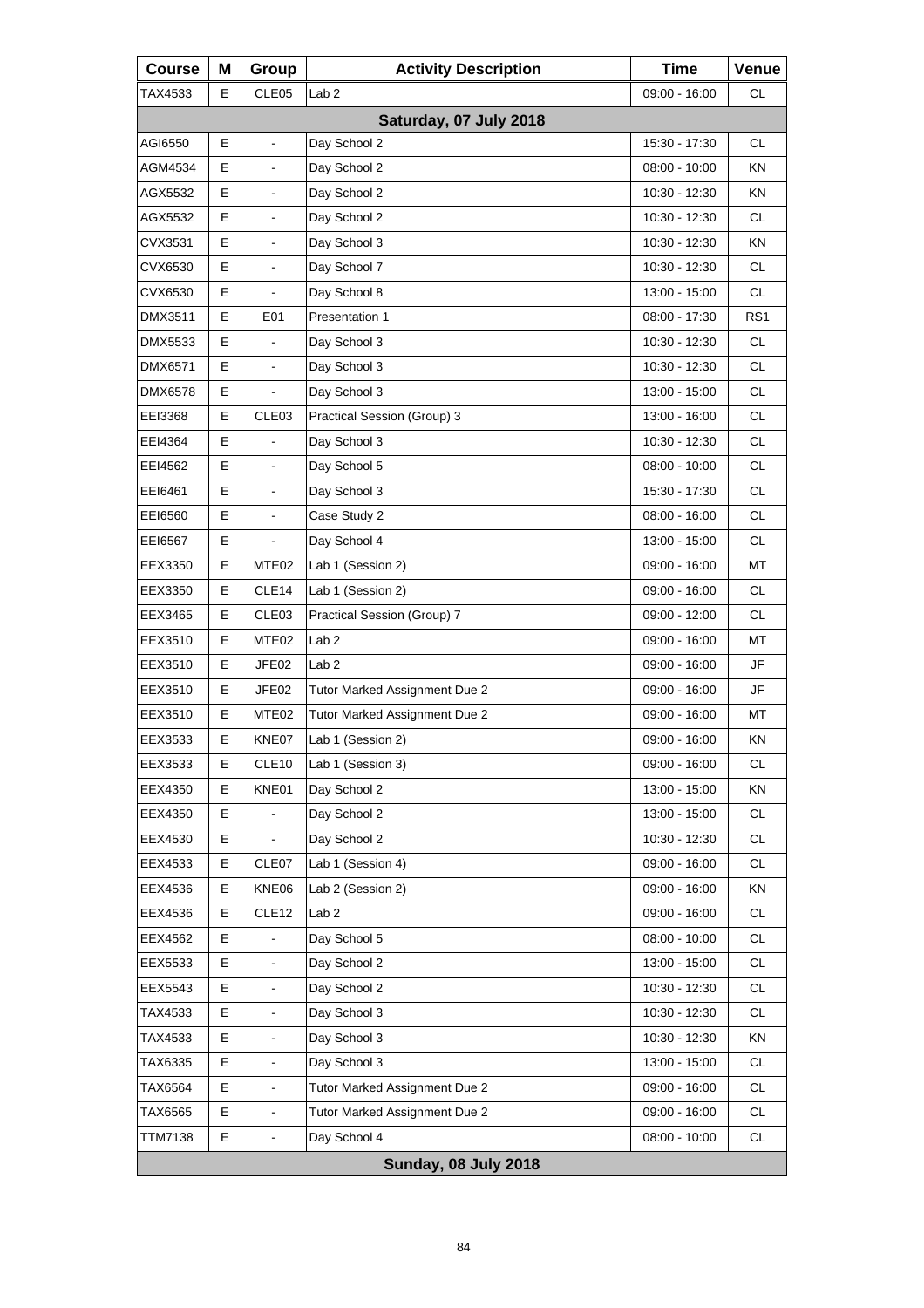| <b>Course</b>  | Μ | Group                    | <b>Activity Description</b>   | <b>Time</b>     | Venue           |
|----------------|---|--------------------------|-------------------------------|-----------------|-----------------|
| CEX7112        | Е |                          | Day School 3                  | 13:00 - 15:00   | <b>CL</b>       |
| CEX7112        | E |                          | Day School 4                  | 15:30 - 17:30   | <b>CL</b>       |
| CEX7113        | E | $\overline{\phantom{a}}$ | Day School 3                  | $08:00 - 10:00$ | <b>CL</b>       |
| CEX7113        | Е | $\blacksquare$           | Day School 4                  | 10:30 - 12:30   | <b>CL</b>       |
| DMM5836        | E |                          | Day School 3                  | 13:00 - 15:00   | <b>CL</b>       |
| DMX3511        | E | E02                      | Presentation 1                | 08:00 - 17:30   | R <sub>4</sub>  |
| DMX5572        | Е |                          | Day School 3                  | 10:30 - 12:30   | <b>CL</b>       |
| EEI3368        | E | CLE04                    | Practical Session (Group) 3   | 13:00 - 16:00   | <b>CL</b>       |
| <b>EEM5860</b> | E |                          | Tutor Marked Assignment Due 2 | 08:00 - 16:00   | <b>CL</b>       |
| EEX3465        | Е | CLE04                    | Practical Session (Group) 7   | 09:00 - 12:00   | <b>CL</b>       |
| EEX5538        | E |                          | Day School 3                  | 10:30 - 12:30   | <b>CL</b>       |
| <b>MEM7213</b> | Е | $\overline{\phantom{a}}$ | Case Study 2                  | 13:00 - 16:00   | <b>CL</b>       |
| MEX7211        | Е | $\blacksquare$           | Case Study 2                  | $09:00 - 16:00$ | <b>CL</b>       |
| MHZ3332        | E |                          | Day School 11                 | 13:00 - 15:00   | RS <sub>1</sub> |
| MHZ3332        | Е | $\overline{\phantom{a}}$ | Day School 12                 | 15:30 - 17:30   | RS <sub>1</sub> |
| TAI2530        | S | $\blacksquare$           | Day School 4                  | 13:00 - 15:00   | KN.             |
| TAI2530        | S |                          | Day School 4                  | 13:00 - 15:00   | <b>CL</b>       |
| TAX4532        | Е | $\overline{\phantom{a}}$ | Day School 3                  | 15:30 - 17:30   | <b>CL</b>       |
| TAX4534        | Е | $\blacksquare$           | Day School 3                  | 13:00 - 15:00   | <b>CL</b>       |
| TAX6561        | E |                          | Day School 4                  | 10:30 - 12:30   | <b>CL</b>       |
| TTI7137        | Е | $\overline{\phantom{a}}$ | Day School 2                  | 08:00 - 10:00   | <b>CL</b>       |
| TTI7153        | Е | $\blacksquare$           | Day School 2                  | 12:00 - 15:00   | <b>CL</b>       |
| TTX7140        | E | $\blacksquare$           | Day School 2                  | 08:00 - 12:30   | <b>CL</b>       |
|                |   |                          | Monday, 09 July 2018          |                 |                 |
| AGX6535        | Е | $\blacksquare$           | Lab <sub>2</sub>              | 09:30 - 16:30   | <b>CL</b>       |
| CVX3531        | E | KNE01                    | Design Class 1                | 09:00 - 16:00   | ΚN              |
| CVX3532        | E | CLE09                    | Lab 1                         | $09:00 - 16:00$ | <b>CL</b>       |
| CVX4531        | Е | $\Box$                   | Design Class 1                | 09:00 - 16:00   | CL.             |
| DMW3001        | Е | JFE01                    | Lab 1                         | 09:00 - 16:00   | JF              |
| DMW3001        | E | CLE07                    | Lab <sub>1</sub>              | 09:00 - 16:00   | CL              |
| <b>DMX4572</b> | Е | CLE01                    | Lab 1                         | 09:00 - 16:00   | CL              |
| DMX4573        | Е | CLE06                    | Lab <sub>1</sub>              | $09:00 - 16:00$ | CL              |
| DMX5570        | E | CLE <sub>10</sub>        | Lab <sub>1</sub>              | 09:00 - 16:00   | <b>CL</b>       |
| DMX6540        | Е |                          | Day School 3                  | 08:00 - 10:00   | CL              |
| EEI3368        | Е | CLE01                    | Practical Session (Group) 3   | 13:00 - 16:00   | CL              |
| EEX3465        | E | CLE01                    | Practical Session (Group) 7   | 09:00 - 12:00   | CL              |
| EEX3533        | Е | CLE11                    | Lab <sub>1</sub>              | 09:00 - 16:00   | <b>CL</b>       |
| EEX3533        | Е | CLE11                    | Tutor Marked Assignment Due 1 | 09:00 - 16:00   | CL              |
| EEX5535        | E |                          | Lab Report 3                  | 09:00 - 16:00   | CL              |
| EEX5536        | Е | CLE <sub>03</sub>        | Lab <sub>1</sub>              | 09:00 - 16:00   | CL              |
| LWJ7101        | Е |                          | Progress Report Due 1         | 09:00 - 12:00   | CL              |
| TAI3536        | Е | CLE01                    | Lab <sub>3</sub>              | 09:00 - 16:00   | CL              |
| TAI4545        | Е | CLE01                    | Workshop 2                    | 09:00 - 12:00   | CL              |
| TAI4545        | Е | CLE <sub>02</sub>        | Workshop 2                    | 13:00 - 16:00   | CL              |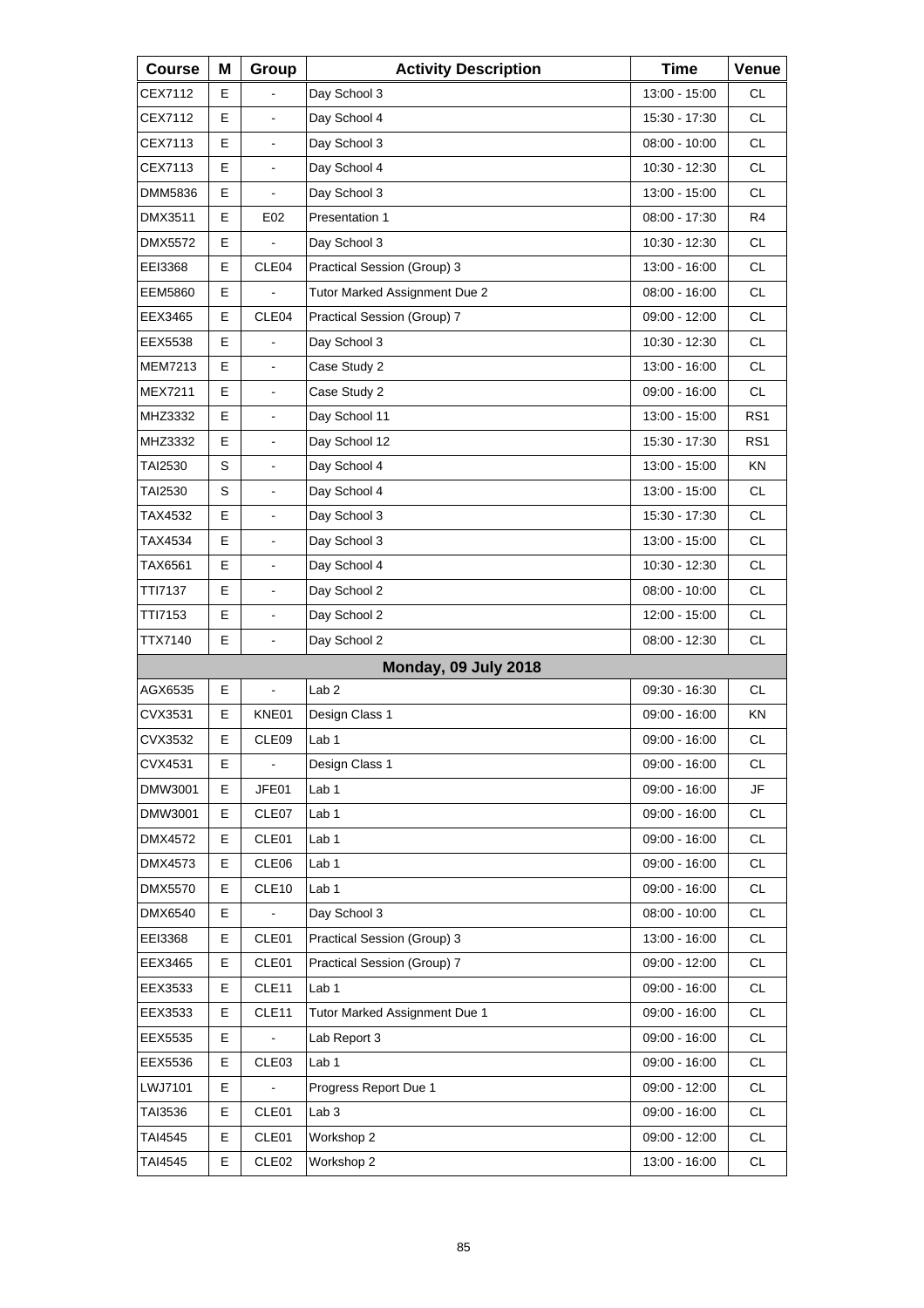| <b>Course</b>  | Μ  | Group             | <b>Activity Description</b>   | <b>Time</b>     | Venue     |
|----------------|----|-------------------|-------------------------------|-----------------|-----------|
| TAI5345        | Е  |                   | Tutor Marked Assignment Due 2 | 09:00 - 16:00   | <b>CL</b> |
| TAI5348        | Е  | CLE01             | Lab <sub>3</sub>              | 09:00 - 16:00   | CL        |
| TAJ4547        | E. |                   | Tutor Marked Assignment Due 2 | 09:00 - 16:00   | <b>CL</b> |
| TAX3537        | Е  | $\blacksquare$    | Tutor Marked Assignment Due 3 | 09:00 - 16:00   | <b>CL</b> |
| TAX3539        | Е  | $\blacksquare$    | Mini Project Report Due 1     | 09:00 - 16:00   | <b>CL</b> |
| TAX6539        | Е  | $\blacksquare$    | Mini Project Report Due 1     | 09:00 - 16:00   | <b>CL</b> |
| TTM7135        | E  | $\blacksquare$    | Tutor Marked Assignment Due 2 | 09:00 - 16:00   | <b>CL</b> |
| TTM7154        | E  | $\blacksquare$    | Tutor Marked Assignment Due 2 | 09:00 - 16:00   | <b>CL</b> |
| TTX7140        | E. | $\blacksquare$    | Tutor Marked Assignment Due 2 | 09:00 - 16:00   | <b>CL</b> |
|                |    |                   | Tuesday, 10 July 2018         |                 |           |
| AGI6232        | Е  |                   | Lab <sub>2</sub>              | 09:30 - 16:30   | <b>CL</b> |
| CVX3531        | E  | KNE01             | Design Class 1 (Session 2)    | 09:00 - 16:00   | KN.       |
| CVX3532        | E  | CLE <sub>09</sub> | Lab 1 (Session 2)             | 09:00 - 16:00   | <b>CL</b> |
| CVX4531        | Е  |                   | Design Class 1 (Session 2)    | 09:00 - 16:00   | <b>CL</b> |
| DMX3511        | E  | CLE <sub>03</sub> | <b>Presentation 1</b>         | 08:00 - 17:30   | <b>CL</b> |
| DMX3511        | E  | CLE <sub>04</sub> | Presentation 1                | 08:00 - 17:30   | <b>CL</b> |
| DMX4572        | Е  | CLE01             | Lab 1 (Session 2)             | 09:00 - 16:00   | <b>CL</b> |
| DMX4573        | E  | CLE <sub>06</sub> | Lab 1 (Session 2)             | 09:00 - 16:00   | <b>CL</b> |
| DMX5570        | E  | CLE <sub>10</sub> | Lab 1 (Session 2)             | 09:00 - 16:00   | <b>CL</b> |
| EEI3368        | Е  | CLE <sub>02</sub> | Practical Session (Group) 3   | 13:00 - 16:00   | <b>CL</b> |
| EEX3350        | E  | CLE <sub>15</sub> | Lab 1 (Session 2)             | 09:00 - 16:00   | <b>CL</b> |
| EEX3465        | Е  | CLE <sub>02</sub> | Practical Session (Group) 7   | 09:00 - 12:00   | <b>CL</b> |
| EEX3533        | Е  | KNE07             | Lab 1 (Session 3)             | 09:00 - 16:00   | ΚN        |
| EEX3533        | E  | CLE <sub>11</sub> | Lab 1 (Session 2)             | 09:00 - 16:00   | <b>CL</b> |
| EEX4536        | Е  | CLE13             | Lab <sub>2</sub>              | 09:00 - 16:00   | <b>CL</b> |
| EEX5533        | Е  | CLE <sub>08</sub> | Lab 1                         | 09:00 - 16:00   | CL        |
| EEX5534        | E  | CLE08             | Lab 1                         | 09:00 - 16:00   | <b>CL</b> |
| EEX5536        | Е  | CLE <sub>03</sub> | Lab 1 (Session 2)             | 09:00 - 16:00   | CL        |
| EEX6351        | Е  | CLE <sub>15</sub> | Lab 1                         | 09:00 - 16:00   | <b>CL</b> |
| MEX7215        | Е  |                   | Tutor Marked Assignment Due 3 | 09:00 - 16:00   | <b>CL</b> |
| TAI3536        | Е  | CLE <sub>02</sub> | Lab <sub>3</sub>              | 09:00 - 16:00   | CL        |
| TAI4545        | Е  | CLE <sub>03</sub> | Workshop 2                    | $09:00 - 12:00$ | <b>CL</b> |
| TAI4545        | Е  | CLE04             | Workshop 2                    | 13:00 - 16:00   | <b>CL</b> |
| TAI5348        | Е  | CLE <sub>02</sub> | Lab <sub>3</sub>              | $09:00 - 16:00$ | CL        |
| TAI6549        | Е  |                   | Tutor Marked Assignment Due 2 | 09:00 - 16:00   | <b>CL</b> |
|                |    |                   | Wednesday, 11 July 2018       |                 |           |
| CVX4531        | Е  |                   | Design Class 1 (Session 3)    | 09:00 - 16:00   | CL        |
| CVX5531        | Е  | CLE <sub>17</sub> | Lab 1                         | 09:00 - 16:00   | <b>CL</b> |
| <b>DMX4572</b> | Е  | CLE01             | Lab 1 (Session 3)             | 09:00 - 16:00   | <b>CL</b> |
| DMX4573        | Е  | CLE06             | Lab 1 (Session 3)             | 09:00 - 16:00   | CL        |
| <b>DMX5570</b> | Е  | CLE <sub>10</sub> | Lab 1 (Session 3)             | 09:00 - 16:00   | CL        |
| EEX3350        | Е  | CLE16             | Lab 1 (Session 2)             | 09:00 - 16:00   | <b>CL</b> |
| EEX3533        | Е  | CLE <sub>11</sub> | Lab 1 (Session 3)             | 09:00 - 16:00   | CL        |
| EEX4536        | Е  | CLE <sub>13</sub> | Lab 2 (Session 2)             | 09:00 - 16:00   | CL        |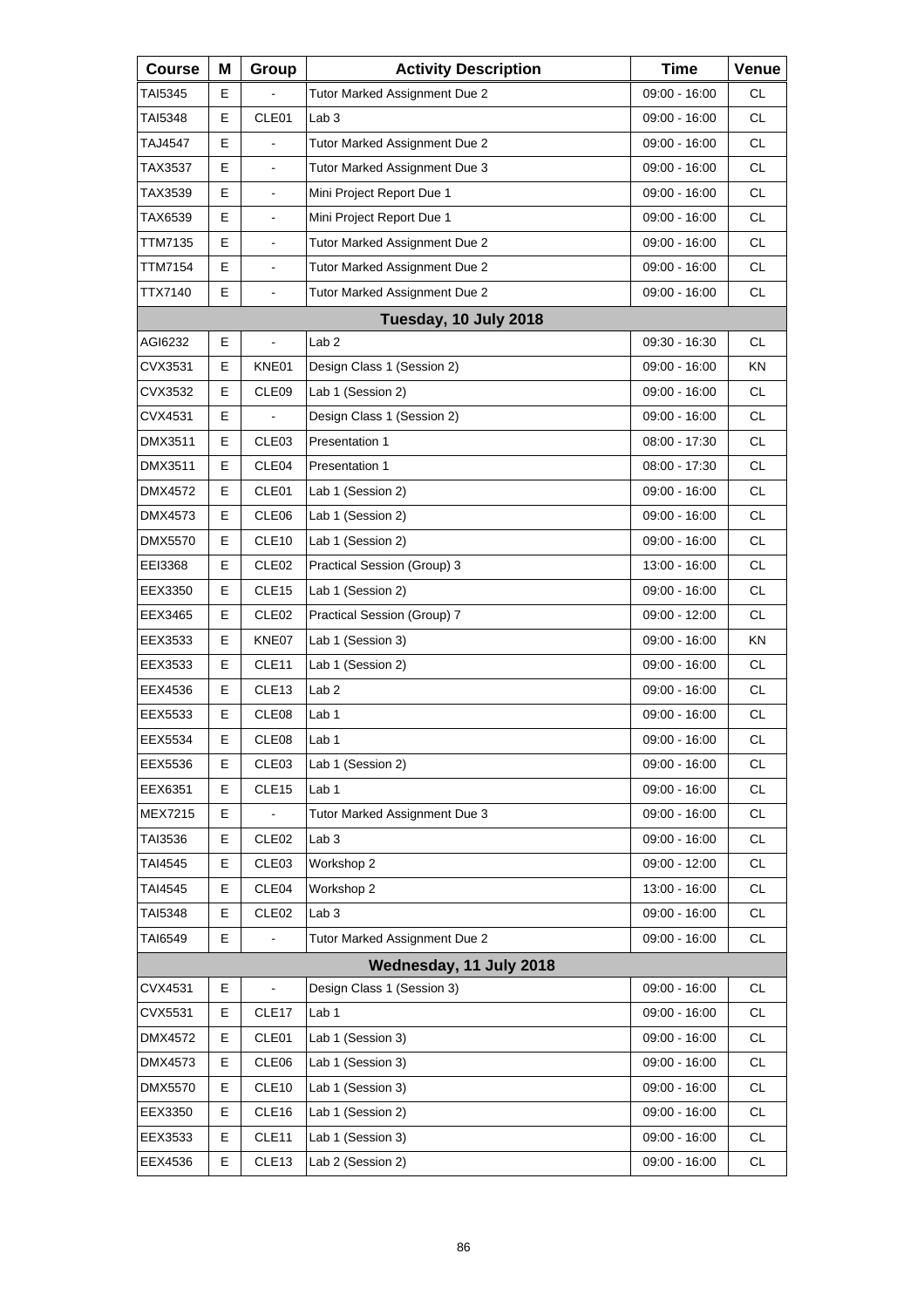| <b>Course</b>  | Μ | Group                    | <b>Activity Description</b>   | <b>Time</b>     | Venue     |
|----------------|---|--------------------------|-------------------------------|-----------------|-----------|
| EEX5533        | Е | CLE08                    | Lab 1 (Session 2)             | 09:00 - 16:00   | <b>CL</b> |
| EEX5534        | Е | CLE08                    | Lab 1 (Session 2)             | 09:00 - 16:00   | CL        |
| EEX5536        | Е | CLE <sub>04</sub>        | Lab 1                         | 09:00 - 16:00   | <b>CL</b> |
| EEX6351        | Е | CLE15                    | Lab 1 (Session 2)             | 09:00 - 16:00   | <b>CL</b> |
| TAI3536        | Е | CLE03                    | Lab <sub>3</sub>              | 09:00 - 16:00   | <b>CL</b> |
| <b>TAI4545</b> | Е | KNE01                    | Workshop 2                    | 09:00 - 12:00   | <b>KN</b> |
| <b>TAI4545</b> | Е | CLE05                    | Workshop 2                    | 09:00 - 12:00   | CL        |
| TAI4545        | Е | CLE06                    | Workshop 2                    | 13:00 - 16:00   | <b>CL</b> |
| TAI5348        | E | CLE <sub>03</sub>        | Lab 3                         | 09:00 - 16:00   | <b>CL</b> |
|                |   |                          | Thursday, 12 July 2018        |                 |           |
| AGX5543        | Е | $\overline{\phantom{a}}$ | Lab <sub>2</sub>              | 09:30 - 16:30   | <b>CL</b> |
| CVX3531        | E | CLE <sub>02</sub>        | Design Class 1                | 09:00 - 16:00   | <b>CL</b> |
| CVX3532        | Е | CLE10                    | Lab 1                         | 09:00 - 16:00   | CL        |
| CVX6530        | Е | CLE <sub>10</sub>        | Lab <sub>1</sub>              | 09:00 - 16:00   | <b>CL</b> |
| DMX4573        | E | CLE06                    | Lab 1 (Session 4)             | 09:00 - 16:00   | <b>CL</b> |
| DMX5532        | Е | ä,                       | Lab 1                         | 09:00 - 16:00   | CL        |
| <b>DMX5570</b> | Е | CLE <sub>10</sub>        | Lab 1 (Session 4)             | 09:00 - 16:00   | <b>CL</b> |
| EEI3368        | E | CLE01                    | Lab 1                         | 13:00 - 16:00   | <b>CL</b> |
| EEI3566        | Е | CLE01                    | Lab 1                         | 09:00 - 12:00   | CL        |
| EEX3350        | Е | CLE17                    | Lab 1 (Session 2)             | 09:00 - 16:00   | <b>CL</b> |
| EEX3533        | Е | CLE <sub>12</sub>        | Lab 1                         | 09:00 - 16:00   | <b>CL</b> |
| EEX3533        | Е | CLE <sub>12</sub>        | Tutor Marked Assignment Due 1 | 09:00 - 16:00   | CL        |
| EEX4536        | Е | CLE14                    | Lab <sub>2</sub>              | 09:00 - 16:00   | <b>CL</b> |
| EEX5531        | E | CLE01                    | Presentation 1                | 10:30 - 15:00   | <b>CL</b> |
| EEX5533        | Е | CLE08                    | Lab 1 (Session 3)             | 09:00 - 16:00   | CL        |
| EEX5534        | Е | CLE08                    | Lab 1 (Session 3)             | 09:00 - 16:00   | CL        |
| EEX5536        | E | CLE04                    | Lab 1 (Session 2)             | $09:00 - 16:00$ | <b>CL</b> |
| TAI3536        | Е | CLE04                    | Lab <sub>3</sub>              | 09:00 - 16:00   | CL        |
| TAI5348        | Е | CLE04                    | Lab <sub>3</sub>              | 09:00 - 16:00   | <b>CL</b> |
| TAX4532        | Е | CLE01                    | Lab <sub>2</sub>              | 09:00 - 16:00   | <b>CL</b> |
|                |   |                          | Friday, 13 July 2018          |                 |           |
| AGX6536        | Е |                          | Lab <sub>2</sub>              | 09:30 - 16:30   | <b>CL</b> |
| CVX3531        | Е | CLE <sub>02</sub>        | Design Class 1 (Session 2)    | 09:00 - 16:00   | <b>CL</b> |
| CVX3532        | Е | CLE <sub>10</sub>        | Lab 1 (Session 2)             | 09:00 - 16:00   | CL        |
| DMX3572        | Е |                          | Tutor Marked Assignment Due 2 | 09:00 - 16:00   | CL.       |
| DMX4573        | Е | CLE06                    | Lab 1 (Session 5)             | 09:00 - 16:00   | <b>CL</b> |
| <b>DMX5532</b> | Е |                          | Lab 1 (Session 2)             | 09:00 - 16:00   | CL        |
| DMX6531        | Е |                          | Day School 3                  | 10:30 - 12:30   | CL        |
| EEI3368        | Е | CLE <sub>02</sub>        | Lab <sub>1</sub>              | 13:00 - 16:00   | <b>CL</b> |
| EEI3566        | Е | CLE <sub>02</sub>        | Lab <sub>1</sub>              | 09:00 - 12:00   | CL        |
| EEI4364        | Е |                          | Lab <sub>3</sub>              | 09:00 - 11:00   | CL.       |
| EEI4562        | Е | CLE01                    | Practical Session (Group) 4   | 14:00 - 16:00   | CL        |
| EEX3350        | Е | KNE04                    | Lab 1 (Session 2)             | 09:00 - 16:00   | KN        |
| EEX3350        | Е | CLE <sub>18</sub>        | Lab 1 (Session 2)             | 09:00 - 16:00   | CL.       |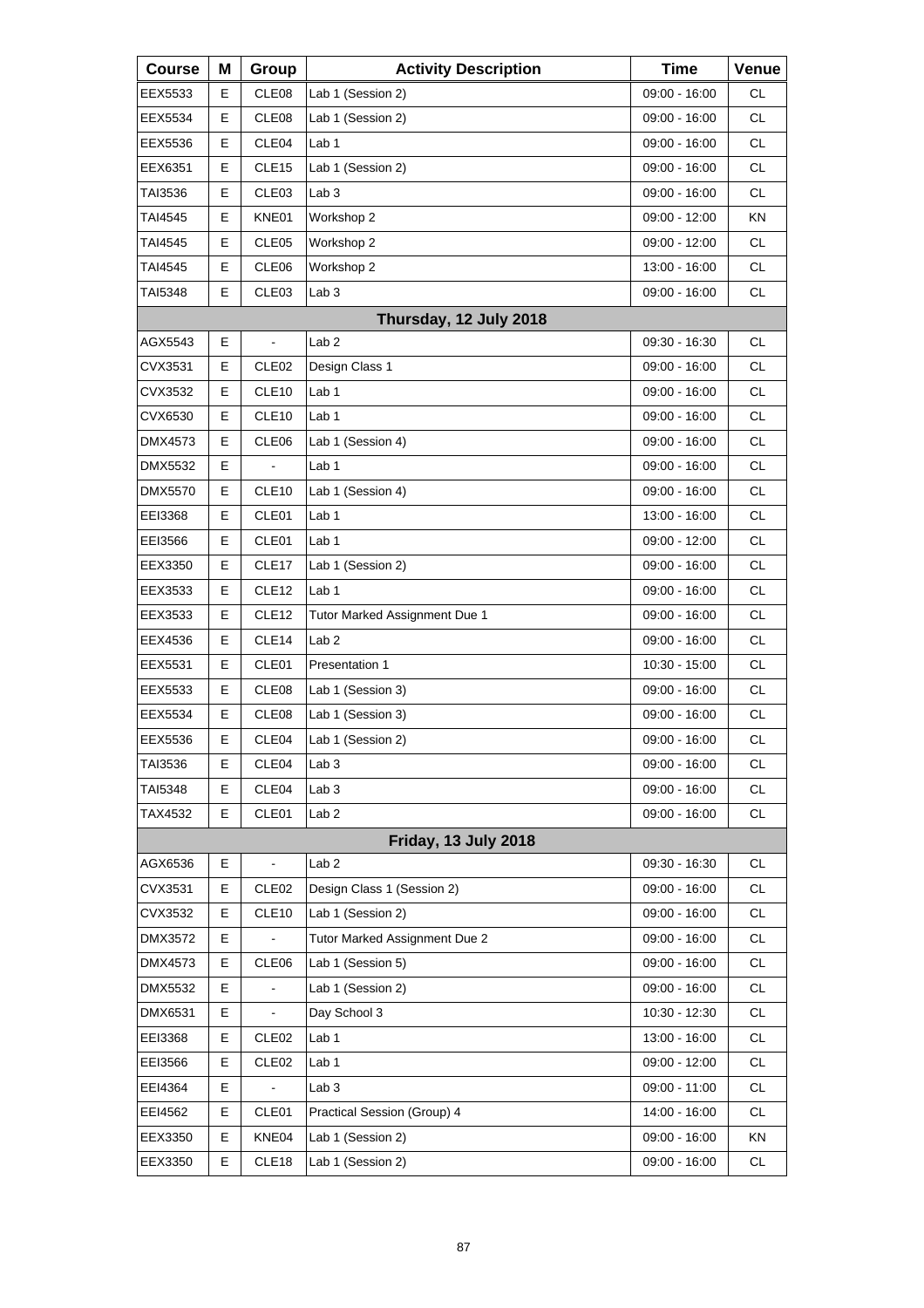| <b>Course</b> | Μ | Group             | <b>Activity Description</b>   | <b>Time</b>     | Venue     |
|---------------|---|-------------------|-------------------------------|-----------------|-----------|
| EEX3350       | E |                   | Tutor Marked Assignment Due 2 | 09:00 - 16:00   | СL        |
| EEX3533       | E | CLE12             | Lab 1 (Session 2)             | 09:00 - 16:00   | <b>CL</b> |
| EEX4350       | E |                   | Tutor Marked Assignment Due 2 | 09:00 - 16:00   | <b>CL</b> |
| EEX4534       | Е | $\blacksquare$    | Tutor Marked Assignment Due 3 | 09:00 - 16:00   | <b>CL</b> |
| EEX4536       | E | CLE14             | Lab 2 (Session 2)             | 09:00 - 16:00   | <b>CL</b> |
| EEX4562       | E | CLE01             | Practical Session (Group) 4   | 12:00 - 14:00   | <b>CL</b> |
| EEX5531       | Е | CLE <sub>02</sub> | Presentation 1                | 10:30 - 15:00   | <b>CL</b> |
| EEX5533       | E | CLE08             | Lab 1 (Session 4)             | 09:00 - 16:00   | <b>CL</b> |
| EEX5536       | E | CLE05             | Lab 1                         | 09:00 - 16:00   | <b>CL</b> |
| EEX6536       | Е |                   | Tutor Marked Assignment Due 2 | 09:00 - 16:00   | <b>CL</b> |
| TAI3536       | E | KNE01             | Lab <sub>3</sub>              | 09:00 - 16:00   | KN        |
| TAI3536       | E | CLE05             | Lab <sub>3</sub>              | 09:00 - 16:00   | <b>CL</b> |
| TAI5348       | Е | CLE <sub>05</sub> | Lab <sub>3</sub>              | $09:00 - 16:00$ | <b>CL</b> |
| TAX4532       | E | CLE <sub>02</sub> | Lab <sub>2</sub>              | $09:00 - 16:00$ | <b>CL</b> |
|               |   |                   | Saturday, 14 July 2018        |                 |           |
| AGI6232       | Е | ä,                | Day School 2                  | 10:30 - 12:30   | CL        |
| AGZ3538       | E |                   | Day School 4                  | 15:30 - 17:30   | KN        |
| AGZ3538       | E | $\blacksquare$    | Day School 4                  | 15:30 - 17:30   | <b>CL</b> |
| CEY7C14       | Е | $\blacksquare$    | Progress Presentation 1       | 09:30 - 12:30   | <b>CL</b> |
| CVX5532       | E |                   | Day School 3                  | 10:30 - 12:30   | <b>CL</b> |
| CVX5532       | E | $\blacksquare$    | Day School 4                  | 13:00 - 15:00   | <b>CL</b> |
| DMX4543       | Е | $\blacksquare$    | Day School 3                  | 10:30 - 12:30   | <b>CL</b> |
| DMX6534       | E |                   | Day School 3                  | 10:30 - 12:30   | <b>CL</b> |
| EEI3368       | E | CLE03             | Lab 1                         | 13:00 - 16:00   | <b>CL</b> |
| EEI3368       | Е | CLE04             | Lab 1                         | 13:00 - 16:00   | CL        |
| EEI3566       | E | CLE <sub>03</sub> | Lab <sub>1</sub>              | 09:00 - 12:00   | <b>CL</b> |
| EEI3566       | E | CLE04             | Lab 1                         | $09:00 - 12:00$ | <b>CL</b> |
| EEI6560       | Е | $\blacksquare$    | Day School 4                  | 10:30 - 12:30   | <b>CL</b> |
| EEX3350       | Е | MTE03             | Lab 1 (Session 2)             | 09:00 - 16:00   | MT        |
| EEX3350       | Е | KNE05             | Lab 1 (Session 2)             | 09:00 - 16:00   | KN        |
| EEX3350       | Е | CLE19             | Lab 1 (Session 2)             | 09:00 - 16:00   | <b>CL</b> |
| EEX3510       | Е | JFE01             | Lab <sub>2</sub>              | $09:00 - 16:00$ | JF        |
| EEX3510       | Е | MTE01             | Lab <sub>2</sub>              | 09:00 - 16:00   | MT        |
| EEX3510       | Е | JFE01             | Tutor Marked Assignment Due 2 | 09:00 - 16:00   | JF        |
| EEX3510       | Е | MTE01             | Tutor Marked Assignment Due 2 | 09:00 - 16:00   | MT        |
| EEX3533       | Е | KNE01             | Day School 2                  | 10:30 - 12:30   | KN        |
| EEX3533       | Е | CLE01             | Day School 2                  | 10:30 - 12:30   | CL.       |
| EEX3533       | Е | CLE <sub>12</sub> | Lab 1 (Session 3)             | 09:00 - 16:00   | CL        |
| EEX4536       | Е | KNE01             | Day School 3                  | 10:30 - 12:30   | KN        |
| EEX4536       | Е |                   | Day School 3                  | 10:30 - 12:30   | CL.       |
| EEX4562       | Е | CLE <sub>02</sub> | Practical Session (Group) 4   | 12:00 - 14:00   | CL        |
| EEX4562       | Е | CLE03             | Practical Session (Group) 4   | 14:00 - 16:00   | CL        |
| EEX5531       | Е | CLE03             | Presentation 1                | 10:30 - 15:00   | CL.       |
| EEX5533       | Е | CLE08             | Lab 1 (Session 5)             | 09:00 - 16:00   | CL        |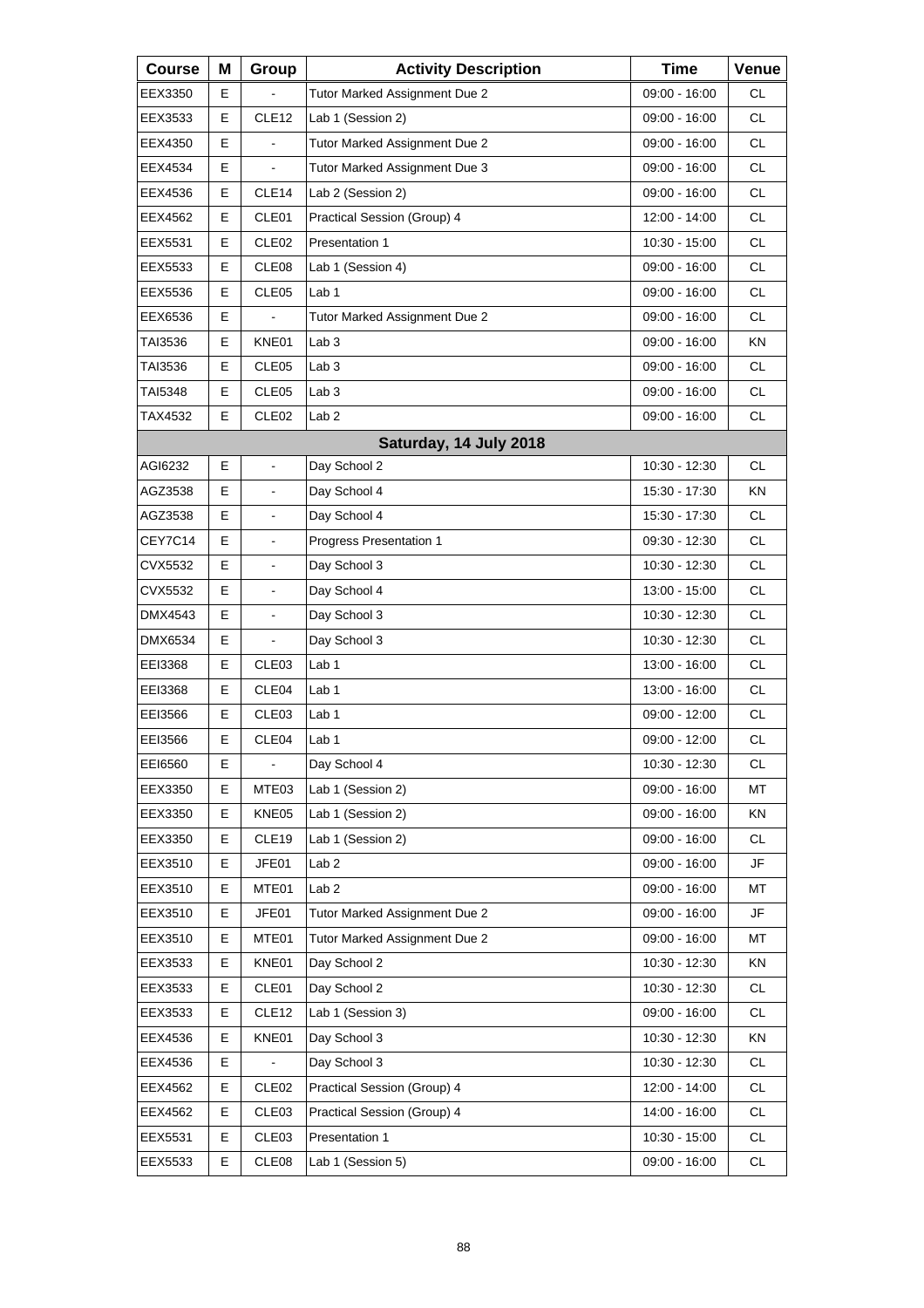| <b>Course</b>  | Μ  | Group                    | <b>Activity Description</b>   | <b>Time</b>     | Venue          |
|----------------|----|--------------------------|-------------------------------|-----------------|----------------|
| EEX5536        | Е  | CLE <sub>05</sub>        | Lab 1 (Session 2)             | 09:00 - 16:00   | <b>CL</b>      |
| EEX5543        | Е  |                          | Presentation 2                | 09:00 - 14:00   | <b>CL</b>      |
| EEX5543        | E. | $\blacksquare$           | Tutor Marked Assignment Due 2 | 09:00 - 16:00   | <b>CL</b>      |
| EEX5832        | E  | $\blacksquare$           | Day School 3                  | 10:30 - 12:30   | <b>CL</b>      |
| EEX6535        | Е  | $\overline{\phantom{a}}$ | Day School 4                  | 13:00 - 15:00   | <b>CL</b>      |
| EEX6563        | E. | $\blacksquare$           | Day School 4                  | 13:00 - 15:00   | <b>CL</b>      |
| <b>MEX7211</b> | E  | $\blacksquare$           | Day School 4                  | 09:00 - 16:00   | <b>CL</b>      |
| MHZ4360        | Е  | $\overline{\phantom{a}}$ | Day School 8                  | $08:00 - 10:00$ | <b>CL</b>      |
| MHZ5360        | E. | $\blacksquare$           | Day School 8                  | 10:30 - 12:30   | <b>CL</b>      |
| <b>TAI5346</b> | E  | $\blacksquare$           | Day School 3                  | 13:00 - 15:00   | <b>CL</b>      |
| TAM5861        | Е  | $\overline{\phantom{a}}$ | Day School 4                  | 10:30 - 12:30   | <b>CL</b>      |
| TTX7139        | E  |                          | Day School 3                  | $08:00 - 10:00$ | CL.            |
|                |    |                          | <b>Sunday, 15 July 2018</b>   |                 |                |
| AGX4531        | Е  | $\blacksquare$           | Day School 3                  | 13:00 - 15:00   | CL.            |
| AGX4531        | E  | $\overline{\phantom{a}}$ | Day School 3                  | 13:00 - 15:00   | ΚN             |
| AGX4531        | E  | $\blacksquare$           | Day School 4                  | 15:30 - 17:30   | <b>CL</b>      |
| AGX4531        | Е  | $\overline{\phantom{a}}$ | Day School 4                  | 15:30 - 17:30   | ΚN             |
| AGX6534        | E  | $\overline{\phantom{a}}$ | Day School 2                  | 10:30 - 12:30   | CL.            |
| EEI3364        | E  | $\blacksquare$           | Day School 1                  | 13:00 - 15:00   | CL             |
| EEI3368        | Е  | $\overline{\phantom{a}}$ | Day School 3                  | 15:30 - 17:30   | <b>CL</b>      |
| EEI4364        | E  |                          | Lab <sub>3</sub>              | 14:00 - 16:00   | CL.            |
| EEI4562        | E  | CLE <sub>02</sub>        | Practical Session (Group) 4   | 12:00 - 14:00   | CL             |
| EEI6567        | Е  |                          | Case Study 2                  | 08:00 - 16:00   | <b>CL</b>      |
| EEJ4360        | E  |                          | Day School 6                  | 10:30 - 12:30   | CL.            |
| EEM3466        | E  | CLE01                    | Day School 3                  | 10:30 - 12:30   | CL             |
| EEM3466        | Е  | CLE <sub>02</sub>        | Day School 3                  | 10:30 - 12:30   | CL             |
| EEM3466        | E  | CLE <sub>03</sub>        | Day School 3                  | 10:30 - 12:30   | <b>CL</b>      |
| <b>EEM3466</b> | E  | CLE04                    | Day School 3                  | 10:30 - 12:30   | CL             |
| EEX3465        | Е  | CLE01                    | Day School 6                  | $08:00 - 10:00$ | CL             |
| EEX3465        | Е  | CLE <sub>02</sub>        | Day School 6                  | $08:00 - 10:00$ | <b>CL</b>      |
| EEX3465        | Е  | CLE <sub>03</sub>        | Day School 6                  | 08:00 - 10:00   | CL             |
| EEX3465        | Е  | CLE04                    | Day School 6                  | 08:00 - 10:00   | CL             |
| EEX5531        | Е  | CLE04                    | Presentation 1                | 10:30 - 15:00   | <b>CL</b>      |
| EEX5535        | Е  |                          | Lab <sub>3</sub>              | 09:00 - 16:00   | CL             |
| EEX5535        | E  |                          | Presentation 3                | $09:00 - 16:00$ | CL             |
| EEX5563        | Е  | CLE <sub>02</sub>        | Lab <sub>1</sub>              | 09:00 - 12:00   | <b>CL</b>      |
| <b>MEM7216</b> | Е  | $\blacksquare$           | Day School 4                  | 09:00 - 16:00   | CL             |
| MHZ3332        | E  |                          | Day School 13                 | 10:30 - 12:30   | RS1            |
| MHZ3332        | Е  | $\blacksquare$           | Day School 14                 | 13:00 - 15:00   | RS1            |
| MHZ3531        | Е  | $\blacksquare$           | Day School 18                 | 08:00 - 10:00   | RS1            |
| MHZ4340        | E  |                          | Day School 8                  | 15:30 - 17:30   | R4             |
| MHZ4530        | Е  | $\blacksquare$           | Day School 5                  | 08:00 - 10:00   | R <sub>2</sub> |
| MHZ4530        | Е  | $\blacksquare$           | Day School 6                  | 10:30 - 12:30   | R <sub>2</sub> |
| MHZ5340        | E  | $\blacksquare$           | Day School 8                  | 13:00 - 15:00   | CL             |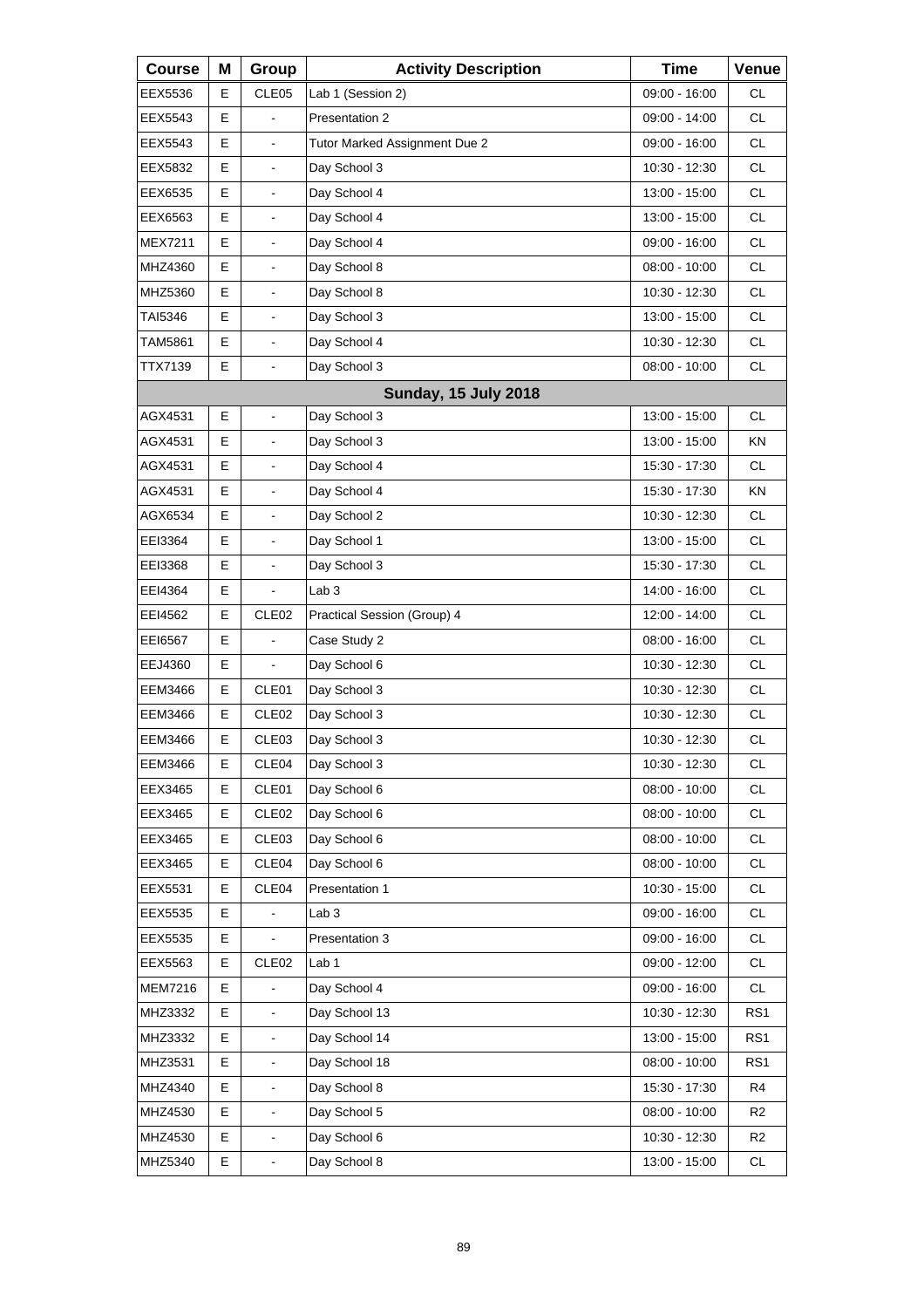| <b>Course</b>  | Μ  | Group             | <b>Activity Description</b>   | <b>Time</b>     | Venue          |
|----------------|----|-------------------|-------------------------------|-----------------|----------------|
| MHZ5530        | Е  |                   | Day School 7                  | 08:00 - 10:00   | R1             |
| MHZ5530        | E  |                   | Day School 8                  | 10:30 - 12:30   | R <sub>1</sub> |
| <b>TAI2F34</b> | S  | $\blacksquare$    | Tutor Marked Assignment Due 3 | 09:00 - 16:00   | <b>CL</b>      |
| TAM6540        | Е  | $\blacksquare$    | Day School 4                  | 10:30 - 12:30   | <b>CL</b>      |
| TAX6362        | E  |                   | Day School 3                  | 13:00 - 15:00   | <b>CL</b>      |
| TAZ2535        | S  | $\blacksquare$    | Day School 3                  | 08:00 - 10:00   | KN             |
| TAZ2535        | S  | $\blacksquare$    | Day School 3                  | $08:00 - 10:00$ | <b>CL</b>      |
| TTM7136        | E  | $\blacksquare$    | Day School 3                  | 10:30 - 12:30   | <b>CL</b>      |
| TTX7151        | E  | $\blacksquare$    | Day School 4                  | 08:00 - 10:00   | <b>CL</b>      |
|                |    |                   | Monday, 16 July 2018          |                 |                |
| CVX4530        | E  | CLE06             | Lab <sub>1</sub>              | 09:00 - 16:00   | <b>CL</b>      |
| CVX4530        | Е  | CLE <sub>04</sub> | Viva Voce 1                   | 09:00 - 16:00   | <b>CL</b>      |
| CVX4534        | Е  | $\blacksquare$    | Tutor Marked Assignment Due 1 | $09:00 - 16:00$ | <b>CL</b>      |
| CVX5533        | E  |                   | Design Class 1                | 09:00 - 16:00   | <b>CL</b>      |
| DMX3512        | Е  | CLE08             | Lab 1                         | 09:00 - 16:00   | <b>CL</b>      |
| DMX4571        | Е  |                   | Lab 1                         | $09:00 - 16:00$ | <b>CL</b>      |
| EEX5536        | E  | CLE <sub>06</sub> | Lab <sub>1</sub>              | 09:00 - 16:00   | <b>CL</b>      |
| TAI2590        | S  | CLS01             | Lab <sub>6</sub>              | 09:00 - 16:00   | <b>CL</b>      |
| TAI5354        | Е  | CLE01             | Lab <sub>6</sub>              | 09:00 - 11:00   | <b>CL</b>      |
| TAI5354        | Е  | CLE <sub>02</sub> | Lab <sub>6</sub>              | 11:00 - 13:00   | <b>CL</b>      |
| TAI5354        | Е  | CLE <sub>03</sub> | Lab <sub>6</sub>              | 13:30 - 15:30   | <b>CL</b>      |
| TAX6560        | Е  | $\blacksquare$    | Mini Project Report Due 1     | 09:00 - 16:00   | <b>CL</b>      |
| TTI7137        | E  | $\blacksquare$    | Tutor Marked Assignment Due 2 | 09:00 - 16:00   | <b>CL</b>      |
| TTY7191        | E. | $\blacksquare$    | Tutor Marked Assignment Due 2 | 09:00 - 16:00   | <b>CL</b>      |
|                |    |                   | Tuesday, 17 July 2018         |                 |                |
| AGJ5540        | Е  |                   | Tutor Marked Assignment Due 2 | 09:30 - 16:30   | <b>CL</b>      |
| CVX4530        | E  | CLE06             | Lab 1 (Session 2)             | 09:00 - 16:00   | <b>CL</b>      |
| CVX4530        | Е  | CLE04             | Viva Voce 1 (Session 2)       | 09:00 - 16:00   | CL.            |
| CVX5531        | Е  | CLE18             | Lab <sub>1</sub>              | 09:00 - 16:00   | <b>CL</b>      |
| DMX3512        | Е  | CLE <sub>08</sub> | Lab 1 (Session 2)             | 09:00 - 16:00   | <b>CL</b>      |
| DMX4571        | Е  |                   | Lab 1 (Session 2)             | 09:00 - 16:00   | CL             |
| EEX3350        | Е  | CLE <sub>20</sub> | Lab 1 (Session 2)             | 09:00 - 16:00   | <b>CL</b>      |
| EEX3533        | Е  | KNE08             | Lab 1                         | 09:00 - 16:00   | <b>KN</b>      |
| EEX3533        | Е  | KNE08             | Tutor Marked Assignment Due 1 | 09:00 - 16:00   | KN             |
| EEX4536        | Е  | CLE <sub>15</sub> | Lab <sub>2</sub>              | 09:00 - 16:00   | <b>CL</b>      |
| EEX5533        | Е  | CLE09             | Lab 1                         | 09:00 - 16:00   | <b>CL</b>      |
| EEX5534        | Е  | CLE09             | Lab 1                         | 09:00 - 16:00   | CL             |
| EEX5536        | Е  | CLE06             | Lab 1 (Session 2)             | 09:00 - 16:00   | <b>CL</b>      |
| EEX6351        | Е  | CLE01             | Lab <sub>2</sub>              | 09:00 - 16:00   | <b>CL</b>      |
| <b>MEM7216</b> | Е  |                   | Tutor Marked Assignment Due 3 | 09:00 - 16:00   | CL             |
| <b>MEX7120</b> | Е  |                   | Tutor Marked Assignment Due 2 | 09:00 - 16:00   | <b>CL</b>      |
| <b>TAI2590</b> | S  | CLS <sub>02</sub> | Lab <sub>6</sub>              | 09:00 - 16:00   | <b>CL</b>      |
| TAI5354        | Е  | CLE04             | Lab <sub>6</sub>              | 09:00 - 11:00   | CL             |
| TAI5354        | Е  | CLE05             | Lab <sub>6</sub>              | 11:00 - 13:00   | <b>CL</b>      |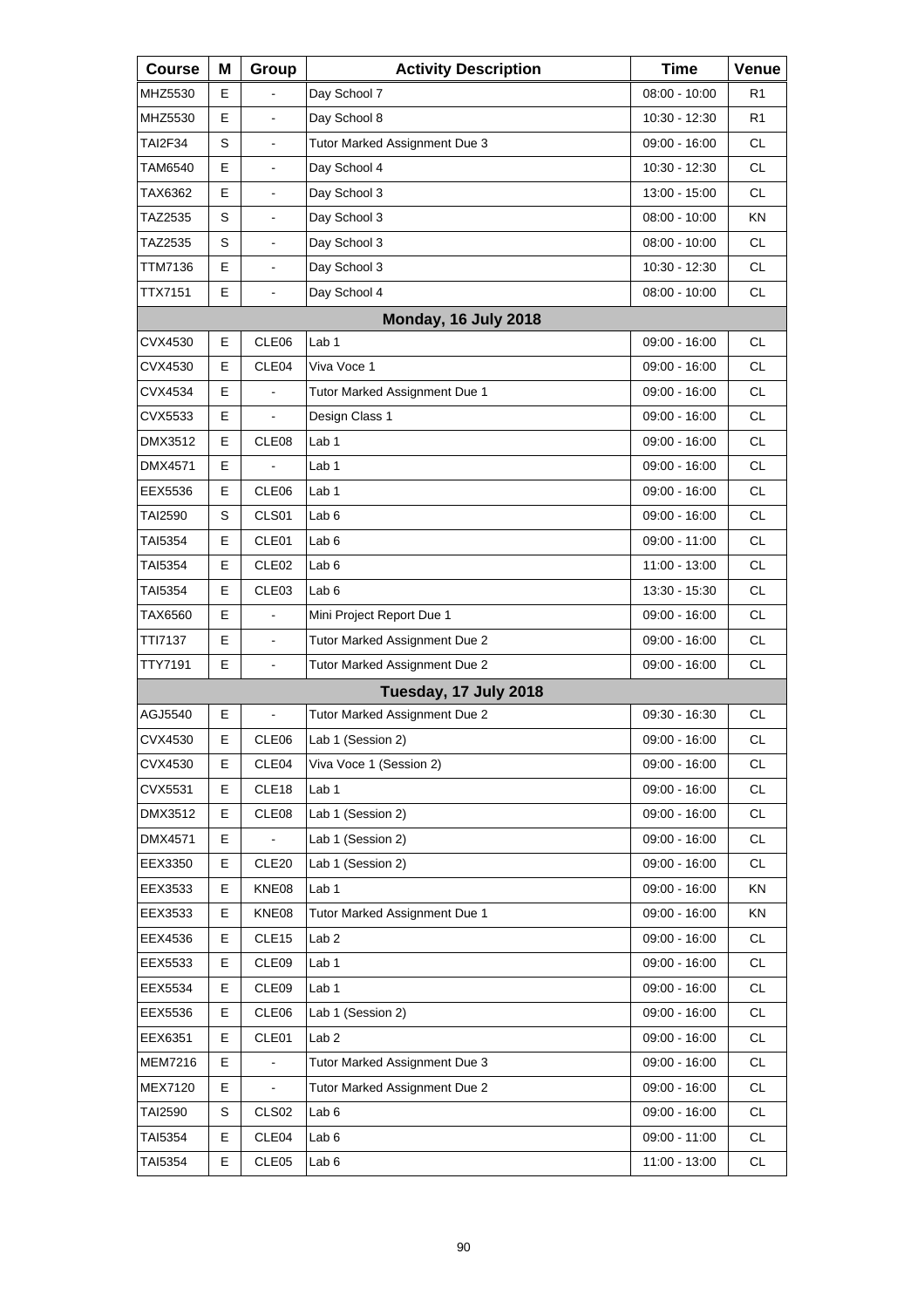| <b>Course</b>           | Μ | Group             | <b>Activity Description</b>         | <b>Time</b>     | Venue     |  |  |
|-------------------------|---|-------------------|-------------------------------------|-----------------|-----------|--|--|
| TAI5354                 | Е | CLE06             | Lab <sub>6</sub>                    | 13:30 - 15:30   | CL        |  |  |
| TAZ5544                 | Е |                   | Tutor Marked Assignment Due 2       | 09:00 - 16:00   | <b>CL</b> |  |  |
| Wednesday, 18 July 2018 |   |                   |                                     |                 |           |  |  |
| CVX3534                 | Е | CLE06             | Lab <sub>1</sub>                    | 09:00 - 16:00   | CL        |  |  |
| CVX4530                 | Е | CLE06             | Lab 1 (Session 3)                   | 09:00 - 16:00   | <b>CL</b> |  |  |
| CVX4530                 | E | CLE04             | Viva Voce 1 (Session 3)             | 09:00 - 16:00   | <b>CL</b> |  |  |
| CVX5531                 | Е | CLE <sub>19</sub> | Lab 1                               | 09:00 - 16:00   | <b>CL</b> |  |  |
| DMX4571                 | E |                   | Lab 1 (Session 3)                   | 09:00 - 16:00   | <b>CL</b> |  |  |
| EEI3368                 | E | $\blacksquare$    | Tutor Marked Assignment Due 1       | 09:00 - 16:00   | <b>CL</b> |  |  |
| EEX3533                 | Е | KNE08             | Lab 1 (Session 2)                   | 09:00 - 16:00   | ΚN        |  |  |
| EEX4536                 | Е | CLE15             | Lab 2 (Session 2)                   | 09:00 - 16:00   | <b>CL</b> |  |  |
| EEX5533                 | E | CLE09             | Lab 1 (Session 2)                   | 09:00 - 16:00   | <b>CL</b> |  |  |
| EEX5534                 | Е | CLE09             | Lab 1 (Session 2)                   | 09:00 - 16:00   | <b>CL</b> |  |  |
| EEX5536                 | Е | CLE07             | Lab <sub>1</sub>                    | $09:00 - 16:00$ | <b>CL</b> |  |  |
| EEX6351                 | E | CLE01             | Lab 2 (Session 2)                   | 09:00 - 16:00   | <b>CL</b> |  |  |
| MHZ4530                 | Е |                   | Tutor Marked Assignment Due 2       | 08:00 - 16:00   | <b>CL</b> |  |  |
| TAI2590                 | S | CLS <sub>03</sub> | Lab <sub>6</sub>                    | 09:00 - 16:00   | <b>CL</b> |  |  |
| <b>TAI5354</b>          | Е | CLE07             | Lab <sub>6</sub>                    | 09:00 - 11:00   | <b>CL</b> |  |  |
| TAI5354                 | Е | CLE08             | Lab 6                               | 11:00 - 13:00   | <b>CL</b> |  |  |
| TAI5354                 | Е | CLE09             | Lab <sub>6</sub>                    | 13:30 - 15:30   | <b>CL</b> |  |  |
| TAM4539                 | E | $\blacksquare$    | Tutor Marked Assignment Due 2       | 09:00 - 16:00   | <b>CL</b> |  |  |
| TAX3534                 | Е | $\blacksquare$    | Tutor Marked Assignment Due 3       | 09:00 - 16:00   | CL        |  |  |
|                         |   |                   | Thursday, 19 July 2018              |                 |           |  |  |
| CVX3532                 | E | CLE08             | Lab <sub>1</sub>                    | 09:00 - 16:00   | <b>CL</b> |  |  |
| CVX3533                 | Е | E03               | Field Work Report Due 1 (Session 2) | 09:00 - 15:00   | R4        |  |  |
| CVX3534                 | Е | CLE06             | Lab 1 (Session 2)                   | 09:00 - 16:00   | <b>CL</b> |  |  |
| CVX4530                 | E | CLE06             | Lab 1 (Session 4)                   | $09:00 - 16:00$ | CL        |  |  |
| CVX4530                 | Е | CLE04             | Viva Voce 1 (Session 4)             | 09:00 - 16:00   | <b>CL</b> |  |  |
| CVX4534                 | Е |                   | Design Class 1                      | 09:00 - 16:00   | CL        |  |  |
| DMX3512                 | Е | CLE09             | Lab 1                               | 09:00 - 16:00   | CL        |  |  |
| EEX3533                 | Е | KNE08             | Lab 1 (Session 3)                   | 09:00 - 16:00   | KN        |  |  |
| EEX5533                 | Е | CLE09             | Lab 1 (Session 3)                   | 09:00 - 16:00   | CL        |  |  |
| EEX5534                 | Е | CLE09             | Lab 1 (Session 3)                   | 09:00 - 16:00   | CL        |  |  |
| EEX5536                 | Е | CLE07             | Lab 1 (Session 2)                   | 09:00 - 16:00   | <b>CL</b> |  |  |
| EEX6351                 | Е | CLE <sub>02</sub> | Lab <sub>2</sub>                    | $09:00 - 16:00$ | CL        |  |  |
| EEX6832                 | Е |                   | Tutor Marked Assignment Due 3       | 09:00 - 16:00   | CL        |  |  |
| <b>TAI2590</b>          | S | CLS <sub>04</sub> | Lab 6                               | 09:00 - 16:00   | <b>CL</b> |  |  |
| TAI5354                 | Е | KNE01             | Lab <sub>6</sub>                    | 09:00 - 11:00   | KN        |  |  |
| TAI5354                 | Е | KNE02             | Lab 6                               | 11:00 - 13:00   | KN        |  |  |
| TAI5354                 | Е | KNE03             | Lab 6                               | 13:30 - 15:30   | KN        |  |  |
| TAI5354                 | Е | CLE <sub>10</sub> | Lab <sub>6</sub>                    | 09:00 - 11:00   | CL        |  |  |
| <b>TAY6A96</b>          | E |                   | Progress Presentation 2             | 09:00 - 16:00   | CL        |  |  |
|                         |   |                   | Friday, 20 July 2018                |                 |           |  |  |
| AGX4531                 | Е | CLE01             | Lab <sub>3</sub>                    | 09:30 - 16:30   | CL.       |  |  |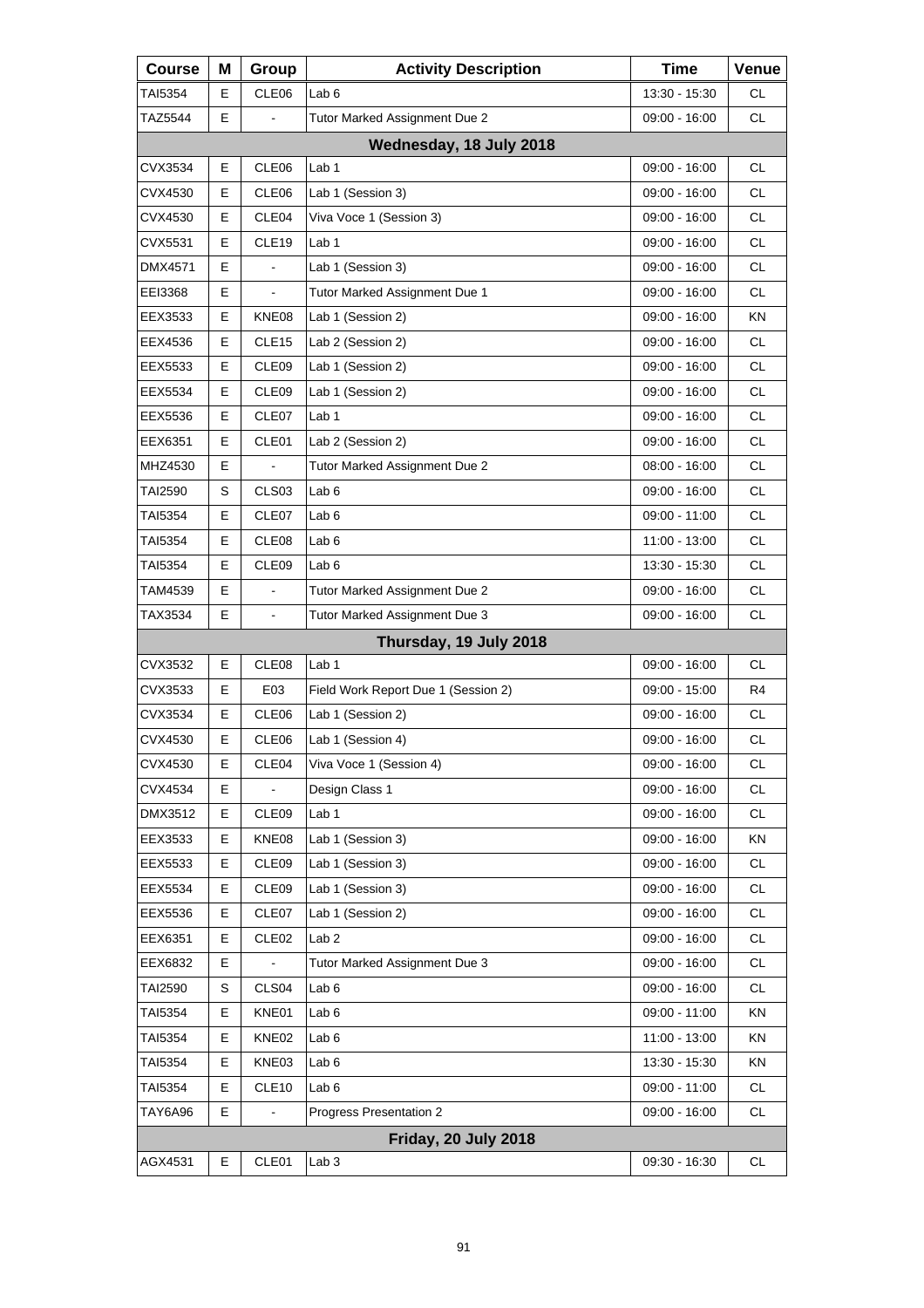| <b>Course</b>  | Μ | Group                    | <b>Activity Description</b>   | <b>Time</b>     | Venue          |
|----------------|---|--------------------------|-------------------------------|-----------------|----------------|
| CVX3532        | Е | CLE08                    | Lab 1 (Session 2)             | 09:00 - 16:00   | <b>CL</b>      |
| CVX3534        | Е | CLE06                    | Lab 1 (Session 3)             | 09:00 - 16:00   | <b>CL</b>      |
| CVX4530        | E | CLE06                    | Lab 1 (Session 5)             | 09:00 - 16:00   | <b>CL</b>      |
| CVX4530        | Е | CLE04                    | Viva Voce 1 (Session 5)       | 09:00 - 16:00   | <b>CL</b>      |
| CVX4534        | E |                          | Design Class 1 (Session 2)    | 09:00 - 16:00   | <b>CL</b>      |
| CVX5530        | E | L,                       | SurveyCamp Report Due 1       | 09:00 - 15:00   | <b>CL</b>      |
| DMK3589        | Е | $\blacksquare$           | Tutor Marked Assignment Due 2 | $09:00 - 16:00$ | <b>CL</b>      |
| <b>DMK5501</b> | E |                          | Tutor Marked Assignment Due 4 | 09:00 - 16:00   | <b>CL</b>      |
| DMX3512        | E | CLE09                    | Lab 1 (Session 2)             | 09:00 - 16:00   | <b>CL</b>      |
| DMX3534        | Е |                          | Tutor Marked Assignment Due 3 | 09:00 - 16:00   | <b>CL</b>      |
| DMX4532        | E | L.                       | Day School 3                  | 10:30 - 12:30   | <b>CL</b>      |
| DMX5571        | E | $\frac{1}{2}$            | Mini Project 1                | 09:00 - 16:00   | <b>CL</b>      |
| DMX5577        | Е | $\blacksquare$           | Tutor Marked Assignment Due 2 | $09:00 - 16:00$ | <b>CL</b>      |
| DMX6532        | E |                          | Day School 3                  | 13:00 - 15:00   | <b>CL</b>      |
| EEI4562        | E | CLE01                    | Lab 4                         | 14:00 - 16:00   | <b>CL</b>      |
| EEX3350        | Е | CLE01                    | Lab 1 (Session 3)             | $09:00 - 16:00$ | <b>CL</b>      |
| EEX3533        | Е | MTE02                    | Lab <sub>1</sub>              | 09:00 - 16:00   | MT             |
| EEX3533        | Е | MTE02                    | Tutor Marked Assignment Due 1 | 09:00 - 16:00   | МT             |
| EEX4562        | Е | CLE01                    | Lab 4                         | 12:00 - 14:00   | <b>CL</b>      |
| EEX5533        | E | CLE09                    | Lab 1 (Session 4)             | 09:00 - 16:00   | <b>CL</b>      |
| EEX5534        | Е | CLE <sub>10</sub>        | Lab 1                         | 09:00 - 16:00   | <b>CL</b>      |
| EEX5563        | Е | $\overline{\phantom{a}}$ | Tutor Marked Assignment Due 2 | $08:00 - 16:00$ | <b>CL</b>      |
| EEX6351        | E | CLE <sub>02</sub>        | Lab 2 (Session 2)             | 09:00 - 16:00   | <b>CL</b>      |
| MEX7211        | Е |                          | Tutor Marked Assignment Due 3 | 09:00 - 16:00   | <b>CL</b>      |
| TAI2590        | S | CLS <sub>05</sub>        | Lab <sub>6</sub>              | 09:00 - 16:00   | <b>CL</b>      |
| TAI5354        | Е | CLE01                    | Lab <sub>7</sub>              | 09:00 - 11:00   | <b>CL</b>      |
| TAI5354        | E | CLE <sub>02</sub>        | Lab 7                         | 11:00 - 13:00   | <b>CL</b>      |
| TAI5354        | Е | CLE03                    | Lab <sub>7</sub>              | 13:30 - 15:30   | CL             |
| TAI5359        | E |                          | Tutor Marked Assignment Due 2 | 09:00 - 16:00   | <b>CL</b>      |
|                |   |                          | Saturday, 21 July 2018        |                 |                |
| CVX3532        | Е | $\frac{1}{2}$            | Day School 3                  | 10:30 - 12:30   | <b>CL</b>      |
| CVX4530        | Е | CLE06                    | Lab 1 (Session 6)             | 09:00 - 16:00   | CL             |
| CVX4532        | E |                          | Day School 3                  | 13:00 - 15:00   | CL             |
| CVX4532        | E | $\overline{\phantom{0}}$ | Day School 4                  | 15:30 - 17:30   | CL             |
| CVX6533        | E | $\overline{\phantom{0}}$ | Mini Project Introduction 1   | 09:00 - 12:00   | CL             |
| DMK3270        | Е | $\blacksquare$           | Day School 6                  | 13:00 - 15:00   | CL             |
| DMX4530        | E |                          | Day School 3                  | 10:30 - 12:30   | CL             |
| DMX4571        | E |                          | Day School 2                  | 08:00 - 10:00   | CL             |
| DMX6573        | E | $\blacksquare$           | Day School 3                  | 13:00 - 15:00   | CL             |
| EEI6461        | Е |                          | Tutor Marked Assignment Due 2 | 08:00 - 16:00   | CL             |
| EEX3350        | Е | CLE <sub>02</sub>        | Lab 1 (Session 3)             | 09:00 - 16:00   | CL             |
| EEX3363        | E | $\overline{\phantom{0}}$ | Final Examination 1           | 09:30 - 12:30   | CL             |
| EEX3510        | E | $\overline{\phantom{0}}$ | Day School 3                  | 10:30 - 12:00   | R <sub>2</sub> |
| EEX3517        | E | $\blacksquare$           | Day School 3                  | 13:00 - 15:00   | CL             |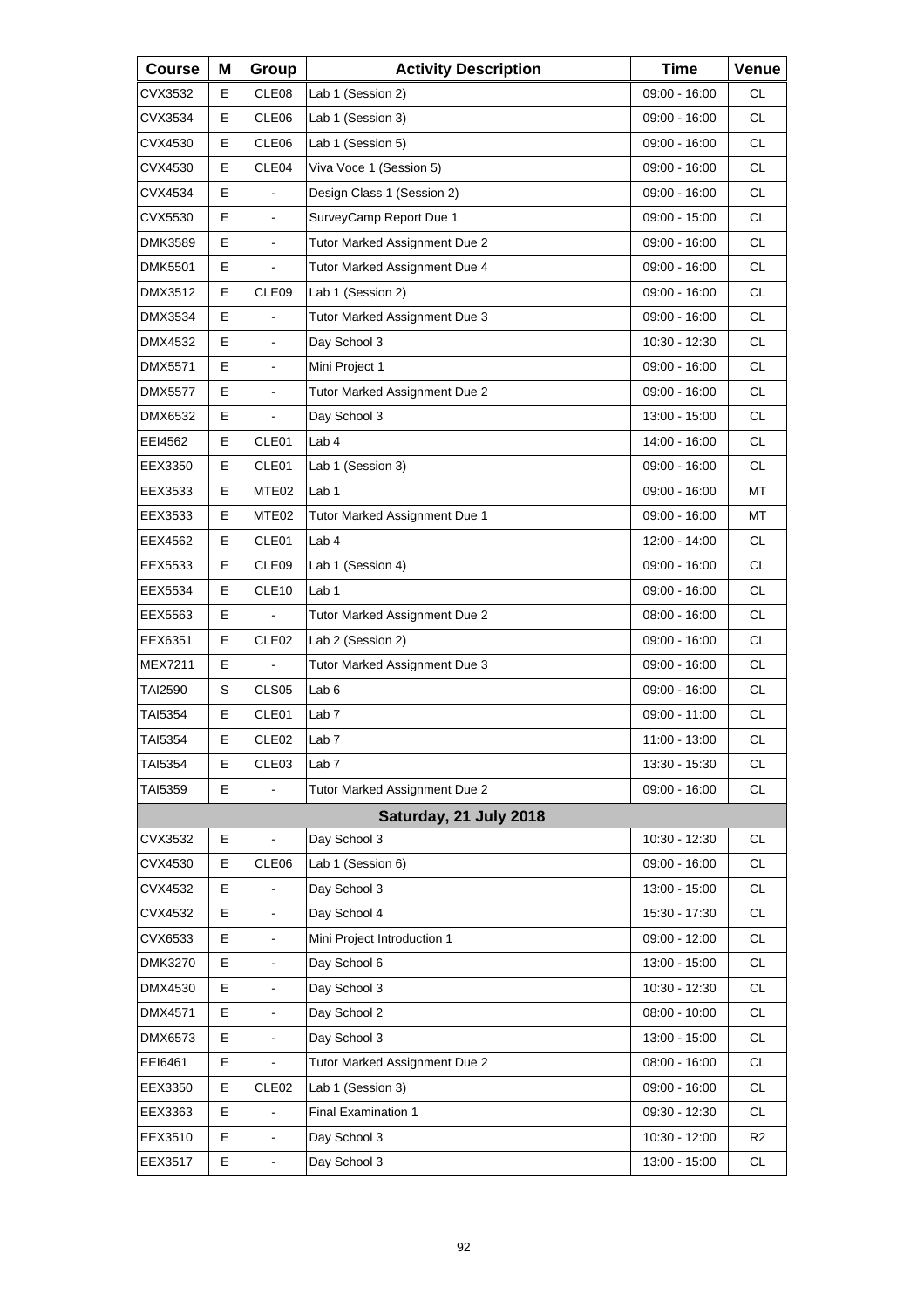| <b>Course</b>  | Μ | Group                    | <b>Activity Description</b>   | <b>Time</b>     | Venue           |
|----------------|---|--------------------------|-------------------------------|-----------------|-----------------|
| EEX3517        | Е |                          | Day School 3                  | 13:00 - 15:00   | ΚN              |
| EEX3533        | E | MTE <sub>02</sub>        | Lab 1 (Session 2)             | 09:00 - 16:00   | MT              |
| EEX5533        | E | CLE09                    | Lab 1 (Session 5)             | 09:00 - 16:00   | <b>CL</b>       |
| EEX5534        | Е | CLE <sub>10</sub>        | Lab 1 (Session 2)             | 09:00 - 16:00   | <b>CL</b>       |
| EEX5563        | E | CLE01                    | Lab <sub>2</sub>              | 09:00 - 12:00   | <b>CL</b>       |
| LLJ3360        | E | $\overline{a}$           | Day School 3                  | $08:00 - 10:00$ | <b>CL</b>       |
| MEX7215        | Е | $\blacksquare$           | Day School 4                  | 09:00 - 16:00   | <b>CL</b>       |
| MHZ4360        | E | $\overline{\phantom{a}}$ | Day School 9                  | 08:00 - 10:00   | <b>CL</b>       |
| MHZ5360        | E | $\blacksquare$           | Day School 9                  | 10:30 - 12:30   | <b>CL</b>       |
|                |   |                          | <b>Sunday, 22 July 2018</b>   |                 |                 |
| CVX4535        | E | ÷.                       | Day School 4                  | 13:00 - 15:00   | <b>CL</b>       |
| CVX6831        | Е | $\frac{1}{2}$            | Day School 3                  | 15:30 - 17:30   | <b>CL</b>       |
| DMX4335        | Е | $\blacksquare$           | Day School 3                  | 10:30 - 12:30   | <b>CL</b>       |
| <b>DMX6530</b> | E | $\blacksquare$           | Day School 3                  | 10:30 - 12:30   | <b>CL</b>       |
| <b>DMX6536</b> | Е |                          | Day School 3                  | 15:30 - 17:30   | <b>CL</b>       |
| EEI4562        | Е | CLE <sub>02</sub>        | Lab <sub>4</sub>              | 14:00 - 16:00   | <b>CL</b>       |
| EEI5361        | E |                          | <b>Final Examination 1</b>    | 09:30 - 12:30   | <b>CL</b>       |
| EEJ4360        | E | $\frac{1}{2}$            | Day School 7                  | 10:30 - 12:30   | <b>CL</b>       |
| EEX3362        | Е | $\overline{\phantom{a}}$ | <b>Final Examination 1</b>    | 09:30 - 12:30   | <b>CL</b>       |
| EEX3533        | E | MTE <sub>02</sub>        | Lab 1 (Session 3)             | 09:00 - 16:00   | MT              |
| EEX5563        | Е | CLE <sub>02</sub>        | Lab <sub>2</sub>              | 09:00 - 12:00   | <b>CL</b>       |
| MEX7214        | Е | $\blacksquare$           | Case Study 2                  | 13:00 - 16:00   | <b>CL</b>       |
| MEX7214        | E | $\blacksquare$           | Day School 3                  | 09:00 - 12:00   | <b>CL</b>       |
| MHJ5334        | E | $\blacksquare$           | Day School 8                  | 10:30 - 12:30   | <b>CL</b>       |
| MHJ5531        | E | $\blacksquare$           | Day School 3                  | $08:00 - 10:00$ | <b>CL</b>       |
| MHZ3332        | E | $\blacksquare$           | Day School 15                 | 13:00 - 15:00   | RS1             |
| MHZ3531        | E | $\overline{\phantom{a}}$ | Day School 19                 | $08:00 - 10:00$ | RS <sub>1</sub> |
| MHZ3531        | Е | $\blacksquare$           | Day School 20                 | 10:30 - 12:30   | RS1             |
| MHZ4340        | E |                          | Day School 9                  | 15:30 - 17:30   | R <sub>4</sub>  |
| MHZ5340        | E | $\blacksquare$           | Day School 9                  | 13:00 - 15:00   | <b>CL</b>       |
| TAX6565        | E | $\blacksquare$           | Day School 4                  | 10:30 - 12:30   | CL              |
| <b>TTM7133</b> | E | $\blacksquare$           | Day School 2                  | 13:00 - 15:00   | <b>CL</b>       |
| <b>TTM7155</b> | E | $\blacksquare$           | Day School 3                  | $08:00 - 10:00$ | <b>CL</b>       |
|                |   |                          | <b>Monday, 23 July 2018</b>   |                 |                 |
| AGX4531        | Е | CLE <sub>02</sub>        | Lab <sub>3</sub>              | 09:30 - 16:30   | <b>CL</b>       |
| CVX3531        | E | CLE01                    | Viva Voce 1                   | 09:00 - 16:00   | <b>CL</b>       |
| CVX4536        | Е |                          | Lab <sub>1</sub>              | 09:00 - 16:00   | CL              |
| CVX5531        | Е | CLE01                    | Lab 1                         | 09:00 - 16:00   | <b>CL</b>       |
| <b>DMK5501</b> | E |                          | Day School 5                  | 09:00 - 12:30   | CL              |
| DMX3512        | Е | CLE <sub>10</sub>        | Lab <sub>1</sub>              | 09:00 - 16:00   | CL              |
| DMX4543        | Е | CLE18                    | Lab 1                         | 09:00 - 16:00   | <b>CL</b>       |
| EEI4562        | Е | $\blacksquare$           | Tutor Marked Assignment Due 4 | 09:00 - 16:00   | CL              |
| EEX4562        | Е |                          | Tutor Marked Assignment Due 4 | 09:00 - 16:00   | CL              |
| EEX6351        | Е | CLE <sub>03</sub>        | Lab <sub>2</sub>              | 09:00 - 16:00   | <b>CL</b>       |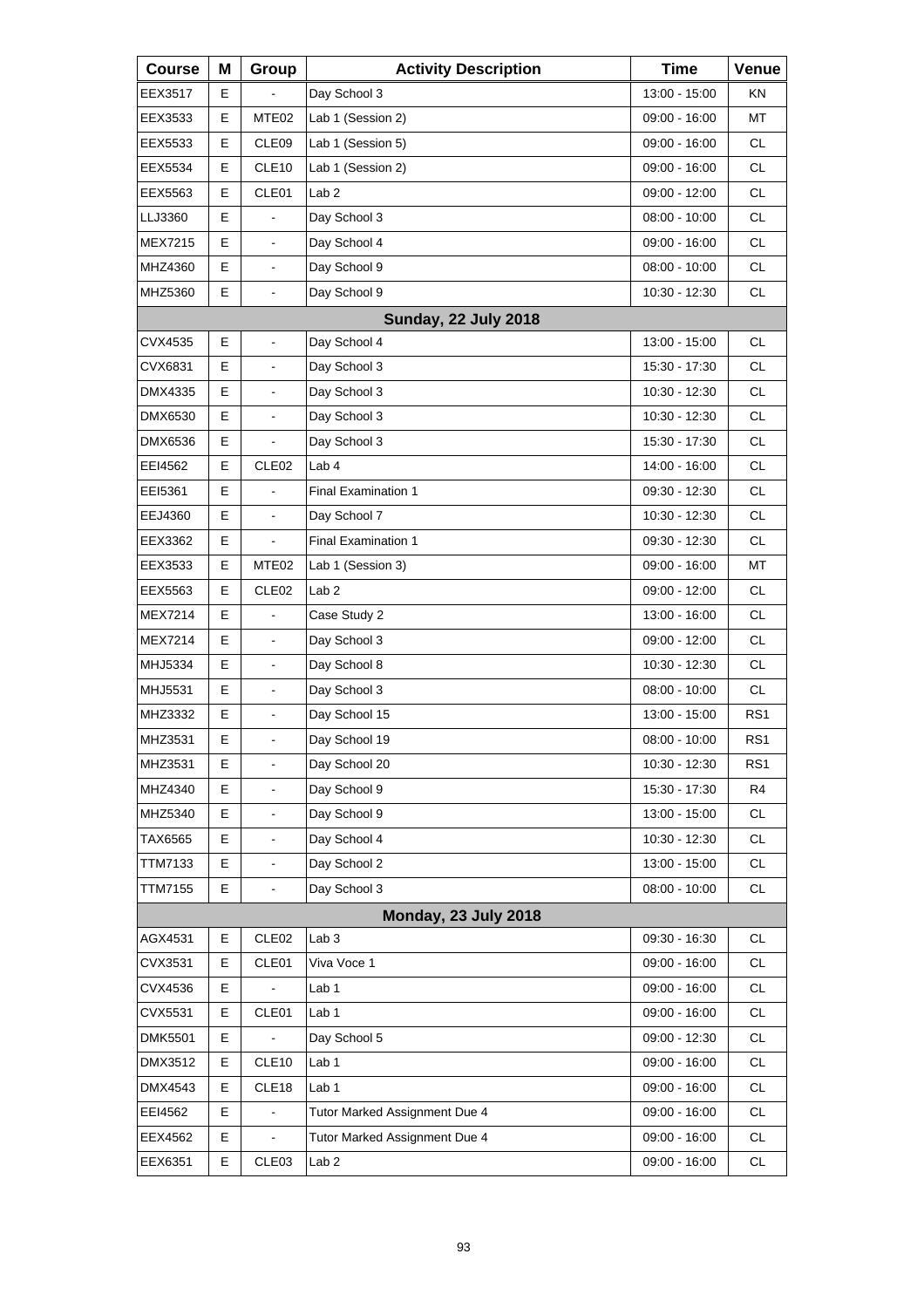| <b>Course</b>  | Μ | Group                    | <b>Activity Description</b>   | <b>Time</b>     | Venue     |
|----------------|---|--------------------------|-------------------------------|-----------------|-----------|
| TAI3540        | Е |                          | Tutor Marked Assignment Due 3 | 09:00 - 16:00   | <b>CL</b> |
| TAI5354        | Е | CLE04                    | Lab <sub>7</sub>              | 09:00 - 11:00   | <b>CL</b> |
| TAI5354        | Е | CLE <sub>05</sub>        | Lab <sub>7</sub>              | 11:00 - 13:00   | <b>CL</b> |
| <b>TAI5354</b> | Е | CLE06                    | Lab <sub>7</sub>              | 13:30 - 15:30   | <b>CL</b> |
| TAI5563        | Е |                          | Workshop 2                    | 09:00 - 12:00   | <b>CL</b> |
| TAX5562        | E | L,                       | Lab <sub>2</sub>              | 09:00 - 16:00   | <b>CL</b> |
| TAX6335        | E | $\blacksquare$           | Tutor Marked Assignment Due 2 | 09:00 - 16:00   | <b>CL</b> |
| TAZ4541        | E | $\blacksquare$           | Tutor Marked Assignment Due 3 | 09:00 - 16:00   | <b>CL</b> |
| TTM7133        | Е | L,                       | Tutor Marked Assignment Due 2 | 09:00 - 16:00   | <b>CL</b> |
| TTM7152        | E | L,                       | Tutor Marked Assignment Due 2 | 09:00 - 16:00   | <b>CL</b> |
| TTM7155        | E | $\blacksquare$           | Tutor Marked Assignment Due 2 | 09:00 - 16:00   | <b>CL</b> |
| TTX7151        | E | $\blacksquare$           | Tutor Marked Assignment Due 2 | 09:00 - 16:00   | CL.       |
|                |   |                          | Tuesday, 24 July 2018         |                 |           |
| CVX4535        | Е | CLE <sub>02</sub>        | Viva Voce 1                   | $09:00 - 16:00$ | <b>CL</b> |
| CVX4536        | E |                          | Lab 1 (Session 2)             | 09:00 - 16:00   | CL.       |
| <b>CVX5531</b> | E | CLE <sub>02</sub>        | Lab 1                         | 09:00 - 16:00   | <b>CL</b> |
| DMX3512        | Е | CLE10                    | Lab 1 (Session 2)             | 09:00 - 16:00   | <b>CL</b> |
| DMX4543        | E | CLE <sub>18</sub>        | Lab 1 (Session 2)             | 09:00 - 16:00   | CL.       |
| EEX3350        | E | CLE03                    | Lab 1 (Session 3)             | 09:00 - 16:00   | <b>CL</b> |
| EEX5534        | Е | CLE10                    | Lab 1 (Session 3)             | 09:00 - 16:00   | <b>CL</b> |
| EEX6351        | E | CLE <sub>03</sub>        | Lab 2 (Session 2)             | 09:00 - 16:00   | CL.       |
| <b>TAI5354</b> | Е | CLE07                    | Lab <sub>7</sub>              | 09:00 - 11:00   | <b>CL</b> |
| TAI5354        | Е | CLE08                    | Lab <sub>7</sub>              | 11:00 - 13:00   | <b>CL</b> |
| TAI5354        | Е | CLE <sub>09</sub>        | Lab <sub>7</sub>              | 13:30 - 15:30   | CL.       |
| TAX4533        | E | $\overline{a}$           | Tutor Marked Assignment Due 3 | 09:00 - 16:00   | <b>CL</b> |
| TAX5560        | E | $\blacksquare$           | Tutor Marked Assignment Due 3 | 09:00 - 16:00   | CL        |
|                |   |                          | Wednesday, 25 July 2018       |                 |           |
| CVX4535        | Е | CLE <sub>02</sub>        | Viva Voce 1 (Session 2)       | 09:00 - 16:00   | CL        |
| CVX4536        | Е |                          | Lab 1 (Session 3)             | 09:00 - 16:00   | <b>CL</b> |
| CVX5531        | Е | CLE <sub>20</sub>        | Lab 1                         | 09:00 - 16:00   | <b>CL</b> |
| CVX6832        | Е |                          | Viva Voce 4 (Session 2)       | 09:00 - 16:00   | CL        |
| DMX4543        | Е | CLE19                    | Lab <sub>1</sub>              | $09:00 - 16:00$ | CL        |
| <b>DMX5531</b> | Е | CLE01                    | Lab 1                         | 09:00 - 16:00   | <b>CL</b> |
| DMX5533        | Е | CLE01                    | Lab <sub>1</sub>              | 09:00 - 16:00   | CL        |
| EEX6351        | Е | CLE04                    | Lab <sub>2</sub>              | 09:00 - 16:00   | CL        |
| MHJ5334        | E |                          | Tutor Marked Assignment Due 2 | 08:00 - 16:00   | <b>CL</b> |
| MHZ3332        | Е | $\blacksquare$           | Tutor Marked Assignment Due 3 | 08:00 - 16:00   | CL        |
| MHZ4340        | E | $\overline{\phantom{a}}$ | Tutor Marked Assignment Due 4 | 08:00 - 16:00   | CL        |
| MHZ4360        | E | $\blacksquare$           | Tutor Marked Assignment Due 4 | 08:00 - 16:00   | <b>CL</b> |
| MHZ5340        | Е | $\blacksquare$           | Tutor Marked Assignment Due 4 | 08:00 - 16:00   | CL        |
| MHZ5360        | Е | $\overline{\phantom{a}}$ | Tutor Marked Assignment Due 4 | 08:00 - 16:00   | CL        |
| TAI5354        | Е | KNE01                    | Lab <sub>7</sub>              | 09:00 - 11:00   | ΚN        |
| TAI5354        | Е | KNE02                    | Lab <sub>7</sub>              | 11:00 - 13:00   | KN        |
| TAI5354        | Е | KNE03                    | Lab <sub>7</sub>              | 13:30 - 15:30   | KN        |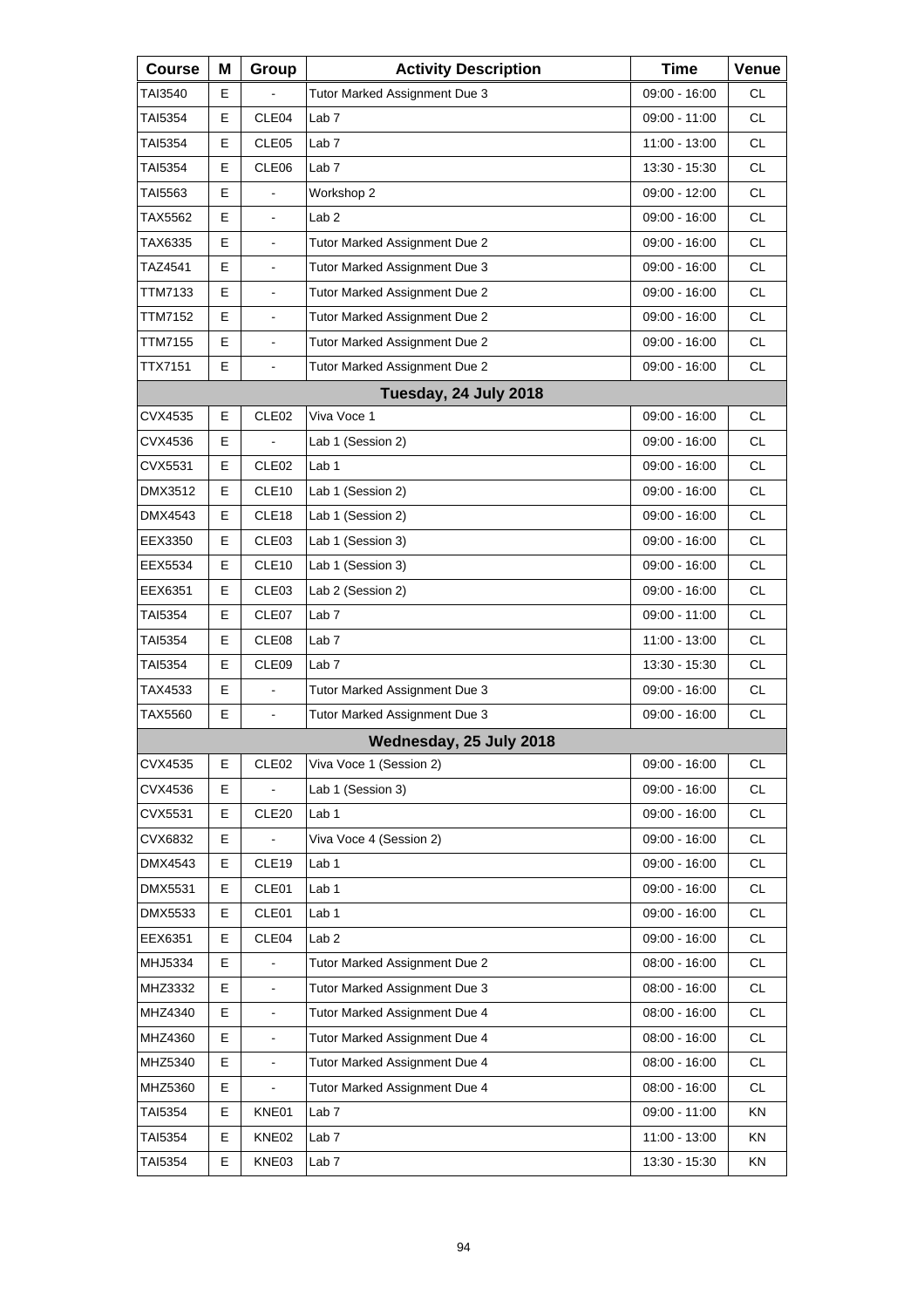| <b>Course</b>  | Μ  | Group                        | <b>Activity Description</b>   | <b>Time</b>     | Venue     |
|----------------|----|------------------------------|-------------------------------|-----------------|-----------|
| TAI5354        | Е  | CLE10                        | Lab <sub>7</sub>              | 09:00 - 11:00   | <b>CL</b> |
| TAX4534        | E  |                              | Tutor Marked Assignment Due 3 | 09:00 - 16:00   | <b>CL</b> |
| TAX4560        | E  | ä,                           | Online Quiz 1                 | 10:00 - 11:00   | <b>CL</b> |
|                |    |                              | Thursday, 26 July 2018        |                 |           |
| CVX3531        | E  | MTE01                        | Viva Voce 1                   | 09:00 - 16:00   | MT        |
| CVX4535        | E  | CLE <sub>02</sub>            | Viva Voce 1 (Session 3)       | 09:00 - 16:00   | <b>CL</b> |
| DMX4543        | Е  | CLE <sub>19</sub>            | Lab 1 (Session 2)             | 09:00 - 16:00   | <b>CL</b> |
| <b>DMX5531</b> | E  | CLE01                        | Lab 1 (Session 2)             | 09:00 - 16:00   | <b>CL</b> |
| DMX5533        | E  | CLE01                        | Lab 1 (Session 2)             | 09:00 - 16:00   | <b>CL</b> |
| EEX6351        | Е  | CLE04                        | Lab 2 (Session 2)             | 09:00 - 16:00   | <b>CL</b> |
| TAI5359        | E  | CLE01                        | Lab <sub>5</sub>              | 09:00 - 12:00   | <b>CL</b> |
| TAI5359        | Е  | CLE <sub>02</sub>            | Lab <sub>5</sub>              | 13:00 - 16:00   | <b>CL</b> |
|                |    |                              | Friday, 27 July 2018          |                 |           |
| EEX6543        | E  | ä,                           | Tutor Marked Assignment Due 3 | 09:00 - 16:00   | <b>CL</b> |
| TAX3539        | Е  | $\overline{\phantom{a}}$     | Day School 3                  | $08:00 - 10:00$ | CL.       |
| TAX3539        | Е  | $\blacksquare$               | Day School 3                  | $08:00 - 10:00$ | ΚN        |
| TAX4538        | E  | $\blacksquare$               | Day School 3                  | 10:30 - 12:30   | <b>CL</b> |
| TAX4538        | E  | L,                           | Day School 3                  | 10:30 - 12:30   | ΚN        |
|                |    |                              | Saturday, 28 July 2018        |                 |           |
| AGI3534        | E  | ÷.                           | CA-Test 2                     | 12:00 - 13:15   | <b>RC</b> |
| AGI5541        | Е  | $\overline{\phantom{a}}$     | CA-Test 2                     | 12:00 - 13:15   | RC        |
| AGI6550        | E  | $\blacksquare$               | CA-Test 2                     | 12:00 - 13:15   | <b>RC</b> |
| AGM4534        | E  | $\blacksquare$               | CA-Test 2                     | 15:45 - 17:00   | <b>RC</b> |
| AGX6536        | Е  | $\overline{\phantom{a}}$     | CA-Test 2                     | 09:00 - 10:15   | <b>RC</b> |
| CEX7101        | E  | $\blacksquare$               | CA-Test 1                     | 10:30 - 11:45   | <b>CL</b> |
| CEX7105        | E  | $\blacksquare$               | CA-Test 1                     | 15:45 - 17:00   | <b>CL</b> |
| CVX3530        | E  | L,                           | CA-Test 2                     | 12:00 - 13:15   | <b>RC</b> |
| CVX4536        | Е  | $\overline{\phantom{a}}$     | CA-Test 2                     | 15:45 - 17:00   | <b>RC</b> |
| CVX5532        | Е  |                              | CA-Test 2                     | 12:00 - 13:15   | RC        |
| CVX6533        | Е  | $\blacksquare$               | CA-Test 2                     | 12:00 - 13:15   | RC        |
| DMX3533        | Е  | $\qquad \qquad \blacksquare$ | CA-Test 2                     | 14:15 - 15:30   | RC.       |
| DMX4530        | Е  |                              | CA-Test 2                     | 14:15 - 15:30   | RC        |
| DMX6534        | Е  | $\blacksquare$               | CA-Test 2                     | 14:15 - 15:30   | RC        |
| EEI4364        | Е  | $\qquad \qquad \blacksquare$ | CA-Test 1                     | 12:00 - 13:15   | <b>RC</b> |
| EEX3465        | Е  |                              | <b>Final Examination 1</b>    | 09:30 - 12:30   | CL        |
| EEX4533        | Е  | $\blacksquare$               | CA-Test 2                     | 14:15 - 15:30   | RC        |
| EEX4548        | Е  | $\overline{\phantom{a}}$     | CA-Test 2                     | $09:00 - 10:15$ | <b>RC</b> |
| EEX5533        | Е  |                              | CA-Test 2                     | 14:15 - 15:30   | RC        |
| EEX5545        | Е  | $\blacksquare$               | CA-Test 2                     | 09:00 - 10:15   | RC        |
| EEX5563        | Е  | $\overline{\phantom{a}}$     | CA-Test 2                     | 15:45 - 17:00   | RC.       |
| EEX6563        | Е  |                              | CA-Test 2                     | 10:30 - 11:45   | RC        |
| MHZ4340        | Е  | $\blacksquare$               | CA-Test 2                     | 10:30 - 11:45   | RC        |
| MHZ4360        | E. | $\blacksquare$               | CA-Test 2                     | 10:30 - 11:45   | RC.       |
| TAI2530        | S  | $\blacksquare$               | CA-Test 2                     | 09:00 - 10:15   | RC        |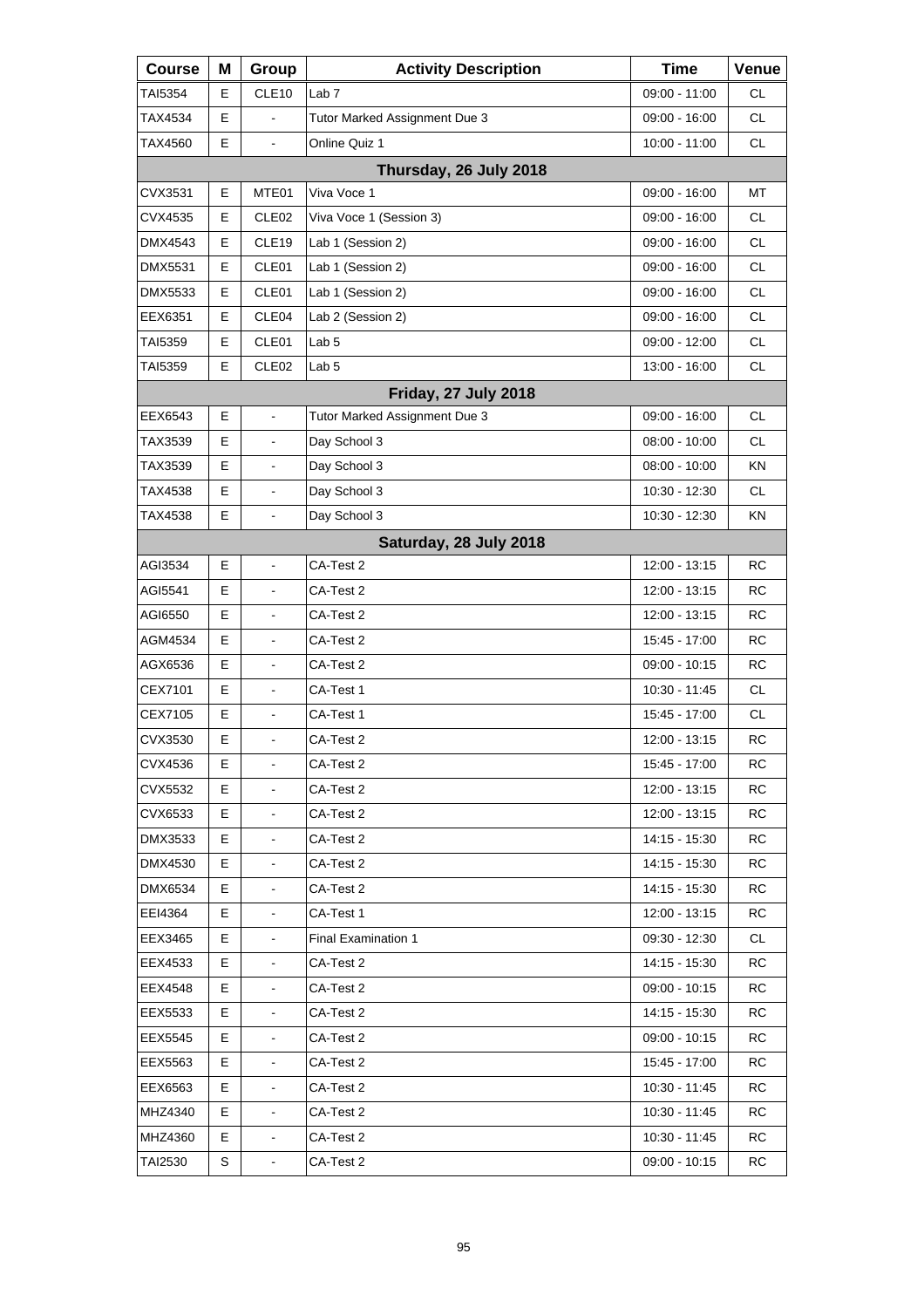| <b>Course</b>  | Μ | Group                        | <b>Activity Description</b> | <b>Time</b>     | Venue     |
|----------------|---|------------------------------|-----------------------------|-----------------|-----------|
| TAI3342        | Е |                              | CA-Test 2                   | 14:15 - 15:30   | <b>RC</b> |
| <b>TAI3538</b> | E | $\blacksquare$               | CA-Test 2                   | 15:45 - 17:00   | <b>RC</b> |
| TAI3541        | E | L,                           | CA-Test 2                   | 09:00 - 10:15   | <b>RC</b> |
| <b>TAI5346</b> | Е | $\blacksquare$               | CA-Test 2                   | 15:45 - 17:00   | <b>RC</b> |
| TAX3537        | E | $\blacksquare$               | CA-Test 2                   | 12:00 - 13:15   | <b>RC</b> |
| TAX4533        | E | L,                           | CA-Test 2                   | 10:30 - 11:45   | <b>RC</b> |
| TAX5534        | Е | $\blacksquare$               | CA-Test 2                   | 14:15 - 15:30   | <b>RC</b> |
| TAX5560        | E | $\blacksquare$               | CA-Test 2                   | 12:00 - 13:15   | <b>RC</b> |
| TAX6362        | E | L,                           | CA-Test 2                   | 10:30 - 11:45   | <b>RC</b> |
| TAX6533        | Е | $\blacksquare$               | CA-Test 2                   | 09:00 - 10:15   | <b>RC</b> |
| TTI7137        | E | $\blacksquare$               | CA-Test 2                   | 09:00 - 10:15   | <b>CL</b> |
| TTM7133        | Е | $\overline{\phantom{a}}$     | CA-Test 2                   | 15:45 - 17:00   | <b>CL</b> |
| <b>TTM7152</b> | Е | $\blacksquare$               | CA-Test 2                   | 10:30 - 11:45   | <b>CL</b> |
| TTX7131        | E | $\blacksquare$               | Day School 3                | $08:00 - 10:00$ | <b>CL</b> |
|                |   |                              | <b>Sunday, 29 July 2018</b> |                 |           |
| AGI3535        | Е | $\blacksquare$               | CA-Test 2                   | 09:00 - 10:15   | <b>RC</b> |
| AGM4535        | E | $\blacksquare$               | CA-Test 2                   | 15:45 - 17:00   | <b>RC</b> |
| AGX3531        | Е | $\overline{\phantom{a}}$     | CA-Test 2                   | 09:00 - 10:15   | <b>RC</b> |
| AGX4532        | E | $\blacksquare$               | CA-Test 2                   | 12:00 - 13:15   | <b>RC</b> |
| AGX5543        | E | $\blacksquare$               | CA-Test 2                   | 09:00 - 10:15   | <b>RC</b> |
| CEX7104        | Е | $\overline{\phantom{a}}$     | CA-Test 1                   | 14:15 - 15:30   | CL.       |
| CVX3531        | E | $\blacksquare$               | CA-Test 2                   | 12:00 - 13:15   | <b>RC</b> |
| CVX4535        | E | $\blacksquare$               | CA-Test 2                   | 09:00 - 10:15   | <b>RC</b> |
| CVX5533        | Е | $\overline{\phantom{a}}$     | CA-Test 2                   | 12:00 - 13:15   | <b>RC</b> |
| CVX6832        | E | $\blacksquare$               | CA-Test 2                   | 12:00 - 13:15   | <b>RC</b> |
| DMX4533        | E | $\blacksquare$               | CA-Test 2                   | 10:30 - 11:45   | <b>RC</b> |
| DMX5531        | E | L,                           | CA-Test 2                   | 15:45 - 17:00   | <b>RC</b> |
| EEI6461        | Е | $\blacksquare$               | CA-Test 1                   | 10:30 - 11:45   | <b>RC</b> |
| EEX3350        | Е |                              | CA-Test 2                   | 09:00 - 10:15   | RC        |
| EEX4350        | Е | $\blacksquare$               | CA-Test 2                   | $09:00 - 10:15$ | RC        |
| EEX5538        | Е | $\qquad \qquad \blacksquare$ | CA-Test 1                   | 15:45 - 17:00   | <b>RC</b> |
| EEX6351        | Е |                              | CA-Test 2                   | 09:00 - 10:15   | RC        |
| EEZ3361        | Е | $\blacksquare$               | CA-Test 1                   | 14:15 - 15:30   | RC        |
| TAI3543        | Е | $\qquad \qquad \blacksquare$ | CA-Test 2                   | 09:00 - 10:15   | <b>RC</b> |
| TAM4539        | Е |                              | CA-Test 2                   | 12:00 - 13:15   | RC        |
| TAX3539        | Е | $\blacksquare$               | CA-Test 2                   | 10:30 - 11:45   | RC        |
| TAX4532        | Е | $\blacksquare$               | CA-Test 2                   | 15:45 - 17:00   | <b>RC</b> |
| TAX4534        | Е |                              | CA-Test 2                   | 15:45 - 17:00   | RC        |
| TAX4538        | Е | $\blacksquare$               | CA-Test 2                   | 10:30 - 11:45   | RC        |
| TAX4560        | Е | $\blacksquare$               | CA-Test 2                   | 14:15 - 15:30   | <b>RC</b> |
| TAX5532        | Е | $\blacksquare$               | CA-Test 2                   | $09:00 - 10:15$ | RC        |
| TAX6335        | Е | $\blacksquare$               | CA-Test 2                   | 12:00 - 13:15   | RC        |
| TAX6539        | Е | $\blacksquare$               | CA-Test 2                   | 15:45 - 17:00   | <b>RC</b> |
| TAX6563        | Е | $\blacksquare$               | CA-Test 2                   | 14:15 - 15:30   | <b>RC</b> |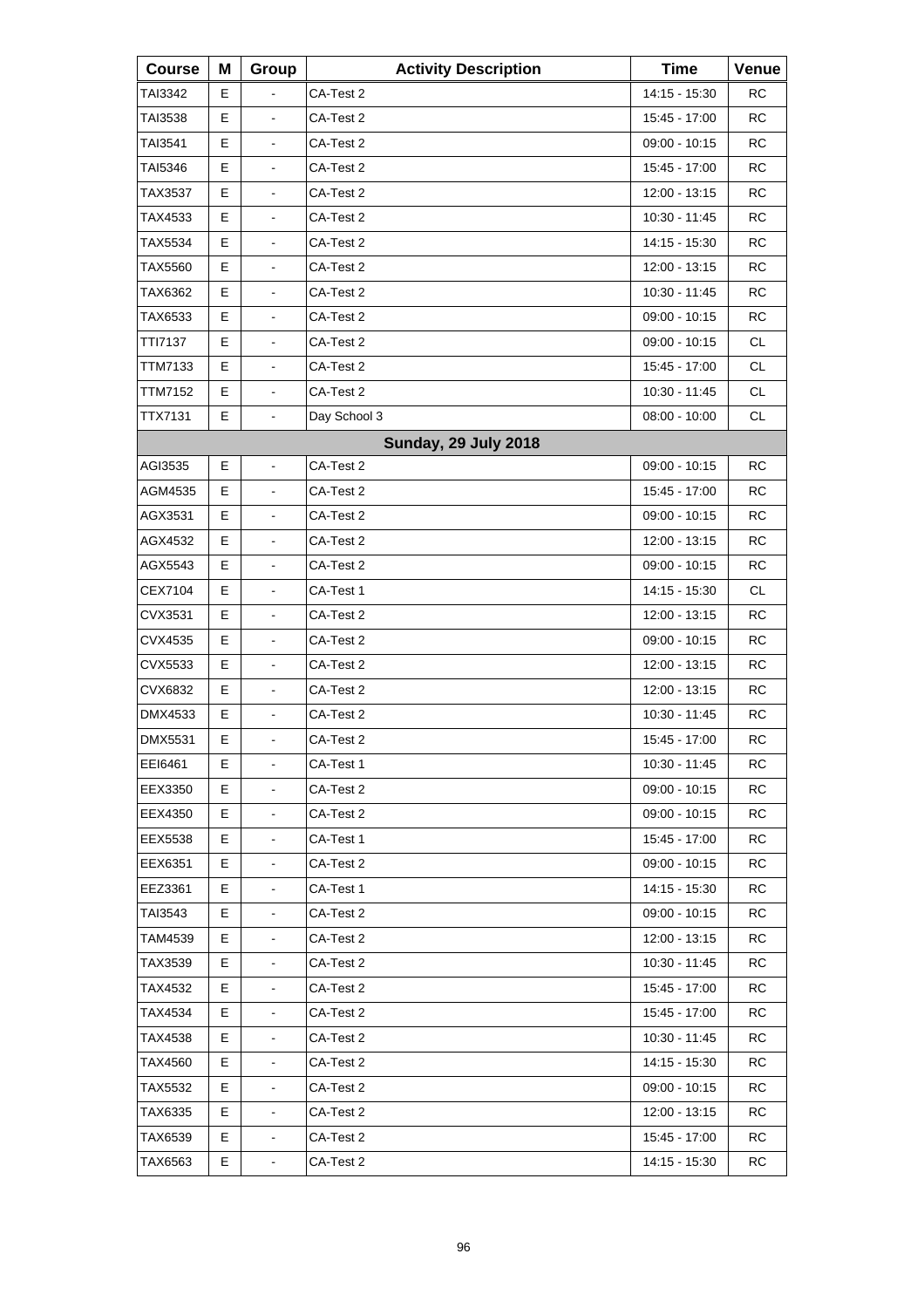| <b>Course</b>  | Μ  | Group                    | <b>Activity Description</b>   | <b>Time</b>     | Venue           |
|----------------|----|--------------------------|-------------------------------|-----------------|-----------------|
| TAX6564        | Е  |                          | CA-Test 2                     | 10:30 - 11:45   | <b>RC</b>       |
| TTM7134        | E  | $\blacksquare$           | CA-Test 2                     | 15:45 - 17:00   | <b>CL</b>       |
| <b>TTM7135</b> | E  | L,                       | Day School 5                  | $08:00 - 10:00$ | <b>CL</b>       |
| <b>TTM7135</b> | E  | $\frac{1}{2}$            | Day School 6                  | 10:30 - 12:30   | <b>CL</b>       |
| TTX7131        | E  | $\overline{\phantom{a}}$ | CA-Test 2                     | 10:30 - 11:45   | <b>CL</b>       |
| <b>TTX7151</b> | E. | L,                       | CA-Test 2                     | 10:30 - 11:45   | <b>CL</b>       |
|                |    |                          | Monday, 30 July 2018          |                 |                 |
| <b>CEM7106</b> | E  | $\blacksquare$           | CA-Test 1                     | 10:30 - 11:45   | <b>CL</b>       |
| CEX7110        | E  | $\frac{1}{2}$            | CA-Test 1                     | 14:15 - 15:30   | <b>CL</b>       |
| CVX4531        | E  | $\frac{1}{2}$            | CA-Test 2                     | 10:30 - 11:45   | <b>RC</b>       |
| CVX6831        | E  | $\blacksquare$           | CA-Test 2                     | 10:30 - 11:45   | <b>RC</b>       |
| DMX3534        | E  | ä,                       | CA-Test 1                     | 09:00 - 13:00   | <b>RC</b>       |
| <b>DMX4575</b> | E  | $\frac{1}{2}$            | CA-Test 2                     | 12:00 - 13:15   | <b>RC</b>       |
| DMX6535        | E  | $\blacksquare$           | CA-Test 2                     | 14:15 - 15:30   | <b>RC</b>       |
| <b>DMX6578</b> | E  | ä,                       | CA-Test 2                     | 10:30 - 11:45   | <b>RC</b>       |
| EEI6567        | E  | $\frac{1}{2}$            | CA-Test 2                     | 14:15 - 15:30   | <b>RC</b>       |
| EEX3532        | E  | $\blacksquare$           | CA-Test 2                     | 12:00 - 13:15   | <b>RC</b>       |
| EEX5531        | E. | ä,                       | CA-Test 1                     | 14:15 - 15:30   | <b>RC</b>       |
| EEX6539        | E  | $\frac{1}{2}$            | CA-Test 1                     | 15:45 - 17:00   | <b>RC</b>       |
| EEX6541        | E  | $\blacksquare$           | CA-Test 2                     | $09:00 - 10:15$ | <b>RC</b>       |
| MHZ3531        | E  | ä,                       | CA-Test 2                     | 09:00 - 10:15   | RS <sub>8</sub> |
| MHZ4530        | E  | $\frac{1}{2}$            | CA-Test 2                     | 15:45 - 17:00   | <b>RC</b>       |
| TAX4532        | E  | $\overline{\phantom{a}}$ | Tutor Marked Assignment Due 3 | 09:00 - 16:00   | <b>CL</b>       |
| TAX6362        | E  | L,                       | Tutor Marked Assignment Due 3 | 09:00 - 16:00   | <b>CL</b>       |
| TAX6561        | E  | $\overline{\phantom{a}}$ | Tutor Marked Assignment Due 3 | 09:00 - 16:00   | <b>CL</b>       |
|                |    |                          | Tuesday, 31 July 2018         |                 |                 |
| AGI3536        | E  | $\blacksquare$           | CA-Test 2                     | 09:00 - 10:15   | <b>RC</b>       |
| AGI5544        | Е  | $\blacksquare$           | CA-Test 2                     | $09:00 - 10:15$ | <b>RC</b>       |
| AGI6238        | Е  |                          | CA-Test 2                     | 15:45 - 17:00   | RC              |
| AGX4539        | Е  | $\blacksquare$           | CA-Test 2                     | 15:45 - 17:00   | RC              |
| AGX6535        | Е  | $\blacksquare$           | CA-Test 2                     | 12:00 - 13:15   | <b>RC</b>       |
| CVX5531        | Е  |                          | CA-Test 2                     | 09:00 - 10:15   | RC              |
| DMM5836        | Е  | $\blacksquare$           | CA-Test 2                     | 10:30 - 11:45   | RC              |
| DMX3512        | Е  | $\blacksquare$           | CA-Test 2                     | $09:00 - 10:15$ | RS <sub>8</sub> |
| DMX4543        | Е  |                          | CA-Test 2                     | 12:00 - 13:15   | RC              |
| DMX6570        | Е  | $\blacksquare$           | CA-Test 2                     | 09:00 - 10:15   | RC              |
| DMX6573        | Е  | $\overline{\phantom{a}}$ | CA-Test 2                     | 12:00 - 13:15   | RC              |
| EEM3466        | Е  |                          | CA-Test 2                     | 14:15 - 15:30   | RC              |
| EEX4530        | Е  | E <sub>01</sub>          | CA-Test 2                     | 15:45 - 17:00   | RC              |
| EEX4552        | Е  | $\blacksquare$           | CA-Test 2                     | 09:00 - 10:15   | RC              |
| EEX5832        | E. | E01                      | CA-Test 2                     | 09:00 - 10:15   | RC              |
| EEX6534        | E  |                          | CA-Test 2                     | 15:45 - 17:00   | RC              |
| EEX6832        | Е  | $\overline{\phantom{a}}$ | CA-Test 1                     | 09:00 - 10:15   | RC              |
| LLJ3360        | E  |                          | CA-Test 2                     | 14:15 - 15:30   | <b>RC</b>       |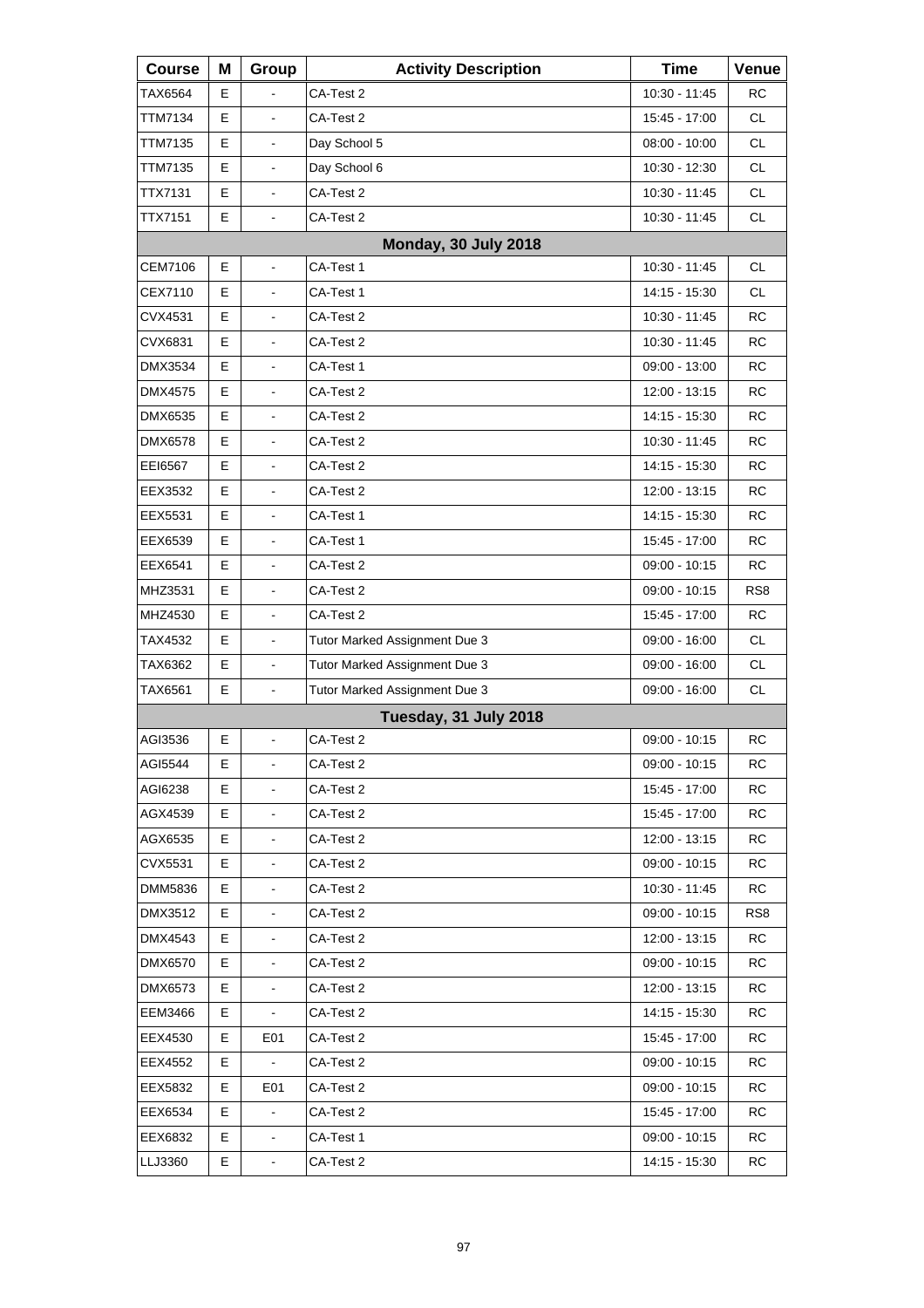| <b>Course</b>             | Μ | Group                        | <b>Activity Description</b> | <b>Time</b>     | Venue           |  |  |  |
|---------------------------|---|------------------------------|-----------------------------|-----------------|-----------------|--|--|--|
| MHJ5334                   | Е |                              | CA-Test 2                   | 14:15 - 15:30   | <b>RC</b>       |  |  |  |
| <b>TTM7135</b>            | E | $\blacksquare$               | CA-Test 2                   | 10:30 - 11:45   | <b>CL</b>       |  |  |  |
| Wednesday, 01 August 2018 |   |                              |                             |                 |                 |  |  |  |
| CVX3532                   | Е | $\blacksquare$               | CA-Test 2                   | 14:15 - 15:30   | RC              |  |  |  |
| CVX4532                   | E |                              | CA-Test 2                   | 10:30 - 11:45   | <b>RC</b>       |  |  |  |
| DMX3374                   | E | $\overline{\phantom{a}}$     | CA-Test 2                   | 10:30 - 11:45   | <b>RC</b>       |  |  |  |
| DMX3572                   | Е | $\blacksquare$               | CA-Test 2                   | 15:45 - 17:00   | <b>RC</b>       |  |  |  |
| <b>DMX3574</b>            | E | $\blacksquare$               | CA-Test 2                   | $12:00 - 13:15$ | <b>RC</b>       |  |  |  |
| DMX4342                   | E | L,                           | CA-Test 2                   | 12:00 - 13:15   | <b>RC</b>       |  |  |  |
| DMX5570                   | Е | $\blacksquare$               | CA-Test 2                   | 15:45 - 17:00   | <b>RC</b>       |  |  |  |
| DMX5572                   | E | $\blacksquare$               | CA-Test 2                   | 14:15 - 15:30   | <b>RC</b>       |  |  |  |
| DMX6530                   | E | $\overline{\phantom{a}}$     | CA-Test 2                   | 09:00 - 10:15   | <b>RC</b>       |  |  |  |
| EEI4562                   | Е | $\blacksquare$               | CA-Test 2                   | 12:00 - 13:15   | <b>RC</b>       |  |  |  |
| EEX3510                   | E | $\blacksquare$               | CA-Test 2                   | $09:00 - 10:15$ | RS <sub>8</sub> |  |  |  |
| EEX3517                   | Е | $\overline{\phantom{a}}$     | CA-Test 1                   | 15:45 - 17:00   | <b>RC</b>       |  |  |  |
| EEX3531                   | Е | $\blacksquare$               | CA-Test 2                   | 10:30 - 11:45   | <b>RC</b>       |  |  |  |
| EEX4562                   | E | $\blacksquare$               | CA-Test 2                   | $12:00 - 13:15$ | <b>RC</b>       |  |  |  |
| EEX5543                   | Е | $\overline{\phantom{a}}$     | CA-Test 2                   | 15:45 - 17:00   | <b>RC</b>       |  |  |  |
| EEX6550                   | Е | $\blacksquare$               | CA-Test 2                   | 10:30 - 11:45   | <b>RC</b>       |  |  |  |
| TAI5359                   | E | $\blacksquare$               | CA-Test 2                   | 09:00 - 10:15   | <b>CL</b>       |  |  |  |
| TAI5359                   | Е | $\overline{\phantom{a}}$     | CA-Test 2                   | 10:30 - 11:45   | <b>CL</b>       |  |  |  |
| <b>TAI5359</b>            | Е | $\blacksquare$               | CA-Test 2                   | 12:00 - 13:15   | <b>CL</b>       |  |  |  |
| TAM5540                   | E | $\blacksquare$               | CA-Test 2                   | 15:45 - 17:00   | <b>RC</b>       |  |  |  |
| TAM5861                   | Е | $\overline{\phantom{a}}$     | CA-Test 2                   | 15:45 - 17:00   | <b>RC</b>       |  |  |  |
| TAZ4541                   | E | $\blacksquare$               | CA-Test 2                   | 14:15 - 15:30   | <b>RC</b>       |  |  |  |
| TAZ5544                   | E | $\blacksquare$               | CA-Test 2                   | 14:15 - 15:30   | <b>RC</b>       |  |  |  |
|                           |   |                              | Thursday, 02 August 2018    |                 |                 |  |  |  |
| AGI6237                   | Е | $\blacksquare$               | CA-Test 2                   | 09:00 - 10:15   | RC              |  |  |  |
| AGX4530                   | Е |                              | CA-Test 2                   | 12:00 - 13:15   | RC              |  |  |  |
| AGX5532                   | Е | $\blacksquare$               | CA-Test 2                   | 12:00 - 13:15   | RC              |  |  |  |
| CEX7109                   | E | $\overline{\phantom{a}}$     | CA-Test 1                   | 09:00 - 10:15   | CL              |  |  |  |
| CEX7111                   | Е | $\blacksquare$               | CA-Test 1                   | 14:15 - 15:30   | CL              |  |  |  |
| CVX3533                   | Е | $\blacksquare$               | CA-Test 2                   | 14:15 - 15:30   | RC              |  |  |  |
| CVX5530                   | Е | $\qquad \qquad \blacksquare$ | CA-Test 2                   | 14:15 - 15:30   | RC.             |  |  |  |
| CVX6530                   | Е | $\blacksquare$               | CA-Test 2                   | 09:00 - 10:15   | RC              |  |  |  |
| DMX4335                   | Е | $\blacksquare$               | CA-Test 2                   | 10:30 - 11:45   | RC              |  |  |  |
| DMX5533                   | E | $\blacksquare$               | CA-Test 2                   | 15:45 - 17:00   | <b>RC</b>       |  |  |  |
| DMX6536                   | Е |                              | CA-Test 2                   | 14:15 - 15:30   | RC              |  |  |  |
| DMX6571                   | Е | $\blacksquare$               | CA-Test 2                   | 15:45 - 17:00   | RC              |  |  |  |
| EE16565                   | Е | $\blacksquare$               | CA-Test 2                   | $09:00 - 10:15$ | <b>RC</b>       |  |  |  |
| EEX4534                   | Е | $\blacksquare$               | CA-Test 1                   | 10:30 - 11:45   | RC              |  |  |  |
| EEX4535                   | Е | $\blacksquare$               | CA-Test 2                   | 09:00 - 10:15   | RC              |  |  |  |
| EEX4565                   | Е | $\blacksquare$               | CA-Test 2                   | $09:00 - 10:15$ | <b>RC</b>       |  |  |  |
| EEX5535                   | E | $\blacksquare$               | CA-Test 1                   | 14:15 - 15:30   | <b>RC</b>       |  |  |  |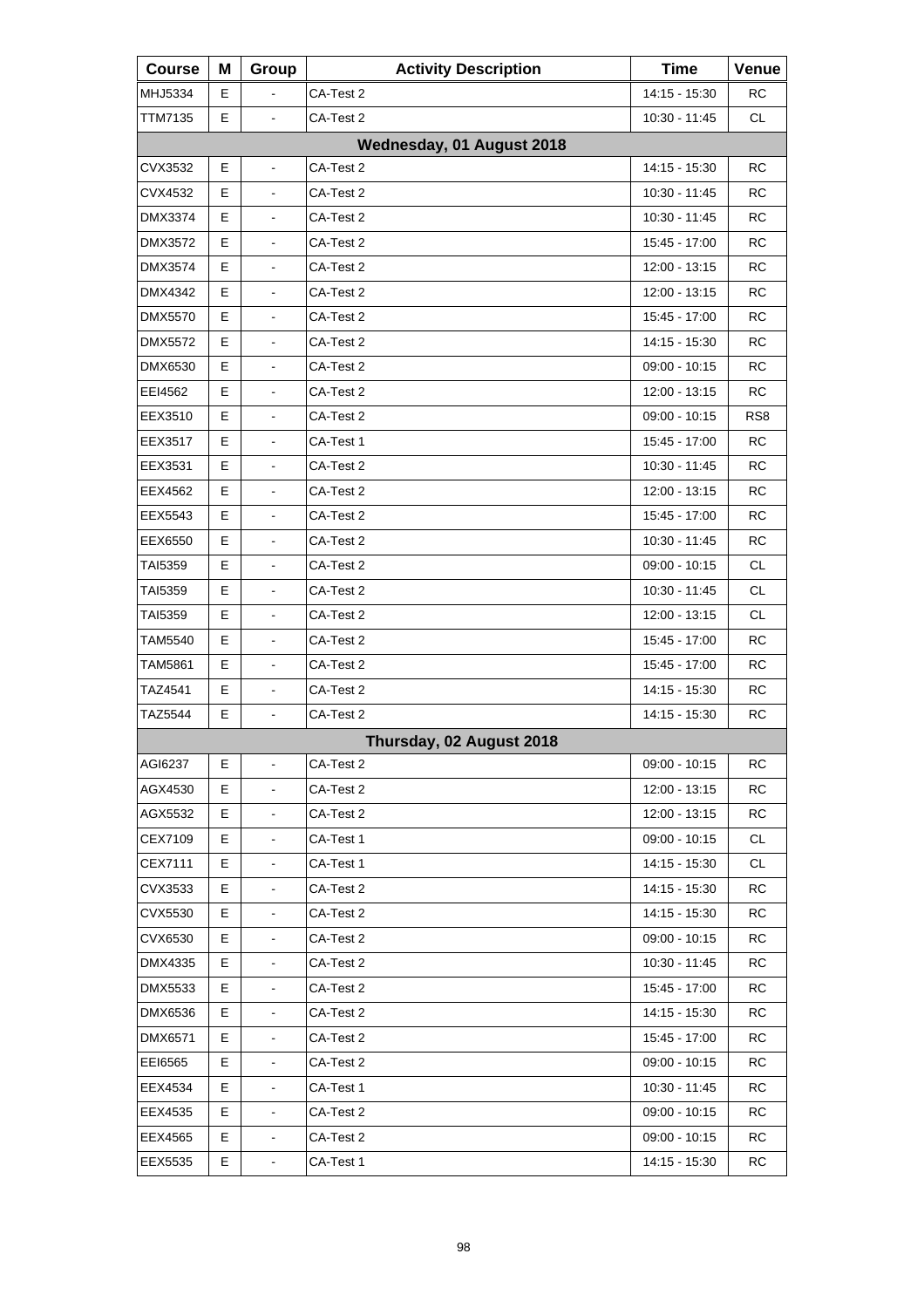| <b>Course</b>  | Μ | Group                    | <b>Activity Description</b> | <b>Time</b>   | Venue           |
|----------------|---|--------------------------|-----------------------------|---------------|-----------------|
| EEX6535        | Е |                          | CA-Test 2                   | 09:00 - 10:15 | <b>RC</b>       |
| MHJ5533        | E | $\blacksquare$           | CA-Test (OBT) 1             | 12:00 - 14:00 | <b>RC</b>       |
| MHJ5563        | E | $\overline{\phantom{a}}$ | CA-Test (OBT) 1             | 12:00 - 14:00 | <b>RC</b>       |
| <b>TAI5359</b> | Е | $\blacksquare$           | CA-Test 2                   | 09:00 - 10:15 | <b>CL</b>       |
| TAI5359        | E | $\blacksquare$           | CA-Test 2                   | 10:30 - 11:45 | <b>CL</b>       |
| <b>TAI5359</b> | E | $\overline{\phantom{a}}$ | CA-Test 2                   | 12:00 - 13:15 | <b>CL</b>       |
|                |   |                          | Friday, 03 August 2018      |               |                 |
| AGI6232        | E | ÷.                       | CA-Test 2                   | 14:15 - 15:30 | <b>RC</b>       |
| AGI6539        | E | $\overline{\phantom{a}}$ | CA-Test 2                   | 09:00 - 10:15 | <b>RC</b>       |
| AGJ4533        | Е | $\blacksquare$           | CA-Test 2                   | 12:00 - 13:15 | <b>RC</b>       |
| AGX4537        | E | $\blacksquare$           | CA-Test 2                   | 15:45 - 17:00 | <b>RC</b>       |
| AGX4540        | Е | $\overline{\phantom{a}}$ | CA-Test 2                   | 09:00 - 10:15 | <b>RC</b>       |
| <b>CEM7102</b> | Е | $\blacksquare$           | CA-Test 1                   | 10:30 - 11:45 | <b>CL</b>       |
| CEX7113        | E | $\blacksquare$           | CA-Test 1                   | 15:45 - 17:00 | <b>CL</b>       |
| CVX4534        | Е | $\overline{\phantom{a}}$ | CA-Test 2                   | 15:45 - 17:00 | <b>RC</b>       |
| <b>DMX3535</b> | Е | $\blacksquare$           | CA-Test 2                   | 14:15 - 15:30 | <b>RC</b>       |
| DMX4532        | E | $\blacksquare$           | CA-Test 2                   | 14:15 - 15:30 | <b>RC</b>       |
| DMX4572        | Е | $\overline{\phantom{a}}$ | CA-Test 2                   | 09:00 - 10:15 | <b>RC</b>       |
| DMX4576        | Е | $\blacksquare$           | CA-Test 2                   | 10:30 - 11:45 | <b>RC</b>       |
| DMX6531        | E | $\blacksquare$           | CA-Test 2                   | 14:15 - 15:30 | <b>RC</b>       |
| <b>EEM5860</b> | Е | $\overline{\phantom{a}}$ | CA-Test 2                   | 12:00 - 13:15 | <b>RC</b>       |
| EEX5534        | Е | $\blacksquare$           | CA-Test 2                   | 10:30 - 11:45 | <b>RC</b>       |
| EEX6540        | E | $\blacksquare$           | CA-Test 2                   | 14:15 - 15:30 | <b>RC</b>       |
| MHJ5531        | Е | $\overline{\phantom{a}}$ | CA-Test (OBT) 1             | 12:00 - 14:00 | <b>RC</b>       |
| MHZ3332        | Е | $\blacksquare$           | CA-Test 2                   | 09:00 - 10:15 | RS <sub>8</sub> |
| MHZ5340        | E | $\blacksquare$           | CA-Test 2                   | 14:15 - 15:30 | <b>RC</b>       |
| MHZ5360        | E | L,                       | CA-Test 2                   | 14:15 - 15:30 | <b>RC</b>       |
|                |   |                          | Saturday, 04 August 2018    |               |                 |
| AGI4538        | Е | $\blacksquare$           | CA-Test 2                   | 15:45 - 17:00 | <b>RC</b>       |
| AGI5530        | Е | $\blacksquare$           | CA-Test 2                   | 15:45 - 17:00 | <b>RC</b>       |
| AGM5546        | E | $\overline{\phantom{a}}$ | CA-Test 2                   | 09:00 - 10:15 | <b>RC</b>       |
| AGX4531        | Е | $\blacksquare$           | CA-Test 2                   | 12:00 - 13:15 | <b>RC</b>       |
| <b>CEM7103</b> | Е | $\blacksquare$           | CA-Test 1                   | 14:15 - 15:30 | <b>CL</b>       |
| CEX7107        | Е | $\overline{\phantom{a}}$ | CA-Test 1                   | 09:00 - 10:15 | CL              |
| CVX3534        | Е | $\blacksquare$           | CA-Test 2                   | 09:00 - 10:15 | <b>RC</b>       |
| CVX4530        | Е | $\blacksquare$           | CA-Test 2                   | 09:00 - 10:15 | <b>RC</b>       |
| CVX4533        | Е | $\blacksquare$           | CA-Test 2                   | 15:45 - 17:00 | <b>RC</b>       |
| <b>DMX5577</b> | Е | $\blacksquare$           | CA-Test 2                   | 15:45 - 17:00 | <b>RC</b>       |
| EEI3566        | Е | $\blacksquare$           | CA-Test 1                   | 10:30 - 11:45 | <b>RC</b>       |
| EEI4266        | Е | $\blacksquare$           | CA-Test 2                   | 12:00 - 13:15 | <b>RC</b>       |
| EEI5566        | Е | $\blacksquare$           | CA-Test 2                   | 12:00 - 13:15 | <b>RC</b>       |
| EEI5567        | Е | $\blacksquare$           | CA-Test 2                   | 10:30 - 11:45 | <b>RC</b>       |
| EE16560        | Е | $\blacksquare$           | CA-Test 2                   | 10:30 - 11:45 | <b>RC</b>       |
| EEX3533        | Е | $\blacksquare$           | CA-Test 2                   | 09:00 - 10:15 | <b>RC</b>       |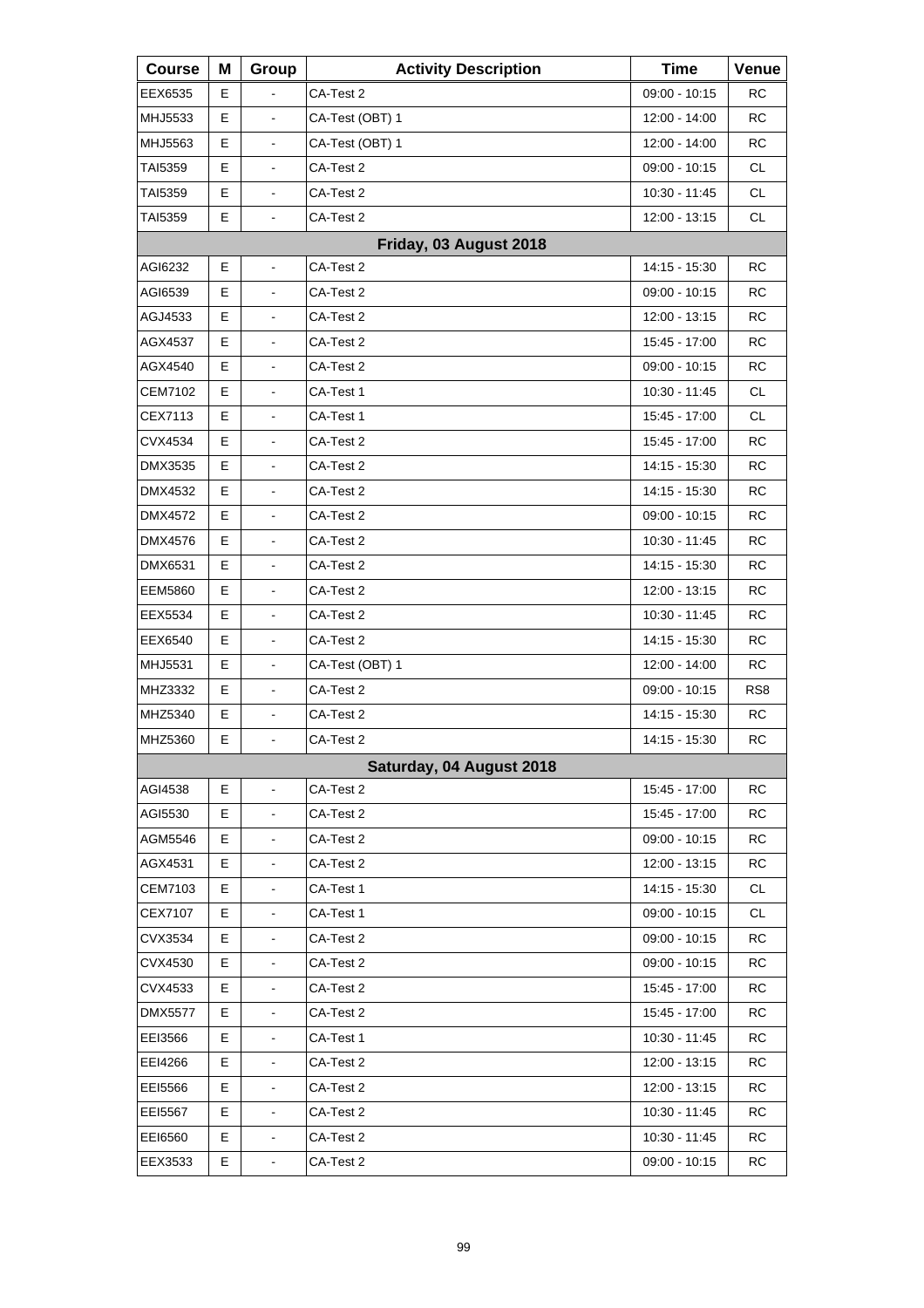| <b>Course</b>  | Μ | Group                    | <b>Activity Description</b>   | <b>Time</b>     | Venue     |
|----------------|---|--------------------------|-------------------------------|-----------------|-----------|
| <b>EEX4467</b> | Е |                          | CA-Test 2                     | 10:30 - 11:45   | RC        |
| EEX4547        | Е | $\blacksquare$           | CA-Test 2                     | 10:30 - 11:45   | RC        |
| EEX5567        | Е | L,                       | CA-Test 2                     | 10:30 - 11:45   | <b>RC</b> |
| <b>TAI2F34</b> | S | L,                       | CA-Test 2                     | $09:00 - 10:15$ | <b>RC</b> |
| TAI3540        | Е | $\overline{\phantom{a}}$ | CA-Test 2                     | 15:45 - 17:00   | <b>RC</b> |
| TAI4545        | Е | L,                       | CA-Test 2                     | 10:30 - 11:45   | <b>RC</b> |
| <b>TAI5538</b> | E | L,                       | CA-Test 2                     | 15:45 - 17:00   | <b>RC</b> |
| TAI5543        | Е | $\overline{\phantom{a}}$ | CA-Test 2                     | 12:00 - 13:15   | <b>RC</b> |
| TAM6540        | Е | L,                       | CA-Test 2                     | 14:15 - 15:30   | <b>RC</b> |
| TAX3531        | E | L,                       | CA-Test 2                     | 10:30 - 11:45   | <b>RC</b> |
| TAX3534        | Е | $\overline{\phantom{a}}$ | CA-Test 2                     | 12:00 - 13:15   | <b>RC</b> |
| TAX4542        | E | $\blacksquare$           | CA-Test 2                     | 14:15 - 15:30   | <b>RC</b> |
| TAX6561        | E | L,                       | CA-Test 2                     | 12:00 - 13:15   | <b>RC</b> |
| TAX6565        | Е | $\overline{\phantom{a}}$ | CA-Test 2                     | 09:00 - 10:15   | <b>RC</b> |
| TAZ2535        | S | $\blacksquare$           | CA-Test 2                     | 14:15 - 15:30   | <b>RC</b> |
| TAZ4261        | E | L,                       | CA-Test 2                     | 09:00 - 10:15   | <b>RC</b> |
| <b>TTM7136</b> | E |                          | CA-Test 2                     | 09:00 - 10:15   | <b>CL</b> |
| <b>TTM7138</b> | E | $\blacksquare$           | CA-Test 2                     | 12:00 - 13:15   | CL.       |
| TTM7138        | E | $\blacksquare$           | Day School 5                  | $08:00 - 10:00$ | <b>CL</b> |
| <b>TTM7155</b> | Е | $\blacksquare$           | CA-Test 2                     | 14:15 - 15:30   | CL        |
|                |   |                          | Sunday, 05 August 2018        |                 |           |
| AGJ5540        | E | $\overline{\phantom{a}}$ | CA-Test 2                     | 15:45 - 17:00   | <b>RC</b> |
| AGX6534        | Е |                          | CA-Test 2                     | 12:00 - 13:15   | RC        |
| AGZ3538        | Е | ä,                       | CA-Test 2                     | 09:00 - 10:15   | <b>RC</b> |
| <b>CEX7108</b> | E | $\overline{\phantom{a}}$ | CA-Test 1                     | 10:30 - 11:45   | <b>CL</b> |
| CEX7112        | E |                          | CA-Test 1                     | 14:15 - 15:30   | CL        |
| <b>CVX4538</b> | E | $\blacksquare$           | CA-Test 2                     | 15:45 - 17:00   | <b>RC</b> |
| <b>DMK3270</b> | Е | $\overline{\phantom{a}}$ | CA-Test 2                     | $09:00 - 10:15$ | <b>RC</b> |
| DMX3573        | Е |                          | CA-Test 2                     | 10:30 - 11:45   | <b>RC</b> |
| DMX4571        | E | $\blacksquare$           | CA-Test 2                     | 10:30 - 11:45   | RC        |
| <b>DMX5532</b> | Е | $\blacksquare$           | CA-Test 2                     | 15:45 - 17:00   | <b>RC</b> |
| DMX5571        | Е |                          | CA-Test 2                     | 10:30 - 11:45   | <b>RC</b> |
| DMX6532        | E | $\blacksquare$           | CA-Test 2                     | 15:45 - 17:00   | RC        |
| DMX6540        | Е | $\blacksquare$           | CA-Test 2                     | 12:00 - 13:15   | <b>RC</b> |
| EEJ4360        | Е |                          | CA-Test 1                     | 09:00 - 10:15   | <b>RC</b> |
| EEX4536        | E | $\overline{\phantom{a}}$ | CA-Test 1                     | 14:15 - 15:30   | RC        |
| EEX5536        | Е | $\blacksquare$           | CA-Test 1                     | 14:15 - 15:30   | <b>RC</b> |
| EEX6536        | Е |                          | CA-Test 1                     | 14:15 - 15:30   | <b>RC</b> |
| EEX6543        | E | $\overline{\phantom{a}}$ | CA-Test 2                     | 09:00 - 10:15   | RC        |
| EEZ3562        | Е | $\overline{\phantom{a}}$ | CA-Test 2                     | 12:00 - 13:15   | <b>RC</b> |
| TAI3536        | Е |                          | CA-Test 2                     | 14:15 - 15:30   | <b>RC</b> |
| TAI5345        | E | $\overline{\phantom{a}}$ | CA-Test 2                     | 10:30 - 11:45   | RC        |
| TAJ5342        | Е | $\blacksquare$           | CA-Test (OBT) 2               | 09:00 - 10:15   | <b>RC</b> |
| <b>TAM6540</b> | E | $\blacksquare$           | Tutor Marked Assignment Due 3 | 09:00 - 16:00   | CL        |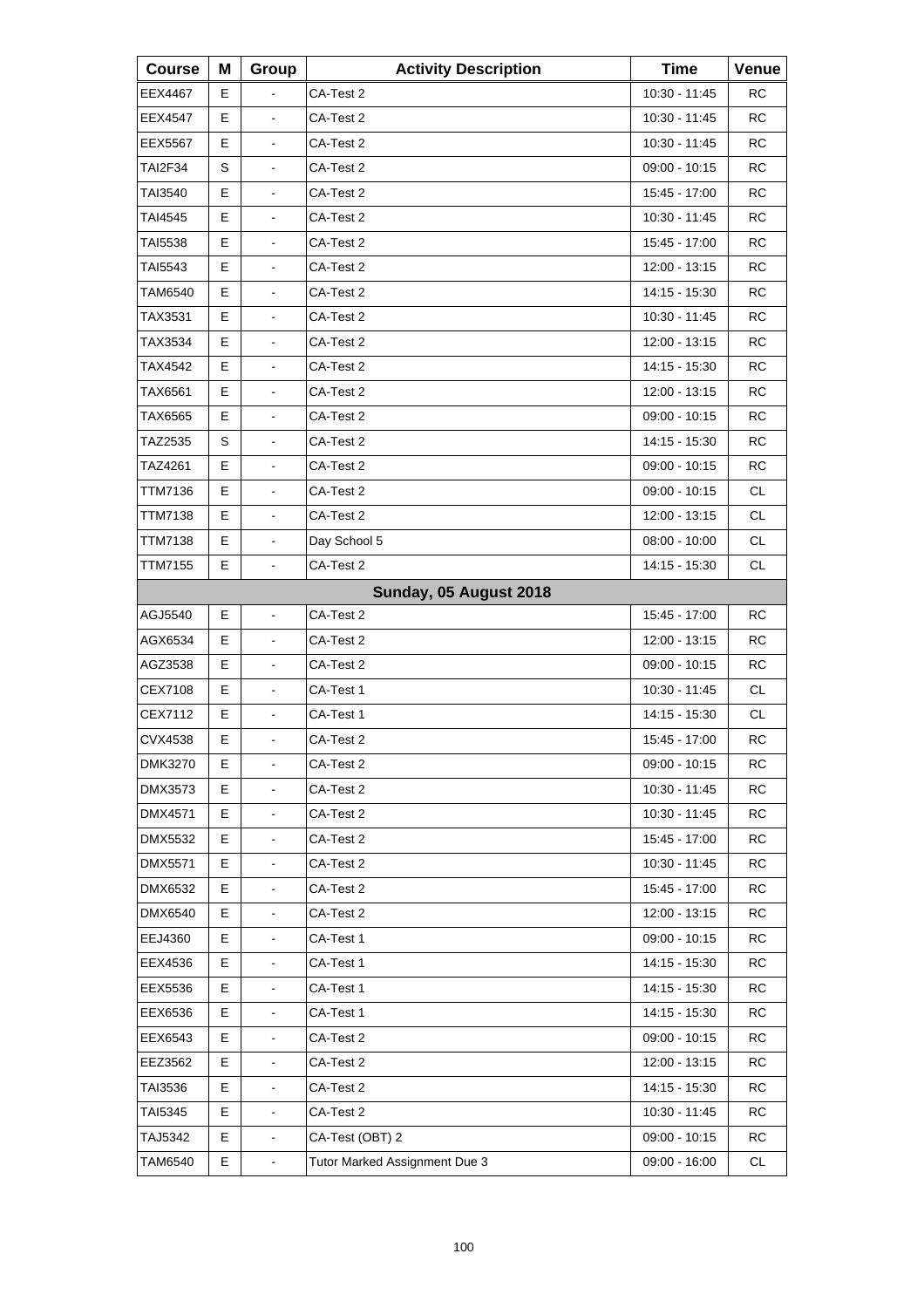| <b>Course</b> | Μ | Group                    | <b>Activity Description</b>   | <b>Time</b>     | Venue     |
|---------------|---|--------------------------|-------------------------------|-----------------|-----------|
| TAX3532       | Е |                          | CA-Test 2                     | 15:45 - 17:00   | RC        |
| TAX5562       | E |                          | CA-Test 2                     | 15:45 - 17:00   | RC        |
| TAX6560       | E | $\frac{1}{2}$            | CA-Test 2                     | 12:00 - 13:15   | <b>RC</b> |
| TTX7140       | Е | $\blacksquare$           | CA-Test 2                     | 09:00 - 10:15   | <b>CL</b> |
| TTY7191       | E | $\blacksquare$           | CA-Test 2                     | 15:45 - 17:00   | <b>CL</b> |
|               |   |                          | Monday, 06 August 2018        |                 |           |
| DMX3535       | Е | CLE04                    | Lab 1                         | 09:00 - 16:00   | CL        |
| DMX4532       | E | CLE03                    | Lab <sub>1</sub>              | 09:00 - 16:00   | <b>CL</b> |
| DMX6573       | E | $\overline{a}$           | Lab 1                         | 09:00 - 16:00   | <b>CL</b> |
| EEX4350       | Е | CLE <sub>01</sub>        | Lab 1 (Session 2)             | 09:00 - 16:00   | <b>CL</b> |
| TAI2F34       | S | CLS01                    | Lab <sub>2</sub>              | 09:00 - 16:00   | <b>CL</b> |
| TAI5359       | Е | KNE01                    | Lab <sub>5</sub>              | $09:00 - 12:00$ | KN        |
| TAI5359       | Е | KNE02                    | Lab <sub>5</sub>              | 13:00 - 16:00   | ΚN        |
| TAI5359       | Е | CLE03                    | Lab <sub>5</sub>              | 09:00 - 12:00   | <b>CL</b> |
| TAI5359       | Е | CLE04                    | Lab <sub>5</sub>              | 13:00 - 16:00   | <b>CL</b> |
|               |   |                          | Tuesday, 07 August 2018       |                 |           |
| AGX4532       | E | $\overline{a}$           | Lab <sub>3</sub>              | 09:30 - 16:30   | <b>CL</b> |
| CVX4532       | Е | CLE <sub>01</sub>        | Lab 1                         | 09:00 - 16:00   | <b>CL</b> |
| CVX4532       | Е | KNE01                    | Lab 1                         | 09:00 - 16:00   | ΚN        |
| DMX3535       | E | CLE04                    | Lab 1 (Session 2)             | 09:00 - 16:00   | <b>CL</b> |
| DMX3572       | Е | CLE <sub>05</sub>        | Lab 1                         | 09:00 - 16:00   | <b>CL</b> |
| DMX4532       | Е | CLE <sub>03</sub>        | Lab 1 (Session 2)             | 09:00 - 16:00   | <b>CL</b> |
| DMX6573       | E |                          | Lab 1 (Session 2)             | 09:00 - 16:00   | <b>CL</b> |
| EEX4350       | Е | CLE <sub>02</sub>        | Lab 1 (Session 2)             | $09:00 - 16:00$ | <b>CL</b> |
| EEX5533       | Е | CLE10                    | Lab 1                         | 09:00 - 16:00   | <b>CL</b> |
| EEX5534       | Е | CLE11                    | Lab 1                         | 09:00 - 16:00   | <b>CL</b> |
| TAI2F34       | S | CLS <sub>02</sub>        | Lab <sub>2</sub>              | $09:00 - 16:00$ | <b>CL</b> |
| TAI5348       | Е | $\blacksquare$           | Mini Project 1                | 09:00 - 16:00   | СL        |
| TAI5359       | Е | KNE03                    | Lab <sub>5</sub>              | 09:00 - 12:00   | KN        |
| TAI5359       | Е | KNE04                    | Lab <sub>5</sub>              | 13:00 - 16:00   | <b>KN</b> |
| TAI5359       | Е | CLE05                    | Lab <sub>5</sub>              | 09:00 - 12:00   | CL        |
| TAI5359       | E | CLE06                    | Lab <sub>5</sub>              | 13:00 - 16:00   | CL        |
|               |   |                          | Wednesday, 08 August 2018     |                 |           |
| AGI3534       | Е | $\blacksquare$           | Tutor Marked Assignment Due 1 | 09:30 - 16:30   | <b>CL</b> |
| AGI3535       | E | $\blacksquare$           | Tutor Marked Assignment Due 1 | 09:30 - 16:30   | <b>CL</b> |
| AGI3536       | E | L,                       | Tutor Marked Assignment Due 1 | 09:30 - 12:30   | <b>CL</b> |
| AGI4538       | E | $\blacksquare$           | Tutor Marked Assignment Due 1 | 09:30 - 16:30   | CL        |
| AGI5530       | E | $\overline{\phantom{a}}$ | Tutor Marked Assignment Due 1 | 09:30 - 16:30   | CL        |
| AGI5541       | E | $\blacksquare$           | Tutor Marked Assignment Due 1 | 09:30 - 16:30   | <b>CL</b> |
| AGI5544       | Е | $\blacksquare$           | Tutor Marked Assignment Due 1 | 09:30 - 16:30   | CL        |
| AGI6232       | E | $\overline{\phantom{a}}$ | Tutor Marked Assignment Due 1 | 09:30 - 16:30   | CL        |
| AGI6237       | E | $\blacksquare$           | Tutor Marked Assignment Due 1 | 09:30 - 16:30   | CL        |
| AGI6238       | E | $\blacksquare$           | Tutor Marked Assignment Due 1 | 09:30 - 16:30   | CL        |
| AGI6539       | E | $\blacksquare$           | Tutor Marked Assignment Due 1 | 09:30 - 16:30   | CL        |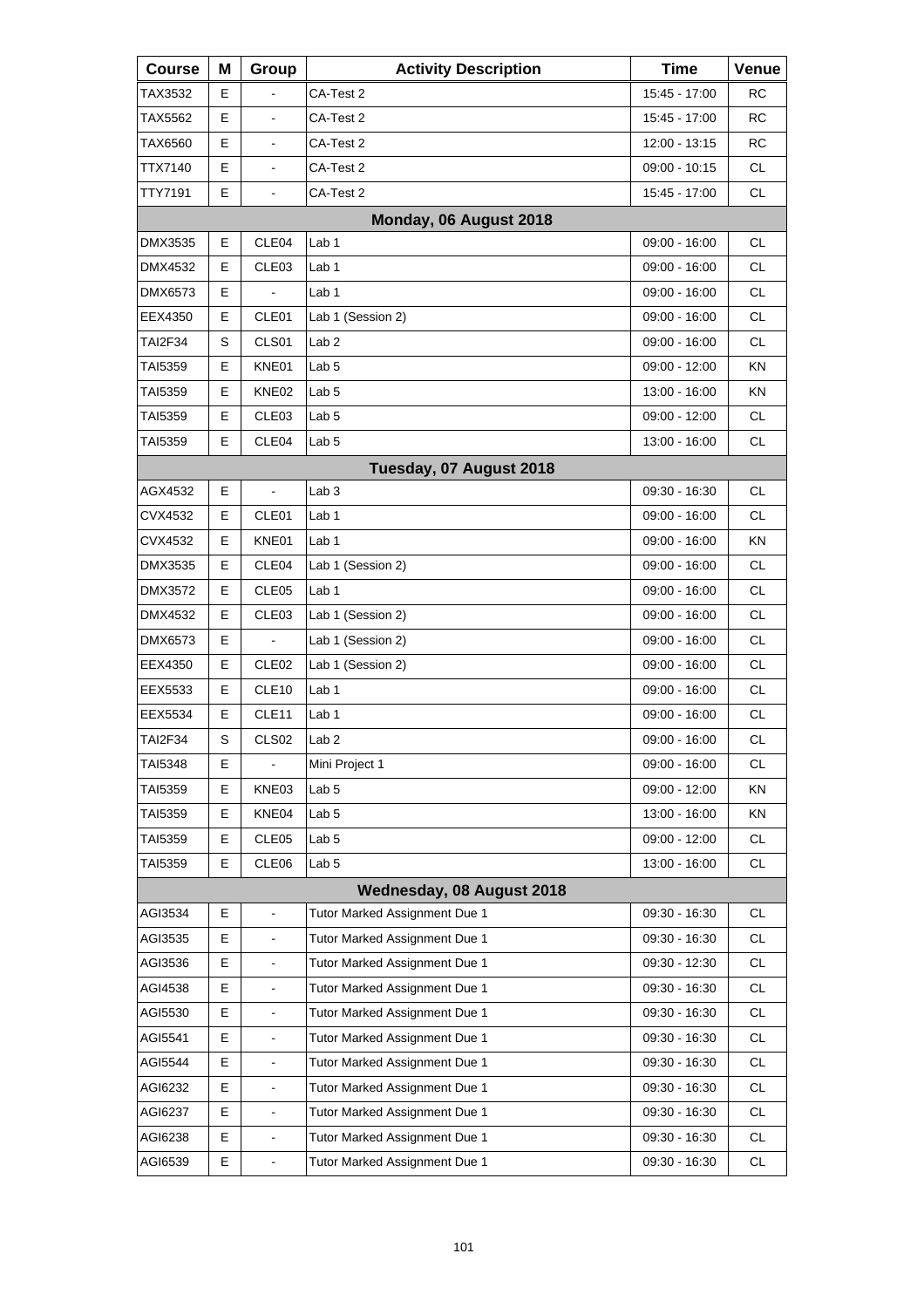| <b>Course</b>  | Μ | Group             | <b>Activity Description</b>   | <b>Time</b>     | Venue     |
|----------------|---|-------------------|-------------------------------|-----------------|-----------|
| AGI6550        | Е |                   | Tutor Marked Assignment Due 1 | 09:30 - 16:30   | <b>CL</b> |
| AGJ4533        | E |                   | Tutor Marked Assignment Due 2 | 09:30 - 16:30   | <b>CL</b> |
| AGM4534        | Е | $\blacksquare$    | Tutor Marked Assignment Due 2 | 09:30 - 16:30   | <b>CL</b> |
| AGM4535        | E | $\blacksquare$    | Tutor Marked Assignment Due 2 | $09:30 - 16:30$ | <b>CL</b> |
| AGM5546        | E |                   | Tutor Marked Assignment Due 2 | 09:30 - 16:30   | <b>CL</b> |
| AGX3531        | Е | $\blacksquare$    | Tutor Marked Assignment Due 1 | 09:30 - 16:30   | <b>CL</b> |
| AGX4531        | E | $\blacksquare$    | Tutor Marked Assignment Due 1 | 09:30 - 16:30   | <b>CL</b> |
| AGX4532        | E |                   | Tutor Marked Assignment Due 1 | 09:30 - 16:30   | <b>CL</b> |
| AGX4537        | Е | $\blacksquare$    | Tutor Marked Assignment Due 1 | 09:30 - 16:30   | <b>CL</b> |
| AGX4539        | E | $\blacksquare$    | Tutor Marked Assignment Due 1 | 09:30 - 16:30   | <b>CL</b> |
| AGX4540        | E |                   | Tutor Marked Assignment Due 1 | 09:30 - 16:30   | <b>CL</b> |
| AGX5532        | E | $\blacksquare$    | Tutor Marked Assignment Due 1 | 09:30 - 16:30   | <b>CL</b> |
| AGX5543        | E | $\blacksquare$    | Tutor Marked Assignment Due 1 | 09:30 - 16:30   | <b>CL</b> |
| AGX6534        | E |                   | Tutor Marked Assignment Due 1 | 09:30 - 16:30   | <b>CL</b> |
| AGX6535        | E | $\blacksquare$    | Tutor Marked Assignment Due 1 | 09:30 - 16:30   | <b>CL</b> |
| AGX6536        | E | $\blacksquare$    | Tutor Marked Assignment Due 1 | 09:30 - 16:30   | <b>CL</b> |
| AGZ3538        | E |                   | Tutor Marked Assignment Due 2 | 09:30 - 16:30   | <b>CL</b> |
| CVX4532        | Е | CLE01             | Lab 1 (Session 2)             | 09:00 - 16:00   | <b>CL</b> |
| CVX4532        | Е | KNE01             | Lab 1 (Session 2)             | 09:00 - 16:00   | KN        |
| CVX6533        | E |                   | Mini Project Report Due 1     | 09:00 - 16:00   | <b>CL</b> |
| DMX3535        | Е | CLE04             | Lab 1 (Session 3)             | 09:00 - 16:00   | <b>CL</b> |
| DMX3572        | Е | CLE <sub>05</sub> | Lab 1 (Session 2)             | 09:00 - 16:00   | <b>CL</b> |
| DMX4532        | E | CLE <sub>03</sub> | Lab 1 (Session 3)             | 09:00 - 16:00   | <b>CL</b> |
| DMX4571        | Е | $\blacksquare$    | Day School 3                  | 15:30 - 17:30   | <b>CL</b> |
| DMX6535        | Е | $\blacksquare$    | Case Study 1                  | 09:00 - 16:00   | <b>CL</b> |
| EEX3350        | E | CLE04             | Lab 1 (Session 3)             | 09:00 - 16:00   | <b>CL</b> |
| EEX3510        | E | KNE01             | Lab <sub>3</sub>              | 09:00 - 16:00   | KN        |
| EEX3510        | Е | KNE01             | Tutor Marked Assignment Due 3 | 09:00 - 16:00   | ΚN        |
| EEX4350        | Е | CLE03             | Lab 1 (Session 2)             | 09:00 - 16:00   | CL        |
| EEX5533        | Е | CLE10             | Lab 1 (Session 2)             | 09:00 - 16:00   | CL        |
| EEX5534        | Е | CLE <sub>11</sub> | Lab 1 (Session 2)             | 09:00 - 16:00   | CL.       |
| EEX5832        | Е | CLE01             | Lab <sub>1</sub>              | 09:00 - 16:00   | CL        |
| MHZ3531        | Ε |                   | Tutor Marked Assignment Due 3 | $08:00 - 16:00$ | CL        |
| <b>TAI2F34</b> | S | CLS03             | Lab <sub>2</sub>              | 09:00 - 16:00   | CL.       |
| TAI3543        | Е |                   | Tutor Marked Assignment Due 3 | 09:00 - 16:00   | CL        |
| TAI5359        | Е | CLE01             | Lab <sub>6</sub>              | 09:00 - 12:00   | CL        |
| TAI5359        | Е | CLE <sub>02</sub> | Lab <sub>6</sub>              | 13:00 - 16:00   | CL.       |
|                |   |                   | Thursday, 09 August 2018      |                 |           |
| AGX6534        | Е | $\Box$            | Lab <sub>2</sub>              | 09:30 - 16:30   | CL        |
| CVX4532        | Е | CLE <sub>02</sub> | Lab <sub>1</sub>              | 09:00 - 16:00   | CL.       |
| DMW3001        | Е | KNE02             | Lab <sub>1</sub>              | 09:00 - 16:00   | KN        |
| DMX3572        | Е | CLE05             | Lab 1 (Session 3)             | 09:00 - 16:00   | CL        |
| DMX3573        | Е |                   | Mini Project Report Due 1     | 09:00 - 16:00   | CL.       |
| DMX4573        | Е |                   | Progress Presentation 1       | 09:00 - 16:00   | CL        |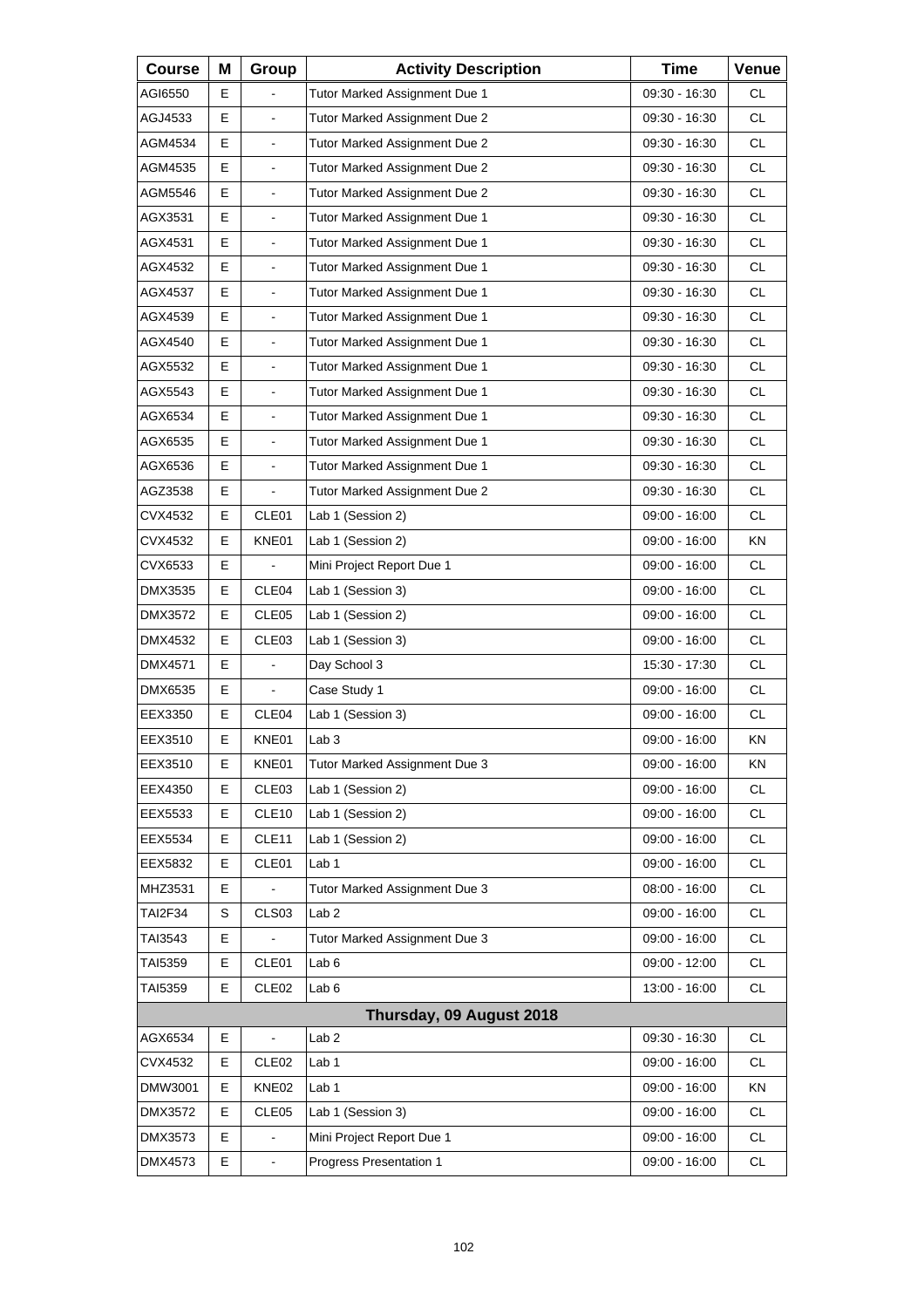| <b>Course</b>  | Μ | Group             | <b>Activity Description</b>         | <b>Time</b>     | Venue     |
|----------------|---|-------------------|-------------------------------------|-----------------|-----------|
| DMX5531        | Е | CLE <sub>02</sub> | Lab 1                               | 09:00 - 16:00   | <b>CL</b> |
| DMX5533        | E | CLE <sub>02</sub> | Lab <sub>1</sub>                    | 09:00 - 16:00   | <b>CL</b> |
| DMX6530        | E |                   | Case Study 1                        | 09:00 - 16:00   | <b>CL</b> |
| EEX3510        | Е | KNE02             | Lab <sub>3</sub>                    | $09:00 - 16:00$ | ΚN        |
| EEX3510        | E | KNE02             | Tutor Marked Assignment Due 3       | 09:00 - 16:00   | KN        |
| EEX4350        | E | CLE04             | Lab 1 (Session 2)                   | 09:00 - 16:00   | <b>CL</b> |
| EEX5533        | Е | CLE <sub>10</sub> | Lab 1 (Session 3)                   | 09:00 - 16:00   | <b>CL</b> |
| EEX5534        | E | CLE11             | Lab 1 (Session 3)                   | 09:00 - 16:00   | <b>CL</b> |
| EEX5832        | E | CLE <sub>02</sub> | Lab 1                               | 09:00 - 16:00   | <b>CL</b> |
| TAI2F34        | S | CLS <sub>04</sub> | Lab <sub>2</sub>                    | 09:00 - 16:00   | <b>CL</b> |
| TAI5339        | E |                   | Progress Presentation 2             | 09:00 - 16:00   | <b>CL</b> |
| TAI5359        | Е | KNE01             | Lab 6                               | $09:00 - 12:00$ | KN        |
| TAI5359        | Е | KNE02             | Lab <sub>6</sub>                    | 13:00 - 16:00   | ΚN        |
| TAI5359        | Е | CLE03             | Lab <sub>6</sub>                    | 09:00 - 12:00   | <b>CL</b> |
| TAI5359        | Е | CLE04             | Lab <sub>6</sub>                    | 13:00 - 16:00   | <b>CL</b> |
|                |   |                   | Friday, 10 August 2018              |                 |           |
| AGX4530        | E | $\blacksquare$    | Lab <sub>3</sub>                    | 09:30 - 16:30   | <b>CL</b> |
| AGY6D95        | Е | $\frac{1}{2}$     | Progress Report Due 2               | 09:30 - 16:30   | <b>CL</b> |
| AGY6D96        | Е | $\blacksquare$    | Progress Report Due 2               | 09:30 - 16:30   | <b>CL</b> |
| CVX3531        | E | KNE01             | Viva Voce 1                         | 09:00 - 16:00   | KN        |
| CVX4532        | Е | CLE <sub>02</sub> | Lab 1 (Session 2)                   | 09:00 - 16:00   | <b>CL</b> |
| DMX4573        | Е | ä,                | Progress Presentation 1 (Session 2) | 09:00 - 16:00   | <b>CL</b> |
| <b>DMX5531</b> | E | CLE <sub>02</sub> | Lab 1 (Session 2)                   | 09:00 - 16:00   | <b>CL</b> |
| DMX5533        | Е | CLE <sub>02</sub> | Lab 1 (Session 2)                   | 09:00 - 16:00   | <b>CL</b> |
| EEI4266        | Е | CLE01             | Lab <sub>4</sub>                    | 09:00 - 11:00   | <b>CL</b> |
| EEI4562        | Е | CLE01             | Practical Session (Group) 5         | 14:00 - 16:00   | <b>CL</b> |
| EEX3510        | Е | KNE03             | Lab 3                               | 09:00 - 16:00   | KN        |
| EEX3510        | Е | KNE03             | Tutor Marked Assignment Due 3       | 09:00 - 16:00   | KN        |
| EEX4350        | Е | CLE05             | Lab 1 (Session 2)                   | $09:00 - 16:00$ | CL        |
| EEX4562        | Е | CLE01             | Practical Session (Group) 5         | 12:00 - 14:00   | <b>CL</b> |
| EEX5533        | Е | CLE <sub>10</sub> | Lab 1 (Session 4)                   | 09:00 - 16:00   | CL        |
| EEX5534        | Е | CLE <sub>12</sub> | Lab <sub>1</sub>                    | 09:00 - 16:00   | CL        |
| EEX5832        | Е | CLE <sub>03</sub> | Lab 1                               | 09:00 - 16:00   | <b>CL</b> |
| <b>TAI2F34</b> | S | KNS01             | Lab <sub>2</sub>                    | $09:00 - 16:00$ | KN        |
| <b>TAI2F34</b> | S | CLS <sub>05</sub> | Lab <sub>2</sub>                    | $09:00 - 16:00$ | CL        |
| TAI5339        | Е |                   | Progress Presentation 2             | 09:00 - 16:00   | <b>CL</b> |
| TAI5359        | Е | KNE03             | Lab <sub>6</sub>                    | 09:00 - 12:00   | KN        |
| TAI5359        | Е | KNE04             | Lab <sub>6</sub>                    | 13:00 - 16:00   | KN        |
| TAI5359        | Е | CLE <sub>05</sub> | Lab <sub>6</sub>                    | 09:00 - 12:00   | <b>CL</b> |
| TAI5359        | Е | CLE06             | Lab <sub>6</sub>                    | 13:00 - 16:00   | CL        |
| <b>TAJ4547</b> | E |                   | Tutor Marked Assignment Due 3       | 09:00 - 16:00   | CL        |
| TAX4542        | Е | $\blacksquare$    | Tutor Marked Assignment Due 3       | 09:00 - 16:00   | <b>CL</b> |
|                |   |                   | Saturday, 11 August 2018            |                 |           |
| AGX4537        | Е | $\blacksquare$    | Day School 3                        | 10:30 - 12:30   | CL        |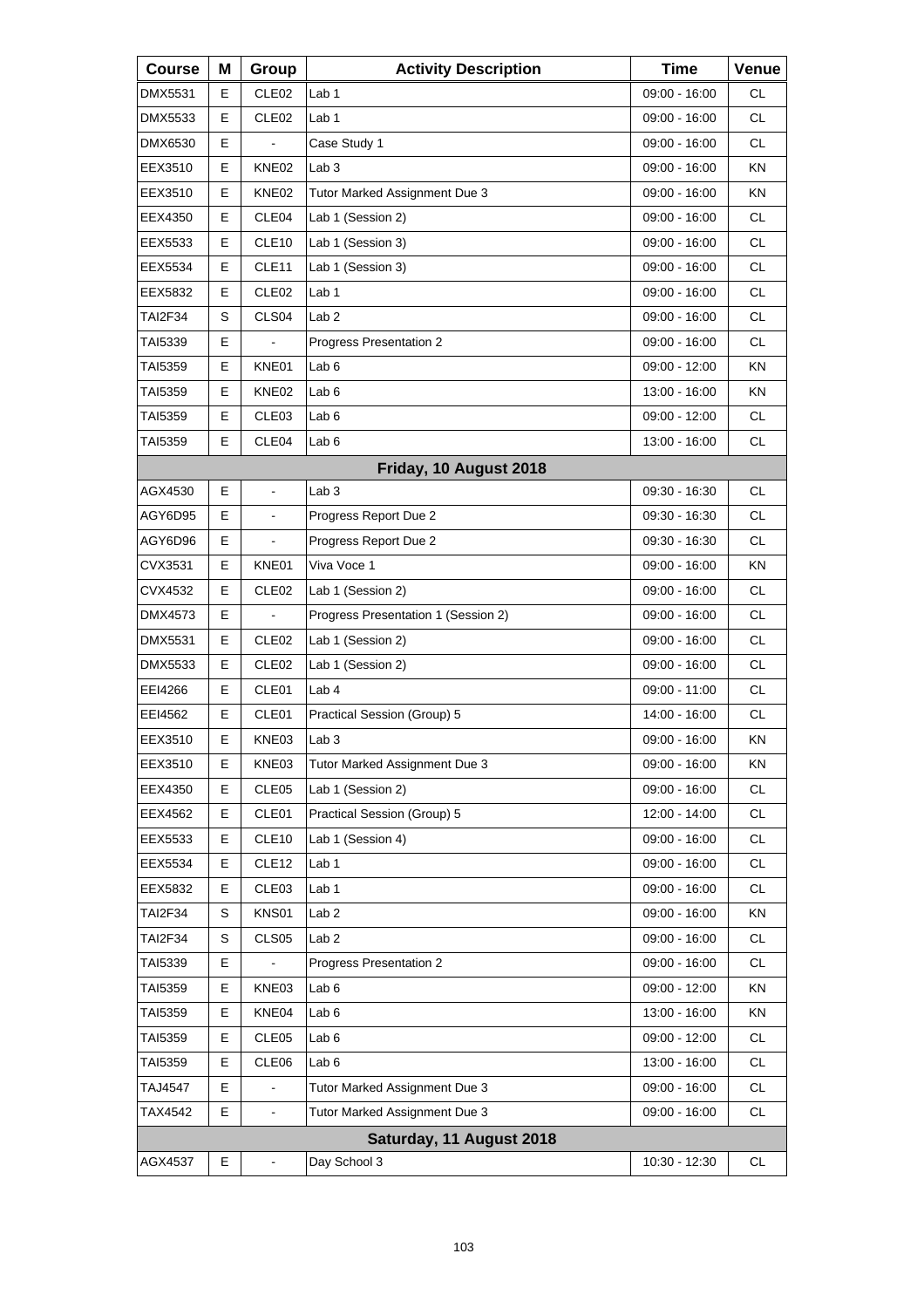| <b>Course</b>  | Μ | Group                    | <b>Activity Description</b>   | <b>Time</b>     | Venue     |
|----------------|---|--------------------------|-------------------------------|-----------------|-----------|
| CVX6530        | Е |                          | Day School 9                  | 10:30 - 12:30   | <b>CL</b> |
| CVX6530        | E | $\blacksquare$           | Day School 10                 | 13:00 - 15:00   | <b>CL</b> |
| DMX3534        | E | $\frac{1}{2}$            | Day School 5                  | 08:00 - 12:30   | <b>CL</b> |
| DMX3535        | Е | $\blacksquare$           | Day School 5                  | 13:00 - 15:00   | <b>CL</b> |
| DMX3573        | E | $\blacksquare$           | Day School 3                  | 15:30 - 17:30   | <b>CL</b> |
| DMX4575        | E | $\frac{1}{2}$            | Day School 3                  | $08:00 - 10:00$ | <b>CL</b> |
| <b>DMX4576</b> | Е | $\blacksquare$           | Day School 3                  | 13:00 - 15:00   | <b>CL</b> |
| DMX5570        | E |                          | Day School 6                  | 08:00 - 10:00   | <b>CL</b> |
| EEI3364        | E | CLE <sub>03</sub>        | Practical Session (Group) 1   | 09:00 - 12:00   | <b>CL</b> |
| EEI3364        | Е | CLE04                    | Practical Session (Group) 1   | 09:00 - 12:00   | <b>CL</b> |
| EEI3364        | E | CLE03                    | Practical Session (Group) 2   | 13:00 - 16:00   | <b>CL</b> |
| EEI3364        | Е | CLE04                    | Practical Session (Group) 2   | 13:00 - 16:00   | <b>CL</b> |
| EEX3350        | Е | KNE01                    | Lab 1 (Session 3)             | 09:00 - 16:00   | ΚN        |
| EEX3350        | E | CLE05                    | Lab 1 (Session 3)             | 09:00 - 16:00   | <b>CL</b> |
| EEX3510        | Е | MTE01                    | Lab <sub>3</sub>              | 09:01 - 16:00   | MT        |
| EEX3510        | Е | BTE01                    | Lab <sub>3</sub>              | 09:00 - 16:00   | <b>BT</b> |
| EEX3510        | E | ANE01                    | Lab <sub>3</sub>              | $09:00 - 16:00$ | AN        |
| EEX3510        | Е | BTE01                    | Tutor Marked Assignment Due 3 | 09:00 - 16:00   | <b>BT</b> |
| EEX3510        | Е | ANE01                    | Tutor Marked Assignment Due 3 | 09:00 - 16:00   | AN        |
| EEX3510        | E | MTE01                    | Tutor Marked Assignment Due 3 | 09:01 - 16:00   | MT        |
| EEX4350        | Е | CLE06                    | Lab 1 (Session 2)             | 09:00 - 16:00   | <b>CL</b> |
| EEX5533        | Е | CLE10                    | Lab 1 (Session 5)             | 09:00 - 16:00   | <b>CL</b> |
| EEX5534        | E | CLE <sub>12</sub>        | Lab 1 (Session 2)             | 09:00 - 16:00   | <b>CL</b> |
| EEX5538        | Е |                          | Lab 1                         | 09:00 - 16:00   | <b>CL</b> |
| EEX5832        | E | CLE04                    | Lab 1                         | 09:00 - 16:00   | <b>CL</b> |
| TAI3536        | E |                          | Day School 4                  | $08:00 - 10:00$ | KN        |
| TAI3536        | Е | L,                       | Day School 4                  | $08:00 - 10:00$ | <b>CL</b> |
| TAI3543        | Е | $\blacksquare$           | Day School 3                  | 10:30 - 12:30   | KN        |
| TAI3543        | E |                          | Day School 3                  | 10:30 - 12:30   | CL        |
| TAI4545        | E | $\blacksquare$           | Day School 3                  | 15:30 - 17:30   | <b>CL</b> |
| TAI4545        | E | $\blacksquare$           | Day School 3                  | 15:30 - 17:30   | KN        |
| TAI5543        | Е |                          | Day School 3                  | 13:00 - 15:00   | CL        |
| TAX3532        | E | $\blacksquare$           | Day School 3                  | 15:30 - 17:30   | <b>CL</b> |
| TAX6563        | E | $\frac{1}{2}$            | Day School 4                  | 10:30 - 12:30   | CL        |
| TTX7139        | E | $\overline{\phantom{a}}$ | Day School 4                  | $08:00 - 10:00$ | CL        |
|                |   |                          | Sunday, 12 August 2018        |                 |           |
| AGI4538        | Е | $\blacksquare$           | Day School 3                  | 10:30 - 12:30   | CL        |
| DMX3374        | Е |                          | Day School 3                  | 15:30 - 17:30   | CL        |
| <b>DMX5577</b> | E | $\blacksquare$           | Day School 3                  | 13:00 - 15:00   | CL        |
| EEI3364        | Е |                          | Day School 2                  | 15:30 - 17:30   | CL        |
| EEI3369        | Е |                          | Day School 1                  | 10:30 - 12:30   | CL        |
| EEI3369        | E | L,                       | Day School 2                  | 13:00 - 16:00   | CL        |
| EEI4266        | Е | CLE <sub>02</sub>        | Lab 4                         | 12:30 - 14:30   | CL        |
| EEI4562        | Е | CLE <sub>02</sub>        | Practical Session (Group) 5   | 14:30 - 16:30   | CL        |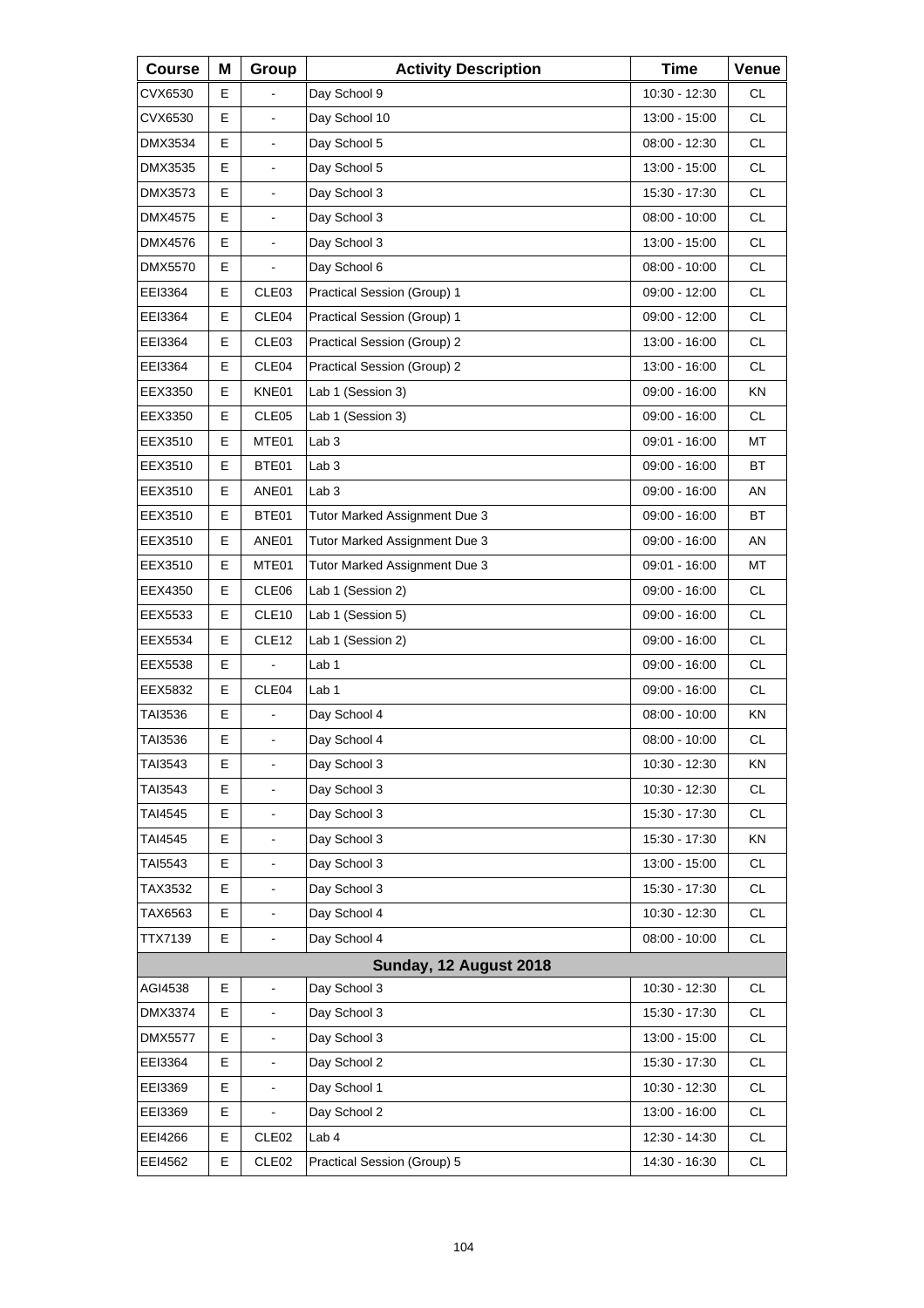| <b>Course</b>  | Μ  | Group                    | <b>Activity Description</b>   | <b>Time</b>     | Venue           |
|----------------|----|--------------------------|-------------------------------|-----------------|-----------------|
| EEI5566        | E. |                          | Day School 5                  | 13:00 - 15:00   | <b>CL</b>       |
| EEX4350        | E  | CLE07                    | Lab 1 (Session 2)             | 09:00 - 16:00   | <b>CL</b>       |
| EEX5563        | E  | CLE01                    | Lab <sub>3</sub>              | 09:00 - 12:00   | <b>CL</b>       |
| MHZ3332        | Е  |                          | Day School 16                 | 13:00 - 15:00   | RS <sub>1</sub> |
| MHZ3531        | E  | $\blacksquare$           | Day School 21                 | 08:00 - 10:00   | RS <sub>1</sub> |
| MHZ3531        | E  | $\overline{\phantom{a}}$ | Day School 22                 | $10:30 - 12:30$ | RS <sub>1</sub> |
| MHZ4530        | Е  | $\blacksquare$           | Day School 7                  | $08:00 - 10:00$ | R <sub>2</sub>  |
| MHZ4530        | E  | $\blacksquare$           | Day School 8                  | 10:30 - 12:30   | R <sub>2</sub>  |
| MHZ5530        | E  | $\overline{\phantom{a}}$ | Day School 9                  | $08:00 - 10:00$ | R <sub>1</sub>  |
| MHZ5530        | Е  | $\blacksquare$           | Day School 10                 | 10:30 - 12:30   | R1              |
| TAI3538        | E  | $\overline{a}$           | Day School 3                  | 13:00 - 15:00   | KN              |
| TAI3538        | Е  | $\overline{\phantom{a}}$ | Day School 3                  | 13:00 - 15:00   | CL.             |
| TTM7132        | Е  | $\blacksquare$           | Presentation 3                | $08:00 - 10:00$ | <b>CL</b>       |
| TTM7136        | E  | $\overline{a}$           | Day School 4                  | 08:00 - 10:00   | <b>CL</b>       |
| TTX7151        | E  | $\overline{\phantom{a}}$ | Day School 5                  | $08:00 - 10:00$ | <b>CL</b>       |
| TTY7191        | E  | $\blacksquare$           | Day School 3                  | 10:30 - 12:30   | <b>CL</b>       |
|                |    |                          | Monday, 13 August 2018        |                 |                 |
| AGI5541        | E  | CLE <sub>01</sub>        | Lab <sub>2</sub>              | 09:30 - 16:30   | CL.             |
| CVX3531        | Е  | CLE <sub>02</sub>        | Viva Voce 1                   | 09:00 - 16:00   | <b>CL</b>       |
| CVX3532        | E  | CLE01                    | Viva Voce 1                   | 09:00 - 16:00   | <b>CL</b>       |
| CVX4530        | Е  | CLE07                    | Lab 1                         | 09:00 - 16:00   | <b>CL</b>       |
| CVX4530        | Е  | CLE05                    | Viva Voce 1                   | 09:00 - 16:00   | <b>CL</b>       |
| DMX3535        | E  | CLE05                    | Lab <sub>1</sub>              | 09:00 - 16:00   | <b>CL</b>       |
| DMX4573        | Е  | CLE07                    | Lab 1                         | 09:00 - 16:00   | <b>CL</b>       |
| EEI3364        | Е  | CLE01                    | Practical Session (Group) 1   | 09:00 - 12:00   | <b>CL</b>       |
| EEI3364        | E  | CLE01                    | Practical Session (Group) 2   | 13:00 - 16:00   | <b>CL</b>       |
| EEX4350        | Е  | CLE08                    | Lab 1 (Session 2)             | $09:00 - 16:00$ | <b>CL</b>       |
| TAI2590        | S  | CLS01                    | Lab <sub>7</sub>              | 09:00 - 16:00   | CL              |
| TAI3541        | E  |                          | Tutor Marked Assignment Due 3 | 09:00 - 16:00   | CL              |
| TAI3543        | E  | ä,                       | Mini Project Report Due 1     | 09:00 - 16:00   | <b>CL</b>       |
| TAI5346        | Е  | $\blacksquare$           | Tutor Marked Assignment Due 3 | 09:00 - 16:00   | CL              |
| TAJ3346        | Е  | CLE01                    | Lab <sub>3</sub>              | 09:00 - 11:00   | CL              |
| TAJ3346        | E  | CLE <sub>02</sub>        | Lab <sub>3</sub>              | 12:00 - 14:00   | <b>CL</b>       |
| TAJ3346        | Е  | CLE03                    | Lab <sub>3</sub>              | 14:30 - 16:30   | CL              |
| TAX4538        | E  |                          | Tutor Marked Assignment Due 3 | 09:00 - 16:00   | CL              |
| TAX4560        | E  | CLE01                    | Lab <sub>3</sub>              | 09:00 - 16:00   | <b>CL</b>       |
| TAY6390        | E  |                          | Workshop 2                    | 09:00 - 12:00   | CL              |
| TAZ2535        | S  | $\blacksquare$           | Tutor Marked Assignment Due 3 | 09:00 - 16:00   | CL              |
| TTI7153        | E  | $\frac{1}{2}$            | Case Study 1                  | 09:00 - 16:00   | <b>CL</b>       |
| <b>TTM7138</b> | E  | $\blacksquare$           | Case Study 1                  | 09:00 - 16:00   | CL              |
| <b>TTM7155</b> | E  | $\overline{\phantom{a}}$ | Case Study Report Due 1       | 09:00 - 16:00   | CL              |
| TTX7140        | E  | $\blacksquare$           | Mini Project Report Due 1     | 09:00 - 16:00   | <b>CL</b>       |
|                |    |                          | Tuesday, 14 August 2018       |                 |                 |
| CVX3532        | E  | CLE <sub>02</sub>        | Viva Voce 1                   | 09:00 - 16:00   | <b>CL</b>       |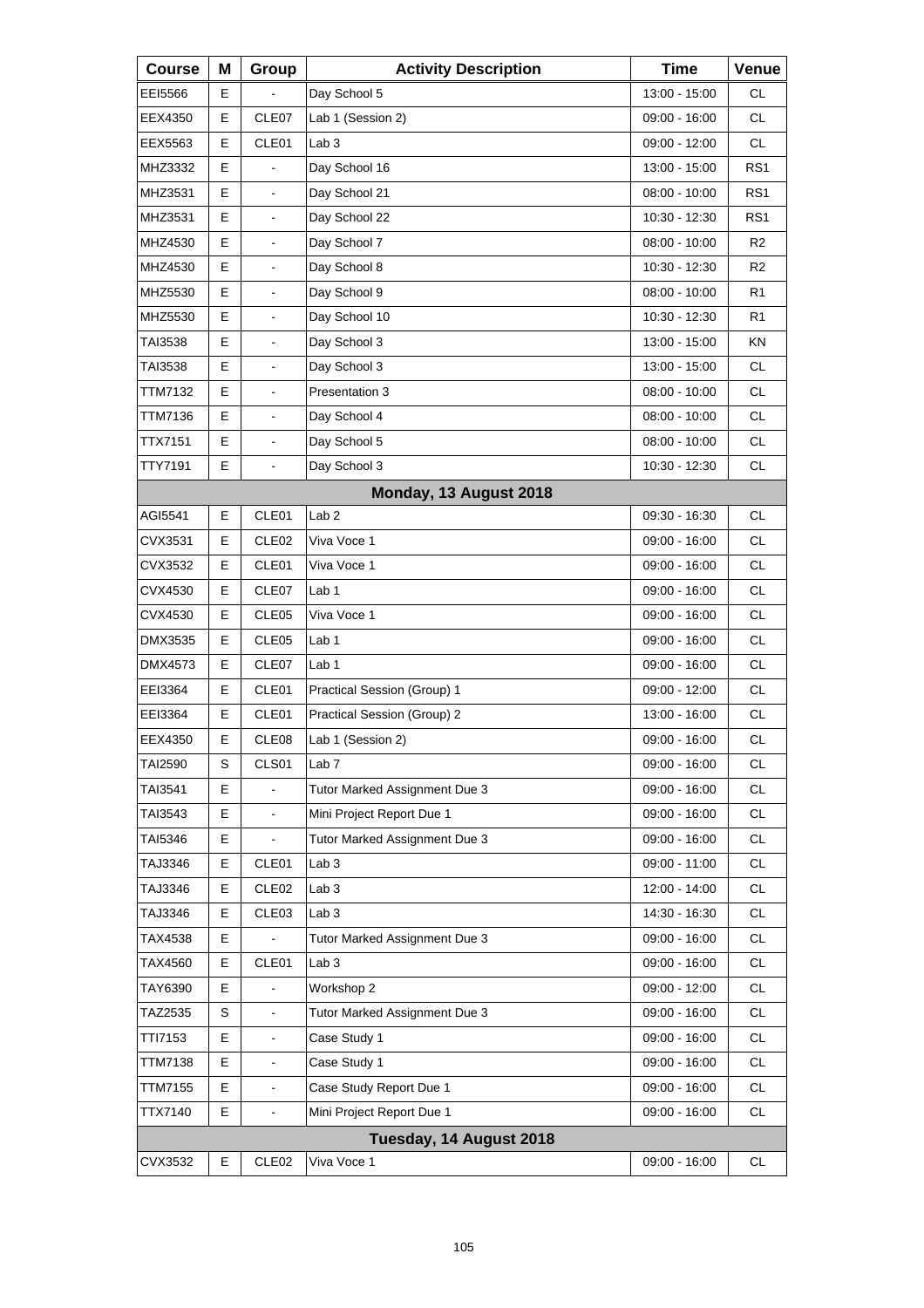| <b>Course</b> | Μ | Group             | <b>Activity Description</b>   | <b>Time</b>   | Venue     |
|---------------|---|-------------------|-------------------------------|---------------|-----------|
| CVX4530       | Е | CLE07             | Lab 1 (Session 2)             | 09:00 - 16:00 | СL        |
| CVX4530       | E | CLE05             | Viva Voce 1 (Session 2)       | 09:00 - 16:00 | <b>CL</b> |
| CVX5530       | E |                   | Viva Voce 1                   | 09:00 - 16:00 | <b>CL</b> |
| CVX6530       | Е | CLE <sub>11</sub> | Lab 1                         | 09:00 - 16:00 | <b>CL</b> |
| DMX3533       | E | CLE <sub>02</sub> | Lab <sub>1</sub>              | 09:00 - 16:00 | <b>CL</b> |
| DMX3535       | E | CLE05             | Lab 1 (Session 2)             | 09:00 - 16:00 | <b>CL</b> |
| DMX4573       | Е | CLE07             | Lab 1 (Session 2)             | 09:00 - 16:00 | <b>CL</b> |
| DMX6571       | E | CLE <sub>02</sub> | Lab <sub>1</sub>              | 09:00 - 16:00 | <b>CL</b> |
| EEI3364       | E | CLE <sub>02</sub> | Practical Session (Group) 1   | 09:00 - 12:00 | <b>CL</b> |
| EEI3364       | Е | CLE <sub>02</sub> | Practical Session (Group) 2   | 13:00 - 16:00 | <b>CL</b> |
| EEI5566       | E |                   | Tutor Marked Assignment Due 3 | 08:00 - 16:00 | <b>CL</b> |
| EEX3510       | Е | CLE01             | Lab <sub>3</sub>              | 09:00 - 16:00 | <b>CL</b> |
| EEX3510       | Е | KNE04             | Lab <sub>3</sub>              | 09:00 - 16:00 | KN.       |
| EEX3510       | E | CLE01             | Tutor Marked Assignment Due 3 | 09:00 - 16:00 | <b>CL</b> |
| EEX3510       | Е | KNE04             | Tutor Marked Assignment Due 3 | 09:00 - 16:00 | <b>KN</b> |
| EEX3531       | Е | CLE01             | Lab <sub>3</sub>              | 09:00 - 16:00 | <b>CL</b> |
| EEX3532       | E | CLE01             | Lab <sub>3</sub>              | 09:00 - 16:00 | <b>CL</b> |
| EEX5534       | Е | CLE <sub>12</sub> | Lab 1 (Session 3)             | 09:00 - 16:00 | <b>CL</b> |
| EEX5535       | Е |                   | Design Project Report Due 1   | 09:00 - 16:00 | <b>CL</b> |
| EEX5536       | E | $\blacksquare$    | Tutor Marked Assignment Due 3 | 09:00 - 16:00 | <b>CL</b> |
| EEX5545       | Е |                   | Tutor Marked Assignment Due 3 | 09:00 - 16:00 | <b>CL</b> |
| EEX5832       | E | CLE <sub>05</sub> | Lab <sub>1</sub>              | 09:00 - 16:00 | <b>CL</b> |
| EEX5832       | E |                   | Tutor Marked Assignment Due 3 | 09:00 - 16:00 | <b>CL</b> |
| EEY6A89       | Е | ä,                | Progress Report Due 2         | 09:00 - 16:00 | <b>CL</b> |
| TAI2590       | S | CLS <sub>02</sub> | Lab <sub>7</sub>              | 09:00 - 16:00 | <b>CL</b> |
| TAJ3346       | E | KNE01             | Lab <sub>3</sub>              | 09:00 - 11:00 | ΚN        |
| TAJ3346       | Е | CLE04             | Lab <sub>3</sub>              | 09:00 - 11:00 | <b>CL</b> |
| TAJ3346       | Е | CLE05             | Lab <sub>3</sub>              | 11:30 - 13:30 | <b>CL</b> |
| TAJ3346       | Е | CLE06             | Lab <sub>3</sub>              | 14:00 - 16:00 | <b>CL</b> |
| TAX3539       | E |                   | Tutor Marked Assignment Due 3 | 09:00 - 16:00 | <b>CL</b> |
| TAX4560       | Е | CLE <sub>02</sub> | Lab <sub>3</sub>              | 09:00 - 16:00 | CL        |
| TAX6539       | E |                   | Mini Project Report Due 2     | 09:00 - 16:00 | <b>CL</b> |
|               |   |                   | Wednesday, 15 August 2018     |               |           |
| CVX3532       | Е | CLE01             | Viva Voce 1 (Session 2)       | 09:00 - 16:00 | CL        |
| CVX4530       | Е | CLE07             | Lab 1 (Session 3)             | 09:00 - 16:00 | <b>CL</b> |
| CVX4530       | Е | CLE <sub>05</sub> | Viva Voce 1 (Session 3)       | 09:00 - 16:00 | <b>CL</b> |
| DMX3533       | Е | CLE <sub>02</sub> | Lab 1 (Session 2)             | 09:00 - 16:00 | CL        |
| DMX3535       | Е | CLE05             | Lab 1 (Session 3)             | 09:00 - 16:00 | <b>CL</b> |
| DMX4573       | Е | CLE07             | Lab 1 (Session 3)             | 09:00 - 16:00 | <b>CL</b> |
| DMX6571       | Е | CLE <sub>02</sub> | Lab 1 (Session 2)             | 09:00 - 16:00 | CL        |
| EEX3510       | Е | CLE <sub>02</sub> | Lab <sub>3</sub>              | 09:00 - 16:00 | <b>CL</b> |
| EEX3510       | Е | KNE05             | Lab <sub>3</sub>              | 09:00 - 16:00 | KN        |
| EEX3510       | Е | CLE <sub>02</sub> | Tutor Marked Assignment Due 3 | 09:00 - 16:00 | CL        |
| EEX3510       | E | KNE05             | Tutor Marked Assignment Due 3 | 09:00 - 16:00 | KN        |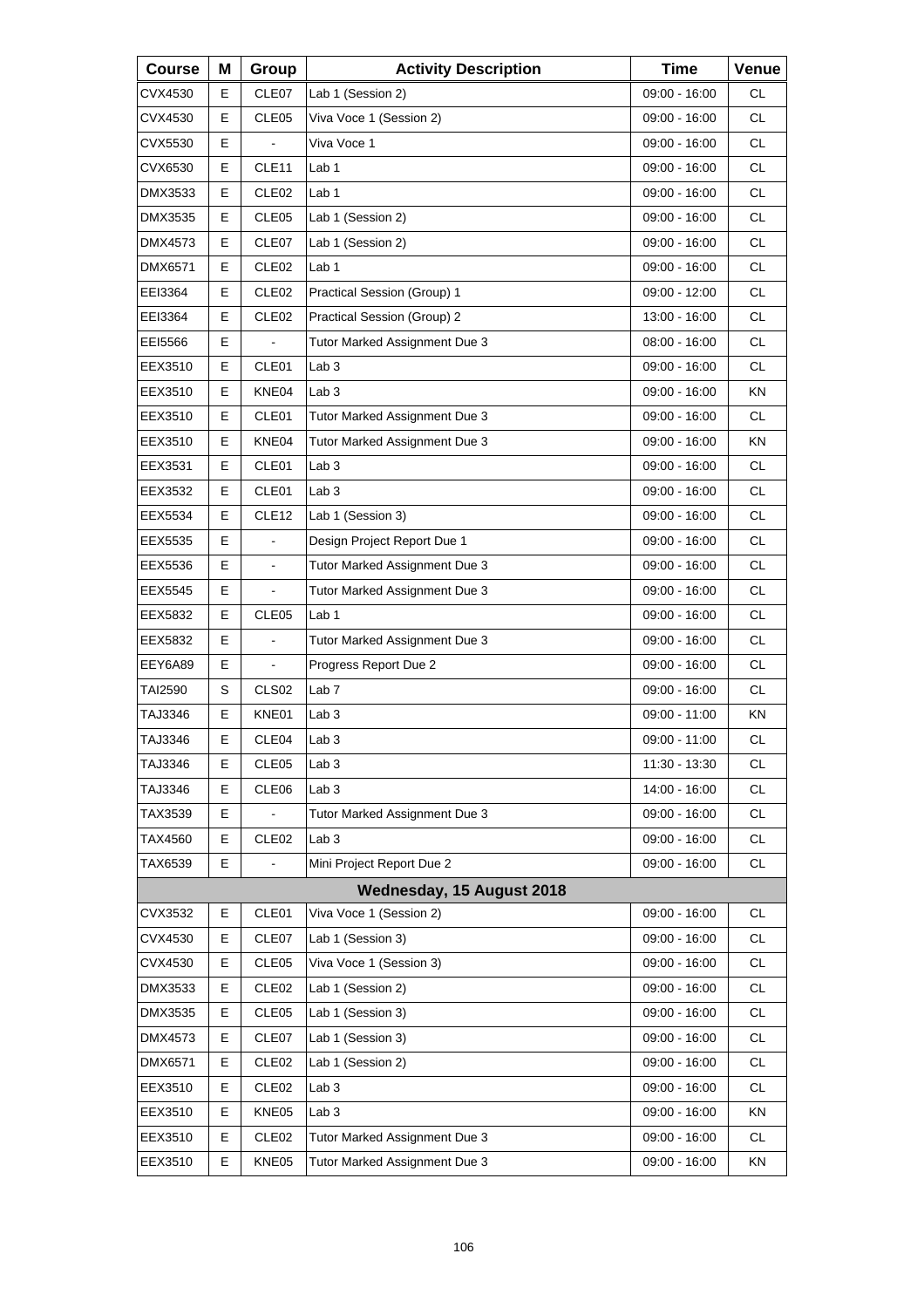| <b>Course</b>  | Μ  | Group             | <b>Activity Description</b>   | <b>Time</b>     | Venue     |
|----------------|----|-------------------|-------------------------------|-----------------|-----------|
| EEX3531        | E. | CLE <sub>02</sub> | Lab <sub>3</sub>              | 09:00 - 16:00   | <b>CL</b> |
| EEX5545        | E  |                   | Lab <sub>3</sub>              | 09:00 - 16:00   | <b>CL</b> |
| EEX5545        | E  | ä,                | Presentation 3                | 09:00 - 16:00   | <b>CL</b> |
| <b>EEX5547</b> | Е  | $\blacksquare$    | Progress Report Due 4         | 09:00 - 16:00   | <b>CL</b> |
| EEX5832        | E  | CLE06             | Lab <sub>1</sub>              | 09:00 - 16:00   | <b>CL</b> |
| EEX6536        | E  | CLE01             | Lab <sub>2</sub>              | 09:00 - 16:00   | <b>CL</b> |
| EEX6539        | Е  |                   | Tutor Marked Assignment Due 3 | 09:00 - 16:00   | <b>CL</b> |
| TAI2590        | S  | CLS <sub>03</sub> | Lab <sub>7</sub>              | 09:00 - 16:00   | <b>CL</b> |
| TAJ4547        | E  | CLE01             | Lab <sub>3</sub>              | 09:00 - 11:00   | <b>CL</b> |
| TAJ4547        | Е  | CLE <sub>02</sub> | Lab <sub>3</sub>              | 11:30 - 13:30   | <b>CL</b> |
| <b>TAJ4547</b> | E  | CLE03             | Lab <sub>3</sub>              | 14:00 - 16:00   | <b>CL</b> |
|                |    |                   | Thursday, 16 August 2018      |                 |           |
| AGX4539        | Е  | $\blacksquare$    | Lab <sub>3</sub>              | 09:30 - 16:30   | <b>CL</b> |
| CVX3532        | E  | CLE <sub>02</sub> | Viva Voce 1 (Session 2)       | 09:00 - 16:00   | <b>CL</b> |
| CVX4530        | Е  | CLE07             | Lab 1 (Session 4)             | $09:00 - 16:00$ | <b>CL</b> |
| CVX4530        | Е  | CLE <sub>05</sub> | Viva Voce 1 (Session 4)       | $09:00 - 16:00$ | <b>CL</b> |
| CVX5531        | E  | CLE03             | Lab 1 (Session 2)             | 09:00 - 16:00   | <b>CL</b> |
| CVX5531        | Е  | CLE04             | Lab 1 (Session 2)             | 09:00 - 16:00   | <b>CL</b> |
| CVX6530        | Е  | CLE <sub>12</sub> | Lab 1                         | 09:00 - 16:00   | <b>CL</b> |
| DMX3533        | E  | CLE <sub>02</sub> | Lab 1 (Session 3)             | 09:00 - 16:00   | <b>CL</b> |
| DMX4533        | Е  | CLE <sub>03</sub> | Lab <sub>1</sub>              | 09:00 - 16:00   | <b>CL</b> |
| DMX4573        | Е  | CLE07             | Lab 1 (Session 4)             | 09:00 - 16:00   | <b>CL</b> |
| DMX6571        | E  | CLE <sub>02</sub> | Lab 1 (Session 3)             | 09:00 - 16:00   | <b>CL</b> |
| EEX3510        | Е  | CLE <sub>03</sub> | Lab <sub>3</sub>              | $09:00 - 16:00$ | <b>CL</b> |
| EEX3510        | Е  | KNE06             | Lab <sub>3</sub>              | 09:00 - 16:00   | ΚN        |
| EEX3510        | E  | CLE <sub>03</sub> | Tutor Marked Assignment Due 3 | 09:00 - 16:00   | <b>CL</b> |
| EEX3510        | Е  | KNE06             | Tutor Marked Assignment Due 3 | 09:00 - 16:00   | KN        |
| EEX3531        | Е  | CLE03             | Lab <sub>3</sub>              | 09:00 - 16:00   | CL        |
| EEX3532        | Е  | CLE <sub>02</sub> | Lab <sub>3</sub>              | 09:00 - 16:00   | CL        |
| EEX5832        | Е  | CLE07             | Lab 1                         | 09:00 - 16:00   | CL        |
| EEX6536        | Е  | CLE01             | Lab 2 (Session 2)             | 09:00 - 16:00   | CL        |
| TAI2590        | S  | CLS04             | Lab <sub>7</sub>              | 09:00 - 16:00   | CL        |
| <b>TAJ4547</b> | Е  | KNE01             | Lab <sub>3</sub>              | 12:00 - 14:00   | KN        |
| <b>TAJ4547</b> | Е  | CLE04             | Lab <sub>3</sub>              | 09:00 - 11:00   | CL        |
| <b>TAJ4547</b> | Е  | CLE05             | Lab <sub>3</sub>              | 11:30 - 13:30   | CL        |
| <b>TAJ4547</b> | Е  | CLE06             | Lab <sub>3</sub>              | 14:00 - 16:00   | CL        |
| TAJ5342        | Е  |                   | Mini Project Report Due 1     | 09:00 - 16:00   | CL        |
|                |    |                   | Friday, 17 August 2018        |                 |           |
| AGI5541        | Е  | CLE <sub>02</sub> | Lab <sub>2</sub>              | 09:30 - 16:30   | <b>CL</b> |
| AGJ5540        | Е  |                   | Mini Project Report Due 1     | 09:30 - 16:30   | CL        |
| AGX6536        | Е  |                   | Factory / Field Visit 1       | 09:30 - 16:30   | CL        |
| CVX3532        | Е  | CLE03             | Viva Voce 1                   | 09:00 - 16:00   | CL        |
| CVX4530        | Е  | CLE07             | Lab 1 (Session 5)             | 09:00 - 16:00   | CL        |
| CVX4530        | Е  | CLE05             | Viva Voce 1 (Session 5)       | 09:00 - 16:00   | CL        |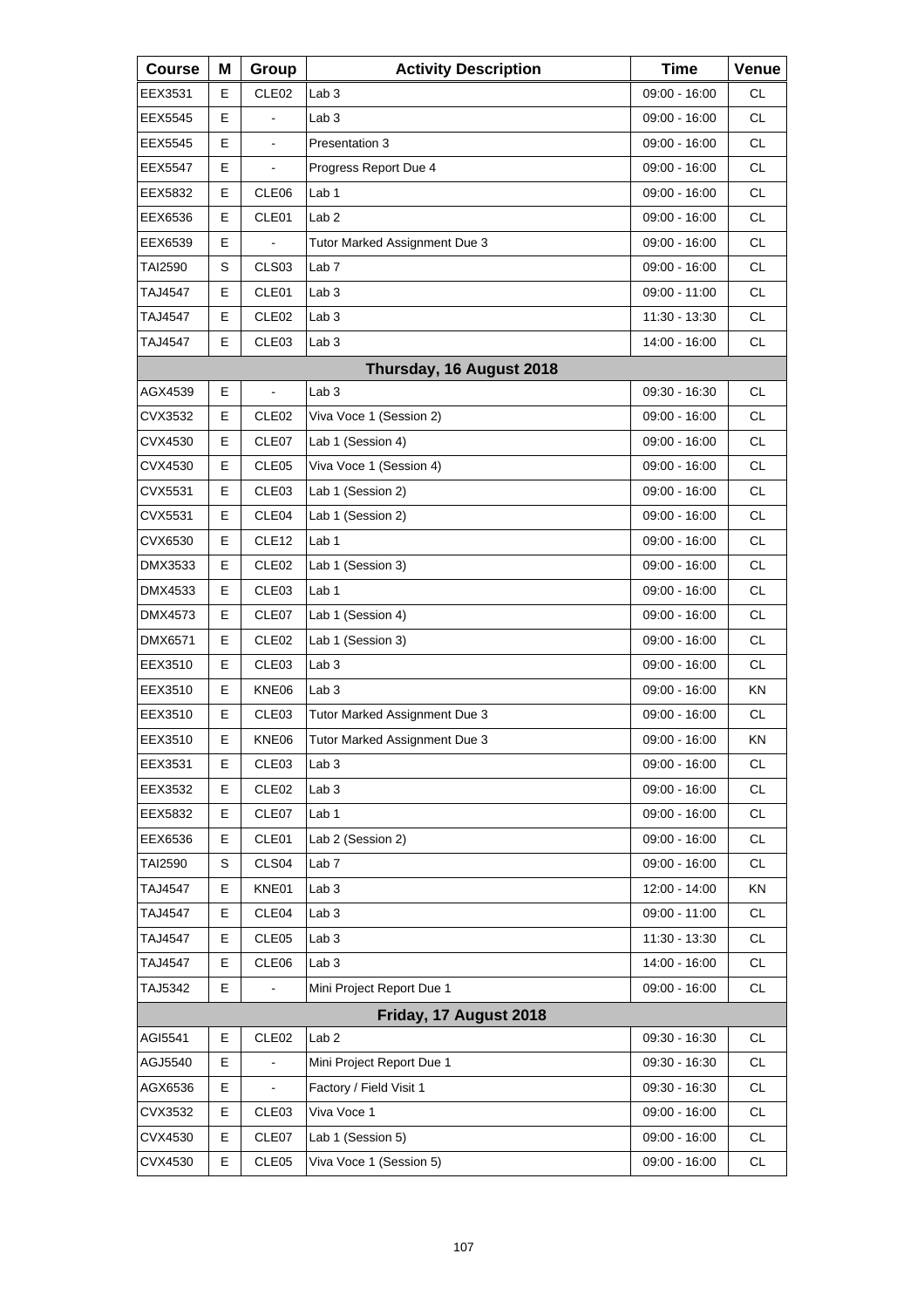| <b>Course</b>  | Μ | Group                    | <b>Activity Description</b>   | <b>Time</b>     | Venue           |
|----------------|---|--------------------------|-------------------------------|-----------------|-----------------|
| CVX5531        | Е | CLE <sub>05</sub>        | Lab 1 (Session 2)             | 09:00 - 16:00   | <b>CL</b>       |
| CVX5531        | E | CLE06                    | Lab 1 (Session 2)             | 09:00 - 16:00   | <b>CL</b>       |
| <b>DMK5501</b> | E |                          | Tutor Marked Assignment Due 5 | 09:00 - 16:00   | <b>CL</b>       |
| DMX3374        | Е | $\blacksquare$           | Mini Project 1                | 09:00 - 16:00   | <b>CL</b>       |
| DMX3533        | E |                          | Factory / Field Visit 1       | 09:00 - 16:00   | <b>CL</b>       |
| DMX4533        | E | CLE03                    | Lab 1 (Session 2)             | 09:00 - 16:00   | <b>CL</b>       |
| DMX4573        | Е | CLE07                    | Lab 1 (Session 5)             | 09:00 - 16:00   | <b>CL</b>       |
| <b>DMX5577</b> | E |                          | Design Class 1 (Session 5)    | 09:00 - 16:00   | <b>CL</b>       |
| EEI4562        | E | CLE01                    | Lab <sub>5</sub>              | 11:00 - 13:00   | <b>CL</b>       |
| EEX3350        | Е | KNE02                    | Lab 1 (Session 3)             | 09:00 - 16:00   | ΚN              |
| EEX3510        | E | CLE04                    | Lab <sub>3</sub>              | 09:00 - 16:00   | <b>CL</b>       |
| EEX3510        | Е | KNE07                    | Lab <sub>3</sub>              | $09:00 - 16:00$ | KN              |
| EEX3510        | Е | CLE04                    | Tutor Marked Assignment Due 3 | 09:00 - 16:00   | <b>CL</b>       |
| EEX3510        | E | KNE07                    | Tutor Marked Assignment Due 3 | 09:00 - 16:00   | KN              |
| EEX3531        | Е | CLE04                    | Lab 3                         | 09:00 - 16:00   | <b>CL</b>       |
| EEX3532        | Е | CLE <sub>03</sub>        | Lab <sub>3</sub>              | 09:00 - 16:00   | <b>CL</b>       |
| EEX4562        | E | CLE01                    | Lab <sub>5</sub>              | 09:00 - 11:00   | <b>CL</b>       |
| EEX5832        | Е | CLE08                    | Lab 1                         | 09:00 - 16:00   | <b>CL</b>       |
| EEX6536        | Е | CLE <sub>02</sub>        | Lab <sub>2</sub>              | 09:00 - 16:00   | <b>CL</b>       |
| TAI2590        | S | CLS05                    | Lab <sub>7</sub>              | 09:00 - 16:00   | <b>CL</b>       |
| TAY6390        | Е |                          | Progress Presentation 2       | 09:00 - 16:00   | <b>CL</b>       |
|                |   |                          | Saturday, 18 August 2018      |                 |                 |
| AGX4532        | E | $\overline{a}$           | Day School 3                  | 10:30 - 12:30   | <b>CL</b>       |
| AGX4532        | Е | $\overline{\phantom{a}}$ | Day School 3                  | $10:30 - 12:30$ | ΚN              |
| AGZ3538        | Е | $\blacksquare$           | Day School 5                  | 15:30 - 17:30   | <b>CL</b>       |
| AGZ3538        | E | $\blacksquare$           | Day School 5                  | 15:30 - 17:30   | KN              |
| CVX3533        | E | L,                       | Viva Voce 1                   | 09:00 - 16:00   | <b>CL</b>       |
| CVX4530        | Е | CLE07                    | Lab 1 (Session 6)             | 09:00 - 16:00   | CL              |
| DMX3511        | E | E01                      | Presentation 2                | 08:00 - 17:30   | RS <sub>1</sub> |
| DMX3572        | E |                          | Day School 3                  | 10:30 - 12:30   | <b>CL</b>       |
| DMX4835        | Е |                          | Day School 3                  | $08:00 - 10:00$ | CL              |
| EEI3369        | Е | CLE03                    | Lab 1                         | $09:00 - 12:00$ | CL              |
| EEI3369        | Е | CLE04                    | Lab <sub>1</sub>              | $09:00 - 12:00$ | CL              |
| EEI3369        | Е | CLE03                    | Lab <sub>2</sub>              | 13:00 - 16:00   | CL              |
| EEI3369        | Е | CLE04                    | Lab <sub>2</sub>              | 13:00 - 16:00   | CL              |
| EEI4364        | Е |                          | Day School 4                  | 10:30 - 12:30   | CL              |
| EEX3350        | Е | KNE03                    | Lab 1 (Session 3)             | 09:00 - 16:00   | KN              |
| EEX3510        | Е | MTE <sub>02</sub>        | Lab <sub>3</sub>              | 09:00 - 16:00   | MT              |
| EEX3510        | Е | CLE <sub>05</sub>        | Lab <sub>3</sub>              | 09:00 - 16:00   | <b>CL</b>       |
| EEX3510        | Е | MTE <sub>02</sub>        | Tutor Marked Assignment Due 3 | 09:00 - 16:00   | MT              |
| EEX3510        | Е | CLE05                    | Tutor Marked Assignment Due 3 | 09:00 - 16:00   | CL              |
| EEX3531        | Е | CLE <sub>05</sub>        | Lab <sub>3</sub>              | 09:00 - 16:00   | CL              |
| EEX3532        | Е | CLE04                    | Lab <sub>3</sub>              | 09:00 - 16:00   | CL              |
| EEX4533        | Е |                          | Day School 3                  | 10:30 - 12:30   | CL              |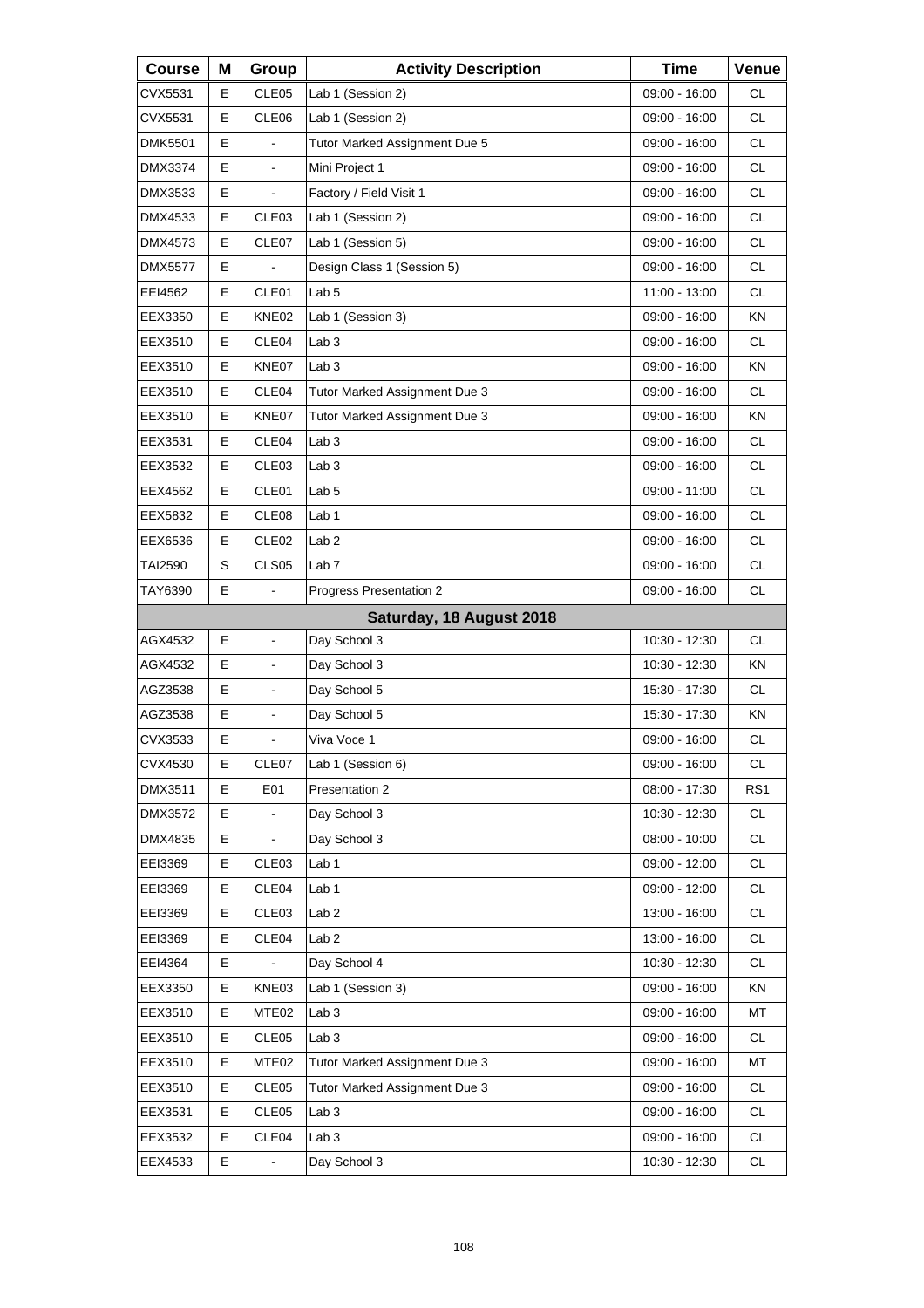| <b>Course</b>  | Μ | Group                    | <b>Activity Description</b>   | <b>Time</b>   | Venue     |
|----------------|---|--------------------------|-------------------------------|---------------|-----------|
| EEX4535        | Е |                          | Day School 4                  | 13:00 - 15:00 | CL.       |
| EEX4548        | E | $\overline{a}$           | Day School 3                  | 08:00 - 10:00 | <b>CL</b> |
| EEX4552        | E | ä,                       | Day School 3                  | 10:30 - 12:30 | <b>CL</b> |
| EEX4565        | Е | $\blacksquare$           | Day School 4                  | 13:00 - 15:00 | <b>CL</b> |
| EEX5531        | E | ÷.                       | Day School 2                  | 10:30 - 12:30 | <b>CL</b> |
| EEX5535        | E | ä,                       | Day School 3                  | 13:00 - 15:00 | <b>CL</b> |
| <b>EEX5547</b> | Е | $\blacksquare$           | Day School 3                  | 10:30 - 12:30 | <b>CL</b> |
| <b>EEX5547</b> | E | $\overline{a}$           | Presentation 4                | 10:30 - 12:30 | <b>CL</b> |
| EEX5563        | E | L,                       | Day School 4                  | 15:30 - 17:30 | <b>CL</b> |
| EEX5832        | Е | $\blacksquare$           | Day School 4                  | 15:30 - 17:30 | <b>CL</b> |
| EEX5832        | E | CLE09                    | Lab <sub>1</sub>              | 09:00 - 16:00 | <b>CL</b> |
| EEX6536        | Е | CLE <sub>02</sub>        | Lab 2 (Session 2)             | 09:00 - 16:00 | <b>CL</b> |
| EEX6543        | Е |                          | Day School 3                  | 10:30 - 12:30 | <b>CL</b> |
| EEX6832        | E | $\blacksquare$           | Day School 3                  | 10:30 - 12:30 | <b>CL</b> |
| MHJ5334        | Е | $\overline{\phantom{a}}$ | Day School 9                  | 08:00 - 10:00 | CL.       |
| TAI3342        | Е | $\blacksquare$           | Day School 3                  | 10:30 - 12:30 | <b>KN</b> |
| TAI3342        | E | $\overline{a}$           | Day School 3                  | 10:30 - 12:30 | <b>CL</b> |
| TAM4539        | Е | $\overline{\phantom{a}}$ | Tutor Marked Assignment Due 3 | 09:00 - 16:00 | CL.       |
| TAX4533        | Е | $\blacksquare$           | Day School 4                  | 10:30 - 12:30 | <b>KN</b> |
| TAX4533        | E | $\overline{a}$           | Day School 4                  | 10:30 - 12:30 | <b>CL</b> |
| TAX6335        | E | $\overline{\phantom{a}}$ | Day School 4                  | 13:00 - 15:00 | CL.       |
| TTY7692        | E | $\blacksquare$           | Progress Presentation 2       | 09:00 - 16:00 | <b>CL</b> |
|                |   |                          | Sunday, 19 August 2018        |               |           |
| CVX6832        | E | $\overline{\phantom{a}}$ | Day School 5                  | 13:00 - 15:00 | CL.       |
| EEI3364        | Е | $\overline{\phantom{a}}$ | Day School 3                  | 15:30 - 17:30 | <b>CL</b> |
| EEI4562        | E | CLE <sub>02</sub>        | Lab <sub>5</sub>              | 14:00 - 16:00 | <b>CL</b> |
| EE16560        | Е | ä,                       | Day School 5                  | 10:30 - 12:30 | <b>CL</b> |
| EEI6567        | Е | $\blacksquare$           | Day School 5                  | 15:30 - 17:30 | CL        |
| EEJ4360        | Е |                          | Day School 8                  | 10:30 - 12:30 | CL        |
| EEX3531        | E | $\blacksquare$           | Day School 3                  | 10:30 - 12:30 | CL        |
| EEX4467        | E | $\blacksquare$           | Day School 4                  | 13:00 - 15:00 | CL        |
| <b>EEX4547</b> | Е |                          | Day School 4                  | 13:00 - 15:00 | CL        |
| EEX5533        | E | $\blacksquare$           | Day School 3                  | 13:00 - 15:00 | CL        |
| EEX5535        | E | $\blacksquare$           | Design Class 1                | 09:00 - 16:00 | CL        |
| EEX5535        | Е |                          | Presentation 4                | 09:00 - 16:00 | CL        |
| EEX5538        | E | $\blacksquare$           | Day School 4                  | 10:30 - 12:30 | CL        |
| EEX5563        | Е | CLE <sub>02</sub>        | Lab <sub>3</sub>              | 09:00 - 12:00 | CL        |
| EEX6535        | Е |                          | Day School 5                  | 13:00 - 15:00 | CL        |
| EEX6536        | E | $\blacksquare$           | Day School 3                  | 15:30 - 17:30 | CL        |
| EEX6550        | Е |                          | Day School 3                  | 13:00 - 15:00 | CL        |
| EEX6563        | Е |                          | Day School 5                  | 13:00 - 15:00 | CL        |
| EEZ3562        | Е | CLE01                    | Day School 5                  | 10:30 - 12:30 | CL        |
| EEZ3562        | Е | CLE <sub>02</sub>        | Day School 5                  | 10:30 - 12:30 | CL        |
| EEZ3562        | Е | CLE03                    | Day School 5                  | 10:30 - 12:30 | CL        |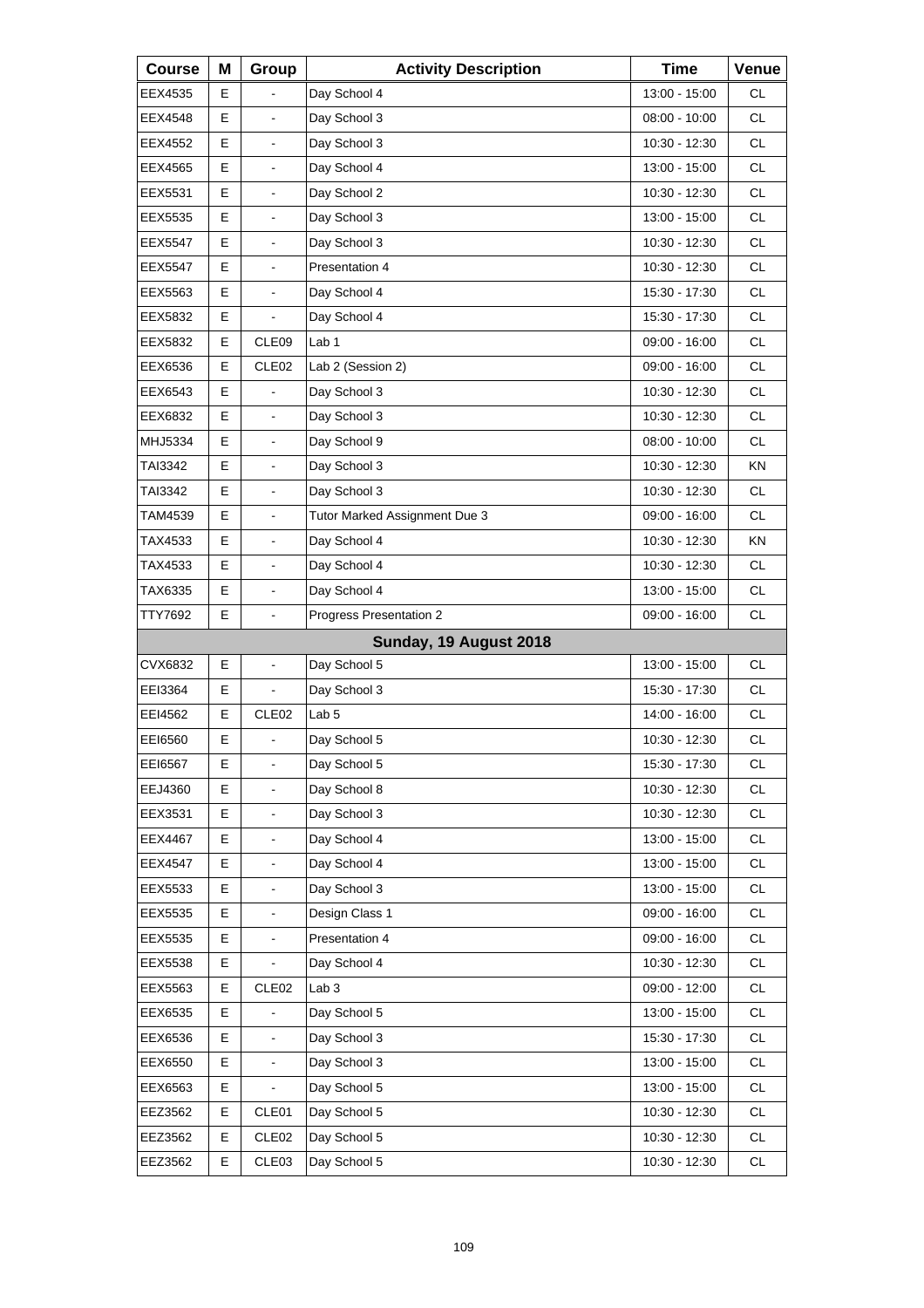| <b>Course</b>  | Μ | Group                    | <b>Activity Description</b>   | <b>Time</b>     | Venue           |
|----------------|---|--------------------------|-------------------------------|-----------------|-----------------|
| EEZ3562        | E | CLE04                    | Day School 5                  | 10:30 - 12:30   | <b>CL</b>       |
| EEZ3562        | E | CLE01                    | Day School 6                  | 13:00 - 15:00   | <b>CL</b>       |
| EEZ3562        | Е | CLE <sub>02</sub>        | Day School 6                  | 13:00 - 15:00   | CL.             |
| EEZ3562        | Е | CLE03                    | Day School 6                  | 13:00 - 15:00   | <b>CL</b>       |
| EEZ3562        | E | CLE04                    | Day School 6                  | 13:00 - 15:00   | <b>CL</b>       |
| MHZ3332        | E |                          | Day School 17                 | 13:00 - 15:00   | RS <sub>1</sub> |
| MHZ3531        | E | $\blacksquare$           | Day School 23                 | $08:00 - 10:00$ | RS <sub>1</sub> |
| MHZ3531        | E |                          | Day School 24                 | 10:30 - 12:30   | RS1             |
| MHZ4530        | E | ä,                       | Day School 9                  | 08:00 - 10:00   | R <sub>2</sub>  |
| MHZ4530        | E | $\blacksquare$           | Day School 10                 | 10:30 - 12:30   | R2              |
| MHZ5530        | E |                          | Day School 11                 | $08:00 - 10:00$ | R1              |
| MHZ5530        | Е |                          | Day School 12                 | 10:30 - 12:30   | R1              |
| TAI3540        | E | $\blacksquare$           | Day School 4                  | 13:00 - 15:00   | <b>CL</b>       |
| TAI5538        | E |                          | Day School 3                  | 10:30 - 12:30   | <b>CL</b>       |
| TAZ5544        | Е |                          | Day School 3                  | 13:00 - 15:00   | <b>CL</b>       |
| TTM7155        | E | $\blacksquare$           | Day School 4                  | 08:00 - 10:00   | <b>CL</b>       |
|                |   |                          | Monday, 20 August 2018        |                 |                 |
| AGI4538        | Е | $\overline{a}$           | Lab <sub>3</sub>              | 09:30 - 16:30   | <b>CL</b>       |
| CVX3532        | Е | CLE04                    | Viva Voce 1                   | 09:00 - 16:00   | <b>CL</b>       |
| CVX4531        | E |                          | Viva Voce 1                   | 09:00 - 16:00   | <b>CL</b>       |
| CVX5531        | Е | CLE07                    | Lab 1 (Session 2)             | 09:00 - 16:00   | <b>CL</b>       |
| CVX5531        | E | CLE08                    | Lab 1 (Session 2)             | 09:00 - 16:00   | <b>CL</b>       |
| CVX6832        | E |                          | Design Class 5                | 09:00 - 16:00   | <b>CL</b>       |
| <b>DMK5501</b> | Е |                          | Day School 6                  | 13:00 - 17:30   | <b>CL</b>       |
| DMX3511        | Е | E02                      | Presentation 2                | $08:00 - 17:30$ | R <sub>4</sub>  |
| DMX4543        | E | CLE20                    | Lab 1                         | 09:00 - 16:00   | <b>CL</b>       |
| DMX4835        | E |                          | Lab 1                         | 09:00 - 16:00   | <b>CL</b>       |
| EEI3369        | Е | CLE <sub>02</sub>        | Lab <sub>1</sub>              | 09:00 - 12:00   | CL              |
| EEI3369        | Е | CLE <sub>02</sub>        | Lab <sub>2</sub>              | 13:00 - 16:00   | CL              |
| EEX3517        | Е |                          | Mini Project 1                | 09:00 - 16:00   | CL              |
| EEX3532        | Е | KNE01                    | Lab <sub>3</sub>              | 09:00 - 16:00   | KN              |
| EEX4536        | Е |                          | Tutor Marked Assignment Due 3 | $09:00 - 16:00$ | CL              |
| EEX6536        | Е | CLE03                    | Lab <sub>2</sub>              | $09:00 - 16:00$ | CL              |
| TAI2530        | S |                          | Tutor Marked Assignment Due 3 | 09:00 - 16:00   | CL              |
| TAI5354        | Е | CLE01                    | Lab 8                         | 09:00 - 11:00   | CL              |
| TAI5354        | Е | CLE <sub>02</sub>        | Lab <sub>8</sub>              | 11:00 - 13:00   | CL              |
| TAI5354        | Е | CLE03                    | Lab <sub>8</sub>              | 13:30 - 15:30   | CL              |
| TAI5563        | Е |                          | Project Diary 1               | 09:00 - 16:00   | CL              |
| TAI5563        | E |                          | Progress Presentation 3       | 09:00 - 16:00   | CL              |
| TAI6869        | Е | $\blacksquare$           | Project Diary 1               | 09:00 - 16:00   | CL              |
| TAI6869        | Е | $\blacksquare$           | Progress Presentation 3       | 09:00 - 16:00   | CL              |
| TAM5861        | E | $\overline{\phantom{a}}$ | Tutor Marked Assignment Due 3 | 09:00 - 16:00   | CL              |
| TAX6563        | Е | ÷,                       | Tutor Marked Assignment Due 3 | 09:00 - 16:00   | CL              |
| TAX6565        | Е | $\blacksquare$           | Tutor Marked Assignment Due 3 | 09:00 - 16:00   | CL              |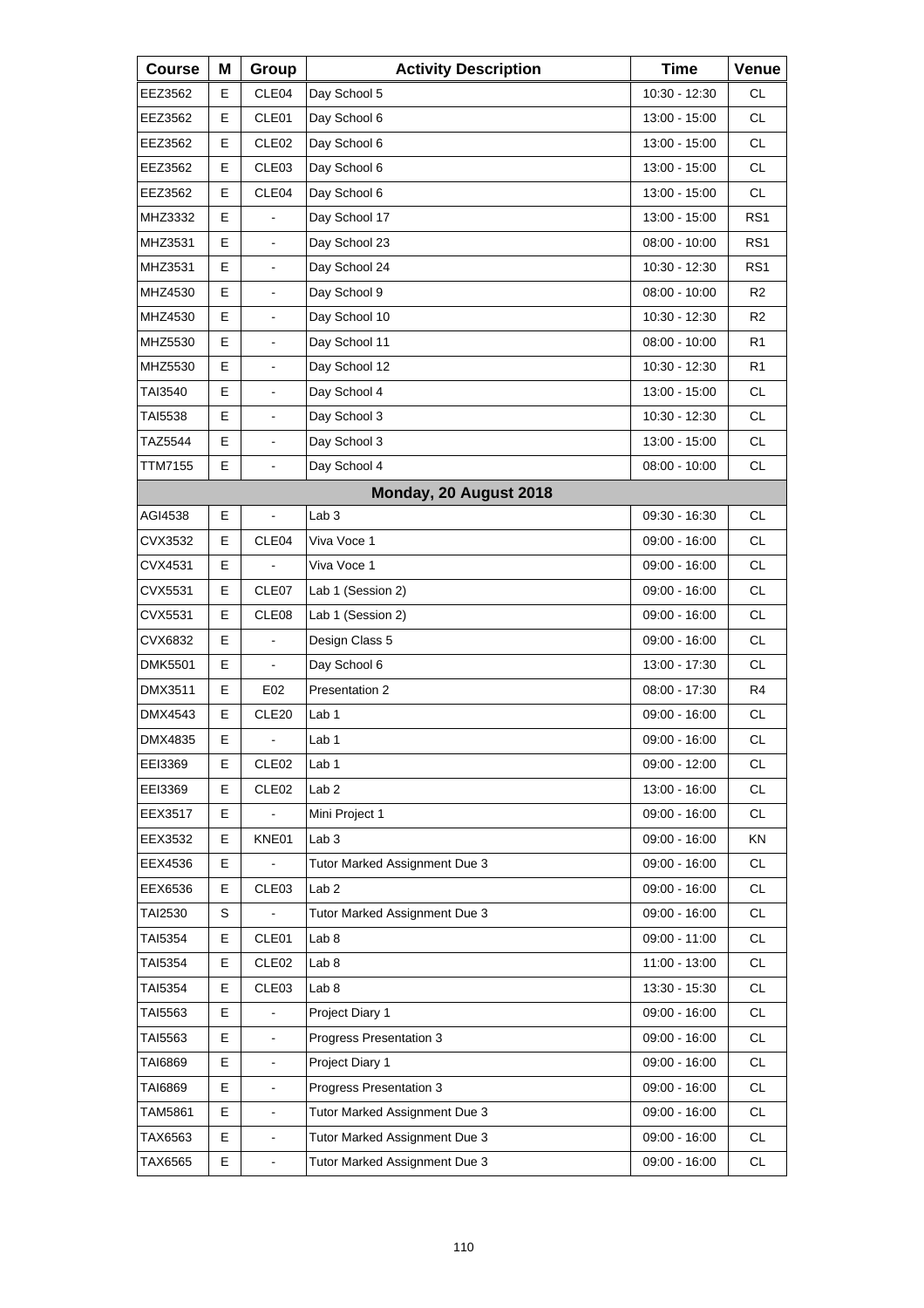| <b>Course</b> | Μ | Group                    | <b>Activity Description</b>   | <b>Time</b>   | Venue     |
|---------------|---|--------------------------|-------------------------------|---------------|-----------|
| TTI7153       | E |                          | Tutor Marked Assignment Due 2 | 09:00 - 16:00 | СL        |
| TTM7138       | E | $\frac{1}{2}$            | Tutor Marked Assignment Due 2 | 09:00 - 16:00 | <b>CL</b> |
| TTX7139       | E | $\blacksquare$           | Tutor Marked Assignment Due 2 | 09:00 - 16:00 | <b>CL</b> |
|               |   |                          | Tuesday, 21 August 2018       |               |           |
| AGX4540       | E |                          | Lab <sub>3</sub>              | 09:30 - 16:30 | <b>CL</b> |
| CVX3532       | E | CLE03                    | Viva Voce 1 (Session 2)       | 09:00 - 16:00 | <b>CL</b> |
| CVX5531       | Е | CLE09                    | Lab 1 (Session 2)             | 09:00 - 16:00 | <b>CL</b> |
| CVX5531       | E | CLE <sub>10</sub>        | Lab 1 (Session 2)             | 09:00 - 16:00 | <b>CL</b> |
| DMX3511       | E | CLE03                    | Presentation 2                | 08:00 - 17:30 | <b>CL</b> |
| DMX3511       | Е | CLE04                    | Presentation 2                | 08:00 - 17:30 | <b>CL</b> |
| DMX4543       | E | CLE <sub>20</sub>        | Lab 1 (Session 2)             | 09:00 - 16:00 | <b>CL</b> |
| DMX4835       | E | $\overline{a}$           | Lab 1 (Session 2)             | 09:00 - 16:00 | <b>CL</b> |
| DMX6535       | Е | $\overline{\phantom{a}}$ | Factory / Field Visit 1       | 09:00 - 16:00 | <b>CL</b> |
| EEI3369       | E | CLE01                    | Lab <sub>1</sub>              | 09:00 - 12:00 | <b>CL</b> |
| EEI3369       | E | CLE01                    | Lab <sub>2</sub>              | 13:00 - 16:00 | <b>CL</b> |
| EEX3510       | Е | CLE06                    | Lab <sub>3</sub>              | 09:00 - 16:00 | <b>CL</b> |
| EEX3510       | E | CLE06                    | Tutor Marked Assignment Due 3 | 09:00 - 16:00 | <b>CL</b> |
| EEX3531       | E | CLE06                    | Lab <sub>3</sub>              | 09:00 - 16:00 | <b>CL</b> |
| EEX3532       | Е | CLE <sub>05</sub>        | Lab <sub>3</sub>              | 09:00 - 16:00 | <b>CL</b> |
| EEX3533       | E | CLE <sub>12</sub>        | Lab <sub>2</sub>              | 09:00 - 16:00 | <b>CL</b> |
| EEX3533       | E | CLE <sub>12</sub>        | Tutor Marked Assignment Due 2 | 09:00 - 16:00 | <b>CL</b> |
| EEX5534       | Е | CLE13                    | Lab 1                         | 09:00 - 16:00 | <b>CL</b> |
| EEX5832       | E | CLE <sub>10</sub>        | Lab 1                         | 09:00 - 16:00 | <b>CL</b> |
| EEX6536       | E | CLE03                    | Lab 2 (Session 2)             | 09:00 - 16:00 | <b>CL</b> |
| EEX6541       | Е |                          | Tutor Marked Assignment Due 3 | 09:00 - 16:00 | CL        |
| TAI5354       | E | CLE04                    | Lab <sub>8</sub>              | 09:00 - 11:00 | <b>CL</b> |
| TAI5354       | E | CLE05                    | Lab <sub>8</sub>              | 11:00 - 13:00 | <b>CL</b> |
| TAI5354       | Е | CLE06                    | Lab <sub>8</sub>              | 13:30 - 15:30 | <b>CL</b> |
| TAX5560       | Е |                          | Mini Project 1                | 09:00 - 16:00 | CL        |
|               |   |                          | Wednesday, 22 August 2018     |               |           |
| DMX4835       | Е |                          | Lab 1 (Session 3)             | 09:00 - 16:00 | <b>CL</b> |
| EEX3510       | Е | CLE07                    | Lab <sub>3</sub>              | 09:00 - 16:00 | CL        |
| EEX3510       | Е | KNE08                    | Lab <sub>3</sub>              | 09:00 - 16:00 | KN        |
| EEX3510       | Е | CLE07                    | Tutor Marked Assignment Due 3 | 09:00 - 16:00 | <b>CL</b> |
| EEX3510       | Е | KNE08                    | Tutor Marked Assignment Due 3 | 09:00 - 16:00 | KN        |
| EEX3531       | Е | CLE07                    | Lab <sub>3</sub>              | 09:00 - 16:00 | CL        |
| EEX3532       | Е | CLE <sub>06</sub>        | Lab <sub>3</sub>              | 09:00 - 16:00 | CL        |
| EEX3533       | Е | CLE <sub>11</sub>        | Lab <sub>2</sub>              | 09:00 - 16:00 | CL        |
| EEX3533       | Е | CLE12                    | Lab 2 (Session 2)             | 09:00 - 16:00 | CL        |
| EEX3533       | Е | CLE <sub>11</sub>        | Tutor Marked Assignment Due 2 | 09:00 - 16:00 | CL        |
| EEX4536       | Е | CLE01                    | Lab <sub>3</sub>              | 09:00 - 16:00 | CL        |
| EEX5534       | Е | CLE13                    | Lab 1 (Session 2)             | 09:00 - 16:00 | CL        |
| EEX5832       | Е | CLE <sub>11</sub>        | Lab <sub>1</sub>              | 09:00 - 16:00 | <b>CL</b> |
| EEX6536       | Е | CLE04                    | Lab <sub>2</sub>              | 09:00 - 16:00 | CL        |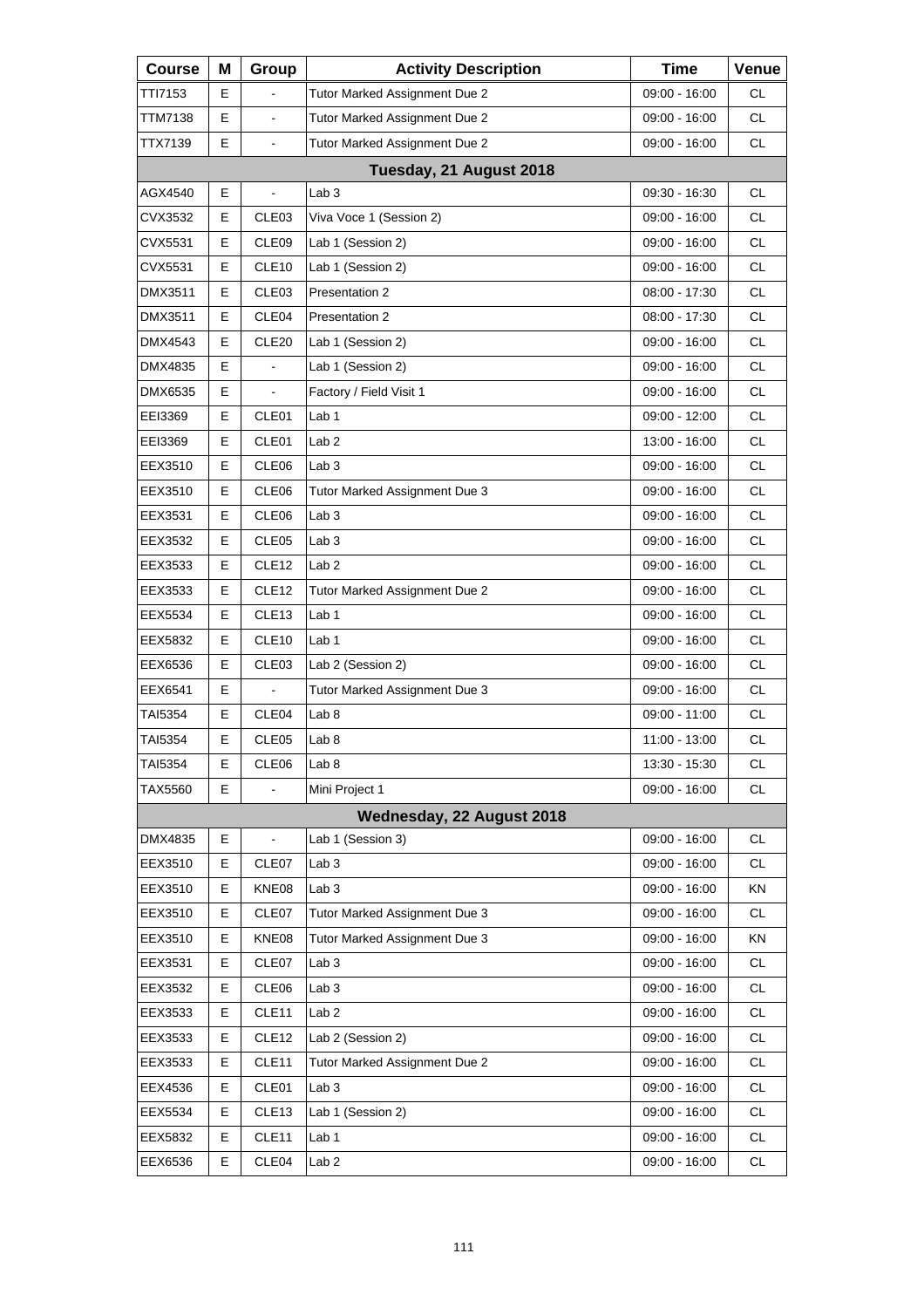| <b>Course</b>  | Μ | Group                    | <b>Activity Description</b>   | <b>Time</b>     | Venue     |
|----------------|---|--------------------------|-------------------------------|-----------------|-----------|
| MHJ5531        | Е |                          | Tutor Marked Assignment Due 3 | 08:00 - 16:00   | <b>CL</b> |
| MHZ5530        | E | $\overline{\phantom{a}}$ | Tutor Marked Assignment Due 3 | 08:00 - 16:00   | <b>CL</b> |
|                |   |                          | Thursday, 23 August 2018      |                 |           |
| AGI5541        | E | CLE <sub>03</sub>        | Lab <sub>2</sub>              | 09:30 - 16:30   | <b>CL</b> |
| AGY6D95        | Е |                          | Presentation 2                | 09:30 - 16:30   | <b>CL</b> |
| AGY6D96        | Е | $\blacksquare$           | Presentation 2                | 09:30 - 16:30   | <b>CL</b> |
| CVX3532        | E | CLE04                    | Viva Voce 1 (Session 2)       | 09:00 - 16:00   | <b>CL</b> |
| DMW3001        | E | CLE08                    | Lab <sub>1</sub>              | 09:00 - 16:00   | <b>CL</b> |
| DMX4835        | Е |                          | Lab 1 (Session 4)             | 09:00 - 16:00   | <b>CL</b> |
| EEX3510        | E | CLE08                    | Lab <sub>3</sub>              | 09:00 - 16:00   | <b>CL</b> |
| EEX3510        | Е | KNE09                    | Lab <sub>3</sub>              | 09:00 - 16:00   | KN        |
| EEX3510        | E | CLE08                    | Tutor Marked Assignment Due 3 | 09:00 - 16:00   | <b>CL</b> |
| EEX3510        | E | KNE09                    | Tutor Marked Assignment Due 3 | 09:00 - 16:00   | <b>KN</b> |
| EEX3531        | Е | CLE <sub>08</sub>        | Lab <sub>3</sub>              | 09:00 - 16:00   | CL.       |
| EEX3532        | E | CLE07                    | Lab <sub>3</sub>              | 09:00 - 16:00   | <b>CL</b> |
| EEX3533        | E | CLE <sub>10</sub>        | Lab <sub>2</sub>              | 09:00 - 16:00   | <b>CL</b> |
| EEX3533        | Е | CLE <sub>11</sub>        | Lab 2 (Session 2)             | 09:00 - 16:00   | CL.       |
| EEX3533        | E | CLE <sub>10</sub>        | Tutor Marked Assignment Due 2 | 09:00 - 16:00   | <b>CL</b> |
| EEX4536        | E | CLE01                    | Lab 3 (Session 2)             | 09:00 - 16:00   | <b>CL</b> |
| EEX5534        | Е | CLE <sub>13</sub>        | Lab 1 (Session 3)             | 09:00 - 16:00   | CL.       |
| EEX5832        | E | CLE <sub>12</sub>        | Lab <sub>1</sub>              | 09:00 - 16:00   | <b>CL</b> |
| EEX6536        | E | CLE04                    | Lab 2 (Session 2)             | 09:00 - 16:00   | <b>CL</b> |
| TAI3540        | Е |                          | Mini Project Report Due 1     | 09:00 - 16:00   | CL.       |
| <b>TAI5354</b> | Е | KNE01                    | Lab 8                         | 09:00 - 11:00   | <b>KN</b> |
| TAI5354        | E | KNE02                    | Lab 8                         | 11:00 - 13:00   | ΚN        |
| TAI5354        | Е | KNE03                    | Lab <sub>8</sub>              | 13:30 - 15:30   | ΚN        |
| <b>TAI5354</b> | E | CLE07                    | Lab <sub>8</sub>              | 09:00 - 11:00   | <b>CL</b> |
| TAI5354        | Е | CLE08                    | Lab 8                         | 11:00 - 13:00   | <b>CL</b> |
| TAI5354        | Е | CLE09                    | Lab 8                         | 13:30 - 15:30   | <b>CL</b> |
| <b>TAI5538</b> | E |                          | Mini Project Report Due 1     | 09:00 - 16:00   | <b>CL</b> |
|                |   |                          | Friday, 24 August 2018        |                 |           |
| AGI3534        | Е | CLE01                    | Lab <sub>3</sub>              | 09:30 - 16:30   | <b>CL</b> |
| CVX3532        | Е | CLE05                    | Viva Voce 1                   | 09:00 - 16:00   | CL        |
| CVX5531        | Е | CLE <sub>11</sub>        | Lab 1 (Session 2)             | 09:00 - 16:00   | <b>CL</b> |
| CVX5531        | Е | CLE <sub>12</sub>        | Lab 1 (Session 2)             | $09:00 - 16:00$ | CL        |
| <b>DMK3270</b> | E | ä,                       | Tutor Marked Assignment Due 2 | 09:00 - 16:00   | CL        |
| DMM5836        | E |                          | Tutor Marked Assignment Due 2 | 09:00 - 16:00   | CL        |
| DMX3374        | Е | $\blacksquare$           | Tutor Marked Assignment Due 2 | 09:00 - 16:00   | CL        |
| DMX3512        | E | $\blacksquare$           | Tutor Marked Assignment Due 2 | 09:00 - 16:00   | CL        |
| DMX3533        | E | $\blacksquare$           | Tutor Marked Assignment Due 2 | 09:00 - 16:00   | CL        |
| DMX3535        | Е | L,                       | Tutor Marked Assignment Due 2 | 09:00 - 16:00   | CL        |
| DMX3573        | E | $\blacksquare$           | Tutor Marked Assignment Due 2 | 09:00 - 16:00   | CL        |
| DMX3574        | E | $\blacksquare$           | Tutor Marked Assignment Due 2 | 09:00 - 16:00   | CL        |
| DMX4335        | E | $\blacksquare$           | Tutor Marked Assignment Due 2 | 09:00 - 16:00   | CL        |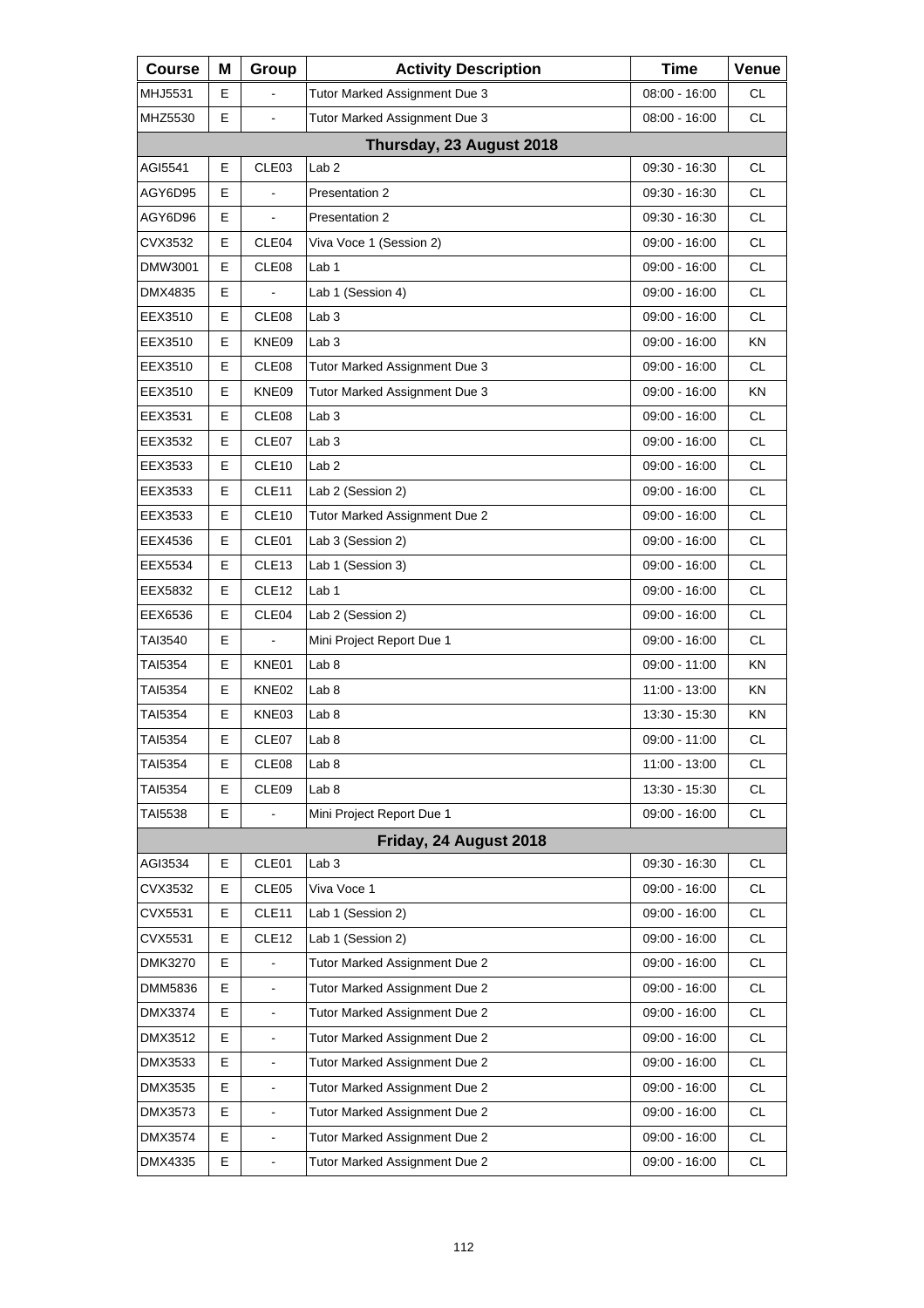| <b>Course</b>  | Μ | Group                    | <b>Activity Description</b>   | <b>Time</b>     | Venue     |
|----------------|---|--------------------------|-------------------------------|-----------------|-----------|
| DMX4342        | E |                          | Tutor Marked Assignment Due 2 | 09:00 - 16:00   | СL        |
| DMX4530        | E |                          | Tutor Marked Assignment Due 2 | 09:00 - 16:00   | <b>CL</b> |
| DMX4532        | E | $\blacksquare$           | Tutor Marked Assignment Due 2 | $09:00 - 16:00$ | <b>CL</b> |
| DMX4533        | E | $\blacksquare$           | Tutor Marked Assignment Due 2 | 09:00 - 16:00   | <b>CL</b> |
| DMX4543        | E |                          | Tutor Marked Assignment Due 2 | 09:00 - 16:00   | <b>CL</b> |
| DMX4571        | E | $\blacksquare$           | Tutor Marked Assignment Due 2 | $09:00 - 16:00$ | <b>CL</b> |
| DMX4572        | E | $\blacksquare$           | Tutor Marked Assignment Due 2 | 09:00 - 16:00   | <b>CL</b> |
| DMX4575        | E |                          | Tutor Marked Assignment Due 2 | 09:00 - 16:00   | <b>CL</b> |
| DMX4576        | E | $\blacksquare$           | Tutor Marked Assignment Due 2 | 09:00 - 16:00   | <b>CL</b> |
| DMX4835        | E | $\blacksquare$           | Lab 1 (Session 5)             | 09:00 - 16:00   | <b>CL</b> |
| DMX4835        | E |                          | Tutor Marked Assignment Due 2 | 09:00 - 16:00   | <b>CL</b> |
| DMX5531        | E | $\overline{\phantom{a}}$ | Tutor Marked Assignment Due 2 | 09:00 - 16:00   | <b>CL</b> |
| DMX5532        | E | $\blacksquare$           | Tutor Marked Assignment Due 2 | 09:00 - 16:00   | <b>CL</b> |
| DMX5533        | E |                          | Tutor Marked Assignment Due 2 | $09:00 - 16:00$ | <b>CL</b> |
| DMX5571        | E | $\overline{\phantom{a}}$ | Tutor Marked Assignment Due 2 | $09:00 - 16:00$ | <b>CL</b> |
| DMX5572        | E | $\blacksquare$           | Tutor Marked Assignment Due 2 | 09:00 - 16:00   | <b>CL</b> |
| DMX6530        | E |                          | Tutor Marked Assignment Due 2 | $09:00 - 16:00$ | <b>CL</b> |
| DMX6531        | E | $\overline{\phantom{a}}$ | Tutor Marked Assignment Due 2 | 09:00 - 16:00   | <b>CL</b> |
| DMX6532        | Е | $\blacksquare$           | Tutor Marked Assignment Due 2 | 09:00 - 16:00   | <b>CL</b> |
| DMX6534        | E |                          | Tutor Marked Assignment Due 2 | 09:00 - 16:00   | <b>CL</b> |
| DMX6535        | E | $\overline{\phantom{a}}$ | Tutor Marked Assignment Due 2 | 09:00 - 16:00   | <b>CL</b> |
| DMX6536        | Е | $\blacksquare$           | Tutor Marked Assignment Due 2 | 09:00 - 16:00   | <b>CL</b> |
| DMX6540        | E |                          | Tutor Marked Assignment Due 2 | 09:00 - 16:00   | <b>CL</b> |
| DMX6570        | E | $\overline{\phantom{a}}$ | Tutor Marked Assignment Due 2 | 09:00 - 16:00   | <b>CL</b> |
| DMX6571        | Е | $\overline{a}$           | Tutor Marked Assignment Due 2 | 09:00 - 16:00   | <b>CL</b> |
| DMX6573        | E | $\overline{a}$           | Tutor Marked Assignment Due 2 | 09:00 - 16:00   | <b>CL</b> |
| <b>DMX6578</b> | E | L.                       | Tutor Marked Assignment Due 2 | 09:00 - 16:00   | <b>CL</b> |
| DMY6397        | Е | $\blacksquare$           | Progress Report Due 2         | 09:00 - 16:00   | <b>CL</b> |
| DMY6A74        | Е |                          | Progress Report Due 2         | 09:00 - 16:00   | CL        |
| DMY6A96        | E |                          | Progress Report Due 2         | $09:00 - 16:00$ | CL        |
| DMY6A98        | Е | $\blacksquare$           | Progress Report Due 2         | 09:00 - 16:00   | CL        |
| DMY6D95        | Е |                          | Progress Report Due 2         | 09:00 - 16:00   | CL        |
| EEI3364        | Е | CLE01                    | Online Quiz 1                 | 09:00 - 10:00   | CL        |
| EEI3364        | Е | CLE <sub>02</sub>        | Online Quiz 1                 | 10:00 - 11:00   | <b>CL</b> |
| EEI3369        | Е | CLE01                    | Online Quiz 1                 | 11:00 - 12:00   | CL        |
| EEI3369        | Е | CLE <sub>02</sub>        | Online Quiz 1                 | 12:00 - 13:00   | CL        |
| EEI4364        | Е |                          | Lab 4                         | 09:00 - 11:00   | CL        |
| EEI5566        | Е |                          | Mini Project 1                | $08:00 - 16:00$ | CL        |
| EEI6560        | Е |                          | Case Study 3                  | $08:00 - 16:00$ | CL        |
| EEX3510        | Е | CLE09                    | Lab <sub>3</sub>              | 09:00 - 16:00   | CL        |
| EEX3510        | Е | KNE10                    | Lab <sub>3</sub>              | 09:00 - 16:00   | KN        |
| EEX3510        | Е | CLE09                    | Tutor Marked Assignment Due 3 | 09:00 - 16:00   | CL        |
| EEX3510        | Е | KNE10                    | Tutor Marked Assignment Due 3 | 09:00 - 16:00   | KN        |
| EEX3531        | Е | CLE09                    | Lab <sub>3</sub>              | 09:00 - 16:00   | CL        |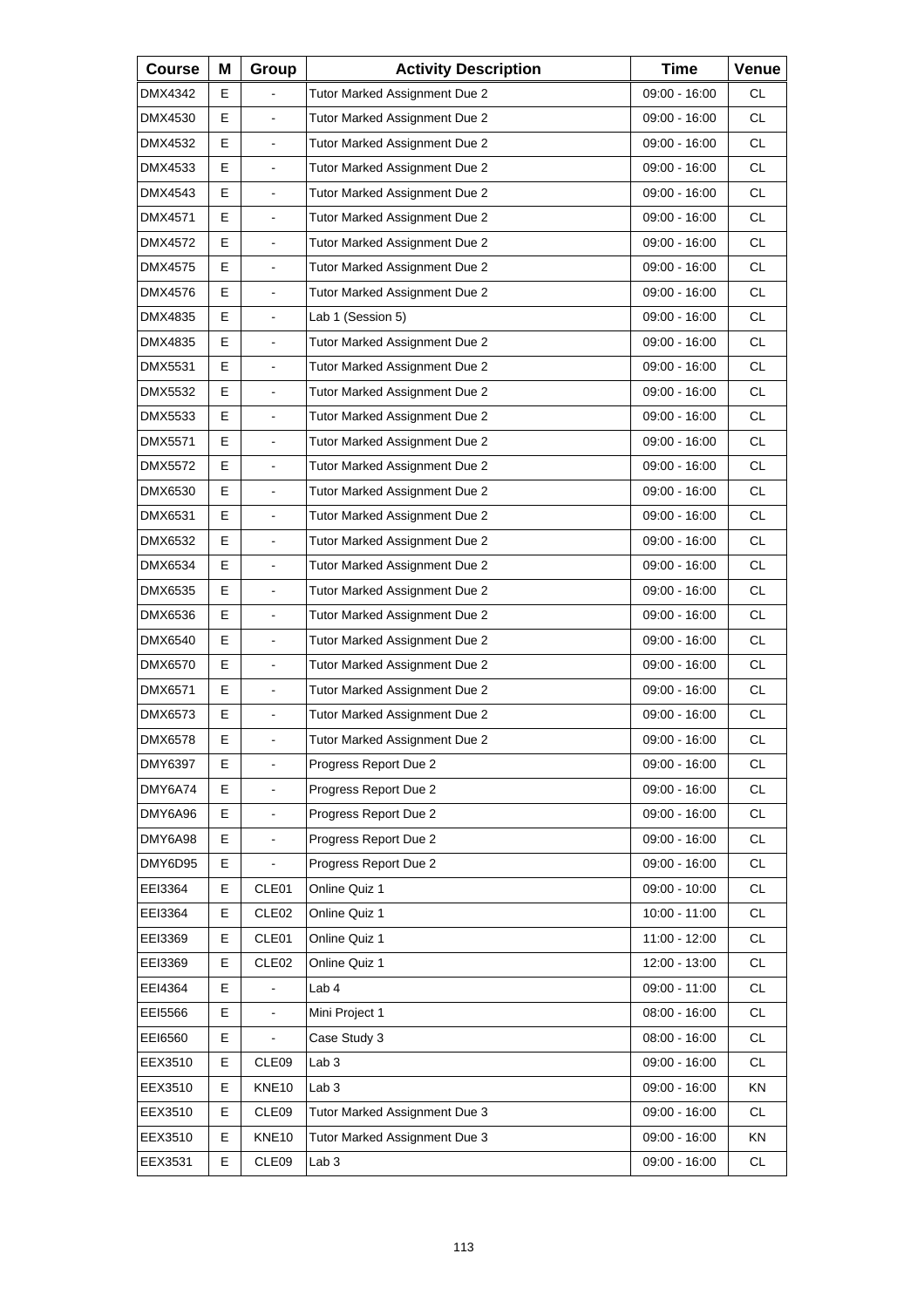| <b>Course</b> | Μ | Group                    | <b>Activity Description</b>   | <b>Time</b>     | Venue     |
|---------------|---|--------------------------|-------------------------------|-----------------|-----------|
| EEX3532       | Е | CLE08                    | Lab <sub>3</sub>              | 09:00 - 16:00   | <b>CL</b> |
| EEX3533       | E | KNE08                    | Lab <sub>2</sub>              | 09:00 - 16:00   | KN        |
| EEX3533       | E | CLE <sub>10</sub>        | Lab 2 (Session 2)             | 09:00 - 16:00   | <b>CL</b> |
| EEX4536       | Е | KNE01                    | Lab <sub>3</sub>              | 09:00 - 16:00   | ΚN        |
| EEX4536       | E | CLE <sub>02</sub>        | Lab <sub>3</sub>              | 09:00 - 16:00   | <b>CL</b> |
| EEX5832       | E | CLE <sub>13</sub>        | Lab 1                         | 09:00 - 16:00   | <b>CL</b> |
| EEX6351       | Е | $\blacksquare$           | Tutor Marked Assignment Due 3 | 09:00 - 16:00   | <b>CL</b> |
| EEX6534       | E | $\blacksquare$           | Tutor Marked Assignment Due 3 | 09:00 - 16:00   | <b>CL</b> |
| EEX6535       | E | $\overline{a}$           | Tutor Marked Assignment Due 3 | 08:00 - 16:00   | <b>CL</b> |
| EEX6543       | Е | CLE01                    | Lab <sub>3</sub>              | 09:00 - 16:00   | <b>CL</b> |
| EEX6550       | E |                          | Tutor Marked Assignment Due 3 | 09:00 - 16:00   | <b>CL</b> |
| EEX6563       | E | $\overline{\phantom{a}}$ | Tutor Marked Assignment Due 3 | 08:00 - 16:00   | <b>CL</b> |
| EEY6A98       | Е | $\blacksquare$           | Progress Report Due 2         | $09:00 - 16:00$ | <b>CL</b> |
| EEY6D95       | E |                          | Progress Report Due 2         | 09:00 - 16:00   | <b>CL</b> |
| EEZ3562       | Е | CLE <sub>01</sub>        | Online Quiz 2                 | 13:00 - 14:00   | <b>CL</b> |
| EEZ3562       | Е | CLE <sub>02</sub>        | Online Quiz 2                 | 14:00 - 15:00   | <b>CL</b> |
| TAI5354       | E | CLE <sub>10</sub>        | Lab <sub>8</sub>              | 09:00 - 11:00   | <b>CL</b> |
| TAX3537       | Е | CLE01                    | Lab <sub>3</sub>              | 09:00 - 16:00   | <b>CL</b> |
|               |   |                          | Saturday, 25 August 2018      |                 |           |
| CVX4534       | E | $\blacksquare$           | Day School 4                  | 15:30 - 17:30   | <b>CL</b> |
| CVX5531       | Е | $\overline{\phantom{a}}$ | Day School 4                  | 13:00 - 15:00   | <b>CL</b> |
| DMX3533       | E | $\blacksquare$           | Day School 3                  | 13:00 - 15:00   | <b>CL</b> |
| DMX3574       | E |                          | Day School 3                  | 15:30 - 17:30   | <b>CL</b> |
| EEI3364       | Е | CLE <sub>03</sub>        | Online Quiz 1                 | 09:00 - 10:00   | <b>CL</b> |
| EEI3364       | Е | CLE04                    | Online Quiz 1                 | 10:00 - 11:00   | <b>CL</b> |
| EEI3369       | E | CLE03                    | Online Quiz 1                 | 11:00 - 12:00   | <b>CL</b> |
| EEI3369       | E | CLE04                    | Online Quiz 1                 | 12:00 - 13:00   | <b>CL</b> |
| EEX3510       | Е | AME01                    | Lab <sub>3</sub>              | 09:00 - 16:00   | AM        |
| EEX3510       | Е | CLE10                    | Lab <sub>3</sub>              | $09:00 - 16:00$ | CL        |
| EEX3510       | E | AME01                    | Tutor Marked Assignment Due 3 | 09:00 - 16:00   | AM        |
| EEX3510       | Е | CLE10                    | Tutor Marked Assignment Due 3 | 09:00 - 16:00   | CL        |
| EEX3531       | Е | CLE <sub>10</sub>        | Lab <sub>3</sub>              | 09:00 - 16:00   | CL        |
| EEX3532       | E |                          | Day School 3                  | 08:00 - 10:00   | <b>CL</b> |
| EEX3533       | Е | KNE01                    | Day School 3                  | 13:00 - 15:00   | KN        |
| EEX3533       | Е | CLE01                    | Day School 3                  | 13:00 - 15:00   | CL        |
| EEX4530       | E |                          | Day School 3                  | 10:30 - 12:30   | CL        |
| EEX4536       | Е | KNE01                    | Day School 4                  | 13:00 - 15:00   | KN        |
| EEX4536       | Е |                          | Day School 4                  | 13:00 - 15:00   | CL        |
| EEX4536       | E | KNE01                    | Lab 3 (Session 2)             | 09:00 - 16:00   | KN        |
| EEX4536       | Е | CLE <sub>02</sub>        | Lab 3 (Session 2)             | 09:00 - 16:00   | CL        |
| EEX5531       | E |                          | Tutor Marked Assignment Due 3 | 09:00 - 16:00   | CL        |
| EEX5536       | E | $\blacksquare$           | Day School 3                  | 13:00 - 15:00   | CL        |
| EEX6539       | Е |                          | Day School 3                  | 15:30 - 17:30   | CL        |
| EEX6543       | Е | CLE01                    | Lab 3 (Session 2)             | 09:00 - 16:00   | CL        |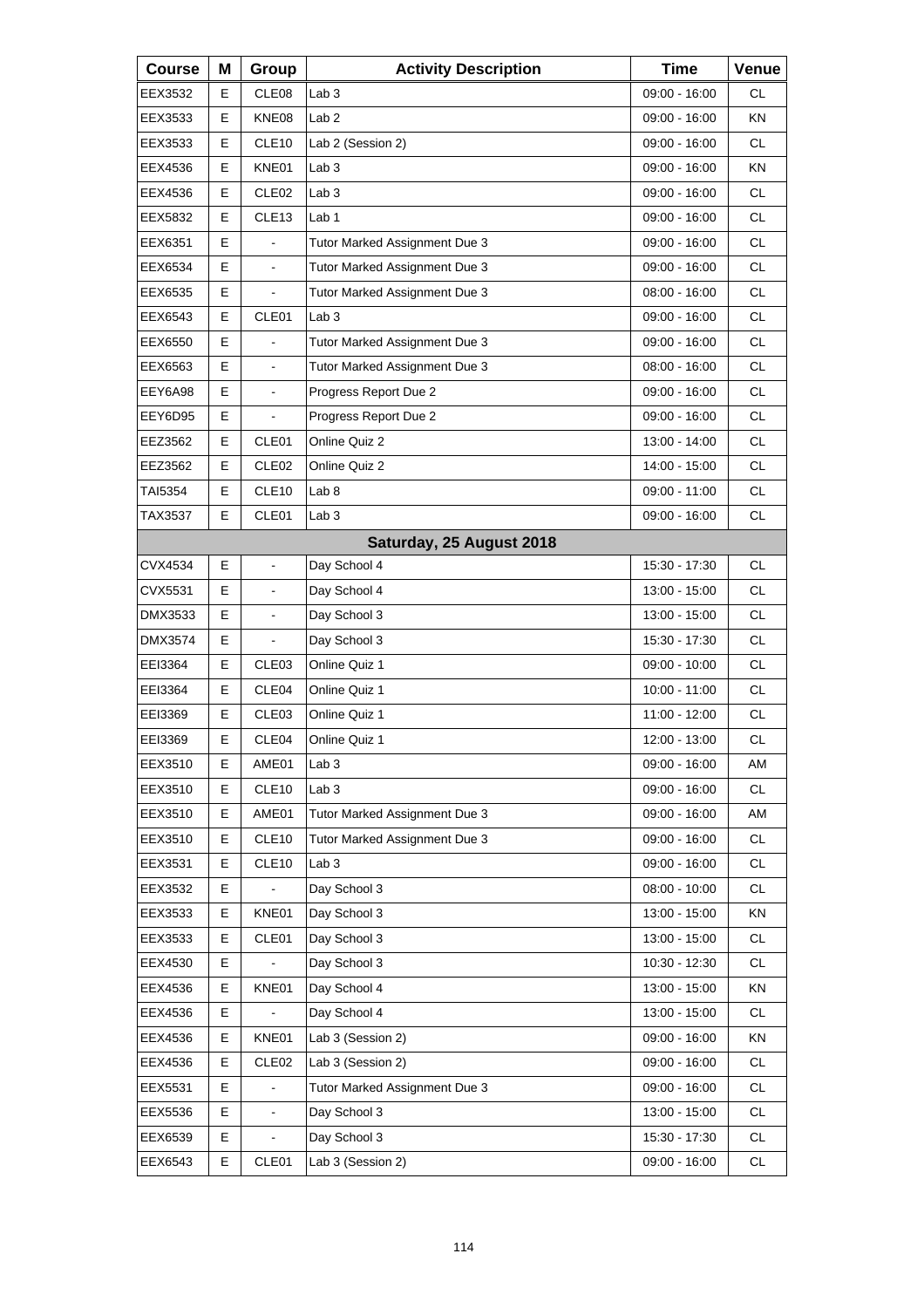| <b>Course</b>  | Μ  | Group                    | <b>Activity Description</b>   | <b>Time</b>     | Venue           |
|----------------|----|--------------------------|-------------------------------|-----------------|-----------------|
| EEZ3562        | Е  | CLE03                    | Online Quiz 2                 | 13:00 - 14:00   | <b>CL</b>       |
| EEZ3562        | Е  | CLE04                    | Online Quiz 2                 | 14:00 - 15:00   | <b>CL</b>       |
| TAI3541        | E  |                          | Day School 5                  | 10:30 - 12:30   | KN              |
| TAI3541        | E  | $\overline{\phantom{a}}$ | Day School 5                  | 10:30 - 12:30   | <b>CL</b>       |
| TAX3532        | Е  | $\overline{\phantom{a}}$ | Tutor Marked Assignment Due 3 | 09:00 - 16:00   | <b>CL</b>       |
| TAX4560        | E  | L,                       | Day School 5                  | 13:00 - 15:00   | <b>CL</b>       |
| <b>TAX5534</b> | E  | $\overline{\phantom{a}}$ | Day School 5                  | 10:30 - 12:30   | <b>CL</b>       |
|                |    |                          | Sunday, 26 August 2018        |                 |                 |
| AGI3534        | Е  | $\overline{\phantom{a}}$ | Day School 3                  | 13:00 - 15:00   | <b>CL</b>       |
| AGI3534        | E  | $\blacksquare$           | Day School 4                  | 15:30 - 17:30   | <b>CL</b>       |
| AGI3536        | Е  |                          | Day School 3                  | 10:30 - 12:30   | <b>CL</b>       |
| AGI3536        | E. | $\overline{\phantom{a}}$ | Day School 3                  | 10:30 - 12:30   | <b>KN</b>       |
| CVX3533        | E  | $\blacksquare$           | Day School 5                  | 13:00 - 15:00   | <b>CL</b>       |
| CVX3533        | E  |                          | Day School 6                  | 15:30 - 17:30   | <b>CL</b>       |
| EEI3368        | E  |                          | Day School 4                  | 13:00 - 15:00   | <b>CL</b>       |
| EEI3566        | E  | CLE01                    | Day School 3                  | 15:30 - 17:30   | <b>CL</b>       |
| EEI3566        | Е  | CLE <sub>02</sub>        | Day School 3                  | 15:30 - 17:30   | <b>CL</b>       |
| EEI3566        | E  | CLE <sub>03</sub>        | Day School 3                  | 15:30 - 17:30   | <b>CL</b>       |
| EEI3566        | E  | CLE04                    | Day School 3                  | 15:30 - 17:30   | <b>CL</b>       |
| EEI4364        | E  |                          | Lab 4                         | 14:00 - 16:00   | <b>CL</b>       |
| EEI6461        | E  | ä,                       | Day School 4                  | 13:00 - 15:00   | <b>CL</b>       |
| EEI6565        | E  | $\blacksquare$           | Day School 3                  | $08:00 - 10:00$ | <b>CL</b>       |
| EEJ4360        | Е  |                          | Day School 9                  | 10:30 - 12:30   | <b>CL</b>       |
| EEM3466        | Е  | CLE01                    | Day School 4                  | 10:30 - 12:30   | <b>CL</b>       |
| EEM3466        | E  | CLE <sub>02</sub>        | Day School 4                  | 10:30 - 12:30   | <b>CL</b>       |
| EEM3466        | E  | CLE03                    | Day School 4                  | 10:30 - 12:30   | CL              |
| EEM3466        | E  | CLE04                    | Day School 4                  | 10:30 - 12:30   | <b>CL</b>       |
| EEX5534        | Е  | $\blacksquare$           | Day School 3                  | 13:00 - 15:00   | CL              |
| EEX5563        | Е  | CLE01                    | Lab <sub>4</sub>              | 09:00 - 12:00   | <b>CL</b>       |
| EEX6540        | E  |                          | Day School 3                  | 08:00 - 10:00   | <b>CL</b>       |
| MHZ3332        | E  |                          | Day School 18                 | 13:00 - 15:00   | RS <sub>1</sub> |
| MHZ3531        | E  |                          | Day School 25                 | 08:00 - 10:00   | RS1             |
| MHZ3531        | E  | $\blacksquare$           | Day School 26                 | 10:30 - 12:30   | RS <sub>1</sub> |
| MHZ4530        | E  |                          | Day School 11                 | 08:00 - 10:00   | R <sub>2</sub>  |
| MHZ4530        | E  |                          | Day School 12                 | 10:30 - 12:30   | R <sub>2</sub>  |
| TAI4545        | E  | $\blacksquare$           | Mini Project Report Due 1     | 09:00 - 16:00   | <b>CL</b>       |
| <b>TAM6540</b> | Е  | $\blacksquare$           | Day School 5                  | 13:00 - 15:00   | CL              |
| TAX3537        | E  |                          | Day School 5                  | 10:30 - 12:30   | <b>CL</b>       |
| TAX3537        | E  | $\blacksquare$           | Day School 5                  | 10:30 - 12:30   | KN              |
| TAX3537        | Е  | $\blacksquare$           | Day School 6                  | 13:00 - 15:00   | KN              |
| TAX3537        | E  |                          | Day School 6                  | 13:00 - 15:00   | <b>CL</b>       |
| TAX6533        | E  | $\blacksquare$           | Day School 3                  | 10:30 - 12:30   | <b>CL</b>       |
| TAX6539        | Е  | $\overline{\phantom{a}}$ | Day School 3                  | 08:00 - 10:00   | CL              |
| TTM7135        | E  | $\overline{\phantom{a}}$ | Day School 7                  | 08:00 - 10:00   | <b>CL</b>       |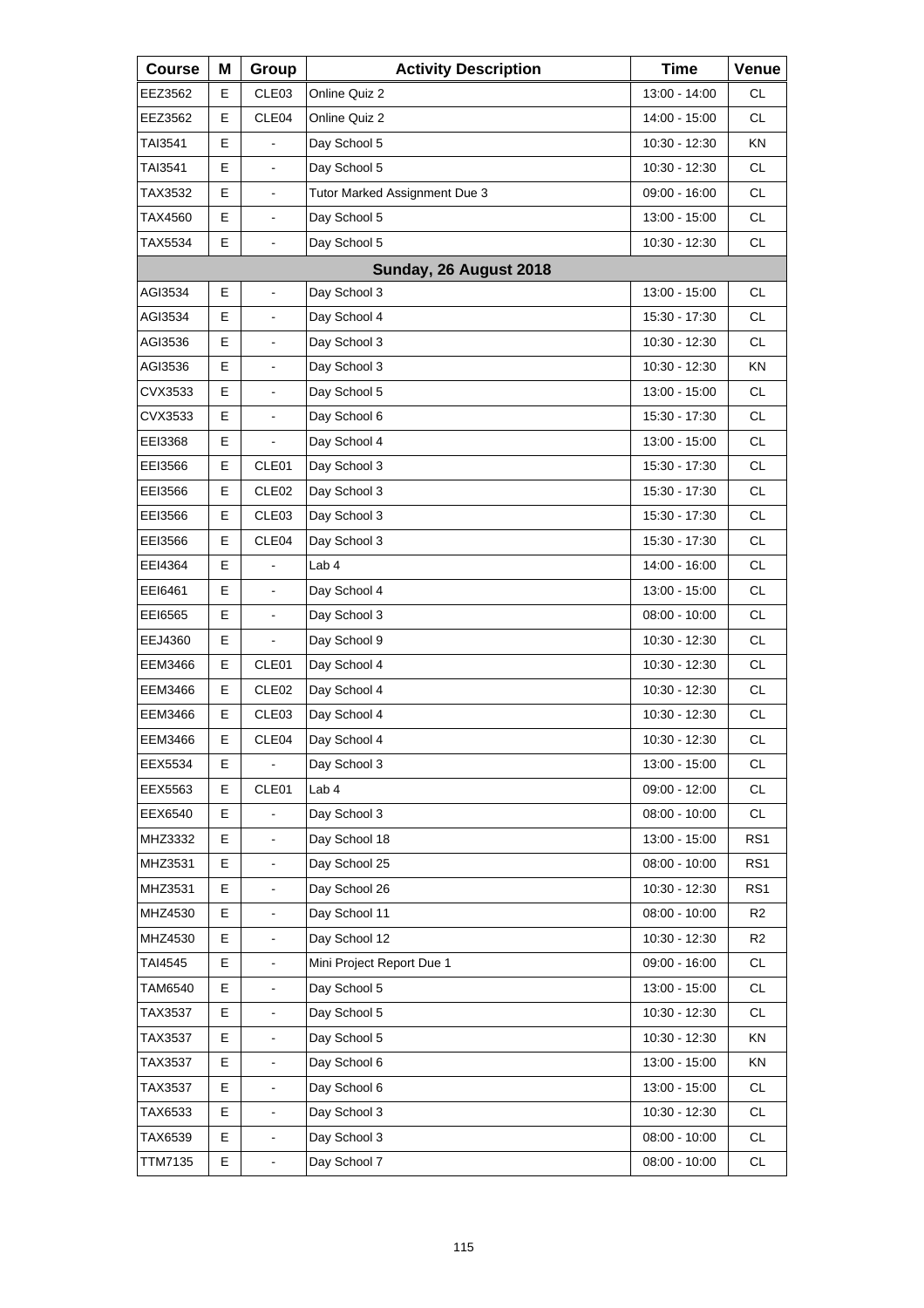| <b>Course</b>  | Μ | Group                    | <b>Activity Description</b>   | <b>Time</b>     | Venue     |
|----------------|---|--------------------------|-------------------------------|-----------------|-----------|
| TTM7135        | E |                          | Day School 8                  | 10:30 - 12:30   | СL        |
|                |   |                          | Monday, 27 August 2018        |                 |           |
| AGI6539        | Е | $\blacksquare$           | Lab <sub>2</sub>              | 09:30 - 16:30   | <b>CL</b> |
| AGY6D96        | E | $\blacksquare$           | Presentation 2 (Session 2)    | 09:30 - 16:30   | <b>CL</b> |
| CEM7102        | E |                          | Tutor Marked Assignment Due 2 | 09:00 - 16:00   | <b>CL</b> |
| CEM7103        | E | $\blacksquare$           | Tutor Marked Assignment Due 2 | 09:00 - 16:00   | <b>CL</b> |
| CEM7106        | E | $\blacksquare$           | Tutor Marked Assignment Due 2 | 09:00 - 16:00   | <b>CL</b> |
| CEX7101        | E |                          | Tutor Marked Assignment Due 2 | 09:00 - 16:00   | <b>CL</b> |
| CEX7104        | E | $\blacksquare$           | Tutor Marked Assignment Due 2 | 09:00 - 16:00   | <b>CL</b> |
| CEX7105        | E | $\blacksquare$           | Tutor Marked Assignment Due 2 | 09:00 - 16:00   | <b>CL</b> |
| CEX7107        | E |                          | Tutor Marked Assignment Due 2 | 09:00 - 16:00   | <b>CL</b> |
| CEX7108        | E | $\overline{\phantom{a}}$ | Tutor Marked Assignment Due 2 | 09:00 - 16:00   | <b>CL</b> |
| CEX7109        | E | $\blacksquare$           | Tutor Marked Assignment Due 2 | 09:00 - 16:00   | <b>CL</b> |
| CEX7110        | E |                          | Tutor Marked Assignment Due 2 | 09:00 - 16:00   | <b>CL</b> |
| CEX7111        | E | $\overline{\phantom{a}}$ | Tutor Marked Assignment Due 2 | 09:00 - 16:00   | <b>CL</b> |
| CEX7112        | Е | $\blacksquare$           | Tutor Marked Assignment Due 2 | 09:00 - 16:00   | <b>CL</b> |
| CEX7113        | E |                          | Tutor Marked Assignment Due 2 | $09:00 - 16:00$ | <b>CL</b> |
| CVX3532        | E | CLE06                    | Viva Voce 1                   | 09:00 - 16:00   | <b>CL</b> |
| CVX5531        | Е | CLE <sub>13</sub>        | Lab 1 (Session 2)             | 09:00 - 16:00   | <b>CL</b> |
| CVX5531        | E | CLE14                    | Lab 1 (Session 2)             | 09:00 - 16:00   | <b>CL</b> |
| CVX6831        | E |                          | Mini Project Report Due 1     | 09:00 - 16:00   | <b>CL</b> |
| DMX4573        | Е | CLE <sub>08</sub>        | Lab <sub>1</sub>              | 09:00 - 16:00   | <b>CL</b> |
| EEX3532        | E | KNE02                    | Lab <sub>3</sub>              | 09:00 - 16:00   | KN        |
| EEX3533        | E | CLE09                    | Lab <sub>2</sub>              | 09:00 - 16:00   | <b>CL</b> |
| EEX3533        | Е | CLE <sub>09</sub>        | Tutor Marked Assignment Due 2 | 09:00 - 16:00   | CL        |
| EEX4530        | E | CLE <sub>10</sub>        | Lab <sub>1</sub>              | 09:00 - 16:00   | <b>CL</b> |
| EEX5536        | E | CLE01                    | Lab <sub>2</sub>              | 09:00 - 16:00   | <b>CL</b> |
| EEX5832        | Е | CLE <sub>14</sub>        | Lab 1                         | 09:00 - 16:00   | СL        |
| EEX6351        | Е | CLE05                    | Lab <sub>2</sub>              | 09:00 - 16:00   | <b>CL</b> |
| TAI2590        | S | CLS01                    | Lab <sub>8</sub>              | 09:00 - 16:00   | CL        |
| TAI3342        | Е |                          | Tutor Marked Assignment Due 3 | 09:00 - 16:00   | CL.       |
| TAI3536        | E | $\overline{\phantom{a}}$ | Tutor Marked Assignment Due 3 | 09:00 - 16:00   | <b>CL</b> |
| TAI3538        | E |                          | Tutor Marked Assignment Due 3 | 09:00 - 16:00   | CL        |
| TAI4545        | Е | $\blacksquare$           | Tutor Marked Assignment Due 3 | 09:00 - 16:00   | CL.       |
| TAI5345        | Е | $\blacksquare$           | Mini Project Report Due 1     | 09:00 - 16:00   | <b>CL</b> |
| TAI5543        | E |                          | Mini Project Report Due 1     | 09:00 - 16:00   | <b>CL</b> |
| <b>TAJ4547</b> | Е |                          | Mini Project 1                | 09:00 - 16:00   | CL        |
| TAX3537        | Е | CLE <sub>02</sub>        | Lab <sub>3</sub>              | 09:00 - 16:00   | <b>CL</b> |
| TAX4538        | E |                          | Mini Project Report Due 1     | 09:00 - 16:00   | <b>CL</b> |
| TAX6565        | Е | $\blacksquare$           | Mini Project 1                | 09:00 - 16:00   | CL        |
| <b>TAZ5544</b> | Е |                          | Tutor Marked Assignment Due 3 | 09:00 - 16:00   | <b>CL</b> |
| TTX7140        | E |                          | Case Study 1                  | 09:00 - 16:00   | <b>CL</b> |
| TTY7692        | Е | $\overline{\phantom{a}}$ | Progress Report Due 2         | 09:00 - 16:00   | CL        |
|                |   |                          | Tuesday, 28 August 2018       |                 |           |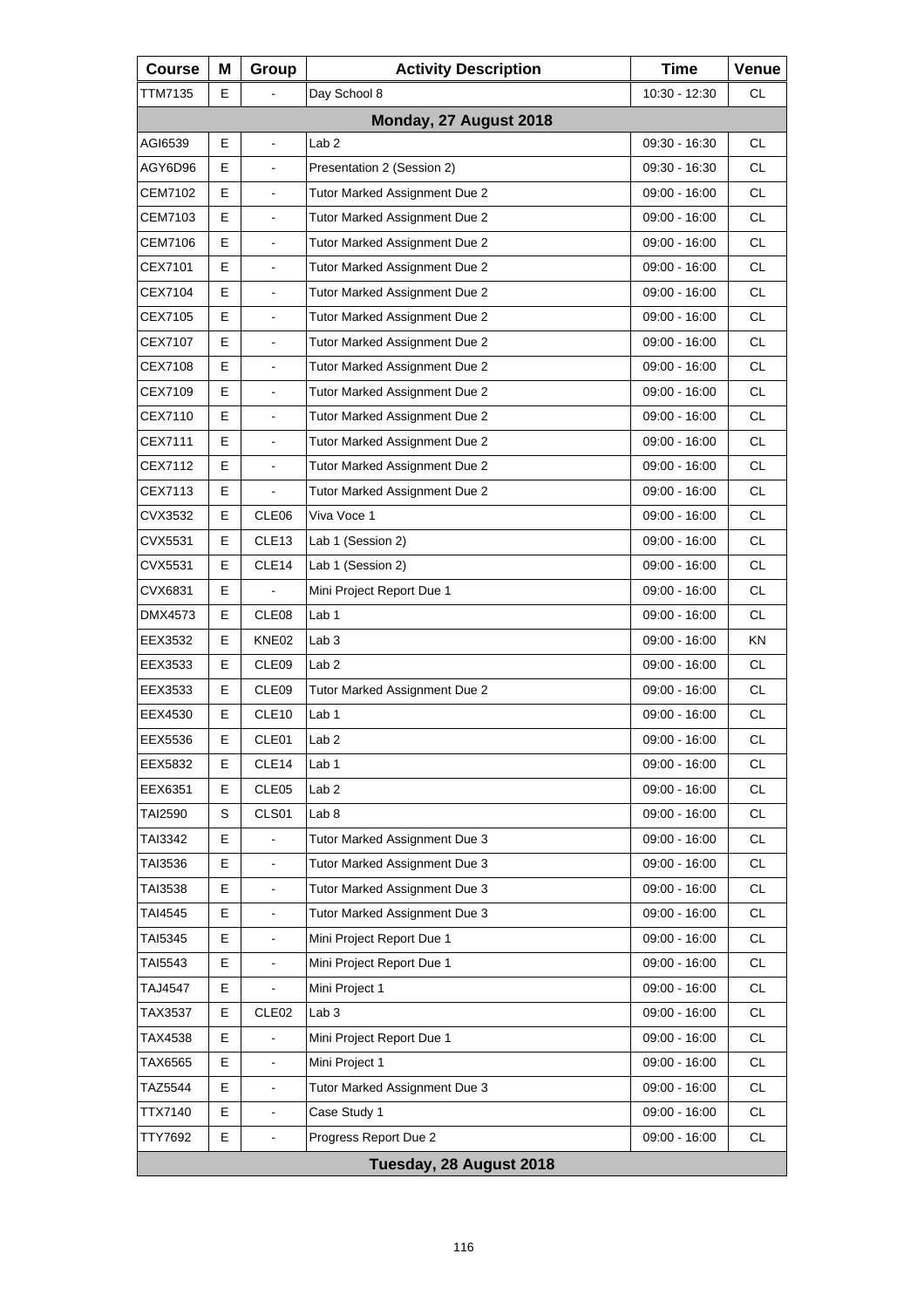| <b>Course</b>  | Μ | Group             | <b>Activity Description</b>   | <b>Time</b>     | Venue     |
|----------------|---|-------------------|-------------------------------|-----------------|-----------|
| AGI3536        | Е |                   | Lab <sub>3</sub>              | 09:30 - 16:30   | СL        |
| CVX3532        | E | CLE05             | Viva Voce 1 (Session 2)       | 09:00 - 16:00   | <b>CL</b> |
| CVX5531        | E | CLE01             | Lab 1 (Session 2)             | 09:00 - 16:00   | <b>CL</b> |
| CVX5531        | Е | CLE <sub>02</sub> | Lab 1 (Session 2)             | $09:00 - 16:00$ | <b>CL</b> |
| CVX5531        | E | CLE <sub>15</sub> | Lab 1 (Session 2)             | 09:00 - 16:00   | <b>CL</b> |
| CVX5531        | E | CLE <sub>16</sub> | Lab 1 (Session 2)             | 09:00 - 16:00   | <b>CL</b> |
| DMX3535        | Е | CLE06             | Lab 1                         | 09:00 - 16:00   | <b>CL</b> |
| DMX4573        | E | CLE08             | Lab 1 (Session 2)             | 09:00 - 16:00   | <b>CL</b> |
| DMX6534        | E |                   | Lab 1                         | 09:00 - 16:00   | <b>CL</b> |
| EEX3510        | Е | CLE <sub>11</sub> | Lab <sub>3</sub>              | 09:00 - 16:00   | <b>CL</b> |
| EEX3510        | E | CLE11             | Tutor Marked Assignment Due 3 | 09:00 - 16:00   | <b>CL</b> |
| EEX3531        | Е | KNE01             | Lab <sub>3</sub>              | 09:00 - 16:00   | KN        |
| EEX3531        | Е | CLE <sub>11</sub> | Lab <sub>3</sub>              | 09:00 - 16:00   | <b>CL</b> |
| EEX3532        | E | KNE03             | Lab <sub>3</sub>              | 09:00 - 16:00   | KN        |
| EEX3533        | Е | KNE07             | Lab <sub>2</sub>              | 09:00 - 16:00   | KN        |
| EEX3533        | Е | CLE <sub>08</sub> | Lab <sub>2</sub>              | 09:00 - 16:00   | <b>CL</b> |
| EEX3533        | Е | CLE <sub>09</sub> | Lab 2 (Session 2)             | 09:00 - 16:00   | <b>CL</b> |
| EEX3533        | Е | CLE <sub>08</sub> | Tutor Marked Assignment Due 2 | 09:00 - 16:00   | <b>CL</b> |
| EEX4530        | Е | CLE <sub>10</sub> | Lab 1 (Session 2)             | 09:00 - 16:00   | <b>CL</b> |
| EEX4533        | Е | CLE <sub>08</sub> | Lab <sub>1</sub>              | 09:00 - 16:00   | <b>CL</b> |
| EEX4536        | Е | CLE <sub>03</sub> | Lab <sub>3</sub>              | 09:00 - 16:00   | <b>CL</b> |
| EEX5534        | Е | CLE14             | Lab 1                         | 09:00 - 16:00   | <b>CL</b> |
| EEX5536        | Е | CLE01             | Lab 2 (Session 2)             | 09:00 - 16:00   | <b>CL</b> |
| EEX5832        | Е | CLE <sub>15</sub> | Lab 1                         | 09:00 - 16:00   | <b>CL</b> |
| EEX6351        | Е | CLE <sub>05</sub> | Lab 2 (Session 2)             | 09:00 - 16:00   | <b>CL</b> |
| EEX6543        | Е | CLE <sub>02</sub> | Lab <sub>3</sub>              | 09:00 - 16:00   | <b>CL</b> |
| <b>TAI2590</b> | S | CLS <sub>02</sub> | Lab 8                         | $09:00 - 16:00$ | <b>CL</b> |
| TAX3537        | Е | CLE03             | Lab <sub>3</sub>              | 09:00 - 16:00   | CL.       |
| TAX6564        | E |                   | Tutor Marked Assignment Due 3 | $09:00 - 16:00$ | <b>CL</b> |
|                |   |                   | Wednesday, 29 August 2018     |                 |           |
| CVX3532        | Е | CLE06             | Viva Voce 1 (Session 2)       | 09:00 - 16:00   | CL        |
| CVX5531        | Е | CLE17             | Lab 1 (Session 2)             | 09:00 - 16:00   | <b>CL</b> |
| CVX5531        | Е | CLE <sub>18</sub> | Lab 1 (Session 2)             | 09:00 - 16:00   | <b>CL</b> |
| DMX3535        | Е | CLE06             | Lab 1 (Session 2)             | 09:00 - 16:00   | CL        |
| DMX4573        | Е | CLE08             | Lab 1 (Session 3)             | 09:00 - 16:00   | <b>CL</b> |
| <b>DMX6534</b> | E |                   | Lab 1 (Session 2)             | 09:00 - 16:00   | <b>CL</b> |
| EEX3510        | Е | CLE <sub>12</sub> | Lab <sub>3</sub>              | 09:00 - 16:00   | CL        |
| EEX3510        | Е | CLE12             | Tutor Marked Assignment Due 3 | 09:00 - 16:00   | <b>CL</b> |
| EEX3531        | Е | KNE02             | Lab <sub>3</sub>              | 09:00 - 16:00   | KN        |
| EEX3531        | Е | CLE12             | Lab <sub>3</sub>              | 09:00 - 16:00   | CL        |
| EEX3532        | Е | CLE09             | Lab <sub>3</sub>              | 09:00 - 16:00   | <b>CL</b> |
| EEX3533        | Е | KNE06             | Lab <sub>2</sub>              | 09:00 - 16:00   | KN        |
| EEX3533        | Е | CLE07             | Lab <sub>2</sub>              | 09:00 - 16:00   | CL        |
| EEX3533        | Е | CLE08             | Lab 2 (Session 2)             | 09:00 - 16:00   | <b>CL</b> |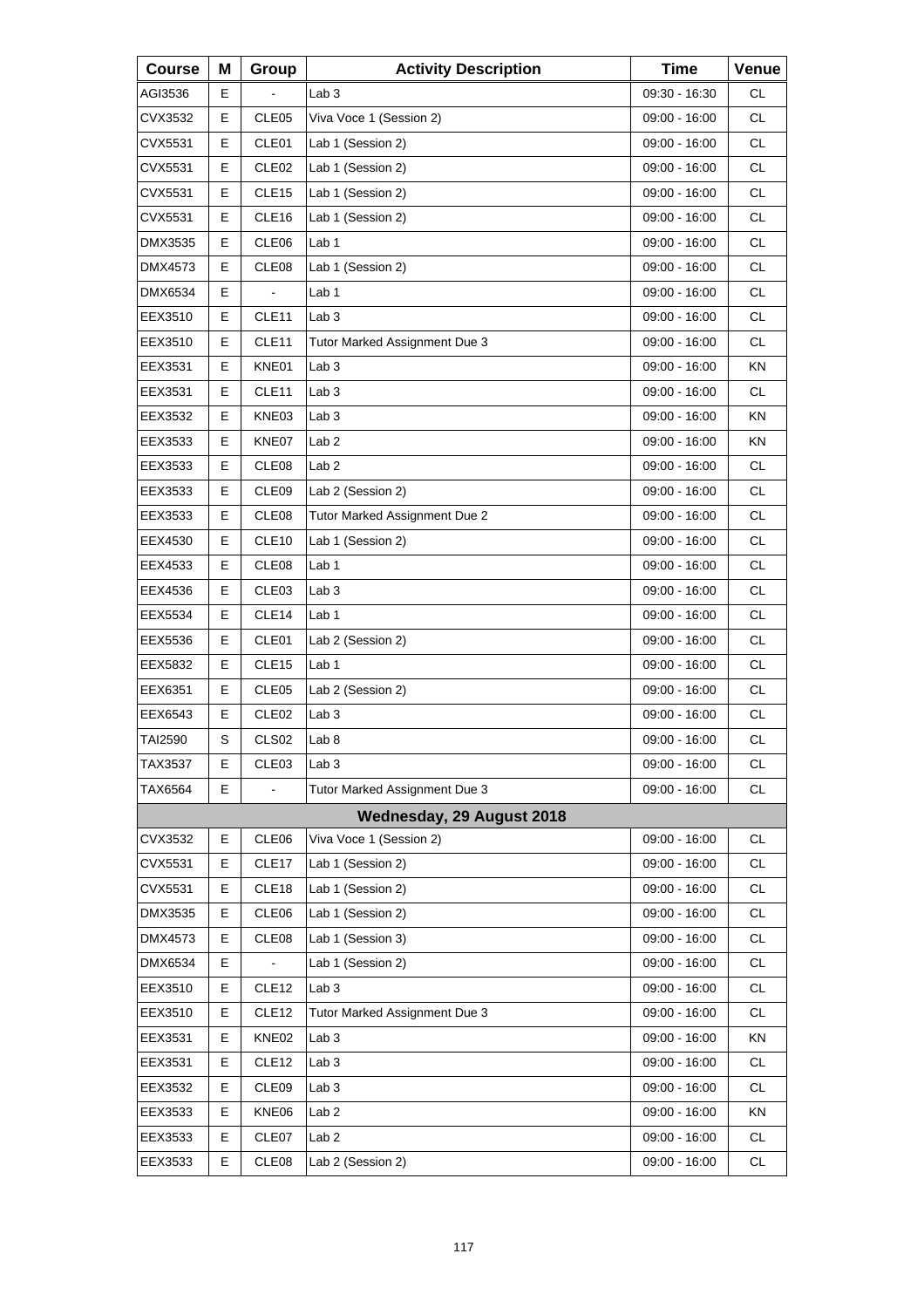| <b>Course</b> | Μ | Group             | <b>Activity Description</b>   | <b>Time</b>     | Venue     |
|---------------|---|-------------------|-------------------------------|-----------------|-----------|
| EEX3533       | Е | CLE07             | Tutor Marked Assignment Due 2 | 09:00 - 16:00   | СL        |
| EEX3533       | E | KNE08             | Tutor Marked Assignment Due 2 | 09:00 - 16:00   | KN        |
| EEX4530       | E | CLE10             | Lab 1 (Session 3)             | 09:00 - 16:00   | <b>CL</b> |
| EEX4533       | Е | CLE08             | Lab 1 (Session 2)             | 09:00 - 16:00   | <b>CL</b> |
| EEX4536       | E | CLE03             | Lab 3 (Session 2)             | 09:00 - 16:00   | <b>CL</b> |
| EEX5534       | E | CLE14             | Lab 1 (Session 2)             | 09:00 - 16:00   | <b>CL</b> |
| EEX5536       | Е | CLE01             | Lab 2 (Session 3)             | 09:00 - 16:00   | <b>CL</b> |
| EEX5832       | E | CLE16             | Lab <sub>1</sub>              | 09:00 - 16:00   | <b>CL</b> |
| EEX6543       | E | CLE <sub>02</sub> | Lab 3 (Session 2)             | 09:00 - 16:00   | <b>CL</b> |
| MHZ4530       | Е |                   | Tutor Marked Assignment Due 3 | 08:00 - 16:00   | <b>CL</b> |
| TAI2590       | S | CLS03             | Lab <sub>8</sub>              | 09:00 - 16:00   | <b>CL</b> |
| TAX3537       | Е | CLE04             | Lab <sub>3</sub>              | 09:00 - 16:00   | <b>CL</b> |
|               |   |                   | Thursday, 30 August 2018      |                 |           |
| AGI3535       | E | CLE01             | Lab <sub>3</sub>              | 09:30 - 16:30   | <b>CL</b> |
| AGX3531       | Е | CLE01             | Lab <sub>3</sub>              | $09:30 - 16:30$ | <b>CL</b> |
| CVX3532       | Е | CLE07             | Viva Voce 1                   | 09:00 - 16:00   | <b>CL</b> |
| CVX5531       | E | CLE19             | Lab 1 (Session 2)             | 09:00 - 16:00   | <b>CL</b> |
| CVX5531       | Е | CLE <sub>20</sub> | Lab 1 (Session 2)             | 09:00 - 16:00   | <b>CL</b> |
| DMX3535       | Е | CLE06             | Lab 1 (Session 3)             | 09:00 - 16:00   | <b>CL</b> |
| DMX4573       | E | CLE08             | Lab 1 (Session 4)             | 09:00 - 16:00   | <b>CL</b> |
| DMX6534       | Е |                   | Lab 1 (Session 3)             | 09:00 - 16:00   | <b>CL</b> |
| EEX3510       | Е | KNE11             | Lab <sub>3</sub>              | 09:00 - 16:00   | <b>KN</b> |
| EEX3510       | E | CLE <sub>13</sub> | Lab <sub>3</sub>              | 09:00 - 16:00   | <b>CL</b> |
| EEX3510       | Е | KNE11             | Tutor Marked Assignment Due 3 | 09:00 - 16:00   | KN        |
| EEX3510       | Е | CLE <sub>13</sub> | Tutor Marked Assignment Due 3 | 09:00 - 16:00   | <b>CL</b> |
| EEX3531       | E | KNE03             | Lab <sub>3</sub>              | 09:00 - 16:00   | ΚN        |
| EEX3531       | E | KNE04             | Lab 3                         | 09:00 - 16:00   | ΚN        |
| EEX3531       | Е | CLE <sub>13</sub> | Lab <sub>3</sub>              | 09:00 - 16:00   | CL        |
| EEX3532       | Е | CLE10             | Lab <sub>3</sub>              | 09:00 - 16:00   | <b>CL</b> |
| EEX3533       | Е | KNE05             | Lab <sub>2</sub>              | 09:00 - 16:00   | KN        |
| EEX3533       | Е | CLE06             | Lab <sub>2</sub>              | 09:00 - 16:00   | CL        |
| EEX3533       | Е | CLE07             | Lab 2 (Session 2)             | 09:00 - 16:00   | CL        |
| EEX3533       | Е | KNE08             | Lab 2 (Session 2)             | 09:00 - 16:00   | KN        |
| EEX3533       | Е | CLE06             | Tutor Marked Assignment Due 2 | 09:00 - 16:00   | CL        |
| EEX3533       | Е | KNE07             | Tutor Marked Assignment Due 2 | 09:00 - 16:00   | KN        |
| EEX4530       | Е | CLE <sub>10</sub> | Lab 1 (Session 4)             | 09:00 - 16:00   | <b>CL</b> |
| EEX4533       | Е | CLE08             | Lab 1 (Session 3)             | 09:00 - 16:00   | CL        |
| EEX4536       | Е | CLE04             | Lab <sub>3</sub>              | 09:00 - 16:00   | CL        |
| EEX5534       | Е | CLE <sub>14</sub> | Lab 1 (Session 3)             | 09:00 - 16:00   | CL        |
| EEX5536       | Е | CLE <sub>02</sub> | Lab <sub>2</sub>              | 09:00 - 16:00   | CL        |
| EEX5832       | Е | CLE17             | Lab <sub>1</sub>              | 09:00 - 16:00   | CL        |
| EEX6543       | Е | CLE03             | Lab <sub>3</sub>              | 09:00 - 16:00   | CL        |
| TAI2590       | S | CLS04             | Lab <sub>8</sub>              | 09:00 - 16:00   | CL        |
| TAI5359       | Е |                   | Mini Project Report Due 1     | 09:00 - 16:00   | <b>CL</b> |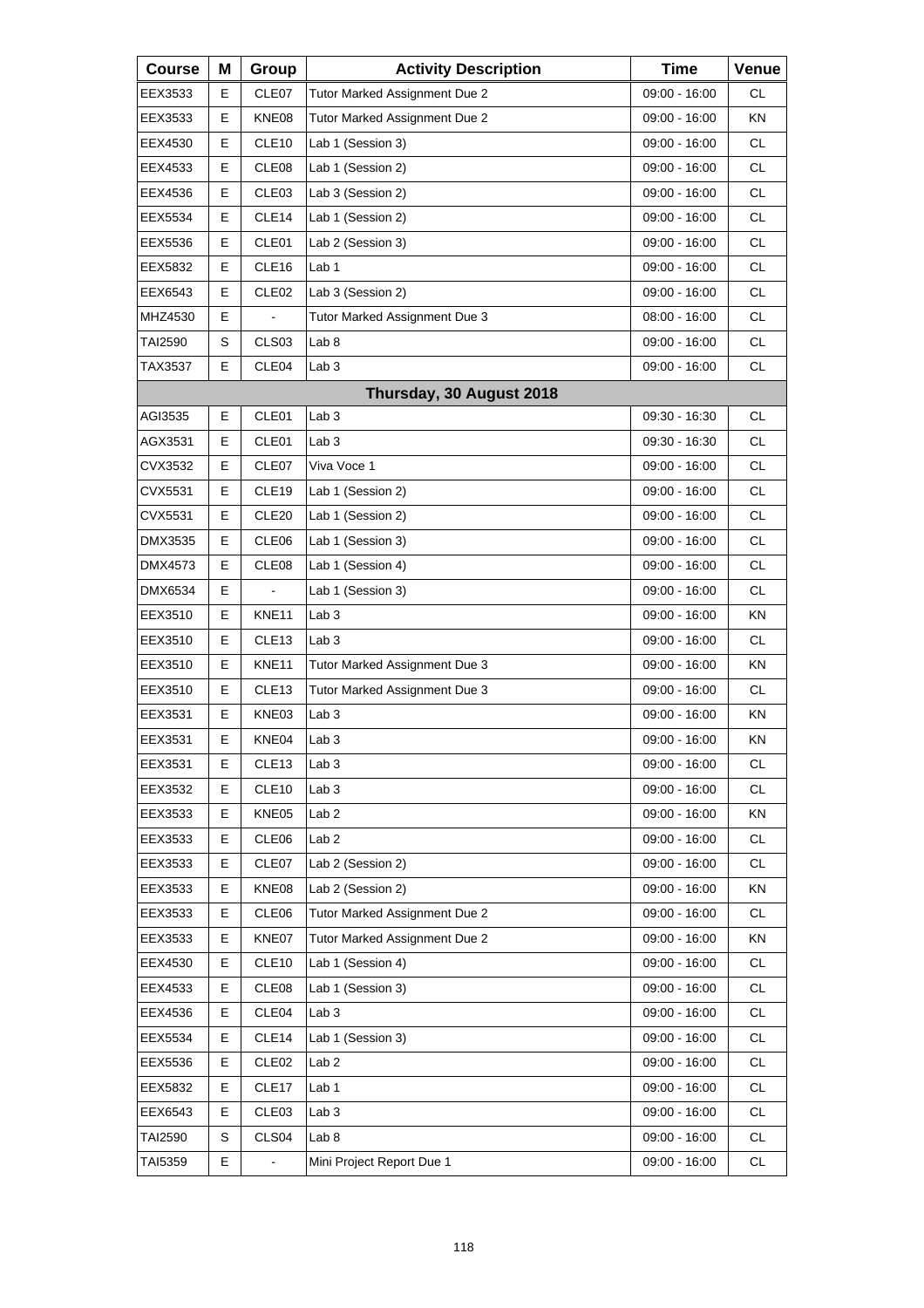| <b>Course</b> | Μ | Group             | <b>Activity Description</b>   | <b>Time</b>     | Venue     |
|---------------|---|-------------------|-------------------------------|-----------------|-----------|
| TAX3537       | E | CLE <sub>05</sub> | Lab <sub>3</sub>              | 09:00 - 16:00   | СL        |
| TAX5562       | E |                   | Tutor Marked Assignment Due 3 | 09:00 - 16:00   | <b>CL</b> |
| TAX6539       | E | $\blacksquare$    | Tutor Marked Assignment Due 3 | $09:00 - 16:00$ | <b>CL</b> |
|               |   |                   | Friday, 31 August 2018        |                 |           |
| AGI3534       | E |                   | Day School 3                  | 10:30 - 12:30   | <b>KN</b> |
| AGI3534       | E | $\blacksquare$    | Day School 4                  | 13:00 - 15:00   | <b>KN</b> |
| AGI6237       | Е | $\blacksquare$    | Mini Project Report Due 1     | $09:30 - 16:30$ | CL        |
| AGJ4533       | E |                   | Mini Project Report Due 1     | 09:30 - 16:30   | <b>CL</b> |
| AGM4534       | E | $\blacksquare$    | Mini Project Report Due 1     | 09:30 - 16:30   | <b>CL</b> |
| AGM4535       | E | $\blacksquare$    | Mini Project Report Due 1     | 09:30 - 16:30   | <b>CL</b> |
| AGM5546       | E |                   | Mini Project Report Due 1     | 09:30 - 16:30   | <b>CL</b> |
| CVX3532       | E | CLE08             | Viva Voce 1                   | 09:00 - 16:00   | <b>CL</b> |
| CVY6397       | E |                   | Progress Report Due 2         | 09:00 - 16:00   | <b>CL</b> |
| CVY6A96       | E |                   | Progress Report Due 2         | 09:00 - 16:00   | <b>CL</b> |
| CVY6A98       | E | $\blacksquare$    | Progress Report Due 2         | $09:00 - 16:00$ | <b>CL</b> |
| CVY6D95       | E | $\blacksquare$    | Progress Report Due 2         | 09:00 - 16:00   | <b>CL</b> |
| DMX3534       | E |                   | Tutor Marked Assignment Due 4 | 09:00 - 16:00   | <b>CL</b> |
| DMX4573       | E | CLE08             | Lab 1 (Session 5)             | 09:00 - 16:00   | <b>CL</b> |
| DMX5570       | Е |                   | Tutor Marked Assignment Due 3 | 09:00 - 16:00   | <b>CL</b> |
| DMX6530       | E |                   | Case Study 2                  | 09:00 - 16:00   | <b>CL</b> |
| EEI3369       | E | CLE03             | Lab <sub>3</sub>              | 09:00 - 12:00   | <b>CL</b> |
| EEI3369       | Е | CLE04             | Lab <sub>3</sub>              | 09:00 - 12:00   | <b>CL</b> |
| EEI3369       | E | CLE03             | Lab 4                         | 13:00 - 16:00   | <b>CL</b> |
| EEI3369       | E | CLE04             | Lab 4                         | 13:00 - 16:00   | <b>CL</b> |
| EEX3350       | Е |                   | Tutor Marked Assignment Due 3 | 09:00 - 16:00   | CL        |
| EEX3510       | E | KNE <sub>12</sub> | Lab <sub>3</sub>              | 09:00 - 16:00   | KN        |
| EEX3510       | E | CLE <sub>14</sub> | Lab <sub>3</sub>              | 09:00 - 16:00   | <b>CL</b> |
| EEX3510       | Е | <b>KNE12</b>      | Tutor Marked Assignment Due 3 | 09:00 - 16:00   | ΚN        |
| EEX3510       | Е | CLE14             | Tutor Marked Assignment Due 3 | 09:00 - 16:00   | CL.       |
| EEX3531       | Е | CLE14             | Lab <sub>3</sub>              | 09:00 - 16:00   | CL        |
| EEX3532       | Е | CLE <sub>11</sub> | Lab <sub>3</sub>              | 09:00 - 16:00   | <b>CL</b> |
| EEX3533       | Е | CLE06             | Lab 2 (Session 2)             | 09:00 - 16:00   | CL        |
| EEX3533       | Е | KNE07             | Lab 2 (Session 2)             | 09:00 - 16:00   | KN        |
| EEX4350       | Е |                   | Tutor Marked Assignment Due 3 | 09:00 - 16:00   | <b>CL</b> |
| EEX4530       | Е | CLE <sub>10</sub> | Lab 1 (Session 5)             | $09:00 - 16:00$ | CL        |
| EEX4530       | Е |                   | Tutor Marked Assignment Due 3 | 09:00 - 16:00   | CL        |
| EEX4533       | Е | CLE08             | Lab 1 (Session 4)             | 09:00 - 16:00   | CL        |
| EEX4533       | Е |                   | Tutor Marked Assignment Due 3 | 09:00 - 16:00   | CL        |
| EEX4536       | Е | CLE04             | Lab 3 (Session 2)             | 09:00 - 16:00   | CL        |
| EEX5534       | Е | CLE <sub>15</sub> | Lab <sub>1</sub>              | 09:00 - 16:00   | <b>CL</b> |
| EEX5536       | Е | CLE <sub>02</sub> | Lab 2 (Session 2)             | 09:00 - 16:00   | CL        |
| EEX5832       | Е | CLE18             | Lab <sub>1</sub>              | 09:00 - 16:00   | CL        |
| EEX6351       | Е | CLE06             | Lab <sub>2</sub>              | 09:00 - 16:00   | CL.       |
| EEX6543       | Е | CLE03             | Lab 3 (Session 2)             | 09:00 - 16:00   | CL.       |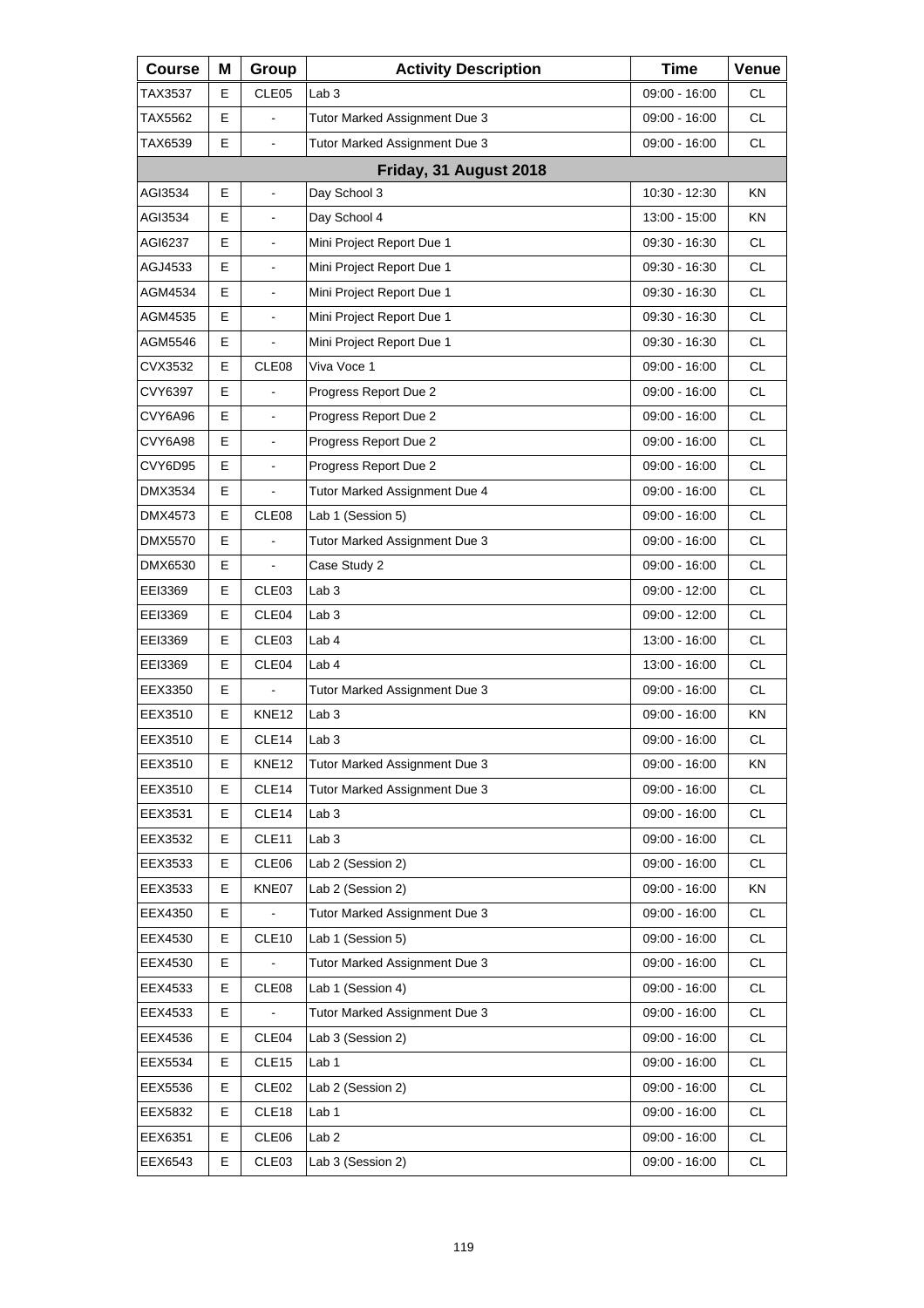| <b>Course</b> | Μ | Group                        | <b>Activity Description</b>   | <b>Time</b>     | Venue     |
|---------------|---|------------------------------|-------------------------------|-----------------|-----------|
| TAI2590       | S | CLS <sub>05</sub>            | Lab <sub>8</sub>              | 09:00 - 16:00   | CL.       |
| TAX3537       | E | CLE06                        | Lab <sub>3</sub>              | 09:00 - 16:00   | <b>CL</b> |
|               |   |                              | Saturday, 01 September 2018   |                 |           |
| AGM5546       | Е | ä,                           | Day School 3                  | 13:00 - 15:00   | СL        |
| AGM5546       | E |                              | Day School 3                  | 13:00 - 15:00   | KN        |
| AGX4531       | E | $\overline{\phantom{a}}$     | Day School 5                  | 13:00 - 15:00   | CL.       |
| AGX4531       | E | $\blacksquare$               | Day School 5                  | 13:00 - 15:00   | ΚN        |
| AGX5543       | E |                              | Day School 3                  | $08:00 - 10:00$ | <b>CL</b> |
| AGX6535       | E | $\blacksquare$               | Day School 3                  | 10:30 - 12:30   | <b>CL</b> |
| CVX3532       | E | $\blacksquare$               | Day School 4                  | 10:30 - 12:30   | <b>CL</b> |
| CVX5530       | E |                              | Day School 4                  | 10:30 - 12:30   | <b>CL</b> |
| CVX5530       | E |                              | Day School 5                  | 13:00 - 15:00   | <b>CL</b> |
| CVX5533       | E | $\blacksquare$               | Day School 4                  | 10:30 - 12:30   | <b>CL</b> |
| DMX3374       | E |                              | Day School 4                  | $10:30 - 12:30$ | <b>CL</b> |
| DMX4533       | E |                              | Day School 4                  | 10:30 - 12:30   | <b>CL</b> |
| DMX5531       | Е | $\blacksquare$               | Day School 4                  | $08:00 - 10:00$ | <b>CL</b> |
| DMX5571       | E |                              | Day School 3                  | $08:00 - 10:00$ | <b>CL</b> |
| EEI3364       | E | CLE03                        | Lab 1                         | 09:00 - 12:00   | <b>CL</b> |
| EEI3364       | Е | CLE04                        | Lab 1                         | $09:00 - 12:00$ | <b>CL</b> |
| EEI3566       | Е | CLE03                        | Practical Session (Group) 2   | 13:00 - 16:00   | <b>CL</b> |
| EEI3566       | E | CLE04                        | Practical Session (Group) 2   | 13:00 - 16:00   | <b>CL</b> |
| EEI6461       | Е |                              | Tutor Marked Assignment Due 3 | 08:00 - 16:00   | <b>CL</b> |
| EEX3350       | E | KNE04                        | Lab 1 (Session 3)             | 09:00 - 16:00   | KN        |
| EEX3510       | E | MTE03                        | Lab <sub>3</sub>              | 09:00 - 16:00   | MT        |
| EEX3510       | Е | CLE <sub>15</sub>            | Lab <sub>3</sub>              | 09:00 - 16:00   | CL        |
| EEX3510       | E | MTE03                        | Tutor Marked Assignment Due 3 | 09:00 - 16:00   | MT        |
| EEX3510       | E | CLE <sub>15</sub>            | Tutor Marked Assignment Due 3 | 09:00 - 16:00   | <b>CL</b> |
| EEX3531       | Е | KNE05                        | Lab <sub>3</sub>              | 09:00 - 16:00   | ΚN        |
| EEX3531       | Е | CLE15                        | Lab <sub>3</sub>              | 09:00 - 16:00   | CL        |
| EEX3532       | Е | CLE <sub>12</sub>            | Lab <sub>3</sub>              | $09:00 - 16:00$ | CL        |
| EEX4350       | Е | KNE01                        | Day School 3                  | 12:00 - 14:30   | KN        |
| EEX4350       | Е |                              | Day School 3                  | 12:00 - 14:30   | CL        |
| EEX4534       | E |                              | Day School 3                  | 10:30 - 12:30   | CL        |
| EEX4535       | Е |                              | Tutor Marked Assignment Due 3 | $08:00 - 16:00$ | <b>CL</b> |
| EEX4536       | Е | CLE05                        | Lab <sub>3</sub>              | 09:00 - 16:00   | CL        |
| EEX4565       | Е |                              | Tutor Marked Assignment Due 3 | $08:00 - 16:00$ | CL        |
| EEX5534       | Е | CLE <sub>15</sub>            | Lab 1 (Session 2)             | 09:00 - 16:00   | CL        |
| EEX5536       | Е | CLE <sub>02</sub>            | Lab 2 (Session 3)             | 09:00 - 16:00   | CL        |
| EEX5832       | Е | CLE19                        | Lab 1                         | 09:00 - 16:00   | CL        |
| EEX6351       | Е | CLE06                        | Lab 2 (Session 2)             | 09:00 - 16:00   | CL        |
| EEX6534       | Е |                              | Day School 3                  | 10:30 - 12:30   | CL        |
| TAM4539       | E |                              | Day School 5                  | 08:00 - 10:00   | KN        |
| TAM4539       | Е | $\qquad \qquad \blacksquare$ | Day School 5                  | 08:00 - 10:00   | CL        |
| TAX5532       | E |                              | Day School 4                  | 10:30 - 12:30   | CL        |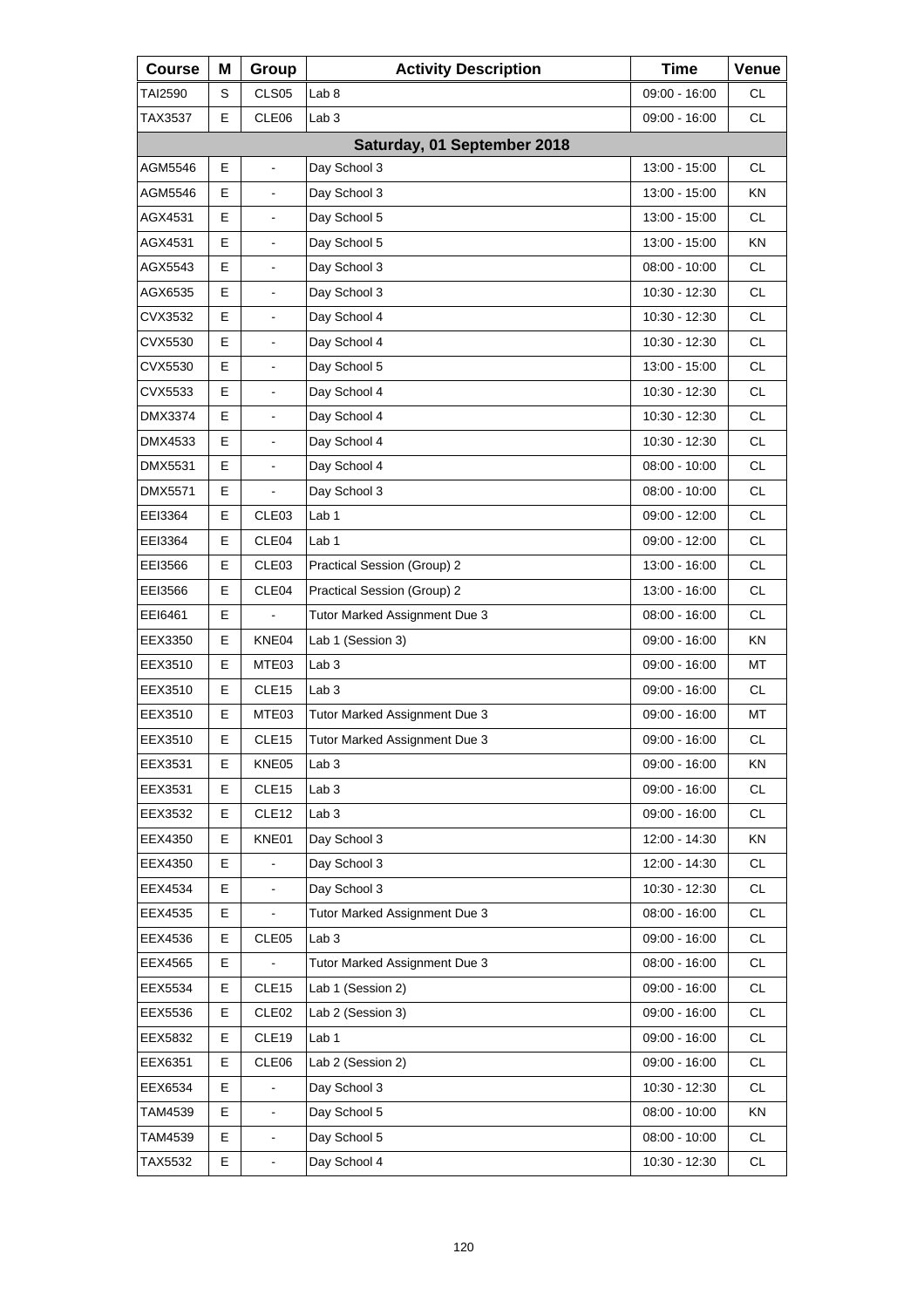| <b>Course</b>  | Μ  | Group                    | <b>Activity Description</b>   | <b>Time</b>     | Venue           |
|----------------|----|--------------------------|-------------------------------|-----------------|-----------------|
| TAX6560        | E. |                          | Day School 3                  | 13:00 - 15:00   | <b>CL</b>       |
| TTM7138        | E  | $\overline{a}$           | Day School 6                  | 08:00 - 10:00   | <b>CL</b>       |
| TTX7131        | E  | L,                       | Day School 4                  | $08:00 - 10:00$ | <b>CL</b>       |
|                |    |                          | Sunday, 02 September 2018     |                 |                 |
| AGX4530        | E  | $\overline{a}$           | Day School 3                  | 13:00 - 15:00   | <b>CL</b>       |
| AGX4530        | E  | $\frac{1}{2}$            | Day School 4                  | 15:30 - 17:30   | <b>CL</b>       |
| CVX4538        | Е  | $\blacksquare$           | Day School 4                  | 10:30 - 12:30   | <b>CL</b>       |
| DMK3270        | E  | CLE01                    | Day School 7                  | 10:30 - 12:30   | <b>CL</b>       |
| DMX3535        | E  | $\overline{a}$           | Day School 6                  | 13:00 - 15:00   | <b>CL</b>       |
| DMX4532        | Е  | $\blacksquare$           | Day School 4                  | $08:00 - 10:00$ | <b>CL</b>       |
| DMX4572        | E  | CLE01                    | Day School 4                  | 13:00 - 15:00   | <b>CL</b>       |
| EEI5567        | E  |                          | Day School 4                  | 15:30 - 17:30   | <b>CL</b>       |
| <b>EEM5860</b> | Е  | $\blacksquare$           | Day School 7                  | 10:30 - 12:30   | <b>CL</b>       |
| <b>EEM5860</b> | E  | $\overline{a}$           | Day School 8                  | 13:00 - 15:00   | <b>CL</b>       |
| EEX5567        | Е  |                          | Day School 4                  | 15:30 - 17:30   | CL.             |
| EEX6351        | Е  | CLE01                    | Day School 5                  | 10:30 - 12:30   | <b>CL</b>       |
| EEZ3361        | E  |                          | Day School 7                  | 10:30 - 12:30   | CL.             |
| MHZ3332        | E  | $\frac{1}{2}$            | Day School 19                 | 10:30 - 12:30   | RS <sub>1</sub> |
| MHZ3332        | Е  | $\blacksquare$           | Day School 20                 | 13:00 - 15:00   | RS <sub>1</sub> |
| MHZ3531        | E  | $\overline{a}$           | Day School 27                 | 08:00 - 10:00   | RS <sub>1</sub> |
| TAI3538        | Е  | $\frac{1}{2}$            | Mini Project Report Due 1     | 09:00 - 16:00   | CL.             |
| TAX4542        | E  | $\blacksquare$           | Day School 4                  | 13:00 - 15:00   | <b>CL</b>       |
| TAX4560        | E  | $\blacksquare$           | Tutor Marked Assignment Due 3 | 09:00 - 16:00   | <b>CL</b>       |
| TAX5534        | Е  | $\overline{\phantom{a}}$ | Mini Project Report Due 1     | 09:00 - 16:00   | <b>CL</b>       |
| TAX5562        | E  | $\blacksquare$           | Day School 4                  | 10:30 - 12:30   | <b>CL</b>       |
| TAZ4261        | E  | $\blacksquare$           | Day School 4                  | $08:00 - 10:00$ | <b>CL</b>       |
| TTM7152        | E  | L,                       | Day School 3                  | 08:00 - 12:30   | <b>CL</b>       |
| TTM7154        | Е  | $\blacksquare$           | Day School 3                  | 13:00 - 15:00   | CL              |
| <b>TTX7151</b> | E  | $\mathbf{r}$             | Day School 6                  | 08:00 - 10:00   | <b>CL</b>       |
|                |    |                          | Monday, 03 September 2018     |                 |                 |
| AGX4537        | Е  | $\blacksquare$           | Lab <sub>3</sub>              | 09:30 - 16:30   | CL              |
| CVX3532        | Е  | CLE01                    | Lab 1 (Session 3)             | 09:00 - 16:00   | CL              |
| CVX3532        | Е  | CLE07                    | Viva Voce 1 (Session 2)       | 09:00 - 16:00   | CL              |
| CVX6530        | Е  | CLE <sub>13</sub>        | Lab <sub>1</sub>              | 09:00 - 16:00   | CL              |
| DMX3535        | Е  | CLE07                    | Lab <sub>1</sub>              | 09:00 - 16:00   | CL              |
| DMX4573        | E  | CLE09                    | Lab 1                         | 09:00 - 16:00   | CL              |
| DMY6397        | Е  |                          | Progress Presentation 2       | 09:00 - 16:00   | CL              |
| DMY6A96        | E  |                          | Progress Presentation 2       | 09:00 - 16:00   | CL              |
| DMY6A98        | E  | $\blacksquare$           | Progress Presentation 2       | 09:00 - 16:00   | CL              |
| DMY6D95        | Е  |                          | Progress Presentation 2       | 09:00 - 16:00   | CL              |
| EEX3532        | Е  | MTE01                    | Lab <sub>3</sub>              | 09:00 - 16:00   | MT              |
| EEX4530        | E  | CLE <sub>11</sub>        | Lab 1                         | 09:00 - 16:00   | CL              |
| EEX4536        | Е  | CLE05                    | Lab 3 (Session 2)             | 09:00 - 16:00   | CL              |
| EEX5534        | E  |                          | Tutor Marked Assignment Due 3 | 09:00 - 16:00   | CL              |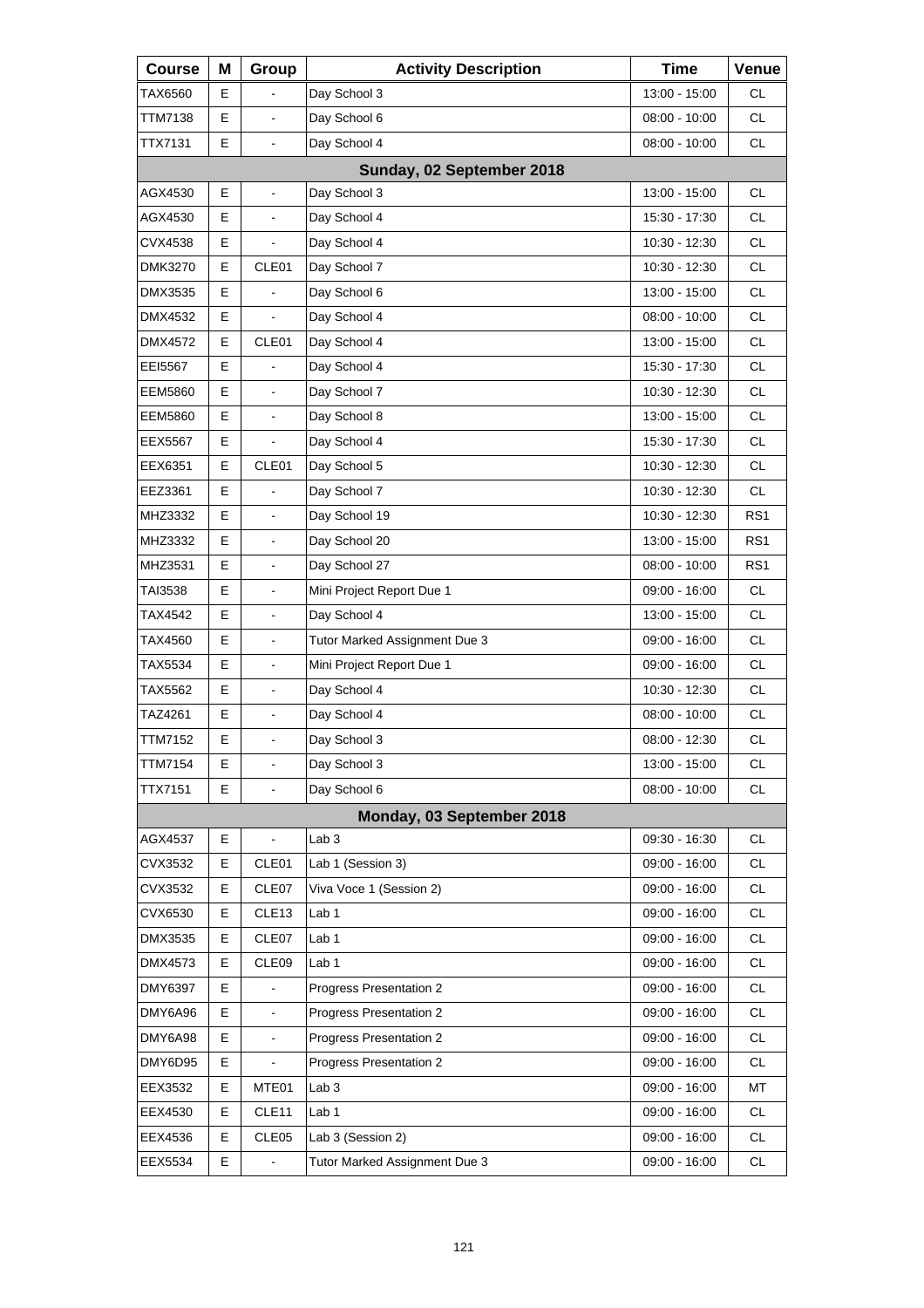| <b>Course</b> | Μ  | Group             | <b>Activity Description</b>   | <b>Time</b>     | Venue     |
|---------------|----|-------------------|-------------------------------|-----------------|-----------|
| EEX5536       | Е  | CLE <sub>03</sub> | Lab <sub>2</sub>              | 09:00 - 16:00   | СL        |
| EEX6543       | Е  | CLE04             | Lab <sub>3</sub>              | 09:00 - 16:00   | <b>CL</b> |
| EEZ3562       | E  |                   | Tutor Marked Assignment Due 2 | 09:00 - 16:00   | <b>CL</b> |
| TAI5538       | Е  | $\blacksquare$    | Tutor Marked Assignment Due 3 | 09:00 - 16:00   | <b>CL</b> |
| TAI5543       | Е  |                   | Tutor Marked Assignment Due 3 | 09:00 - 16:00   | <b>CL</b> |
| TAX4533       | E  | CLE01             | Lab <sub>3</sub>              | 09:00 - 16:00   | <b>CL</b> |
| TAX6335       | Е  |                   | Mini Project Report Due 1     | 09:00 - 16:00   | <b>CL</b> |
| TAX6533       | E  | $\blacksquare$    | Tutor Marked Assignment Due 3 | 09:00 - 16:00   | <b>CL</b> |
| TTX7140       | E. | $\blacksquare$    | Day School 3                  | 10:30 - 12:30   | <b>CL</b> |
|               |    |                   | Tuesday, 04 September 2018    |                 |           |
| AGI3535       | E  | KNE01             | Lab <sub>3</sub>              | 09:30 - 16:30   | <b>KN</b> |
| AGX3531       | E  | KNE01             | Lab <sub>3</sub>              | 09:30 - 16:30   | ΚN        |
| AGX4530       | Е  |                   | Day School 3                  | 10:30 - 12:30   | KN.       |
| AGX4530       | Е  |                   | Day School 4                  | 13:00 - 15:00   | KN        |
| CVX3532       | E  | CLE01             | Lab 1 (Session 4)             | 09:00 - 16:00   | <b>CL</b> |
| CVX3532       | Е  | CLE <sub>08</sub> | Viva Voce 1 (Session 2)       | 09:00 - 16:00   | <b>CL</b> |
| DMX3535       | Е  | CLE07             | Lab 1 (Session 2)             | 09:00 - 16:00   | <b>CL</b> |
| DMX3574       | E  | CLE03             | Lab 1                         | 09:00 - 16:00   | <b>CL</b> |
| DMX4573       | Е  | CLE <sub>09</sub> | Lab 1 (Session 2)             | 09:00 - 16:00   | <b>CL</b> |
| DMY6397       | E  |                   | Progress Presentation 2       | 09:00 - 16:00   | <b>CL</b> |
| DMY6A96       | E  | $\blacksquare$    | Progress Presentation 2       | 09:00 - 16:00   | <b>CL</b> |
| DMY6A98       | Е  | $\blacksquare$    | Progress Presentation 2       | 09:00 - 16:00   | <b>CL</b> |
| DMY6D95       | E  |                   | Progress Presentation 2       | 09:00 - 16:00   | <b>CL</b> |
| EEI3364       | E  | CLE01             | Lab <sub>1</sub>              | 09:00 - 12:00   | <b>CL</b> |
| EEI3566       | Е  | CLE01             | Practical Session (Group) 2   | 13:00 - 16:00   | CL        |
| EEX3350       | Е  | KNE05             | Lab 1 (Session 3)             | 09:00 - 16:00   | KN        |
| EEX3350       | E  | CLE06             | Lab 1 (Session 3)             | 09:00 - 16:00   | <b>CL</b> |
| EEX3510       | Е  | CLE <sub>16</sub> | Lab <sub>3</sub>              | 09:00 - 16:00   | <b>CL</b> |
| EEX3510       | Е  | CLE <sub>16</sub> | Tutor Marked Assignment Due 3 | 09:00 - 16:00   | <b>CL</b> |
| EEX3533       | Е  | CLE05             | Lab <sub>2</sub>              | 09:00 - 16:00   | <b>CL</b> |
| EEX3533       | Е  | CLE <sub>05</sub> | Tutor Marked Assignment Due 2 | 09:00 - 16:00   | <b>CL</b> |
| EEX4530       | Е  | CLE <sub>11</sub> | Lab 1 (Session 2)             | $09:00 - 16:00$ | <b>CL</b> |
| EEX4536       | Е  | CLE06             | Lab <sub>3</sub>              | 09:00 - 16:00   | <b>CL</b> |
| EEX5534       | Е  | CLE <sub>15</sub> | Lab 1 (Session 3)             | 09:00 - 16:00   | <b>CL</b> |
| EEX5536       | Е  | CLE <sub>03</sub> | Lab 2 (Session 2)             | $09:00 - 16:00$ | <b>CL</b> |
| EEX5832       | Е  | CLE <sub>20</sub> | Lab 1                         | 09:00 - 16:00   | <b>CL</b> |
| EEX6543       | Е  | CLE04             | Lab 3 (Session 2)             | 09:00 - 16:00   | CL.       |
| EEY6A96       | Е  |                   | Progress Report Due 2         | 09:00 - 16:00   | <b>CL</b> |
| TAI5359       | Е  | CLE01             | Lab <sub>7</sub>              | 09:00 - 12:00   | <b>CL</b> |
| TAI5359       | Е  | CLE <sub>02</sub> | Lab <sub>7</sub>              | 13:00 - 16:00   | CL.       |
| TAX4533       | E  | CLE <sub>02</sub> | Lab <sub>3</sub>              | 09:00 - 16:00   | CL        |
|               |    |                   | Wednesday, 05 September 2018  |                 |           |
| CVX4534       | Е  | $\blacksquare$    | Viva Voce 1                   | 09:00 - 16:00   | CL        |
| CVX6530       | Е  | CLE <sub>14</sub> | Lab <sub>1</sub>              | 09:00 - 16:00   | CL.       |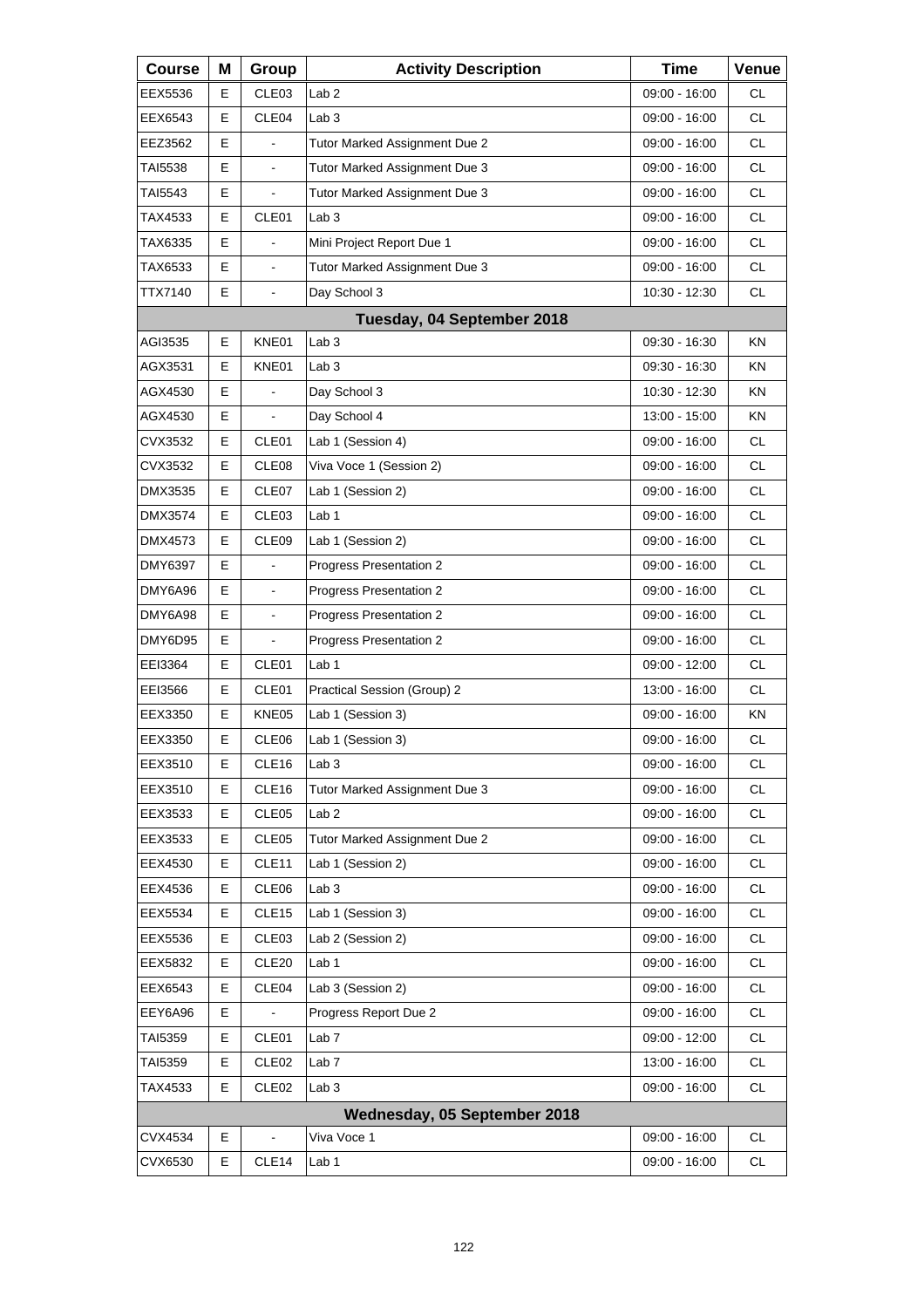| <b>Course</b>  | Μ | Group                    | <b>Activity Description</b>         | <b>Time</b>     | Venue     |
|----------------|---|--------------------------|-------------------------------------|-----------------|-----------|
| DMX3535        | Е | CLE07                    | Lab 1 (Session 3)                   | 09:00 - 16:00   | <b>CL</b> |
| DMX3574        | Е | CLE03                    | Lab 1 (Session 2)                   | 09:00 - 16:00   | <b>CL</b> |
| DMX4573        | E | CLE09                    | Lab 1 (Session 3)                   | 09:00 - 16:00   | <b>CL</b> |
| DMY6D73        | Е |                          | Progress Report Due 2               | 09:00 - 11:30   | <b>CL</b> |
| EEI3364        | E | CLE <sub>02</sub>        | Lab <sub>1</sub>                    | 09:00 - 12:00   | <b>CL</b> |
| EEI3566        | E | CLE <sub>02</sub>        | Practical Session (Group) 2         | 13:00 - 16:00   | <b>CL</b> |
| EEX3350        | Е | CLE07                    | Lab 1 (Session 3)                   | 09:00 - 16:00   | <b>CL</b> |
| EEX3510        | Е | CLE17                    | Lab <sub>3</sub>                    | 09:00 - 16:00   | <b>CL</b> |
| EEX3510        | E | CLE <sub>17</sub>        | Tutor Marked Assignment Due 3       | 09:00 - 16:00   | <b>CL</b> |
| EEX3533        | Е | CLE04                    | Lab <sub>2</sub>                    | 09:00 - 16:00   | <b>CL</b> |
| EEX3533        | Е | KNE04                    | Lab <sub>2</sub>                    | 09:00 - 16:00   | KN        |
| EEX3533        | Е | CLE <sub>05</sub>        | Lab 2 (Session 2)                   | $09:00 - 16:00$ | <b>CL</b> |
| EEX3533        | Е | CLE04                    | Tutor Marked Assignment Due 2       | 09:00 - 16:00   | <b>CL</b> |
| EEX3533        | Е | KNE06                    | Tutor Marked Assignment Due 2       | 09:00 - 16:00   | KN        |
| EEX4530        | Е | CLE <sub>11</sub>        | Lab 1 (Session 3)                   | 09:00 - 16:00   | <b>CL</b> |
| EEX4536        | Е | CLE06                    | Lab 3 (Session 2)                   | 09:00 - 16:00   | <b>CL</b> |
| EEX5536        | Е | CLE <sub>03</sub>        | Lab 2 (Session 3)                   | 09:00 - 16:00   | <b>CL</b> |
| EEX5832        | Е | CLE <sub>21</sub>        | Lab 1                               | 09:00 - 16:00   | <b>CL</b> |
| EEX6543        | Е | CLE <sub>05</sub>        | Lab <sub>3</sub>                    | 09:00 - 16:00   | <b>CL</b> |
| EEY6A98        | E |                          | Progress Presentation 2             | 09:00 - 16:00   | <b>CL</b> |
| EEY6D95        | Е |                          | <b>Progress Presentation 2</b>      | 09:00 - 16:00   | <b>CL</b> |
| TAI5359        | Е | KNE01                    | Lab <sub>7</sub>                    | 09:00 - 12:00   | KN        |
| TAI5359        | Е | KNE02                    | Lab <sub>7</sub>                    | 13:00 - 16:00   | KN        |
| TAI5359        | Е | CLE <sub>03</sub>        | Lab <sub>7</sub>                    | 09:00 - 12:00   | <b>CL</b> |
| TAI5359        | Е | CLE04                    | Lab <sub>7</sub>                    | 13:00 - 16:00   | <b>CL</b> |
| TAX4533        | Е | CLE <sub>03</sub>        | Lab <sub>3</sub>                    | 09:00 - 16:00   | <b>CL</b> |
| TAX6560        | E | $\overline{\phantom{a}}$ | Online Quiz 3                       | 10:00 - 11:00   | <b>CL</b> |
| TAZ4261        | Е | $\Box$                   | Tutor Marked Assignment Due 2       | 09:00 - 16:00   | CL        |
| TTI7153        | E |                          | Case Study 2                        | 09:00 - 16:00   | <b>CL</b> |
| <b>TTM7135</b> | E | $\blacksquare$           | Mini Project Report Due 1           | 09:00 - 16:00   | <b>CL</b> |
|                |   |                          | Thursday, 06 September 2018         |                 |           |
| AGX4539        | Е |                          | Lab <sub>3</sub>                    | 09:30 - 16:30   | KN        |
| CVX3532        | Е | CLE <sub>02</sub>        | Lab 1 (Session 3)                   | 09:00 - 16:00   | <b>CL</b> |
| CVX3532        | Е | CLE09                    | Viva Voce 1                         | 09:00 - 16:00   | CL        |
| CVX4534        | E |                          | Viva Voce 1 (Session 2)             | 09:00 - 16:00   | CL        |
| CVY6397        | E | $\blacksquare$           | Presentation 1                      | 09:00 - 16:00   | CL        |
| CVY6A96        | E |                          | Progress Presentation 2             | 09:00 - 16:00   | CL        |
| CVY6A98        | E |                          | Progress Presentation 2             | 09:00 - 16:00   | CL        |
| CVY6D95        | E |                          | Progress Presentation 2 (Session 2) | 09:00 - 16:00   | CL        |
| DMW3001        | Е | JFE02                    | Lab <sub>1</sub>                    | 09:00 - 16:00   | JF        |
| DMW3001        | E | MTE <sub>02</sub>        | Lab <sub>1</sub>                    | 09:00 - 16:00   | MT        |
| DMX3574        | E | CLE <sub>03</sub>        | Lab 1 (Session 3)                   | 09:00 - 16:00   | CL        |
| DMX4573        | E | CLE09                    | Lab 1 (Session 4)                   | 09:00 - 16:00   | CL        |
| DMY6A74        | E |                          | Progress Presentation 2             | 09:00 - 16:00   | CL        |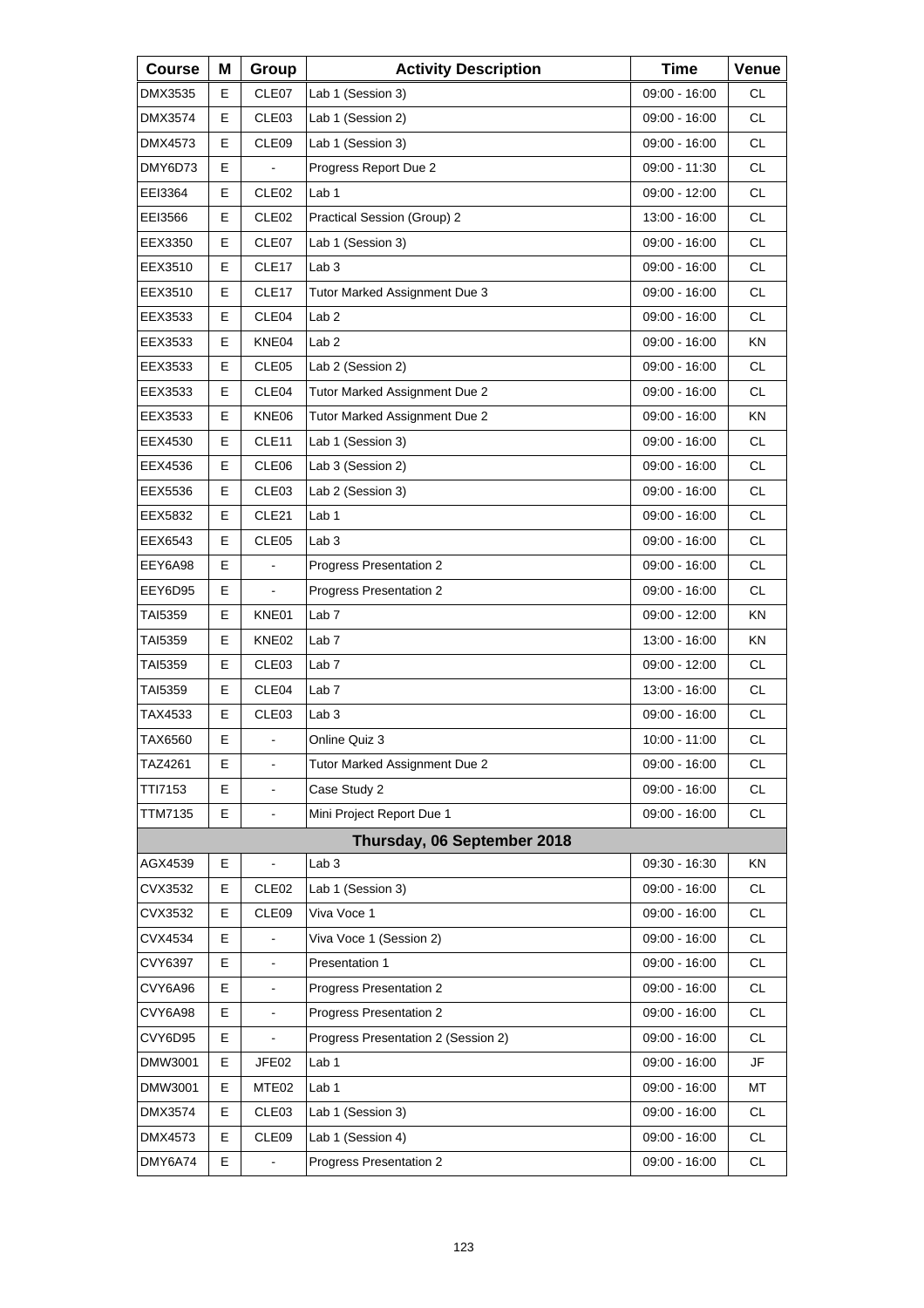| <b>Course</b>  | Μ | Group                    | <b>Activity Description</b>         | <b>Time</b>     | Venue     |
|----------------|---|--------------------------|-------------------------------------|-----------------|-----------|
| DMY6D73        | Е |                          | Progress Presentation 2             | 09:00 - 16:00   | <b>CL</b> |
| EEI3369        | E | CLE01                    | Lab <sub>3</sub>                    | 09:00 - 12:00   | <b>CL</b> |
| EEI3369        | E | CLE01                    | Lab 4                               | 13:00 - 16:00   | <b>CL</b> |
| EEX3350        | Е | CLE <sub>08</sub>        | Lab 1 (Session 3)                   | $09:00 - 16:00$ | <b>CL</b> |
| EEX3510        | E | KNE13                    | Lab <sub>3</sub>                    | 09:00 - 16:00   | KN        |
| EEX3510        | E | CLE <sub>18</sub>        | Lab <sub>3</sub>                    | $09:00 - 16:00$ | <b>CL</b> |
| EEX3510        | Е | KNE <sub>13</sub>        | Tutor Marked Assignment Due 3       | 09:00 - 16:00   | ΚN        |
| EEX3510        | E | CLE18                    | Tutor Marked Assignment Due 3       | 09:00 - 16:00   | <b>CL</b> |
| EEX3531        | E |                          | Tutor Marked Assignment Due 3       | 09:00 - 16:00   | <b>CL</b> |
| EEX3533        | Е | KNE03                    | Lab <sub>2</sub>                    | 09:00 - 16:00   | ΚN        |
| EEX3533        | E | CLE03                    | Lab <sub>2</sub>                    | 09:00 - 16:00   | <b>CL</b> |
| EEX3533        | Е | CLE <sub>04</sub>        | Lab 2 (Session 2)                   | $09:00 - 16:00$ | CL.       |
| EEX3533        | Е | KNE06                    | Lab 2 (Session 2)                   | 09:00 - 16:00   | ΚN        |
| EEX3533        | E | CLE03                    | Tutor Marked Assignment Due 2       | 09:00 - 16:00   | CL.       |
| EEX3533        | Е | KNE05                    | Tutor Marked Assignment Due 2       | 09:00 - 16:00   | KN        |
| EEX4530        | Е | CLE <sub>11</sub>        | Lab 1 (Session 4)                   | 09:00 - 16:00   | <b>CL</b> |
| EEX4536        | E | CLE07                    | Lab <sub>3</sub>                    | 09:00 - 16:00   | <b>CL</b> |
| EEX4548        | Е | $\overline{\phantom{a}}$ | Tutor Marked Assignment Due 3       | 09:00 - 16:00   | <b>CL</b> |
| EEX4552        | Е | $\blacksquare$           | Tutor Marked Assignment Due 3       | 10:30 - 12:30   | <b>CL</b> |
| EEX5536        | E | CLE04                    | Lab <sub>2</sub>                    | 09:00 - 16:00   | <b>CL</b> |
| EEX5547        | Е |                          | Progress Report Due 5               | 09:00 - 16:00   | <b>CL</b> |
| EEX5832        | Е | CLE <sub>22</sub>        | Lab <sub>1</sub>                    | 09:00 - 16:00   | <b>CL</b> |
| EEX6541        | E |                          | Mini Project 1                      | 09:00 - 16:00   | <b>CL</b> |
| EEX6541        | Е | $\overline{\phantom{a}}$ | Mini Project Report Due 1           | 09:00 - 16:00   | <b>CL</b> |
| EEX6543        | Е | CLE <sub>05</sub>        | Lab 3 (Session 2)                   | 09:00 - 16:00   | <b>CL</b> |
| TAI5359        | E | KNE03                    | Lab <sub>7</sub>                    | 09:00 - 12:00   | KN        |
| TAI5359        | Е | KNE04                    | Lab <sub>7</sub>                    | 13:00 - 16:00   | ΚN        |
| TAI5359        | Е | CLE05                    | Lab <sub>7</sub>                    | 09:00 - 12:00   | CL        |
| TAI5359        | Е | CLE06                    | Lab <sub>7</sub>                    | 13:00 - 16:00   | <b>CL</b> |
| TAX4533        | Е | CLE04                    | Lab <sub>3</sub>                    | 09:00 - 16:00   | <b>CL</b> |
|                |   |                          | Friday, 07 September 2018           |                 |           |
| AGI3534        | Е | KNE01                    | Lab <sub>3</sub>                    | 09:30 - 16:30   | KN        |
| CVX3532        | Е | CLE <sub>02</sub>        | Lab 1 (Session 4)                   | 09:00 - 16:00   | <b>CL</b> |
| CVX3532        | Е | CLE10                    | Viva Voce 1                         | 09:00 - 16:00   | CL        |
| CVX4534        | E |                          | Viva Voce 1 (Session 3)             | 09:00 - 16:00   | CL        |
| CVY6A96        | E | $\blacksquare$           | Progress Presentation 2 (Session 2) | 09:00 - 16:00   | CL        |
| CVY6A98        | E |                          | Progress Presentation 2 (Session 2) | 09:00 - 16:00   | CL        |
| CVY6D95        | E |                          | Progress Presentation 2 (Session 2) | 09:00 - 16:00   | CL        |
| DMX3534        | E | L,                       | Day School 6                        | 08:00 - 12:30   | CL        |
| DMX4573        | Е | CLE09                    | Lab 1 (Session 5)                   | 09:00 - 16:00   | CL        |
| <b>DMX5577</b> | E |                          | Tutor Marked Assignment Due 3       | 09:00 - 16:00   | CL        |
| DMY6A74        | E | $\blacksquare$           | Progress Presentation 2             | 09:00 - 16:00   | CL        |
| EEI3369        | Е | CLE <sub>02</sub>        | Lab <sub>3</sub>                    | 09:00 - 12:00   | CL        |
| EEI3369        | Е | CLE <sub>02</sub>        | Lab 4                               | 13:00 - 16:00   | CL.       |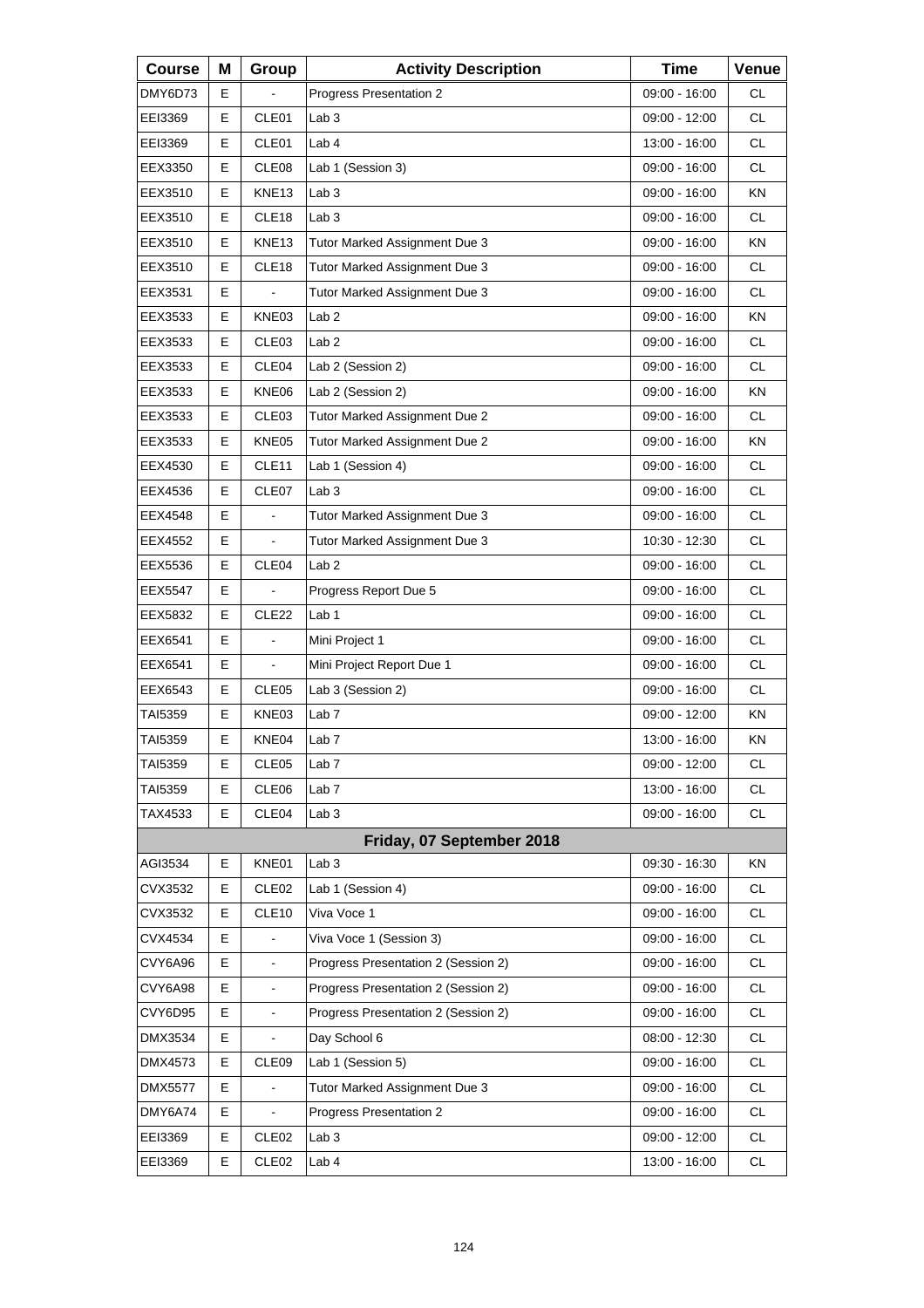| <b>Course</b> | Μ  | Group                    | <b>Activity Description</b>   | <b>Time</b>     | Venue                  |
|---------------|----|--------------------------|-------------------------------|-----------------|------------------------|
| EEI6565       | E. |                          | Mini Project 1                | 08:00 - 16:00   | CL.                    |
| EEX3350       | E  | CLE09                    | Lab 1 (Session 3)             | 09:00 - 16:00   | CL.                    |
| EEX3510       | E  | KNE14                    | Lab <sub>3</sub>              | 09:00 - 16:00   | KN                     |
| EEX3510       | Е  | CLE <sub>19</sub>        | Lab <sub>3</sub>              | $09:00 - 16:00$ | <b>CL</b>              |
| EEX3510       | E  | KNE14                    | Tutor Marked Assignment Due 3 | 09:00 - 16:00   | KN                     |
| EEX3510       | E  | CLE19                    | Tutor Marked Assignment Due 3 | 09:00 - 16:00   | <b>CL</b>              |
| EEX3533       | Е  | CLE <sub>03</sub>        | Lab 2 (Session 2)             | 09:00 - 16:00   | <b>CL</b>              |
| EEX3533       | E  | KNE05                    | Lab 2 (Session 2)             | 09:00 - 16:00   | KN                     |
| EEX4530       | E  | CLE11                    | Lab 1 (Session 5)             | 09:00 - 16:00   | <b>CL</b>              |
| EEX4534       | Е  |                          | Tutor Marked Assignment Due 4 | 09:00 - 16:00   | <b>CL</b>              |
| EEX4535       | E  |                          | Lab <sub>3</sub>              | 12:00 - 14:00   | <b>CL</b>              |
| EEX4536       | Е  | CLE07                    | Lab 3 (Session 2)             | $09:00 - 16:00$ | <b>CL</b>              |
| EEX4565       | Е  | CLE01                    | Lab <sub>3</sub>              | 14:00 - 16:00   | <b>CL</b>              |
| EEX5536       | E  | CLE04                    | Lab 2 (Session 2)             | 09:00 - 16:00   | <b>CL</b>              |
| EEX5538       | Е  |                          | Tutor Marked Assignment Due 3 | 09:00 - 16:00   | CL.                    |
| EEX5563       | Е  | $\blacksquare$           | Tutor Marked Assignment Due 3 | 08:00 - 16:00   | <b>CL</b>              |
| EEX5832       | E  | CLE23                    | Lab <sub>1</sub>              | 09:00 - 16:00   | <b>CL</b>              |
| EEX5832       | Е  |                          | Mini Project Report Due 1     | 09:30 - 16:30   | CL.                    |
| EEX6351       | Е  | CLE07                    | Lab <sub>2</sub>              | 09:00 - 16:00   | <b>CL</b>              |
| EEX6540       | E  |                          | Mini Project 1                | $08:00 - 16:00$ | <b>CL</b>              |
| TAX4533       | Е  | CLE <sub>05</sub>        | Lab <sub>3</sub>              | 09:00 - 16:00   | <b>CL</b>              |
|               |    |                          | Saturday, 08 September 2018   |                 |                        |
| AGX4540       | E  | $\overline{a}$           | Day School 3                  | 08:00 - 10:00   | CL.                    |
| AGX4540       | Е  | $\overline{\phantom{a}}$ | Day School 3                  | $08:00 - 10:00$ | ΚN                     |
| AGX5532       | E  | $\blacksquare$           | Day School 3                  | 10:30 - 12:30   | ΚN                     |
| AGX5532       | E  | $\blacksquare$           | Day School 3                  | 10:30 - 12:30   | <b>CL</b>              |
| CVX3530       | E  | L,                       | Day School 4                  | 10:30 - 12:30   | <b>CL</b>              |
| CVX3531       | Е  | $\blacksquare$           | Day School 4                  | 08:00 - 10:00   | CL                     |
| CVX5531       | Е  |                          | Viva Voce 1                   | 09:00 - 16:00   | <b>CL</b>              |
| DMX3512       | E  | $\blacksquare$           | Day School 4                  | 10:30 - 12:30   | <b>BT</b>              |
| DMX3512       | Е  | $\blacksquare$           | Day School 4                  | 10:30 - 12:30   | KR                     |
| DMX3512       | E  |                          | Day School 4                  | 10:30 - 12:30   | MT                     |
| DMX3512       | E  | $\blacksquare$           | Day School 4                  | 10:30 - 12:30   | KN                     |
| DMX3512       | E  | $\blacksquare$           | Day School 4                  | 10:30 - 12:30   | AN                     |
| DMX3512       | E  |                          | Day School 4                  | $10:30 - 12:30$ | CL                     |
| DMX3512       | E  | $\blacksquare$           | Day School 4                  | 10:30 - 12:30   | $\mathsf{J}\mathsf{F}$ |
| DMX4342       | Е  |                          | Day School 4                  | $08:00 - 10:00$ | CL                     |
| DMX5532       | Е  |                          | Day School 4                  | 08:00 - 10:00   | CL                     |
| EEI3368       | Е  | CLE <sub>03</sub>        | Practical Session (Group) 4   | 13:00 - 16:00   | CL                     |
| EEI3368       | Е  | CLE04                    | Practical Session (Group) 4   | 13:00 - 16:00   | CL                     |
| EEI3566       | Е  | CLE03                    | Lab <sub>2</sub>              | 09:00 - 12:00   | CL                     |
| EEI3566       | Е  | CLE04                    | Lab <sub>2</sub>              | 09:00 - 12:00   | CL                     |
| EEX3350       | Е  | CLE10                    | Lab 1 (Session 3)             | 09:00 - 16:00   | CL                     |
| EEX3510       | Е  | CLE <sub>20</sub>        | Lab <sub>3</sub>              | 09:00 - 16:00   | CL                     |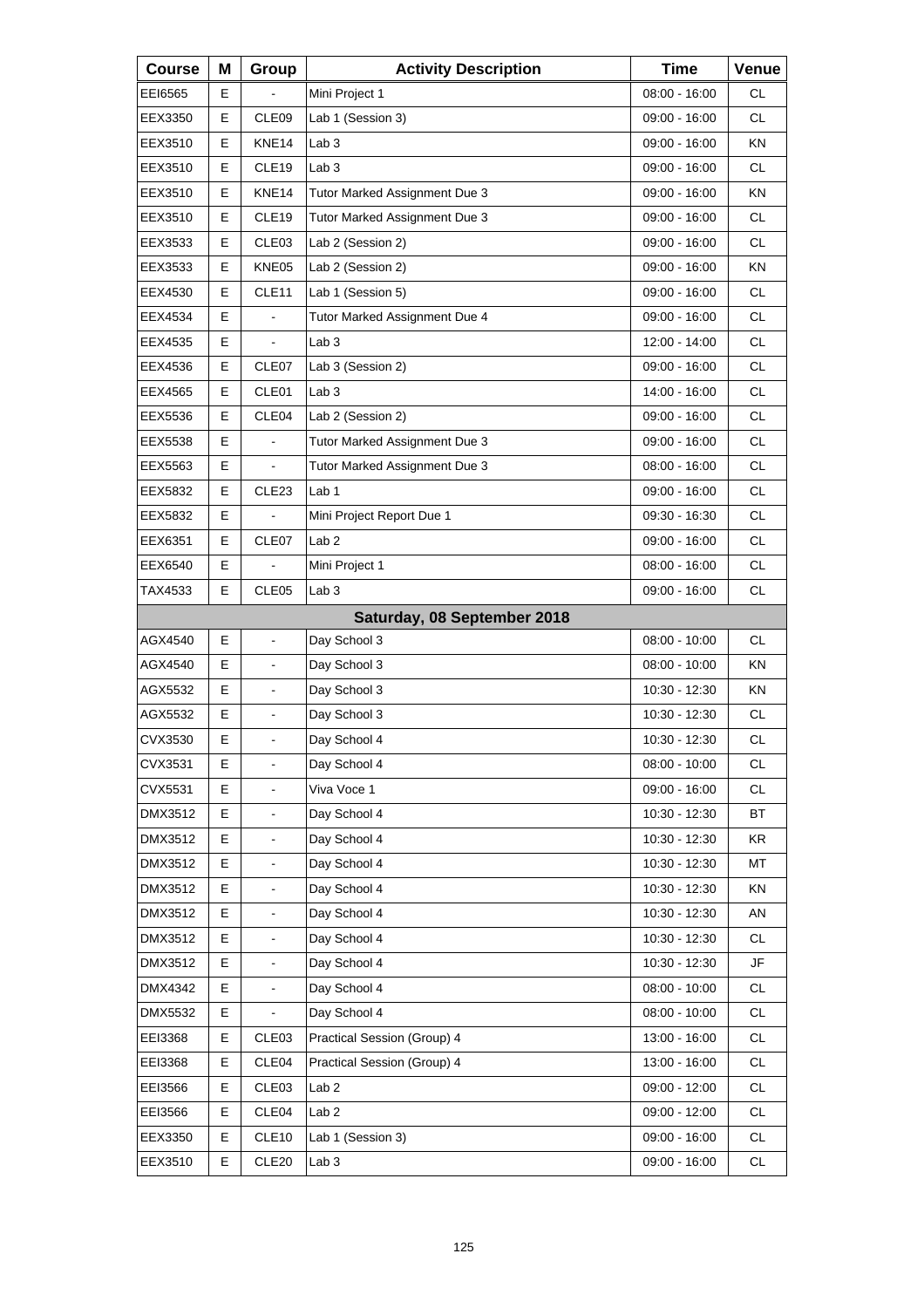| <b>Course</b>  | Μ | Group                    | <b>Activity Description</b>   | <b>Time</b>   | Venue     |
|----------------|---|--------------------------|-------------------------------|---------------|-----------|
| EEX3510        | Е | CLE <sub>20</sub>        | Tutor Marked Assignment Due 3 | 09:00 - 16:00 | <b>CL</b> |
| EEX4536        | E | CLE08                    | Lab <sub>3</sub>              | 09:00 - 16:00 | <b>CL</b> |
| EEX4562        | E | CLE <sub>02</sub>        | Practical Session (Group) 5   | 12:00 - 14:00 | <b>CL</b> |
| EEX4562        | Е | CLE <sub>03</sub>        | Practical Session (Group) 5   | 14:00 - 16:00 | <b>CL</b> |
| EEX5536        | E | CLE04                    | Lab 2 (Session 3)             | 09:00 - 16:00 | <b>CL</b> |
| EEX5545        | E |                          | Day School 4                  | 10:30 - 12:30 | <b>CL</b> |
| EEX5563        | Е | $\blacksquare$           | Day School 5                  | 13:00 - 15:00 | <b>CL</b> |
| EEX5832        | E | CLE24                    | Lab <sub>1</sub>              | 09:00 - 16:00 | <b>CL</b> |
| EEX6351        | E | CLE07                    | Lab 2 (Session 2)             | 09:00 - 16:00 | <b>CL</b> |
| TAX6564        | Е | $\blacksquare$           | Day School 4                  | 13:00 - 15:00 | <b>CL</b> |
| TAX6565        | E | $\blacksquare$           | Day School 5                  | 10:30 - 12:30 | <b>CL</b> |
|                |   |                          | Sunday, 09 September 2018     |               |           |
| AGM4534        | Е | $\blacksquare$           | Day School 3                  | 08:00 - 10:00 | ΚN        |
| AGX5543        | E | $\blacksquare$           | Day School 3                  | 10:30 - 12:30 | <b>KN</b> |
| CVX4530        | E | $\overline{\phantom{a}}$ | Day School 4                  | 13:00 - 15:00 | CL.       |
| CVX6530        | E | $\blacksquare$           | Day School 11                 | 10:30 - 12:30 | <b>CL</b> |
| CVX6530        | E | $\blacksquare$           | Day School 12                 | 13:00 - 15:00 | <b>CL</b> |
| DMX3533        | Е |                          | Day School 4                  | 10:30 - 12:30 | <b>CL</b> |
| EEI3364        | Е | CLE <sub>03</sub>        | Practical Session (Group) 3   | 09:00 - 12:00 | <b>CL</b> |
| EEI3364        | E | CLE04                    | Practical Session (Group) 3   | 09:00 - 12:00 | <b>CL</b> |
| EEI3368        | Е | CLE <sub>03</sub>        | Lab 2                         | 13:00 - 16:00 | <b>CL</b> |
| EEI3368        | Е | CLE04                    | Lab <sub>2</sub>              | 13:00 - 16:00 | <b>CL</b> |
| EEJ4360        | E |                          | Class Room Exercise 2         | 10:30 - 12:30 | <b>CL</b> |
| EEJ4360        | Е |                          | Day School 10                 | 10:30 - 12:30 | <b>CL</b> |
| EEX4565        | E | CLE <sub>02</sub>        | Lab <sub>3</sub>              | 14:00 - 16:00 | <b>CL</b> |
| EEX5534        | E |                          | Day School 4                  | 15:00 - 17:30 | <b>CL</b> |
| EEZ3361        | E | L,                       | Tutor Marked Assignment Due 2 | 09:00 - 16:00 | <b>CL</b> |
| MHJ5533        | Е | $\blacksquare$           | Day School 5                  | 08:00 - 10:00 | CL        |
| MHJ5533        | E |                          | Day School 6                  | 10:30 - 12:30 | CL        |
| MHJ5563        | E | $\blacksquare$           | Day School 5                  | 08:00 - 10:00 | <b>CL</b> |
| MHJ5563        | E | $\blacksquare$           | Day School 6                  | 10:30 - 12:30 | CL        |
| TAI2F34        | S |                          | Day School 5                  | 10:30 - 12:30 | KN        |
| TAI2F34        | S | $\blacksquare$           | Day School 5                  | 10:30 - 12:30 | <b>CL</b> |
| TAM6540        | E | $\blacksquare$           | Mini Project Report Due 1     | 09:00 - 16:00 | CL        |
| TAX3531        | Е |                          | Day School 3                  | 10:30 - 12:30 | CL        |
| TAX5534        | E | $\blacksquare$           | Tutor Marked Assignment Due 3 | 09:00 - 16:00 | CL        |
| TAX5560        | Е | $\blacksquare$           | Day School 5                  | 13:00 - 15:00 | CL        |
| <b>TTI7137</b> | E |                          | Day School 3                  | 08:00 - 10:00 | CL        |
| TTI7153        | E | $\blacksquare$           | Day School 3                  | 09:00 - 12:00 | <b>CL</b> |
|                |   |                          | Monday, 10 September 2018     |               |           |
| CVX3532        | Е | CLE03                    | Lab 1 (Session 3)             | 09:00 - 16:00 | CL        |
| CVX3532        | E | CLE <sub>09</sub>        | Viva Voce 1 (Session 2)       | 09:00 - 16:00 | <b>CL</b> |
| CVX4530        | Е | CLE08                    | Lab <sub>1</sub>              | 09:00 - 16:00 | CL        |
| CVX4530        | Е | CLE06                    | Viva Voce 1                   | 09:00 - 16:00 | CL        |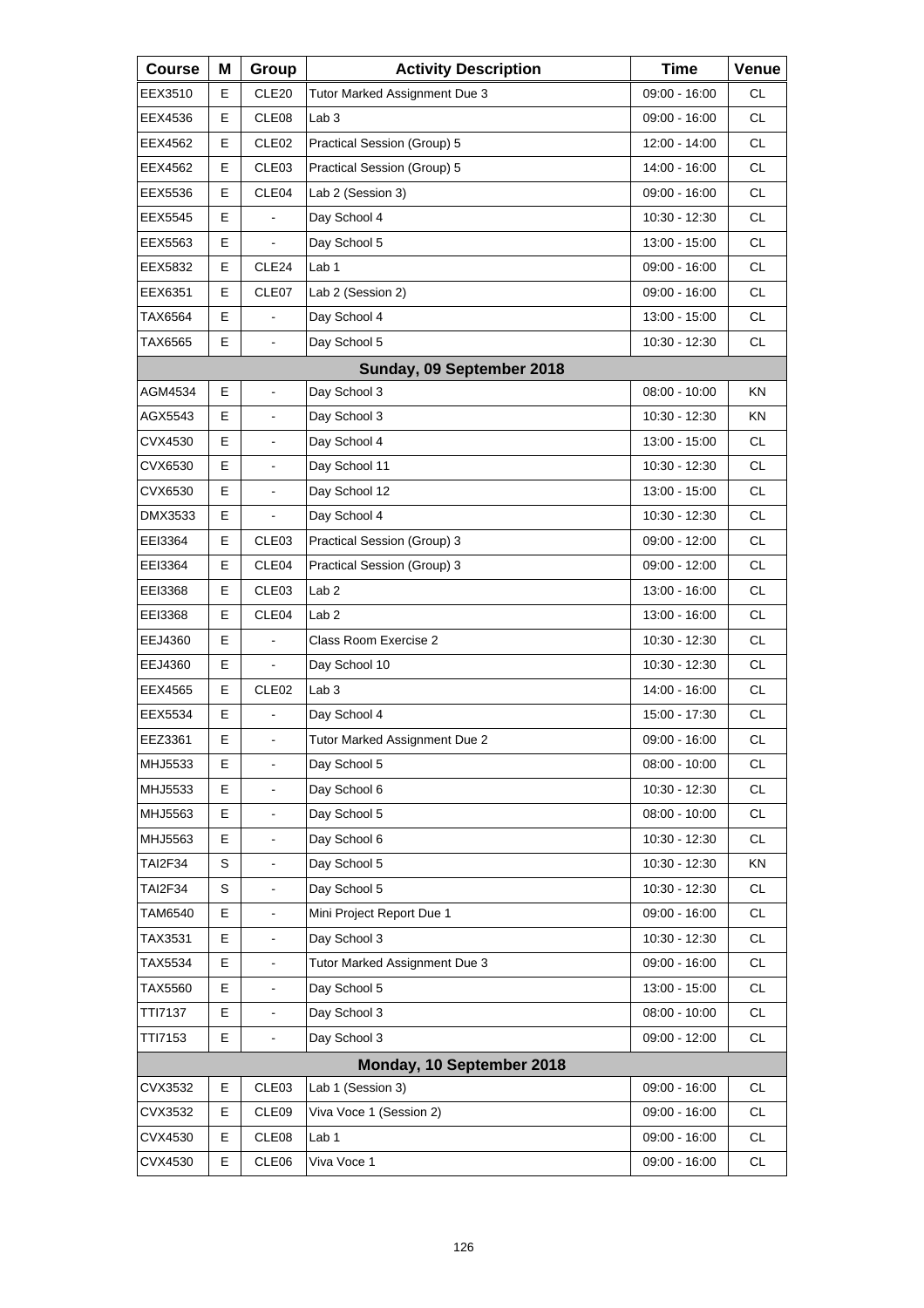| <b>Course</b>  | Μ | Group             | <b>Activity Description</b>        | <b>Time</b>     | Venue     |
|----------------|---|-------------------|------------------------------------|-----------------|-----------|
| DMK3589        | Е | CLE01             | Day School 5                       | 13:00 - 16:00   | СL        |
| DMX4530        | E |                   | Factory / Field Visit 1            | 09:00 - 16:00   | <b>CL</b> |
| DMX4573        | E | CLE <sub>10</sub> | Lab 1                              | 09:00 - 16:00   | <b>CL</b> |
| DMX4835        | E |                   | Design Class 1                     | 09:00 - 16:00   | <b>CL</b> |
| DMX6578        | E | CLE01             | Lab <sub>1</sub>                   | 09:00 - 16:00   | <b>CL</b> |
| EEI3364        | E | CLE01             | Practical Session (Group) 3        | 09:00 - 12:00   | <b>CL</b> |
| EEI3368        | E | CLE01             | Lab <sub>2</sub>                   | 13:00 - 16:00   | <b>CL</b> |
| EEM3466        | Е |                   | Tutor Marked Assignment Due 2      | $09:00 - 16:00$ | <b>CL</b> |
| EEX3533        | E | KNE02             | Lab <sub>2</sub>                   | 09:00 - 16:00   | KN        |
| EEX3533        | Е | CLE <sub>02</sub> | Lab <sub>2</sub>                   | 09:00 - 16:00   | <b>CL</b> |
| EEX3533        | Е | CLE <sub>02</sub> | Tutor Marked Assignment Due 2      | 09:00 - 16:00   | <b>CL</b> |
| EEX4530        | E | CLE <sub>12</sub> | Lab 1                              | 09:00 - 16:00   | <b>CL</b> |
| EEX4536        | Е | CLE08             | Lab 3 (Session 2)                  | 09:00 - 16:00   | <b>CL</b> |
| EEX5536        | Е | CLE05             | Lab <sub>2</sub>                   | 09:00 - 16:00   | <b>CL</b> |
| EEX6351        | E | CLE08             | Lab <sub>2</sub>                   | 09:00 - 16:00   | <b>CL</b> |
| EEX6539        | Е | $\overline{a}$    | Mini Project Report Due 1          | 09:00 - 16:00   | <b>CL</b> |
| TAI2590        | S |                   | Field Report Due 1                 | 09:00 - 16:00   | <b>CL</b> |
| <b>TAI5354</b> | E | CLE01             | Lab <sub>9</sub>                   | 09:00 - 11:00   | <b>CL</b> |
| TAI5354        | Е | CLE <sub>02</sub> | Lab 9                              | 11:00 - 13:00   | <b>CL</b> |
| TAI5354        | Е | CLE03             | Lab <sub>9</sub>                   | 13:30 - 15:30   | <b>CL</b> |
| TAI5359        | E | CLE01             | Lab <sub>8</sub>                   | 09:00 - 12:00   | <b>CL</b> |
| TAI5359        | Е | CLE <sub>02</sub> | Lab 8                              | 13:00 - 16:00   | <b>CL</b> |
| TAX4532        | Е | CLE01             | Factory / Field Visit Report Due 1 | 09:00 - 16:00   | <b>CL</b> |
| TAX5532        | E | $\overline{a}$    | Tutor Marked Assignment Due 3      | 09:00 - 16:00   | <b>CL</b> |
| TTI7137        | E | $\blacksquare$    | Mini Project Report Due 1          | 09:00 - 16:00   | CL        |
| TTM7132        | E | $\blacksquare$    | Mini Project Report Due 1          | 09:00 - 16:00   | <b>CL</b> |
| TTM7136        | E | L,                | Mini Project Report Due 1          | $09:00 - 16:00$ | CL        |
| TTM7141        | Е | $\blacksquare$    | Tutor Marked Assignment Due 2      | 09:00 - 16:00   | <b>CL</b> |
| <b>TTM7152</b> | Е | $\blacksquare$    | Tutor Marked Assignment Due 3      | $09:00 - 16:00$ | <b>CL</b> |
| TTX7140        | E |                   | Tutor Marked Assignment Due 3      | 09:00 - 16:00   | CL        |
| TTY7191        | Е | $\blacksquare$    | Mini Project Report Due 1          | 09:00 - 16:00   | <b>CL</b> |
|                |   |                   | Tuesday, 11 September 2018         |                 |           |
| AGX4540        | Е | $\overline{a}$    | Lab <sub>3</sub>                   | 09:30 - 16:30   | ΚN        |
| CVX3532        | Е | CLE03             | Lab 1 (Session 4)                  | 09:00 - 16:00   | <b>CL</b> |
| CVX3532        | Е | CLE <sub>10</sub> | Viva Voce 1 (Session 2)            | $09:00 - 16:00$ | CL        |
| CVX4530        | Е | CLE08             | Lab 1 (Session 2)                  | 09:00 - 16:00   | CL        |
| CVX4530        | Е | CLE06             | Viva Voce 1 (Session 2)            | 09:00 - 16:00   | CL        |
| CVX4533        | Е |                   | Factory / Field Visit 1            | 09:00 - 16:00   | CL        |
| DMX4573        | Е | CLE10             | Lab 1 (Session 2)                  | 09:00 - 16:00   | CL        |
| DMX4835        | Е |                   | Design Class 1 (Session 2)         | 09:00 - 16:00   | CL        |
| DMX6578        | Е | CLE01             | Lab 1 (Session 2)                  | 09:00 - 16:00   | CL        |
| EEI3364        | Е | CLE <sub>02</sub> | Practical Session (Group) 3        | 09:00 - 12:00   | CL        |
| EEI3368        | Е | CLE <sub>02</sub> | Lab 2                              | 13:00 - 16:00   | <b>CL</b> |
| EEX3510        | Е | CLE <sub>21</sub> | Lab <sub>3</sub>                   | 09:00 - 16:00   | CL.       |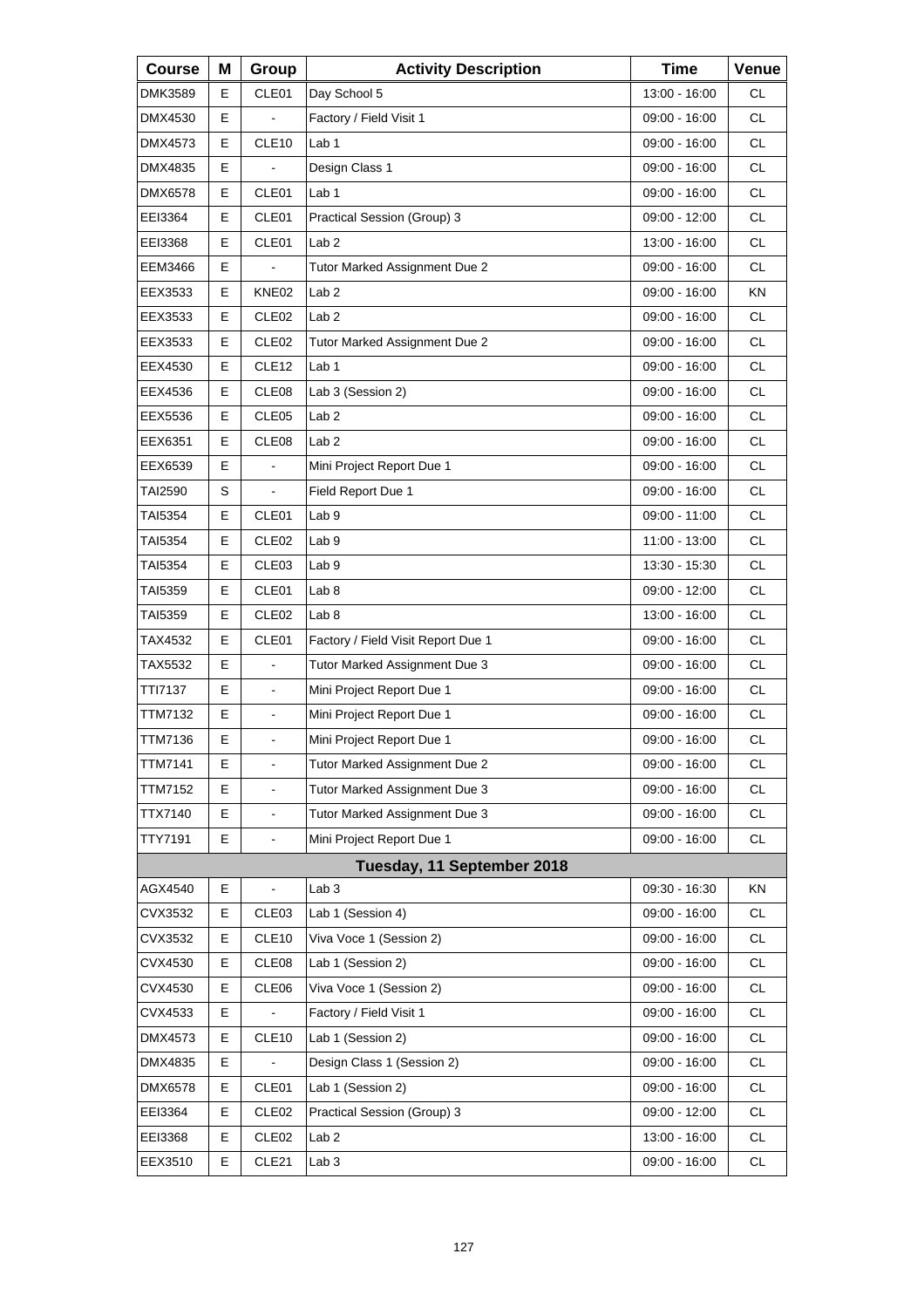| <b>Course</b>  | Μ | Group             | <b>Activity Description</b>   | <b>Time</b>     | Venue     |
|----------------|---|-------------------|-------------------------------|-----------------|-----------|
| EEX3510        | Е | CLE <sub>21</sub> | Tutor Marked Assignment Due 3 | 09:00 - 16:00   | <b>CL</b> |
| EEX3532        | E |                   | Tutor Marked Assignment Due 3 | 09:00 - 16:00   | <b>CL</b> |
| EEX3533        | E | CLE01             | Lab 2                         | 09:00 - 16:00   | <b>CL</b> |
| EEX3533        | Е | KNE01             | Lab <sub>2</sub>              | 09:00 - 16:00   | ΚN        |
| EEX3533        | E | CLE <sub>02</sub> | Lab 2 (Session 2)             | 09:00 - 16:00   | <b>CL</b> |
| EEX3533        | E | CLE01             | Tutor Marked Assignment Due 2 | 09:00 - 16:00   | <b>CL</b> |
| EEX4350        | Е | CLE09             | Lab 1 (Session 2)             | 09:00 - 16:00   | <b>CL</b> |
| EEX4530        | E | CLE <sub>12</sub> | Lab 1 (Session 2)             | 09:00 - 16:00   | <b>CL</b> |
| EEX4533        | E | CLE09             | Lab 1                         | 09:00 - 16:00   | <b>CL</b> |
| EEX5533        | Е | CLE <sub>11</sub> | Lab 1                         | 09:00 - 16:00   | <b>CL</b> |
| EEX5536        | E | CLE05             | Lab 2 (Session 2)             | 09:00 - 16:00   | <b>CL</b> |
| EEX5832        | Е | CLE <sub>25</sub> | Lab 1                         | 09:00 - 16:00   | <b>CL</b> |
| EEX6351        | Е | CLE08             | Lab 2 (Session 2)             | 09:00 - 16:00   | <b>CL</b> |
| EEX6543        | E | CLE06             | Lab <sub>3</sub>              | $09:00 - 16:00$ | <b>CL</b> |
| TAI5354        | Е | CLE04             | Lab <sub>9</sub>              | 09:00 - 11:00   | <b>CL</b> |
| TAI5354        | Е | CLE <sub>05</sub> | Lab <sub>9</sub>              | 11:00 - 13:00   | <b>CL</b> |
| TAI5354        | Е | CLE06             | Lab <sub>9</sub>              | 13:30 - 15:30   | <b>CL</b> |
| TAI5359        | Е | CLE <sub>03</sub> | Lab <sub>8</sub>              | 09:00 - 12:00   | <b>CL</b> |
| TAI5359        | Е | KNE03             | Lab <sub>8</sub>              | 09:00 - 12:00   | ΚN        |
| TAI5359        | E | CLE04             | Lab <sub>8</sub>              | 13:00 - 16:00   | <b>CL</b> |
| TAI5359        | Е | KNE04             | Lab <sub>8</sub>              | 13:00 - 16:00   | ΚN        |
|                |   |                   | Wednesday, 12 September 2018  |                 |           |
| CVX4530        | E | CLE08             | Lab 1 (Session 3)             | 09:00 - 16:00   | <b>CL</b> |
| CVX4530        | Е | CLE <sub>06</sub> | Viva Voce 1 (Session 3)       | $09:00 - 16:00$ | <b>CL</b> |
| DMX4573        | Е | CLE <sub>10</sub> | Lab 1 (Session 3)             | 09:00 - 16:00   | <b>CL</b> |
| DMX4835        | E |                   | Design Class 1 (Session 3)    | 09:00 - 16:00   | <b>CL</b> |
| DMX6573        | E | ä,                | Mini Project 1                | $09:00 - 16:00$ | <b>CL</b> |
| DMX6578        | Е | CLE01             | Lab 1 (Session 3)             | 09:00 - 16:00   | CL.       |
| EEI3368        | Е | CLE01             | Practical Session (Group) 4   | 13:00 - 16:00   | <b>CL</b> |
| EEI3566        | Е | CLE01             | Lab <sub>2</sub>              | 09:00 - 12:00   | CL        |
| EEX3510        | Е | CLE <sub>22</sub> | Lab <sub>3</sub>              | 09:00 - 16:00   | CL        |
| EEX3510        | Е | CLE <sub>22</sub> | Tutor Marked Assignment Due 3 | 09:00 - 16:00   | CL        |
| EEX3533        | Е | CLE01             | Lab 2 (Session 2)             | 09:00 - 16:00   | CL        |
| EEX3533        | Е | KNE04             | Tutor Marked Assignment Due 2 | 09:00 - 16:00   | KN        |
| EEX4350        | Е | CLE10             | Lab 1 (Session 2)             | $09:00 - 16:00$ | CL        |
| EEX4530        | Е | CLE <sub>12</sub> | Lab 1 (Session 3)             | 09:00 - 16:00   | CL        |
| EEX4533        | Е | CLE09             | Lab 1 (Session 2)             | 09:00 - 16:00   | CL        |
| EEX4536        | Е | KNE02             | Lab <sub>3</sub>              | 09:00 - 16:00   | KN        |
| EEX4536        | Е | CLE09             | Lab <sub>3</sub>              | 09:00 - 16:00   | CL        |
| EEX5533        | Е | CLE <sub>11</sub> | Lab 1 (Session 2)             | 09:00 - 16:00   | CL        |
| EEX5536        | Е | CLE05             | Lab 2 (Session 3)             | 09:00 - 16:00   | CL        |
| EEX5547        | Е |                   | Lab <sub>5</sub>              | 09:00 - 16:00   | CL        |
| <b>EEX5547</b> | Е |                   | Presentation 5                | 10:30 - 12:30   | CL        |
| EEX6543        | Е | CLE06             | Lab 3 (Session 2)             | 09:00 - 16:00   | CL        |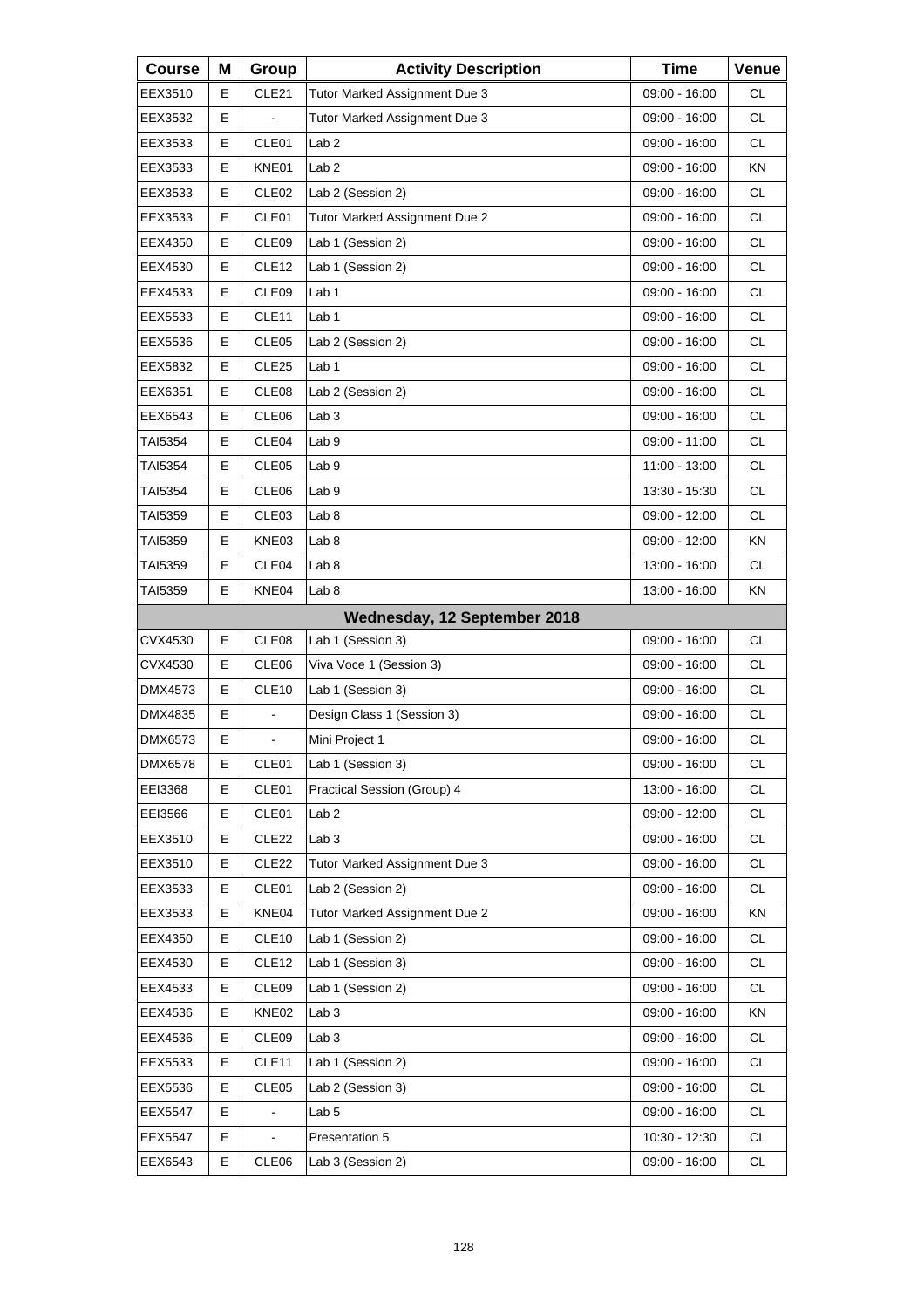| <b>Course</b>  | Μ | Group             | <b>Activity Description</b>   | <b>Time</b>     | Venue     |
|----------------|---|-------------------|-------------------------------|-----------------|-----------|
| MHZ3332        | E |                   | Tutor Marked Assignment Due 4 | 08:00 - 16:00   | СL        |
| MHZ3531        | Е |                   | Tutor Marked Assignment Due 4 | 08:00 - 16:00   | <b>CL</b> |
| TAI5354        | E | KNE01             | Lab <sub>9</sub>              | 09:00 - 11:00   | KN        |
| TAI5354        | Е | KNE02             | Lab <sub>9</sub>              | 11:00 - 13:00   | ΚN        |
| TAI5354        | Е | KNE03             | Lab <sub>9</sub>              | 13:30 - 15:30   | KN        |
| TAI5354        | Е | CLE07             | Lab <sub>9</sub>              | 09:00 - 11:00   | <b>CL</b> |
| TAI5354        | Е | CLE08             | Lab <sub>9</sub>              | 11:00 - 13:00   | <b>CL</b> |
| TAI5354        | Е | CLE09             | Lab <sub>9</sub>              | 13:30 - 15:30   | <b>CL</b> |
| TAI5359        | Е | KNE01             | Lab <sub>8</sub>              | 09:00 - 12:00   | KN        |
| TAI5359        | Е | KNE02             | Lab 8                         | 13:00 - 16:00   | ΚN        |
| TAI5359        | Е | CLE <sub>05</sub> | Lab <sub>8</sub>              | 09:00 - 12:00   | <b>CL</b> |
| TAI5359        | E | CLE06             | Lab <sub>8</sub>              | 13:00 - 16:00   | <b>CL</b> |
| TAI6869        | Е |                   | Final Draft Report Due 1      | 09:00 - 16:00   | <b>CL</b> |
| TAY6390        | Е | $\blacksquare$    | Final Draft Report Due 1      | 09:00 - 16:00   | <b>CL</b> |
| TAY6390        | E | $\blacksquare$    | Project Diary 1               | 09:00 - 16:00   | <b>CL</b> |
| TAY6A91        | E | $\blacksquare$    | Final Draft Report Due 1      | 09:00 - 16:00   | <b>CL</b> |
| TAY6A91        | E | $\blacksquare$    | Project Diary 1               | 09:00 - 16:00   | <b>CL</b> |
|                |   |                   | Thursday, 13 September 2018   |                 |           |
| CVX3532        | Е | CLE <sub>04</sub> | Lab 1 (Session 3)             | 09:00 - 16:00   | CL        |
| CVX4530        | Е | CLE <sub>08</sub> | Lab 1 (Session 4)             | 09:00 - 16:00   | <b>CL</b> |
| CVX4530        | E | CLE06             | Viva Voce 1 (Session 4)       | 09:00 - 16:00   | <b>CL</b> |
| CVX6832        | Е |                   | Viva Voce 5 (Session 2)       | 09:00 - 16:00   | <b>CL</b> |
| DMX4573        | E | CLE <sub>10</sub> | Lab 1 (Session 4)             | 09:00 - 16:00   | <b>CL</b> |
| EEI3368        | E | CLE <sub>02</sub> | Practical Session (Group) 4   | 13:00 - 16:00   | <b>CL</b> |
| EEI3566        | Е | CLE <sub>02</sub> | Lab <sub>2</sub>              | 09:00 - 12:00   | СL        |
| EEX3510        | Е | CLE <sub>23</sub> | Lab <sub>3</sub>              | 09:00 - 16:00   | <b>CL</b> |
| EEX3510        | E | CLE23             | Tutor Marked Assignment Due 3 | $09:00 - 16:00$ | CL        |
| EEX3533        | Е | KNE04             | Lab 2 (Session 2)             | 09:00 - 16:00   | ΚN        |
| EEX3533        | Е | KNE03             | Tutor Marked Assignment Due 2 | 09:00 - 16:00   | KN        |
| EEX4350        | Е | CLE11             | Lab 1 (Session 2)             | 09:00 - 16:00   | CL        |
| EEX4530        | Е | CLE <sub>12</sub> | Lab 1 (Session 4)             | 09:00 - 16:00   | CL.       |
| EEX4533        | Е | CLE09             | Lab 1 (Session 3)             | 09:00 - 16:00   | CL        |
| EEX4536        | Е | KNE02             | Lab 3 (Session 2)             | 09:00 - 16:00   | KN        |
| EEX4536        | Е | CLE09             | Lab 3 (Session 2)             | 09:00 - 16:00   | <b>CL</b> |
| EEX5533        | Е | CLE <sub>11</sub> | Lab 1 (Session 3)             | 09:00 - 16:00   | CL        |
| EEX5536        | Е | CLE06             | Lab <sub>2</sub>              | 09:00 - 16:00   | CL        |
| <b>MEY7621</b> | Ε |                   | Progress Report Due 2         | 09:00 - 12:00   | CL        |
| TAI5354        | Е | CLE <sub>10</sub> | Lab <sub>9</sub>              | 09:00 - 11:00   | CL        |
| TAX3531        | E |                   | Tutor Marked Assignment Due 3 | 09:00 - 16:00   | CL        |
|                |   |                   | Friday, 14 September 2018     |                 |           |
| AGX4530        | Е |                   | Tutor Marked Assignment Due 2 | 09:30 - 16:30   | <b>CL</b> |
| CVX3532        | Е | CLE04             | Lab 1 (Session 4)             | 09:00 - 16:00   | CL        |
| CVX4530        | Е | CLE08             | Lab 1 (Session 5)             | 09:00 - 16:00   | CL.       |
| CVX4530        | E |                   | Tutor Marked Assignment Due 3 | 09:00 - 16:00   | CL        |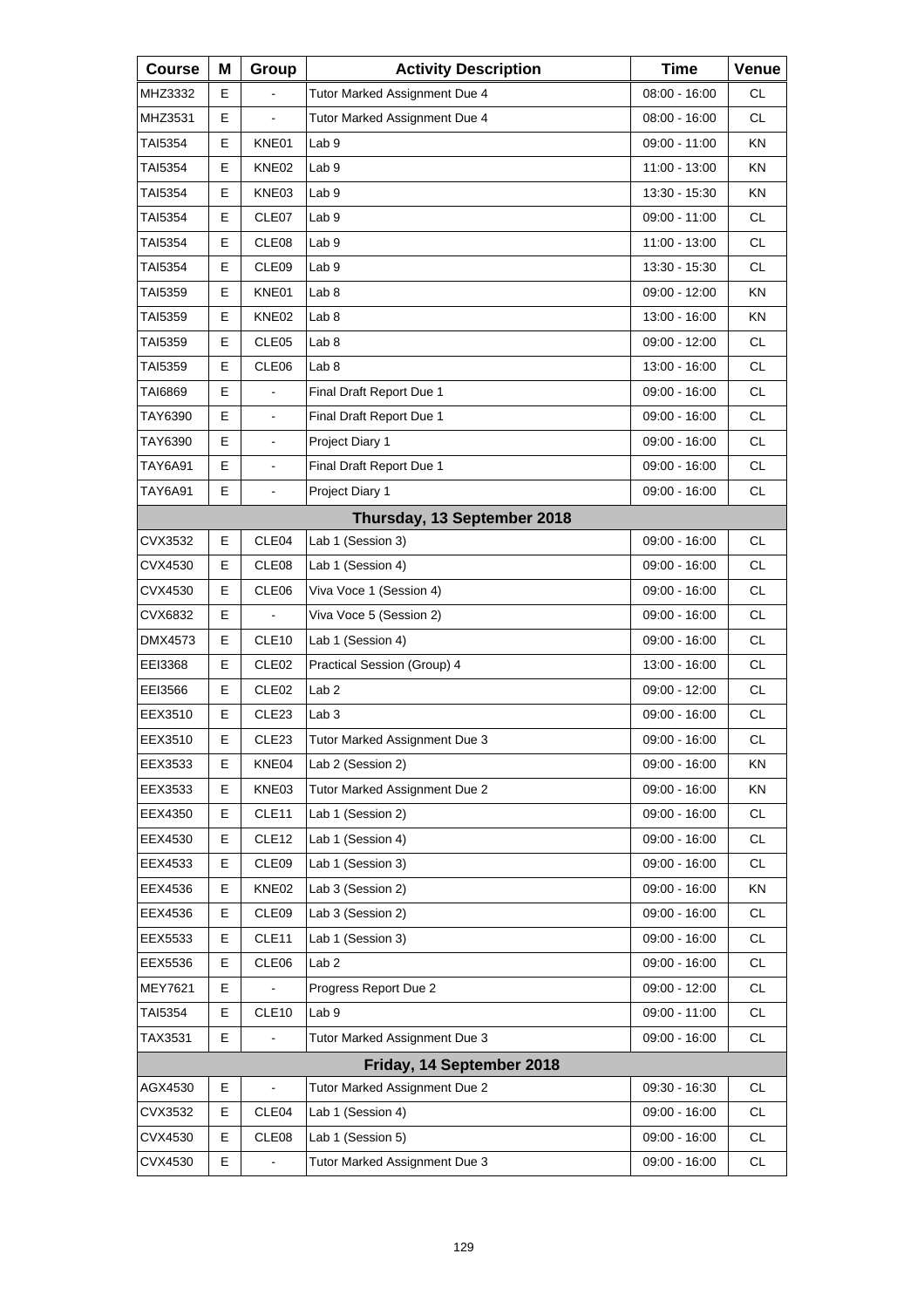| <b>Course</b>  | Μ | Group             | <b>Activity Description</b>   | <b>Time</b>     | Venue           |
|----------------|---|-------------------|-------------------------------|-----------------|-----------------|
| CVX4530        | Е | CLE06             | Viva Voce 1 (Session 5)       | 09:00 - 16:00   | <b>CL</b>       |
| CVX6831        | Е |                   | Tutor Marked Assignment Due 3 | 09:00 - 16:00   | <b>CL</b>       |
| DMX4573        | E | CLE <sub>10</sub> | Lab 1 (Session 5)             | 09:00 - 16:00   | <b>CL</b>       |
| DMX5570        | Е |                   | Factory / Field Visit 1       | 09:00 - 16:00   | <b>CL</b>       |
| EEX3510        | E | CLE <sub>24</sub> | Lab <sub>3</sub>              | 09:00 - 16:00   | <b>CL</b>       |
| EEX3510        | E | CLE24             | Tutor Marked Assignment Due 3 | 09:00 - 16:00   | <b>CL</b>       |
| EEX3533        | Е | KNE03             | Lab 2 (Session 2)             | 09:00 - 16:00   | ΚN              |
| EEX4350        | Е | CLE <sub>12</sub> | Lab 1 (Session 2)             | 09:00 - 16:00   | <b>CL</b>       |
| EEX4530        | Е | CLE <sub>12</sub> | Lab 1 (Session 5)             | 09:00 - 16:00   | <b>CL</b>       |
| EEX4533        | Е | CLE09             | Lab 1 (Session 4)             | 09:00 - 16:00   | <b>CL</b>       |
| EEX4536        | E | KNE03             | Lab <sub>3</sub>              | 09:00 - 16:00   | KN              |
| EEX4536        | E | CLE10             | Lab <sub>3</sub>              | 09:00 - 16:00   | <b>CL</b>       |
| EEX5533        | Е | CLE <sub>11</sub> | Lab 1 (Session 4)             | 09:00 - 16:00   | <b>CL</b>       |
| EEX5536        | Е | CLE06             | Lab 2 (Session 2)             | 09:00 - 16:00   | <b>CL</b>       |
| EEX6351        | E | CLE09             | Lab <sub>2</sub>              | 09:00 - 16:00   | <b>CL</b>       |
|                |   |                   | Saturday, 15 September 2018   |                 |                 |
| AGI3535        | E |                   | Day School 3                  | 13:00 - 15:00   | KN              |
| AGI3535        | E |                   | Day School 3                  | 13:00 - 15:00   | <b>CL</b>       |
| AGM4534        | Е | $\blacksquare$    | Day School 3                  | $08:00 - 10:00$ | CL              |
| AGM4535        | E |                   | Day School 3                  | 10:30 - 12:30   | KN              |
| AGM4535        | E |                   | Day School 3                  | 10:30 - 12:30   | <b>CL</b>       |
| AGX3531        | Е | $\blacksquare$    | Day School 3                  | 13:00 - 15:00   | CL              |
| AGX3531        | E |                   | Day School 3                  | 13:00 - 15:00   | ΚN              |
| AGX4539        | E | $\blacksquare$    | Day School 4                  | 15:30 - 17:30   | <b>KN</b>       |
| AGX4539        | Е | $\blacksquare$    | Day School 4                  | 15:30 - 17:30   | CL              |
| CVX3534        | E |                   | Day School 7                  | 10:30 - 12:30   | R2              |
| CVX3534        | E | $\blacksquare$    | Day School 8                  | 13:00 - 15:00   | R <sub>2</sub>  |
| CVX4530        | Е | CLE08             | Lab 1 (Session 6)             | 09:00 - 16:00   | <b>CL</b>       |
| DMM5836        | Е |                   | Day School 4                  | 10:30 - 12:30   | CL.             |
| DMX3511        | Е | E01               | Viva Voce 1 (Session 2)       | 08:30 - 12:30   | RS <sub>1</sub> |
| DMX3511        | Е | E02               | Viva Voce 1 (Session 2)       | 13:00 - 17:00   | R4              |
| DMX4335        | Е |                   | Day School 4                  | 10:30 - 12:30   | CL              |
| DMX5572        | Е | CLE01             | Day School 4                  | 13:00 - 15:00   | CL              |
| <b>DMX5577</b> | Е |                   | Day School 4                  | 08:00 - 10:00   | <b>CL</b>       |
| EEI3364        | Е | CLE <sub>03</sub> | Lab <sub>2</sub>              | $09:00 - 12:00$ | CL              |
| EEI3364        | Е | CLE04             | Lab <sub>2</sub>              | 09:00 - 12:00   | CL              |
| EEI3566        | Е | CLE03             | Practical Session (Group) 3   | 13:00 - 16:00   | CL              |
| EEI3566        | Е | CLE04             | Practical Session (Group) 3   | 13:00 - 16:00   | CL              |
| EEI4266        | E |                   | Tutor Marked Assignment Due 2 | 08:00 - 16:00   | CL              |
| EEI4364        | Е |                   | Day School 5                  | 15:30 - 17:30   | CL              |
| EEI4562        | Е |                   | Day School 6                  | 13:00 - 15:00   | CL              |
| EEI6461        | Е |                   | Mini Project 1                | 09:00 - 16:00   | CL              |
| EEI6567        | Е |                   | Case Study 3                  | 08:00 - 16:00   | <b>CL</b>       |
| EEX3510        | Е | JFE01             | Lab <sub>3</sub>              | 09:00 - 16:00   | JF              |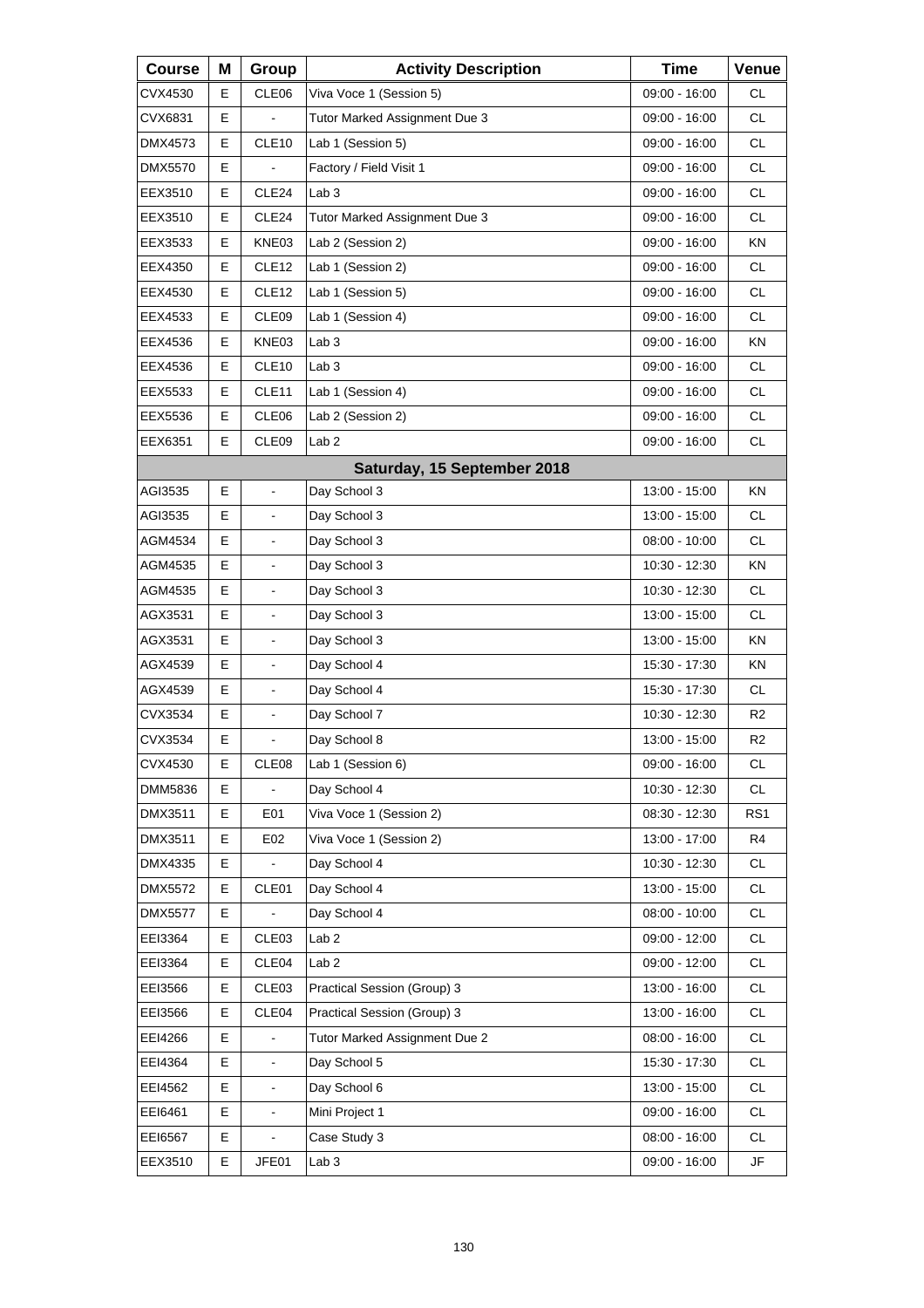| <b>Course</b>  | Μ | Group                    | <b>Activity Description</b>   | <b>Time</b>     | Venue          |
|----------------|---|--------------------------|-------------------------------|-----------------|----------------|
| EEX3510        | Е | AME02                    | Lab <sub>3</sub>              | 09:00 - 16:00   | AM             |
| EEX3510        | Е | BTE02                    | Lab <sub>3</sub>              | 09:00 - 16:00   | ВT             |
| EEX3510        | Е | CLE <sub>25</sub>        | Lab <sub>3</sub>              | 09:00 - 16:00   | <b>CL</b>      |
| EEX3510        | Е | JFE01                    | Tutor Marked Assignment Due 3 | 09:00 - 16:00   | JF             |
| EEX3510        | Е | AME02                    | Tutor Marked Assignment Due 3 | 09:00 - 16:00   | AM             |
| EEX3510        | Е | BTE02                    | Tutor Marked Assignment Due 3 | 09:00 - 16:00   | <b>BT</b>      |
| EEX3510        | Е | CLE <sub>25</sub>        | Tutor Marked Assignment Due 3 | 09:00 - 16:00   | <b>CL</b>      |
| EEX4350        | Е | CLE <sub>13</sub>        | Lab 1 (Session 2)             | 09:00 - 16:00   | <b>CL</b>      |
| EEX4536        | Е | KNE03                    | Lab 3 (Session 2)             | 09:00 - 16:00   | KN             |
| EEX4536        | E | CLE <sub>10</sub>        | Lab 3 (Session 2)             | 09:00 - 16:00   | <b>CL</b>      |
| EEX4562        | Е |                          | Day School 6                  | 13:00 - 15:00   | <b>CL</b>      |
| EEX5533        | E | CLE <sub>11</sub>        | Lab 1 (Session 5)             | 09:00 - 16:00   | CL.            |
| EEX5533        | E |                          | Tutor Marked Assignment Due 3 | 09:00 - 16:00   | <b>CL</b>      |
| EEX5536        | Е | CLE06                    | Lab 2 (Session 3)             | 09:00 - 16:00   | <b>CL</b>      |
| EEX6351        | E | CLE <sub>09</sub>        | Lab 2 (Session 2)             | 09:00 - 16:00   | CL.            |
| EEX6534        | E |                          | Mini Project Report Due 1     | 09:00 - 16:00   | <b>CL</b>      |
| EEX6832        | Е | $\overline{\phantom{a}}$ | Tutor Marked Assignment Due 4 | 09:00 - 16:00   | <b>CL</b>      |
| EEZ3361        | E | $\blacksquare$           | Day School 8                  | 10:30 - 12:30   | CL.            |
| TAX6560        | E | L,                       | Tutor Marked Assignment Due 3 | 09:00 - 16:00   | <b>CL</b>      |
|                |   |                          | Sunday, 16 September 2018     |                 |                |
| AGI5541        | E | ä,                       | Day School 3                  | 15:30 - 17:30   | CL.            |
| AGI5544        | E |                          | Day School 3                  | 10:30 - 12:30   | <b>CL</b>      |
| AGI5544        | Е |                          | Day School 3                  | 10:30 - 12:30   | ΚN             |
| AGI6539        | E | ä,                       | Day School 3                  | 08:00 - 10:00   | CL.            |
| CVX4531        | E | $\blacksquare$           | Day School 4                  | 13:00 - 15:00   | <b>CL</b>      |
| CVX6530        | E |                          | Design Class 1                | 13:00 - 15:00   | CL             |
| CVX6530        | E | ä,                       | Design Class 1 (Session 2)    | 15:30 - 17:30   | <b>CL</b>      |
| EEI3364        | Е | $\overline{\phantom{a}}$ | Day School 4                  | 15:30 - 17:30   | CL             |
| EEI3369        | Е |                          | Day School 3                  | 10:30 - 12:30   | <b>CL</b>      |
| EEI3369        | E |                          | Day School 4                  | 13:00 - 15:00   | <b>CL</b>      |
| EEI3566        | Е | CLE01                    | Day School 4                  | 08:00 - 10:00   | CL             |
| EEI3566        | Е | CLE <sub>02</sub>        | Day School 4                  | $08:00 - 10:00$ | CL             |
| EEI3566        | Е | CLE <sub>03</sub>        | Day School 4                  | 08:00 - 10:00   | <b>CL</b>      |
| EEI3566        | Е | CLE04                    | Day School 4                  | 08:00 - 10:00   | CL             |
| EEI4364        | E |                          | Online Quiz 1                 | 10:30 - 11:30   | CL             |
| <b>EEM5860</b> | E | $\blacksquare$           | Tutor Marked Assignment Due 3 | 08:00 - 16:00   | <b>CL</b>      |
| EEX3350        | Е | $\blacksquare$           | Day School 3                  | 08:00 - 10:00   | CL             |
| EEX3350        | Е |                          | Day School 3                  | 08:00 - 10:00   | KN             |
| EEX3510        | Е | JFE02                    | Lab <sub>3</sub>              | 09:00 - 16:00   | JF             |
| EEX3510        | Е | JFE02                    | Tutor Marked Assignment Due 3 | 09:00 - 16:00   | JF             |
| EEX5563        | Е | CLE <sub>02</sub>        | Lab 4                         | 13:00 - 16:00   | CL             |
| EEZ3361        | E |                          | Online Quiz 2                 | 09:00 - 10:00   | <b>CL</b>      |
| MHZ4530        | Е | $\blacksquare$           | Day School 13                 | 08:00 - 10:00   | R <sub>2</sub> |
| MHZ5530        | E |                          | Day School 13                 | $08:00 - 10:00$ | R <sub>1</sub> |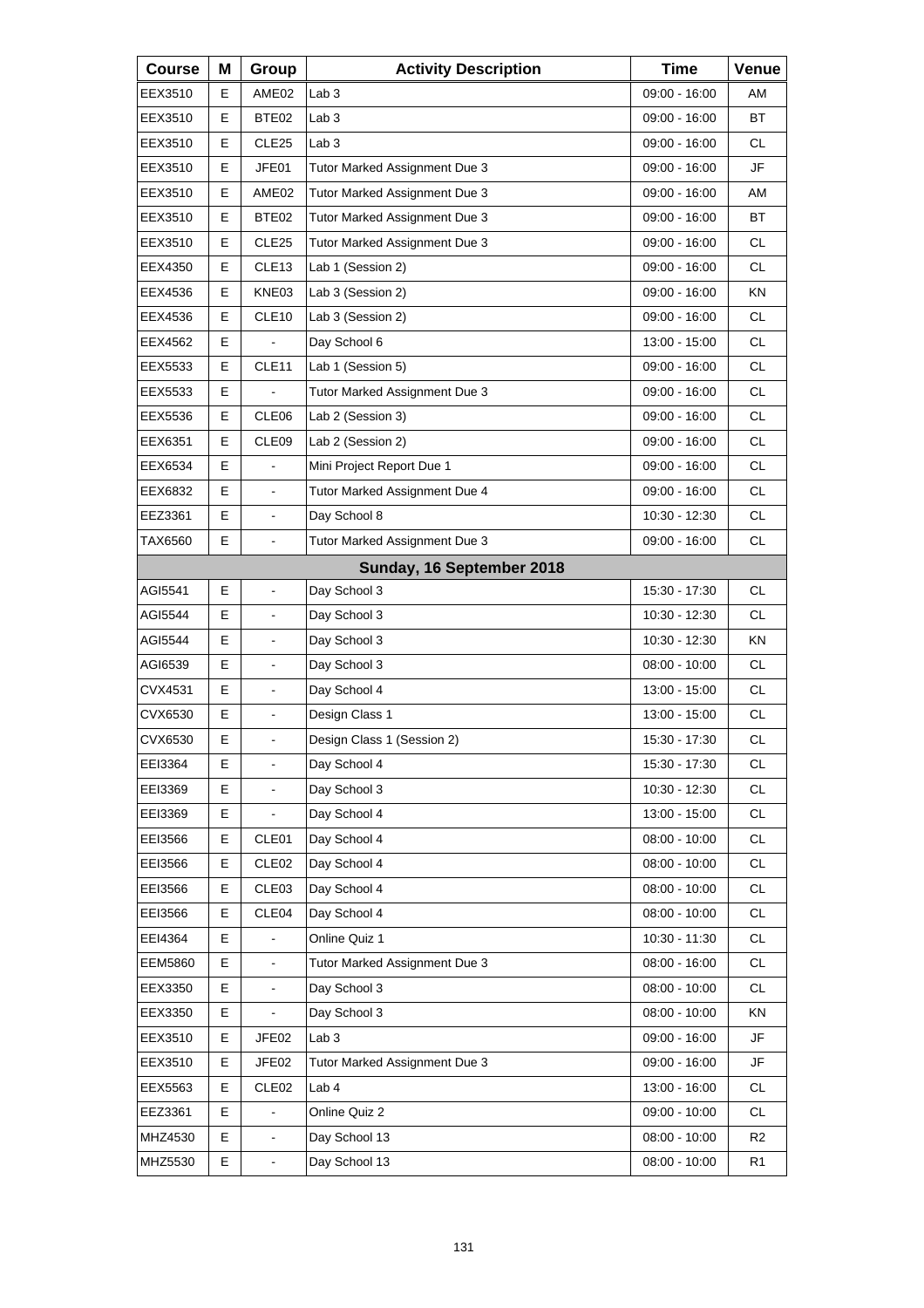| <b>Course</b>  | Μ | Group             | <b>Activity Description</b>   | Time            | Venue     |
|----------------|---|-------------------|-------------------------------|-----------------|-----------|
| TAZ4261        | Е |                   | Online Quiz 2                 | 11:45 - 12:45   | CL        |
| TTM7141        | Е | $\blacksquare$    | Day School 5                  | $08:00 - 10:00$ | <b>CL</b> |
|                |   |                   | Monday, 17 September 2018     |                 |           |
| CVX3532        | Е | CLE <sub>05</sub> | Lab 1 (Session 3)             | $09:00 - 16:00$ | <b>CL</b> |
| CVX5532        | Е | CLE <sub>03</sub> | Lab <sub>1</sub>              | 09:00 - 16:00   | <b>CL</b> |
| DMX4533        | Е | CLE04             | Lab <sub>1</sub>              | $09:00 - 16:00$ | <b>CL</b> |
| DMX4573        | E | CLE11             | Lab 1                         | 09:00 - 16:00   | <b>CL</b> |
| EEI3364        | Е | CLE01             | Lab <sub>2</sub>              | 09:00 - 12:00   | <b>CL</b> |
| EEI3566        | Е | CLE01             | Practical Session (Group) 3   | 13:00 - 16:00   | <b>CL</b> |
| EEI5567        | E |                   | Case Study Report Due 1       | 08:00 - 16:00   | <b>CL</b> |
| EEX5545        | Е |                   | Mini Project 1                | 09:00 - 16:00   | <b>CL</b> |
| <b>EEX5567</b> | Е | $\blacksquare$    | Case Study Report Due 1       | 08:00 - 16:00   | <b>CL</b> |
| EEX6351        | E | CLE <sub>10</sub> | Lab <sub>2</sub>              | 09:00 - 16:00   | <b>CL</b> |
| TTM7155        | Е |                   | Tutor Marked Assignment Due 3 | 09:00 - 16:00   | <b>CL</b> |
| TTX7131        | E | $\blacksquare$    | Mini Project Report Due 1     | 09:00 - 16:00   | <b>CL</b> |
| TTX7139        | E | $\blacksquare$    | Case Study 2                  | 09:00 - 16:00   | <b>CL</b> |
|                |   |                   | Tuesday, 18 September 2018    |                 |           |
| AGX4532        | Е | $\blacksquare$    | Lab Evaluation 1              | 09:30 - 12:30   | CL.       |
| AGX4537        | E |                   | Lab Evaluation 1              | 13:30 - 16:30   | <b>CL</b> |
| CVX3532        | Е | CLE <sub>05</sub> | Lab 1 (Session 4)             | 09:00 - 16:00   | <b>CL</b> |
| CVX5532        | Е | CLE03             | Lab 1 (Session 2)             | 09:00 - 16:00   | <b>CL</b> |
| DMX4533        | E | CLE04             | Lab 1 (Session 2)             | 09:00 - 16:00   | <b>CL</b> |
| DMX4573        | Е | CLE <sub>11</sub> | Lab 1 (Session 2)             | 09:00 - 16:00   | <b>CL</b> |
| EEI3364        | Е | CLE <sub>02</sub> | Lab <sub>2</sub>              | 09:00 - 12:00   | <b>CL</b> |
| EEI3566        | Е | CLE <sub>02</sub> | Practical Session (Group) 3   | 13:00 - 16:00   | <b>CL</b> |
| EEX3350        | Е | CLE <sub>11</sub> | Lab 1 (Session 3)             | 09:00 - 16:00   | <b>CL</b> |
| EEX3510        | E | CLE26             | Lab <sub>3</sub>              | 09:00 - 16:00   | <b>CL</b> |
| EEX3510        | Е | CLE26             | Tutor Marked Assignment Due 3 | 09:00 - 16:00   | <b>CL</b> |
| EEX4536        | Е | CLE11             | Lab <sub>3</sub>              | 09:00 - 16:00   | CL        |
| EEX5531        | Е |                   | Tutor Marked Assignment Due 4 | 09:00 - 16:00   | CL        |
| EEX5533        | Е | CLE <sub>12</sub> | Lab 1                         | $09:00 - 16:00$ | <b>CL</b> |
| EEX6351        | Е | CLE <sub>10</sub> | Lab 2 (Session 2)             | 09:00 - 16:00   | CL        |
| EEX6543        | Е | CLE07             | Lab <sub>3</sub>              | 09:00 - 16:00   | CL        |
| TAI5354        | Е | CLE01             | Lab 10                        | 09:00 - 11:00   | <b>CL</b> |
| TAI5354        | Е | CLE02             | Lab <sub>10</sub>             | 11:00 - 13:00   | CL        |
| TAI5354        | Е | CLE03             | Lab <sub>10</sub>             | 13:30 - 15:30   | CL        |
| TAY6397        | Е |                   | Progress Presentation 2       | 09:00 - 16:00   | <b>CL</b> |
| <b>TAY6A98</b> | Е |                   | Progress Presentation 2       | 09:00 - 16:00   | CL        |
| <b>TAY6D95</b> | E | $\blacksquare$    | Progress Presentation 2       | 09:00 - 16:00   | CL        |
|                |   |                   | Wednesday, 19 September 2018  |                 |           |
| CVX3532        | Е | CLE06             | Lab 1 (Session 3)             | 09:00 - 16:00   | <b>CL</b> |
| DMX4573        | Е | CLE11             | Lab 1 (Session 3)             | 09:00 - 16:00   | CL        |
| DMX6531        | Е | CLE01             | Lab 1                         | 09:00 - 16:00   | CL.       |
| EEX3350        | Е | CLE <sub>12</sub> | Lab 1 (Session 3)             | 09:00 - 16:00   | CL        |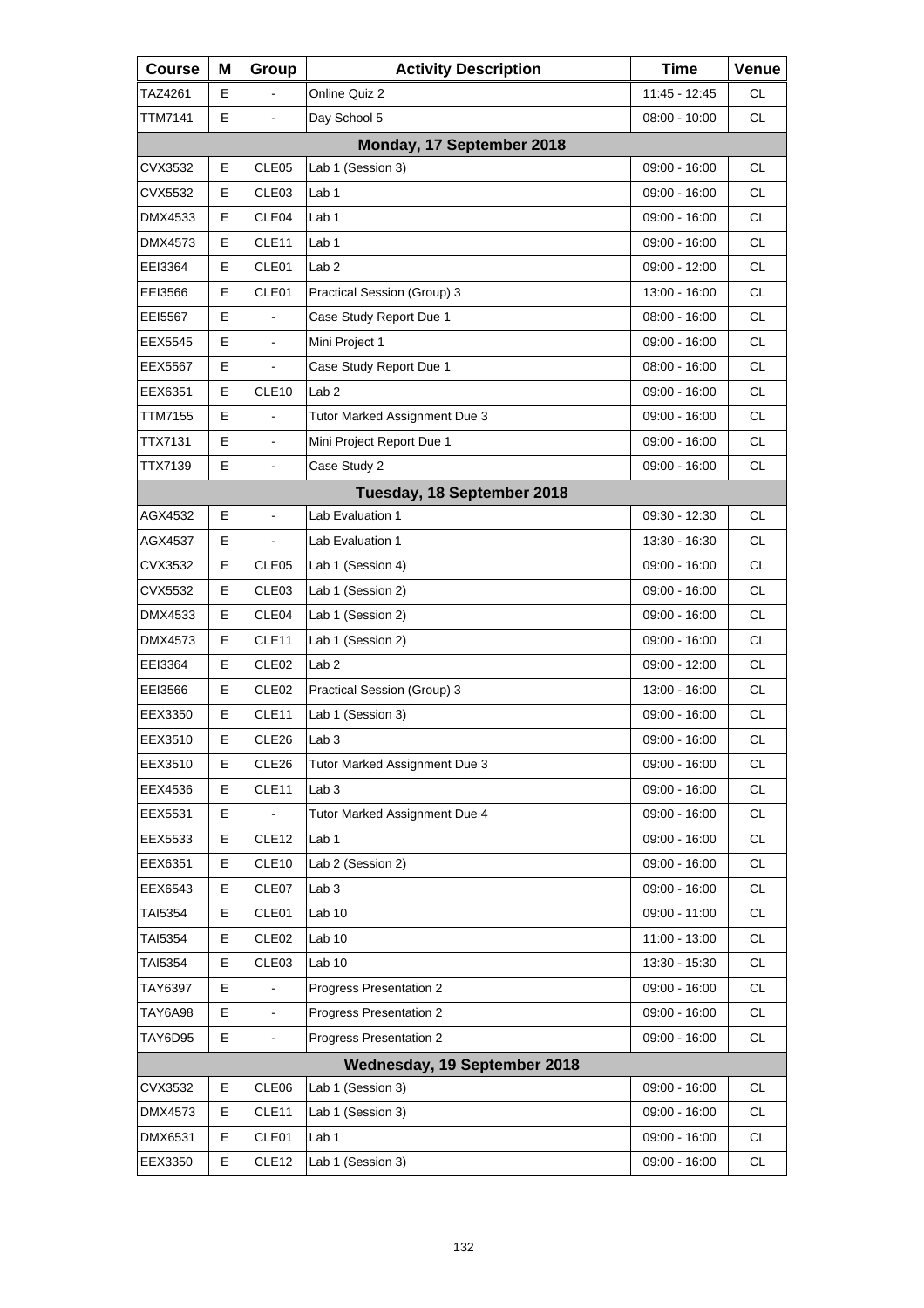| <b>Course</b>  | Μ | Group             | <b>Activity Description</b>   | <b>Time</b>     | Venue     |
|----------------|---|-------------------|-------------------------------|-----------------|-----------|
| EEX3510        | Е | CLE <sub>27</sub> | Lab <sub>3</sub>              | $09:00 - 16:00$ | <b>CL</b> |
| EEX3510        | Е | CLE <sub>27</sub> | Tutor Marked Assignment Due 3 | 09:00 - 16:00   | <b>CL</b> |
| EEX3533        | Е | KNE02             | Tutor Marked Assignment Due 2 | 09:00 - 16:00   | ΚN        |
| EEX4536        | Е | CLE11             | Lab 3 (Session 2)             | 09:00 - 16:00   | <b>CL</b> |
| EEX5533        | Е | CLE <sub>12</sub> | Lab 1 (Session 2)             | 09:00 - 16:00   | <b>CL</b> |
| EEX5563        | Е |                   | Mini Project 1                | $08:00 - 16:00$ | <b>CL</b> |
| EEX5563        | E | $\blacksquare$    | Mini Project Report Due 1     | 08:00 - 16:00   | <b>CL</b> |
| EEX6543        | Е | CLE07             | Lab 3 (Session 2)             | 09:00 - 16:00   | <b>CL</b> |
| MHZ4530        | Е |                   | Tutor Marked Assignment Due 4 | $08:00 - 16:00$ | <b>CL</b> |
| TAI5339        | E | $\blacksquare$    | Progress Presentation 3       | 09:00 - 16:00   | <b>CL</b> |
| TAI5354        | Е | CLE04             | Lab <sub>10</sub>             | 09:00 - 11:00   | <b>CL</b> |
| TAI5354        | Е | CLE <sub>05</sub> | Lab <sub>10</sub>             | 11:00 - 13:00   | <b>CL</b> |
| <b>TAI5354</b> | E | CLE06             | Lab <sub>10</sub>             | 13:30 - 15:30   | <b>CL</b> |
|                |   |                   | Thursday, 20 September 2018   |                 |           |
| AGI3534        | E | $\overline{a}$    | Lab Evaluation 1              | 09:30 - 12:30   | <b>CL</b> |
| AGI5530        | Е | $\frac{1}{2}$     | Lab Evaluation 1              | 13:30 - 16:30   | <b>CL</b> |
| CVX3532        | Е | CLE06             | Lab 1 (Session 4)             | 09:00 - 16:00   | <b>CL</b> |
| <b>DMK5501</b> | E |                   | Tutor Marked Assignment Due 6 | 09:00 - 16:00   | <b>CL</b> |
| DMW3001        | E | CLE09             | Lab 1                         | 09:00 - 16:00   | <b>CL</b> |
| DMX4573        | Е | CLE11             | Lab 1 (Session 4)             | 09:00 - 16:00   | <b>CL</b> |
| DMX6531        | Е | CLE <sub>02</sub> | Lab 1 (Session 2)             | 09:00 - 16:00   | <b>CL</b> |
| EEX3350        | Е | CLE <sub>13</sub> | Lab 1 (Session 3)             | 09:00 - 16:00   | <b>CL</b> |
| EEX3510        | Е | CLE28             | Lab <sub>3</sub>              | 09:00 - 16:00   | <b>CL</b> |
| EEX3510        | Е | CLE <sub>28</sub> | Tutor Marked Assignment Due 3 | 09:00 - 16:00   | CL.       |
| EEX3533        | Е | KNE02             | Lab 2 (Session 2)             | 09:00 - 16:00   | <b>KN</b> |
| EEX3533        | Е | KNE01             | Tutor Marked Assignment Due 2 | $09:00 - 16:00$ | ΚN        |
| EEX4536        | E | KNE04             | Lab <sub>3</sub>              | $09:00 - 16:00$ | ΚN        |
| EEX4536        | Ε | CLE <sub>12</sub> | Lab <sub>3</sub>              | 09:00 - 16:00   | CL        |
| EEX5531        | Ε | CLE01             | Presentation 2                | $10:30 - 15:00$ | <b>CL</b> |
| EEX5533        | Е | CLE <sub>12</sub> | Lab 1 (Session 3)             | $09:00 - 16:00$ | CL        |
| EEX5536        | Ε | CLE07             | Lab <sub>2</sub>              | 09:00 - 16:00   | CL        |
| EEX6543        | Е | CLE08             | Lab <sub>3</sub>              | 09:00 - 16:00   | CL        |
| TAI5339        | Е |                   | Progress Presentation 3       | 09:00 - 16:00   | CL        |
| TAI5354        | Ε | CLE07             | Lab <sub>10</sub>             | 09:00 - 11:00   | CL        |
| <b>TAI5354</b> | Е | CLE08             | Lab <sub>10</sub>             | 11:00 - 13:00   | CL        |
| TAI5354        | Е | CLE09             | Lab 10                        | 13:30 - 15:30   | CL        |
| <b>TAY6A91</b> | Е |                   | <b>Final Presentation 1</b>   | 09:00 - 16:00   | CL        |
|                |   |                   | Friday, 21 September 2018     |                 |           |
| AGI3535        | E | ä,                | Lab Evaluation 1              | 09:30 - 12:30   | <b>CL</b> |
| AGI5544        | Ε | $\blacksquare$    | Lab Evaluation 1              | 13:30 - 16:30   | CL        |
| AGX3531        | Е |                   | Lab Evaluation 1              | 09:30 - 12:30   | CL        |
| DMK3270        | E | L,                | Tutor Marked Assignment Due 3 | 09:00 - 16:00   | CL        |
| <b>DMK3589</b> | Е | $\blacksquare$    | Tutor Marked Assignment Due 3 | 09:00 - 16:00   | CL        |
| DMX3534        | E | $\blacksquare$    | Tutor Marked Assignment Due 5 | 09:00 - 16:00   | CL        |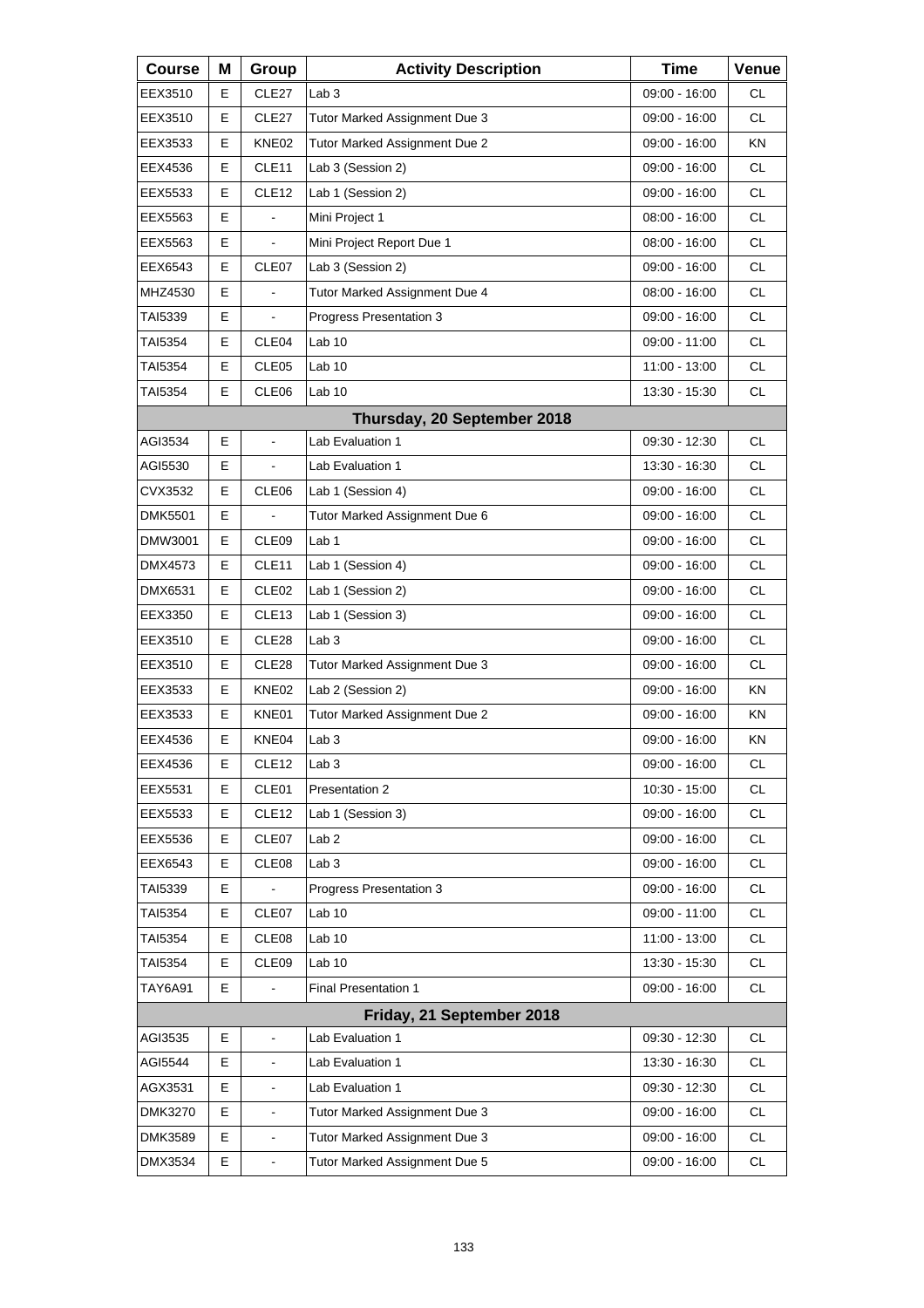| <b>Course</b> | Μ | Group                    | <b>Activity Description</b>   | <b>Time</b>     | Venue           |
|---------------|---|--------------------------|-------------------------------|-----------------|-----------------|
| DMX4573       | Е | CLE <sub>11</sub>        | Lab 1 (Session 5)             | 09:00 - 16:00   | CL              |
| DMX6531       | E | CLE03                    | Lab 1 (Session 3)             | 09:00 - 16:00   | <b>CL</b>       |
| EEI3364       | E |                          | Tutor Marked Assignment Due 1 | 09:00 - 16:00   | <b>CL</b>       |
| EEI3368       | Е | CLE01                    | Online Quiz 1                 | 09:00 - 10:00   | <b>CL</b>       |
| EEI3368       | E | CLE <sub>02</sub>        | Online Quiz 1                 | 10:00 - 11:00   | <b>CL</b>       |
| EEI4266       | E | CLE <sub>02</sub>        | Lab <sub>5</sub>              | 09:00 - 11:00   | <b>CL</b>       |
| EEI4364       | Е | $\blacksquare$           | Tutor Marked Assignment Due 2 | $08:00 - 16:00$ | <b>CL</b>       |
| EEX3350       | E | CLE14                    | Lab 1 (Session 3)             | 09:00 - 16:00   | <b>CL</b>       |
| EEX3510       | E | CLE <sub>29</sub>        | Lab <sub>3</sub>              | 09:00 - 16:00   | <b>CL</b>       |
| EEX3510       | Е | CLE <sub>29</sub>        | Tutor Marked Assignment Due 3 | 09:00 - 16:00   | <b>CL</b>       |
| EEX3533       | E | MTE01                    | Lab <sub>2</sub>              | 09:00 - 16:00   | МT              |
| EEX3533       | Е | KNE01                    | Lab 2 (Session 2)             | 09:00 - 16:00   | ΚN              |
| EEX3533       | Е | MTE01                    | Tutor Marked Assignment Due 2 | 09:00 - 16:00   | МT              |
| EEX4536       | E | KNE04                    | Lab 3 (Session 2)             | 09:00 - 16:00   | ΚN              |
| EEX4536       | Е | CLE <sub>12</sub>        | Lab 3 (Session 2)             | $09:00 - 16:00$ | <b>CL</b>       |
| EEX5531       | Е | CLE <sub>02</sub>        | Presentation 2                | 10:30 - 15:00   | <b>CL</b>       |
| EEX5533       | E | CLE <sub>12</sub>        | Lab 1 (Session 4)             | 09:00 - 16:00   | <b>CL</b>       |
| EEX5536       | Е | CLE07                    | Lab 2 (Session 2)             | 09:00 - 16:00   | <b>CL</b>       |
| EEX6351       | Е | CLE11                    | Lab <sub>2</sub>              | 09:00 - 16:00   | <b>CL</b>       |
| EEX6536       | E |                          | Design Project Report Due 1   | 09:30 - 16:30   | <b>CL</b>       |
| EEX6543       | Е | CLE <sub>08</sub>        | Lab 3 (Session 2)             | 09:00 - 16:00   | <b>CL</b>       |
| TAI5354       | Е | KNE01                    | Lab 10                        | 09:00 - 11:00   | ΚN              |
| TAI5354       | Е | KNE02                    | Lab 10                        | 11:00 - 13:00   | ΚN              |
| TAI5354       | Е | KNE03                    | Lab <sub>10</sub>             | 13:30 - 15:30   | ΚN              |
| TAI5354       | Е | CLE <sub>10</sub>        | Lab <sub>10</sub>             | 09:00 - 11:00   | <b>CL</b>       |
| TAX6564       | E |                          | Mini Project Report Due 1     | 09:00 - 16:00   | <b>CL</b>       |
|               |   |                          | Saturday, 22 September 2018   |                 |                 |
| AGI6550       | Е | $\blacksquare$           | Day School 3                  | 15:30 - 17:30   | CL.             |
| AGX4540       | Е |                          | Day School 4                  | $08:00 - 10:00$ | KN              |
| AGX4540       | E | $\blacksquare$           | Day School 4                  | 08:00 - 10:00   | <b>CL</b>       |
| AGX5532       | E | $\blacksquare$           | Day School 4                  | 10:30 - 12:30   | CL              |
| AGX5532       | Е |                          | Day School 4                  | 10:30 - 12:30   | KN              |
| CVX3531       | E | $\blacksquare$           | Day School 4                  | 10:30 - 12:30   | KN              |
| CVX4535       | E | $\overline{\phantom{m}}$ | Day School 5                  | 10:30 - 12:30   | CL              |
| CVX6831       | Е |                          | Day School 4                  | 13:00 - 15:00   | CL              |
| DMX3511       | E | E01                      | Presentation 3                | 08:00 - 17:30   | RS <sub>1</sub> |
| DMX4835       | Е |                          | Day School 4                  | $08:00 - 10:00$ | CL              |
| EEI3364       | Е | CLE <sub>03</sub>        | Practical Session (Group) 4   | 09:00 - 12:00   | CL              |
| EEI3364       | Е | CLE <sub>04</sub>        | Practical Session (Group) 4   | 09:00 - 12:00   | CL              |
| EEI3566       | Е | CLE03                    | Lab <sub>3</sub>              | 13:00 - 16:00   | CL              |
| EEI3566       | Е | CLE04                    | Lab <sub>3</sub>              | 13:00 - 16:00   | CL              |
| EEX3350       | Е | CLE <sub>15</sub>        | Lab 1 (Session 3)             | 09:00 - 16:00   | CL              |
| EEX3510       | Е | JFE03                    | Lab <sub>3</sub>              | 09:00 - 16:00   | JF              |
| EEX3510       | Е | MTE04                    | Lab <sub>3</sub>              | 09:00 - 16:00   | MT              |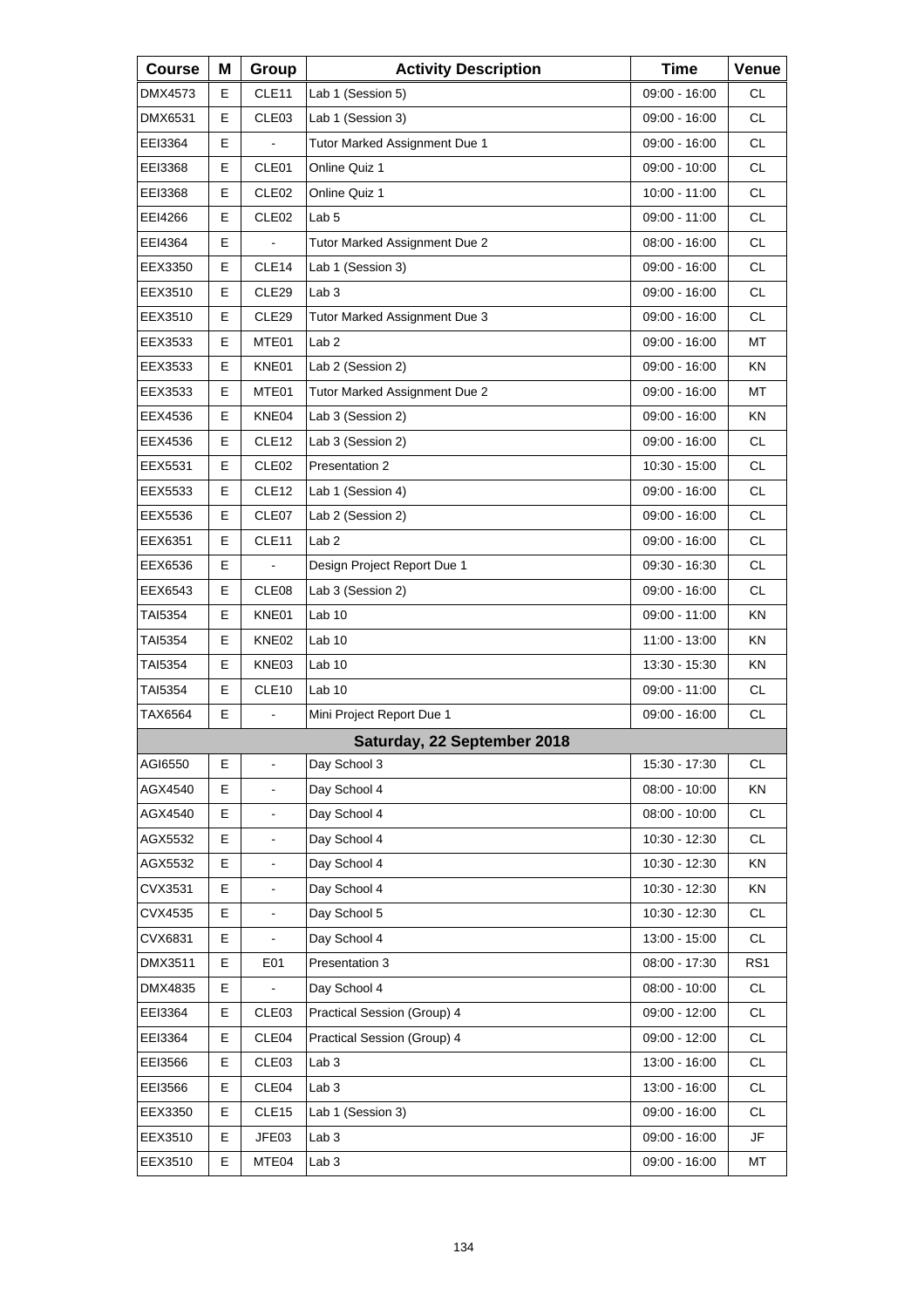| <b>Course</b>  | Μ | Group                    | <b>Activity Description</b>   | <b>Time</b>     | Venue     |
|----------------|---|--------------------------|-------------------------------|-----------------|-----------|
| EEX3510        | Е | CLE30                    | Lab <sub>3</sub>              | 09:00 - 16:00   | СL        |
| EEX3510        | E | JFE03                    | Tutor Marked Assignment Due 3 | 09:00 - 16:00   | JF        |
| EEX3510        | E | MTE04                    | Tutor Marked Assignment Due 3 | 09:00 - 16:00   | MT        |
| EEX3510        | Е | CLE30                    | Tutor Marked Assignment Due 3 | 09:00 - 16:00   | <b>CL</b> |
| EEX3533        | E | MTE01                    | Lab 2 (Session 2)             | 09:00 - 16:00   | MT        |
| EEX4536        | E | CLE <sub>13</sub>        | Lab <sub>3</sub>              | 09:00 - 16:00   | <b>CL</b> |
| EEX5531        | Е | CLE <sub>03</sub>        | Presentation 2                | 10:30 - 15:00   | <b>CL</b> |
| EEX5533        | E | CLE <sub>12</sub>        | Lab 1 (Session 5)             | 09:00 - 16:00   | <b>CL</b> |
| EEX5536        | E | CLE07                    | Lab 2 (Session 3)             | 09:00 - 16:00   | <b>CL</b> |
| EEX6351        | Е | CLE <sub>11</sub>        | Lab 2 (Session 2)             | 09:00 - 16:00   | <b>CL</b> |
| TAI5354        | E |                          | Tutor Marked Assignment Due 2 | 09:00 - 16:00   | <b>CL</b> |
| TAY6390        | E | $\overline{\phantom{a}}$ | Final Report Due 1            | 09:00 - 16:00   | <b>CL</b> |
| TTX7139        | Е | $\blacksquare$           | Day School 5                  | $08:00 - 10:00$ | <b>CL</b> |
|                |   |                          | Sunday, 23 September 2018     |                 |           |
| AGX6536        | E | $\overline{a}$           | Day School 5                  | 10:30 - 12:30   | <b>KN</b> |
| AGX6536        | Е | $\blacksquare$           | Day School 5                  | 10:30 - 12:30   | <b>CL</b> |
| CVX3533        | E |                          | Day School 5                  | 10:30 - 12:30   | <b>KN</b> |
| CVX3533        | E | $\overline{\phantom{a}}$ | Day School 6                  | 13:00 - 15:00   | KN        |
| CVX5532        | E | $\blacksquare$           | Day School 5                  | 10:30 - 12:30   | <b>CL</b> |
| CVX5532        | E |                          | Day School 6                  | 13:00 - 15:00   | <b>CL</b> |
| DMX3511        | Е | E02                      | Presentation 3                | 08:00 - 17:30   | R4        |
| EEI3368        | Е | $\blacksquare$           | Day School 5                  | 13:00 - 15:00   | <b>CL</b> |
| EEI3368        | E | CLE03                    | Online Quiz 1                 | 09:00 - 10:00   | <b>CL</b> |
| EEI3368        | Е | CLE04                    | Online Quiz 1                 | $10:00 - 11:00$ | <b>CL</b> |
| EEI4266        | Е | CLE01                    | Lab <sub>5</sub>              | 14:00 - 16:00   | <b>CL</b> |
| EE16567        | E |                          | Mini Project 1                | $08:00 - 16:00$ | <b>CL</b> |
| EEJ4360        | E | L,                       | Day School 11                 | $10:30 - 12:30$ | <b>CL</b> |
| <b>EEM5860</b> | Е | $\blacksquare$           | Day School 9                  | 08:00 - 10:00   | CL        |
| <b>EEM5860</b> | Е |                          | Day School 10                 | 10:30 - 12:30   | <b>CL</b> |
| EEX3350        | E | MTE01                    | Lab 1 (Session 3)             | 09:00 - 16:00   | MT        |
| EEX4467        | E |                          | Day School 5                  | 13:00 - 15:00   | CL        |
| EEX4535        | Е | $\blacksquare$           | Mini Project Report Due 1     | 08:00 - 16:00   | CL        |
| EEX4547        | E | $\blacksquare$           | Day School 5                  | 13:00 - 15:00   | CL        |
| EEX4565        | Е |                          | Mini Project Report Due 1     | $08:00 - 16:00$ | CL        |
| EEX5531        | Е | CLE04                    | Presentation 2                | 10:30 - 15:00   | CL        |
| LLJ3360        | E |                          | Day School 4                  | 08:00 - 10:00   | CL        |
| <b>TTX7151</b> | Е |                          | Day School 7                  | $08:00 - 10:00$ | CL        |
|                |   |                          | Monday, 24 September 2018     |                 |           |
| DMX4573        | E | CLE12                    | Lab <sub>1</sub>              | 09:00 - 16:00   | CL        |
| EEI3364        | Е | CLE03                    | Practical Session (Group) 5   | 09:00 - 12:00   | CL        |
| EEI3364        | Е | CLE04                    | Practical Session (Group) 5   | 09:00 - 12:00   | CL        |
| EEI3369        | Е | CLE <sub>03</sub>        | Lab <sub>5</sub>              | 13:00 - 16:00   | CL        |
| EEI3369        | Е | CLE04                    | Lab <sub>5</sub>              | 13:00 - 16:00   | CL        |
| <b>EEM3466</b> | Е |                          | Mini Project 1                | 09:00 - 16:00   | CL        |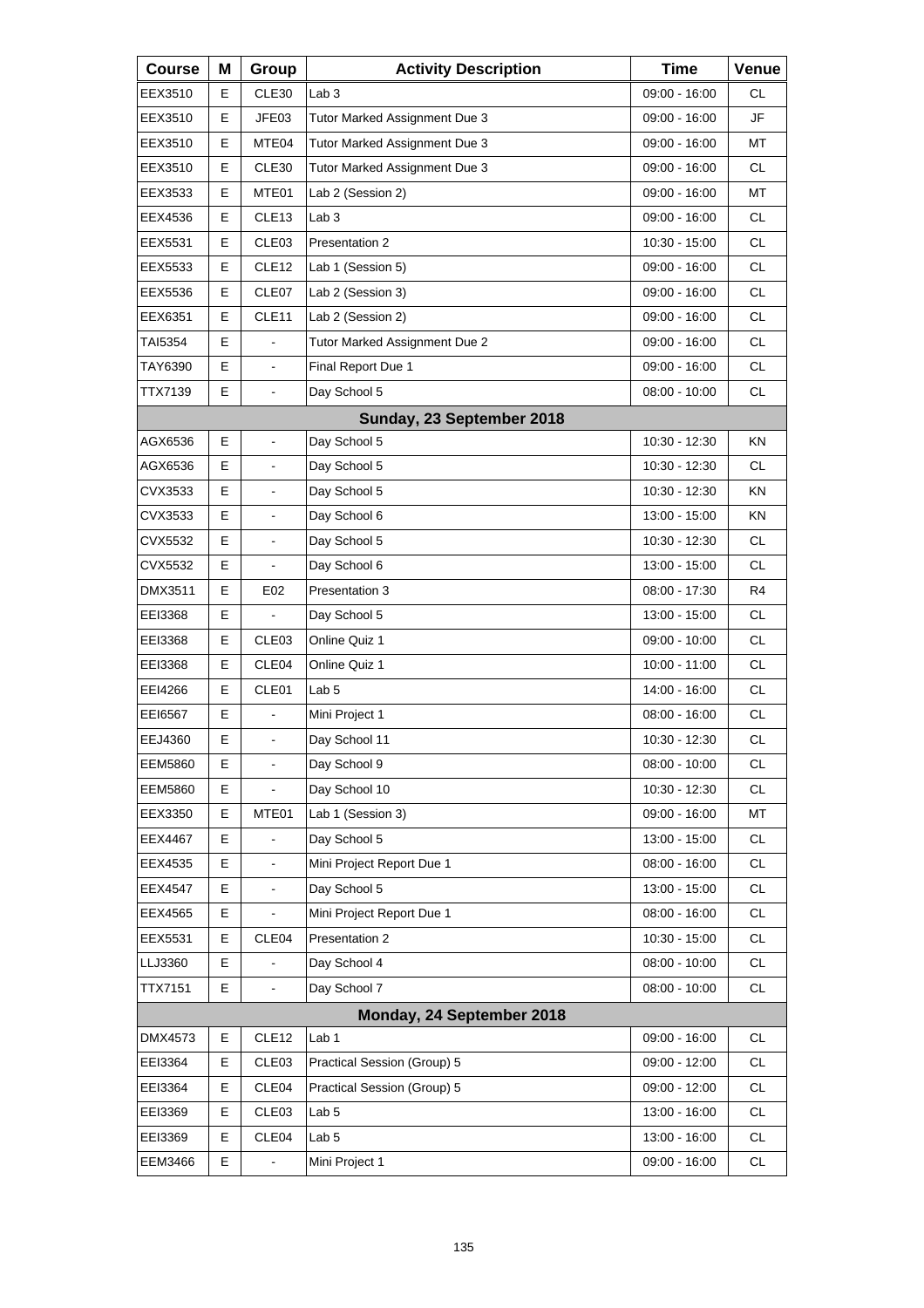| <b>Course</b>  | Μ | Group             | <b>Activity Description</b>   | <b>Time</b>     | Venue     |
|----------------|---|-------------------|-------------------------------|-----------------|-----------|
| EEX4536        | Е | CLE <sub>13</sub> | Lab 3 (Session 2)             | 09:00 - 16:00   | CL.       |
| EEX6351        | E | CLE <sub>12</sub> | Lab <sub>2</sub>              | 09:00 - 16:00   | <b>CL</b> |
| EEX6535        | E | ÷.                | Mini Project 1                | $08:00 - 16:00$ | <b>CL</b> |
| EEX6563        | Е | $\blacksquare$    | Mini Project 1                | 08:00 - 16:00   | <b>CL</b> |
| EEY6397        | E | $\blacksquare$    | Progress Report Due 2         | 09:00 - 16:00   | <b>CL</b> |
| <b>MEY7621</b> | E | L,                | Progress Presentation 2       | 09:00 - 12:00   | <b>CL</b> |
| TTM7134        | Е | $\blacksquare$    | Tutor Marked Assignment Due 3 | 09:00 - 16:00   | <b>CL</b> |
| TTM7138        | E | $\blacksquare$    | Mini Project Report Due 1     | 09:00 - 16:00   | <b>CL</b> |
| TTX7151        | E | $\blacksquare$    | Tutor Marked Assignment Due 3 | 09:00 - 16:00   | <b>CL</b> |
|                |   |                   | Tuesday, 25 September 2018    |                 |           |
| AGI3536        | E | $\overline{a}$    | Lab Evaluation 1              | 09:30 - 12:30   | CL.       |
| AGX5532        | Е |                   | Lab Evaluation 1              | 13:30 - 16:30   | <b>CL</b> |
| CVX3532        | Е | CLE07             | Lab 1 (Session 3)             | 09:00 - 16:00   | <b>CL</b> |
| DMX3511        | E | CLE03             | Presentation 3                | 08:00 - 17:30   | <b>CL</b> |
| DMX4573        | Е | CLE <sub>12</sub> | Lab 1 (Session 2)             | 09:00 - 16:00   | CL.       |
| EEI3364        | Е | CLE01             | Practical Session (Group) 4   | $09:00 - 12:00$ | <b>CL</b> |
| EEI3566        | E | CLE01             | Lab <sub>3</sub>              | 13:00 - 16:00   | <b>CL</b> |
| EEI4562        | Е |                   | Tutor Marked Assignment Due 5 | 09:00 - 16:00   | CL.       |
| EEX3350        | Е | CLE <sub>16</sub> | Lab 1 (Session 3)             | 09:00 - 16:00   | <b>CL</b> |
| EEX4533        | E | CLE <sub>10</sub> | Lab <sub>1</sub>              | 09:00 - 16:00   | <b>CL</b> |
| EEX4562        | Е |                   | Tutor Marked Assignment Due 5 | 09:00 - 16:00   | CL.       |
| EEX6351        | Е | CLE <sub>12</sub> | Lab 2 (Session 2)             | 09:00 - 16:00   | <b>CL</b> |
| TAI5359        | E | KNE01             | Lab <sub>9</sub>              | 09:00 - 12:00   | ΚN        |
| TAI5359        | Е | CLE01             | Lab <sub>9</sub>              | 09:00 - 12:00   | CL.       |
| TAI5359        | Е | KNE02             | Lab <sub>9</sub>              | 13:00 - 16:00   | ΚN        |
| TAI5359        | E | CLE <sub>02</sub> | Lab <sub>9</sub>              | 13:00 - 16:00   | <b>CL</b> |
|                |   |                   | Wednesday, 26 September 2018  |                 |           |
| CVX3532        | Е | CLE07             | Lab 1 (Session 4)             | 09:00 - 16:00   | CL.       |
| DMX4573        | Е | CLE <sub>12</sub> | Lab 1 (Session 3)             | $09:00 - 16:00$ | CL        |
| <b>DMX6536</b> | Е |                   | Factory / Field Visit 1       | 09:00 - 16:00   | <b>CL</b> |
| EEI3364        | Е | CLE <sub>02</sub> | Practical Session (Group) 4   | 09:00 - 12:00   | CL        |
| EEI3566        | Е | CLE <sub>02</sub> | Lab <sub>3</sub>              | 13:00 - 16:00   | CL        |
| EEX3350        | Е | CLE <sub>17</sub> | Lab 1 (Session 3)             | 09:00 - 16:00   | <b>CL</b> |
| EEX4533        | Е | CLE <sub>10</sub> | Lab 1 (Session 2)             | 09:00 - 16:00   | CL        |
| EEX4536        | Е | CLE14             | Lab <sub>3</sub>              | 09:00 - 16:00   | CL        |
| EEX6351        | Е | CLE <sub>13</sub> | Lab <sub>2</sub>              | 09:00 - 16:00   | <b>CL</b> |
| MHZ5530        | Е |                   | Tutor Marked Assignment Due 4 | 08:00 - 16:00   | CL        |
| TAI5359        | Е | CLE03             | Lab <sub>9</sub>              | 09:00 - 12:00   | CL        |
| TAI5359        | Е | KNE03             | Lab <sub>9</sub>              | 09:00 - 12:00   | KN        |
| TAI5359        | Е | CLE04             | Lab <sub>9</sub>              | 13:00 - 16:00   | CL        |
| TAI5359        | Е | KNE04             | Lab <sub>9</sub>              | 13:00 - 16:00   | KN        |
| TAI6869        | Е |                   | Final Report Due 1            | 09:00 - 16:00   | <b>CL</b> |
|                |   |                   | Thursday, 27 September 2018   |                 |           |
| AGI4538        | Е | $\blacksquare$    | Lab Evaluation 1              | 09:30 - 12:30   | CL        |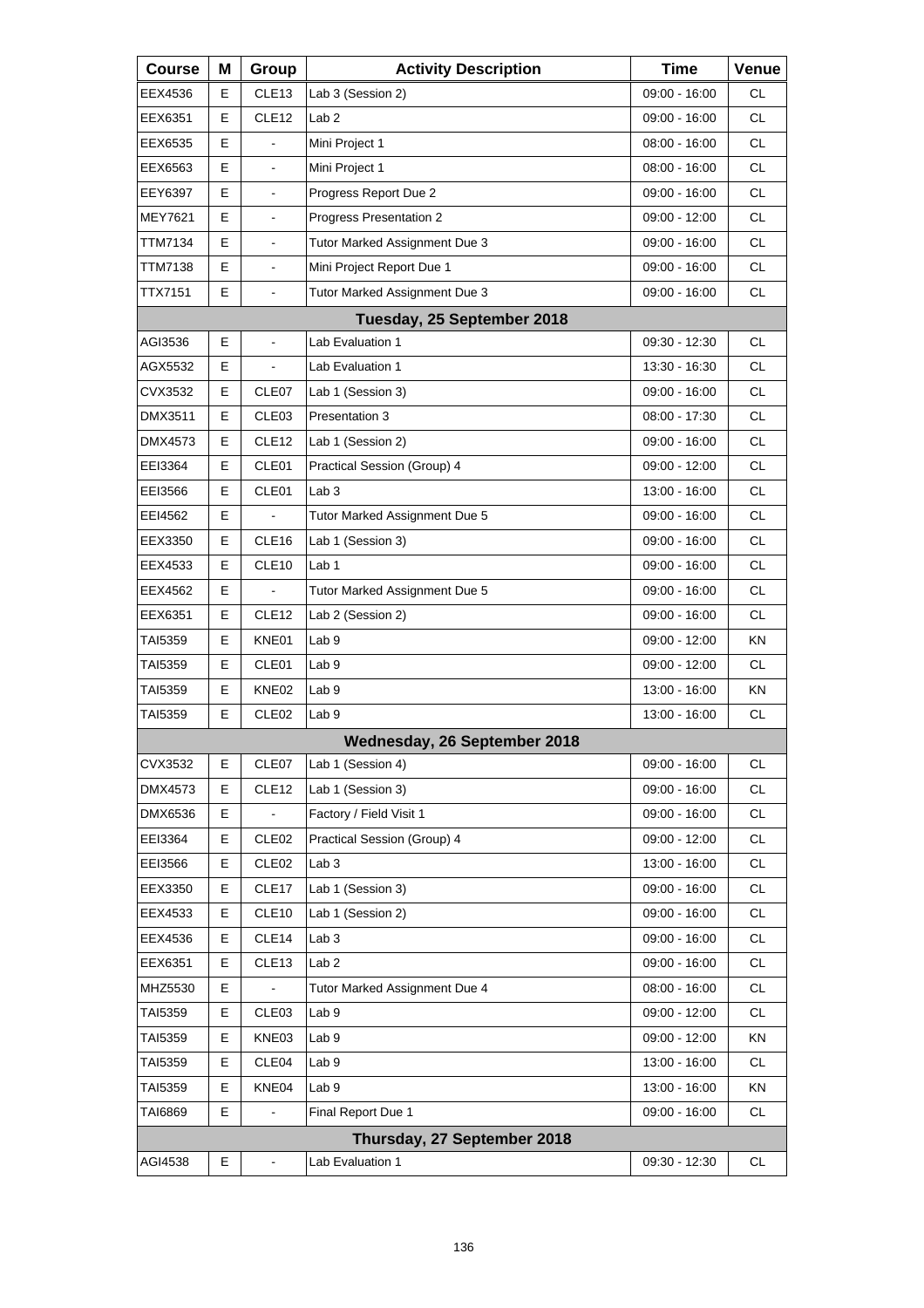| <b>Course</b> | Μ  | Group                    | <b>Activity Description</b>   | <b>Time</b>     | Venue           |
|---------------|----|--------------------------|-------------------------------|-----------------|-----------------|
| AGI6539       | Е  |                          | Lab Evaluation 1              | 13:30 - 16:30   | <b>CL</b>       |
| CVX3532       | Е  | CLE08                    | Lab 1 (Session 3)             | 09:00 - 16:00   | <b>CL</b>       |
| DMX3511       | Е  | CLE04                    | Presentation 3                | 08:00 - 17:30   | <b>CL</b>       |
| DMX4573       | Е  | CLE <sub>12</sub>        | Lab 1 (Session 4)             | 09:00 - 16:00   | <b>CL</b>       |
| EEI3364       | Е  | CLE01                    | Practical Session (Group) 5   | 09:00 - 12:00   | <b>CL</b>       |
| EEI3369       | Е  | CLE01                    | Lab <sub>5</sub>              | 09:00 - 12:00   | <b>CL</b>       |
| EEX3350       | Е  | CLE18                    | Lab 1 (Session 3)             | 09:00 - 16:00   | <b>CL</b>       |
| EEX4533       | Е  | CLE10                    | Lab 1 (Session 3)             | $09:00 - 16:00$ | <b>CL</b>       |
| EEX4536       | Е  | CLE <sub>14</sub>        | Lab 3 (Session 2)             | 09:00 - 16:00   | <b>CL</b>       |
| EEX6351       | Е  | CLE <sub>13</sub>        | Lab 2 (Session 2)             | 09:00 - 16:00   | <b>CL</b>       |
| TAI5359       | Е  | CLE05                    | Lab <sub>9</sub>              | 09:00 - 12:00   | <b>CL</b>       |
| TAI5359       | E. | CLE06                    | Lab <sub>9</sub>              | 13:00 - 16:00   | <b>CL</b>       |
|               |    |                          | Friday, 28 September 2018     |                 |                 |
| AGI6238       | Е  | $\blacksquare$           | Lab Evaluation 1              | 09:30 - 12:30   | <b>CL</b>       |
| AGX4530       | Е  | $\blacksquare$           | Lab Evaluation 1              | 13:30 - 16:30   | <b>CL</b>       |
| CVX3532       | Е  | CLE08                    | Lab 1 (Session 4)             | 09:00 - 16:00   | <b>CL</b>       |
| DMX3511       | Е  | E01                      | Tutor Marked Assignment Due 2 | $09:00 - 16:00$ | RS1             |
| DMX4573       | Е  | CLE <sub>12</sub>        | Lab 1 (Session 5)             | 09:00 - 16:00   | <b>CL</b>       |
| EEI3364       | E  | CLE <sub>02</sub>        | Practical Session (Group) 5   | 09:00 - 12:00   | CL              |
| EEI3368       | Е  |                          | Tutor Marked Assignment Due 2 | 09:00 - 16:00   | <b>CL</b>       |
| EEI3369       | Е  | CLE <sub>02</sub>        | Lab <sub>5</sub>              | 09:00 - 12:00   | CL.             |
| EE16565       | Е  | $\overline{a}$           | Tutor Marked Assignment Due 3 | 08:00 - 16:00   | CL              |
| EEX3350       | Е  | CLE19                    | Lab 1 (Session 3)             | 09:00 - 16:00   | CL              |
| EEX3510       | Е  | MTE05                    | Lab <sub>3</sub>              | 09:00 - 16:00   | МT              |
| EEX3510       | Е  | MTE05                    | Tutor Marked Assignment Due 3 | 09:00 - 16:00   | МT              |
| EEX4533       | Е  | CLE10                    | Lab 1 (Session 4)             | 09:00 - 16:00   | CL              |
| EEX4536       | E  | KNE05                    | Lab 3                         | 09:00 - 16:00   | ΚN              |
| EEX4536       | Е  | CLE <sub>15</sub>        | Lab <sub>3</sub>              | $09:00 - 16:00$ | CL              |
| EEX6536       | Е  | CLE01                    | Lab <sub>3</sub>              | 09:00 - 16:00   | <b>CL</b>       |
| EEX6540       | E  |                          | Tutor Marked Assignment Due 2 | 08:00 - 16:00   | <b>CL</b>       |
| EEX6540       | E  |                          | Tutor Marked Assignment Due 3 | 08:00 - 16:00   | CL              |
|               |    |                          | Saturday, 29 September 2018   |                 |                 |
| AGI6550       | Е  | $\blacksquare$           | Lab Evaluation 1              | 09:30 - 12:30   | <b>CL</b>       |
| AGJ4533       | E  |                          | Day School 3                  | 13:00 - 15:00   | CL              |
| AGJ4533       | Е  |                          | Day School 3                  | 13:00 - 15:00   | KN              |
| AGX4537       | Е  | $\blacksquare$           | Day School 4                  | 10:30 - 12:30   | <b>CL</b>       |
| AGZ3538       | Е  | $\overline{\phantom{0}}$ | Day School 6                  | 15:30 - 17:30   | KN              |
| AGZ3538       | E  |                          | Day School 6                  | 15:30 - 17:30   | CL.             |
| DMX3511       | Е  | E01                      | Viva Voce 2                   | 08:00 - 12:30   | RS1             |
| DMX3511       | Е  | E02                      | Viva Voce 2                   | 08:00 - 12:30   | R4              |
| DMX3511       | Е  | E01                      | Viva Voce 3                   | 08:00 - 12:30   | RS1             |
| DMX3511       | E  | E02                      | Viva Voce 3                   | 08:00 - 12:30   | R4              |
| DMX3511       | Е  | E01                      | Viva Voce 4                   | 08:00 - 12:30   | RS <sub>1</sub> |
| DMX4575       | E  | $\overline{\phantom{0}}$ | Day School 4                  | 10:30 - 12:30   | CL              |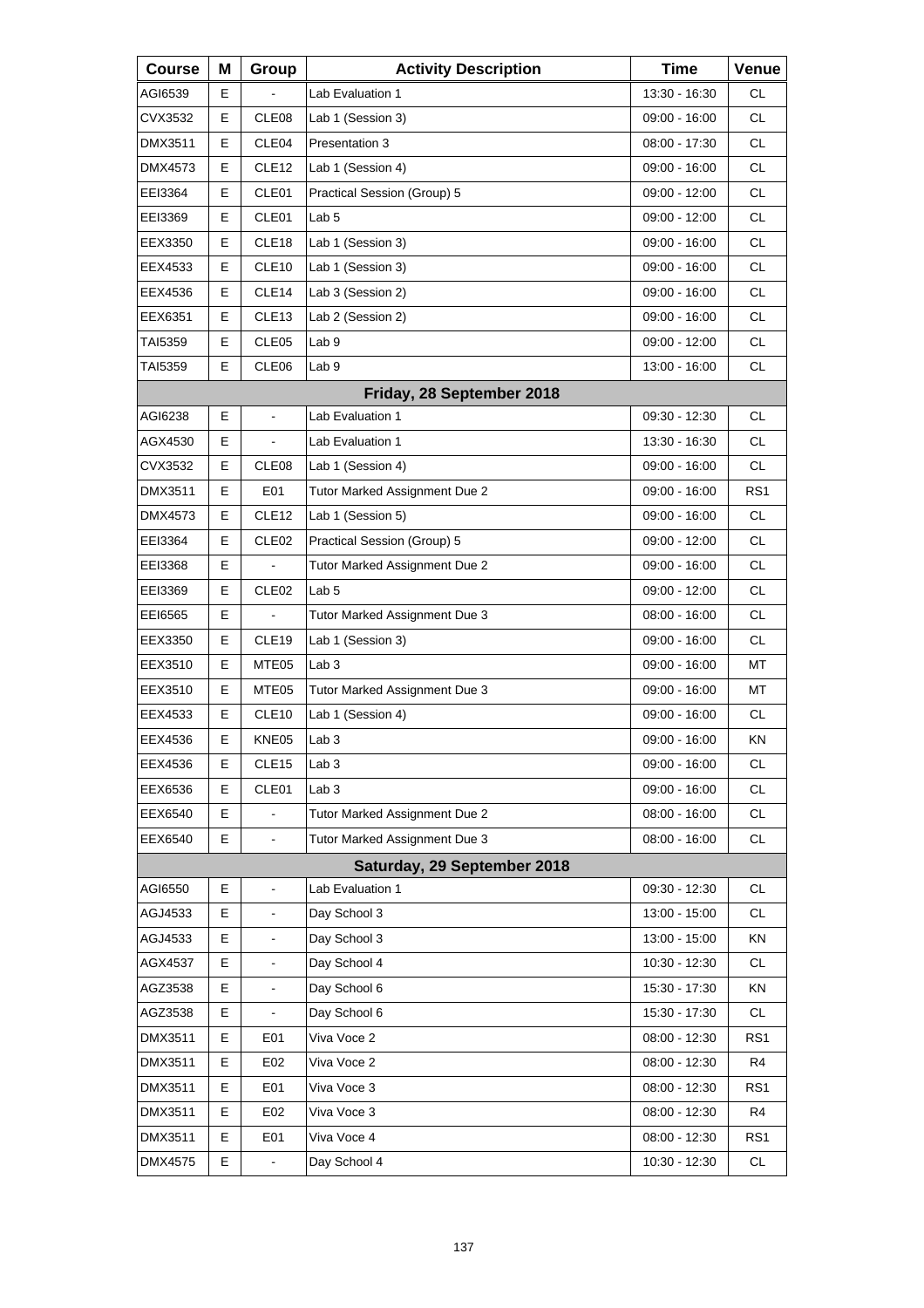| <b>Course</b>  | Μ | Group                    | <b>Activity Description</b>   | <b>Time</b>   | Venue     |
|----------------|---|--------------------------|-------------------------------|---------------|-----------|
| DMX4576        | Е |                          | Day School 4                  | 13:00 - 15:00 | <b>CL</b> |
| <b>DMX5571</b> | E |                          | Day School 4                  | 13:00 - 15:00 | <b>CL</b> |
| EEI3364        | E | CLE03                    | Lab <sub>3</sub>              | 09:00 - 12:00 | <b>CL</b> |
| EEI3364        | Е | CLE <sub>04</sub>        | Lab <sub>3</sub>              | 09:00 - 12:00 | <b>CL</b> |
| EEI3368        | E | CLE03                    | Practical Session (Group) 5   | 13:00 - 16:00 | <b>CL</b> |
| EEI3368        | E | CLE04                    | Practical Session (Group) 5   | 13:00 - 16:00 | <b>CL</b> |
| EEI5567        | Е |                          | Tutor Marked Assignment Due 3 | 08:00 - 16:00 | <b>CL</b> |
| EEX3350        | E | CLE20                    | Lab 1 (Session 3)             | 09:00 - 16:00 | <b>CL</b> |
| EEX3510        | E | JFE04                    | Lab <sub>3</sub>              | 09:00 - 16:00 | JF        |
| EEX3510        | Е | MTE06                    | Lab <sub>3</sub>              | 09:00 - 16:00 | МT        |
| EEX3510        | E | JFE04                    | Tutor Marked Assignment Due 3 | 09:00 - 16:00 | JF        |
| EEX3510        | Е | MTE06                    | Tutor Marked Assignment Due 3 | 09:00 - 16:00 | MT        |
| EEX4536        | Е | KNE05                    | Lab 3 (Session 2)             | 09:00 - 16:00 | ΚN        |
| EEX4536        | E | CLE15                    | Lab 3 (Session 2)             | 09:00 - 16:00 | <b>CL</b> |
| EEX5543        | E |                          | Presentation 3                | 09:00 - 14:00 | <b>CL</b> |
| EEX5543        | Е | $\blacksquare$           | Tutor Marked Assignment Due 3 | 09:00 - 16:00 | <b>CL</b> |
| EEX5567        | E |                          | Tutor Marked Assignment Due 3 | 09:00 - 16:00 | <b>CL</b> |
| EEX6536        | Е | CLE01                    | Lab 3 (Session 2)             | 09:00 - 16:00 | <b>CL</b> |
|                |   |                          | Sunday, 30 September 2018     |               |           |
| AGI5530        | E | $\blacksquare$           | Day School 3                  | 10:30 - 12:30 | <b>CL</b> |
| CVX4533        | Е | $\overline{\phantom{a}}$ | Day School 4                  | 13:00 - 15:00 | <b>CL</b> |
| CVX6832        | Е | $\blacksquare$           | Day School 6                  | 13:00 - 15:00 | <b>CL</b> |
| EEI3368        | E | CLE03                    | Lab <sub>3</sub>              | 13:00 - 16:00 | <b>CL</b> |
| EEI3368        | Е | CLE04                    | Lab <sub>3</sub>              | 13:00 - 16:00 | <b>CL</b> |
| EEI3369        | Е | CLE03                    | Lab <sub>6</sub>              | 09:00 - 12:00 | <b>CL</b> |
| EEI3369        | E | CLE04                    | Lab <sub>6</sub>              | 09:00 - 12:00 | <b>CL</b> |
| EEI4562        | Е | L,                       | <b>Presentation 1</b>         | 12:30 - 16:00 | <b>CL</b> |
| EEJ4360        | Е | $\blacksquare$           | Day School 12                 | 10:30 - 12:30 | CL        |
| <b>EEM5860</b> | Е |                          | Case Study 1                  | 08:00 - 16:00 | CL        |
| EEX3350        | Е | MTE <sub>02</sub>        | Lab 1 (Session 3)             | 09:00 - 16:00 | MT        |
| EEX4467        | Е |                          | Mini Project 1                | 09:00 - 16:00 | CL        |
| <b>EEX4547</b> | Е |                          | Mini Project 1                | 09:00 - 16:00 | CL        |
| EEX4562        | Е | CLE01                    | Presentation 1                | 12:30 - 16:00 | CL        |
| MHJ5531        | E |                          | Day School 4                  | 08:00 - 10:00 | CL        |
| TAZ2535        | S |                          | Day School 4                  | 08:00 - 10:00 | CL        |
| TAZ2535        | S | $\blacksquare$           | Day School 4                  | 08:00 - 10:00 | KN        |
| TAZ4261        | Е | $\blacksquare$           | Day School 5                  | 08:00 - 10:00 | CL        |
| TTM7133        | Е | $\overline{\phantom{a}}$ | Day School 3                  | 13:00 - 15:00 | CL        |
|                |   |                          | Monday, 01 October 2018       |               |           |
| CVX3532        | Е | CLE09                    | Lab 1 (Session 3)             | 09:00 - 16:00 | CL        |
| CVX4530        | Е | CLE07                    | Viva Voce 1                   | 09:00 - 16:00 | CL        |
| DMX4573        | Е | CLE <sub>13</sub>        | Lab <sub>1</sub>              | 09:00 - 16:00 | CL        |
| DMX6532        | Е |                          | Lab 1                         | 09:00 - 16:00 | CL        |
| EEI3364        | Е | CLE01                    | Lab <sub>3</sub>              | 09:00 - 12:00 | CL        |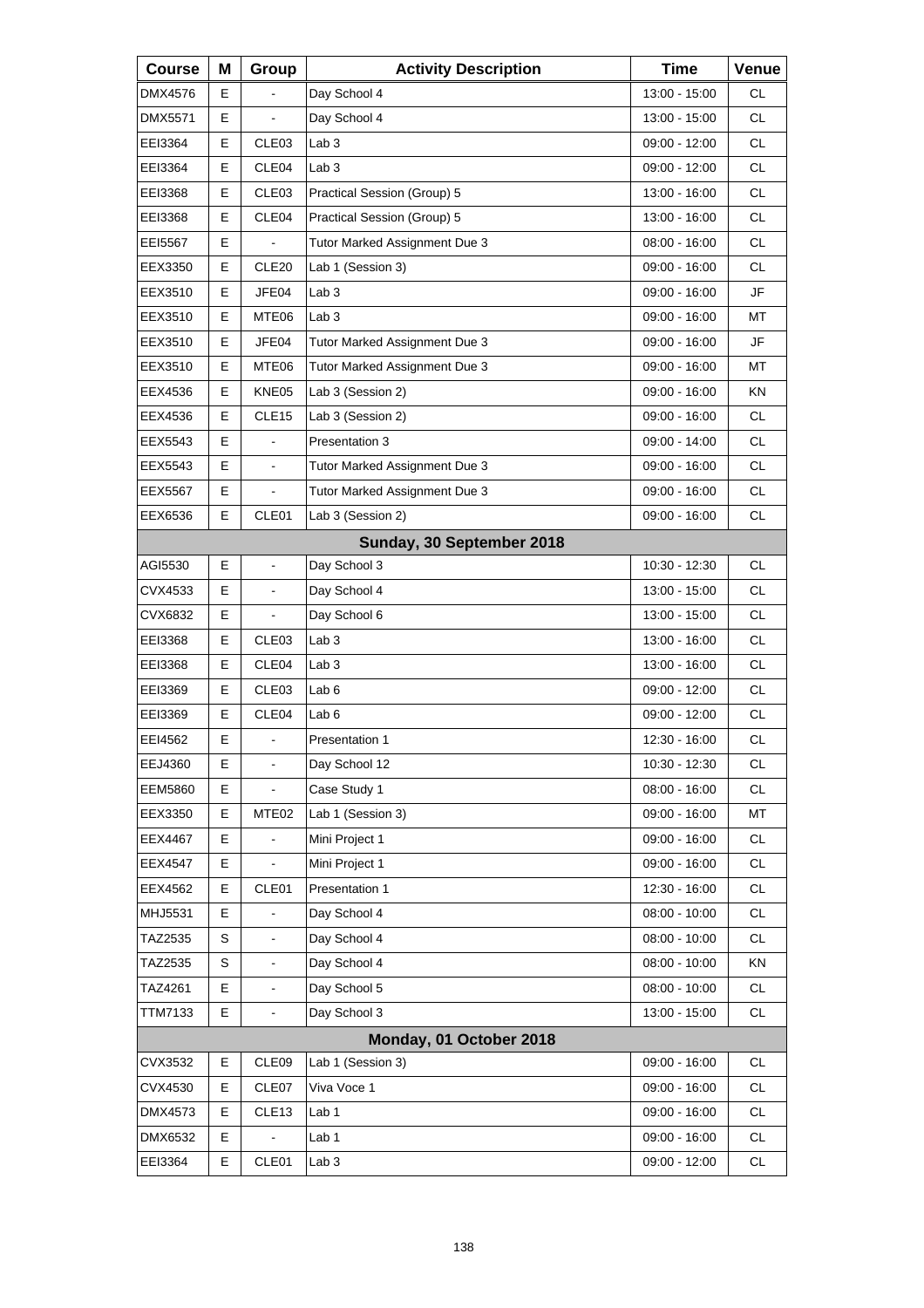| <b>Course</b> | Μ | Group             | <b>Activity Description</b> | <b>Time</b>     | Venue     |
|---------------|---|-------------------|-----------------------------|-----------------|-----------|
| EEI3368       | E | CLE01             | Practical Session (Group) 5 | 13:00 - 16:00   | CL.       |
| EEI3566       | Е |                   | Case Study 1                | 09:00 - 16:00   | <b>CL</b> |
| EEX6536       | E | CLE <sub>02</sub> | Lab <sub>3</sub>            | 09:00 - 16:00   | <b>CL</b> |
| TAI5339       | Е |                   | Project Diary 1             | 09:00 - 16:00   | <b>CL</b> |
| TAI5359       | Е | CLE01             | Lab <sub>10</sub>           | 09:00 - 12:00   | <b>CL</b> |
| TAI5359       | E | CLE <sub>02</sub> | Lab 10                      | 13:00 - 16:00   | <b>CL</b> |
| TAY6390       | Е |                   | <b>Final Presentation 1</b> | 09:00 - 16:00   | <b>CL</b> |
| TTM7133       | E | $\blacksquare$    | Case Study 1                | $09:00 - 16:00$ | <b>CL</b> |
| TTM7134       | E | $\blacksquare$    | Case Study 1                | 09:00 - 16:00   | <b>CL</b> |
|               |   |                   | Tuesday, 02 October 2018    |                 |           |
| AGI6232       | E |                   | Lab Evaluation 1            | 09:30 - 12:30   | <b>CL</b> |
| AGX4531       | E | $\blacksquare$    | Lab Evaluation 1            | 13:30 - 16:30   | <b>CL</b> |
| CVX3532       | Е | CLE09             | Lab 1 (Session 4)           | $09:00 - 16:00$ | CL        |
| CVX4530       | E | CLE07             | Viva Voce 1 (Session 2)     | $09:00 - 16:00$ | <b>CL</b> |
| DMX4573       | E | CLE <sub>13</sub> | Lab 1 (Session 2)           | 09:00 - 16:00   | <b>CL</b> |
| DMX6532       | Е |                   | Lab 1 (Session 2)           | $09:00 - 16:00$ | <b>CL</b> |
| EEI3364       | Е | CLE <sub>02</sub> | Lab <sub>3</sub>            | $09:00 - 12:00$ | <b>CL</b> |
| EEI3368       | E | CLE <sub>02</sub> | Practical Session (Group) 5 | 13:00 - 16:00   | <b>CL</b> |
| EEX4350       | Е | CLE <sub>14</sub> | Lab 1 (Session 2)           | $09:00 - 16:00$ | CL        |
| EEX4536       | Е | KNE06             | Lab <sub>3</sub>            | 09:00 - 16:00   | KN        |
| EEX6351       | E | CLE14             | Lab <sub>2</sub>            | 09:00 - 16:00   | <b>CL</b> |
| EEX6536       | Е | CLE <sub>02</sub> | Lab 3 (Session 2)           | $09:00 - 16:00$ | CL        |
| TAI5359       | Е | KNE01             | Lab <sub>10</sub>           | 09:00 - 12:00   | ΚN        |
| TAI5359       | E | KNE02             | Lab 10                      | 13:00 - 16:00   | ΚN        |
| TAI5359       | Е | CLE <sub>03</sub> | Lab 10                      | $09:00 - 12:00$ | CL        |
| TAI5359       | E | CLE04             | Lab 10                      | 13:00 - 16:00   | <b>CL</b> |
|               |   |                   | Wednesday, 03 October 2018  |                 |           |
| CVX4530       | Е | CLE07             | Viva Voce 1 (Session 3)     | 09:00 - 16:00   | <b>CL</b> |
| CVX6533       | Е |                   | Viva Voce 1                 | 09:00 - 16:00   | CL        |
| DMX4573       | Е | CLE13             | Lab 1 (Session 3)           | 09:00 - 16:00   | CL        |
| DMX6532       | Е |                   | Lab 1 (Session 3)           | 09:00 - 16:00   | <b>CL</b> |
| EEI3368       | Е | CLE01             | Lab <sub>3</sub>            | 09:00 - 12:00   | CL        |
| EEI3369       | Е | CLE01             | Lab <sub>6</sub>            | 13:00 - 16:00   | CL        |
| EEX4350       | Е | CLE <sub>15</sub> | Lab 1 (Session 2)           | 09:00 - 16:00   | <b>CL</b> |
| EEX4536       | Е | KNE06             | Lab 3 (Session 2)           | 09:00 - 16:00   | KN        |
| EEX6351       | Е | CLE14             | Lab 2 (Session 2)           | 09:00 - 16:00   | CL        |
| EEX6536       | Е | CLE03             | Lab <sub>3</sub>            | 09:00 - 16:00   | <b>CL</b> |
| EEY6A89       | Е |                   | Progress Report Due 3       | 09:00 - 16:00   | CL        |
| TAI5359       | Е | KNE03             | Lab <sub>10</sub>           | 09:00 - 12:00   | KN        |
| TAI5359       | Е | KNE04             | Lab 10                      | 13:00 - 16:00   | KN        |
| TAI5359       | E | CLE05             | Lab <sub>10</sub>           | 09:00 - 12:00   | CL        |
| TAI5359       | Е | CLE06             | Lab <sub>10</sub>           | 13:00 - 16:00   | CL        |
| TAI6869       | Е |                   | <b>Final Presentation 1</b> | 09:00 - 16:00   | CL        |
|               |   |                   | Thursday, 04 October 2018   |                 |           |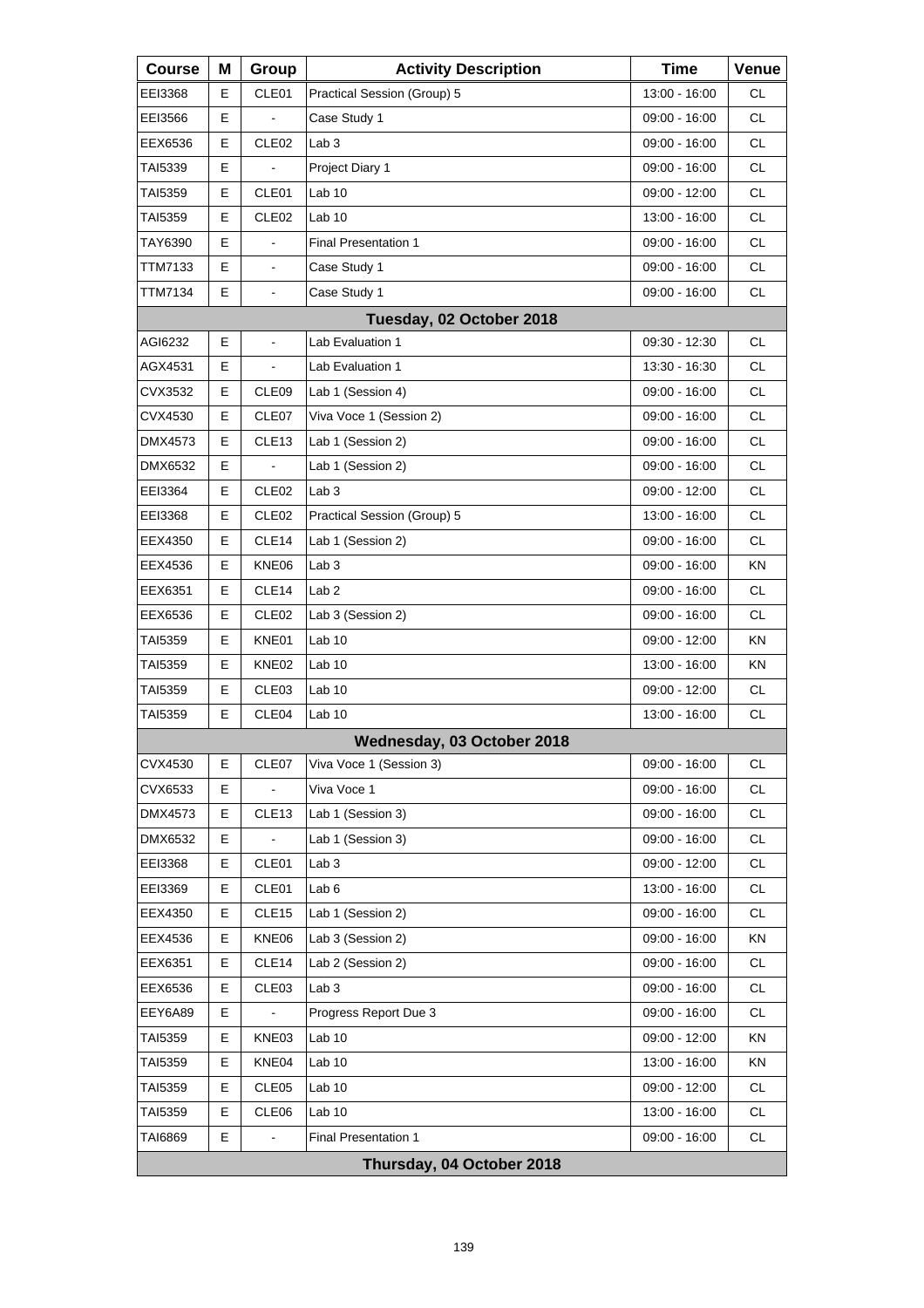| <b>Course</b> | Μ | Group             | <b>Activity Description</b>   | <b>Time</b>     | Venue     |
|---------------|---|-------------------|-------------------------------|-----------------|-----------|
| AGX4539       | Е |                   | Lab Evaluation 1              | 09:30 - 12:30   | СL        |
| AGX5543       | E |                   | Lab Evaluation 1              | 13:30 - 16:30   | <b>CL</b> |
| CVX3532       | E | CLE <sub>10</sub> | Lab 1 (Session 3)             | 09:00 - 16:00   | <b>CL</b> |
| CVX6533       | Е |                   | Viva Voce 1 (Session 2)       | 09:00 - 16:00   | <b>CL</b> |
| DMW3001       | E | KNE03             | Lab <sub>1</sub>              | 09:00 - 16:00   | KN        |
| DMX4573       | E | CLE <sub>13</sub> | Lab 1 (Session 4)             | $09:00 - 16:00$ | <b>CL</b> |
| DMX6532       | Е | $\blacksquare$    | Lab 1 (Session 4)             | 09:00 - 16:00   | <b>CL</b> |
| EEI3368       | E | CLE <sub>02</sub> | Lab <sub>3</sub>              | 09:00 - 12:00   | <b>CL</b> |
| EEI3369       | E | CLE <sub>02</sub> | Lab <sub>6</sub>              | 13:00 - 16:00   | <b>CL</b> |
| EEX3533       | Е | MTE <sub>02</sub> | Lab <sub>2</sub>              | 09:00 - 16:00   | МT        |
| EEX3533       | Е | MTE02             | Tutor Marked Assignment Due 2 | 09:00 - 16:00   | MT        |
| EEX6351       | Е | CLE <sub>15</sub> | Lab 2                         | 09:00 - 16:00   | <b>CL</b> |
| EEX6536       | Е | CLE <sub>03</sub> | Lab 3 (Session 2)             | 09:00 - 16:00   | <b>CL</b> |
|               |   |                   | Friday, 05 October 2018       |                 |           |
| AGI5541       | E | ä,                | Lab Evaluation 1              | 13:30 - 16:30   | CL.       |
| AGX4540       | Е | $\blacksquare$    | Lab Evaluation 1              | 09:30 - 12:30   | <b>CL</b> |
| CVX3532       | E | CLE <sub>10</sub> | Lab 1 (Session 4)             | $09:00 - 16:00$ | <b>CL</b> |
| CVX6533       | Е |                   | Viva Voce 1 (Session 3)       | 09:00 - 16:00   | <b>CL</b> |
| DMX4573       | Е | CLE <sub>13</sub> | Lab 1 (Session 5)             | 09:00 - 16:00   | <b>CL</b> |
| DMX6531       | E | CLE01             | Day School 4                  | 10:30 - 12:30   | <b>CL</b> |
| EEI4364       | Е | CLE01             | Lab <sub>5</sub>              | 09:00 - 12:30   | <b>CL</b> |
| EEI4364       | Е | CLE <sub>02</sub> | Lab <sub>5</sub>              | 09:00 - 12:30   | <b>CL</b> |
| EEX3510       | E | MTE07             | Lab <sub>3</sub>              | 09:00 - 16:00   | МT        |
| EEX3510       | Е | MTE07             | Tutor Marked Assignment Due 3 | 09:00 - 16:00   | МT        |
| EEX3533       | Е | MTE <sub>02</sub> | Lab 2 (Session 2)             | 09:00 - 16:00   | МT        |
| EEX6351       | Е | CLE <sub>15</sub> | Lab 2 (Session 2)             | 09:00 - 16:00   | <b>CL</b> |
| EEX6536       | E | CLE04             | Lab 3                         | $09:00 - 16:00$ | <b>CL</b> |
| EEY6397       | Е | $\blacksquare$    | Progress Presentation 2       | 09:00 - 16:00   | CL        |
|               |   |                   | Saturday, 06 October 2018     |                 |           |
| AGJ5540       | E | $\blacksquare$    | Day School 4                  | 15:30 - 17:30   | <b>CL</b> |
| AGX4532       | Е |                   | Day School 4                  | 10:30 - 12:30   | KN        |
| AGX4532       | Е |                   | Day School 4                  | 10:30 - 12:30   | CL        |
| DMX4543       | E | $\blacksquare$    | Online Quiz 1                 | 08:00 - 17:30   | CL        |
| DMX6530       | Е |                   | Day School 4                  | 08:00 - 10:00   | CL        |
| EEI3369       | Е | CLE03             | Online Quiz 2                 | 09:00 - 10:00   | CL        |
| EEI3369       | Е | CLE04             | Online Quiz 2                 | 10:00 - 11:00   | CL        |
| EEI3566       | Е | CLE01             | Day School 5                  | 13:00 - 15:00   | CL        |
| EEI3566       | Е | CLE <sub>02</sub> | Day School 5                  | 13:00 - 15:00   | CL        |
| EEI3566       | Е | CLE <sub>03</sub> | Day School 5                  | 13:00 - 15:00   | CL        |
| EEI3566       | Е | CLE04             | Day School 5                  | 13:00 - 15:00   | CL        |
| EEI4364       | Е | CLE01             | Lab 5 (Session 2)             | 09:00 - 16:00   | CL        |
| EEI4364       | Е | CLE <sub>02</sub> | Lab 5 (Session 2)             | 09:00 - 16:00   | CL        |
| EEX3350       | Е | MTE03             | Lab 1 (Session 3)             | 09:00 - 16:00   | MT        |
| EEX5563       | Е |                   | Online Quiz 1                 | 09:00 - 10:00   | <b>CL</b> |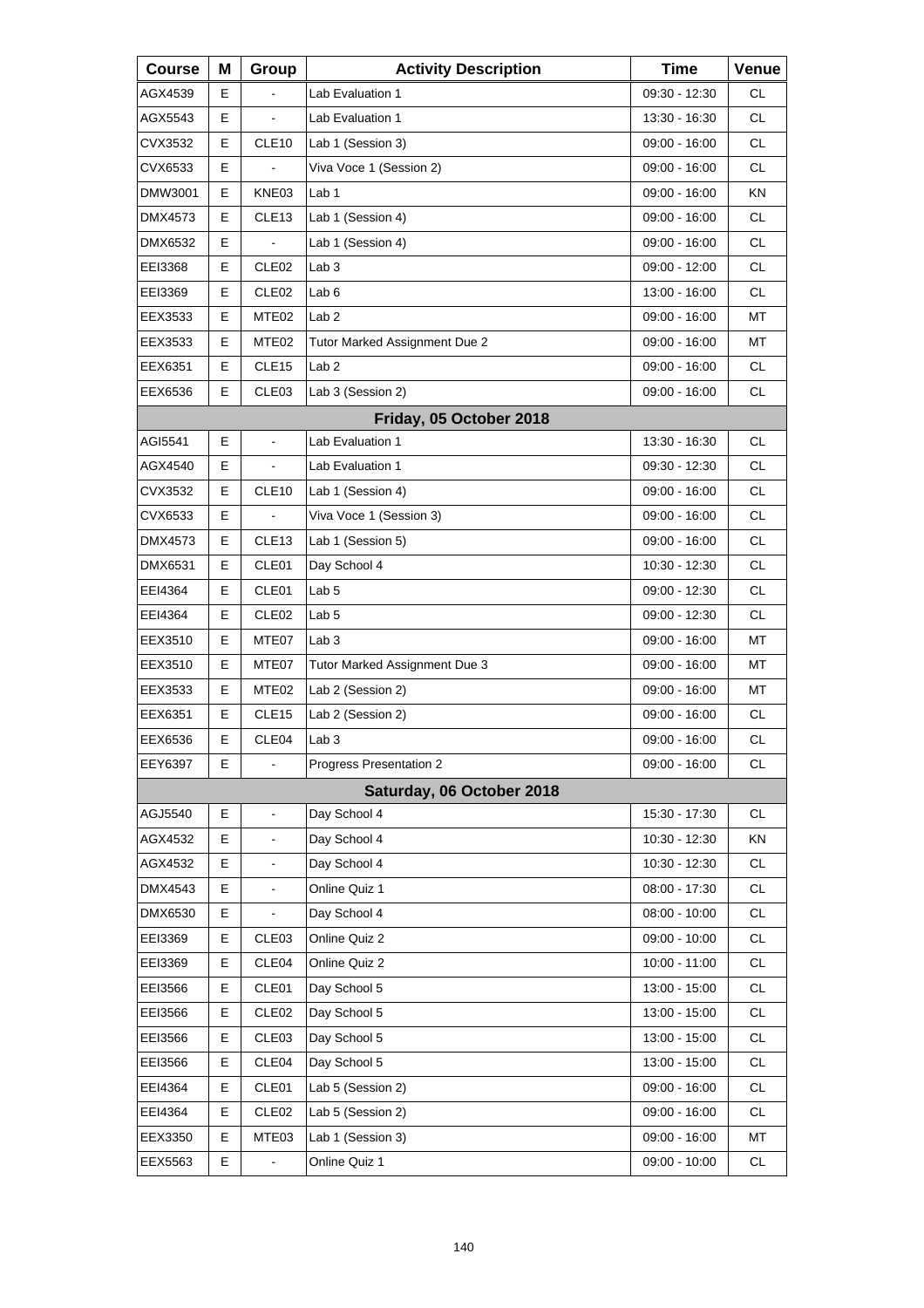| <b>Course</b> | Μ  | Group                    | <b>Activity Description</b> | <b>Time</b>     | Venue          |
|---------------|----|--------------------------|-----------------------------|-----------------|----------------|
| EEX6536       | E. | CLE04                    | Lab 3 (Session 2)           | 09:00 - 16:00   | <b>CL</b>      |
|               |    |                          | Sunday, 07 October 2018     |                 |                |
| AGX6534       | E  | $\overline{\phantom{a}}$ | Day School 3                | 10:30 - 12:30   | <b>CL</b>      |
| DMX3572       | Е  | $\blacksquare$           | Day School 4                | 10:30 - 12:30   | <b>CL</b>      |
| DMX3574       | E  |                          | Day School 4                | 13:00 - 15:00   | <b>CL</b>      |
| DMX4573       | E  | CLE14                    | Lab 1                       | 09:00 - 16:00   | <b>CL</b>      |
| DMX6532       | Е  |                          | Day School 4                | 13:00 - 15:00   | <b>CL</b>      |
| EEJ4360       | E  |                          | Presentation 2              | 09:00 - 14:00   | <b>CL</b>      |
| EEZ3562       | E  | CLE01                    | Day School 7                | 13:00 - 15:00   | <b>CL</b>      |
| EEZ3562       | Е  | CLE <sub>02</sub>        | Day School 7                | 13:00 - 15:00   | <b>CL</b>      |
| EEZ3562       | E  | CLE03                    | Day School 7                | 13:00 - 15:00   | <b>CL</b>      |
| EEZ3562       | Е  | CLE04                    | Day School 7                | 13:00 - 15:00   | <b>CL</b>      |
| EEZ3562       | Е  | CLE01                    | Day School 8                | 15:30 - 17:30   | <b>CL</b>      |
| EEZ3562       | E  | CLE <sub>02</sub>        | Day School 8                | 15:30 - 17:30   | <b>CL</b>      |
| EEZ3562       | Е  | CLE <sub>03</sub>        | Day School 8                | 15:30 - 17:30   | <b>CL</b>      |
| EEZ3562       | Е  | CLE04                    | Day School 8                | 15:30 - 17:30   | <b>CL</b>      |
| MHZ4530       | E  |                          | Day School 14               | 08:00 - 10:00   | R <sub>2</sub> |
| MHZ4530       | E  | $\overline{\phantom{a}}$ | Day School 15               | 10:30 - 12:30   | R <sub>2</sub> |
| TAZ4541       | Е  | $\blacksquare$           | Day School 4                | $08:00 - 10:00$ | <b>CL</b>      |
| TAZ4541       | E  | $\blacksquare$           | Day School 4                | 08:00 - 10:00   | <b>KN</b>      |
| TTM7134       | E  | $\frac{1}{2}$            | Day School 3                | 13:00 - 15:00   | CL.            |
| TTM7136       | E  | $\blacksquare$           | Day School 5                | $08:00 - 10:00$ | <b>CL</b>      |
|               |    |                          | Monday, 08 October 2018     |                 |                |
| CVX4530       | E  | CLE08                    | Viva Voce 1                 | 09:00 - 16:00   | CL.            |
| DMX4573       | Е  | CLE <sub>14</sub>        | Lab 1 (Session 2)           | $09:00 - 16:00$ | <b>CL</b>      |
| EEI3364       | E  |                          | Mini Project 1              | 09:00 - 16:00   | <b>CL</b>      |
| EEI3369       | E  | CLE01                    | Online Quiz 2               | $09:00 - 10:00$ | <b>CL</b>      |
| EEI3369       | Е  | CLE <sub>02</sub>        | Online Quiz 2               | 10:00 - 11:00   | <b>CL</b>      |
|               |    |                          | Tuesday, 09 October 2018    |                 |                |
| AGX6535       | Е  | ä,                       | Lab Evaluation 1            | 09:30 - 12:30   | <b>CL</b>      |
| CVX4530       | Е  | CLE08                    | Viva Voce 1 (Session 2)     | 09:00 - 16:00   | CL             |
| DMX4573       | E  | CLE14                    | Lab 1 (Session 3)           | $09:00 - 16:00$ | <b>CL</b>      |
|               |    |                          | Wednesday, 10 October 2018  |                 |                |
| CVX4530       | Е  | CLE08                    | Viva Voce 1 (Session 3)     | 09:00 - 16:00   | CL             |
| DMX4573       | Е  | CLE14                    | Lab 1 (Session 4)           | 09:00 - 16:00   | CL             |
|               |    |                          | Thursday, 11 October 2018   |                 |                |
| AGX6536       | Е  | $\frac{1}{2}$            | Lab Evaluation 1            | 09:30 - 12:30   | <b>CL</b>      |
| DMX4573       | Е  | CLE <sub>14</sub>        | Lab 1 (Session 5)           | 09:00 - 16:00   | <b>CL</b>      |
|               |    |                          | Friday, 12 October 2018     |                 |                |
| AGX6534       | Е  | $\blacksquare$           | Lab Evaluation 1            | 09:30 - 12:30   | CL             |
| CVY6397       | Е  | $\overline{\phantom{a}}$ | Final Draft Report Due 1    | 09:00 - 16:00   | <b>CL</b>      |
| CVY6A96       | E  | $\blacksquare$           | Final Draft Report Due 1    | 09:00 - 16:00   | <b>CL</b>      |
| CVY6A98       | E  | $\blacksquare$           | Final Draft Report Due 1    | 09:00 - 16:00   | CL             |
| CVY6D95       | E  | $\blacksquare$           | Final Draft Report Due 1    | 09:00 - 16:00   | CL.            |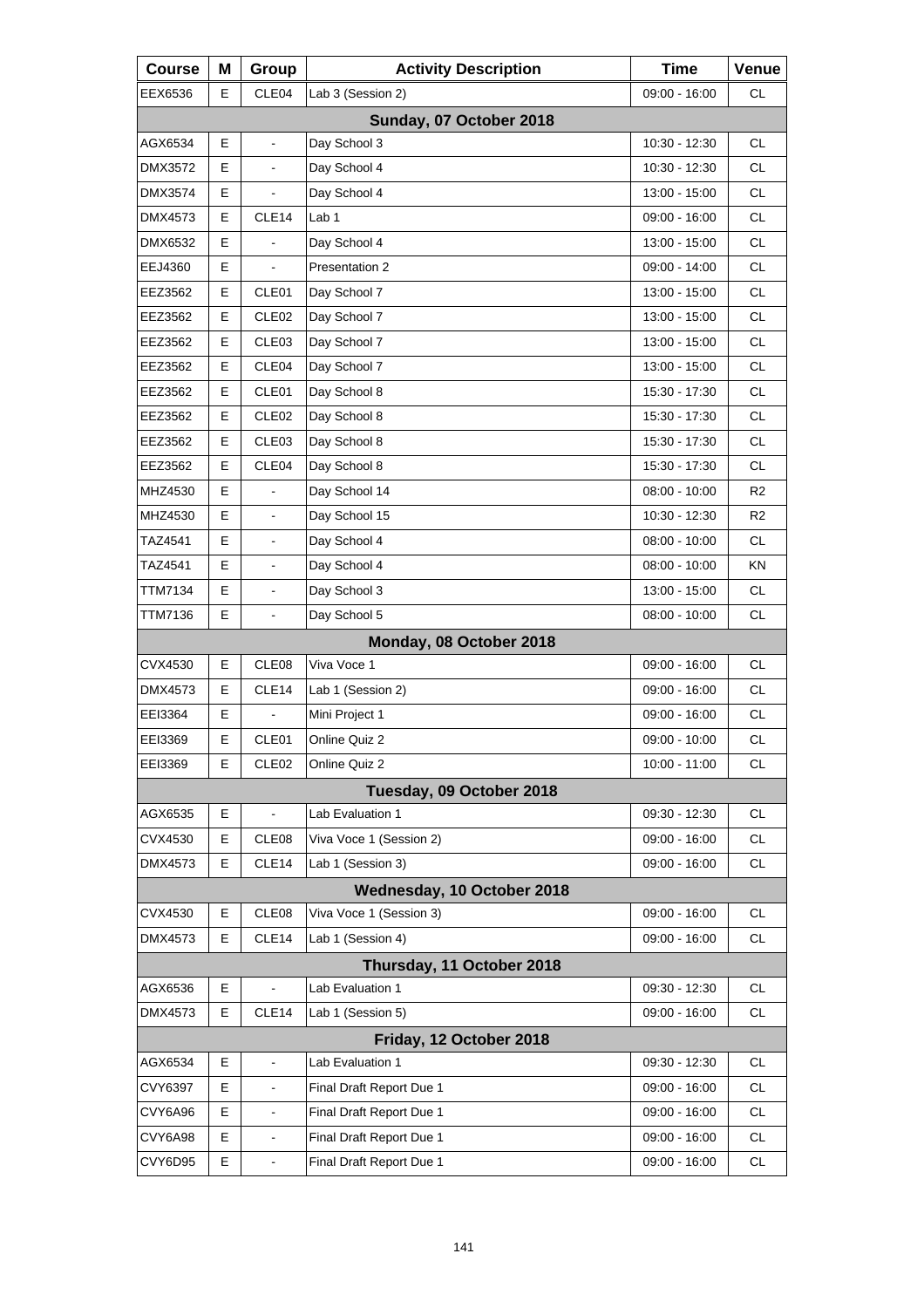| <b>Course</b>             | Μ | Group             | <b>Activity Description</b> | <b>Time</b>     | Venue     |  |  |
|---------------------------|---|-------------------|-----------------------------|-----------------|-----------|--|--|
| Saturday, 13 October 2018 |   |                   |                             |                 |           |  |  |
| AGX6535                   | E | CLE01             | Day School 4                | 10:30 - 12:30   | <b>CL</b> |  |  |
| DMX3573                   | Е |                   | Day School 4                | 13:00 - 15:00   | CL.       |  |  |
| DMX4571                   | Е | $\blacksquare$    | Day School 4                | 13:00 - 15:00   | <b>CL</b> |  |  |
| DMX5533                   | E | CLE01             | Day School 4                | 13:00 - 15:00   | <b>CL</b> |  |  |
| DMX6534                   | E |                   | Day School 4                | 10:30 - 12:30   | CL.       |  |  |
| EEX5545                   | Е | $\blacksquare$    | Day School 5                | 13:00 - 15:00   | <b>CL</b> |  |  |
| LLJ3360                   | E | ÷.                | Day School 5                | $08:00 - 10:00$ | <b>CL</b> |  |  |
| TTX7131                   | E | ä,                | Day School 5                | $08:00 - 10:00$ | <b>CL</b> |  |  |
|                           |   |                   | Sunday, 14 October 2018     |                 |           |  |  |
| DMK3270                   | E | CLE01             | Day School 8                | 10:30 - 12:30   | <b>CL</b> |  |  |
| EEZ3562                   | Е | CLE01             | Day School 9                | 10:30 - 12:30   | <b>CL</b> |  |  |
| EEZ3562                   | Е | CLE <sub>02</sub> | Day School 9                | 10:30 - 12:30   | <b>CL</b> |  |  |
| EEZ3562                   | E | CLE03             | Day School 9                | 10:30 - 12:30   | <b>CL</b> |  |  |
| EEZ3562                   | Е | CLE04             | Day School 9                | 10:30 - 12:30   | <b>CL</b> |  |  |
| EEZ3562                   | Е | CLE01             | Day School 10               | 13:00 - 15:00   | <b>CL</b> |  |  |
| EEZ3562                   | E | CLE <sub>02</sub> | Day School 10               | 13:00 - 15:00   | <b>CL</b> |  |  |
| EEZ3562                   | Е | CLE03             | Day School 10               | 13:00 - 15:00   | <b>CL</b> |  |  |
| EEZ3562                   | Е | CLE04             | Day School 10               | 13:00 - 15:00   | <b>CL</b> |  |  |
| TTX7151                   | E | L.                | Day School 8                | $08:00 - 10:00$ | <b>CL</b> |  |  |
|                           |   |                   | Thursday, 18 October 2018   |                 |           |  |  |
| DMW3001                   | E | CLE <sub>10</sub> | Lab <sub>1</sub>            | 09:00 - 16:00   | <b>CL</b> |  |  |
|                           |   |                   | Saturday, 20 October 2018   |                 |           |  |  |
| EEI3566                   | Е | CLE01             | Day School 6                | 13:00 - 15:00   | CL.       |  |  |
| EEI3566                   | Е | CLE <sub>02</sub> | Day School 6                | 13:00 - 15:00   | <b>CL</b> |  |  |
| EEI3566                   | E | CLE <sub>03</sub> | Day School 6                | 13:00 - 15:00   | <b>CL</b> |  |  |
| EEI3566                   | E | CLE04             | Day School 6                | 13:00 - 15:00   | <b>CL</b> |  |  |
| EEM3466                   | Е | CLE01             | Day School 5                | 10:30 - 12:30   | CL        |  |  |
| EEM3466                   | Е | CLE <sub>02</sub> | Day School 5                | 10:30 - 12:30   | CL.       |  |  |
| EEM3466                   | Е | CLE03             | Day School 5                | 10:30 - 12:30   | CL        |  |  |
| <b>EEM3466</b>            | Е | CLE04             | Day School 5                | 10:30 - 12:30   | CL        |  |  |
| EEZ3562                   | Е | CLE01             | Practical Session (Group) 1 | 12:00 - 14:00   | CL        |  |  |
| EEZ3562                   | Е | CLE01             | Practical Session (Group) 2 | 14:00 - 16:00   | CL        |  |  |
| <b>TAY6A91</b>            | Е |                   | Final Report Due 1          | 09:00 - 16:00   | CL        |  |  |
|                           |   |                   | Sunday, 21 October 2018     |                 |           |  |  |
| DMX6571                   | E | CLE01             | Day School 4                | 10:30 - 12:30   | <b>CL</b> |  |  |
| EEI3364                   | Е |                   | Day School 5                | 13:00 - 15:00   | CL        |  |  |
| EEI3369                   | E |                   | Day School 5                | 10:30 - 12:30   | CL.       |  |  |
| TTM7155                   | E |                   | Day School 5                | 08:00 - 10:00   | CL        |  |  |
| <b>TTX7151</b>            | Е | -                 | Day School 9                | $08:00 - 10:00$ | CL        |  |  |
|                           |   |                   | Monday, 22 October 2018     |                 |           |  |  |
| EEZ3562                   | Е | CLE <sub>02</sub> | Practical Session (Group) 1 | 09:00 - 11:00   | <b>CL</b> |  |  |
| EEZ3562                   | Е | CLE <sub>02</sub> | Practical Session (Group) 2 | 11:30 - 13:30   | CL        |  |  |
|                           |   |                   | Tuesday, 23 October 2018    |                 |           |  |  |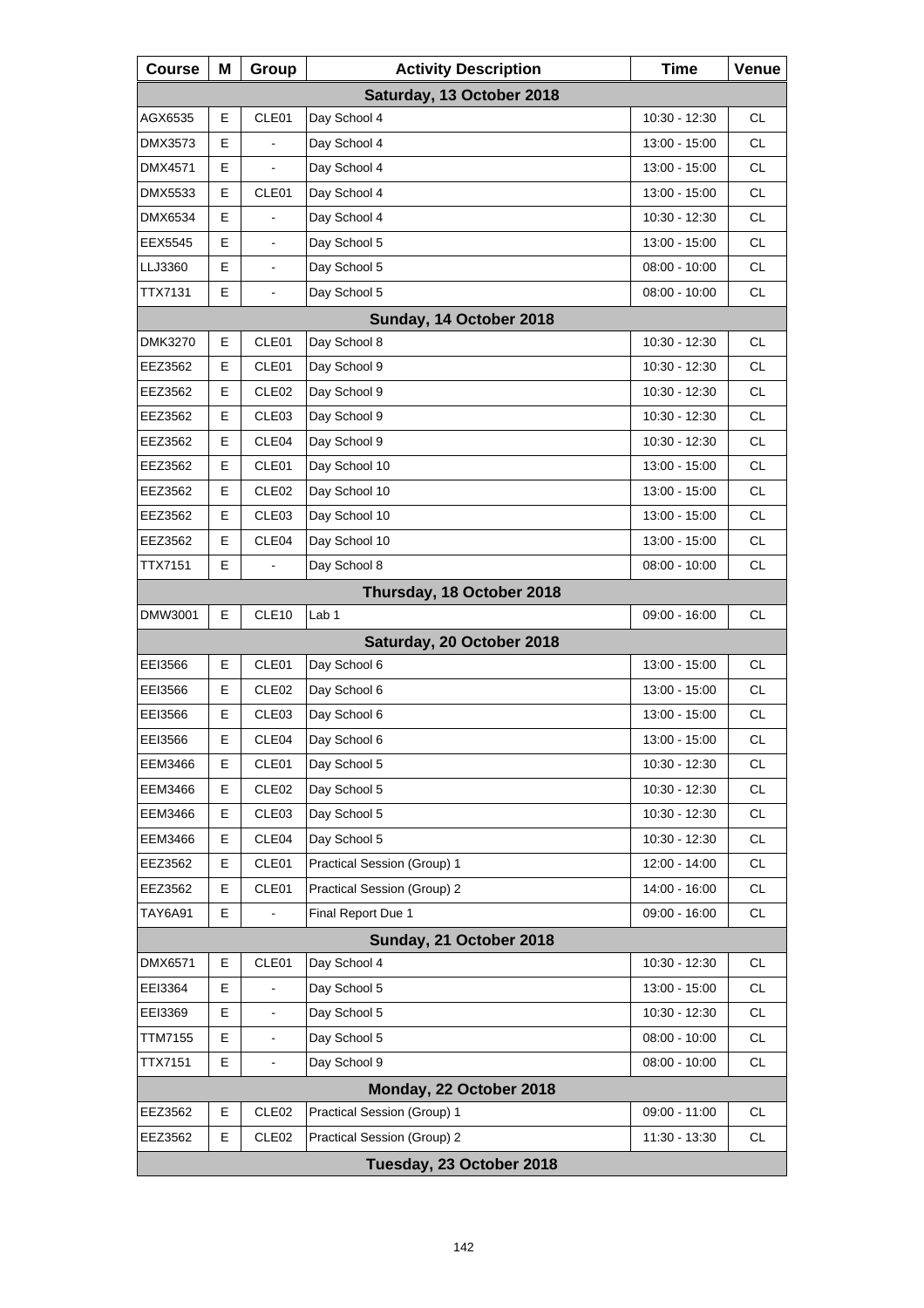| <b>Course</b>              | Μ | Group             | <b>Activity Description</b>      | Time            | Venue     |  |  |  |
|----------------------------|---|-------------------|----------------------------------|-----------------|-----------|--|--|--|
| EEZ3562                    | Е | CLE <sub>03</sub> | Practical Session (Group) 1      | 09:00 - 11:00   | CL.       |  |  |  |
| EEZ3562                    | E | CLE03             | Practical Session (Group) 2      | 11:30 - 13:30   | <b>CL</b> |  |  |  |
| Wednesday, 24 October 2018 |   |                   |                                  |                 |           |  |  |  |
| EEY6397                    | Е | $\blacksquare$    | Final Draft Report Due 1         | 09:00 - 16:00   | CL.       |  |  |  |
|                            |   |                   | Thursday, 25 October 2018        |                 |           |  |  |  |
| AGY6D95                    | E | $\mathbf{r}$      | Final Draft Report Due 1         | 09:30 - 16:30   | <b>CL</b> |  |  |  |
| AGY6D96                    | Е | $\blacksquare$    | Final Draft Report Due 1         | 09:30 - 16:30   | CL.       |  |  |  |
| TAI5563                    | E | $\overline{a}$    | Final Draft Report Due 1         | 09:00 - 16:00   | <b>CL</b> |  |  |  |
|                            |   |                   | Friday, 26 October 2018          |                 |           |  |  |  |
| CVY6397                    | Е | $\blacksquare$    | Final Report Due 1               | 09:00 - 16:00   | <b>CL</b> |  |  |  |
| CVY6A96                    | E |                   | Final Report Due 1               | 09:00 - 16:00   | CL.       |  |  |  |
| CVY6A98                    | E | $\blacksquare$    | Field Report Due 1               | 09:00 - 16:00   | CL.       |  |  |  |
| CVY6D95                    | Е | $\blacksquare$    | Final Report Due 1               | 09:00 - 16:00   | CL.       |  |  |  |
| TAY6A96                    | E | $\overline{a}$    | Final Draft Report Due 1         | 09:00 - 16:00   | <b>CL</b> |  |  |  |
|                            |   |                   | Saturday, 27 October 2018        |                 |           |  |  |  |
| DMX3535                    | Е | $\blacksquare$    | Day School 7                     | 08:00 - 10:00   | <b>CL</b> |  |  |  |
| DMX3535                    | E |                   | Day School 8                     | 10:30 - 12:30   | CL.       |  |  |  |
| DMX4543                    | E |                   | Day School 4                     | 10:30 - 12:30   | CL.       |  |  |  |
| DMX6578                    | E | CLE01             | Day School 4                     | 13:00 - 15:30   | CL.       |  |  |  |
|                            |   |                   | Sunday, 28 October 2018          |                 |           |  |  |  |
| DMX6536                    | E | CLE01             | Day School 4                     | 13:00 - 15:00   | <b>CL</b> |  |  |  |
| DMX6540                    | Е | CLE01             | Day School 4                     | 08:00 - 10:00   | CL.       |  |  |  |
| DMX6570                    | E | CLE01             | Day School 4                     | 10:30 - 12:30   | <b>CL</b> |  |  |  |
|                            |   |                   | Saturday, 03 November 2018       |                 |           |  |  |  |
| DMX4530                    | Е | $\blacksquare$    | Day School 4                     | $10:30 - 12:30$ | <b>CL</b> |  |  |  |
| DMX6535                    | E | $\blacksquare$    | Day School 4                     | 10:30 - 12:30   | <b>CL</b> |  |  |  |
|                            |   |                   | Sunday, 04 November 2018         |                 |           |  |  |  |
| DMX6573                    | Е | $\blacksquare$    | Day School 4                     | 13:00 - 15:00   | СL        |  |  |  |
|                            |   |                   | Monday, 05 November 2018         |                 |           |  |  |  |
| AGI3535                    | E | $\blacksquare$    | <b>Final Examination 1</b>       | 09:30 - 12:30   | <b>RC</b> |  |  |  |
| AGX3531                    | Е |                   | <b>Final Examination 1</b>       | 09:30 - 12:30   | RC        |  |  |  |
| AGX5543                    | Е |                   | Final Examination 1              | 09:30 - 12:30   | RC        |  |  |  |
| DMK3589                    | E | L,                | <b>Final Examination Paper 1</b> | 13:30 - 16:30   | R1        |  |  |  |
| DMK3589                    | Е | JFE02             | <b>Final Examination Paper 1</b> | 13:30 - 16:30   | JF        |  |  |  |
| EEJ4360                    | Е |                   | <b>Final Examination 1</b>       | 09:30 - 12:30   | RC        |  |  |  |
| EEX4350                    | E | L,                | <b>Final Examination 1</b>       | 13:30 - 16:30   | RC        |  |  |  |
| TAI3541                    | Е |                   | <b>Final Examination 1</b>       | 13:30 - 16:30   | <b>RC</b> |  |  |  |
| TAI5339                    | Е |                   | Final Draft Report Due 1         | 09:00 - 16:00   | <b>CL</b> |  |  |  |
| TAI5563                    | E | L,                | Final Report Due 1               | 09:00 - 16:00   | <b>CL</b> |  |  |  |
| TAJ3346                    | Е |                   | Final Report Due 1               | 09:00 - 16:00   | <b>CL</b> |  |  |  |
| TAY6397                    | Е |                   | Final Draft Report Due 1         | 09:00 - 16:00   | <b>CL</b> |  |  |  |
| TAY6A98                    | E | L,                | Final Draft Report Due 1         | 09:00 - 16:00   | <b>CL</b> |  |  |  |
| <b>TAY6D95</b>             | E |                   | Final Draft Report Due 1         | 09:00 - 16:00   | CL        |  |  |  |
| Tuesday, 06 November 2018  |   |                   |                                  |                 |           |  |  |  |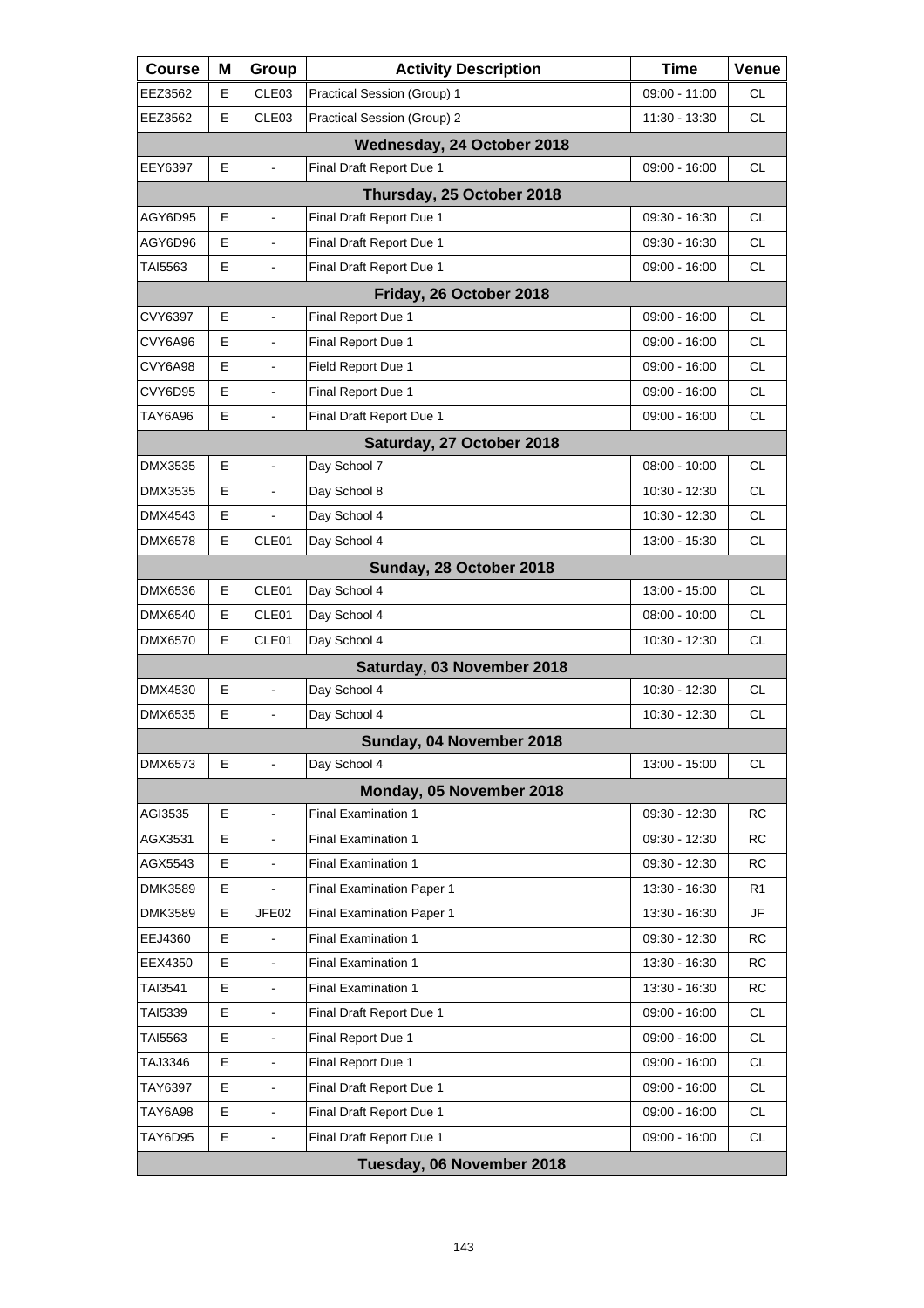| <b>Course</b> | Μ                          | Group                    | <b>Activity Description</b> | <b>Time</b>     | Venue     |  |  |  |  |
|---------------|----------------------------|--------------------------|-----------------------------|-----------------|-----------|--|--|--|--|
| DMM5836       | Е                          |                          | <b>Final Examination 1</b>  | 09:30 - 12:30   | RC        |  |  |  |  |
| TTI7137       | E                          | $\overline{a}$           | <b>Final Examination 1</b>  | 09:30 - 12:30   | CL.       |  |  |  |  |
| TTI7153       | E                          | $\blacksquare$           | <b>Final Examination 1</b>  | 09:30 - 12:30   | <b>CL</b> |  |  |  |  |
|               |                            |                          | Wednesday, 07 November 2018 |                 |           |  |  |  |  |
| DMX5532       | E                          |                          | <b>Final Examination 1</b>  | 09:30 - 12:30   | <b>RC</b> |  |  |  |  |
| DMY6397       | E                          | $\blacksquare$           | Final Draft Report Due 1    | $09:00 - 16:00$ | CL        |  |  |  |  |
| DMY6A74       | Е                          | $\blacksquare$           | Final Draft Report Due 1    | 09:00 - 16:00   | CL.       |  |  |  |  |
| DMY6A96       | E                          | $\overline{a}$           | Final Draft Report Due 1    | 09:00 - 16:00   | CL.       |  |  |  |  |
| DMY6A98       | E                          | L,                       | Final Draft Report Due 1    | $09:00 - 16:00$ | <b>CL</b> |  |  |  |  |
| DMY6D73       | Е                          | $\blacksquare$           | Final Draft Report Due 1    | 09:00 - 16:00   | CL.       |  |  |  |  |
| DMY6D95       | E                          | $\overline{a}$           | Final Draft Report Due 1    | 09:00 - 16:00   | CL.       |  |  |  |  |
| EEX3350       | Е                          | ä,                       | <b>Final Examination 1</b>  | 09:30 - 12:30   | <b>RC</b> |  |  |  |  |
| MHZ5340       | Е                          | $\overline{\phantom{a}}$ | <b>Final Examination 1</b>  | 09:30 - 12:30   | <b>RC</b> |  |  |  |  |
| MHZ5360       | E                          | $\overline{a}$           | <b>Final Examination 1</b>  | 09:30 - 12:30   | <b>RC</b> |  |  |  |  |
| TAX4532       | Е                          | ä,                       | <b>Final Examination 1</b>  | 13:30 - 16:30   | RC        |  |  |  |  |
| TAX4534       | Е                          | $\blacksquare$           | Final Examination 1         | 13:30 - 16:30   | <b>RC</b> |  |  |  |  |
| TAX6539       | E                          | $\overline{a}$           | <b>Final Examination 1</b>  | 09:30 - 12:30   | <b>RC</b> |  |  |  |  |
| TTM7133       | Е                          | ä,                       | <b>Final Examination 1</b>  | 09:30 - 12:30   | CL.       |  |  |  |  |
| TTM7154       | Е                          | $\blacksquare$           | <b>Final Examination 1</b>  | 13:30 - 16:30   | CL.       |  |  |  |  |
|               | Thursday, 08 November 2018 |                          |                             |                 |           |  |  |  |  |
| AGX4531       | Е                          | ä,                       | <b>Final Examination 1</b>  | 09:30 - 12:30   | <b>RC</b> |  |  |  |  |
| AGY6D95       | Е                          | $\blacksquare$           | Viva Voce 1                 | 09:30 - 16:30   | CL.       |  |  |  |  |
| AGY6D96       | E                          | $\overline{a}$           | Viva Voce 1                 | 09:30 - 16:30   | CL.       |  |  |  |  |
| CEX7101       | Е                          | ä,                       | <b>Final Examination 1</b>  | 09:30 - 12:30   | CL.       |  |  |  |  |
| CEY7C14       | E                          | $\blacksquare$           | Progress Presentation 2     | 09:30 - 12:30   | CL.       |  |  |  |  |
| CVX3530       | E                          | $\blacksquare$           | <b>Final Examination 1</b>  | 09:30 - 12:30   | RC        |  |  |  |  |
| CVX5532       | Е                          | $\blacksquare$           | <b>Final Examination 1</b>  | 09:30 - 12:30   | RC        |  |  |  |  |
| DMX4530       | Е                          | $\blacksquare$           | <b>Final Examination 1</b>  | 09:30 - 12:30   | <b>RC</b> |  |  |  |  |
| DMX4571       | Ε                          |                          | <b>Final Examination 1</b>  | 09:30 - 12:30   | RC        |  |  |  |  |
| EEX5832       | Е                          | ۰                        | <b>Final Examination 1</b>  | 09:30 - 12:30   | RC        |  |  |  |  |
| TAI3538       | Ε                          |                          | Final Examination 1         | 09:30 - 12:30   | RC        |  |  |  |  |
| TAI5345       | Ε                          |                          | Final Examination 1         | 13:30 - 16:30   | RC        |  |  |  |  |
| TAY6397       | Е                          | $\blacksquare$           | Project Diary 1             | 09:00 - 16:00   | CL        |  |  |  |  |
|               |                            |                          | Friday, 09 November 2018    |                 |           |  |  |  |  |
| AGI3536       | Ε                          |                          | <b>Final Examination 1</b>  | 09:30 - 12:30   | RC        |  |  |  |  |
| AGI5544       | Ε                          |                          | <b>Final Examination 1</b>  | 09:30 - 12:30   | RC        |  |  |  |  |
| CVX3533       | Ε                          |                          | Final Examination 1         | 09:30 - 12:30   | RC        |  |  |  |  |
| CVX4538       | Ε                          |                          | <b>Final Examination 1</b>  | 09:30 - 12:30   | RC        |  |  |  |  |
| DMX3534       | Ε                          | $\blacksquare$           | <b>Final Examination 1</b>  | 09:30 - 13:30   | RC        |  |  |  |  |
| DMX6570       | Ε                          |                          | Final Examination 1         | 09:30 - 12:30   | RC        |  |  |  |  |
| EEX4530       | Е                          |                          | <b>Final Examination 1</b>  | 09:30 - 12:30   | RC        |  |  |  |  |
| TAI3540       | Ε                          | $\blacksquare$           | <b>Final Examination 1</b>  | 09:30 - 12:30   | RC        |  |  |  |  |
| TAI5538       | Ε                          | $\overline{\phantom{a}}$ | Final Examination 1         | 09:30 - 12:30   | <b>RC</b> |  |  |  |  |
| TAX3531       | Е                          | $\blacksquare$           | <b>Final Examination 1</b>  | 14:00 - 17:00   | RC        |  |  |  |  |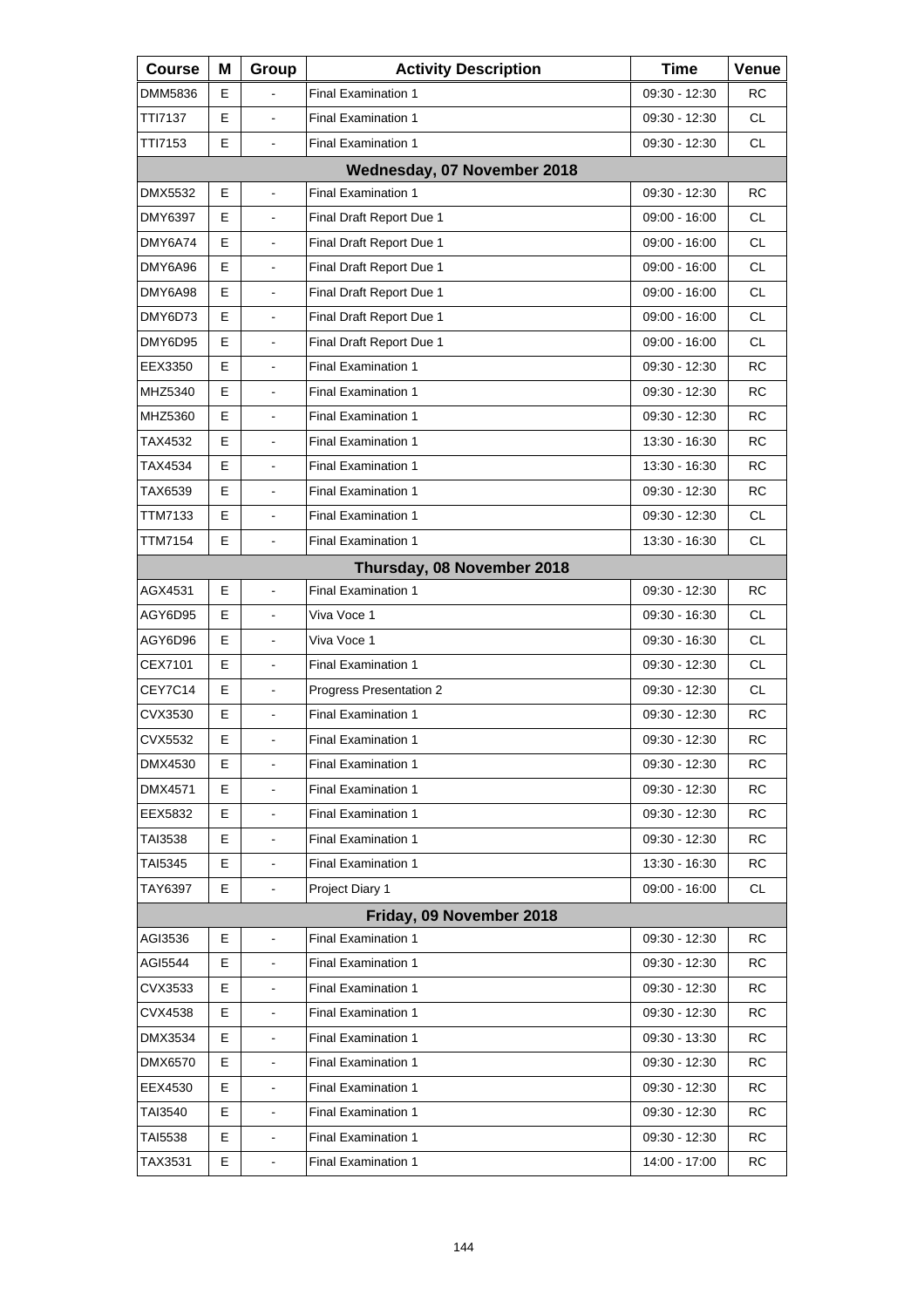| <b>Course</b>              | Μ | Group                    | <b>Activity Description</b> | <b>Time</b>   | Venue           |  |
|----------------------------|---|--------------------------|-----------------------------|---------------|-----------------|--|
| Saturday, 10 November 2018 |   |                          |                             |               |                 |  |
| AGJ4533                    | E | $\blacksquare$           | <b>Final Examination 1</b>  | 09:30 - 12:30 | RC              |  |
| DMW3001                    | Е | $\blacksquare$           | <b>Final Examination 1</b>  | 09:30 - 12:30 | R2              |  |
| <b>MEX7119</b>             | Е | $\blacksquare$           | <b>Final Examination 1</b>  | 09:30 - 12:30 | <b>CL</b>       |  |
| MHJ5533                    | E |                          | Final Examination (OBT) 1   | 09:30 - 13:30 | RC              |  |
| MHJ5563                    | Е | L,                       | Final Examination (OBT) 1   | 09:30 - 13:30 | RC              |  |
| TAI2530                    | S | $\blacksquare$           | Final Examination 1         | 09:30 - 12:30 | <b>RC</b>       |  |
| TAI3543                    | Е | $\blacksquare$           | <b>Final Examination 1</b>  | 09:30 - 12:30 | RC              |  |
|                            |   |                          | Sunday, 11 November 2018    |               |                 |  |
| AGI6238                    | E | ä,                       | <b>Final Examination 1</b>  | 09:30 - 12:30 | RC              |  |
| AGX4539                    | E |                          | <b>Final Examination 1</b>  | 09:30 - 12:30 | RC              |  |
| CEM7102                    | Е | ä,                       | <b>Final Examination 1</b>  | 09:30 - 12:30 | CL.             |  |
| DMX4572                    | E | $\blacksquare$           | <b>Final Examination 1</b>  | 09:30 - 12:30 | <b>RC</b>       |  |
| EEI3566                    | E |                          | <b>Final Examination 1</b>  | 09:30 - 12:30 | RC              |  |
| EEX4535                    | Е | ä,                       | <b>Final Examination 1</b>  | 09:30 - 12:30 | <b>RC</b>       |  |
| EEX4565                    | Е | $\blacksquare$           | <b>Final Examination 1</b>  | 09:30 - 12:30 | <b>RC</b>       |  |
| TAM4539                    | E |                          | <b>Final Examination 1</b>  | 13:30 - 16:30 | RC              |  |
| TAX5562                    | Е | ä,                       | <b>Final Examination 1</b>  | 09:30 - 12:30 | <b>RC</b>       |  |
| TTM7152                    | E | $\blacksquare$           | <b>Final Examination 1</b>  | 13:30 - 16:30 | <b>CL</b>       |  |
| TTX7131                    | Е | $\blacksquare$           | <b>Final Examination 1</b>  | 09:30 - 12:30 | CL              |  |
|                            |   |                          | Monday, 12 November 2018    |               |                 |  |
| AGY6D96                    | Е | ä,                       | Viva Voce 1 (Session 2)     | 09:30 - 16:30 | <b>CL</b>       |  |
| AGZ3538                    | E |                          | <b>Final Examination 1</b>  | 13:30 - 16:30 | RC              |  |
| CVX6530                    | Е | ä,                       | <b>Final Examination 1</b>  | 13:30 - 16:30 | <b>RC</b>       |  |
| DMX6534                    | Е | $\blacksquare$           | <b>Final Examination 1</b>  | 13:30 - 16:30 | RC              |  |
| EEI3364                    | Е |                          | <b>Final Examination 1</b>  | 09:30 - 12:30 | RC              |  |
| MHZ3332                    | E |                          | <b>Final Examination 1</b>  | 09:30 - 12:30 | RS <sub>8</sub> |  |
| TAX3537                    | Е | $\blacksquare$           | <b>Final Examination 1</b>  | 13:30 - 16:30 | RC              |  |
| TAZ2535                    | S |                          | <b>Final Examination 1</b>  | 13:30 - 16:30 | RC              |  |
|                            |   |                          | Tuesday, 13 November 2018   |               |                 |  |
| AGM4535                    | Е |                          | <b>Final Examination 1</b>  | 09:30 - 12:30 | <b>RC</b>       |  |
| CEM7103                    | Е |                          | <b>Final Examination 1</b>  | 09:30 - 12:30 | <b>CL</b>       |  |
| CVX4536                    | Е |                          | <b>Final Examination 1</b>  | 09:30 - 12:30 | RC              |  |
| DMX5533                    | Е |                          | <b>Final Examination 1</b>  | 09:30 - 12:30 | <b>RC</b>       |  |
| EEI5567                    | Е |                          | <b>Final Examination 1</b>  | 09:30 - 12:30 | <b>RC</b>       |  |
| EEX4534                    | Е |                          | <b>Final Examination 1</b>  | 09:30 - 12:30 | RC              |  |
| EEX5567                    | Е |                          | <b>Final Examination 1</b>  | 09:30 - 12:30 | <b>RC</b>       |  |
| <b>MEM7117</b>             | Е |                          | <b>Final Examination 1</b>  | 09:30 - 12:30 | <b>CL</b>       |  |
| MEM7212                    | Е | $\overline{\phantom{a}}$ | <b>Final Examination 1</b>  | 09:30 - 12:30 | CL              |  |
| MHJ5334                    | Е | $\overline{\phantom{a}}$ | <b>Final Examination 1</b>  | 13:30 - 16:30 | <b>RC</b>       |  |
| TAX6362                    | Е |                          | <b>Final Examination 1</b>  | 09:30 - 12:30 | RC              |  |
|                            |   |                          | Wednesday, 14 November 2018 |               |                 |  |
| CVX4533                    | Е |                          | <b>Final Examination 1</b>  | 13:30 - 16:30 | RC              |  |
| DMX4533                    | Е |                          | Final Examination 1         | 09:30 - 12:30 | RC              |  |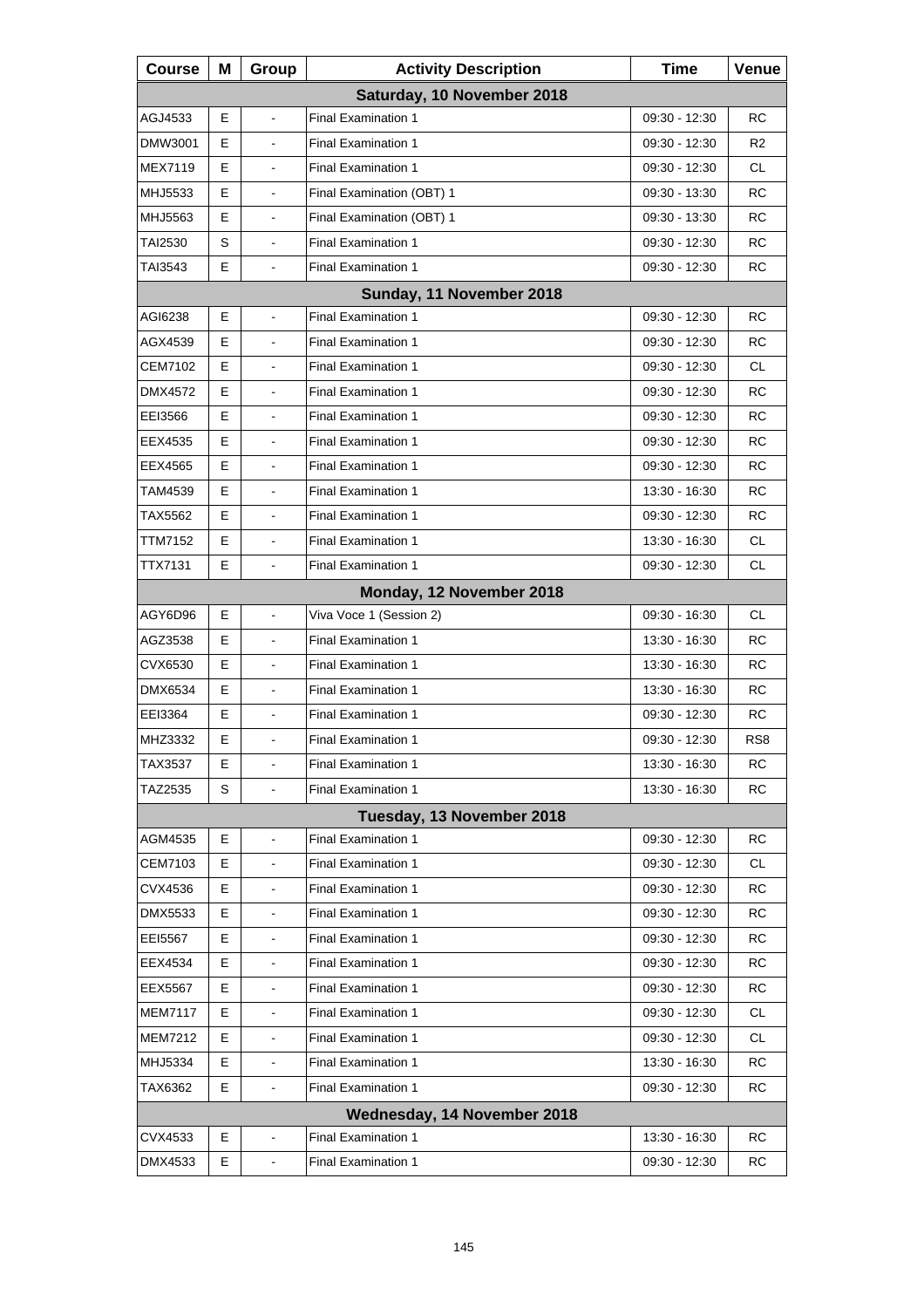| <b>Course</b>  | Μ | Group                    | <b>Activity Description</b> | <b>Time</b>   | Venue           |
|----------------|---|--------------------------|-----------------------------|---------------|-----------------|
| DMX6535        | Е |                          | <b>Final Examination 1</b>  | 13:30 - 16:30 | RC              |
| EEX3510        | E | $\overline{a}$           | <b>Final Examination 1</b>  | 13:30 - 16:30 | RS <sub>8</sub> |
| TAX4560        | E | ä,                       | <b>Final Examination 1</b>  | 13:30 - 16:30 | RC              |
| TAX6533        | Е | $\blacksquare$           | <b>Final Examination 1</b>  | 09:30 - 12:30 | <b>RC</b>       |
|                |   |                          | Thursday, 15 November 2018  |               |                 |
| AGX4540        | E | ä,                       | <b>Final Examination 1</b>  | 09:30 - 12:30 | RC              |
| AGX5532        | Е | $\blacksquare$           | <b>Final Examination 1</b>  | 09:30 - 12:30 | RC              |
| CVX3534        | E | $\overline{a}$           | <b>Final Examination 1</b>  | 13:30 - 16:30 | <b>RC</b>       |
| DMX3374        | E | ä,                       | <b>Final Examination 1</b>  | 09:30 - 12:30 | <b>RC</b>       |
| EEX3531        | Е | $\blacksquare$           | <b>Final Examination 1</b>  | 14:00 - 17:00 | <b>RC</b>       |
| <b>MEX7125</b> | E | $\overline{a}$           | <b>Final Examination 1</b>  | 09:30 - 12:30 | <b>CL</b>       |
| MEX7211        | Е | ä,                       | <b>Final Examination 1</b>  | 09:30 - 12:30 | CL.             |
| MHZ5530        | Е | $\blacksquare$           | <b>Final Examination 1</b>  | 09:30 - 12:30 | <b>RC</b>       |
| TAI3342        | E | $\overline{a}$           | <b>Final Examination 1</b>  | 09:30 - 12:30 | <b>RC</b>       |
| TAM5540        | Е | ä,                       | <b>Final Examination 1</b>  | 13:30 - 16:30 | <b>RC</b>       |
| TAZ4261        | Е | $\blacksquare$           | <b>Final Examination 1</b>  | 09:30 - 12:30 | RC              |
|                |   |                          | Friday, 16 November 2018    |               |                 |
| AGI4538        | Е | ä,                       | <b>Final Examination 1</b>  | 09:30 - 12:30 | <b>RC</b>       |
| AGI6539        | Е | $\blacksquare$           | <b>Final Examination 1</b>  | 09:30 - 12:30 | <b>RC</b>       |
| CEX7104        | E | $\overline{a}$           | <b>Final Examination 1</b>  | 09:30 - 12:30 | CL.             |
| CVX4532        | Е | ä,                       | <b>Final Examination 1</b>  | 09:30 - 12:30 | <b>RC</b>       |
| DMX3572        | Е | $\blacksquare$           | <b>Final Examination 1</b>  | 09:30 - 12:30 | <b>RC</b>       |
| DMX3574        | E | $\overline{a}$           | <b>Final Examination 1</b>  | 09:30 - 12:30 | <b>RC</b>       |
| DMX5572        | E | ä,                       | <b>Final Examination 1</b>  | 14:00 - 17:00 | <b>RC</b>       |
| TAX5532        | E | $\blacksquare$           | <b>Final Examination 1</b>  | 09:30 - 12:30 | <b>RC</b>       |
|                |   |                          | Saturday, 17 November 2018  |               |                 |
| AGX6534        | Е | $\blacksquare$           | <b>Final Examination 1</b>  | 09:30 - 12:30 | <b>RC</b>       |
| CVX4534        | Е | $\overline{\phantom{a}}$ | <b>Final Examination 1</b>  | 09:30 - 12:30 | RC              |
| DMX5571        | Е |                          | <b>Final Examination 1</b>  | 09:30 - 12:30 | RC              |
| EEI4364        | Е |                          | <b>Final Examination 1</b>  | 09:30 - 12:30 | RC              |
| EEM3466        | Е |                          | <b>Final Examination 1</b>  | 09:30 - 12:30 | RC              |
| EEX4548        | Е |                          | Final Examination 1         | 09:30 - 12:30 | <b>RC</b>       |
| EEX6351        | Е | $\blacksquare$           | <b>Final Examination 1</b>  | 09:30 - 12:30 | RC              |
| TAI2F34        | S |                          | <b>Final Examination 1</b>  | 09:30 - 12:30 | <b>RC</b>       |
| TAX4538        | Е |                          | <b>Final Examination 1</b>  | 09:30 - 12:30 | RC              |
|                |   |                          | Sunday, 18 November 2018    |               |                 |
| AGI3534        | Е |                          | <b>Final Examination 1</b>  | 09:30 - 12:30 | RC              |
| AGI5541        | Е |                          | <b>Final Examination 1</b>  | 09:30 - 12:30 | RC              |
| CEX7105        | Е | $\blacksquare$           | <b>Final Examination 1</b>  | 09:30 - 12:30 | CL              |
| CVX5533        | Е |                          | <b>Final Examination 1</b>  | 09:30 - 12:30 | RC              |
| DMX4576        | Е |                          | <b>Final Examination 1</b>  | 09:30 - 12:30 | RC              |
| DMX6530        | Е | $\blacksquare$           | <b>Final Examination 1</b>  | 09:30 - 12:30 | RC              |
| EEX5534        | Е | $\overline{\phantom{a}}$ | <b>Final Examination 1</b>  | 09:30 - 12:30 | RC.             |
| TAX5534        | Е |                          | Final Examination 1         | 13:30 - 16:30 | RC              |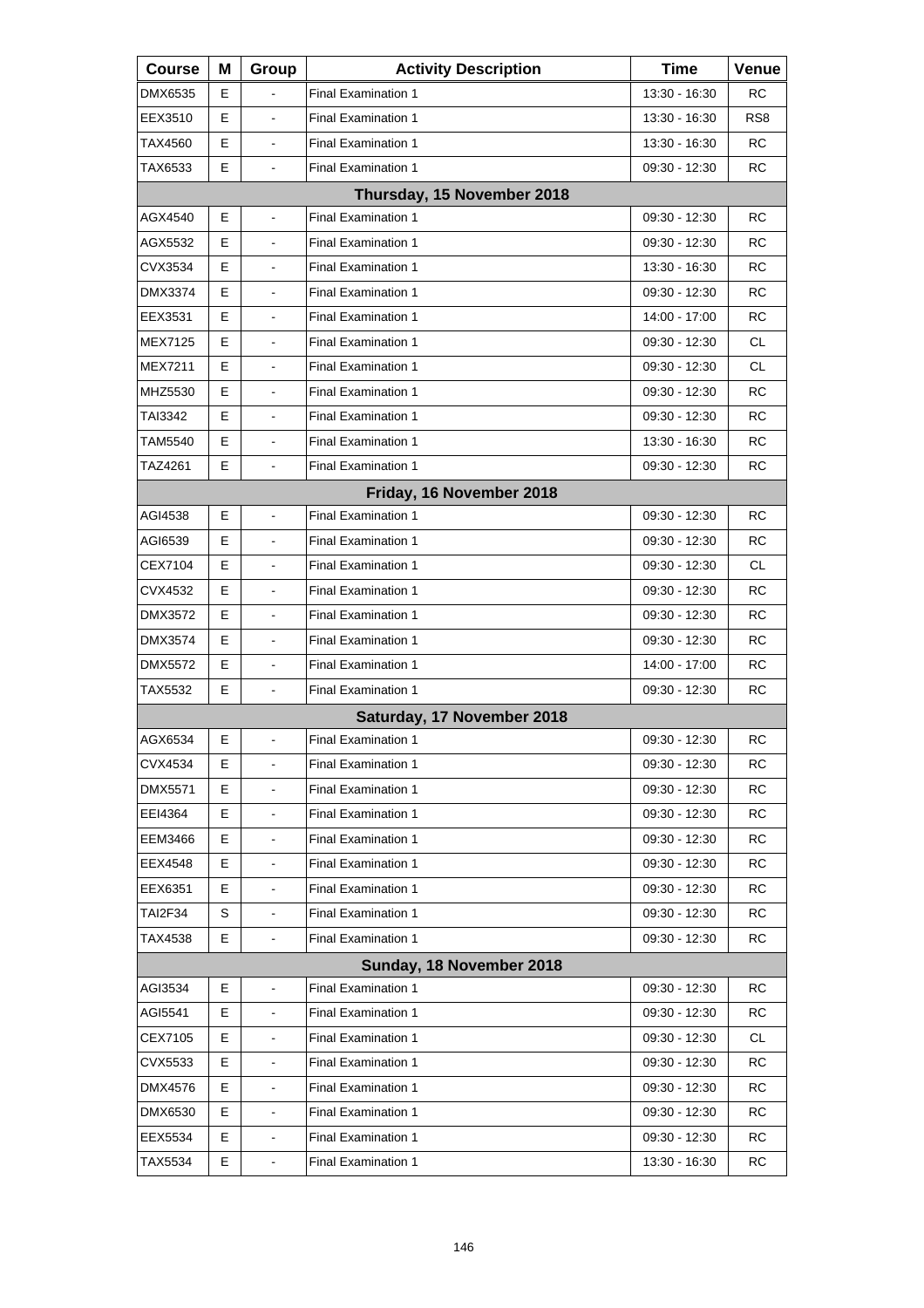| <b>Course</b>  | Μ | Group          | <b>Activity Description</b>        | Time          | Venue           |
|----------------|---|----------------|------------------------------------|---------------|-----------------|
| TTX7139        | Е |                | <b>Final Examination 1</b>         | 13:30 - 16:30 | CL              |
| TTX7140        | Е | ä,             | <b>Final Examination 1</b>         | 09:30 - 12:30 | CL.             |
|                |   |                | Monday, 19 November 2018           |               |                 |
| AGX6536        | E | $\overline{a}$ | <b>Final Examination 1</b>         | 09:30 - 12:30 | <b>RC</b>       |
| DMX3511        | Е |                | <b>Final Examination 1</b>         | 13:30 - 17:30 | RS <sub>8</sub> |
| <b>DMX5577</b> | Е | $\blacksquare$ | <b>Final Examination Paper 1</b>   | 14:30 - 16:30 | RC              |
| <b>DMX5577</b> | E | $\blacksquare$ | <b>Final Examination Paper 2</b>   | 09:30 - 13:30 | <b>RC</b>       |
| EEI3369        | Е |                | <b>Final Exam Practical Test 1</b> | 09:30 - 12:30 | <b>RC</b>       |
| EEX4552        | Е | $\blacksquare$ | <b>Final Examination 1</b>         | 09:30 - 12:30 | RC              |
| EEX6534        | E |                | <b>Final Examination 1</b>         | 09:30 - 12:30 | <b>RC</b>       |
| MEX7118        | Е |                | <b>Final Examination 1</b>         | 09:30 - 12:30 | CL.             |
| <b>MEY7621</b> | E | L,             | Final Draft Report Due 1           | 09:00 - 12:00 | <b>CL</b>       |
| TAI3536        | E | $\blacksquare$ | <b>Final Examination 1</b>         | 09:30 - 12:30 | <b>RC</b>       |
| TAM6540        | E |                | <b>Final Examination 1</b>         | 09:30 - 12:30 | <b>RC</b>       |
| TTY7692        | E | $\blacksquare$ | Final Report Due 1                 | 09:00 - 16:00 | CL.             |
|                |   |                | Wednesday, 21 November 2018        |               |                 |
| AGM5546        | E |                | <b>Final Examination 1</b>         | 09:30 - 12:30 | <b>RC</b>       |
| <b>CEM7106</b> | E | L,             | <b>Final Examination 1</b>         | 09:30 - 12:30 | <b>CL</b>       |
| CVX6533        | E |                | <b>Final Examination 1</b>         | 09:30 - 12:30 | <b>RC</b>       |
| DMX6571        | Е |                | <b>Final Examination 1</b>         | 13:30 - 16:30 | <b>RC</b>       |
| EEX5535        | Е | L,             | <b>Final Examination 1</b>         | 13:30 - 16:30 | <b>RC</b>       |
| EEY6A96        | E | $\blacksquare$ | Final Draft Report Due 1           | 09:00 - 16:00 | <b>CL</b>       |
| EEY6A98        | Е |                | Final Draft Report Due 1           | 09:00 - 16:00 | CL.             |
| EEY6D95        | E | L,             | Final Draft Report Due 1           | 09:00 - 16:00 | <b>CL</b>       |
| MEM7213        | E | $\overline{a}$ | <b>Final Examination 1</b>         | 09:30 - 12:30 | <b>CL</b>       |
| MHZ3531        | Е |                | <b>Final Examination 1</b>         | 09:30 - 12:30 | RS <sub>8</sub> |
| TAX6565        | E | $\blacksquare$ | <b>Final Examination 1</b>         | 09:30 - 12:30 | RC              |
|                |   |                | Friday, 23 November 2018           |               |                 |
| CEX7107        | Е |                | <b>Final Examination 1</b>         | 09:30 - 12:30 | CL              |
| EEX3533        | Е | $\blacksquare$ | <b>Final Examination 1</b>         | 09:30 - 12:30 | <b>RC</b>       |
| EEX6541        | Е |                | <b>Final Examination 1</b>         | 09:30 - 12:30 | <b>RC</b>       |
| MHZ4530        | Е |                | <b>Final Examination 1</b>         | 09:30 - 12:30 | <b>RC</b>       |
| TAX4533        | Е | $\blacksquare$ | <b>Final Examination 1</b>         | 14:00 - 17:00 | <b>RC</b>       |
|                |   |                | Saturday, 24 November 2018         |               |                 |
| AGX6535        | Е |                | <b>Final Examination 1</b>         | 09:30 - 12:30 | <b>RC</b>       |
| DMX3512        | Е | $\blacksquare$ | <b>Final Examination 1</b>         | 09:30 - 12:30 | RS <sub>8</sub> |
| DMX6536        | Е |                | <b>Final Examination 1</b>         | 09:30 - 12:30 | RC.             |
| EEX5536        | Е |                | Final Examination 1                | 09:30 - 12:30 | <b>RC</b>       |
| EEX5563        | Е | $\blacksquare$ | <b>Final Examination 1</b>         | 09:30 - 12:30 | <b>RC</b>       |
| TAX3539        | Е |                | <b>Final Examination 1</b>         | 09:30 - 12:30 | RC              |
|                |   |                | Sunday, 25 November 2018           |               |                 |
| AGI6232        | Е | $\blacksquare$ | <b>Final Examination 1</b>         | 09:30 - 12:30 | RC              |
| CEX7108        | Е |                | <b>Final Examination 1</b>         | 09:30 - 12:30 | CL              |
| CVX6831        | Е |                | Final Examination 1                | 09:30 - 12:30 | <b>RC</b>       |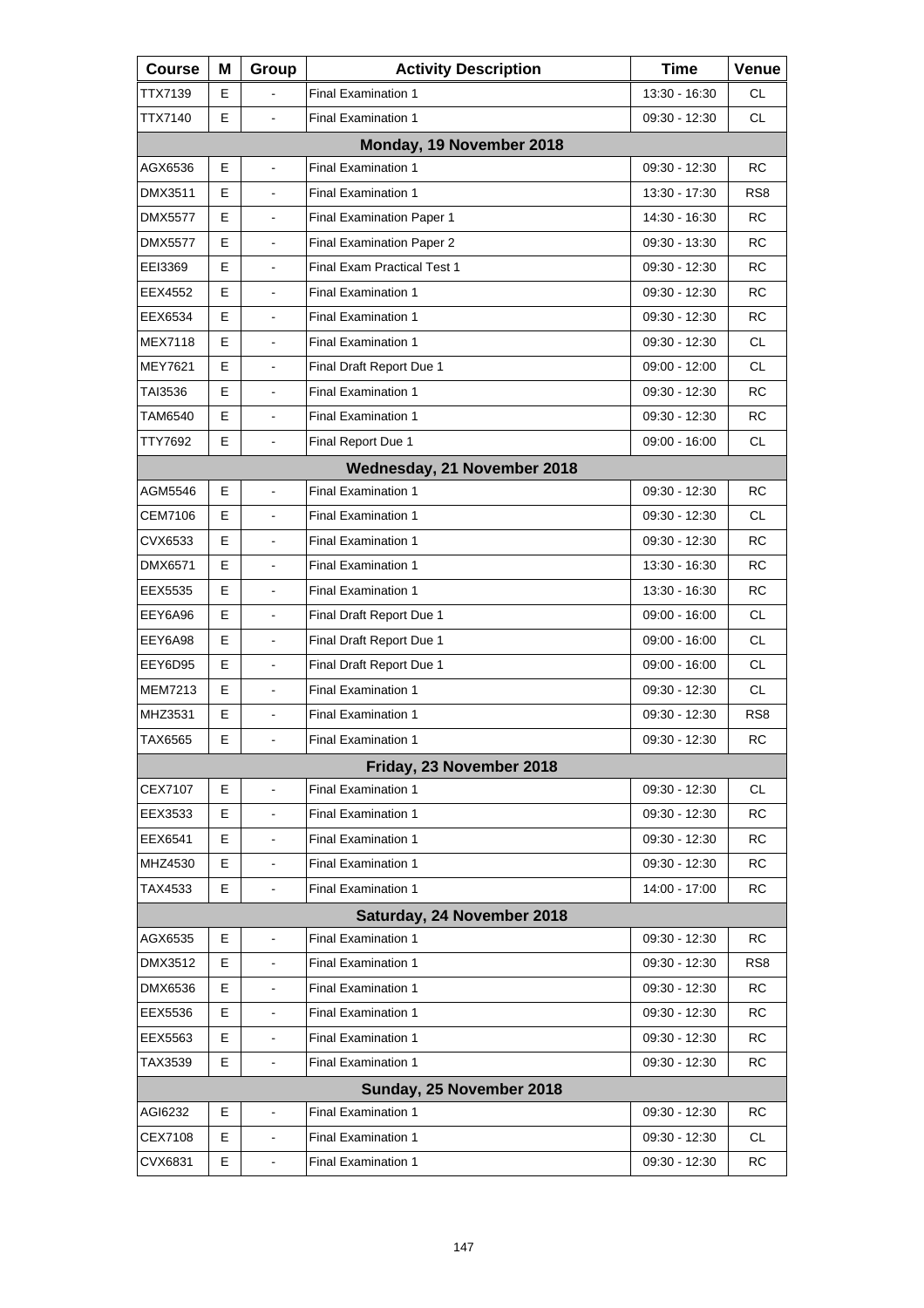| <b>Course</b>  | М  | Group                    | <b>Activity Description</b>        | Time          | Venue     |
|----------------|----|--------------------------|------------------------------------|---------------|-----------|
| DMX3535        | Е  |                          | <b>Final Examination 1</b>         | 13:30 - 16:30 | RC        |
| DMX5531        | Е  |                          | <b>Final Examination 1</b>         | 09:30 - 12:30 | <b>RC</b> |
| EEX4533        | E. | $\blacksquare$           | <b>Final Examination 1</b>         | 09:30 - 12:30 | RC        |
| EEX6543        | Е  |                          | <b>Final Examination 1</b>         | 09:30 - 12:30 | <b>RC</b> |
| TAI6549        | Е  |                          | <b>Final Examination 1</b>         | 09:00 - 16:00 | CL        |
| TAX4542        | E. | $\blacksquare$           | <b>Final Examination 1</b>         | 09:30 - 12:30 | RC        |
| TTM7134        | E  | $\blacksquare$           | <b>Final Examination 1</b>         | 13:30 - 16:30 | <b>CL</b> |
|                |    |                          | Monday, 26 November 2018           |               |           |
| AGX4532        | Е  | $\mathbf{r}$             | <b>Final Examination 1</b>         | 09:30 - 12:30 | RC        |
| CVX4531        | Е  |                          | <b>Final Examination 1</b>         | 09:30 - 12:30 | RC        |
| EEI3368        | Е  |                          | <b>Final Examination 1</b>         | 09:30 - 11:30 | <b>RC</b> |
| EEI3368        | E. | $\mathbf{r}$             | <b>Final Exam Practical Test 1</b> | 12:30 - 14:30 | <b>RC</b> |
| <b>EEM5860</b> | Е  | $\blacksquare$           | <b>Final Examination 1</b>         | 09:30 - 12:30 | <b>RC</b> |
| LWJ7101        | E  |                          | <b>Final Examination 1</b>         | 09:30 - 12:30 | CL        |
| MEX7214        | E. | $\mathbf{r}$             | <b>Final Examination 1</b>         | 09:30 - 12:30 | <b>CL</b> |
| TAJ5342        | Е  | $\blacksquare$           | Final Examination (OBT) 1          | 09:30 - 12:30 | <b>RC</b> |
| TAX3532        | Е  |                          | <b>Final Examination 1</b>         | 13:30 - 16:30 | <b>RC</b> |
| TTX7151        | E. |                          | <b>Final Examination 1</b>         | 09:30 - 12:30 | CL        |
|                |    |                          | Tuesday, 27 November 2018          |               |           |
| AGX4530        | E  | $\mathbf{r}$             | <b>Final Examination 1</b>         | 09:30 - 12:30 | <b>RC</b> |
| CVX5530        | E. | $\mathbf{r}$             | <b>Final Examination 1</b>         | 09:30 - 12:30 | <b>RC</b> |
| DMX3573        | Е  |                          | <b>Final Examination 1</b>         | 13:30 - 16:30 | RC        |
| EE16565        | Е  |                          | <b>Final Examination 1</b>         | 09:30 - 12:30 | <b>RC</b> |
| EEX3517        | E. | $\mathbf{r}$             | <b>Final Examination 1</b>         | 09:30 - 12:30 | <b>RC</b> |
| EEX5531        | Е  |                          | <b>Final Examination 1</b>         | 09:30 - 12:30 | RC        |
| EEX6540        | Е  |                          | <b>Final Examination 1</b>         | 09:30 - 12:30 | <b>RC</b> |
| EEZ3361        | E  |                          | <b>Final Examination 1</b>         | 09:30 - 12:30 | RC        |
| EEZ3562        | Е  | $\blacksquare$           | <b>Final Examination 1</b>         | 09:30 - 12:30 | RC        |
| TAM5861        | Е  |                          | <b>Final Examination 1</b>         | 13:30 - 16:30 | RC        |
| TAZ4541        | Е  |                          | <b>Final Examination 1</b>         | 13:30 - 16:30 | RC        |
| TTM7138        | Е  |                          | <b>Final Examination 1</b>         | 09:30 - 12:30 | CL.       |
|                |    |                          | Wednesday, 28 November 2018        |               |           |
| AGI5530        | Е  | $\blacksquare$           | <b>Final Examination 1</b>         | 09:30 - 12:30 | RC        |
| CEX7109        | Е  |                          | <b>Final Examination 1</b>         | 09:30 - 12:30 | CL.       |
| <b>DMK5501</b> | Е  | E01                      | <b>Final Examination 1</b>         | 09:30 - 12:30 | R1        |
| <b>DMK5501</b> | Е  |                          | <b>Final Examination 1</b>         | 13:30 - 16:30 | R1        |
| DMX4543        | Е  | $\blacksquare$           | <b>Final Examination 1</b>         | 09:30 - 12:30 | RC        |
| DMX6573        | Е  |                          | <b>Final Examination 1</b>         | 09:30 - 12:30 | RC        |
| MHZ4340        | Е  |                          | <b>Final Examination 1</b>         | 09:30 - 12:30 | RC        |
| MHZ4360        | Е  | $\blacksquare$           | <b>Final Examination 1</b>         | 09:30 - 12:30 | RC        |
| TAI5543        | Е  |                          | <b>Final Examination 1</b>         | 09:30 - 12:30 | RC        |
| TTM7136        | Е  | $\overline{\phantom{a}}$ | <b>Final Examination 1</b>         | 09:30 - 12:30 | CL        |
|                |    |                          | Thursday, 29 November 2018         |               |           |
| AGJ5540        | Е  |                          | <b>Final Examination 1</b>         | 09:30 - 12:30 | RC        |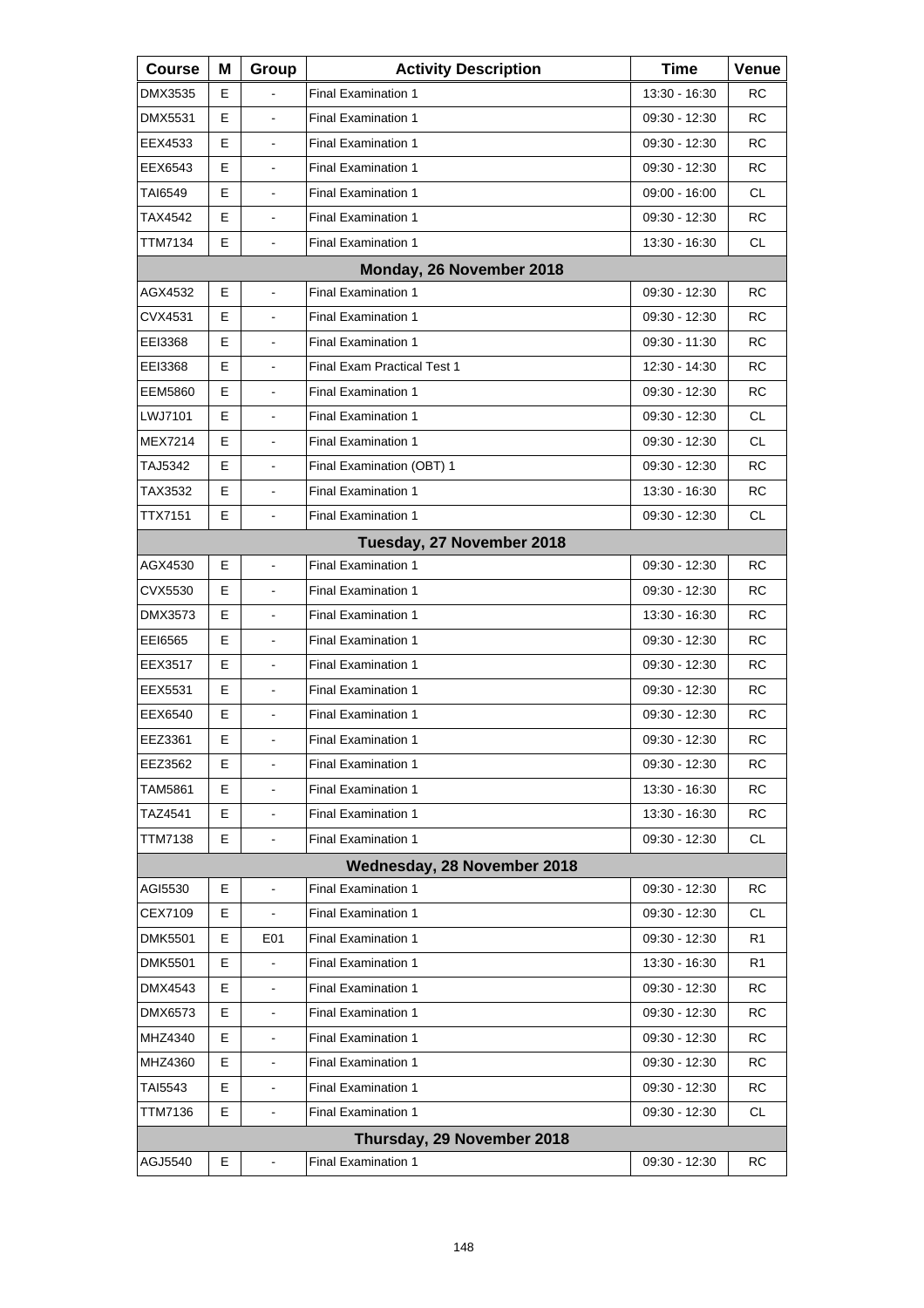| <b>Course</b>            | Μ | Group                    | <b>Activity Description</b> | Time            | Venue     |  |
|--------------------------|---|--------------------------|-----------------------------|-----------------|-----------|--|
| CVX3532                  | Е |                          | <b>Final Examination 1</b>  | 09:30 - 12:30   | RC        |  |
| CVX5531                  | Е |                          | <b>Final Examination 1</b>  | 09:30 - 12:30   | <b>RC</b> |  |
| EEX5543                  | Е | $\blacksquare$           | <b>Final Examination 1</b>  | 09:30 - 12:30   | RC        |  |
| LLJ3360                  | Е | $\blacksquare$           | Final Examination (OBT) 1   | 13:30 - 15:30   | <b>RC</b> |  |
| MEM7216                  | E |                          | <b>Final Examination 1</b>  | 09:30 - 12:30   | <b>CL</b> |  |
| TAI5346                  | Е | $\blacksquare$           | <b>Final Examination 1</b>  | 09:30 - 12:30   | RC        |  |
| <b>TTM7141</b>           | E | $\blacksquare$           | <b>Final Examination 1</b>  | 09:30 - 12:30   | <b>CL</b> |  |
| Friday, 30 November 2018 |   |                          |                             |                 |           |  |
| CEX7110                  | Е | $\overline{a}$           | Final Examination 1         | 09:30 - 12:30   | CL.       |  |
| DMX3533                  | Е | $\blacksquare$           | <b>Final Examination 1</b>  | 09:30 - 12:30   | RC        |  |
| EEX3532                  | Е |                          | <b>Final Examination 1</b>  | 09:30 - 12:30   | RC        |  |
| EEX6535                  | Е | $\overline{a}$           | <b>Final Examination 1</b>  | 09:30 - 12:30   | RC        |  |
| EEX6563                  | Е | $\blacksquare$           | Final Examination 1         | 09:30 - 12:30   | <b>RC</b> |  |
| EEX6832                  | E |                          | <b>Final Examination 1</b>  | $09:30 - 12:30$ | RC        |  |
| TAX6335                  | E |                          | <b>Final Examination 1</b>  | $09:30 - 12:30$ | RC        |  |
|                          |   |                          | Saturday, 01 December 2018  |                 |           |  |
| AGI6237                  | Е | $\blacksquare$           | <b>Final Examination 1</b>  | 09:30 - 12:30   | RC        |  |
| CVX3531                  | Е | $\overline{a}$           | <b>Final Examination 1</b>  | 09:30 - 12:30   | RC        |  |
| DMX6531                  | Е | $\blacksquare$           | Final Examination 1         | 09:30 - 12:30   | <b>RC</b> |  |
| EEI6461                  | Е |                          | <b>Final Examination 1</b>  | 09:30 - 12:30   | RC        |  |
| EEX5533                  | Е | $\overline{a}$           | <b>Final Examination 1</b>  | 09:30 - 12:30   | RC        |  |
| TAX3534                  | Е | $\blacksquare$           | <b>Final Examination 1</b>  | 09:30 - 12:30   | RC        |  |
| TAZ5544                  | E |                          | <b>Final Examination 1</b>  | 13:30 - 16:30   | RC        |  |
| TTM7132                  | E |                          | <b>Final Examination 1</b>  | 09:30 - 12:30   | CL.       |  |
|                          |   |                          | Sunday, 02 December 2018    |                 |           |  |
| AGM4534                  | Е |                          | <b>Final Examination 1</b>  | 09:30 - 12:30   | RC        |  |
| CEX7111                  | E |                          | <b>Final Examination 1</b>  | 09:30 - 12:30   | CL        |  |
| CVX4535                  | Е | $\blacksquare$           | <b>Final Examination 1</b>  | 09:30 - 12:30   | <b>RC</b> |  |
| <b>DMK3270</b>           | Е |                          | <b>Final Examination 1</b>  | 13:30 - 16:30   | <b>RC</b> |  |
| EEX4536                  | E |                          | <b>Final Examination 1</b>  | 09:30 - 12:30   | RC        |  |
| EEX6536                  | Е |                          | <b>Final Examination 1</b>  | 09:30 - 12:30   | <b>RC</b> |  |
| TAI4545                  | Е |                          | Final Examination 1         | 09:30 - 12:30   | <b>RC</b> |  |
| TAX6563                  | E |                          | <b>Final Examination 1</b>  | 09:30 - 12:30   | RC        |  |
|                          |   |                          | Monday, 03 December 2018    |                 |           |  |
| AGI6550                  | Е |                          | Final Examination 1         | 09:30 - 12:30   | RC        |  |
| CVX4530                  | E |                          | <b>Final Examination 1</b>  | 09:30 - 12:30   | RC        |  |
| DMX4335                  | Е |                          | <b>Final Examination 1</b>  | 09:30 - 12:30   | <b>RC</b> |  |
| DMX6540                  | Е |                          | Final Examination 1         | 09:30 - 12:30   | <b>RC</b> |  |
| EEI4562                  | E | $\blacksquare$           | <b>Final Examination 1</b>  | 09:30 - 12:30   | RC        |  |
| EEX4562                  | Е |                          | <b>Final Examination 1</b>  | 09:30 - 12:30   | <b>RC</b> |  |
| <b>TAI2590</b>           | S | CLS01                    | Final Viva Voce 1           | 09:00 - 16:00   | <b>CL</b> |  |
| TAX6560                  | Е |                          | Final Examination 1         | 09:30 - 12:30   | RC        |  |
| TAY6397                  | Е | $\overline{\phantom{a}}$ | Final Report Due 1          | 09:00 - 16:00   | CL        |  |
| TAY6A96                  | E | $\blacksquare$           | Final Report Due 1          | 09:00 - 16:00   | CL        |  |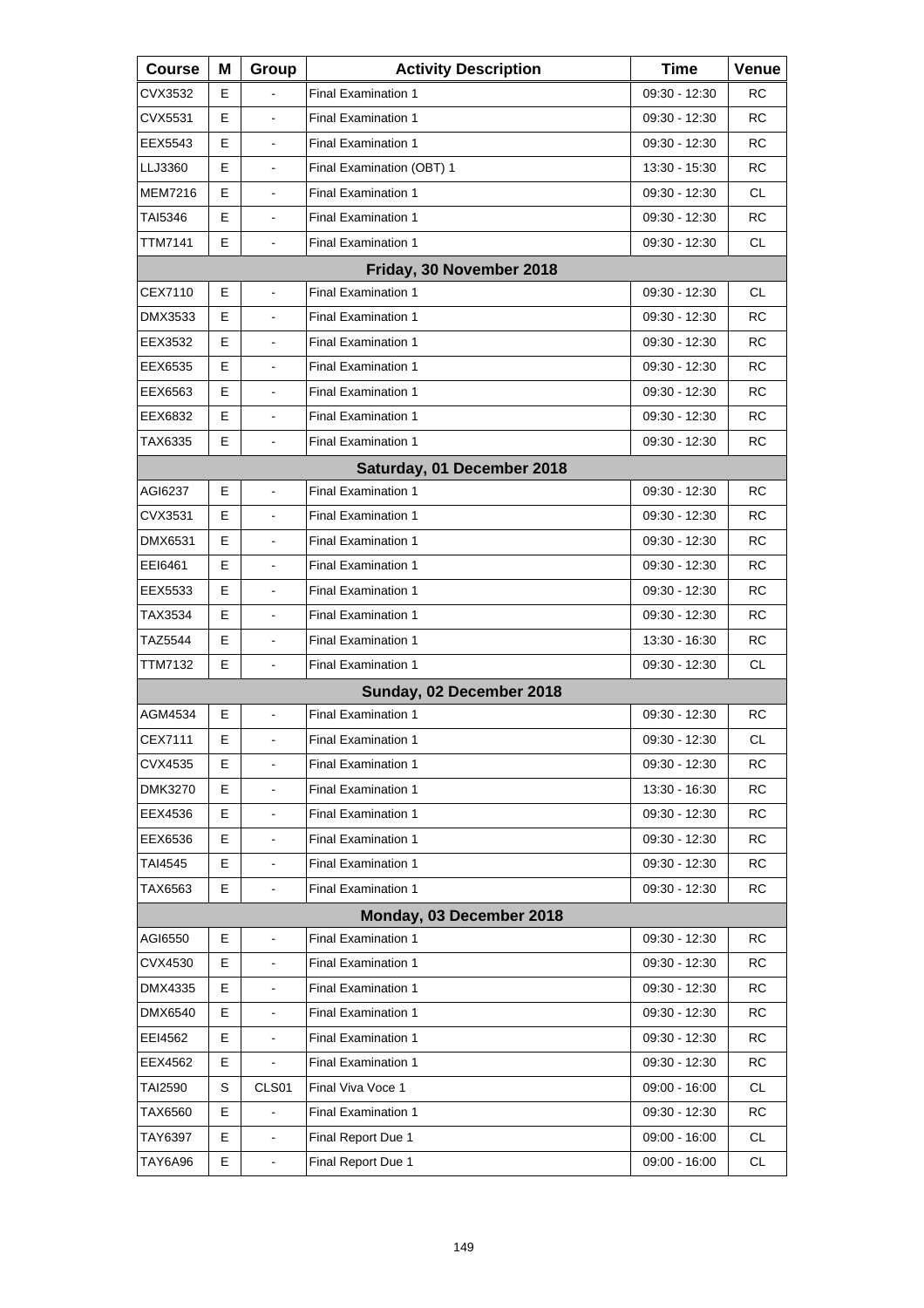| <b>Course</b>              | Μ | Group                        | <b>Activity Description</b>        | <b>Time</b>     | <b>Venue</b> |  |  |
|----------------------------|---|------------------------------|------------------------------------|-----------------|--------------|--|--|
| TAY6A98                    | Е |                              | Final Report Due 1                 | 09:00 - 16:00   | CL           |  |  |
| TAY6A98                    | E |                              | Project Diary 1                    | 09:00 - 16:00   | <b>CL</b>    |  |  |
| TAY6D95                    | E | $\blacksquare$               | Final Report Due 1                 | 09:00 - 16:00   | CL.          |  |  |
| Tuesday, 04 December 2018  |   |                              |                                    |                 |              |  |  |
| AGX4537                    | E |                              | <b>Final Examination 1</b>         | 09:30 - 12:30   | <b>RC</b>    |  |  |
| CEX7112                    | E | $\blacksquare$               | <b>Final Examination 1</b>         | 09:30 - 12:30   | CL.          |  |  |
| DMX4532                    | E | $\blacksquare$               | <b>Final Examination 1</b>         | 13:30 - 16:30   | RC           |  |  |
| DMX5570                    | E |                              | <b>Final Examination 1</b>         | 13:30 - 16:30   | <b>RC</b>    |  |  |
| EEI4266                    | E | $\blacksquare$               | <b>Final Examination 1</b>         | 09:30 - 12:30   | <b>RC</b>    |  |  |
| EEI5566                    | E | $\blacksquare$               | <b>Final Examination 1</b>         | 09:30 - 12:30   | <b>RC</b>    |  |  |
| EEX5545                    | Е |                              | <b>Final Examination 1</b>         | 09:30 - 12:30   | <b>RC</b>    |  |  |
| MEX7120                    | E | $\blacksquare$               | <b>Final Examination 1</b>         | 13:30 - 16:30   | <b>CL</b>    |  |  |
| MEX7215                    | Е | $\blacksquare$               | <b>Final Examination 1</b>         | 13:30 - 16:30   | CL.          |  |  |
| TAI2590                    | S | CLS <sub>02</sub>            | Final Viva Voce 1                  | 09:00 - 16:00   | <b>CL</b>    |  |  |
| TAI5354                    | E |                              | <b>Final Exam Practical Test 1</b> | 09:30 - 12:30   | <b>CL</b>    |  |  |
| TAI5354                    | Е | $\blacksquare$               | <b>Final Exam Practical Test 1</b> | 13:30 - 16:30   | CL.          |  |  |
| TAX6561                    | Е |                              | <b>Final Examination 1</b>         | 09:30 - 12:30   | RC           |  |  |
| <b>TTM7135</b>             | E | $\blacksquare$               | <b>Final Examination 1</b>         | 09:30 - 12:30   | <b>CL</b>    |  |  |
| TTM7155                    | E | $\blacksquare$               | <b>Final Examination 1</b>         | 09:30 - 12:30   | CL           |  |  |
|                            |   |                              | Wednesday, 05 December 2018        |                 |              |  |  |
| DMX4835                    | Е | $\blacksquare$               | <b>Final Examination 1</b>         | 09:30 - 12:30   | <b>RC</b>    |  |  |
| DMX6532                    | Е | $\blacksquare$               | <b>Final Examination 1</b>         | 09:30 - 12:30   | RC           |  |  |
| EE16560                    | E |                              | <b>Final Examination 1</b>         | 09:30 - 12:30   | RC           |  |  |
| EEX6539                    | E |                              | <b>Final Examination 1</b>         | 09:30 - 12:30   | <b>RC</b>    |  |  |
| TAI2590                    | S | CLS <sub>03</sub>            | Final Viva Voce 1                  | $09:00 - 16:00$ | CL           |  |  |
| TAI5339                    | Е |                              | Final Report Due 1                 | $09:00 - 16:00$ | <b>CL</b>    |  |  |
| TAI5354                    | E | $\blacksquare$               | <b>Final Exam Practical Test 1</b> | 09:30 - 12:30   | <b>CL</b>    |  |  |
| TAI5354                    | Е | $\blacksquare$               | Final Exam Practical Test 1        | 13:30 - 16:30   | СL           |  |  |
| TAX5560                    | Е |                              | <b>Final Examination 1</b>         | 09:30 - 12:30   | RC           |  |  |
|                            |   |                              | Thursday, 06 December 2018         |                 |              |  |  |
| CEX7113                    | Ε | $\blacksquare$               | <b>Final Examination 1</b>         | 09:30 - 12:30   | CL           |  |  |
| DMX4342                    | Е |                              | Final Examination 1                | 09:30 - 12:30   | RC           |  |  |
| EEX5538                    | Е |                              | Final Examination 1                | 09:30 - 12:30   | RC           |  |  |
| <b>TAI2590</b>             | S | CLS04                        | Final Viva Voce 1                  | 09:00 - 16:00   | CL           |  |  |
| TAJ3346                    | Е |                              | Viva Voce 1                        | 09:00 - 16:00   | CL.          |  |  |
| TAX6564                    | E |                              | <b>Final Examination 1</b>         | 09:30 - 12:30   | RC           |  |  |
|                            |   |                              | Friday, 07 December 2018           |                 |              |  |  |
| MHJ5531                    | Е |                              | Final Examination (OBT) 1          | 09:30 - 13:30   | RC           |  |  |
| <b>TAI2590</b>             | S | CLS <sub>05</sub>            | Final Viva Voce 1                  | 09:00 - 16:00   | CL           |  |  |
| Saturday, 08 December 2018 |   |                              |                                    |                 |              |  |  |
| CVX6832                    | Е |                              | <b>Final Examination 1</b>         | 09:30 - 13:30   | RC           |  |  |
| DMX4575                    | Е |                              | <b>Final Examination 1</b>         | 09:30 - 12:30   | RC           |  |  |
| DMX6578                    | Е | $\qquad \qquad \blacksquare$ | <b>Final Examination 1</b>         | 09:30 - 12:30   | RC           |  |  |
| EEI6567                    | Е | $\blacksquare$               | Final Examination 1                | 09:30 - 12:30   | <b>RC</b>    |  |  |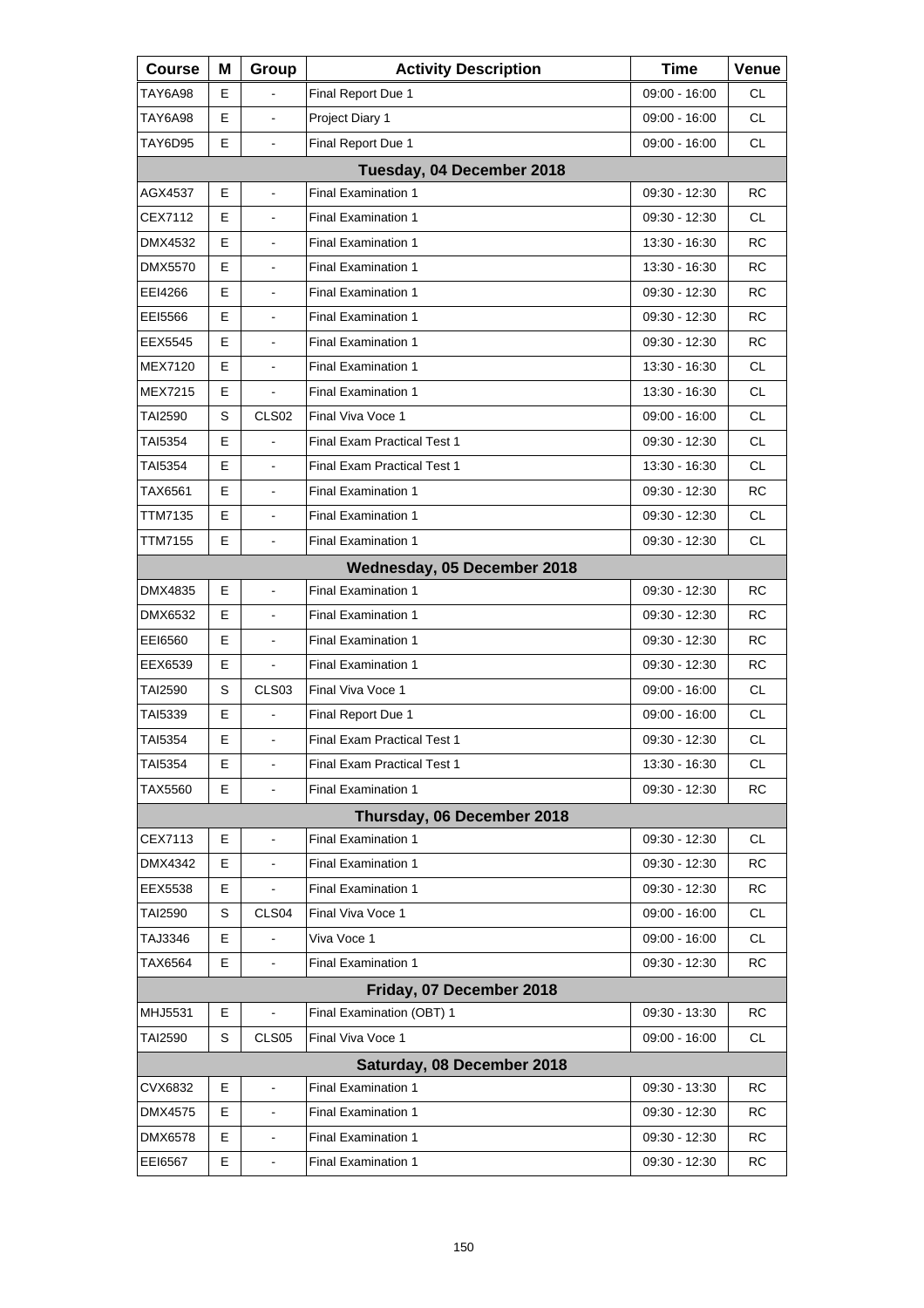| <b>Course</b>  | М | Group             | <b>Activity Description</b>  | Time            | Venue     |
|----------------|---|-------------------|------------------------------|-----------------|-----------|
| <b>EEX4467</b> | Е |                   | <b>Final Examination 1</b>   | 09:30 - 12:30   | RC.       |
| EEX4547        | Е |                   | <b>Final Examination 1</b>   | 09:30 - 12:30   | RC        |
| EEX6550        | E | $\blacksquare$    | <b>Final Examination 1</b>   | 09:30 - 12:30   | RC.       |
| TTY7191        | E | $\blacksquare$    | <b>Final Examination 1</b>   | 09:30 - 12:30   | CL.       |
|                |   |                   | Sunday, 09 December 2018     |                 |           |
| EEX5547        | Е | $\blacksquare$    | Final Report Due 1           | $09:00 - 16:00$ | <b>CL</b> |
| TTY7692        | E | $\blacksquare$    | Viva Voce 1                  | $09:00 - 16:00$ | CL.       |
|                |   |                   | Monday, 10 December 2018     |                 |           |
| DMY6397        | Е | CLE01             | Viva & Written Examination 1 | $09:00 - 16:00$ | <b>CL</b> |
| DMY6A74        | Е | CLE01             | Viva & Written Examination 1 | $09:00 - 16:00$ | CL.       |
| DMY6A96        | E | CLE01             | Viva & Written Examination 1 | $09:00 - 16:00$ | <b>CL</b> |
| DMY6A98        | E | CLE01             | Viva & Written Examination 1 | $09:00 - 16:00$ | CL.       |
| DMY6D73        | Е | CLE01             | Viva & Written Examination 1 | $09:00 - 16:00$ | CL.       |
| DMY6D95        | E | CLE01             | Viva & Written Examination 1 | $09:00 - 16:00$ | CL.       |
| TAJ4547        | E |                   | <b>Final Examination 1</b>   | 09:30 - 12:30   | CL.       |
| TAJ4547        | E | $\blacksquare$    | <b>Final Examination 1</b>   | 13:30 - 16:30   | CL.       |
|                |   |                   | Tuesday, 11 December 2018    |                 |           |
| DMY6397        | Е | CLE <sub>02</sub> | Viva & Written Examination 1 | $09:00 - 16:00$ | <b>CL</b> |
| DMY6A74        | Е | CLE <sub>02</sub> | Viva & Written Examination 1 | $09:00 - 16:00$ | CL.       |
| DMY6A96        | E | CLE <sub>02</sub> | Viva & Written Examination 1 | $09:00 - 16:00$ | CL.       |
| DMY6A98        | E | CLE <sub>02</sub> | Viva & Written Examination 1 | $09:00 - 16:00$ | <b>CL</b> |
| DMY6D73        | Е | CLE <sub>02</sub> | Viva & Written Examination 1 | $09:00 - 16:00$ | CL.       |
| DMY6D95        | E | CLE <sub>02</sub> | Viva & Written Examination 1 | $09:00 - 16:00$ | CL.       |
| TAI5359        | E | $\blacksquare$    | Final Exam Practical Test 1  | 09:30 - 12:30   | <b>CL</b> |
| TAI5359        | Е | L,                | Final Exam Practical Test 1  | 13:30 - 16:30   | CL.       |
|                |   |                   | Wednesday, 12 December 2018  |                 |           |
| EEY6A96        | Е | $\blacksquare$    | Final Report Due 1           | $09:00 - 16:00$ | <b>CL</b> |
| EEY6A98        | Е | $\blacksquare$    | Final Report Due 1           | 09:00 - 16:00   | <b>CL</b> |
| EEY6D95        | Ε |                   | Final Report Due 1           | $09:00 - 16:00$ | CL        |
| TAI5359        | E |                   | Final Exam Practical Test 1  | 09:30 - 12:30   | <b>CL</b> |
| <b>TAI5359</b> | Е | $\blacksquare$    | Final Exam Practical Test 1  | 13:30 - 16:30   | CL.       |
|                |   |                   | Thursday, 13 December 2018   |                 |           |
| <b>DMY6397</b> | Е | CLE03             | Viva & Written Examination 1 | 09:00 - 16:00   | <b>CL</b> |
| DMY6A74        | Ε | CLE03             | Viva & Written Examination 1 | 09:00 - 16:00   | <b>CL</b> |
| DMY6A96        | Ε | CLE03             | Viva & Written Examination 1 | $09:00 - 16:00$ | <b>CL</b> |
| DMY6A98        | Е | CLE03             | Viva & Written Examination 1 | 09:00 - 16:00   | <b>CL</b> |
| DMY6D73        | Е | CLE03             | Viva & Written Examination 1 | 09:00 - 16:00   | CL.       |
| DMY6D95        | Е | CLE03             | Viva & Written Examination 1 | $09:00 - 16:00$ | CL        |
| EEY6A89        | E |                   | Final Draft Report Due 1     | $09:00 - 16:00$ | <b>CL</b> |
| TAI5348        | Е |                   | Final Examination 1          | 13:30 - 16:30   | CL.       |
|                |   |                   | Friday, 14 December 2018     |                 |           |
| <b>DMY6397</b> | Е | CLE04             | Viva & Written Examination 1 | $09:00 - 16:00$ | <b>CL</b> |
| DMY6A74        | Е | CLE04             | Viva & Written Examination 1 | $09:00 - 16:00$ | CL.       |
| DMY6A96        | Е | CLE04             | Viva & Written Examination 1 | 09:00 - 16:00   | CL.       |